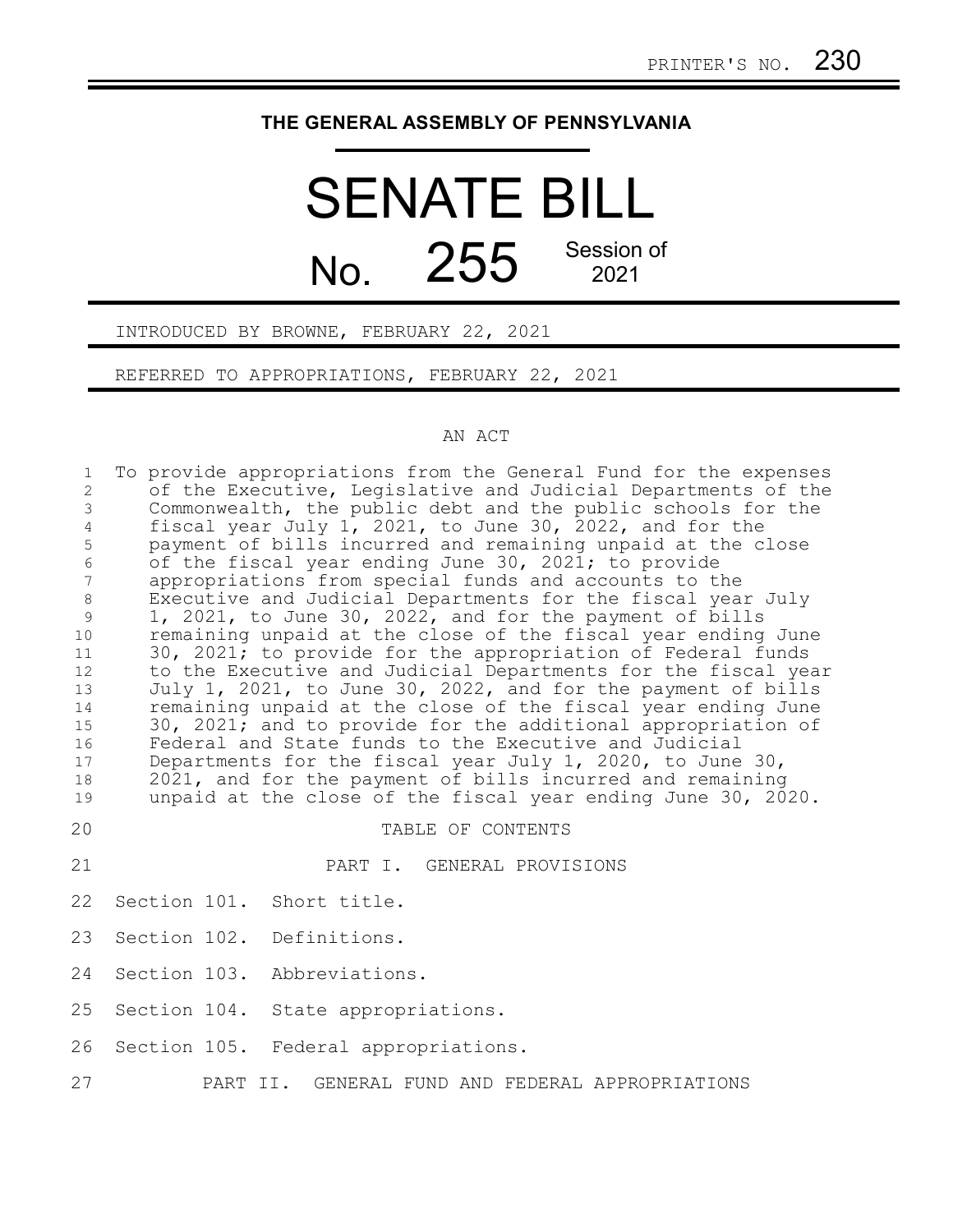| 1                 | FOR CURRENT FISCAL YEAR |                                                                  |  |
|-------------------|-------------------------|------------------------------------------------------------------|--|
| $\mathbf{2}$      |                         | SUBPART A. EXECUTIVE DEPARTMENT                                  |  |
| 3                 | Section 201. Governor.  |                                                                  |  |
| 4                 |                         | Section 202. Executive Offices.                                  |  |
| 5                 | Section 203.            | Lieutenant Governor.                                             |  |
| 6                 | Section 204.            | Attorney General.                                                |  |
| 7                 | Section 205.            | Auditor General.                                                 |  |
| 8                 | Section 206.            | Treasury Department.                                             |  |
| 9                 | Section 207.            | Department of Aging.                                             |  |
| 10                | Section 208.            | Department of Agriculture.                                       |  |
| 11                | Section 209.            | Department of Community and Economic Development.                |  |
| 12                | Section 210.            | (Reserved).                                                      |  |
| 13                | Section 211.            | Department of Conservation and Natural Resources.                |  |
| 14                | Section 212.            | Department of Criminal Justice.                                  |  |
| 15                | Section 213.            | (Reserved).                                                      |  |
| 16                | Section 214.            | Department of Drug and Alcohol Programs.                         |  |
| 17                | Section 215.            | Department of Education.                                         |  |
| 18                | Section 216.            | State System of Higher Education.                                |  |
| 19                |                         | Section 217. Thaddeus Stevens College of Technology.             |  |
|                   |                         | 20 Section 218. Pennsylvania Higher Education Assistance Agency. |  |
| 21                | Section 219.            | Department of Environmental Protection.                          |  |
| 22                | Section 220.            | Department of General Services.                                  |  |
| 23                | Section 221.            | Department of Health.                                            |  |
| 24                | Section 222.            | Department of Human Services.                                    |  |
| 25                | Section 223.            | Insurance Department.                                            |  |
| 26                | Section 224.            | Department of Labor and Industry.                                |  |
| 27                | Section 225.            | Department of Military and Veterans Affairs.                     |  |
| 28                | Section 226.            | Department of Revenue.                                           |  |
| 29                | Section 227.            | Department of State.                                             |  |
| 30                |                         | Section 228. Department of Transportation.                       |  |
| 20210SB0255PN0230 |                         | $-2 -$                                                           |  |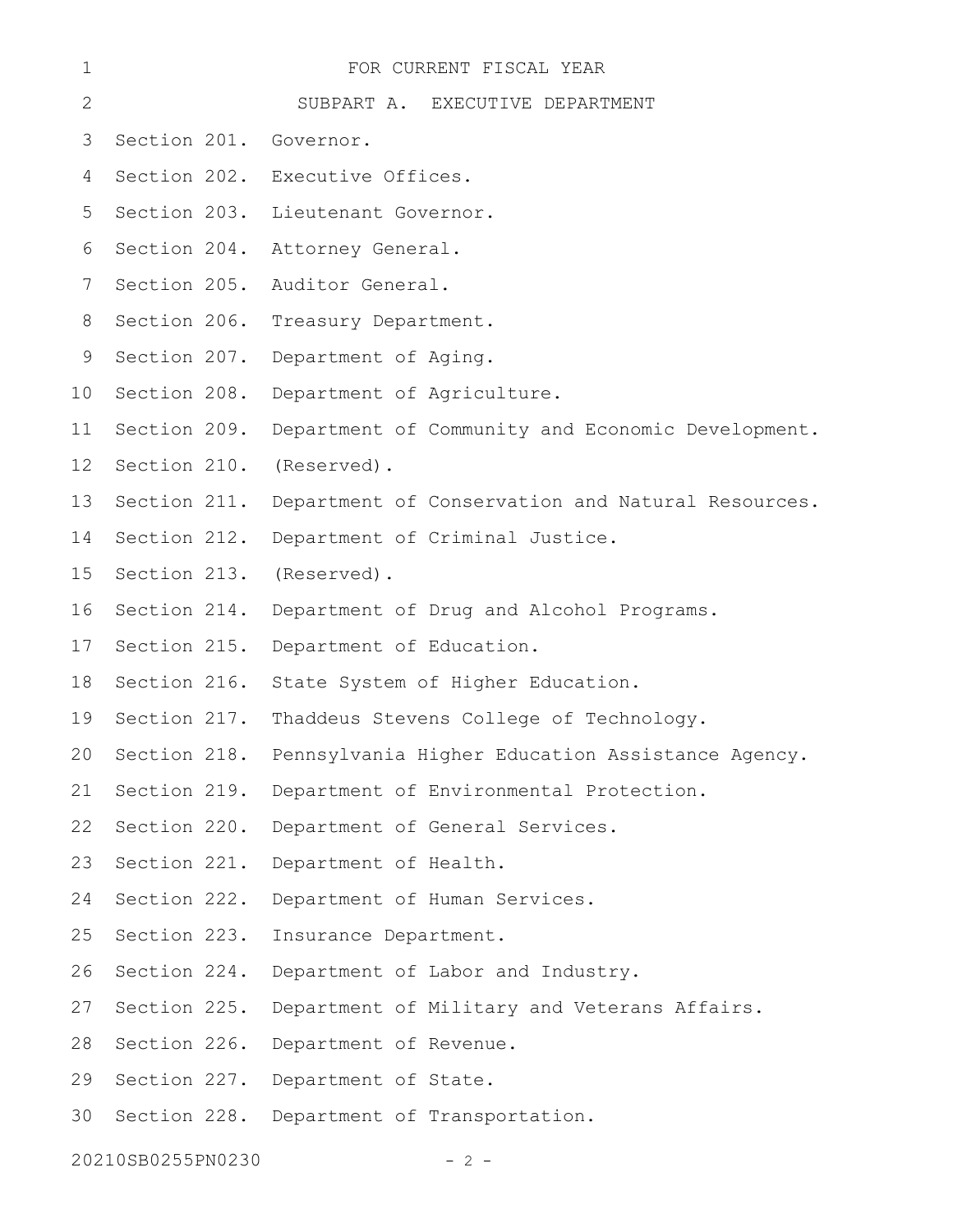| 1               |                      | Section 229. Pennsylvania State Police.                     |
|-----------------|----------------------|-------------------------------------------------------------|
| 2               |                      | Section 230. (Reserved).                                    |
| 3               |                      | Section 231. Pennsylvania Emergency Management Agency.      |
| 4               |                      | Section 232. Pennsylvania Historical and Museum Commission. |
| 5               | Section 233.         | Pennsylvania Infrastructure Investment Authority.           |
| 6               | Section 234.         | Environmental Hearing Board.                                |
| 7               | Section 235.         | (Reserved).                                                 |
| 8               |                      | Section 236. Health Care Cost Containment Council.          |
| 9               |                      | Section 237. State Ethics Commission.                       |
| 10              |                      | SUBPART B. JUDICIAL DEPARTMENT                              |
| 11              | Section 241.         | Supreme Court.                                              |
| 12 <sup>°</sup> | Section 242.         | Superior Court.                                             |
| 13              |                      | Section 243. Commonwealth Court.                            |
| 14              |                      | Section 244. Courts of common pleas.                        |
| 15              | Section 245.         | Community courts - magisterial district judges.             |
| 16              | Section 246.         | (Reserved).                                                 |
| 17              | Section 247.         | Philadelphia Municipal Court.                               |
| 18              | Section 248.         | Judicial Conduct Board.                                     |
| 19              |                      | Section 249. Court of Judicial Discipline.                  |
|                 |                      | 20 Section 250. Juror cost reimbursement.                   |
| 21              |                      | Section 251. County court reimbursement.                    |
| 22              |                      | SUBPART C. GENERAL ASSEMBLY                                 |
| 23              | Section 261. Senate. |                                                             |
| 24              |                      | Section 262. House of Representatives.                      |
| 25              |                      | SUBPART D. GOVERNMENT SUPPORT AGENCIES                      |
| 26              |                      | Section 271. Legislative Reference Bureau.                  |
| 27              |                      | Section 272. Legislative Budget and Finance Committee.      |
| 28              |                      | Section 273. Legislative Data Processing Committee.         |
| 29              |                      | Section 274. Joint State Government Commission.             |
| 30              |                      | Section 275. Local Government Commission.                   |
|                 | 20210SB0255PN0230    | $-3 -$                                                      |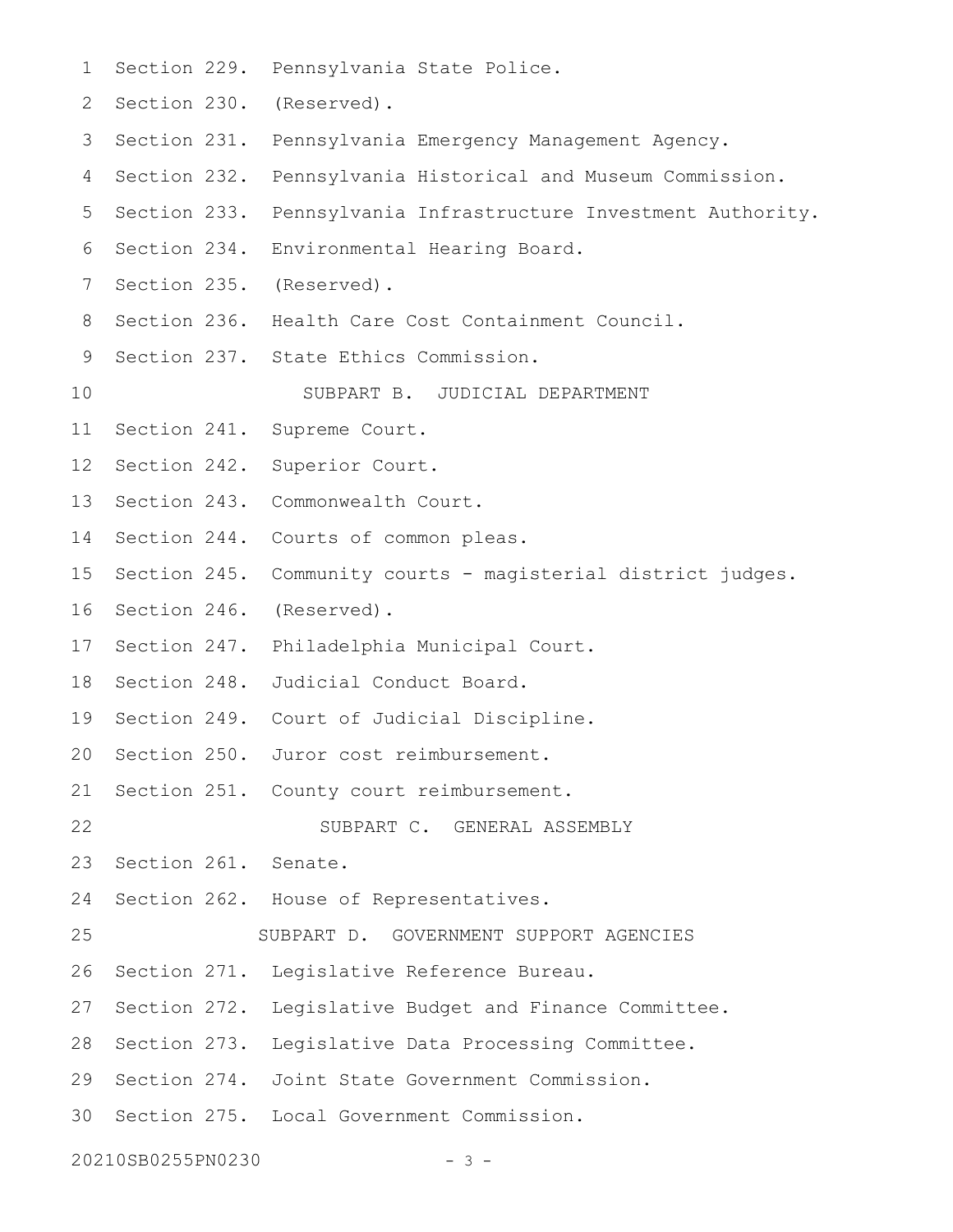| 1       |                   | Section 276. (Reserved).                                       |
|---------|-------------------|----------------------------------------------------------------|
| 2       | Section 277.      | Legislative Audit Advisory Commission.                         |
| 3       | Section 278.      | Independent Regulatory Review Commission.                      |
| 4       | Section 279.      | Capitol Preservation Committee.                                |
| 5       | Section 280.      | Pennsylvania Commission on Sentencing.                         |
| 6       | Section 281.      | Center for Rural Pennsylvania.                                 |
| 7       | Section 282.      | Commonwealth Mail Processing Center.                           |
| 8       | Section 283.      | Legislative Reapportionment Commission.                        |
| 9       |                   | Section 284. Independent Fiscal Office.                        |
| 10      |                   | PART III. STATE LOTTERY FUND APPROPRIATIONS                    |
| 11      |                   | Section 301. Department of Aging.                              |
| $12 \,$ |                   | Section 302. Department of Human Services.                     |
| 13      |                   | PART IV. TOBACCO SETTLEMENT FUND APPROPRIATIONS                |
| 14      |                   | Section 401. Department of Community and Economic Development. |
| 15      |                   | Section 402. Department of Human Services.                     |
| 16      |                   | PART V. JUDICIAL COMPUTER SYSTEM AUGMENTATION ACCOUNT          |
| 17      |                   | APPROPRIATIONS                                                 |
| 18      |                   | Section 501. Supreme Court.                                    |
| 19      |                   | PART VI. EMERGENCY MEDICAL SERVICES OPERATING FUND             |
| 20      |                   | APPROPRIATIONS                                                 |
| 21      |                   | Section 601. Department of Health.                             |
| 22      |                   | PART VII. STATE STORES FUND APPROPRIATIONS                     |
| 23      |                   | Section 701. Pennsylvania State Police.                        |
| 24      |                   | PART VIII. MOTOR LICENSE FUND APPROPRIATIONS                   |
| 25      |                   | SUBPART A. MOTOR LICENSE FUND                                  |
| 26      |                   | Section 801. Department of Transportation.                     |
| 27      |                   | Section 802. (Reserved).                                       |
| 28      |                   | Section 803. Treasury Department.                              |
| 29      |                   | Section 804. Department of Agriculture.                        |
| 30      |                   | Section 805. Department of Community and Economic Development. |
|         | 20210SB0255PN0230 | 4 –                                                            |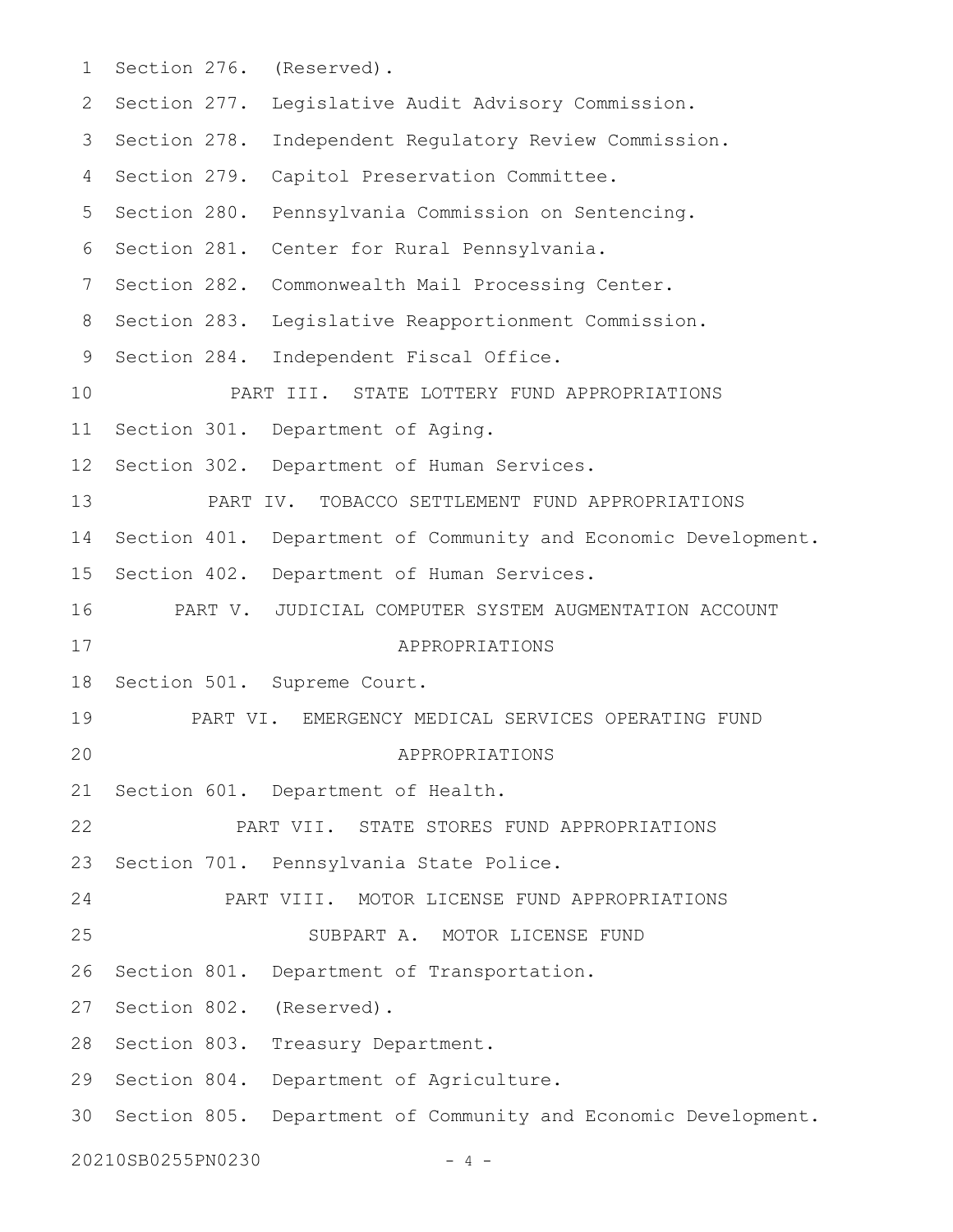1 Section 806. Department of Conservation and Natural Resources. 2 Section 807. Department of Education. 3 Section 808. (Reserved). 4 Section 809. Department of General Services. 5 Section 810. Department of Revenue. 6 Section 811. Pennsylvania State Police. SUBPART B. AVIATION RESTRICTED ACCOUNT 8 Section 821. Department of Transportation. PART IX. HAZARDOUS MATERIAL RESPONSE FUND APPROPRIATIONS Section 901. Pennsylvania Emergency Management Agency. PART X. MILK MARKETING FUND APPROPRIATIONS 13 Section 1001. Milk Marketing Board. PART XI. HOME INVESTMENT TRUST FUND APPROPRIATIONS 15 Section 1101. Department of Community and Economic Development. PART XII. TUITION ACCOUNT GUARANTEED SAVINGS PROGRAM FUND APPROPRIATIONS 18 Section 1201. Treasury Department. PART XIII. BANKING FUND APPROPRIATIONS 20 Section 1301. Department of Banking and Securities. PART XIV. FIREARM RECORDS CHECK FUND APPROPRIATIONS Section 1401. Pennsylvania State Police. PART XV. BEN FRANKLIN TECHNOLOGY DEVELOPMENT AUTHORITY FUND APPROPRIATIONS 25 Section 1501. Department of Community and Economic Development. PART XVI. OIL AND GAS LEASE FUND APPROPRIATIONS 27 Section 1601. Department of Conservation and Natural Resources. PART XVII. HOME IMPROVEMENT ACCOUNT APPROPRIATIONS 29 Section 1701. Attorney General. PART XVIII. CIGARETTE FIRE SAFETY AND FIREFIGHTER 20210SB0255PN0230 - 5 - 7 9 10 11 12 14 16 17 19 21 22 23 24 26 28 30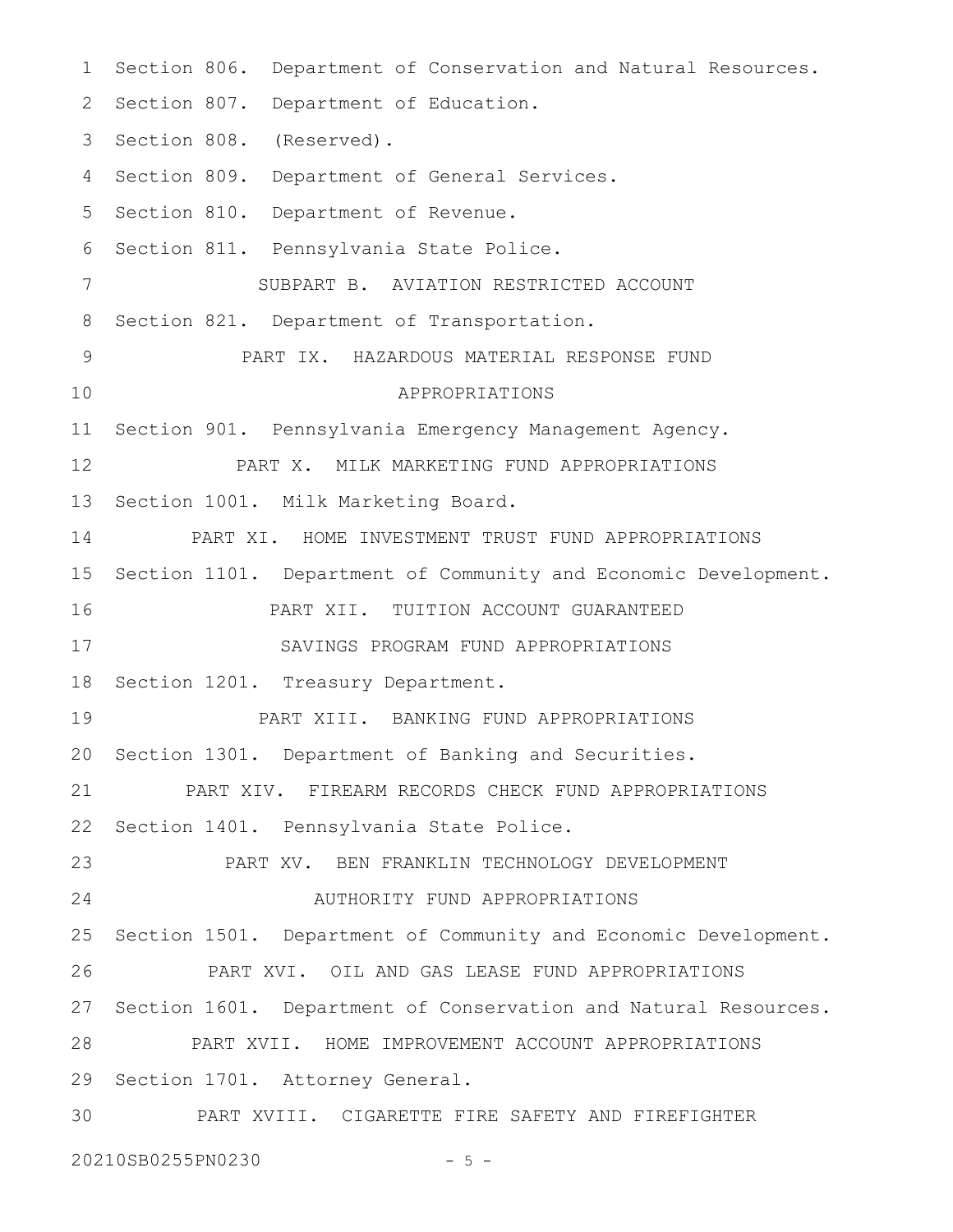PROTECTION ACT ENFORCEMENT FUND APPROPRIATIONS 2 Section 1801. Attorney General. PART XIX. INSURANCE REGULATION AND OVERSIGHT FUND APPROPRIATIONS 5 Section 1901. Insurance Department. PART XX. PENNSYLVANIA RACE HORSE DEVELOPMENT RESTRICTED RECEIPTS ACCOUNT APPROPRIATIONS 8 Section 2001. Department of Agriculture. PART XXI. JUSTICE REINVESTMENT FUND APPROPRIATIONS 10 Section 2101. Executive Offices. PART XXII. MULTIMODAL TRANSPORTATION FUND APPROPRIATIONS 12 Section 2201. Department of Transportation. PART XXIII. STATE RACING FUND APPROPRIATIONS 14 Section 2301. Department of Agriculture. 15 Section 2302. Department of Revenue. PART XXIV. ABLE SAVINGS PROGRAM FUND APPROPRIATIONS 17 Section 2401. Treasury Department. PART XXV. TOURISM PROMOTION FUND RESTRICTED ACCOUNT APPROPRIATIONS 20 Section 2501. Department of Community and Economic Development. PART XXVI. ENHANCED REVENUE COLLECTION ACCOUNT APPROPRIATIONS 21 22 Section 2601. Department of Revenue. PART XXVII. COVID-19 RESPONSE RESTRICTED ACCOUNT FEDERAL APPROPRIATIONS FOR CURRENT FISCAL YEAR SUBPART A. GENERAL PROVISIONS 26 Section 2701. (Reserved). SUBPART B. EXECUTIVE DEPARTMENT 28 Section 2711. (Reserved). 29 Section 2712. Department of Criminal Justice. 30 Section 2713. (Reserved). 20210SB0255PN0230 - 6 - 1 3 4 6 7 9 11 13 16 18 19 23 24 25 27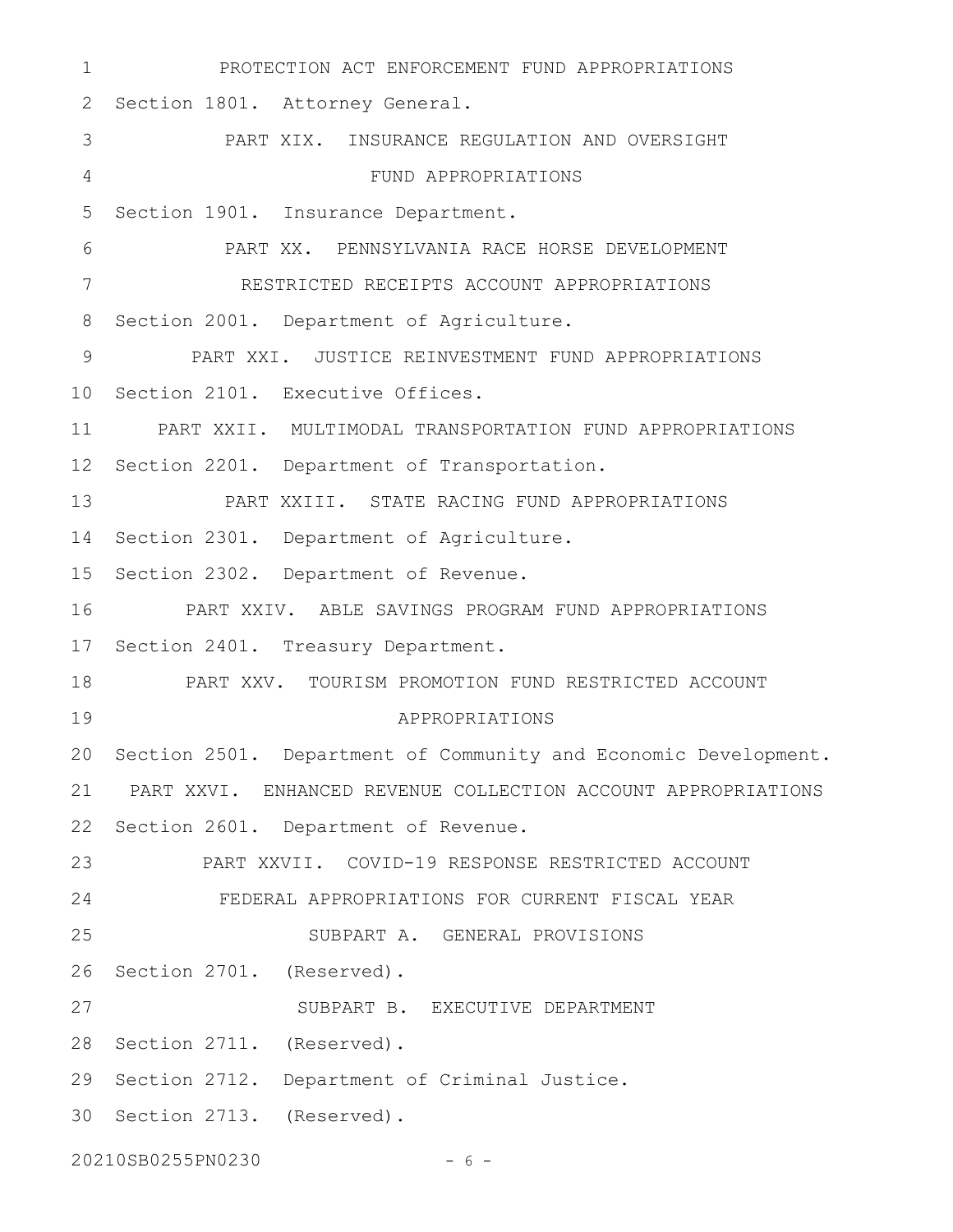| 1               |                   |            | Section 2714. (Reserved).                                       |
|-----------------|-------------------|------------|-----------------------------------------------------------------|
| 2               |                   |            | Section 2715. (Reserved).                                       |
| 3               |                   |            | Section 2716. (Reserved).                                       |
| 4               |                   |            | Section 2717. (Reserved).                                       |
| 5               |                   |            | Section 2718. (Reserved).                                       |
| 6               |                   |            | Section 2719. (Reserved).                                       |
| 7               |                   |            | Section 2720. (Reserved).                                       |
| 8               |                   |            | Section 2721. Department of Health.                             |
| 9               |                   |            | Section 2722. Department of Human Services.                     |
| 10              |                   |            | Section 2723. (Reserved).                                       |
| 11              |                   |            | Section 2724. (Reserved).                                       |
| 12 <sup>°</sup> |                   |            | Section 2725. (Reserved).                                       |
| 13              |                   |            | Section 2726. (Reserved).                                       |
| 14              |                   |            | Section 2727. (Reserved).                                       |
| 15              |                   |            | Section 2728. (Reserved).                                       |
| 16              |                   |            | Section 2729. Pennsylvania State Police.                        |
| 17              |                   |            | PART LI. (Reserved)                                             |
| 18              |                   |            | PART LXI. SPECIAL PROVISIONS FOR FEDERAL FUNDS                  |
| 19              |                   |            | FOR CURRENT FISCAL YEAR                                         |
|                 |                   |            | 20 Section 6101. General Fund repository for Federal funds.     |
| 21              |                   |            | Section 6102. Limitation on encumbering or spending Federal     |
| 22              |                   |            | funds.                                                          |
| 23              |                   |            | Section 6103. Appropriation of prior unspent Federal funds.     |
| 24              |                   |            | Section 6104. Subgrants between Federal appropriations.         |
| 25              |                   |            | Section 6105. Utilization of emergency Federal funds.           |
| 26              |                   |            | Section 6106. Transfer of funds from TANFBG to CCDFBG and SSBG. |
| 27              |                   | PART LXXI. | MISCELLANEOUS PROVISIONS FOR CURRENT FISCAL YEAR                |
| 28              |                   |            | Section 7101. Prior laws unaffected.                            |
| 29              |                   |            | Section 7102. Compliance with other law before funds available. |
| 30              |                   |            | Section 7103. Contracts prerequisite to encumbering or          |
|                 | 20210SB0255PN0230 |            | $-7-$                                                           |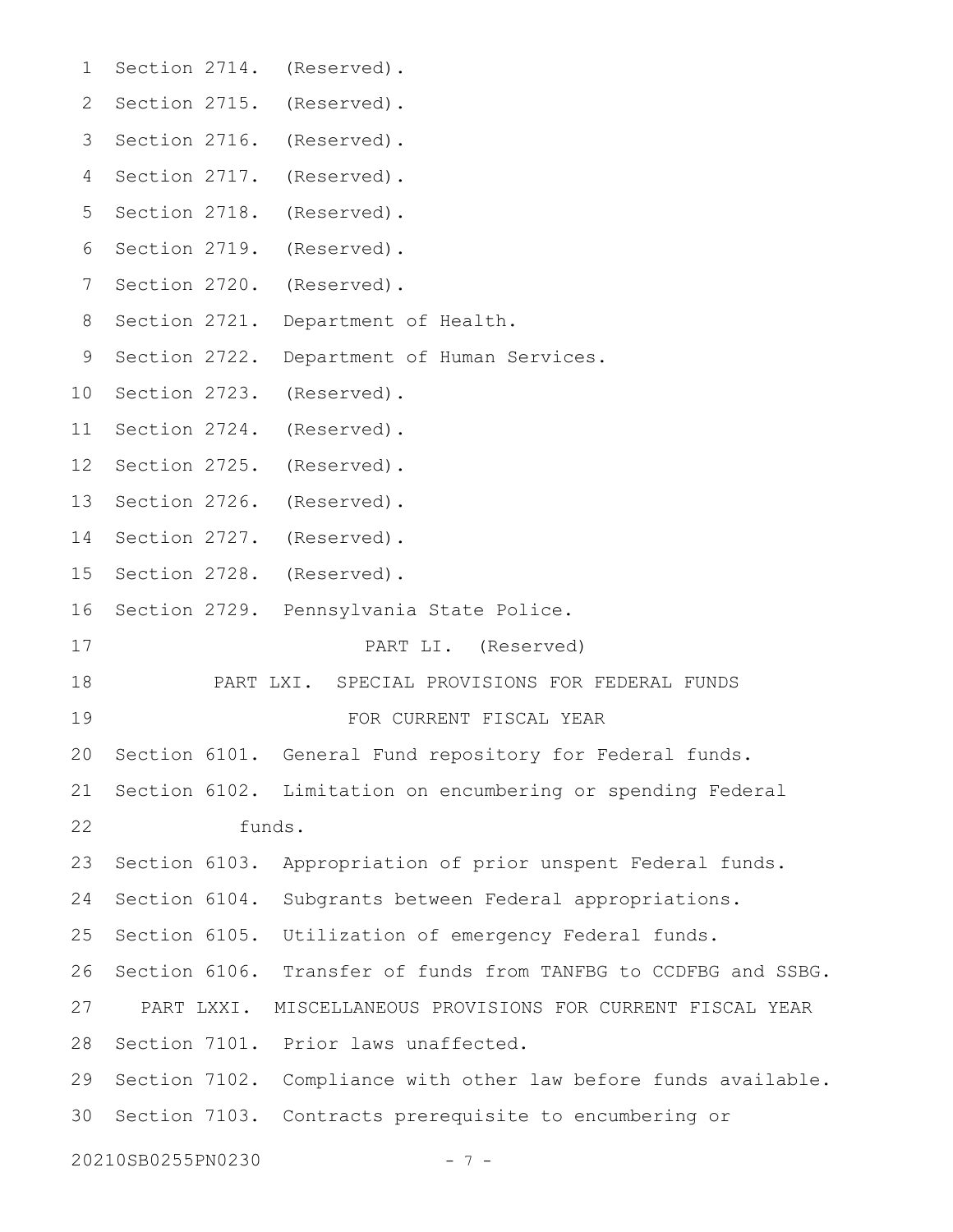| $\mathbf 1$ |                               | committing funds.                                            |
|-------------|-------------------------------|--------------------------------------------------------------|
| 2           |                               | Section 7104. Minority business set-asides.                  |
| 3           |                               | Section 7105. Appropriation of funds from miscellaneous      |
| 4           |                               | sources.                                                     |
| 5           |                               | Section 7106. Lapsing of unused funds.                       |
| 6           |                               | Section 7107. Appellate courts appropriation contingency.    |
| 7           |                               | Section 7108. Transfer of excess funds.                      |
| 8           |                               | Section 7109. Transfers for government support agencies.     |
| 9           |                               | Section 7110. Transfers for Legislative Reapportionment      |
| 10          |                               | Commission.                                                  |
| 11          |                               | Section 7111. Administration of Human Services Block Grant.  |
| 12          |                               | PART LXXXI. MISCELLANEOUS PROVISIONS                         |
| 13          |                               | Section 8101. Effective date.                                |
| 14          |                               | The General Assembly of the Commonwealth of Pennsylvania     |
| 15          | hereby enacts as follows:     |                                                              |
| 16          |                               | PART I                                                       |
| 17          |                               | GENERAL PROVISIONS                                           |
| 18          | Section 101. Short title.     |                                                              |
| 19          |                               | This act shall be known and may be cited as the General      |
|             | 20 Appropriation Act of 2021. |                                                              |
| 21          | Section 102. Definitions.     |                                                              |
| 22          |                               | The following words and phrases when used in this act shall  |
| 23          |                               | have the meanings given to them in this section unless the   |
| 24          |                               | context clearly indicates otherwise:                         |
| 25          |                               | "Current fiscal year." The fiscal year beginning July 1,     |
| 26          |                               | 2021, and ending June 30, 2022.                              |
| 27          |                               | "Employees." Includes all directors, superintendents, bureau |
| 28          |                               | or division chiefs, assistant directors, assistant           |
| 29          |                               | superintendents, assistant chiefs, experts, scientists,      |
| 30          |                               | engineers, surveyors, draftsmen, accountants, secretaries,   |
|             | 20210SB0255PN0230             | - 8                                                          |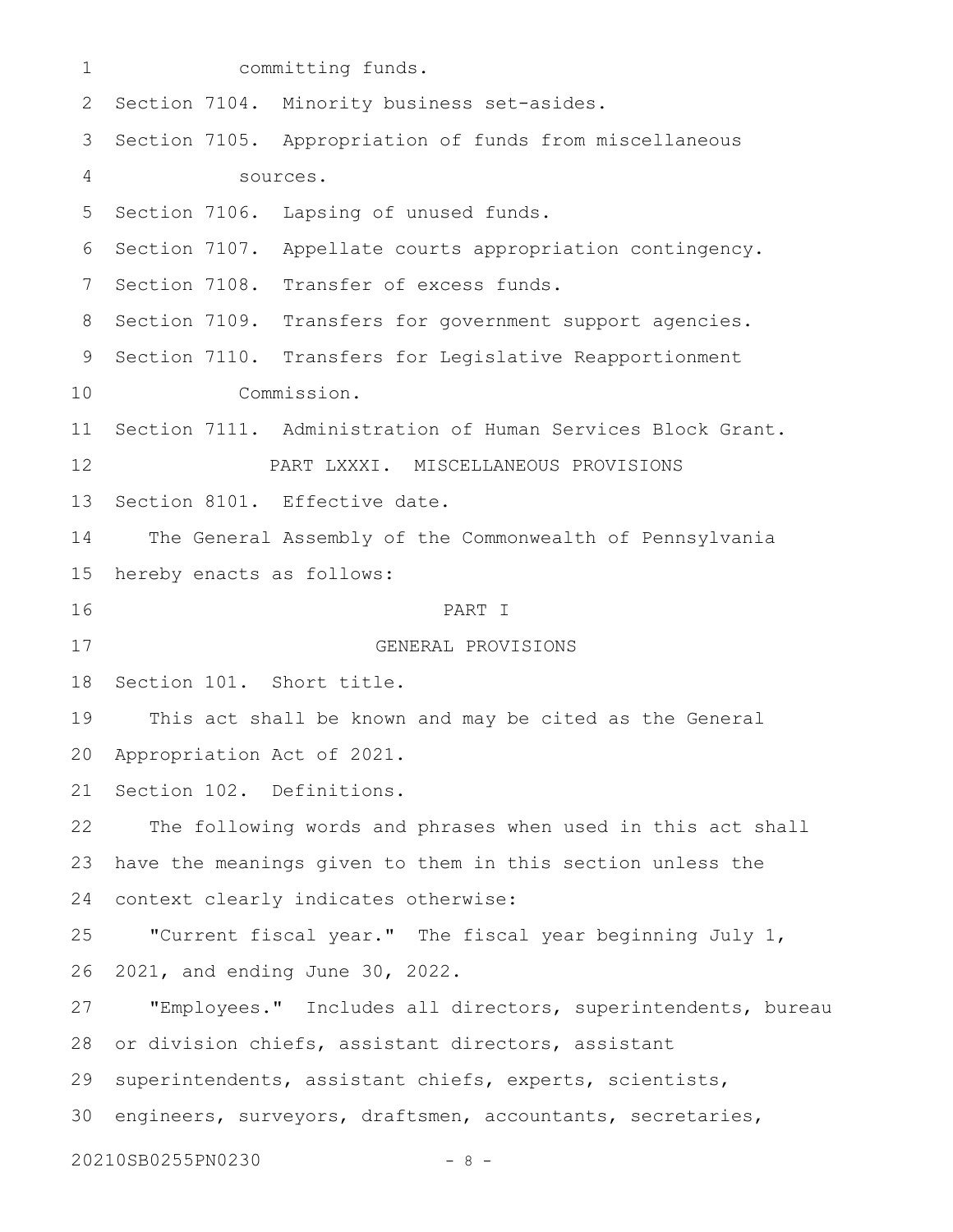auditors, inspectors, examiners, analysts, statisticians, marshals, clerks, stenographers, bookkeepers, messengers and other assistants in a department, board or commission. "Expenses" and "maintenance." Includes all printing, binding and stationery, food and forage, materials and supplies, traveling expenses, training, motor vehicle supplies and repairs, freight, express and cartage, postage, telecommunication devices and telecommunication rentals and toll charges, newspaper advertising and notices, public advertising by or through any medium, fuel, light, heat, power and water, minor construction and renovation, repairs or reconstruction of equipment, buildings and facilities, rent of real estate and equipment, premiums on workers' compensation, insurance premiums on policies of liability insurance, insurance premiums on medical payment insurance and surety bonds for volunteer workers, premiums on employee group life insurance and employee and retired employee group hospital and medical insurance, payment of Commonwealth share of Social Security taxes and unemployment compensation costs for State employees, the purchase of replacement or additional equipment and machinery and all other incidental costs and expenses, including payment to the Department of General Services of mileage and other charges for the use of motor vehicles and rental payments for permanently assigned motor vehicles and of expenses or costs of services incurred through the Purchasing Fund. The term "expenses" also shall include the medical costs for the treatment of inmates of State institutions when the inmate must be transferred to an outside hospital, provided that in no case shall the State institution pay more for patient care than that provided under the State medical assistance program. 1 2 3 4 5 6 7 8 9 10 11 12 13 14 15 16 17 18 19 20 21 22 23 24 25 26 27 28 29 30

20210SB0255PN0230 - 9 -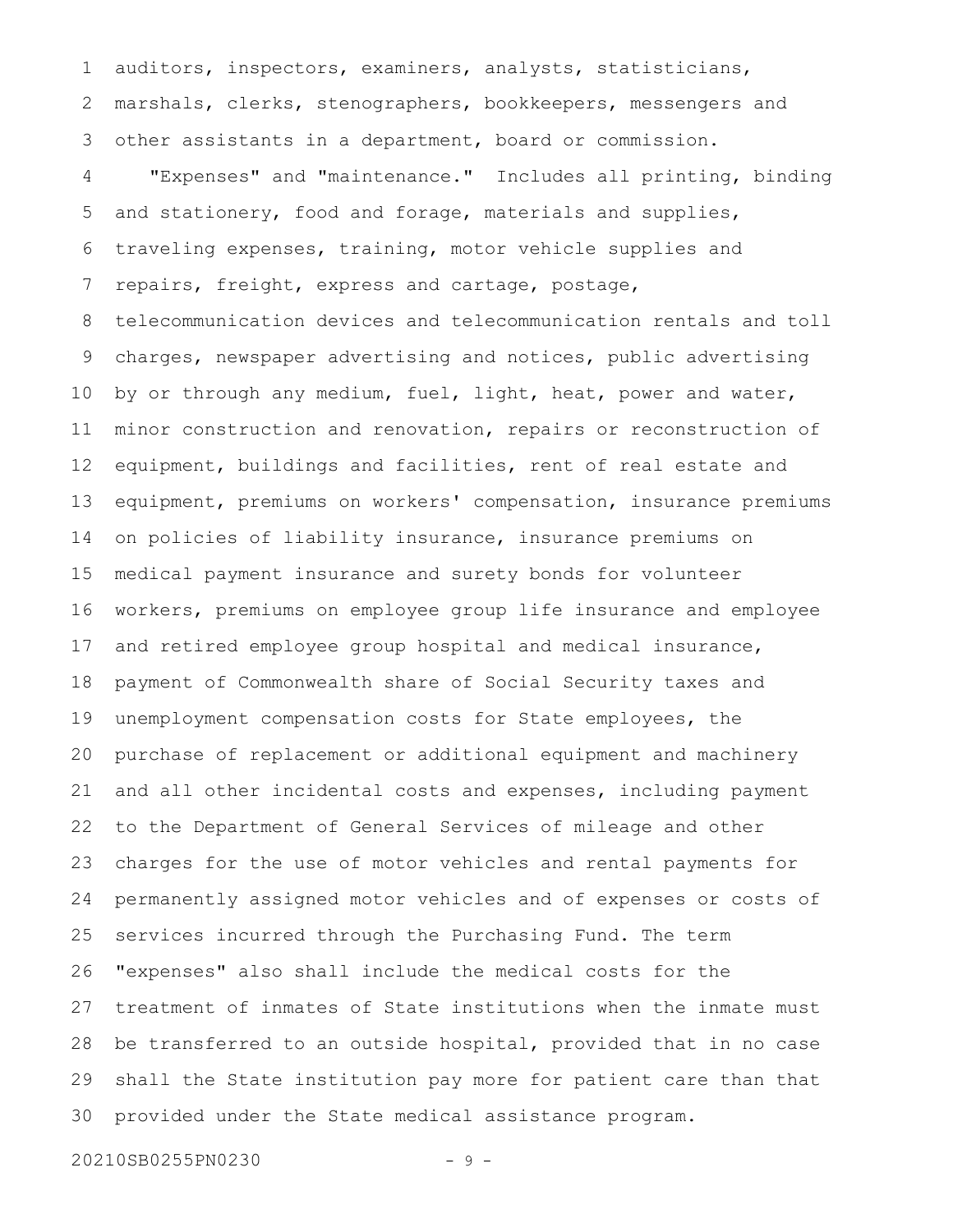"Prior fiscal year." The fiscal year beginning July 1 of the fiscal year immediately prior to the current fiscal year. Section 103. Abbreviations. The following abbreviations when used in this act shall have the meanings given to them in this section unless the context clearly indicates otherwise: "AIDS." Acquired immune deficiency syndrome. "ARC." Appalachian Regional Commission. "ARRA." American Recovery and Reinvestment Act of 2009 (Public Law 111-5, 123 Stat. 115). "CCDFBG." Child Care and Development Fund Block Grant. "CDBG." Community Development Block Grant. "CHIP." Children's Health Insurance Program. "COVID" or "COVID-19." Coronavirus disease 2019, also referred to as 2019-nCoV acute respiratory disease. "CSBG." Community Services Block Grant. "DOE." Department of Energy. "EDA." Economic Development Administration. "EEOC." Equal Employment Opportunity Commission. "EMG." Emergency. "EPA." Environmental Protection Agency. "ESEA." Elementary and Secondary Education Act of 1965 (Public Law 89-10, 20 U.S.C. § 6301 et seq.). "ESG." Emergency Solutions Grant. "ESSER." Elementary and Secondary School Emergency Relief Fund. "FEMA." Federal Emergency Management Agency. "FTA." Federal Transit Administration. "HIV." Human immunodeficiency virus. "HUD." Department of Housing and Urban Development. 1 2 3 4 5 6 7 8 9 10 11 12 13 14 15 16 17 18 19 20 21 22 23 24 25 26 27 28 29 30

20210SB0255PN0230 - 10 -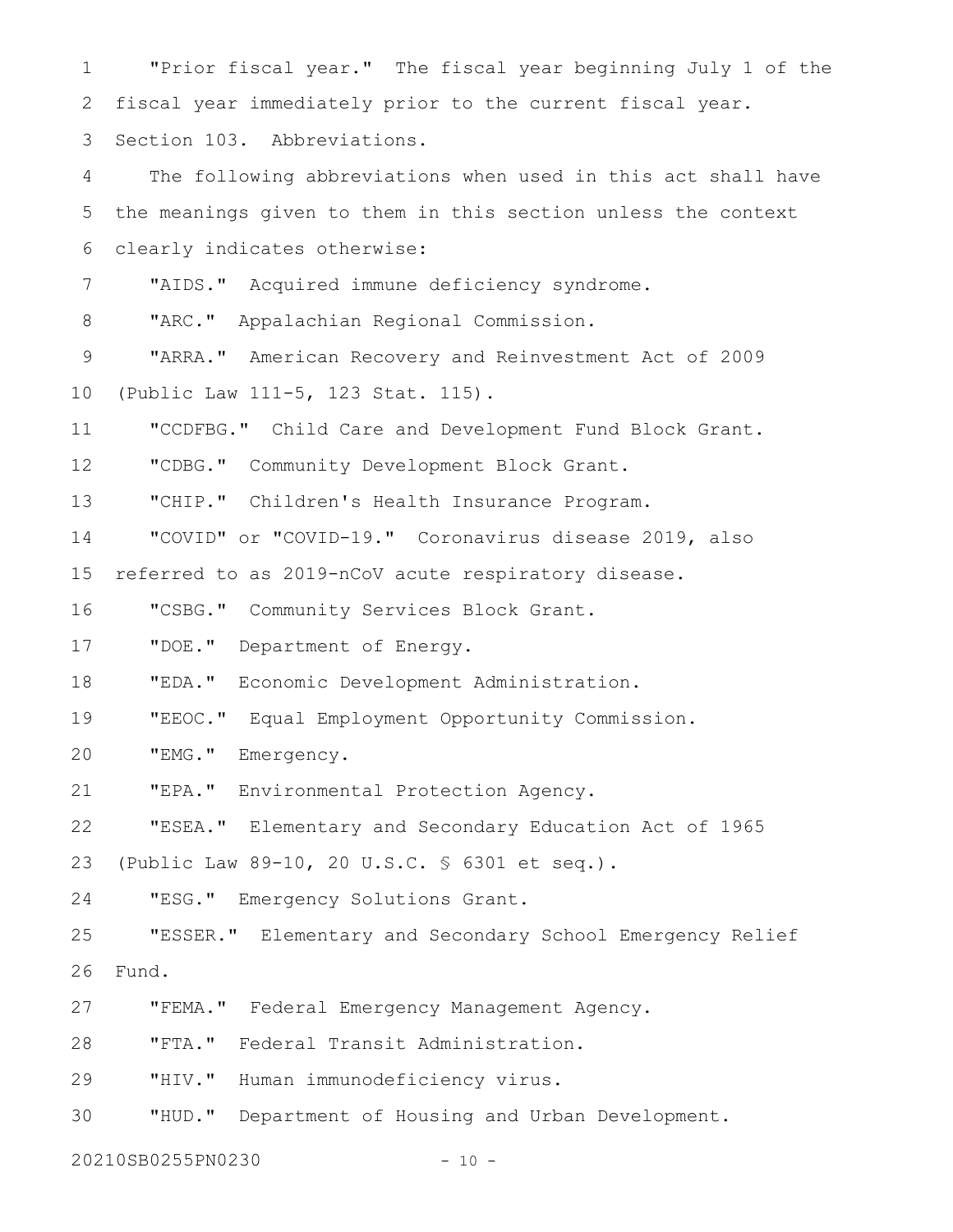"ICF." Intermediate care facilities. "ID." Intellectual disabilities. "LEA." Local Education Agency. "LIHEABG." Low-Income Home Energy Assistance Block Grant. "LIHEAP." Low-Income Home Energy Assistance Program. "LSTA." Library Services and Technology Act (Public Law 104- 208, 20 U.S.C. § 9101 et seq.). "MCH." Maternal and child health. "MCHSBG." Maternal and Child Health Services Block Grant. "MHSBG." Mental Health Services Block Grant. "NSTIC." National Strategy for Trusted Identities in Cyberspace. "PHHSBG." Preventive Health and Health Services Block Grant. "SABG." Substance Abuse Block Grant. "SCDBG." Small Communities Development Block Grant. "SEA." State Education Agency. "SNAP." Supplemental Nutrition Assistance Project. "SSBG." Social Services Block Grant. "STEP." State Trade and Export Promotion. "TANFBG." Temporary Assistance for Needy Families Block Grant. "TB." Tuberculosis. "TEA-21." Transportation Equity Act for the 21st Century (Public Law 105-178, 112 Stat. 107). "TEFAP." Temporary Emergency Food Assistance Program. "VA." Veterans' Administration. "VOCA." Victims of Crime Act of 1984 (Public Law 98-473, 42 U.S.C. § 10601 et seq.). "WIC." Women, Infants and Children Program. "WIOA." Workforce Innovation and Opportunity Act (Public Law 1 2 3 4 5 6 7 8 9 10 11 12 13 14 15 16 17 18 19 20 21 22 23 24 25 26 27 28 29 30

20210SB0255PN0230 - 11 -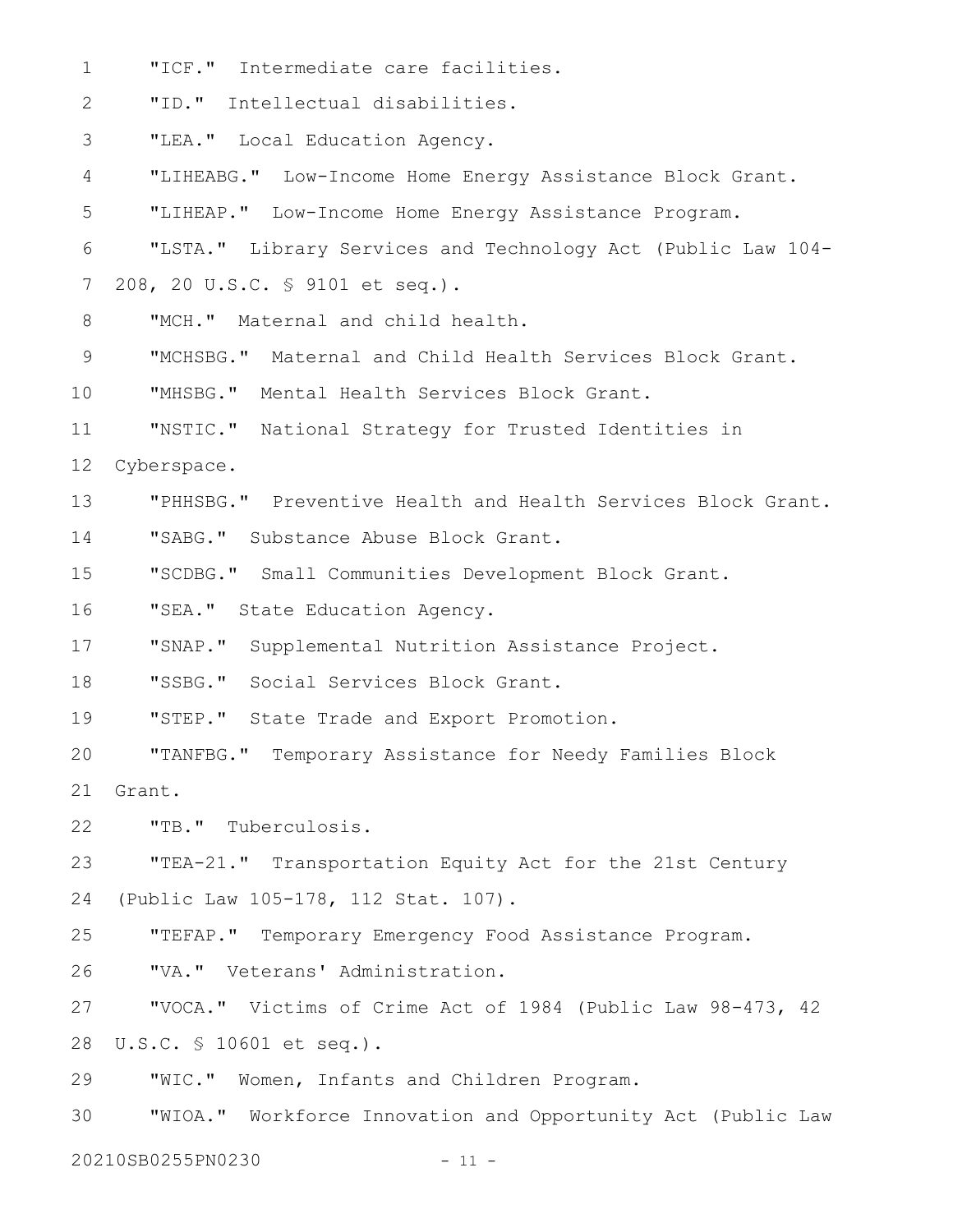113-128, 128 Stat. 1425). 1

Section 104. State appropriations. 2

(a) General Fund.--Except as provided in Part LI, the sums specified in this act, or as much thereof as may be necessary, are specifically appropriated from the General Fund to agencies of the Executive, Legislative and Judicial Departments of the Commonwealth for the payment of salaries, wages or other compensation and travel expenses of the duly elected or appointed officers and employees of the Commonwealth, for the payment of fees for contractual services rendered, for the purchase or rental of goods and services, printing, public advertising by or through any medium, equipment, land and buildings and for payment of any other expenses, as provided by law or by this act, necessary for the proper conduct of the duties, functions and activities and for the purposes specified in this act for the current fiscal year and for the payment of bills incurred and remaining unpaid at the close of the prior fiscal year. 3 4 5 6 7 8 9 10 11 12 13 14 15 16 17 18

(b) Special funds and accounts.--Except as provided in Part LI, the sums specified in this act, or as much thereof as may be necessary, are specifically appropriated from the special funds and accounts in the State Treasury to agencies of the Executive and Judicial Departments of the Commonwealth for the payment of salaries, wages or other compensation and travel expenses of the duly appointed officers and employees of the Commonwealth, for the payment of fees for contractual services rendered, for the purchase or rental of goods and services and for payment of any other expenses, as provided by law or by this act, necessary for the proper conduct of the duties, functions and activities and for the purposes specified in this act for the current fiscal 19 20 21 22 23 24 25 26 27 28 29 30

20210SB0255PN0230 - 12 -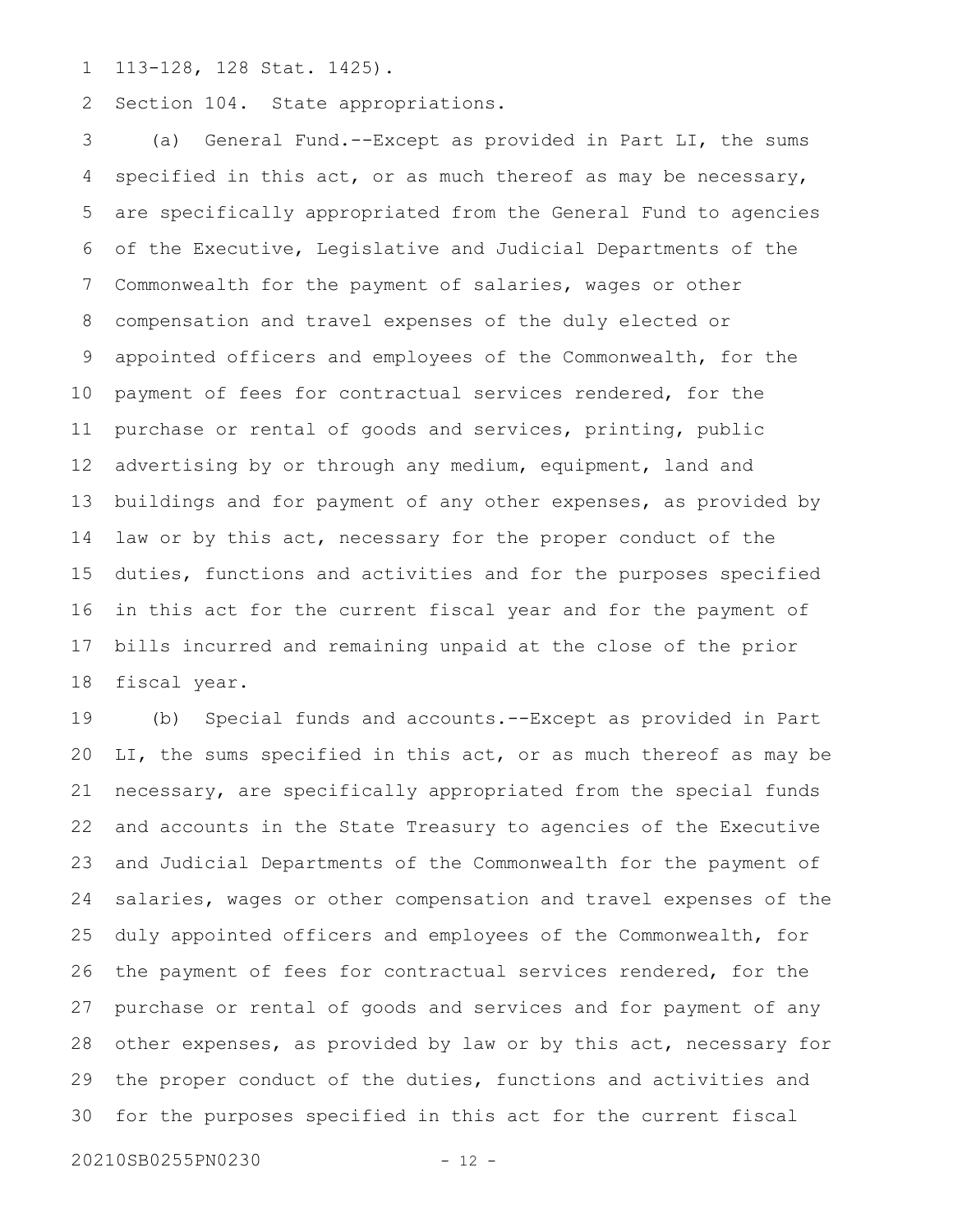year and for the payment of bills incurred and remaining unpaid 2 at the close of the prior fiscal year. 1

Section 105. Federal appropriations. 3

Except as otherwise provided in section 5102, the Federal appropriations specified in this act, or as much thereof as may be necessary, are specifically appropriated to the agencies of the Executive Department of the Commonwealth specified in this act for the payment of the expenses of implementing and carrying out the programs specified in this act for the current fiscal year and for the payment of bills incurred and remaining unpaid at the close of the prior fiscal year. Unless otherwise stated, the Federal appropriations include any carryovers from the prior fiscal year. PART II GENERAL FUND AND FEDERAL APPROPRIATIONS FOR CURRENT FISCAL YEAR SUBPART A EXECUTIVE DEPARTMENT Section 201. Governor. The following amounts are appropriated from the General Fund to the Governor for the current fiscal year: Federal State For the Office of the Governor: including the maintenance of the Governor's 27 Home, the expense of 28 entertainment of official guests 29 and members of the General 30 Assembly and the Judiciary, 20210SB0255PN0230 - 13 -4 5 6 7 8 9 10 11 12 13 14 15 16 17 18 19 20 21 22 23 24 25 26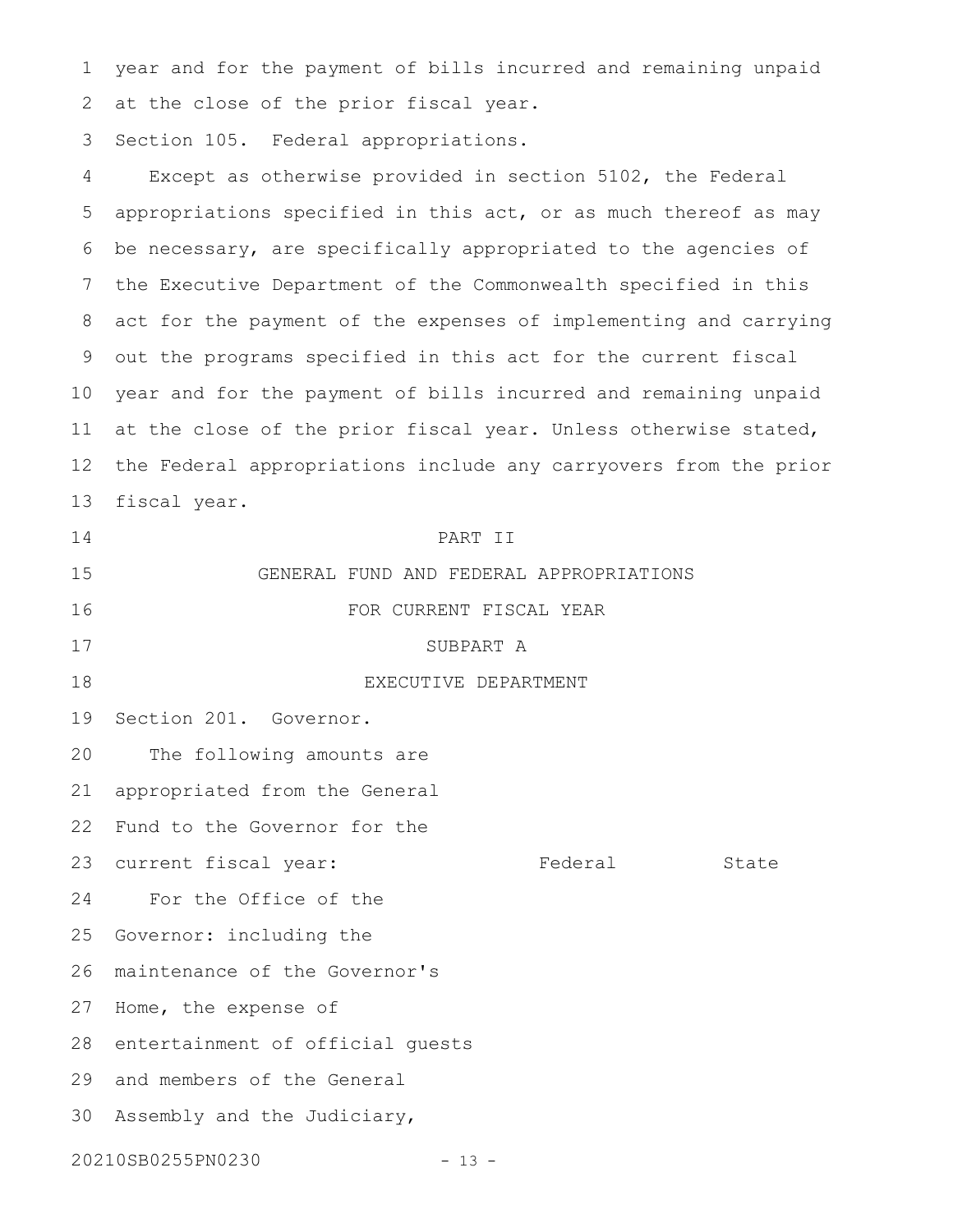participation in the Governor's 1 2 Conference, the expenses of the Executive Board and the payment 3 of traveling expenses of persons 4 other than employees of the 5 Commonwealth appointed by the 6 7 Governor to represent or 8 otherwise serve the Commonwealth. State appropriation....... 6,706,000 10 Section 202. Executive Offices. The following amounts are appropriated from the General 13 Fund to the Executive Offices for 14 the current fiscal year: Tederal State For the Office of 15 16 Administration. State appropriation....... 9,647,000 For transfer to the Nonprofit 19 Security Grant Fund. State appropriation....... 5,000,000 For the Inspector General. State appropriation....... 4,369,000 For investigation of welfare fraud activities. State appropriation....... 11,799,000 The following Federal amounts 27 are appropriated to supplement 28 the sum appropriated for investigation of welfare fraud 29 activities: 3020210SB0255PN0230 - 14 - 9 11 12 17 18 20 21 22 23 24 25 26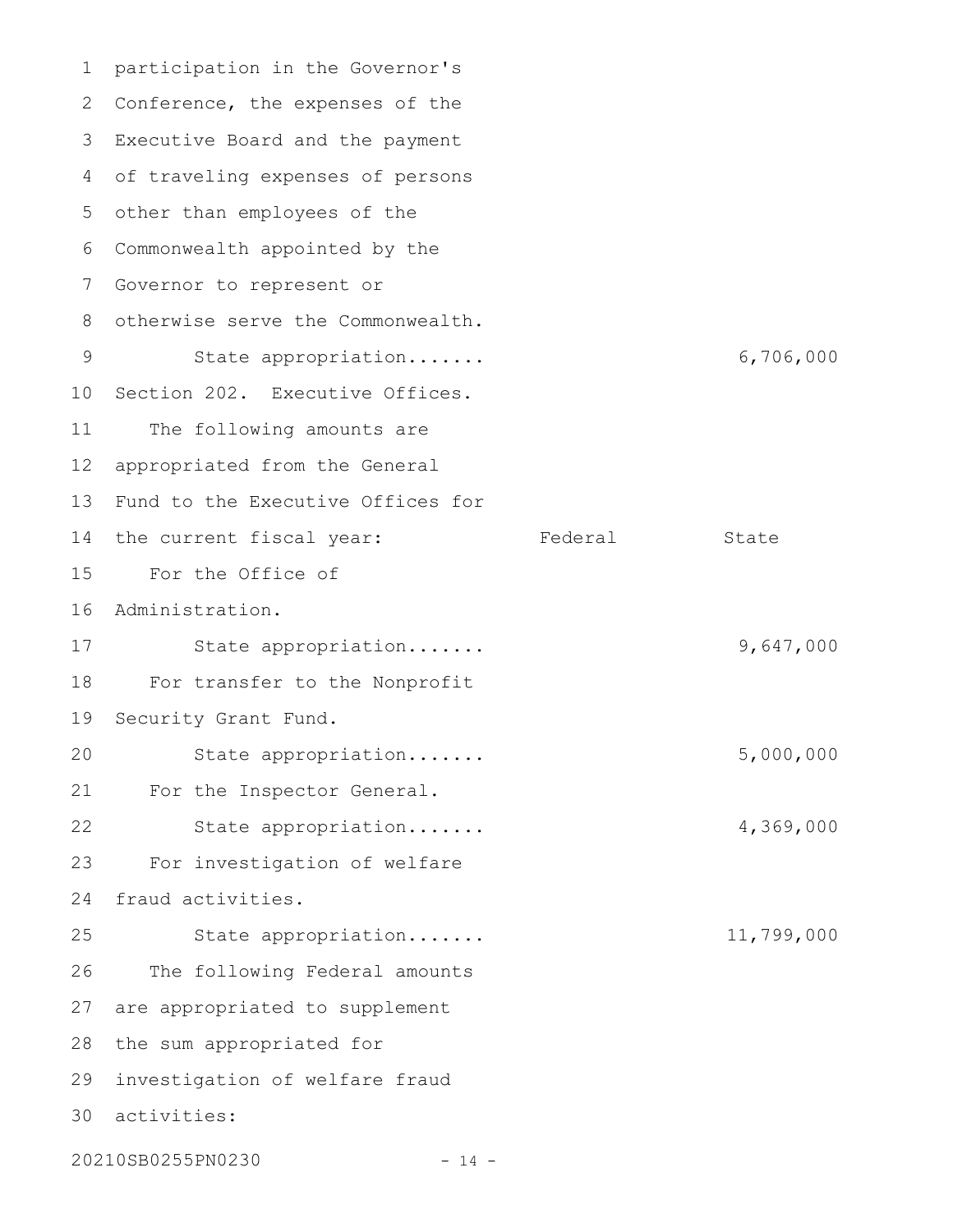(1) "TANFBG - Program 1 2 Accountability." Federal appropriation..... 1,500,000 (2) "SNAP - Program 4 Accountability." 5 Federal appropriation..... 7,000,000 (3) "Medical Assistance - 7 8 Program Accountability." Federal appropriation..... 5,500,000 (4) "CCDFBG Subsidized Day 10 11 Care - Fraud Investigation." 12 Federal appropriation..... 905,000 13 For the Office of the Budget. State appropriation....... 18,788,000 For audit of the Auditor 15 16 General. 17 State appropriation...... Subsetted by the State appropriation..... For the Office of General 18 Counsel. 19 State appropriation....... 5,529,000 For the Pennsylvania Human 21 22 Relations Commission. State appropriation....... 10,088,000 24 The following Federal amounts 25 are appropriated to supplement 26 the sum appropriated for the 27 Pennsylvania Human Relations 28 Commission: (1) "EEOC - Special Project 29 30 Grant." 20210SB0255PN0230 - 15 -3 6 9 14 20 23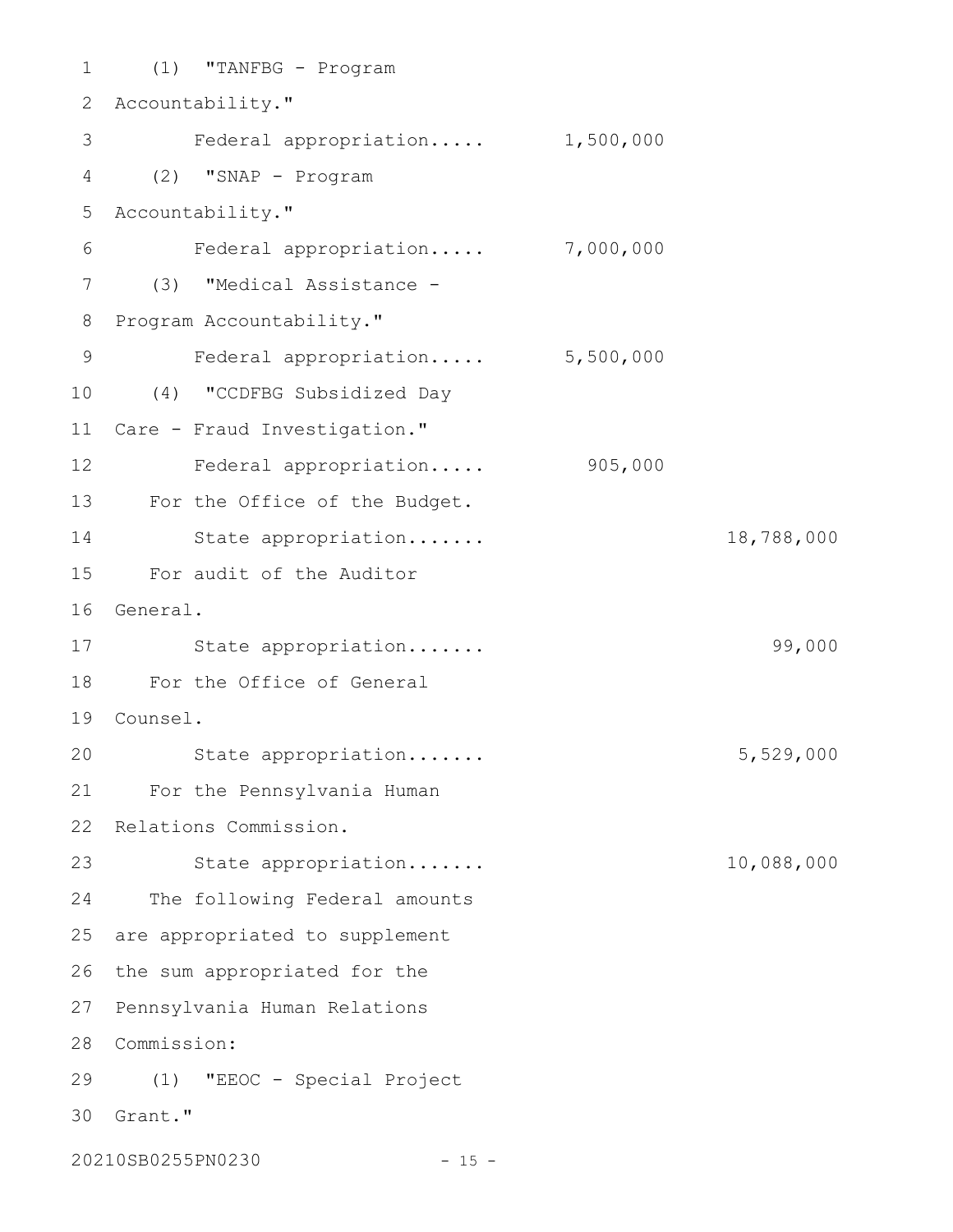Federal appropriation..... 900,000 (2) "HUD - Special Project 2 Grant." 3 Federal appropriation..... 500,000 For the Council on the Arts. State appropriation....... 867,000 7 The following Federal amounts are appropriated to supplement 8 9 the sum appropriated for the 10 Council on the Arts: (1) "National Endowment for 11 12 the Arts - Administration." 13 Federal appropriation..... 980,000 For the Juvenile Court Judges 14 Commission. 15 State appropriation....... 2,980,000 For the Pennsylvania 17 18 Commission on Crime and 19 Delinquency. State appropriation....... 9,627,000 21 The following Federal amounts 22 are appropriated to supplement 23 the sum appropriated for the 24 Pennsylvania Commission on Crime 25 and Delinquency: (1) "Plan for Juvenile 26 27 Justice." Federal appropriation..... 150,000 28 (2) "Justice Assistance 29 Grants." 301 4 5 6 16 20

20210SB0255PN0230 - 16 -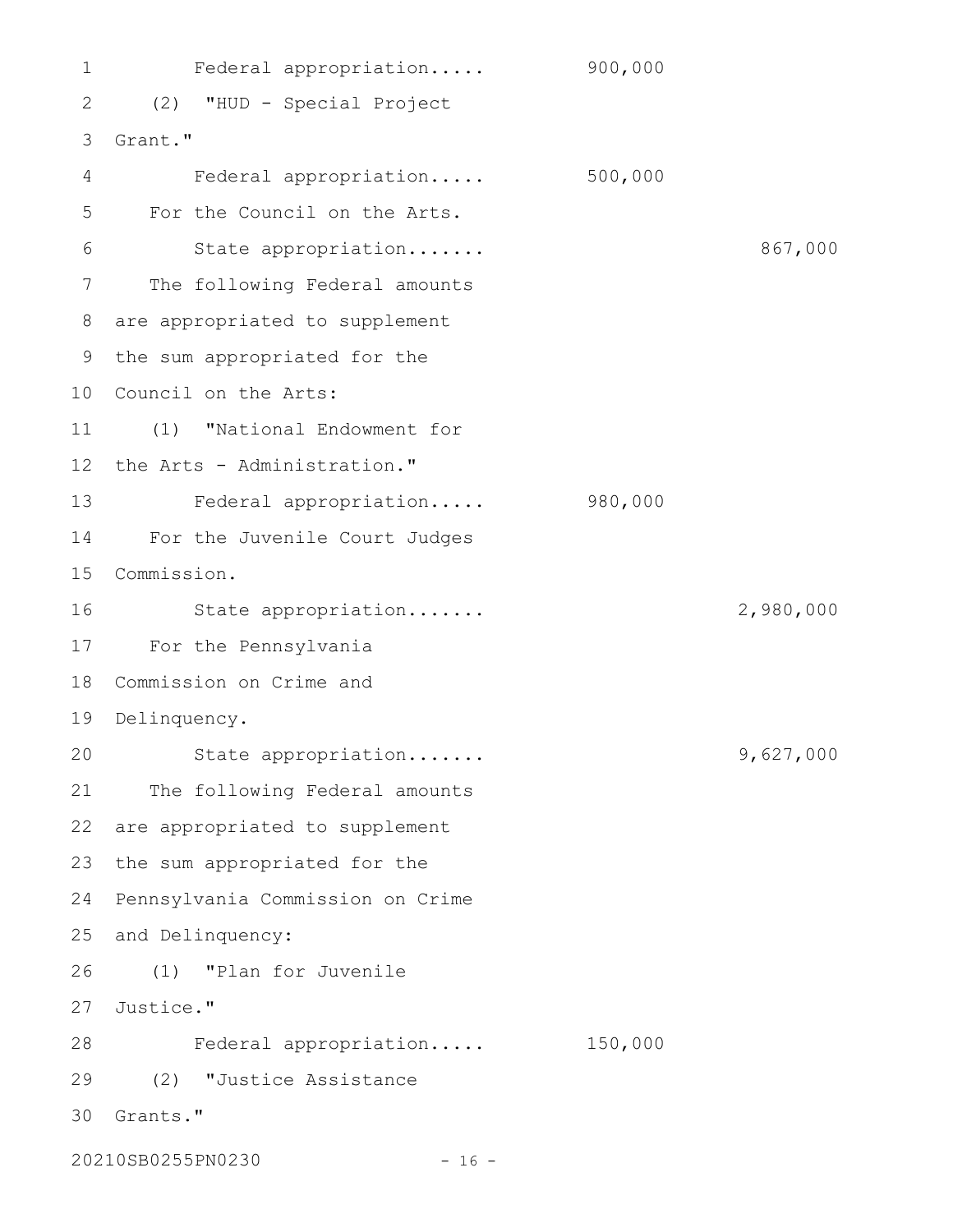1 Federal appropriation..... 10,000,000 (3) "Justice Assistance 2 3 Grants - Administration." Federal appropriation..... 1,000,000 (4) "Statistical Analysis 5 6 Center." Federal appropriation..... 300,000 (5) "Criminal Identification 8 9 Technology." Federal appropriation..... 8,000,000 (6) "Crime Victims' 11 12 Compensation Services." 13 Federal appropriation..... 8,500,000 (7) "Crime Victims' 14 15 Assistance." Federal appropriation..... 130,000,000 (8) "Violence Against Women 17 18 Formula Grant Program." Federal appropriation..... 7,000,000 (9) "Violence Against Women 20 Formula Grant Program - 21 22 Administration." Federal appropriation..... 600,000 23 (10) "Residential Substance 24 25 Abuse Treatment Program." Federal appropriation..... 1,400,000 (11) "Crime Victims' 27 Assistance (VOCA) - 28 29 Administration/Operations." Federal appropriation..... 5,000,000 3020210SB0255PN0230 - 17 - 4 7 10 16 19 26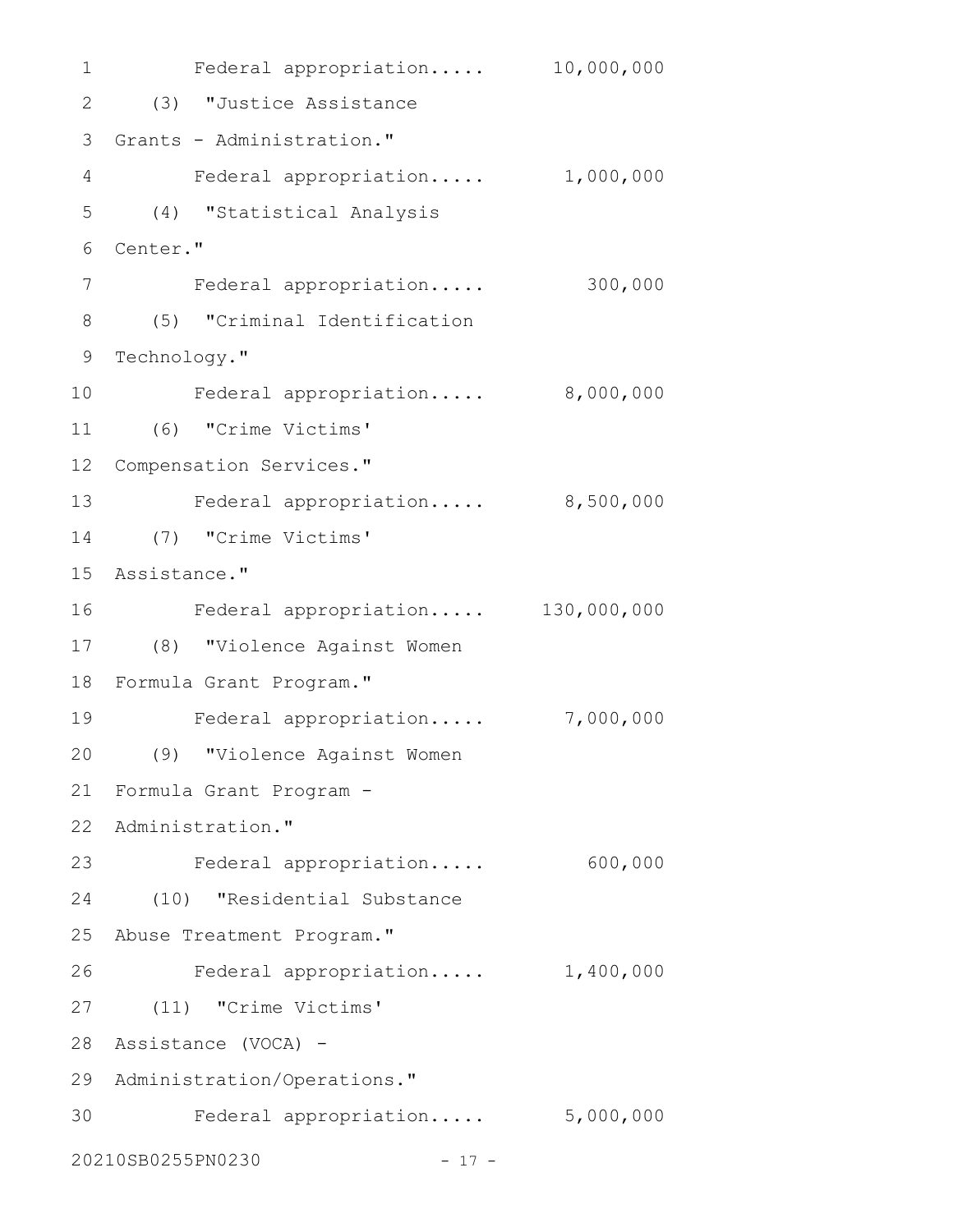(12) "Juvenile Justice and 1 2 Delinquency Prevention." 3 Federal appropriation..... 3,000,000 (13) "Assault Services 4 5 Program." Federal appropriation..... 600,000 (14) "Second Chance Act - 7 Juvenile Offender Reentry." 8 Federal appropriation..... 1,000,000 (15) "Project Safe 10 11 Neighborhoods." 12 Federal appropriation..... 1,050,000 (16) "Forensic Science 13 14 Program." Federal appropriation..... 1,500,000 (17) "Adam Walsh 16 17 Implementation Support." Federal appropriation..... 1,000,000 (18) "VOCA Training." 19 Federal appropriation..... 600,000 (19) "Byrne Competitive 21 22 Program." Federal appropriation..... 450,000 (20) "Comprehensive Opioid 24 25 Abuse Site-Based Program." Federal appropriation..... 2,200,000 (21) "Pennsylvania NCS-X 27 28 Implementation." Federal appropriation..... 550,000 (22) "Body-worn Camera Policy 3020210SB0255PN0230 - 18 - 6 9 15 18 20 23 26 29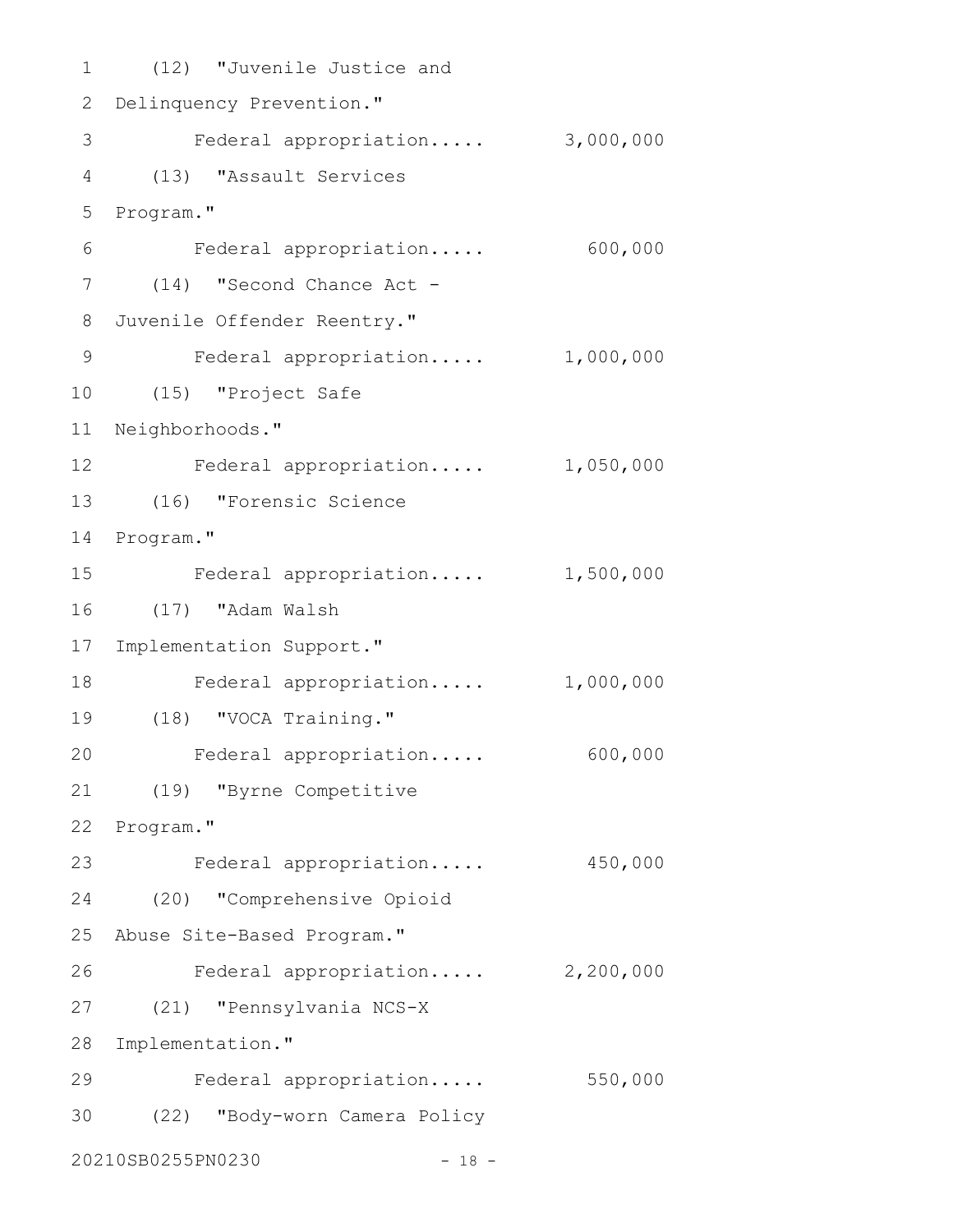and Implementation." 1 Federal appropriation..... 1,000,000 (23) "Stop School Violence." 3 4 Federal appropriation..... 777,000 (24) "Prosecutor and Defender Incentives." 6 Federal appropriation..... 160,000 (25) "State Delinquency 8 9 Prevention Programs." Federal appropriation..... 200,000 (26) "Prosecuting Cold Cases 11 12 Using DNA." 13 Federal appropriation..... 446,000 (27) "Targeted Violence and 14 15 Terrorism Prevention." Federal appropriation..... 525,000 (28) "NICS Act Record 17 18 Improvement Program (NARIP)." Federal appropriation..... 245,000 For Office of Safe Schools 20 Advocate. 21 22 State appropriation...... State appropriation..... For improvement of adult 23 24 probation services. State appropriation....... 16,222,000 For victims of juvenile 26 offenders. 27 28 State appropriation...... 1,300,000 For violence and delinquency 29 30 prevention programs. 20210SB0255PN0230 - 19 -2 5 7 10 16 19 25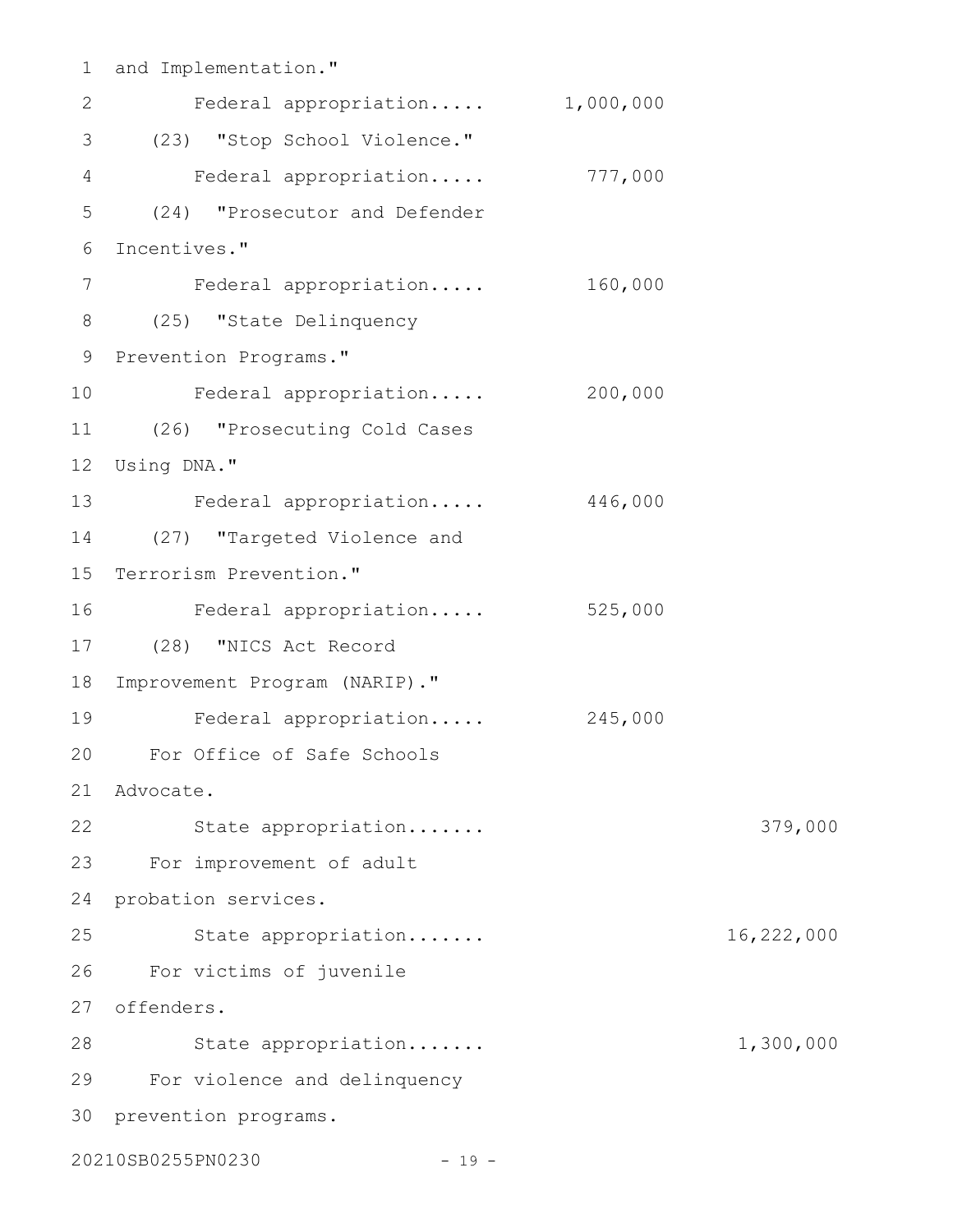State appropriation....... 4,033,000 For intermediate punishment 2 3 treatment programs. State appropriation....... 18,167,000 For juvenile probation services. State appropriation....... 18,945,000 For grants to the arts. State appropriation....... 9,590,000 For law enforcement activities. 11 State appropriation....... 3,000,000 13 Section 203. Lieutenant Governor. The following amounts are appropriated from the General 15 16 Fund to the Lieutenant Governor 17 for the current fiscal year: Federal State For the Office of the 18 19 Lieutenant Governor, including 20 payment of expenses of the 21 residence at the Edward Martin 22 Military Reservation. State appropriation....... 1,330,000 For the Board of Pardons. 24 State appropriation....... 906,000 26 Section 204. Attorney General. 27 The following amounts are 28 appropriated from the General 29 Fund to the Attorney General for 30 the current fiscal year: Tederal State 20210SB0255PN0230 - 20 - 1 4 5 6 7 8 9 10 12 14 23 25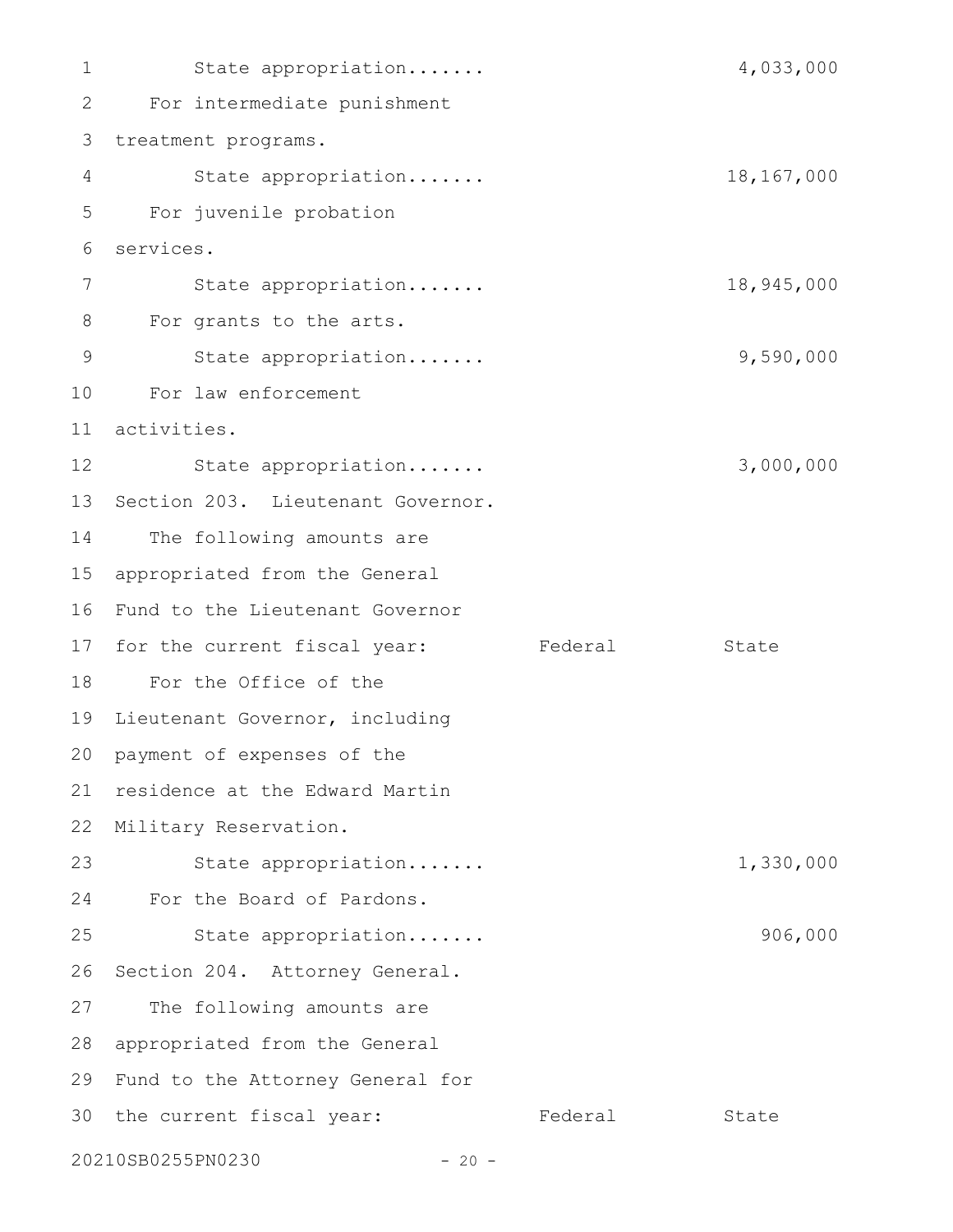For general government 1 2 operations of the Office of Attorney General. 3 State appropriation....... 46,657,000 The following Federal amounts are appropriated to supplement 6 7 the sum appropriated for general 8 government operations: (1) "State Medicaid Fraud 9 10 Control Units." Federal appropriation..... 9,567,000 For drug law enforcement. 12 State appropriation....... 49,054,000 The following Federal amounts 15 are appropriated to supplement 16 the sum appropriated for drug law 17 enforcement: (1) "High Intensity Drug 18 19 Trafficking Areas." Federal appropriation..... 5,308,000 For a joint local-State 21 22 firearm task force in a city of 23 the first class. State appropriation....... 6,815,000 For witness relocation 25 26 programs. State appropriation....... 1,215,000 For Child Predator 28 29 Interception Unit. 30 State appropriation...... 5,280,000 20210SB0255PN0230 - 21 - 4 5 11 13 14 20 24 27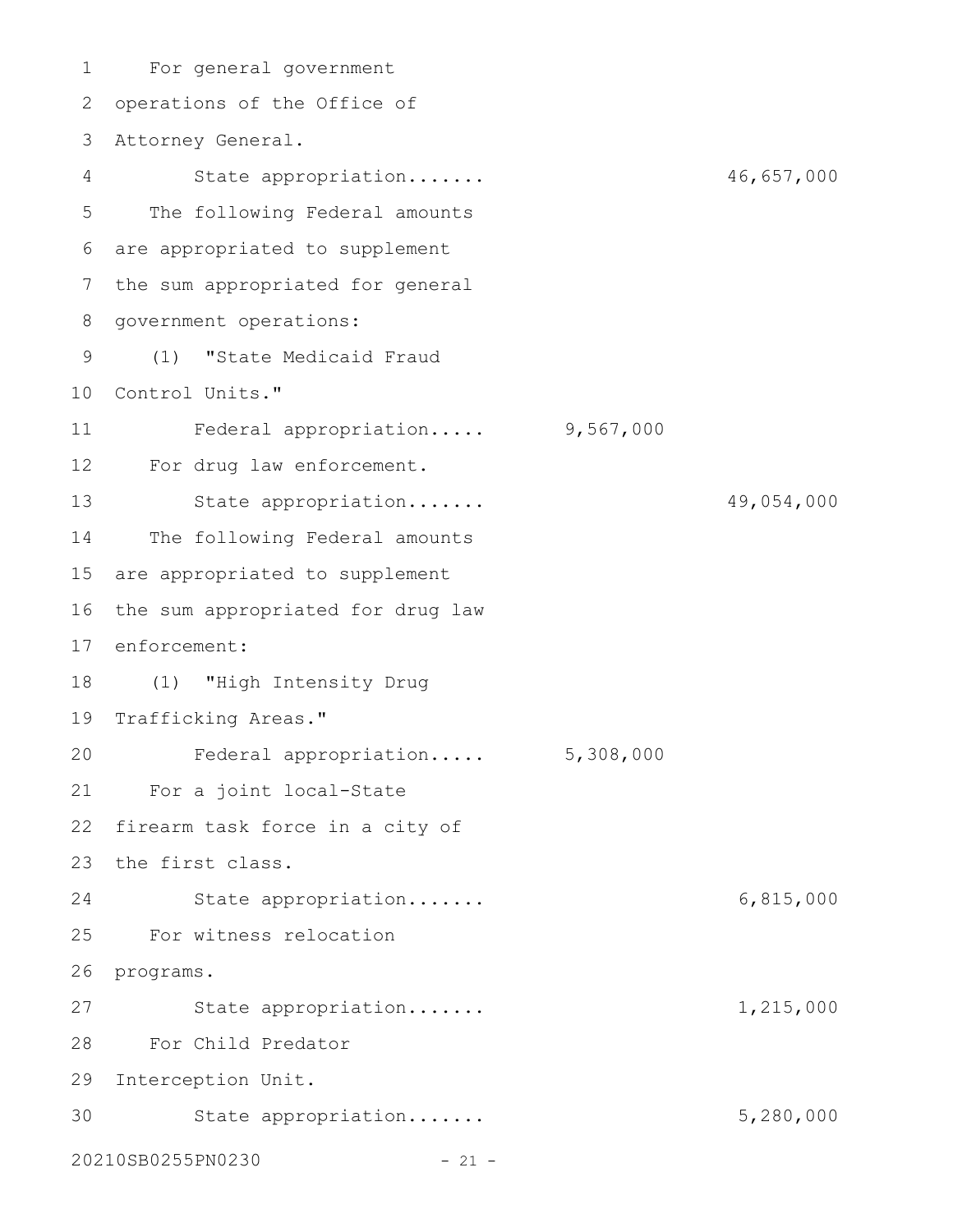For tobacco law enforcement. State appropriation....... 1,489,000 For trials resulting from indictments by multicounty grand juries. State appropriation....... 200,000 For school safety. State appropriation....... 1,664,000 Section 205. Auditor General. The following amounts are appropriated from the General Fund to the Auditor General for 13 the current fiscal year: Tederal State For the Department of the Auditor General for postauditing, annually, periodically or specially, the affairs of any 18 department, board or commission which is supported out of the 19 20 General Fund, district justices, other fining offices, volunteer 22 firemen's relief association 23 funds and the offices of 24 Statewide elected officials and for the proper auditing of appropriations for or relating to public assistance, including any 28 Federal sums supplementing such appropriations. 29 State appropriation....... 35,681,000 20210SB0255PN0230 - 22 - 1 2 3 4 5 6 7 8 9 10 11 12 14 15 16 17 21 25 26 27 30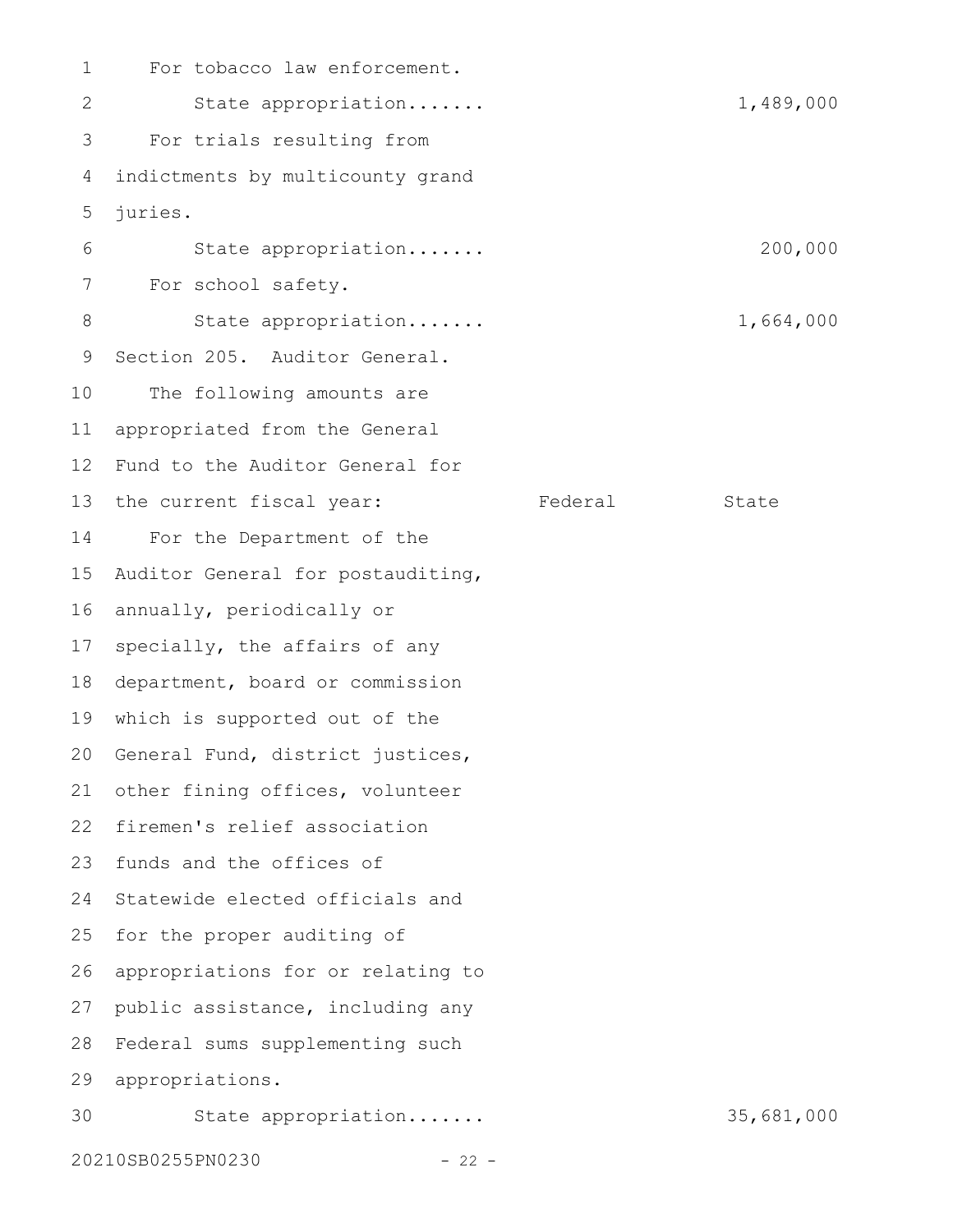| 1  | For the Board of Claims.          |         |            |
|----|-----------------------------------|---------|------------|
| 2  | State appropriation               |         | 1,880,000  |
| 3  | For special financial audits.     |         |            |
| 4  | State appropriation               |         | 500,000    |
| 5  | Section 206. Treasury Department. |         |            |
| 6  | The following amounts are         |         |            |
| 7  | appropriated from the General     |         |            |
| 8  | Fund to the Treasury Department   |         |            |
| 9  | for the current fiscal year:      | Federal | State      |
| 10 | For general government            |         |            |
| 11 | operations of the Treasury        |         |            |
| 12 | Department including the          |         |            |
| 13 | administration of Article XIII.1  |         |            |
| 14 | of the act of April 9, 1929       |         |            |
| 15 | (P.L.343, No.176), known as The   |         |            |
| 16 | Fiscal Code.                      |         |            |
| 17 | State appropriation               |         | 35,715,000 |
| 18 | For the Board of Finance and      |         |            |
| 19 | Revenue.                          |         |            |
| 20 | State appropriation               |         | 2,877,000  |
| 21 | For divestiture reimbursement.    |         |            |
| 22 | State appropriation               |         | 83,000     |
| 23 | For the payment of the            |         |            |
| 24 | Commonwealth's portion of the     |         |            |
| 25 | expenses of various councils,     |         |            |
| 26 | commissions, conferences, boards, |         |            |
| 27 | associations, coalitions and      |         |            |
| 28 | institutes which are multistate   |         |            |
| 29 | organizations of which the        |         |            |
| 30 | Commonwealth has been a member    |         |            |
|    | 20210SB0255PN0230<br>$-23 -$      |         |            |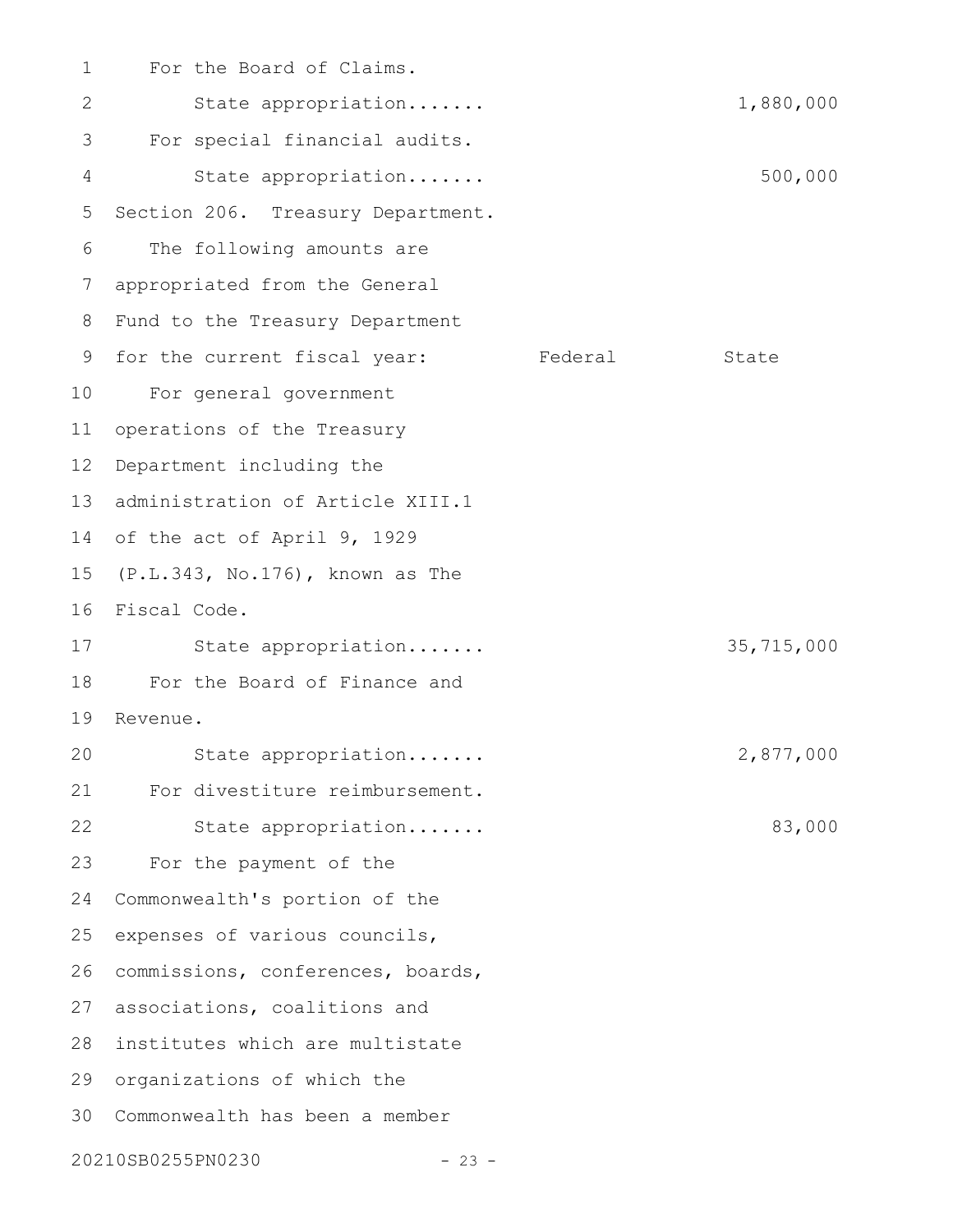for at least one year and which membership enables the 2 Commonwealth government to 3 4 represent the citizens of 5 Pennsylvania, such organizations 6 being designed to promote or protect the member states' interests, or which promote governmental financial excellence 10 or accountability. State appropriation....... 1,168,000 For publishing statements of the General Fund and other funds of the Commonwealth. State appropriation....... 5,000 For transfer to the ABLE 17 Savings Program Fund, for 18 administration of the 19 Pennsylvania ABLE Savings 20 Program. State appropriation....... 900,000 For information technology cyber security. State appropriation....... 1,000,000 For payment of law enforcement and emergency response personnel 27 death benefits. State appropriation....... 2,980,000 For compensation of the Commonwealth's loan and transfer 20210SB0255PN0230 - 24 - 1 7 8 9 11 12 13 14 15 16 21 22 23 24 25 26 28 29 30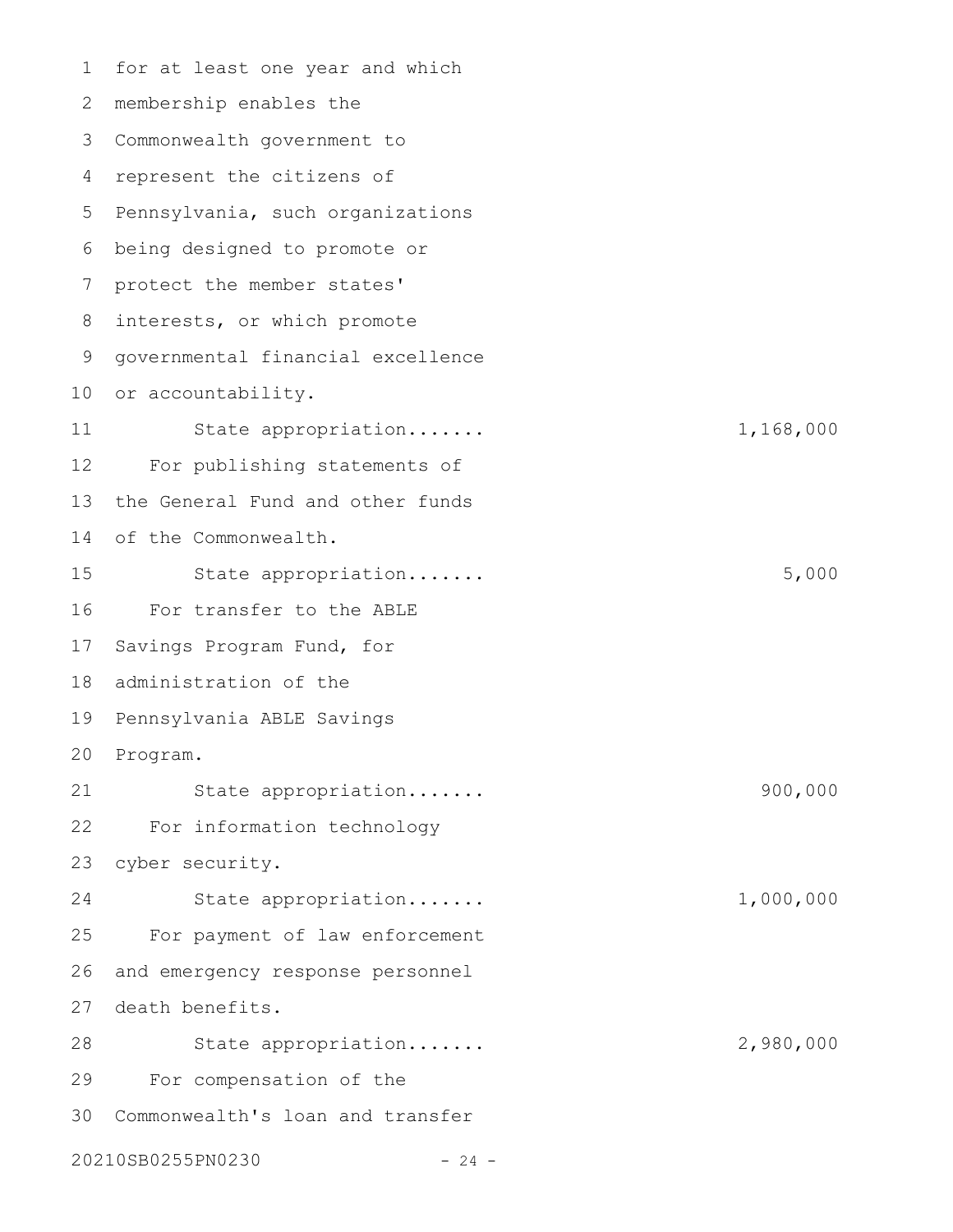agent for services and expenses 2 in connection with the 3 registration, transfer and payment of interest on bonds of 5 the Commonwealth and other 6 services required to be performed by the loan and transfer agent. State appropriation....... 40,000 For general obligation debt service or to pay all arbitrage rebates to the Federal Government required under section 148 of the Internal Revenue Code of 1986 (Public Law 99-514, 26 U.S.C. § 148). State appropriation....... 1,182,433,000 Section 207. Department of Aging. The following amounts are appropriated from the General Fund to the Department of Aging for the current fiscal year: Federal State The following Federal amounts are appropriated to supplement the sum appropriated for aging services: (1) "Programs for the Aging - Title III - Administration." Federal appropriation..... 1,781,000 (2) "Programs for the Aging - 30 Title V - Administration." 20210SB0255PN0230 - 25 -1 4 7 8 9 10 11 12 13 14 15 16 17 18 19 20 21 22 23 24 25 26 27 28 29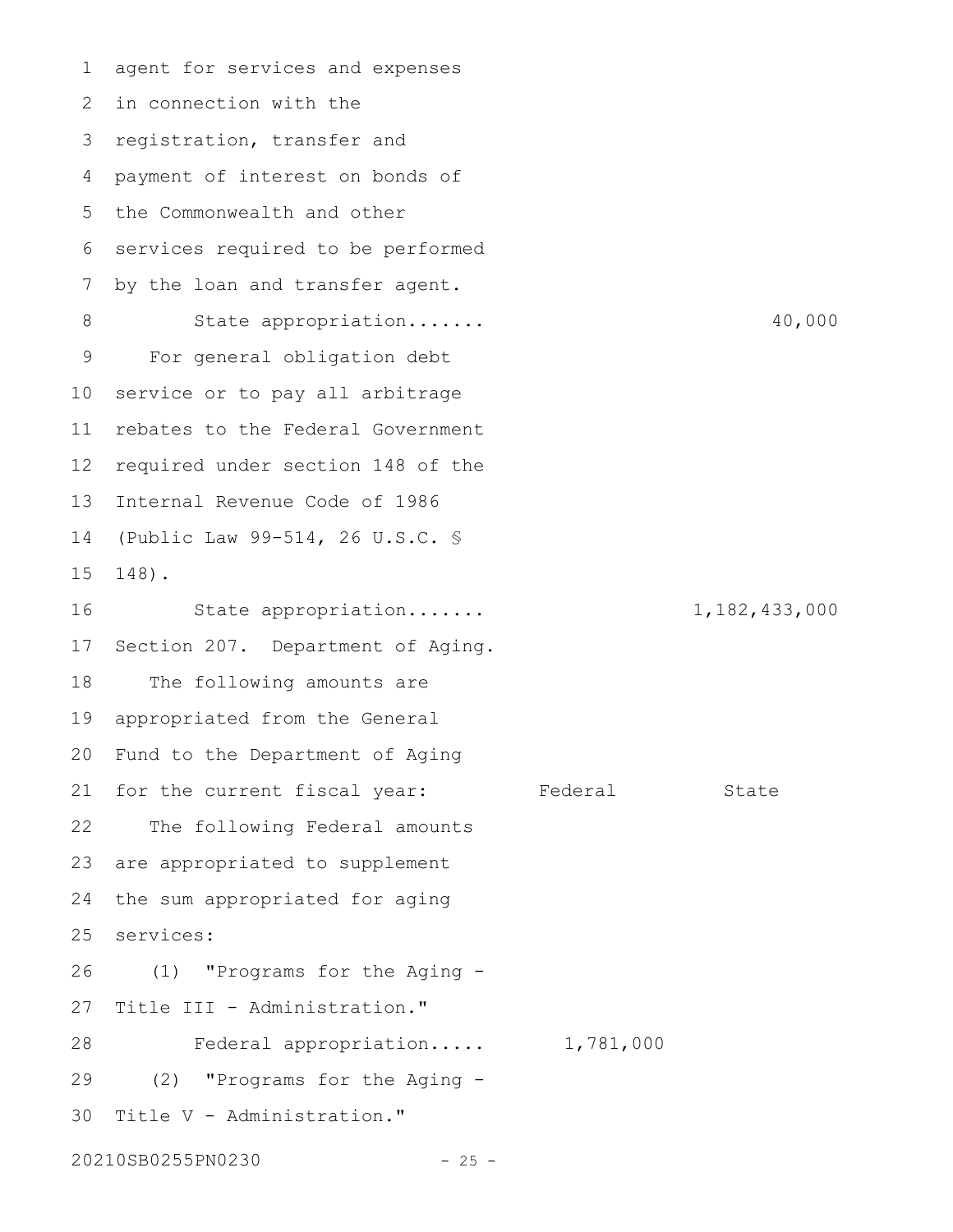1 Federal appropriation..... 127,000 (3) "Medical Assistance - 2 3 Administration." Federal appropriation..... 888,000 (4) "Programs for the Aging - 5 6 Title VII - Administration." Federal appropriation..... 352,000 (5) "Programs for the Aging - 8 9 Title III." Federal appropriation..... 52,000,000 (6) "Programs for the Aging - 11 12 Nutrition." Federal appropriation..... 10,000,000 13 (7) "Programs for the Aging - 14 15 Title V - Employment." Federal appropriation..... 8,000,000 (8) "Programs for the Aging - 17 18 Title VII - Elder Rights 19 Protection." Federal appropriation..... 7,800,000 (9) "Medical Assistance - 21 22 Attendant Care." 23 Federal appropriation..... 69,000 (10) "Medical Assistance - 24 25 Support." Federal appropriation..... 9,000,000 (11) "Medical Assistance - 27 28 Nursing Home Transition 29 Administration." Federal appropriation..... 700,000 3020210SB0255PN0230 - 26 - 4 7 10 16 20 26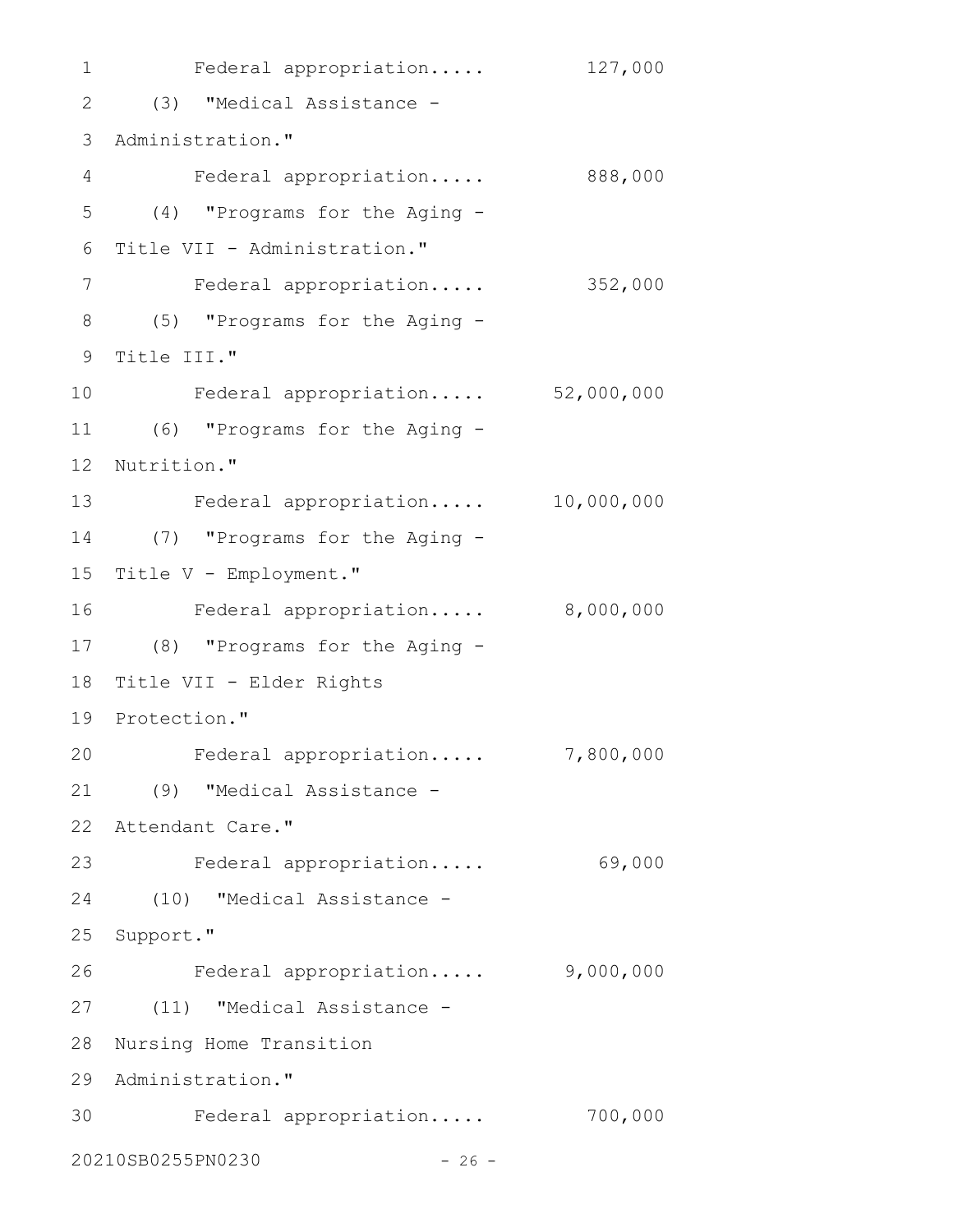(12) "Programs for the Aging 1 2 - Title III - Caregiver Support." Federal appropriation..... 10,000,000 3 (13) "Pre-Admission 4 Assessment." 5 Federal appropriation..... 4,000,000 (14) "COVID - Medical 7 Assistance - Attendant Care." 8 Federal appropriation..... 10,000 10 Section 208. Department of Agriculture. 11 The following amounts are appropriated from the General 12 13 Fund to the Department of 14 Agriculture for the current 15 fiscal year: The Federal State For general government 16 17 operations of the Department of 18 Agriculture. State appropriation....... 33,128,000 20 The following Federal amounts 21 are appropriated to supplement 22 the sum appropriated for general 23 government operations: (1) "Pennsylvania Plant Pest 24 25 Detection System." Federal appropriation..... 1,300,000 (2) "Poultry Grading 27 28 Service." Federal appropriation..... 100,000 (3) "Medicated Feed Mill 3020210SB0255PN0230 - 27 - 6 9 19 26 29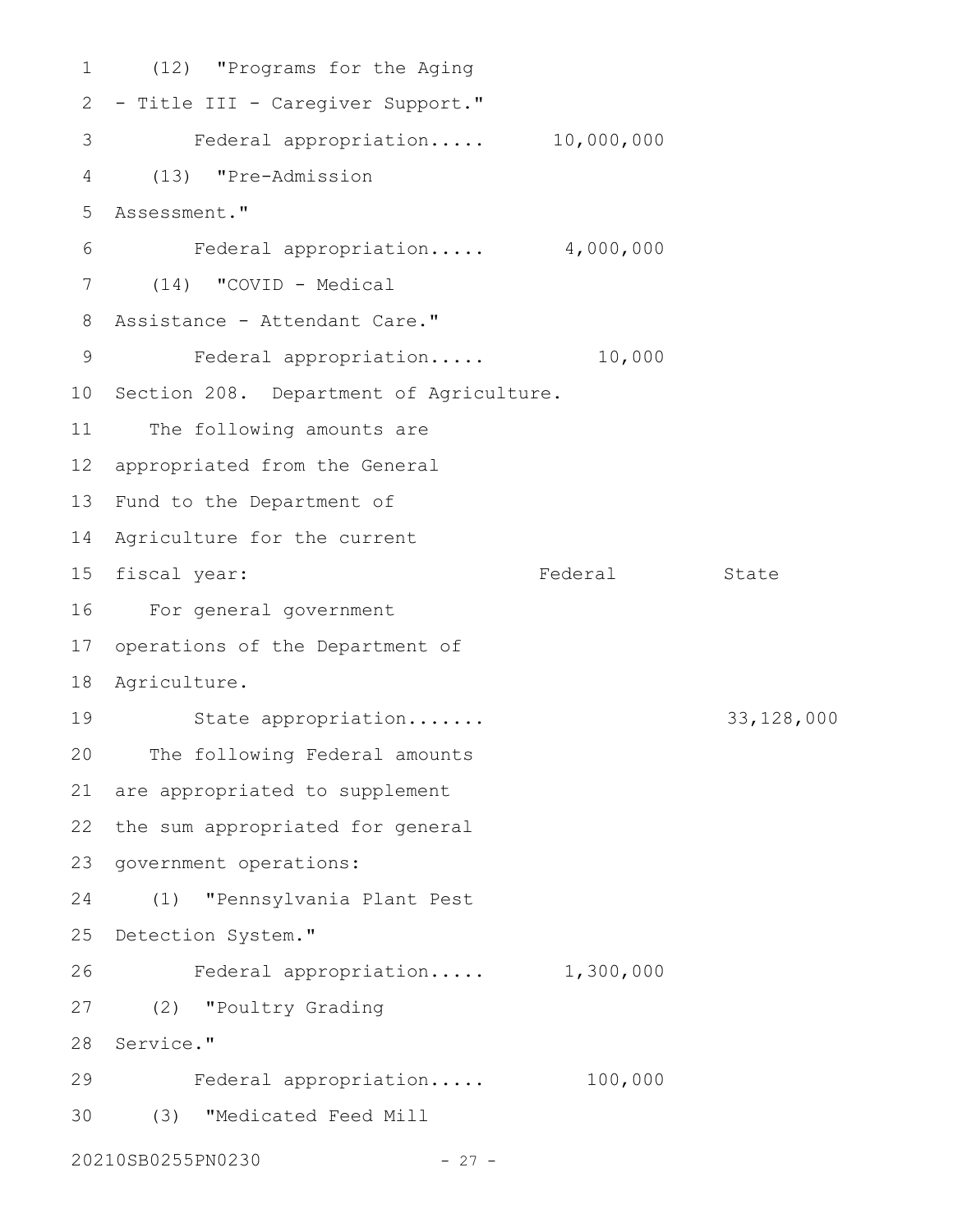Inspection." 1

Federal appropriation..... 200,000 (4) "National School Lunch 3 4 Administration." Federal appropriation..... 1,700,000 (5) "Emergency Food 6 Assistance." 7 Federal appropriation..... 11,500,000 9 In addition to the specific 10 amounts appropriated in this act, all other money received from the 11 12 Federal Government for emergency 13 food assistance are appropriated 14 to such program. (6) (Reserved). 15 (7) "Pesticide Enforcement, 16 17 Certification, Training and 18 Control Program." Federal appropriation..... 1,000,000 (8) "Agricultural Risk 20 21 Protection." 22 Federal appropriation..... 1,000,000 (9) "Commodity Supplemental 23 Food." 24 Federal appropriation..... 3,500,000 26 In addition to the specific 27 amounts appropriated in this act, 28 all other money received from the 29 Federal Government for commodity 30 supplemental food are 20210SB0255PN0230 - 28 - 2 5 8 19 25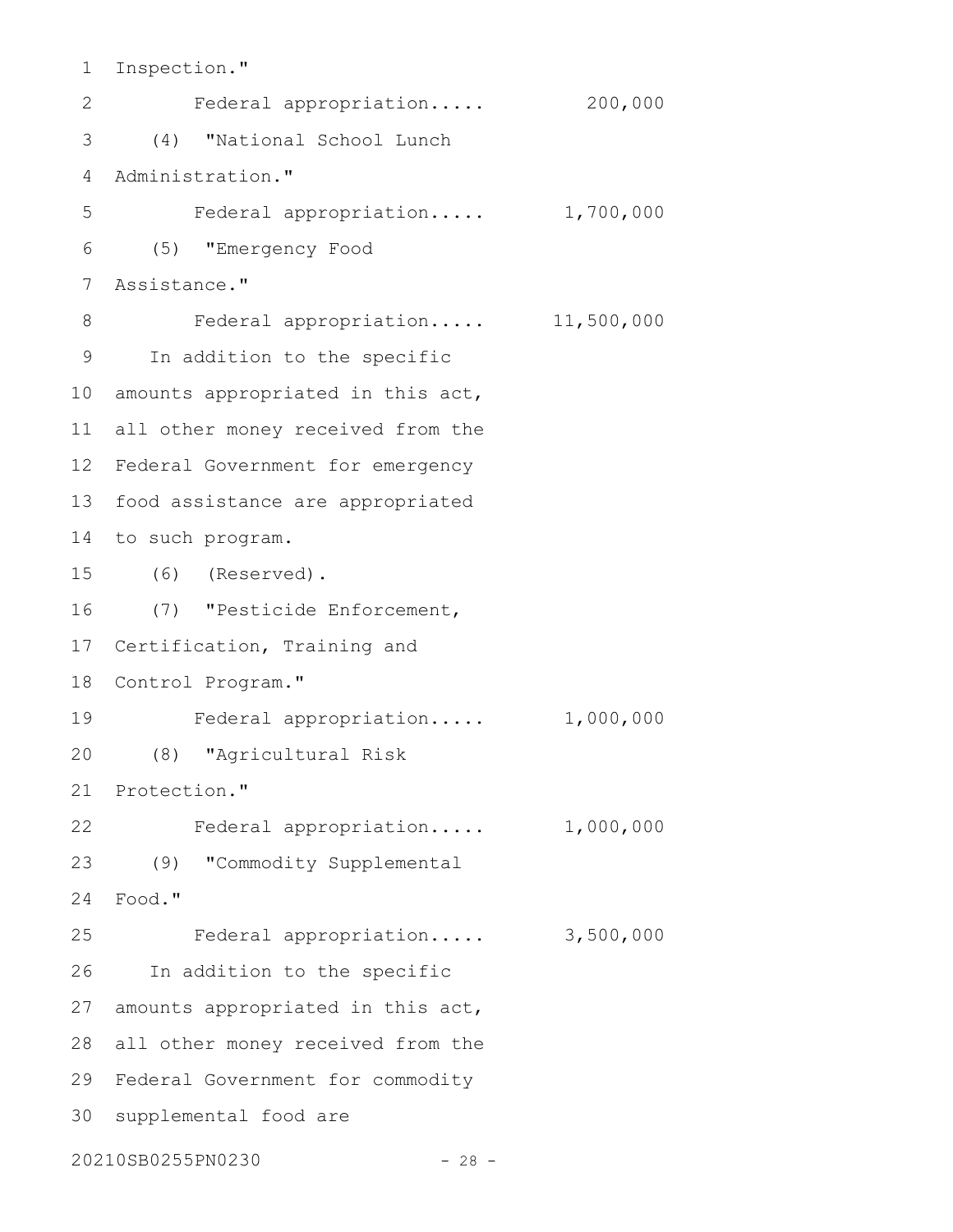```
1 appropriated to such program.
 (10) "Organic Cost
2
 3 Distribution."
 Federal appropriation..... 650,000
4
 (11) "Animal Disease
5
 Control."
6
     Federal appropriation..... 4,000,000
 (12) "Food Establishment
8
 9 Inspections."
    Federal appropriation..... 4,500,000
(13) "Integrated Pest
11
12 Management."
13 Federal appropriation..... 250,000
(14) "Johne's Disease Herd
14
15 Project."
   Federal appropriation..... 2,000,000
(15) "Avian Influenza
17
18 Surveillance."
    Federal appropriation..... 25,000,000
(16) (Reserved).
20
(17) (Reserved).
21
(18) "Scrapie Disease
22
23 Control."
   Federal appropriation..... 60,000
(19) "Foot and Mouth Disease
25
26 Monitoring."
27 Federal appropriation..... 150,000
(20) (Reserved).
28
(21) "Innovative Nutrient and
29
30 Sediment Reduction."
20210SB0255PN0230 - 29 -
7
10
16
19
24
```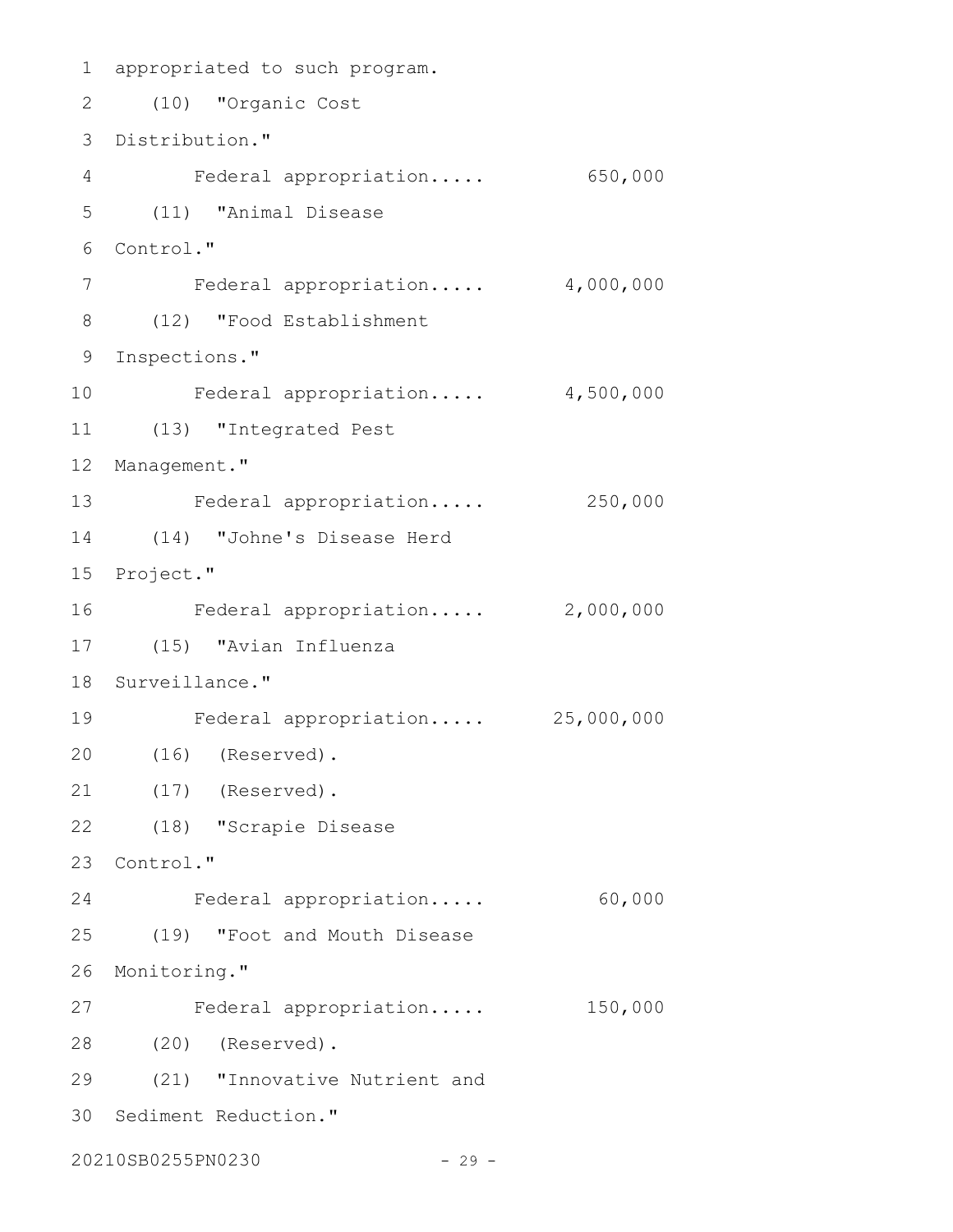| 1            | Federal appropriation            | 750,000   |           |
|--------------|----------------------------------|-----------|-----------|
| $\mathbf{2}$ | (22) "Animal Identification."    |           |           |
| 3            | Federal appropriation            | 2,000,000 |           |
| 4            | (23) "Specialty Crops."          |           |           |
| 5            | Federal appropriation 3,500,000  |           |           |
| 6            | (24) "Emerald Ash Borer          |           |           |
| 7            | Mitigation."                     |           |           |
| 8            | Federal appropriation 800,000    |           |           |
| $\mathsf 9$  | $(25)$ (Reserved).               |           |           |
| 10           | (26) "Farmland Protection."      |           |           |
| 11           | Federal appropriation            | 6,000,000 |           |
| 12           | (27) "Crop Insurance."           |           |           |
| 13           | Federal appropriation            | 2,000,000 |           |
| 14           | (28) "Spotted Lanternfly."       |           |           |
| 15           | Federal appropriation 12,000,000 |           |           |
| 16           | (29) "Animal Feed Regulatory     |           |           |
| 17           | Program."                        |           |           |
| 18           | Federal appropriation 2,000,000  |           |           |
| 19           | (30) "Conservation               |           |           |
|              | 20 Partnership Farmland          |           |           |
| 21           | Preservation."                   |           |           |
| 22           | Federal appropriation            | 6,500,000 |           |
| 23           | For agricultural preparedness    |           |           |
| 24           | and response.                    |           |           |
| 25           | State appropriation              |           | 3,000,000 |
| 26           | For agricultural excellence      |           |           |
| 27           | programs.                        |           |           |
| 28           | State appropriation              |           | 2,800,000 |
| 29           | For agricultural business and    |           |           |
| 30           | workforce investment.            |           |           |
|              | 20210SB0255PN0230<br>$-30 -$     |           |           |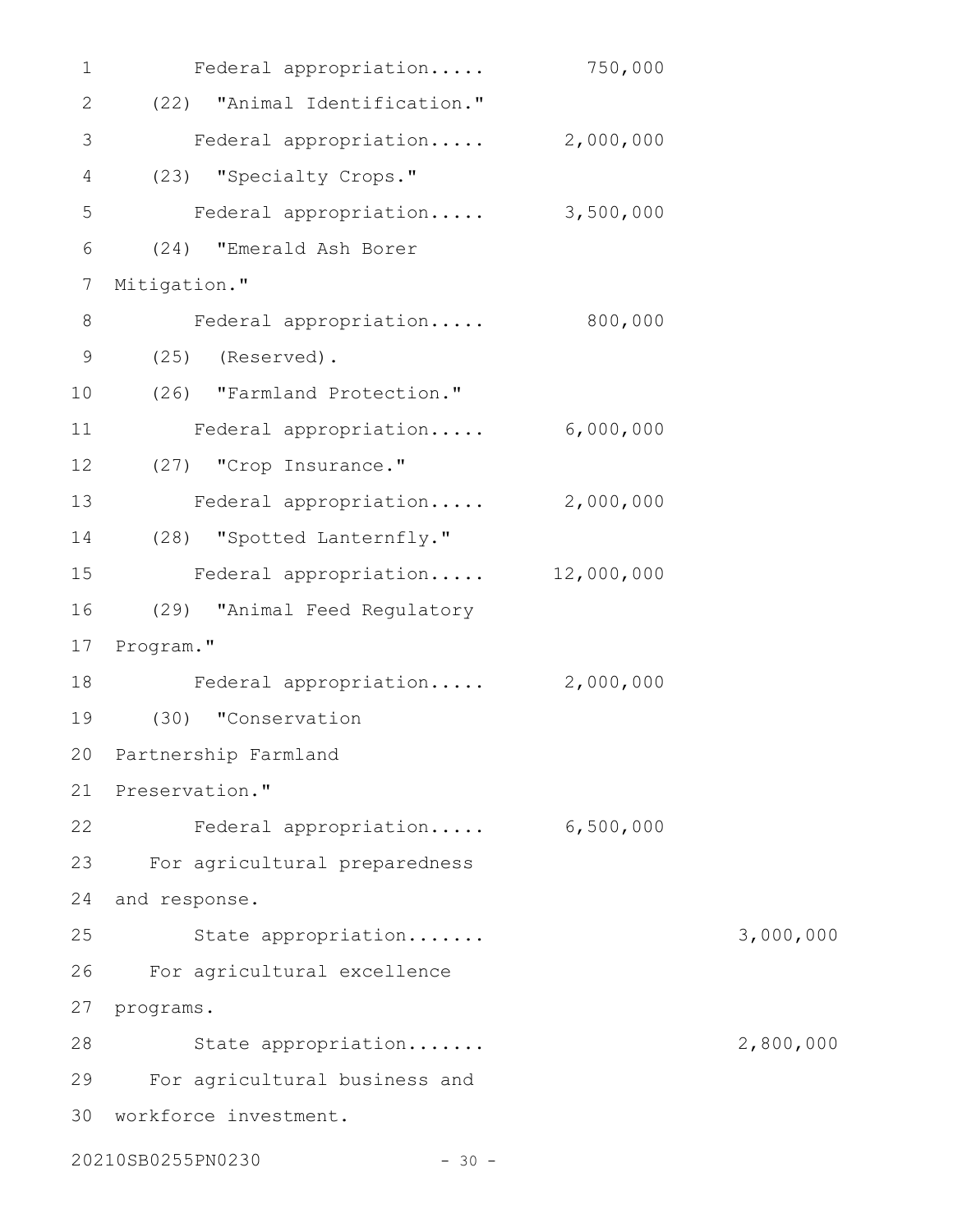State appropriation....... 4,500,000 For farmers market food 2 coupons. 3 State appropriation....... 2,079,000 The following Federal amounts are appropriated to supplement 6 7 the sum appropriated for farmers market food coupons: (1) "Farmers Market Food 9 10 Coupons." Federal appropriation..... 3,500,000 (2) "Senior Farmers Market 12 13 Nutrition." Federal appropriation..... 2,200,000 15 In addition to the specific 16 amounts appropriated in this act, all other money received from the 17 Federal Government for farmers 18 market food coupons and senior 19 20 farmers market nutrition are 21 appropriated to such program. For agricultural research. 22 State appropriation....... 2,187,000 For agricultural promotion, 25 education and exports. State appropriation....... 553,000 For hardwoods research and 27 28 promotion. State appropriation....... 474,000 For livestock and consumer 3020210SB0255PN0230 - 31 - 1 4 5 8 11 14 23 24 26 29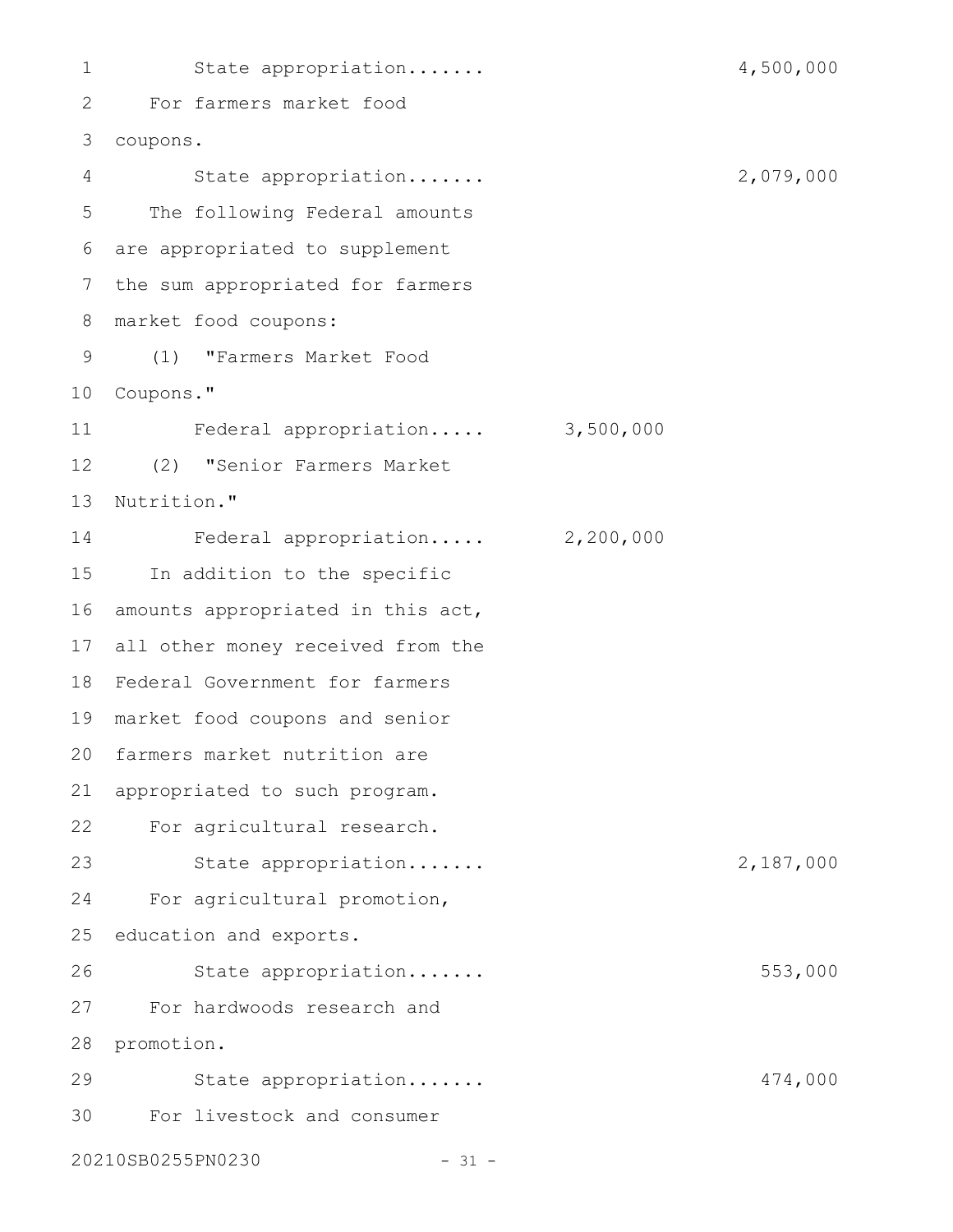health protection. State appropriation....... 1,000,000 For Animal Health and Diagnostic Commission. State appropriation....... 2,000,000 For development and operation of an open livestock show, including cattle, swine, sheep and horses. State appropriation....... 215,000 For planning and staging of an open dairy show. State appropriation....... 215,000 For youth shows. State appropriation....... 169,000 For grants to counties for the purchase of food to be provided to needy persons in this Commonwealth. This amount includes up to \$1,500,000 for the Pennsylvania Agricultural Surplus System Program, up to \$1,000,000 for the emergency food assistance development program and up to \$500,000 for the cost of distributing TEFAP commodities to counties. 27 State appropriation....... 19,688,000 For food marketing and 30 research. 1 2 3 4 5 6 7 8 9 10 11 12 13 14 15 16 17 18 19 20 21 22 23 24 25 26 28 29

20210SB0255PN0230 - 32 -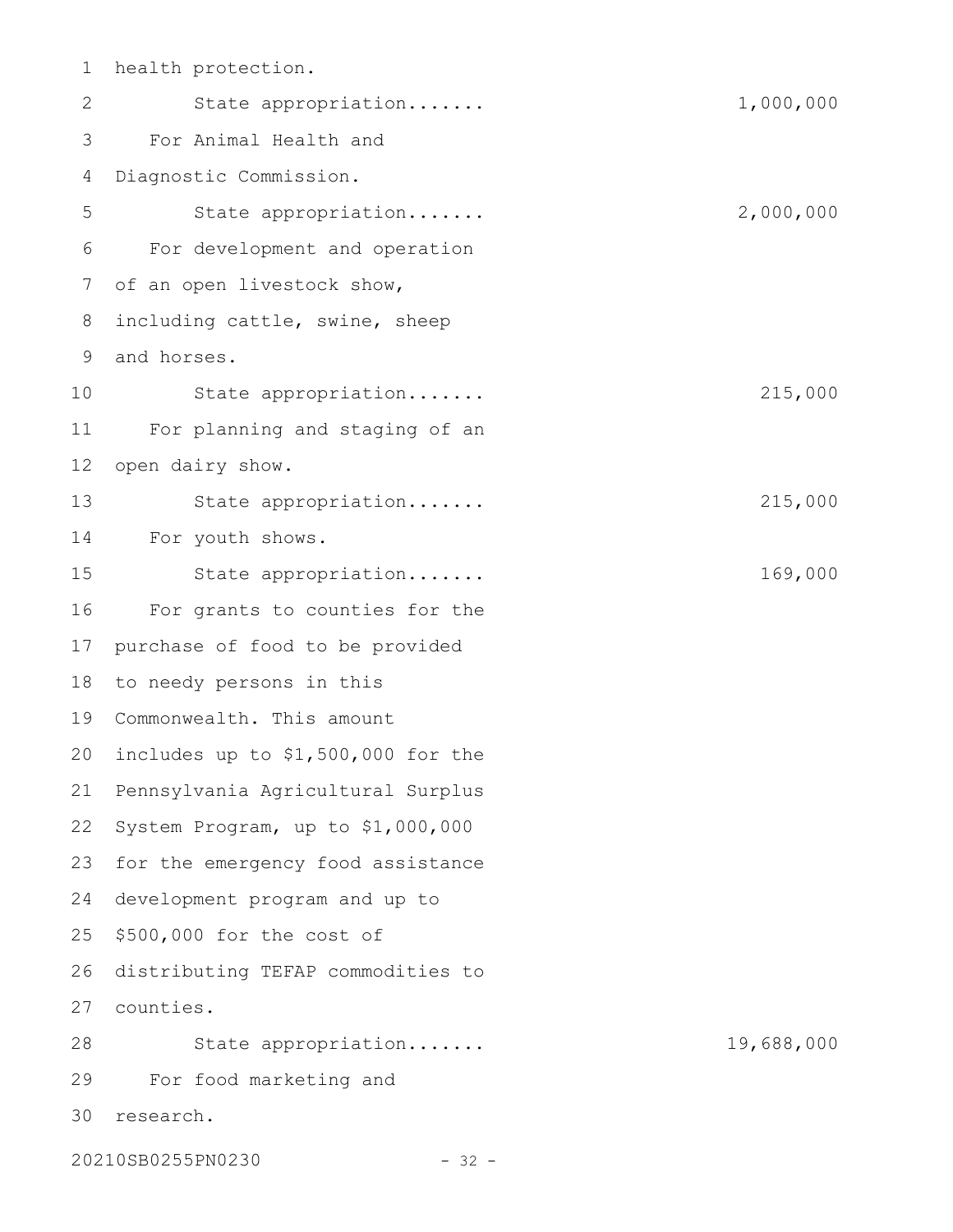State appropriation....... 494,000 The following Federal amounts are appropriated to supplement 3 the sum appropriated for food marketing and research: (1) "Market Improvement." Federal appropriation..... 250,000 For transfer from the General Fund to the Nutrient Management 9 Fund. 10 State appropriation....... 6,200,000 For transfer from the General 12 Fund to the Conservation District Fund. State appropriation....... 869,000 For transfer from the General 17 Fund to the Agricultural College Land Scrip Fund restricted 19 account. State appropriation....... 54,960,000 For transfer from the General 22 Fund to the Pennsylvania Preferred Trademark Licensing Fund. 24 State appropriation....... 3,205,000 26 Section 209. Department of Community and Economic Development. The following amounts are 28 appropriated from the General 29 Fund to the Department of 30 Community and Economic 20210SB0255PN0230 - 33 - 1 2 4 5 6 7 8 11 13 14 15 16 18 20 21 23 25 27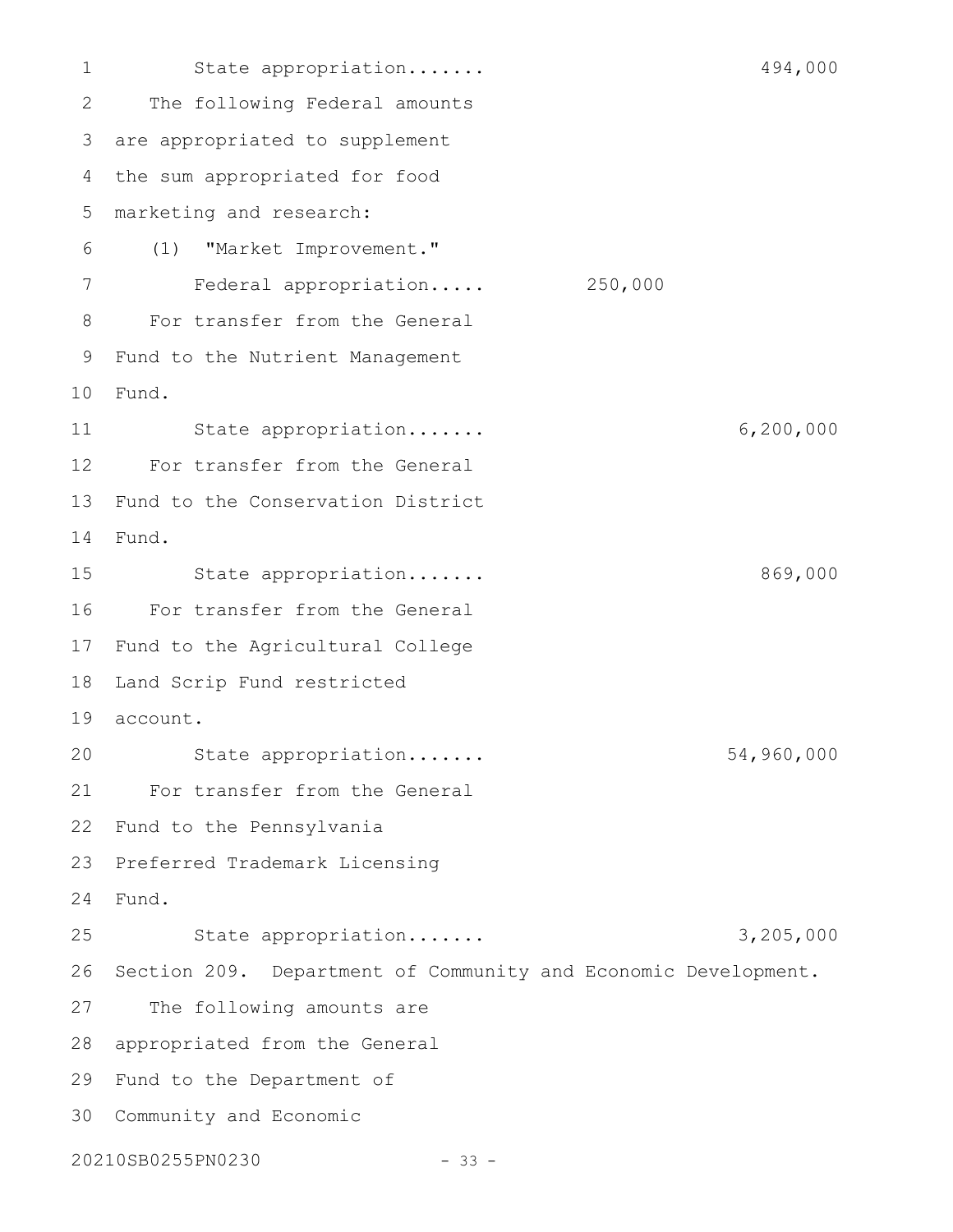Development for the current 1 Federal State For general government 3 4 operations of the Department of Community and Economic 5 Development. 6 State appropriation....... 19,083,000 The following Federal amounts are appropriated to supplement 9 10 the sum appropriated for general 11 government operations: (1) "ARC - State Technical 13 Assistance." Federal appropriation..... 1,000,000 (2) "DOE Weatherization - 16 Administration." Federal appropriation..... 6,000,000 17 (3) (Reserved). 18 (4) "SCDBG - Administration." 19 Federal appropriation..... 4,000,000 (4.1) "SCDBG - Neighborhood Stabilization - Administration." Federal appropriation..... 800,000 (4.2) "SCDBG - Disaster 25 Recovery Administration." Federal appropriation..... 1,500,000 (5) "CSBG - Administration." 27 Federal appropriation..... 2,607,000 28 (6) "LIHEABG - 29 30 Administration." 2 fiscal year: 7 8 12 14 15 20 21 22 23 24 26

20210SB0255PN0230 - 34 -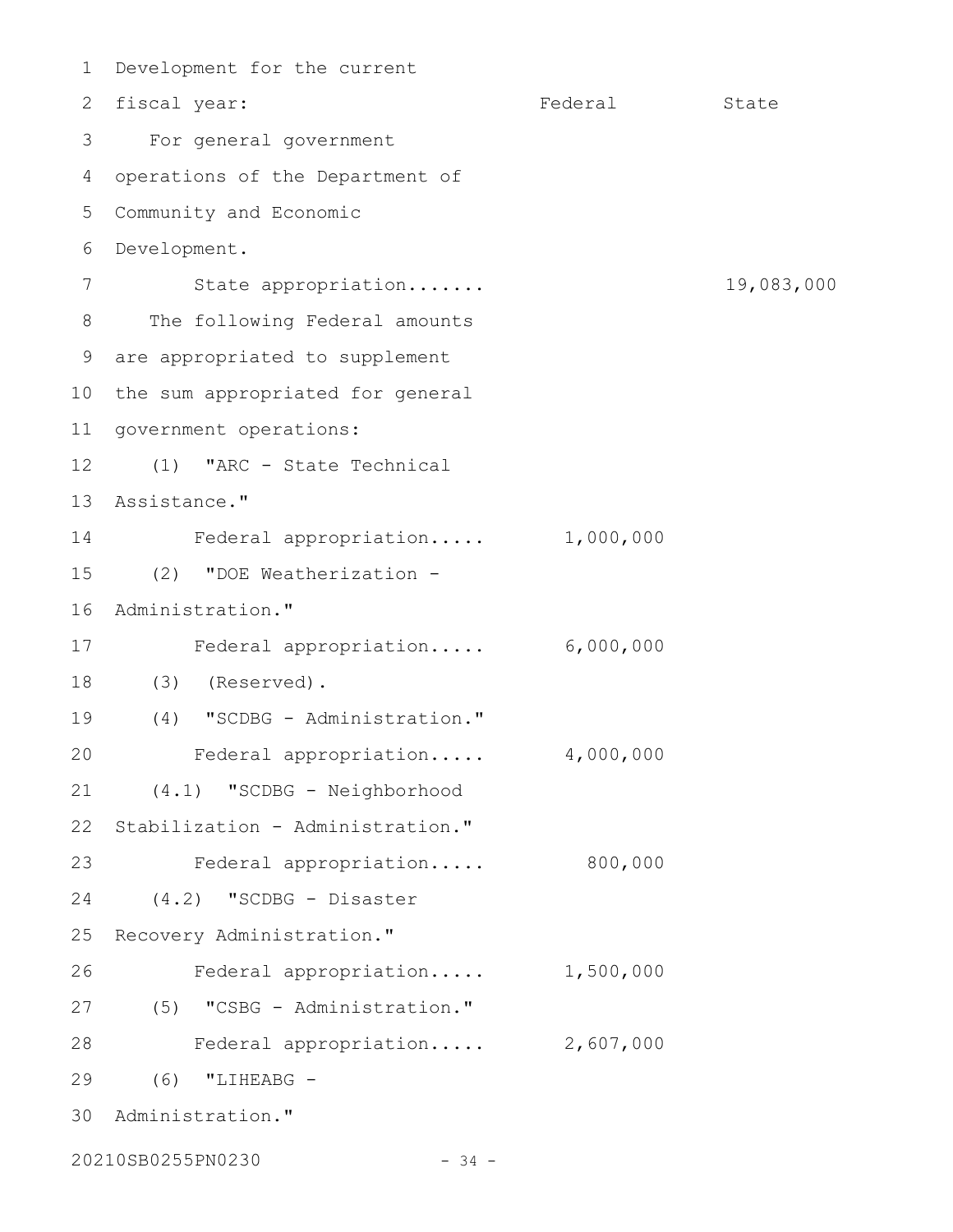```
1 Federal appropriation..... 1,500,000
(7) "Economic Adjustment
2
Assistance."
3
   Federal appropriation..... 5,000,000
(8) "SCDBG - HUD Special
5
6 Projects."
      Federal appropriation..... 2,000,000
(9) "COC Planning Grant."
8
   Federal appropriation..... 2,000,000
   (10) "EMG Solutions
11 Administration."
12 Federal appropriation..... 1,000,000
(11) "Federal Grant
13
14 Initiatives."
   Federal appropriation..... 4,000,000
16 (12) "COVID - CDBG -
17 Administration."
18 Federal appropriation..... 3,781,000
(13) "COVID - ESG -
19
20 Administration."
21 Federal appropriation..... 1,347,000
(14) "COVID - LIHEAP -
22
23 Administration."
   Federal appropriation..... 150,000
For the Center for Local
25
26 Government Services.
27 State appropriation....... 4,217,000
For the Office of Open
28
Records.
29
30 State appropriation....... 3,299,000
20210SB0255PN0230 - 35 -
4
7
9
10
15
24
```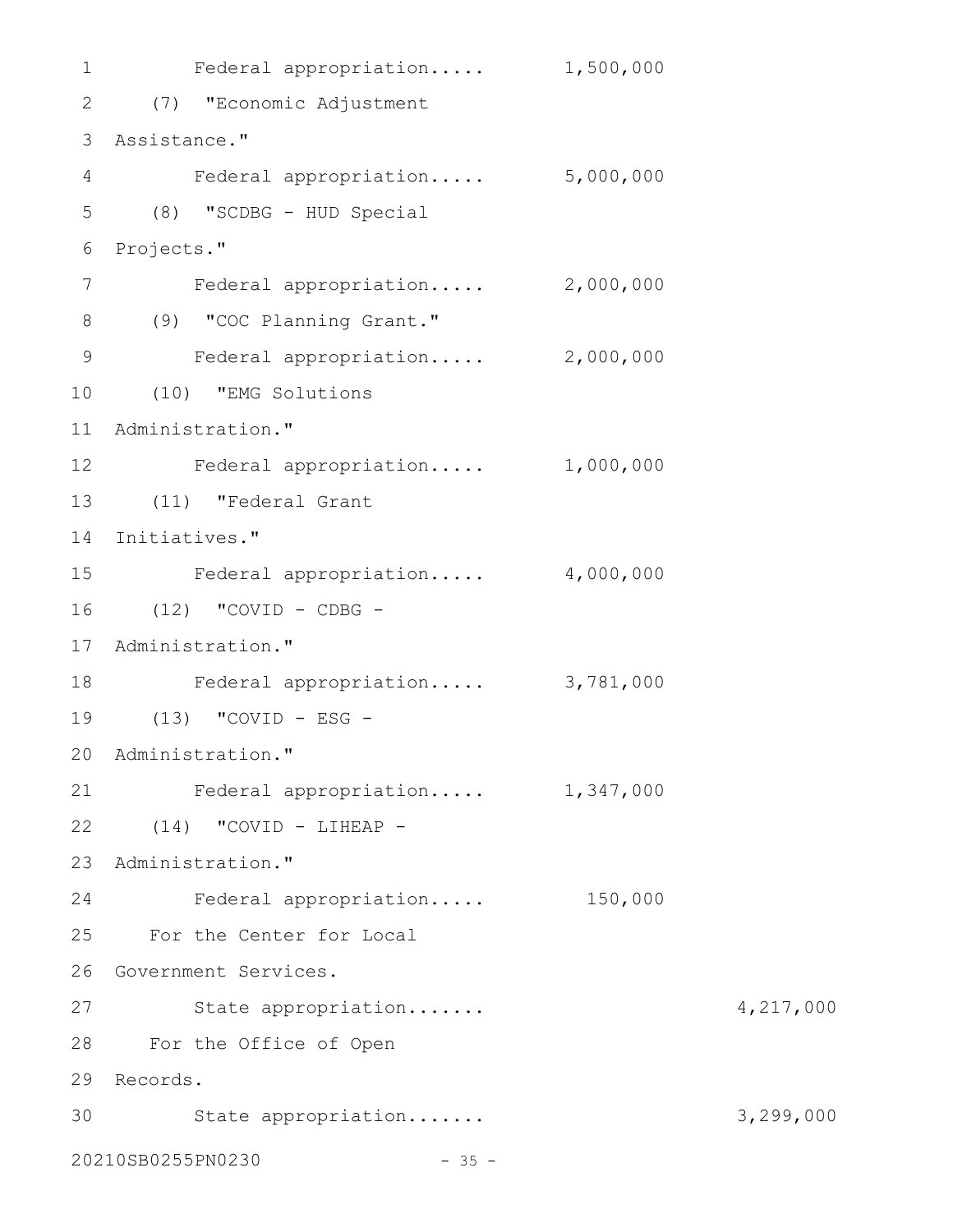For the Office of International Business Development. 3 State appropriation....... 5,830,000 The following Federal amounts are appropriated to supplement the sum appropriated for the 8 Office of International Business Development: 9 (1) "SBA State Trade and Export Promotion (STEP)." Federal appropriation..... 1,500,000 For the purpose of marketing 13 to attract tourists to this Commonwealth. 15 State appropriation....... 17,826,000 For the purpose of marketing 17 18 to attract business to this Commonwealth. 19 State appropriation....... 2,016,000 For the prevention of military base realignment and closure. State appropriation....... 556,000 For Intergovernmental Cooperation Authority - third class cities. 26 State appropriation....... 100,000 For transfer from the General 29 Fund to the Municipalities 30 Financial Recovery Revolving Aid 20210SB0255PN0230 - 36 -1 2 4 5 6 7 10 11 12 14 16 20 21 22 23 24 25 27 28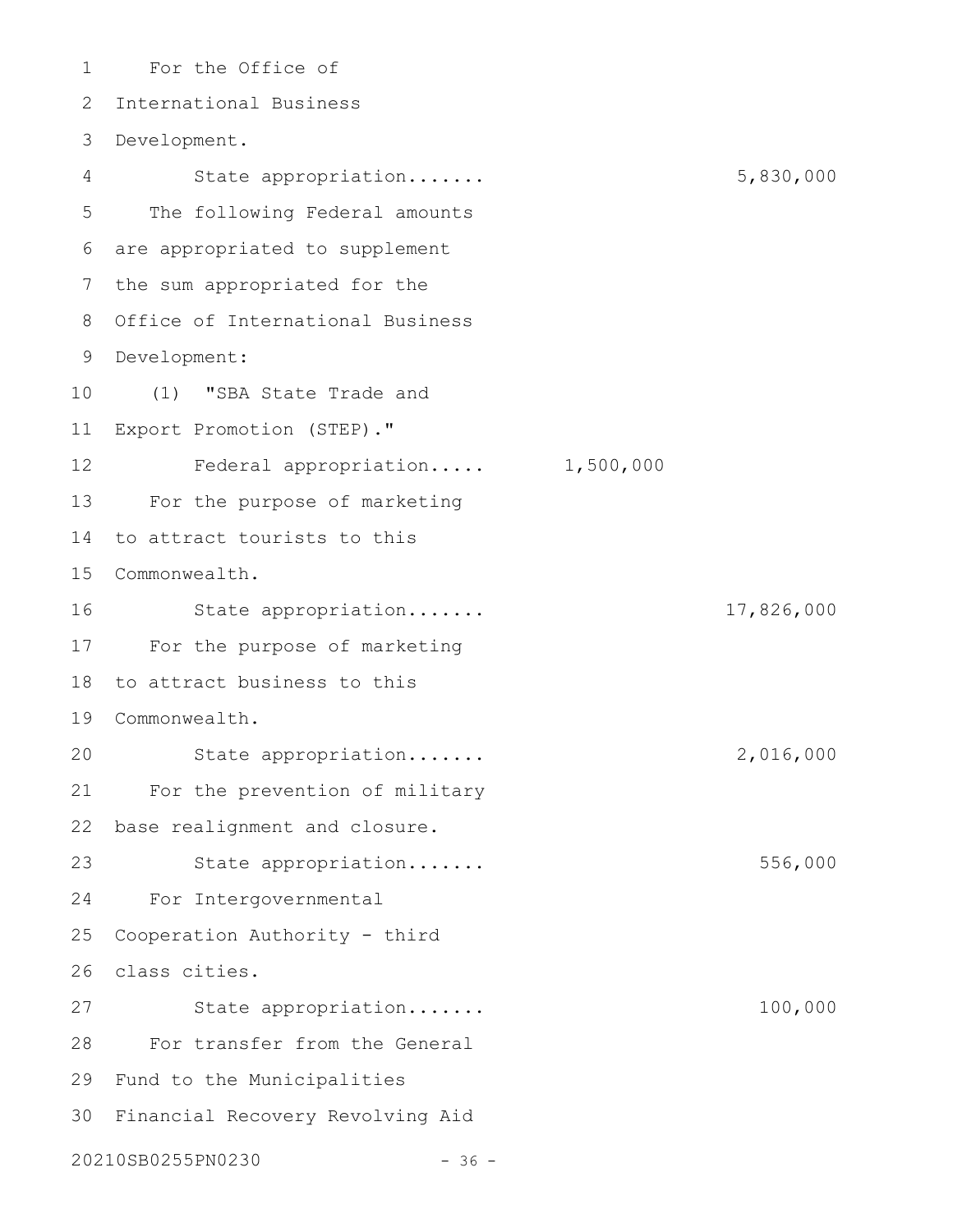Fund. 1

State appropriation....... 4,500,000 For transfer from the General Fund to the Ben Franklin 4 5 Technology Development Authority Fund. Not less than 80% of this 6 amount shall be provided to the 7 8 Ben Franklin Technology Partners. State appropriation....... 14,500,000 For Pennsylvania First. 10 State appropriation....... 20,000,000 For Municipal Assistance 12 13 Program. State appropriation....... 546,000 The following Federal amounts are appropriated for floodplain 17 management: (1) "FEMA - Technical 18 Assistance." 19 Federal appropriation..... 450,000 For the Keystone Communities 21 22 Program. State appropriation....... 24,225,000 The following Federal amounts are appropriated to supplement 26 the sum appropriated for Keystone 27 Communities: (1) "DOE Weatherization." 28 Federal appropriation..... 26,000,000 (2) (Reserved). 3020210SB0255PN0230 - 37 - 2 3 9 11 14 15 16 20 23 24 25 29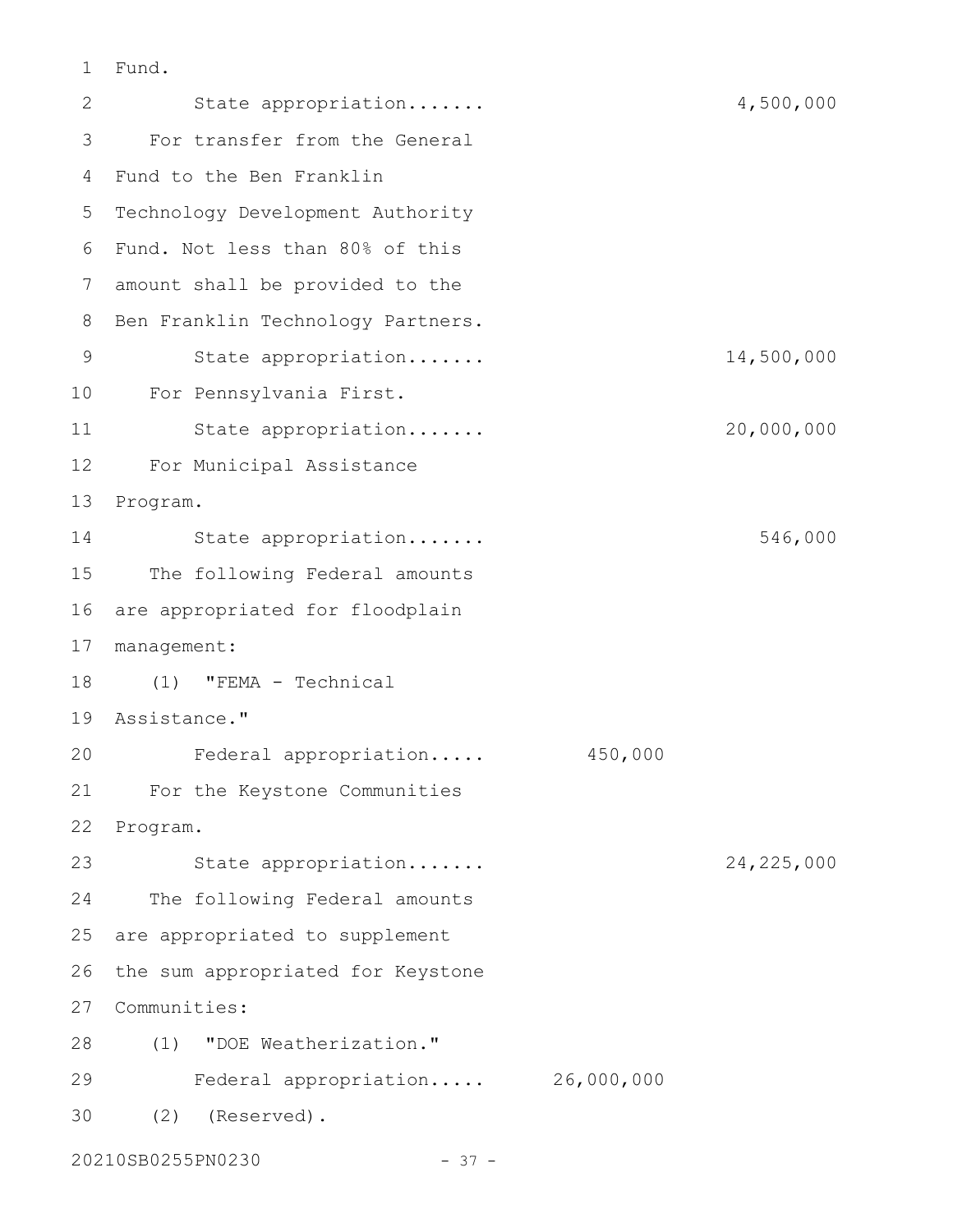(3) (Reserved). (4) "LIHEABG - Weatherization Program." In addition to the specific amounts appropriated in 5 this act, all other money received from the Federal 6 7 Government for the weatherization 8 portion of the LIHEAP Program, 9 either through an increase in the 10 regular program or pursuant to a 11 Presidential release of 12 contingency funds, are appropriated to this program. Federal appropriation..... 48,000,000 (5) "SCDBG - Disaster Recovery Grant." Federal appropriation..... 56,000,000 (6) "SCDBG - Neighborhood Stabilization Program." Federal appropriation..... 5,000,000 (7) "EMG Solutions Program." Federal appropriation..... 12,000,000 (8) "CSBG - Program." Federal appropriation..... 50,000,000 (9) "EDA Power Grant." Federal appropriation..... 3,000,000 (10) "SCDBG Program." 27 Federal appropriation..... 6,000,000 (11) "ARC Construction - RSBA 30 Program." 1 2 3 4 13 14 15 16 17 18 19 20 21 22 23 24 25 26 28 29

20210SB0255PN0230 - 38 -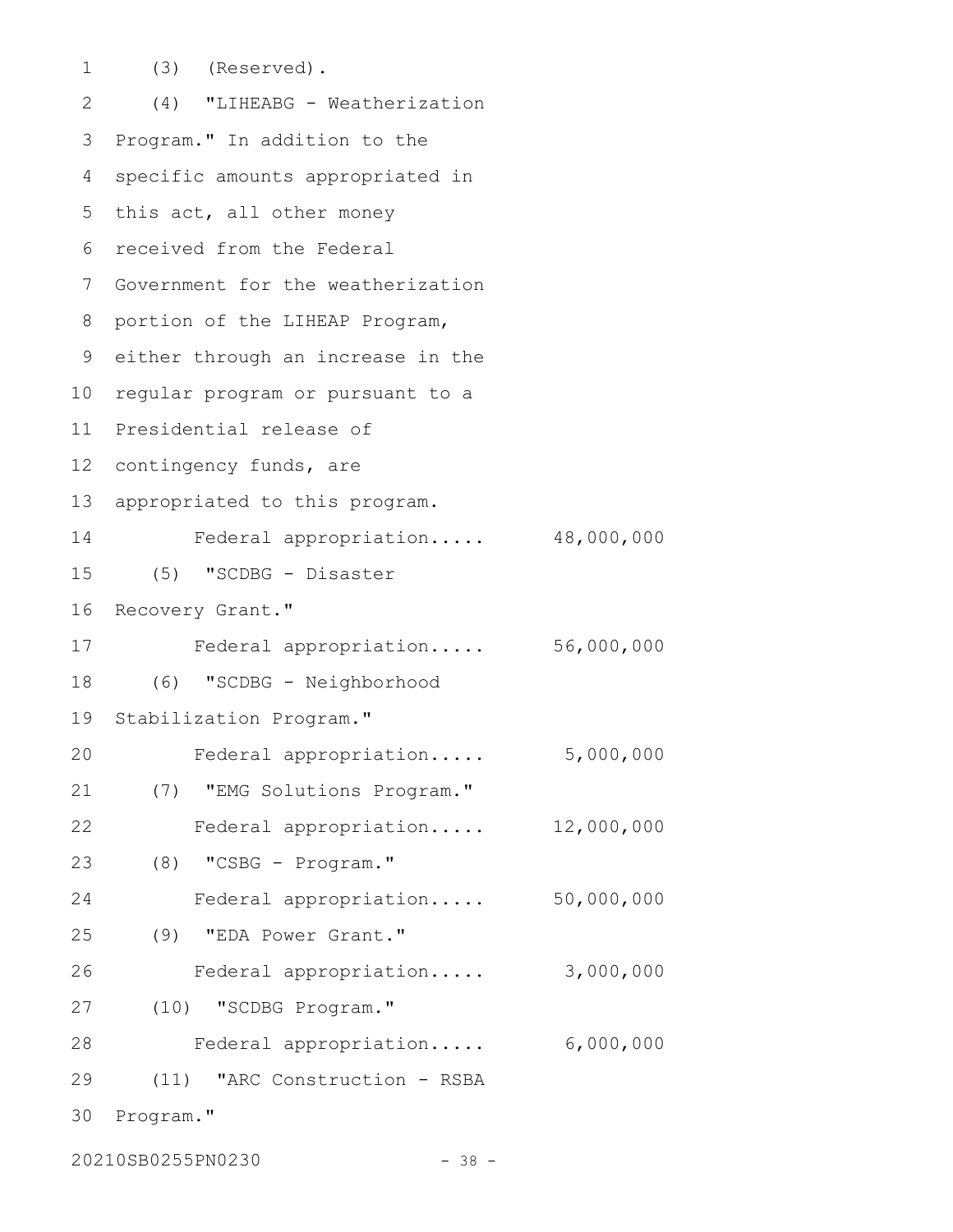| 1  | Federal appropriation         | 6,000,000  |
|----|-------------------------------|------------|
| 2  | For State Facility Closure    |            |
| 3  | Transition Program.           |            |
| 4  | State appropriation           | 5,000,000  |
| 5  | For partnerships for regional |            |
| 6  | economic performance.         |            |
| 7  | State appropriation           | 9,880,000  |
| 8  | For Manufacturing PA.         |            |
| 9  | State appropriation           | 12,000,000 |
| 10 | For Strategic Management      |            |
| 11 | Planning Program.             |            |
| 12 | State appropriation           | 2,367,000  |
| 13 | For tourism promotion related |            |
| 14 | to accredited zoos.           |            |
| 15 | State appropriation           | 800,000    |
| 16 | For the Pennsylvania          |            |
| 17 | Infrastructure Technology     |            |
| 18 | Assistance Program.           |            |
| 19 | State appropriation           | 2,000,000  |
| 20 | For Super Computer Center     |            |
| 21 | projects.                     |            |
| 22 | State appropriation           | 500,000    |
| 23 | For powdered metals.          |            |
| 24 | State appropriation           | 100,000    |
| 25 | For a rural leadership        |            |
| 26 | training program.             |            |
| 27 | State appropriation           | 100,000    |
| 28 | For grants to issuing         |            |
| 29 | authorities under the         |            |
| 30 | Infrastructure and Facilities |            |
|    | 20210SB0255PN0230<br>$-39 -$  |            |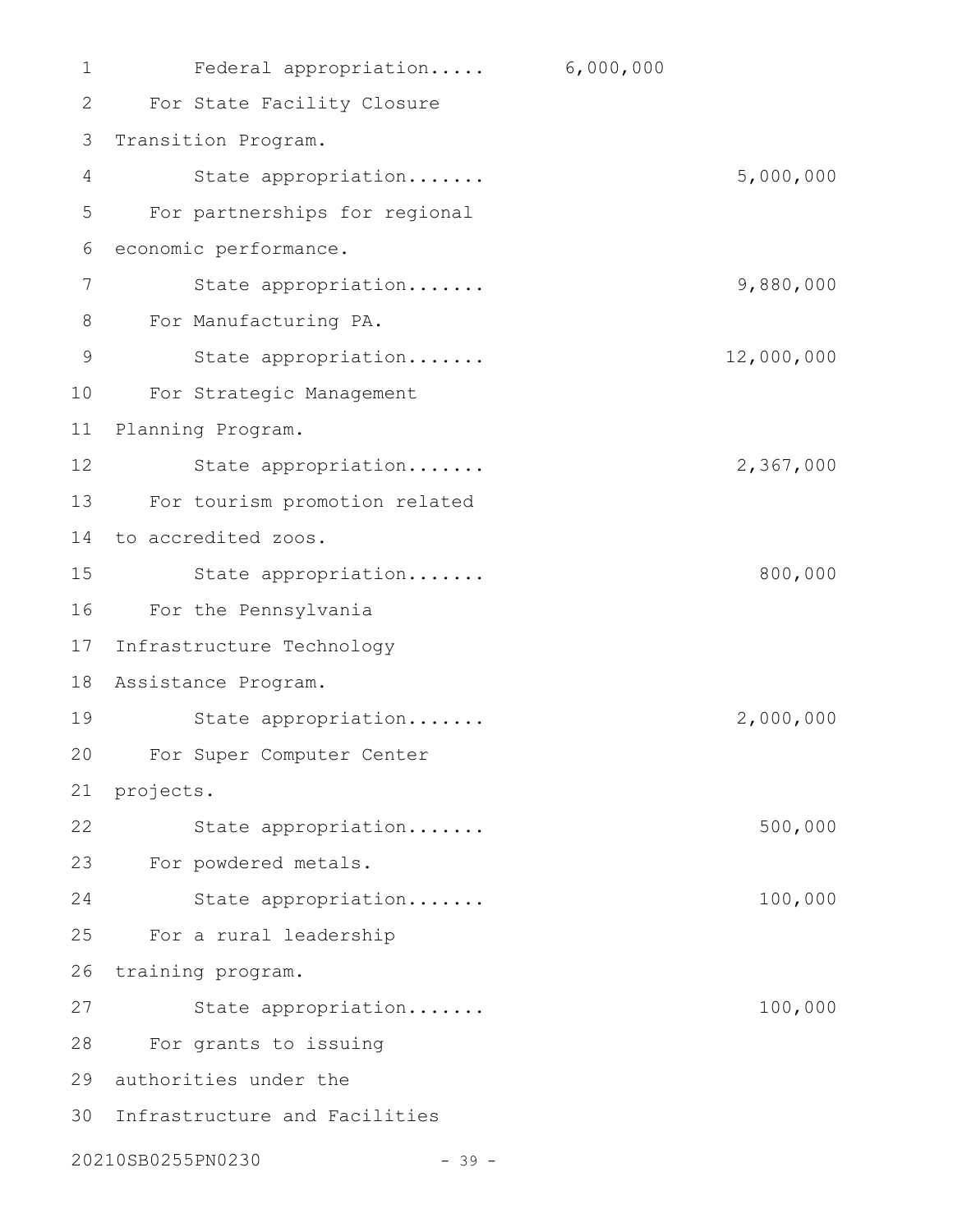Improvement Program. State appropriation....... 10,000,000 For public television technology. State appropriation....... 750,000 For food access initiative. State appropriation....... 1,000,000 For local municipal relief. State appropriation....... 20,450,000 10 Section 210. (Reserved). 11 Section 211. Department of Conservation and Natural Resources. The following amounts are 13 appropriated from the General 14 Fund to the Department of 15 Conservation and Natural 16 Resources for the current fiscal Federal State For general government 18 19 operations of the Department of 20 Conservation and Natural 21 Resources. State appropriation....... 26,717,000 The following Federal amounts 24 are appropriated to supplement the sum appropriated for general 26 government operations: (1) "Topographic and Geologic 28 Survey Grants." Federal appropriation..... 800,000 (2) "United States Endowment 20210SB0255PN0230 - 40 - 1 2 3 4 5 6 7 8 9 12 17 year: 22 23 25 27 29 30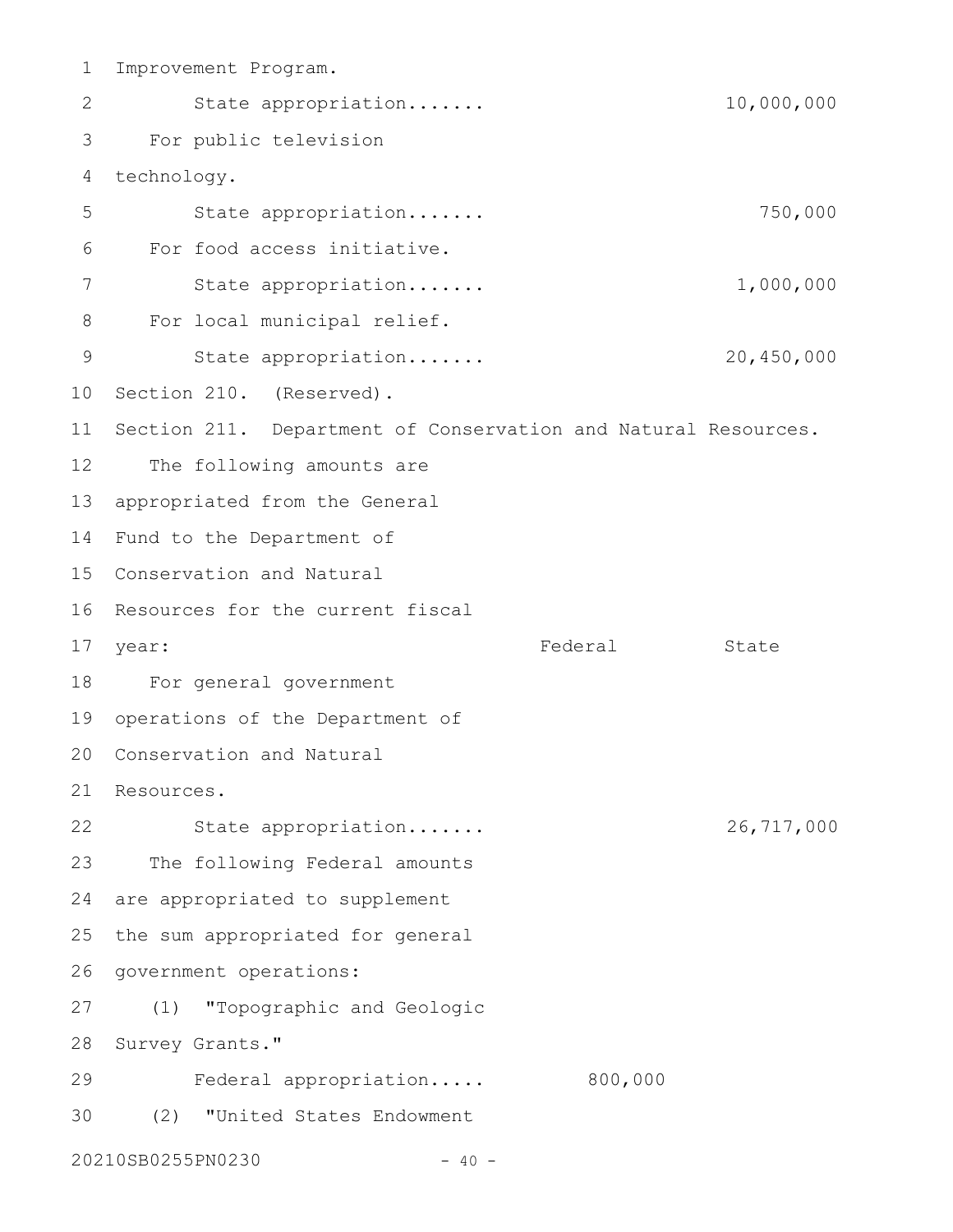| $\mathbf 1$     | - Healthy Watershed."            |           |            |
|-----------------|----------------------------------|-----------|------------|
| 2               | Federal appropriation            | 200,000   |            |
| 3               | (3)<br>(Reserved).               |           |            |
| 4               | (4)<br>"Land and Water           |           |            |
| 5               | Conservation Fund." In addition  |           |            |
| 6               | to the amount under this         |           |            |
| 7               | paragraph, any contingency funds |           |            |
| 8               | made available to the            |           |            |
| 9               | Commonwealth under the Federal   |           |            |
| 10 <sub>o</sub> | Land and Water Conservation Fund |           |            |
| 11              | Act are appropriated.            |           |            |
| 12              | Federal appropriation 14,000,000 |           |            |
| 13              | $(5)$ (Reserved).                |           |            |
| 14              | (6) "Highlands Conservation      |           |            |
| 15              | Program."                        |           |            |
| 16              | Federal appropriation 7,500,000  |           |            |
| 17              | (7) "Chesapeake Bay Gateway      |           |            |
| 18              | Network."                        |           |            |
| 19              | Federal appropriation            | 600,000   |            |
| 20              | (8) "Cooperative Endangered      |           |            |
| 21              | Species."                        |           |            |
| 22              | Federal appropriation            | 40,000    |            |
| 23              | (9) "Regional Conservation       |           |            |
| 24              | Partnership Program."            |           |            |
| 25              | Federal appropriation            | 1,500,000 |            |
| 26              | For State parks operations.      |           |            |
| 27              | State appropriation              |           | 54,326,000 |
| 28              | The following Federal amounts    |           |            |
| 29              | are appropriated to supplement   |           |            |
| 30              | the sum appropriated for State   |           |            |
|                 | 20210SB0255PN0230<br>$-41 -$     |           |            |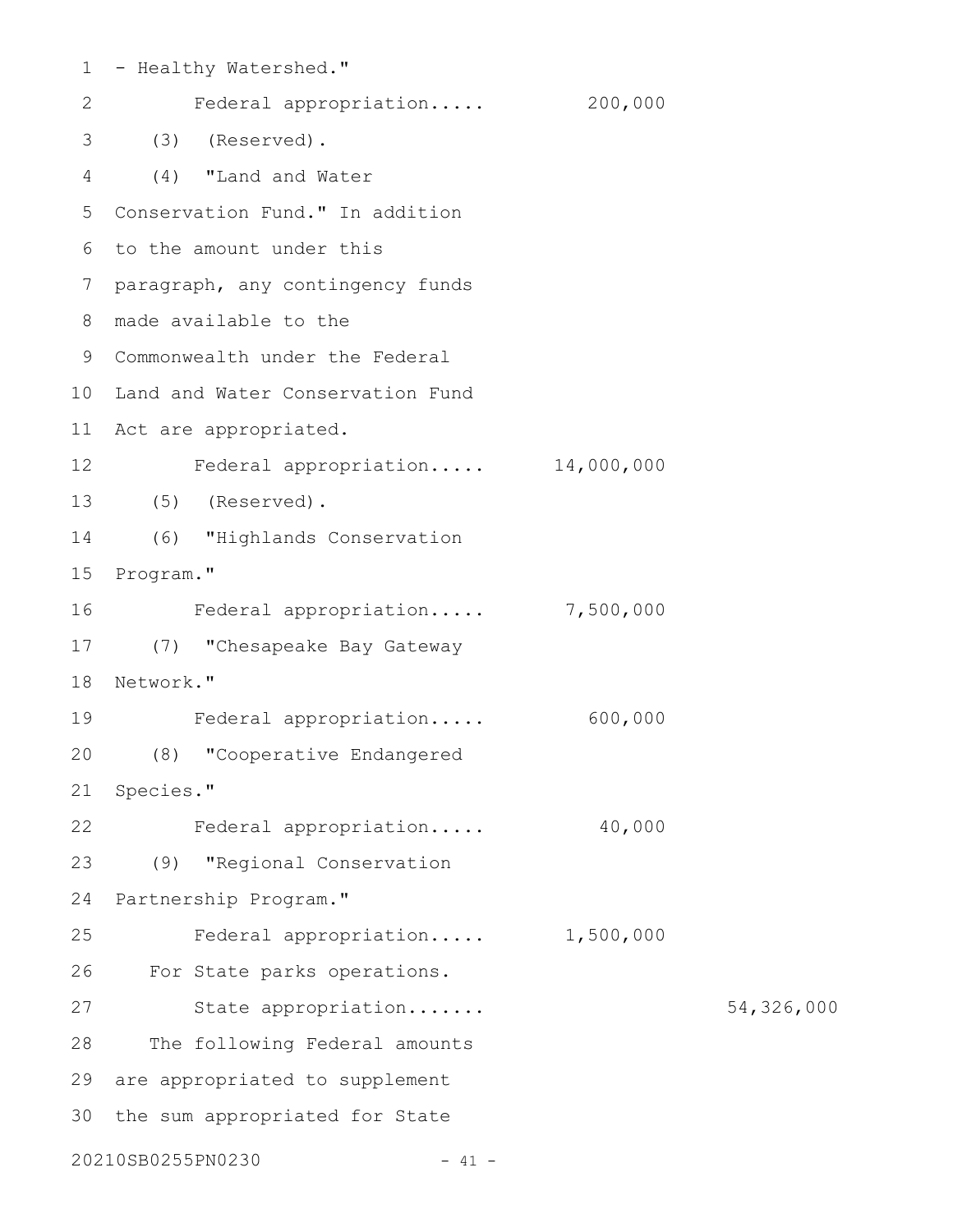parks: 1 (1) "Port Security Grant 2 3 Program." Federal appropriation..... 1,200,000 For State forests operations 5 and forest pest management. 6 State appropriation....... 40,635,000 8 The following Federal amounts are appropriated to supplement 9 10 the sum appropriated for State forests: 11 (1) "Forest Fire Protection 12 13 and Control." 14 Federal appropriation..... 2,500,000 (2) "Forestry Incentives and 15 16 Agricultural Conservation." 17 Federal appropriation..... 50,000 (3) "Forest Management and 18 19 Processing." Federal appropriation..... 4,000,000 (4) "Aid to Volunteer Fire 21 22 Companies." 23 Federal appropriation..... 1,100,000 (5) "Wetland Protection 24 25 Fund." Federal appropriation..... 300,000 (6) "Forest Insect and 27 28 Disease Control." Federal appropriation..... 4,000,000 (7) "Natural Resource 3020210SB0255PN0230 - 42 - 4 7 20 26 29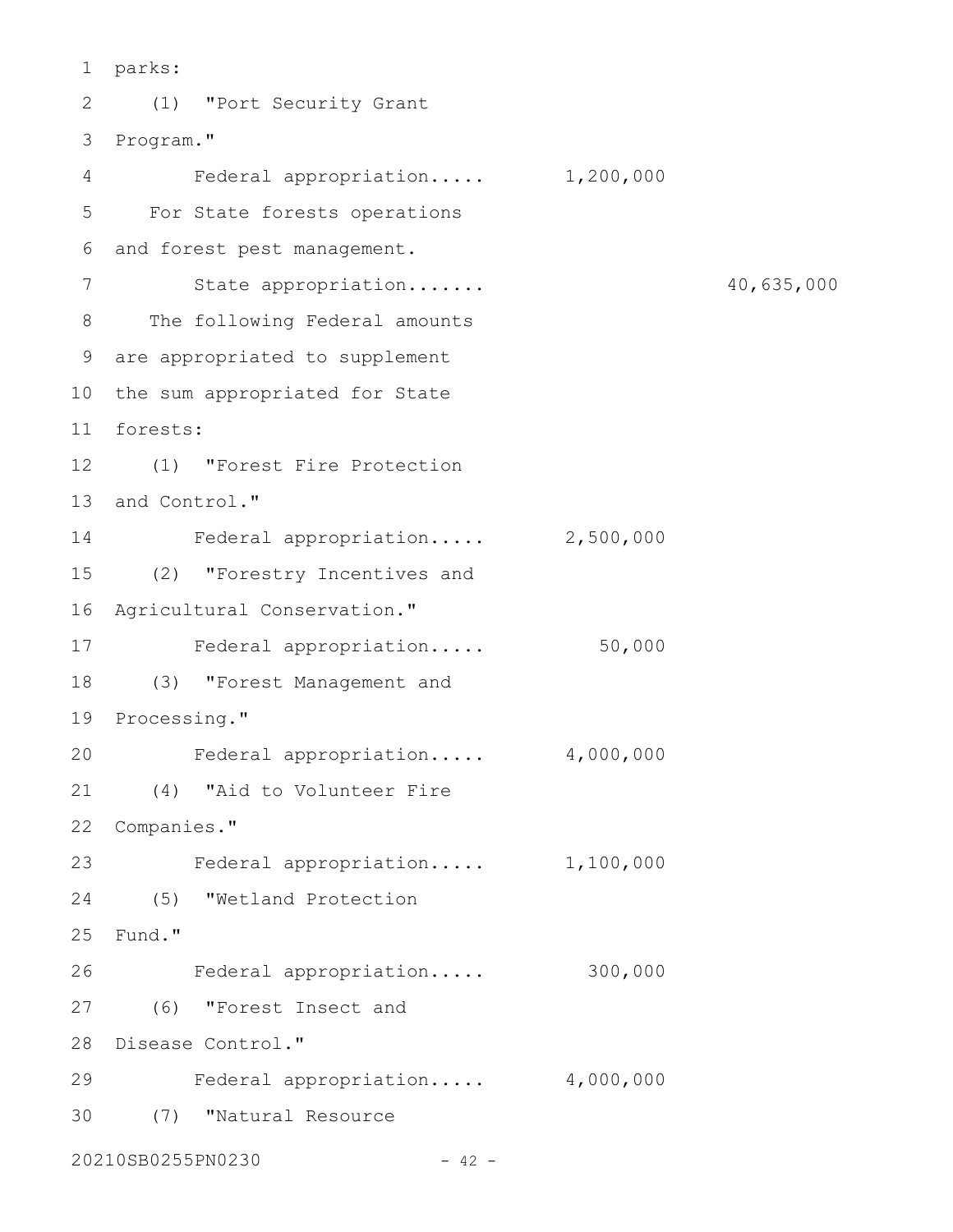Conservation Service." Federal appropriation..... 200,000 (8) "National Fish and Wildlife Foundation." Federal appropriation..... 700,000 (9) "EPA Chesapeake Bay Grant." Federal appropriation..... 1,500,000 (10) "USDA Good Neighbor 10 Agreement." Federal appropriation..... 500,000 12 For heritage and other parks. State appropriation....... 3,852,000 For parks and forests infrastructure projects. State appropriation....... 900,000 17 For payment of annual fixed charges in lieu of taxes to 18 counties and townships on land 19 20 acquired for water conservation 21 and flood control. State appropriation....... 70,000 For payment of annual fixed 23 charges in lieu of taxes to political subdivisions for school 26 districts on lands acquired by 27 the Commonwealth for Project 70. State appropriation....... 88,000 For payment of annual fixed 29 charges in lieu of taxes to 3020210SB0255PN0230 - 43 - 1 2 3 4 5 6 7 8 9 11 13 14 15 16 22 24 25 28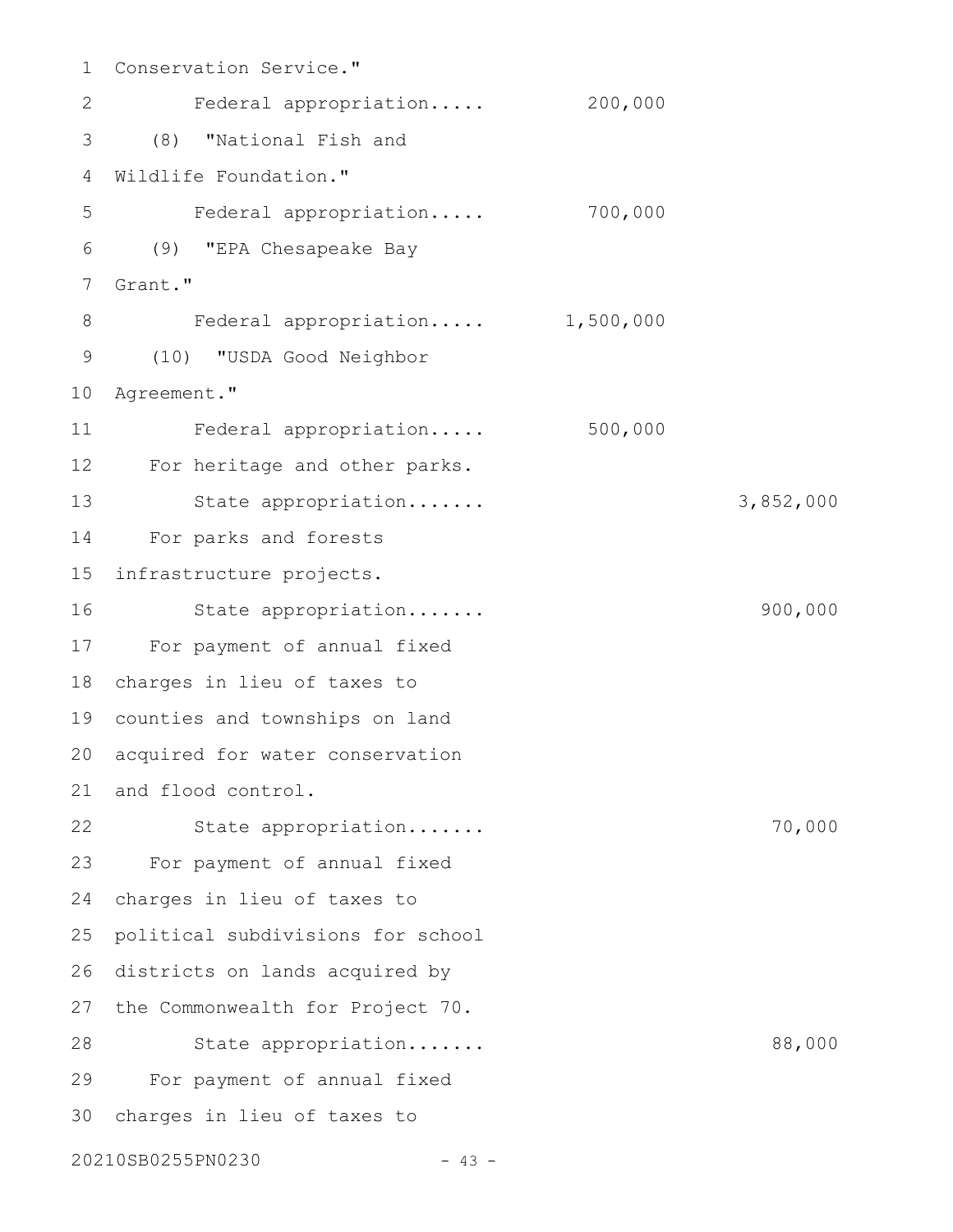counties, school districts and 1 2 townships on forest lands. State appropriation....... 7,812,000 For payment of annual fixed charges in lieu of taxes to 5 counties, school districts and 6 local municipalities on State 7 park lands. 8 State appropriation....... 430,000 10 Section 212. Department of Criminal Justice. The following amounts are appropriated from the General 12 13 Fund to the Department of Criminal Justice for the current 14 15 fiscal year: Tederal State For general government 16 17 operations of the Department of 18 Criminal Justice. State appropriation....... 44,268,000 For medical care. 20 State appropriation....... 236,486,000 For correctional education and 22 23 training. State appropriation....... 41,621,000 The following Federal amounts 26 are appropriated to supplement 27 the sum appropriated for 28 correctional education and 29 training: (1) "Correctional Education." 3020210SB0255PN0230 - 44 - 3 4 9 11 19 21 24 25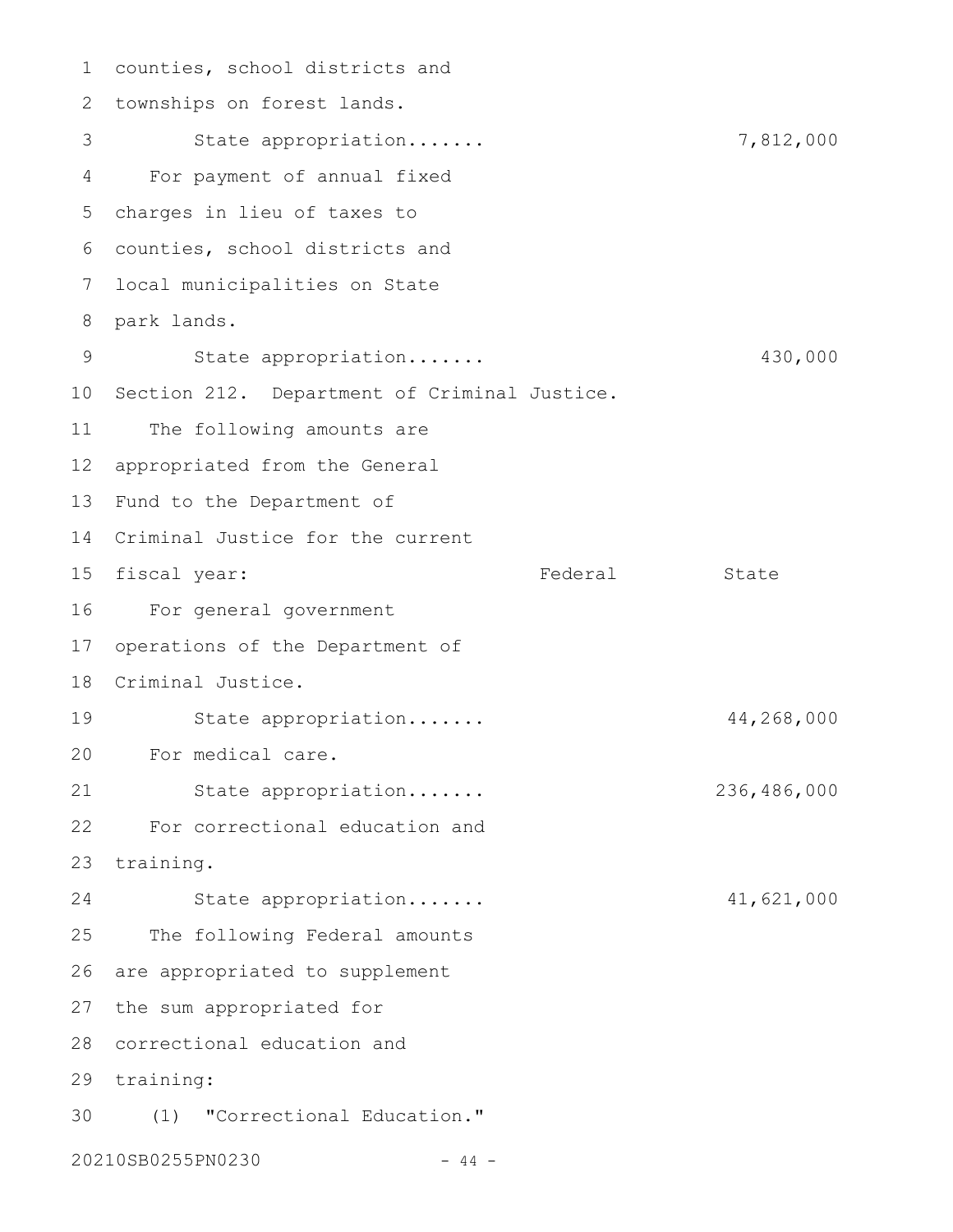Federal appropriation..... 850,000 For the State correctional 2 institutions. 3 State appropriation....... 1,130,038,000 The following Federal amounts are appropriated to supplement 6 7 the sum appropriated for the 8 State correctional institutions: (1) "Reimbursement for 9 10 Incarcerated Aliens." Federal appropriation..... 4,992,000 (2) "Criminal Justice and 12 13 Mental Health Collaboration." Federal appropriation..... 41,000 (3) "Naloxone Reentry 16 Tracking Program." Federal appropriation..... 947,000 (4) "Second Chance Act." 18 Federal appropriation..... 681,000 For State field supervision. 20 State appropriation....... 141,527,000 22 The following Federal amounts 23 are appropriated to supplement 24 the sum appropriated for the 25 State field supervision: (1) "Swift, Certain and Fair." 27 Federal appropriation..... 488,000 28 (2) "Smart Supervision." 29 Federal appropriation..... 720,000 3020210SB0255PN0230 - 45 -1 4 5 11 14 15 17 19 21 26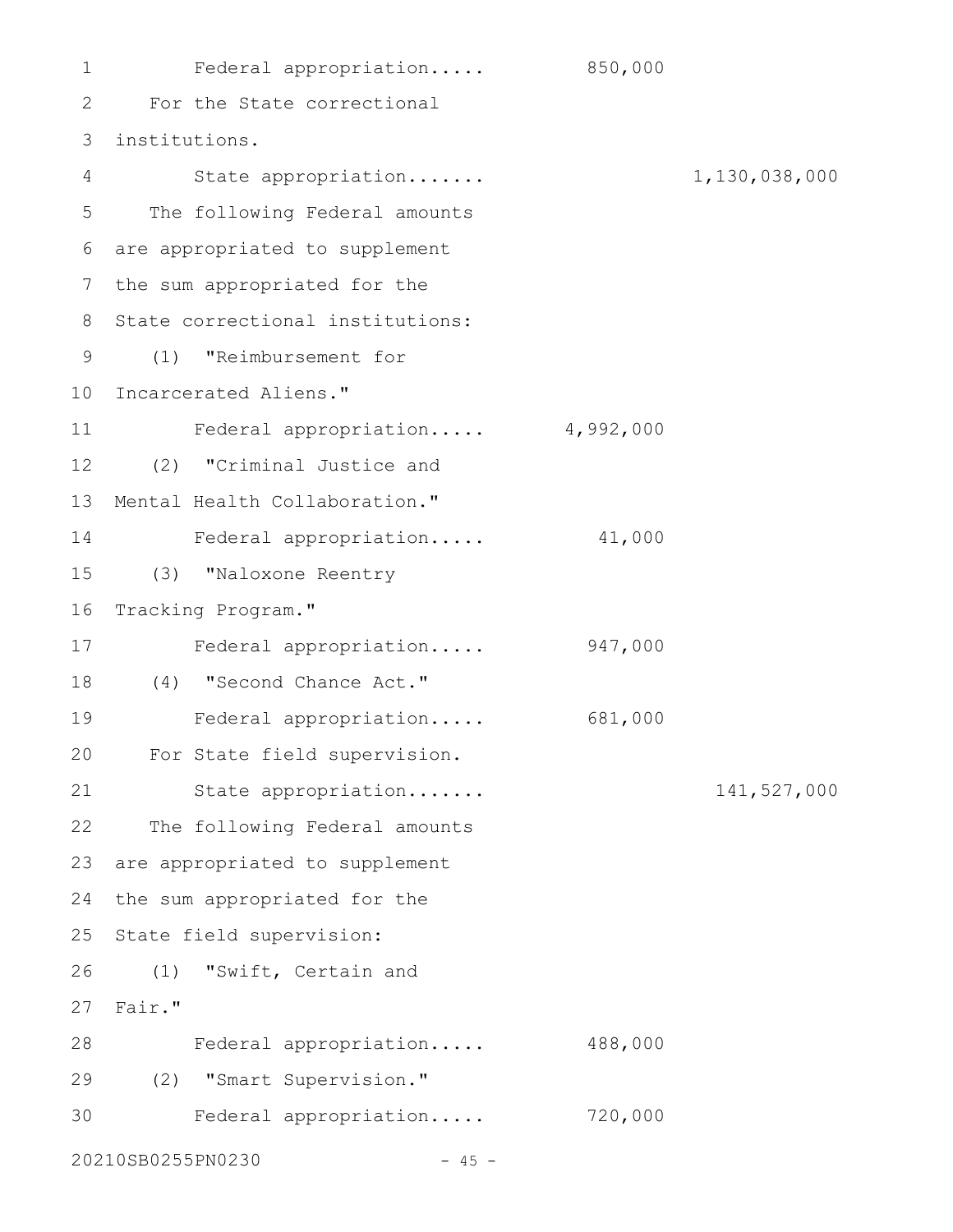For Pennsylvania Parole Board. State appropriation....... 11,859,000 For the State Sexual Offenders Assessment Board. State appropriation....... 6,582,000 6 Section 213. (Reserved). 7 Section 214. Department of Drug and Alcohol Programs. The following amounts are appropriated from the General 9 10 Fund to the Department of Drug 11 and Alcohol Programs for the 12 current fiscal year: Tederal State For general government 13 14 operations of the Department of 15 Drug and Alcohol Programs. State appropriation....... 2,620,000 17 The following Federal amounts 18 are appropriated to supplement 19 the sum appropriated for general 20 government operations: (1) "SABG - Administration 22 and Operation." Federal appropriation..... 9,657,000 (2) "Substance Abuse Special 25 Projects - Administration and 26 Operation." Federal appropriation..... 4,821,000 (3) "State Opioid Response 28 29 Administration." Federal appropriation..... 6,997,000 3020210SB0255PN0230 - 46 - 1 2 3 4 5 8 16 21 23 24 27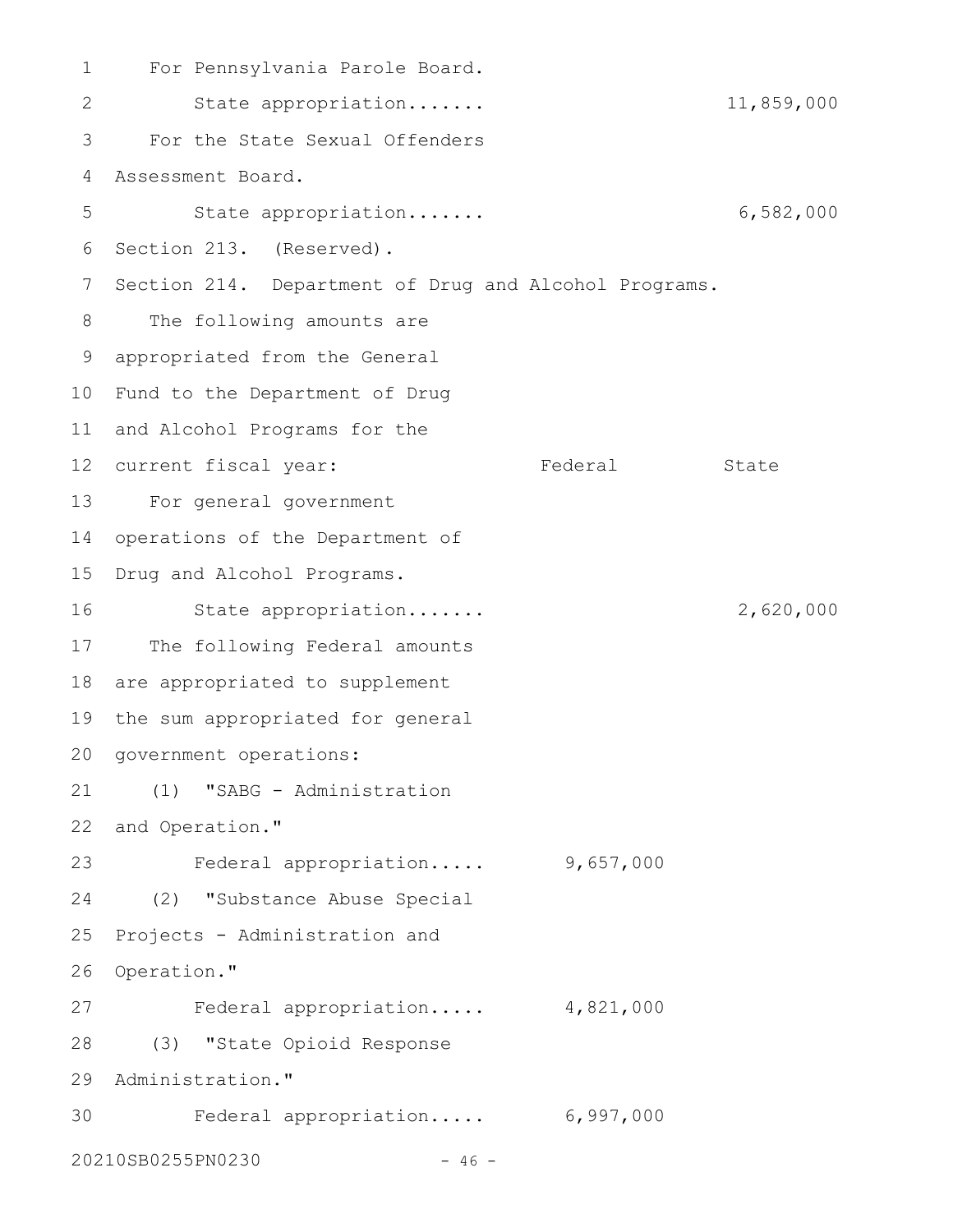For assistance to drug and 1 alcohol programs. 2 State appropriation....... 44,732,000 The following Federal amounts are appropriated to supplement 5 6 the sum appropriated for assistance to drug and alcohol 7 8 programs: (1) "SABG - Drug and Alcohol 9 10 Services." Federal appropriation..... 81,956,000 (2) "Substance Abuse Special 12 13 Projects Grants." Federal appropriation..... 28,331,000 (3) "State Opioid Response." 15 Federal appropriation..... 182,669,000 17 Section 215. Department of Education. The following amounts are appropriated from the General 19 20 Fund to the Department of 21 Education for the current fiscal Federal State For general government 23 24 operations of the Department of 25 Education. State appropriation....... 25,359,000 27 The following Federal amounts 28 are appropriated to supplement 29 the sum appropriated for general 30 government operations: 20210SB0255PN0230 - 47 - 3 4 11 14 16 18 22 year: 26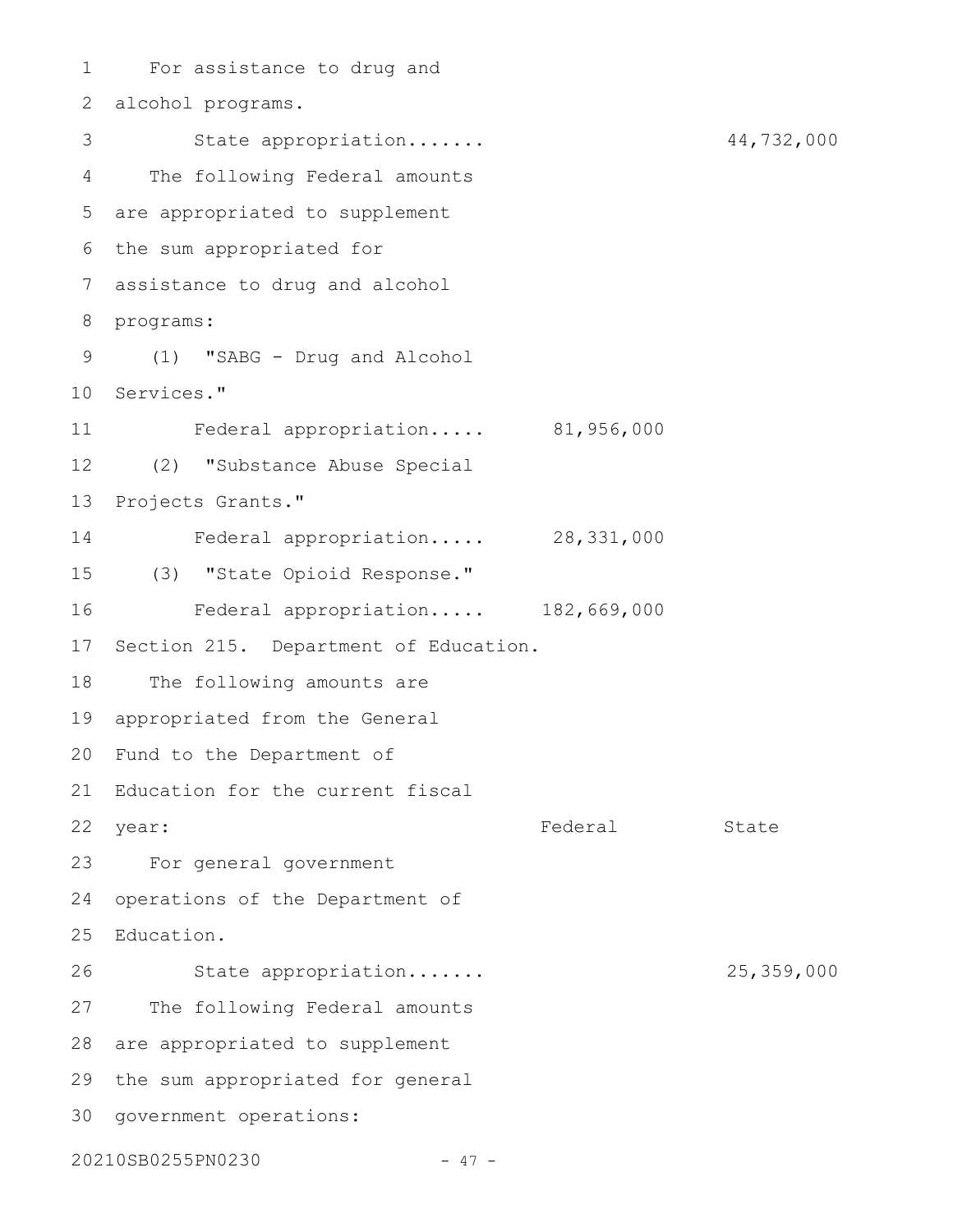(1) "Adult Basic Education - 1 2 Administration." 3 Federal appropriation..... 1,500,000 (2) "Education of Exceptional 4 Children - Administration." 5 Federal appropriation..... 12,000,000 (3) "Special Education - 7 8 State Personnel Development." Federal appropriation..... 2,500,000 (4) "ESEA - Title I - 10 11 Administration." Federal appropriation..... 12,333,000 12 (5) "State Approving Agency 13 14 (VA)." Federal appropriation..... 1,800,000 (6) "Food and Nutrition 16 17 Service." Federal appropriation..... 21,000,000 18 (7) "Migrant Education - 19 20 Administration." Federal appropriation..... 700,000 (8) "Vocational Education - 22 23 Administration." Federal appropriation..... 3,910,000 (9) "Title II - Improving 25 26 Teacher Quality -27 Administration/State." 28 Federal appropriation..... 7,400,000 (10) (Reserved). 29 (11) "Homeless Assistance." 3020210SB0255PN0230 - 48 - 6 9 15 21 24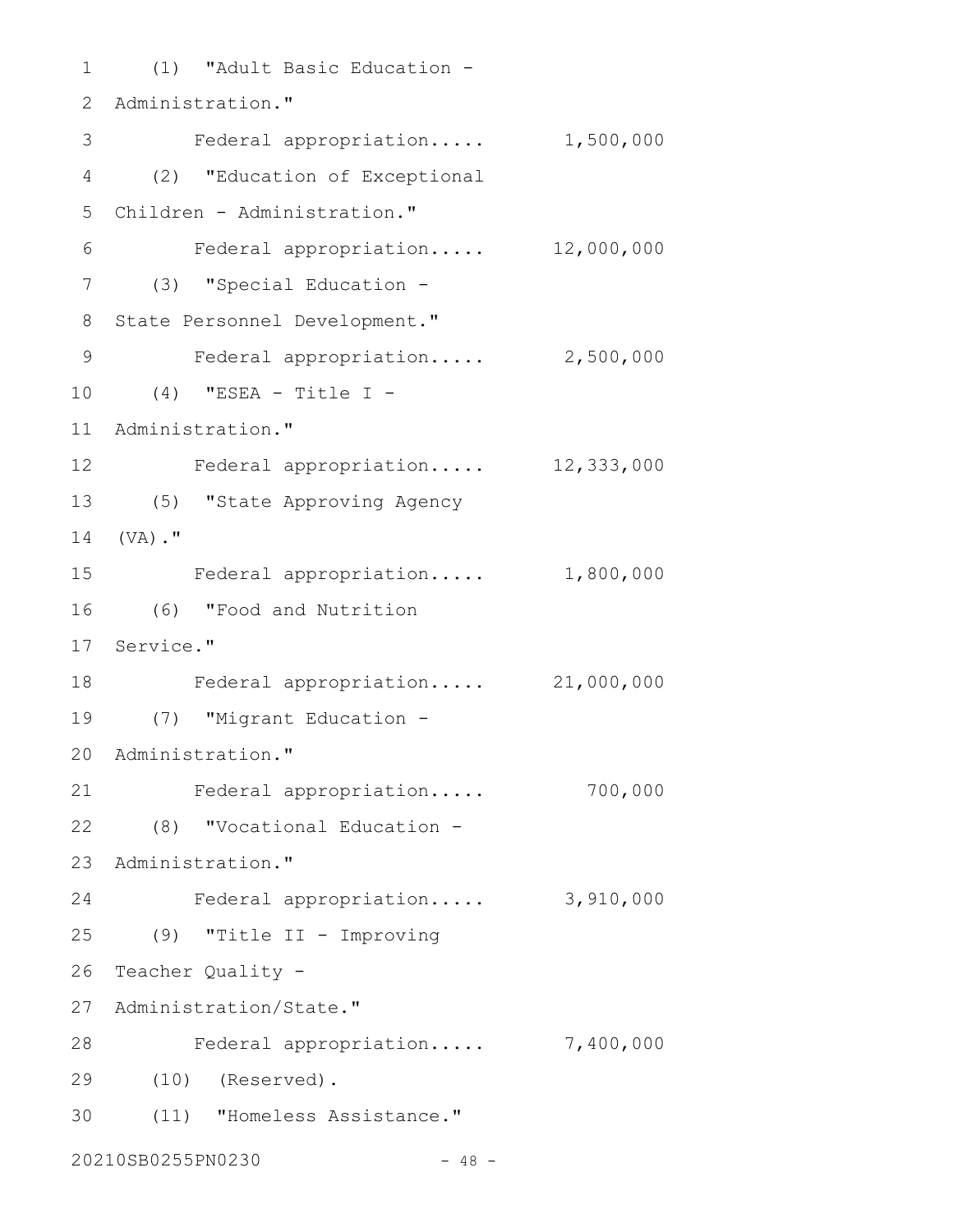Federal appropriation..... 4,870,000 (12) "Preschool Grants." 2 Federal appropriation..... 960,000 (13) "School Health Education Programs." Federal appropriation..... 100,000 (14) "Preschool Development 7 8 Grants." Federal appropriation..... 30,000,000 (15) (Reserved). (16) (Reserved). (17) (Reserved). 12 (18) (Reserved). 13 (19) "Medical Assistance - 15 Nurses Aide Training." Federal appropriation..... 670,000 16 (20) "State and Community 17 18 Highway Safety." Federal appropriation..... 1,500,000 (21) (Reserved). 20 (22) "Title IV - 21st Century 22 Community Learning Centers -23 Administration." Federal appropriation..... 4,000,000 (23) "National Assessment of 26 Educational Progress (NAEP)." Federal appropriation..... 148,000 (24) "Migrant Education 28 29 Coordination Program." Federal appropriation..... 130,000 3020210SB0255PN0230 - 49 - 1 3 4 5 6 9 10 11 14 19 21 24 25 27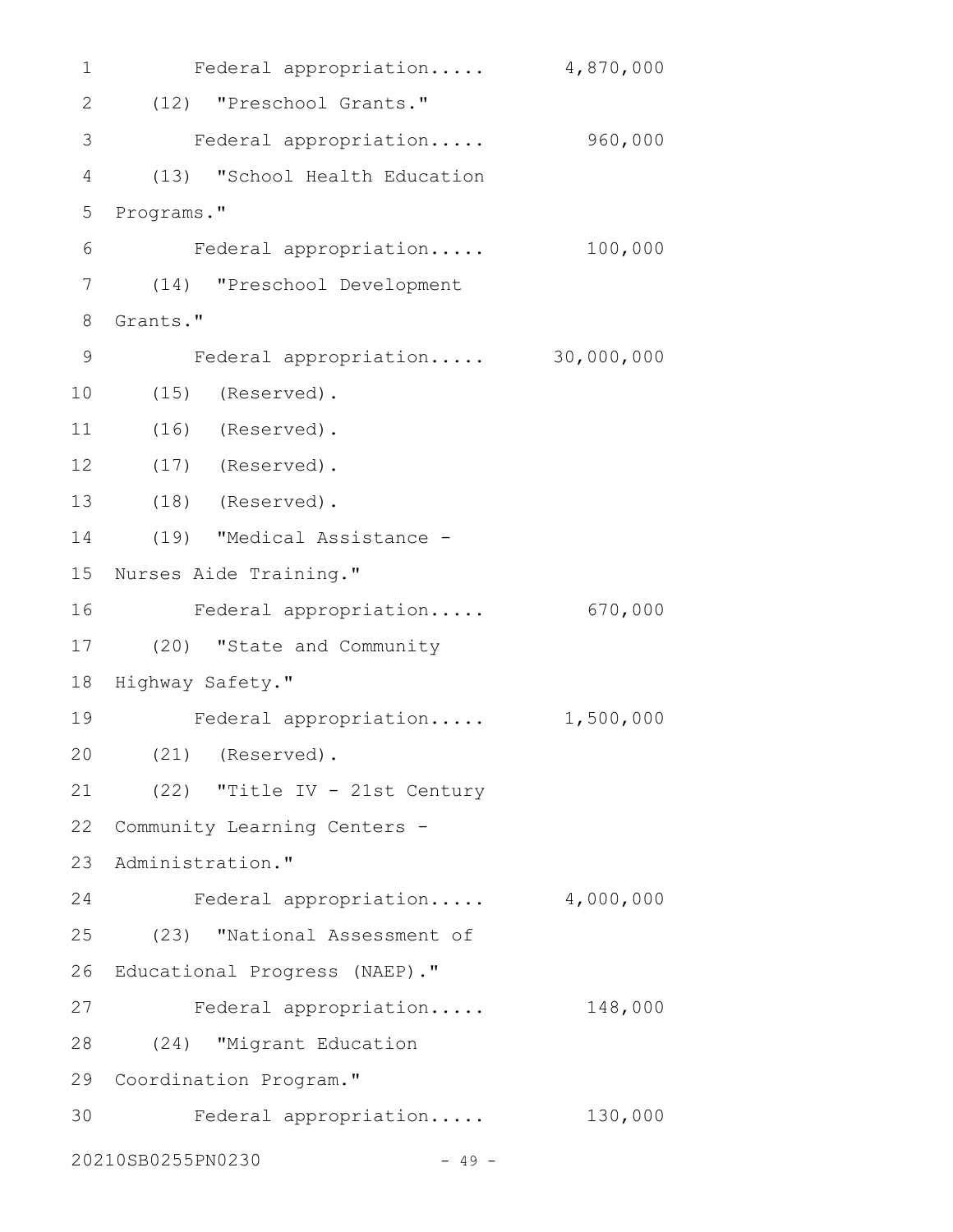(25) (Reserved). (26) (Reserved). 2 (27) "School Improvement 3 Grants." 4 Federal appropriation..... 20,000,000 (28) "Student Support and 6 Academic Enrichment - 7 Administration." 8 Federal appropriation..... 2,200,000 (29) "Troops to Teachers." 10 Federal appropriation..... 400,000 (30) "Pennsylvania Project 12 13 AWARE." Federal appropriation..... 1,800,000 14 (31) "Education Innovation 15 16 and Research Program." Federal appropriation..... 4,000,000 17 (32) "Emergency Impact Aid 18 19 Program." Federal appropriation..... 2,000,000 (33) "Assistance for Homeless 21 22 Children and Youth." 23 Federal appropriation..... 21,000 For the Drug and Alcohol 24 25 Recovery High School Pilot 26 Program State share of tuition 27 payments. 28 State appropriation...... 250,000 For information and technology 29 improvement. 301 5 9 11 20

20210SB0255PN0230 - 50 -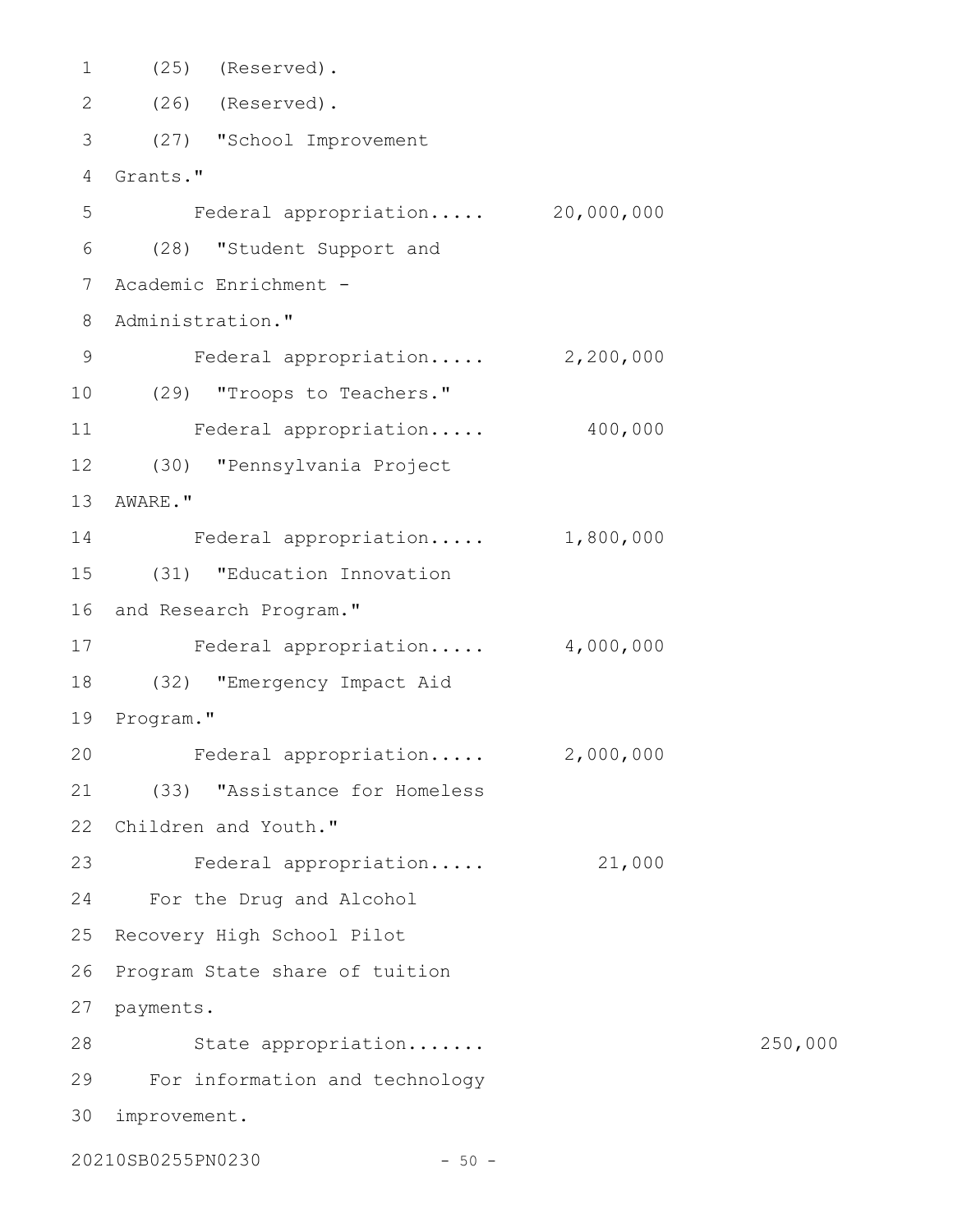State appropriation....... 3,740,000 The following Federal amounts are appropriated to supplement 3 4 the sum appropriated for information and technology 5 improvement: 6 (1) "Statewide Longitudinal Data Systems." Federal appropriation..... 5,110,000 For PA assessment. 10 State appropriation....... 41,540,000 The following Federal amounts 13 are appropriated to supplement 14 the sum appropriated for PA assessment: 15 (1) "Title VI - Part A State 16 17 Assessment." Federal appropriation..... 15,000,000 For the State Library, 20 providing reference services and administering aid to public 21 22 libraries. State appropriation....... 2,238,000 The following Federal amounts are appropriated to supplement 26 the sum appropriated for the 27 State Library: (1) "LSTA - Library 28 29 Development." Federal appropriation..... 8,500,000 20210SB0255PN0230 - 51 - 1 2 7 8 9 11 12 18 19 23 24 25 30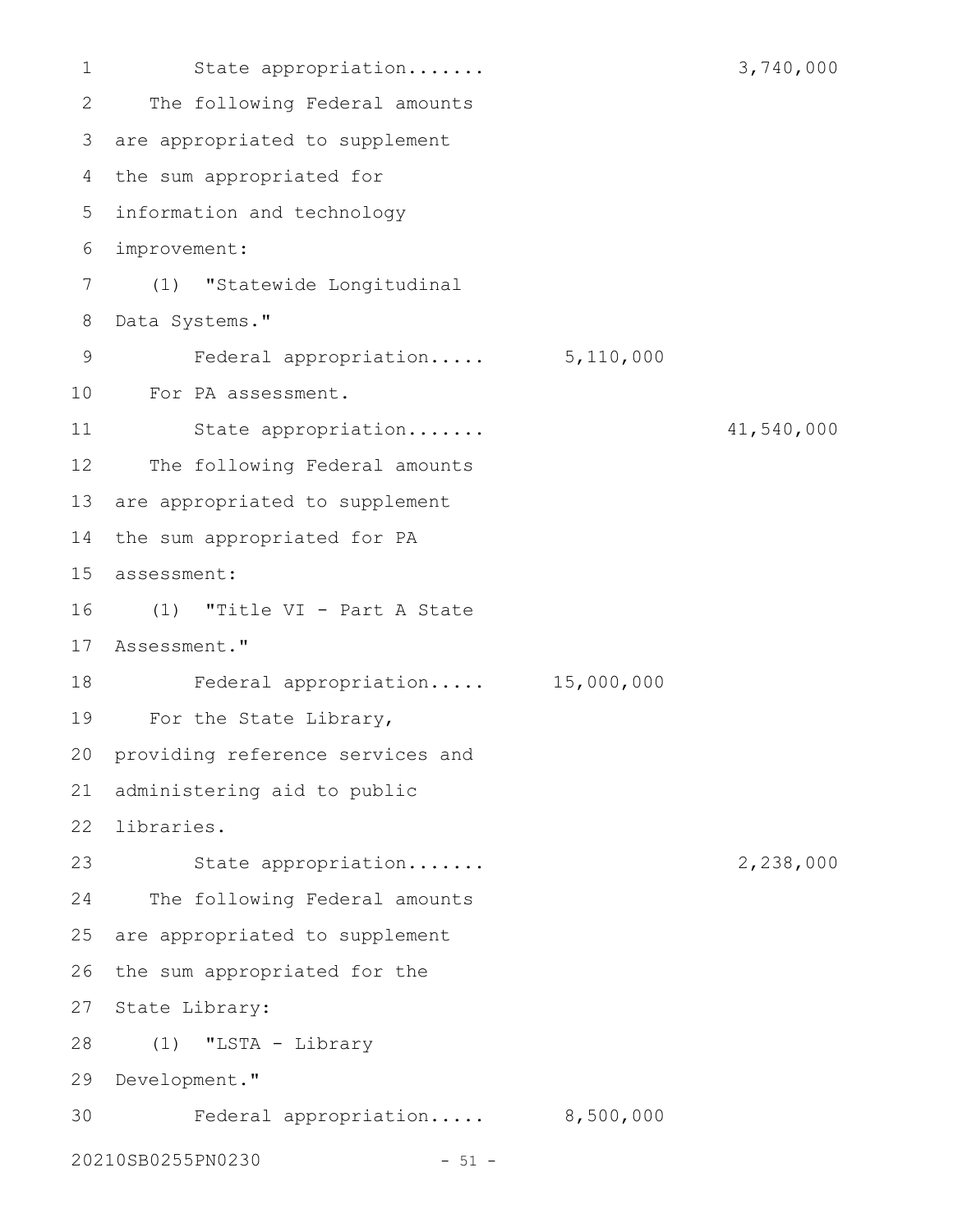For programs of education and 2 training at youth development centers and the monitoring of 3 4 programs of education and 5 training provided to incarcerated juveniles. State appropriation....... 8,283,000 For payment of basic education funding to school districts. State appropriation....... 6,805,954,000 For the Ready to Learn Block 11 Grant. State appropriation....... 268,000,000 For the Pre-K Counts Program. State appropriation....... 217,284,000 For Head Start Supplemental Assistance Program. 17 State appropriation....... 64,178,000 For mobile science and 20 mathematics education programs. State appropriation....... 4,714,000 For teacher professional 23 development. State appropriation....... 5,044,000 For adult and family literacy programs, summer reading programs 27 and the adult high school 28 diplomas program. State appropriation....... 12,475,000 The following Federal amounts 20210SB0255PN0230 - 52 - 1 6 7 8 9 10 12 13 14 15 16 18 19 21 22 24 25 26 29 30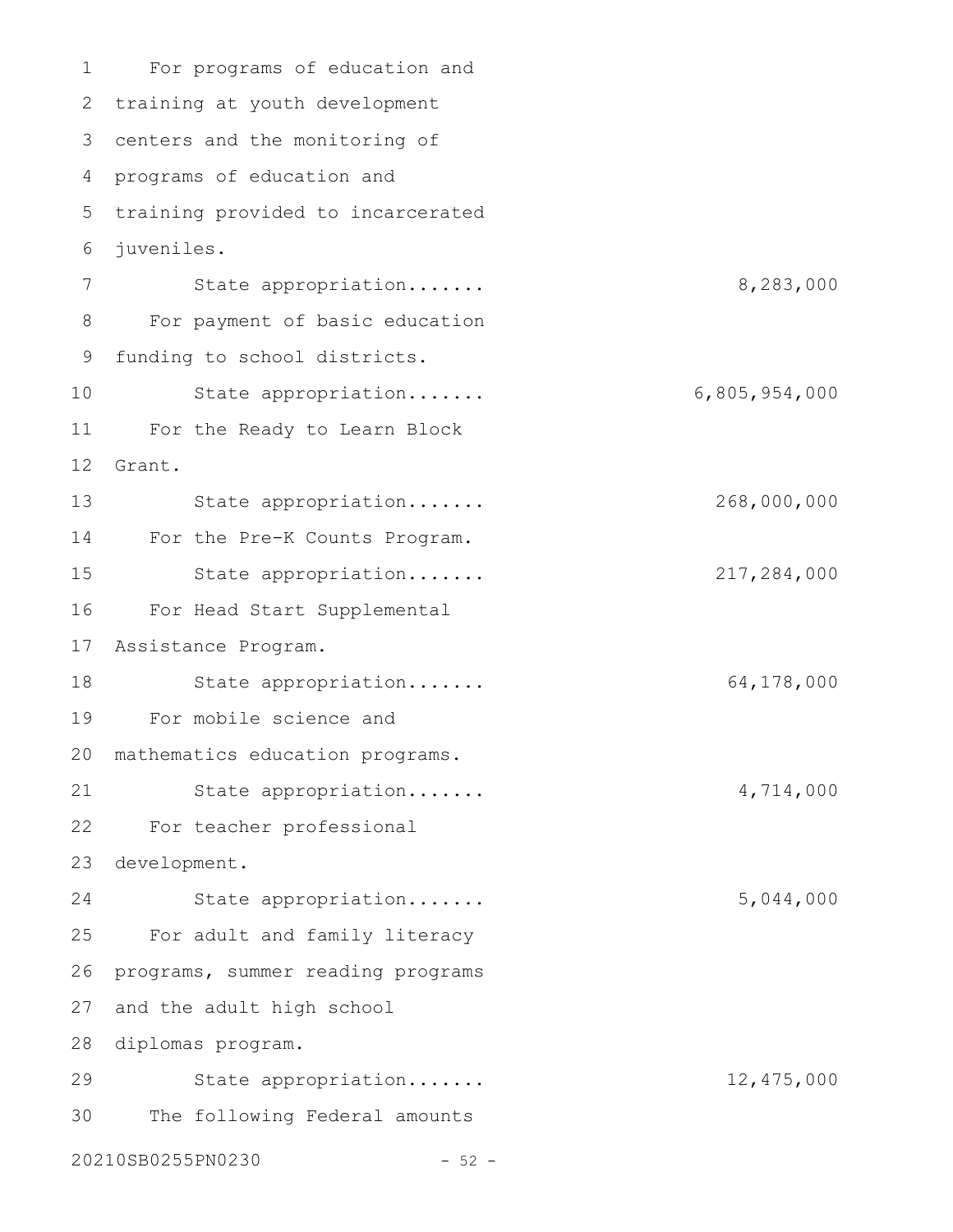are appropriated to supplement 1 2 the sum appropriated for adult 3 and family literacy programs: (1) "Adult Basic Education - Local." Federal appropriation..... 22,000,000 For career and technical 8 education. State appropriation..... 99,000,000 10 The following Federal amounts are appropriated to supplement 11 12 the sum appropriated for career 13 and technical education: (1) "Vocational Education Act  $15 - Local."$ Federal appropriation..... 49,000,000 For career and technical 17 18 education equipment grants. State appropriation..... 5,550,000 For authority rentals and 20 21 Sinking Fund requirements. State appropriation....... 10,500,000 23 For payments on account of pupil transportation. 24 State appropriation....... 605,765,000 26 For payments on account of 27 nonpublic and charter school 28 transportation. State appropriation....... 79,442,000 For payments on account of 3020210SB0255PN0230 - 53 -4 5 6 7 9 14 16 19 22 25 29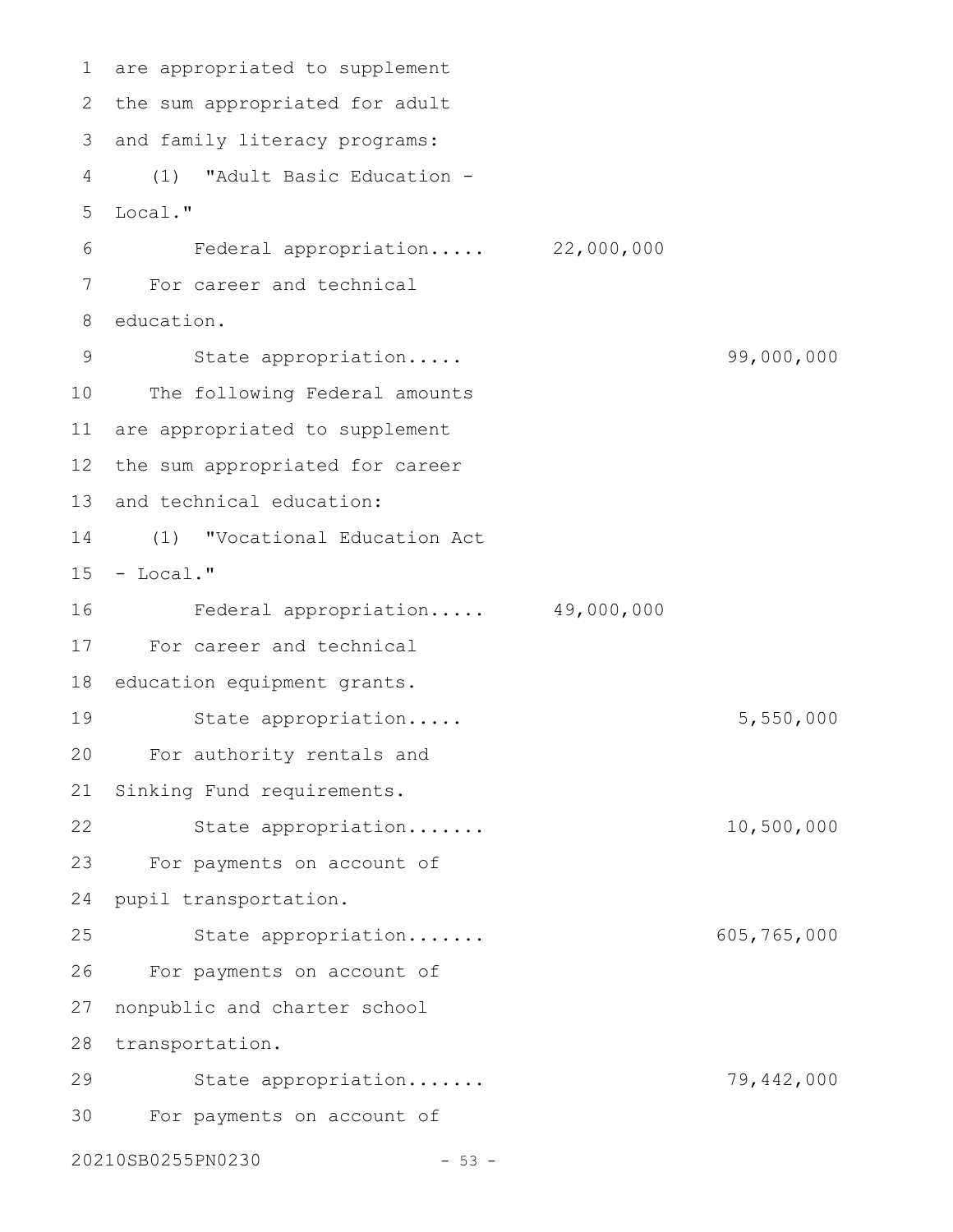1 special education of exceptional children. 2 State appropriation....... 1,186,815,000 The following Federal amounts are appropriated to supplement 5 6 the sum appropriated for special 7 education: (1) "Individuals with 9 Disabilities Education - Local." Federal appropriation..... 470,000,000 For payments for early intervention services. State appropriation....... 325,500,000 The following Federal amounts are appropriated to supplement 16 the sum appropriated for payments 17 for early intervention services: (1) "Individuals with 19 Disabilities Education." Federal appropriation..... 16,000,000 For payment for tuition to 22 school districts providing 23 education to nonresident orphaned children placed in private homes 24 25 by the court and nonresident inmates of children's 26 institutions. 27 State appropriation....... 48,000,000 For payments of annual fixed charges to school districts in 3020210SB0255PN0230 - 54 - 3 4 8 10 11 12 13 14 15 18 20 21 28 29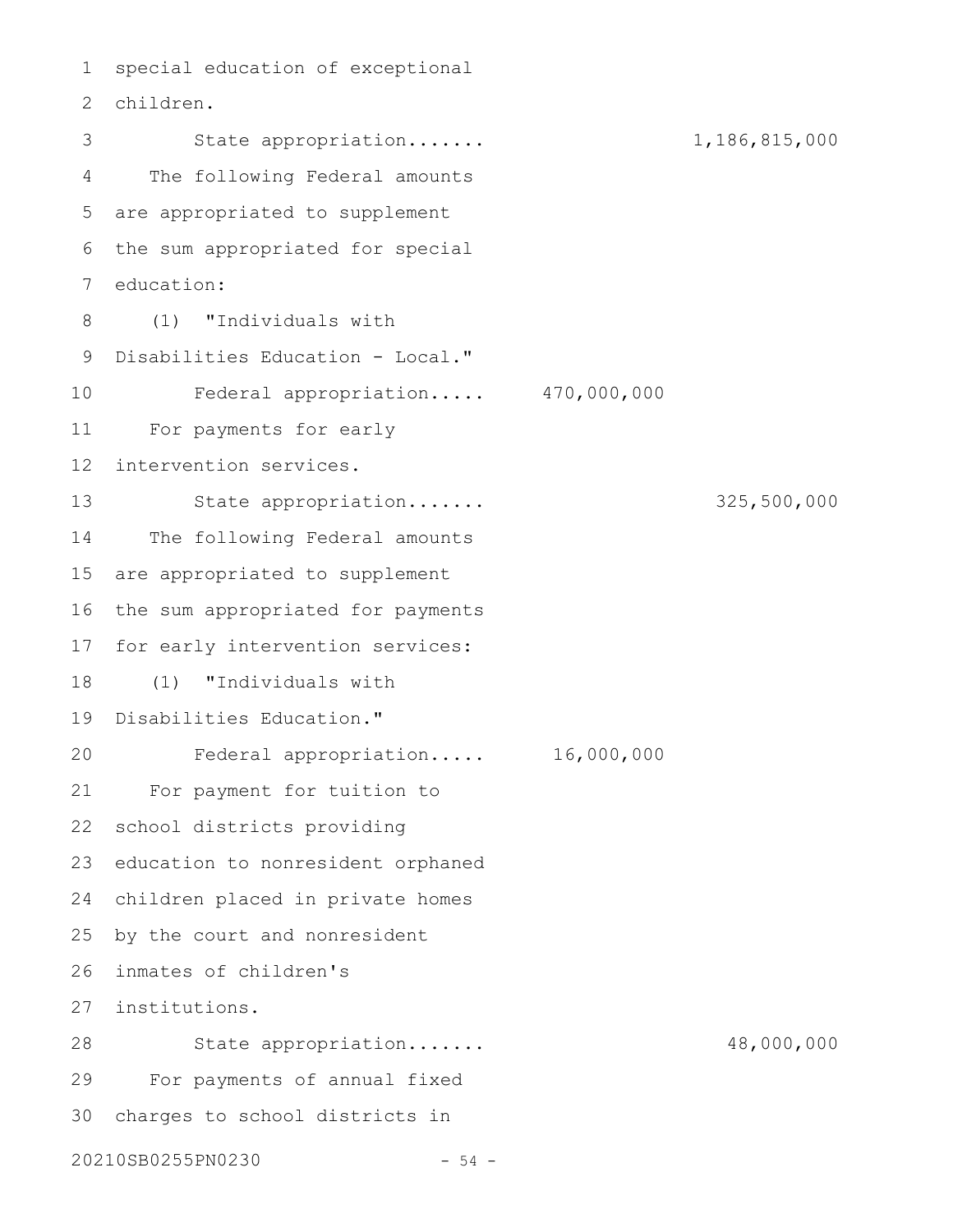lieu of taxes for land acquired by the Commonwealth for water 2 conservation or flood prevention. 3 State appropriation....... 170,000 For payment for maintenance of summer schools for school-age children of migrant laborers, including child-care services. State appropriation....... 853,000 For payments to Pennsylvania Chartered Schools for Deaf and Blind Children. State appropriation....... 57,557,000 For special education approved private schools. State appropriation....... 122,656,000 For grants to school districts to assist in meeting Federal matching requirements for grants 20 received under the Federal Child 21 Nutrition Act of 1966 and to aid in providing a food program for needy children. State appropriation....... 30,000,000 The following Federal amounts are appropriated to supplement the sum appropriated for school food services: 28 (1) "Food and Nutrition - Local." 3020210SB0255PN0230 - 55 -1 4 5 6 7 8 9 10 11 12 13 14 15 16 17 18 19 22 23 24 25 26 27 29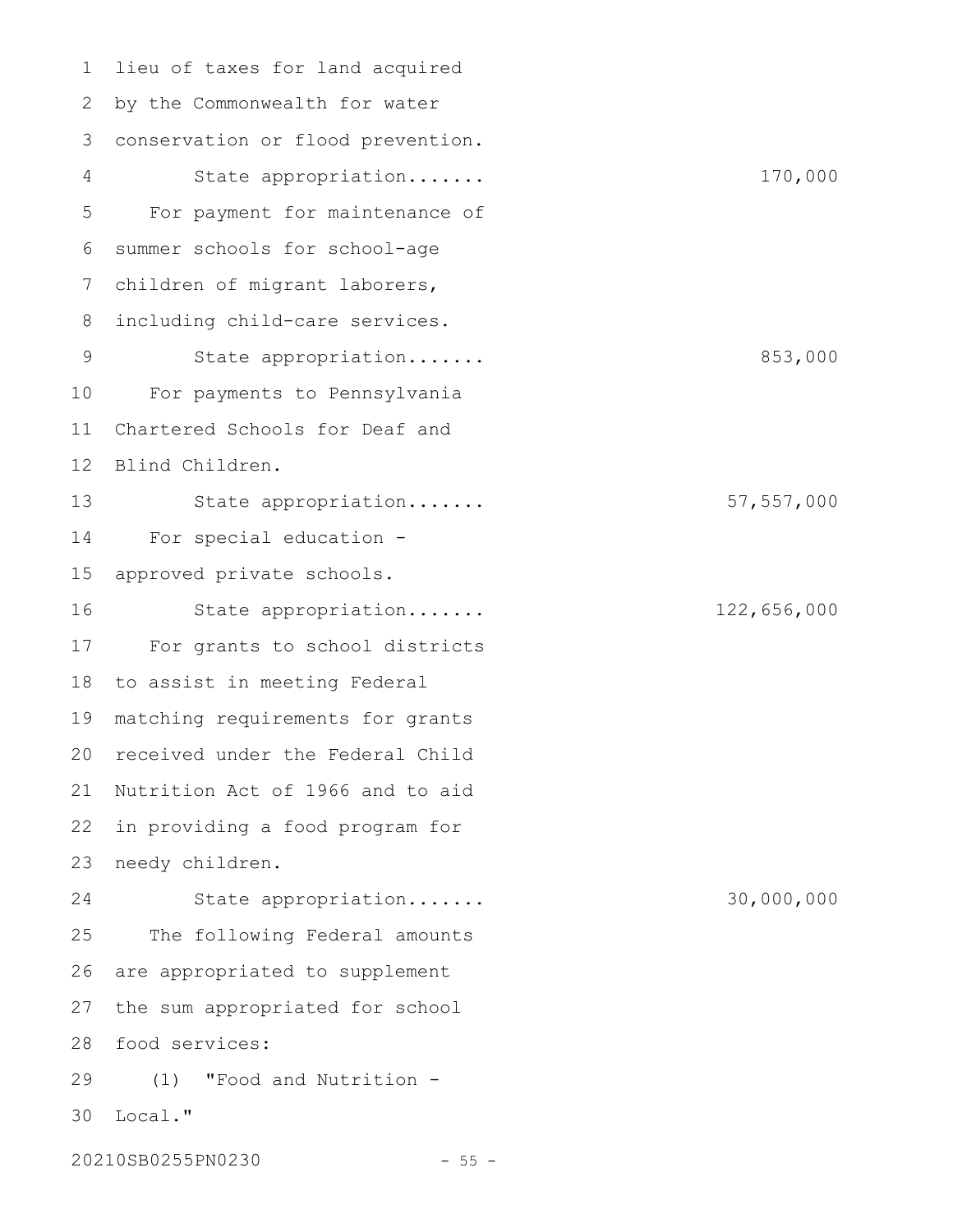Federal appropriation..... 795,869,000 (2) "COVID - Food and 2 3 Nutrition Emergency Relief." Federal appropriation..... 120,000,000 For payment of the Commonwealth's share of Federal 6 7 Social Security taxes for certain 8 public school employees. State appropriation....... 73,468,000 For payment of required 10 contribution for public school 11 12 employees' retirement. State appropriation....... 2,702,000,000 14 The following Federal amounts 15 are appropriated for basic 16 education: (1) "ESEA - Title I - Local." 17 Federal appropriation..... 850,000,000 18 (2) "Title II - Improving 20 Teacher Quality - Local." Federal appropriation..... 105,000,000 (3) "Title IV - 21st Century 22 23 Community Learning Centers -24 Local." Federal appropriation..... 90,000,000 (4) "Title III - Language 26 27 Instruction for LEP and Immigrant 28 Students." Federal appropriation..... 24,000,000 (5) "Title VI - Rural and Low 3020210SB0255PN0230 - 56 - 1 4 5 9 13 19 21 25 29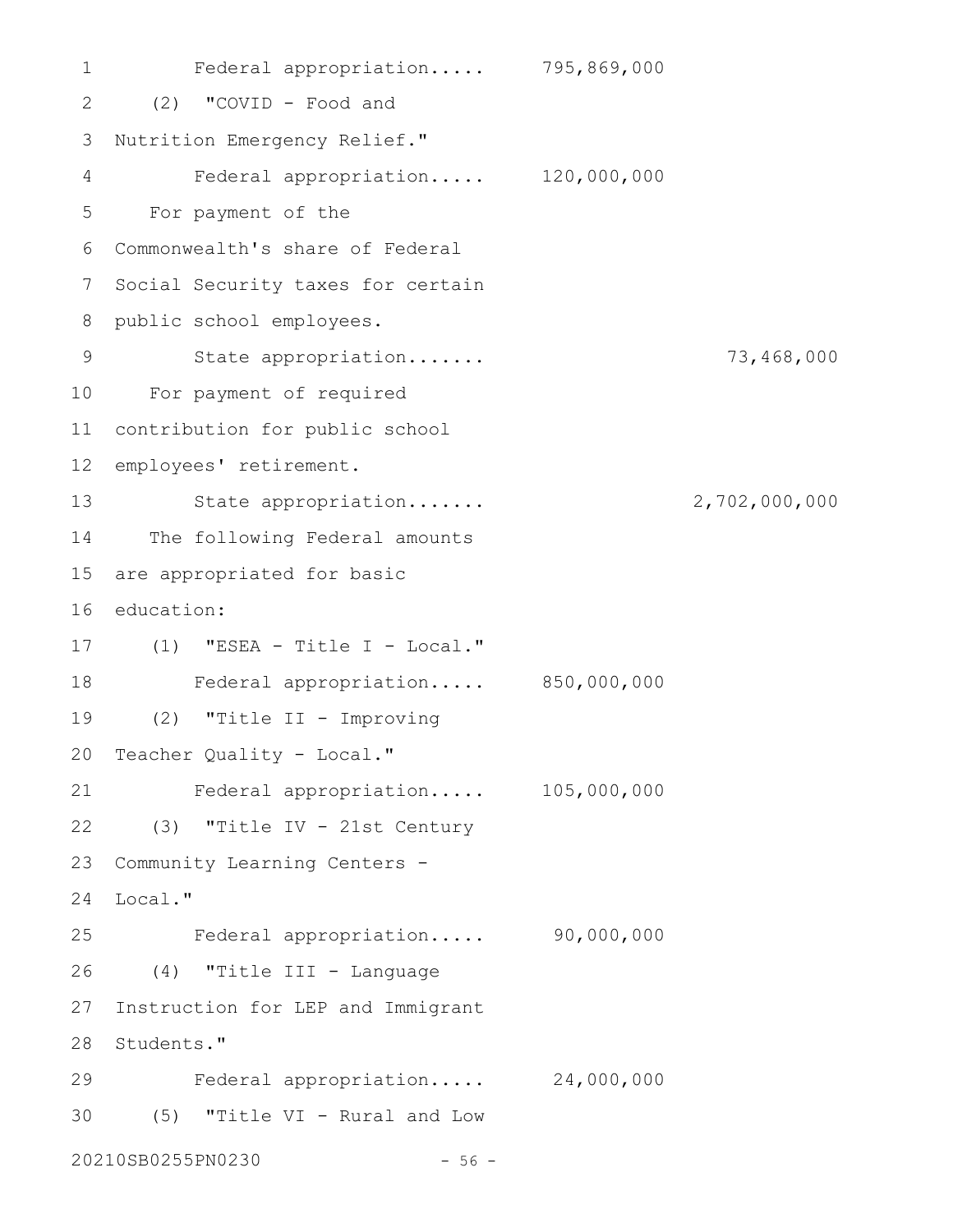Income Schools - Local." Federal appropriation..... 1,830,000 (6) "Student Support and 3 Academic Enrichment - Local." Federal appropriation..... 60,000,000 For services to nonpublic schools. State appropriation....... 87,939,000 For textbooks, instructional material and instructional 10 11 equipment for nonpublic schools. State appropriation....... 26,751,000 For a subsidy to public 13 libraries. State appropriation....... 59,470,000 For aid to the Free Library of 17 Philadelphia and the Carnegie Library of Pittsburgh to meet the 19 costs incurred in serving as 20 regional libraries in the 21 distribution of braille reading materials, talking book machines 22 23 and other reading materials to persons who are blind or 24 25 otherwise disabled. State appropriation....... 2,567,000 For library access. 27 State appropriation....... 3,071,000 For job training and education 30 programs. 1 2 4 5 6 7 8 9 12 14 15 16 18 26 28 29

20210SB0255PN0230 - 57 -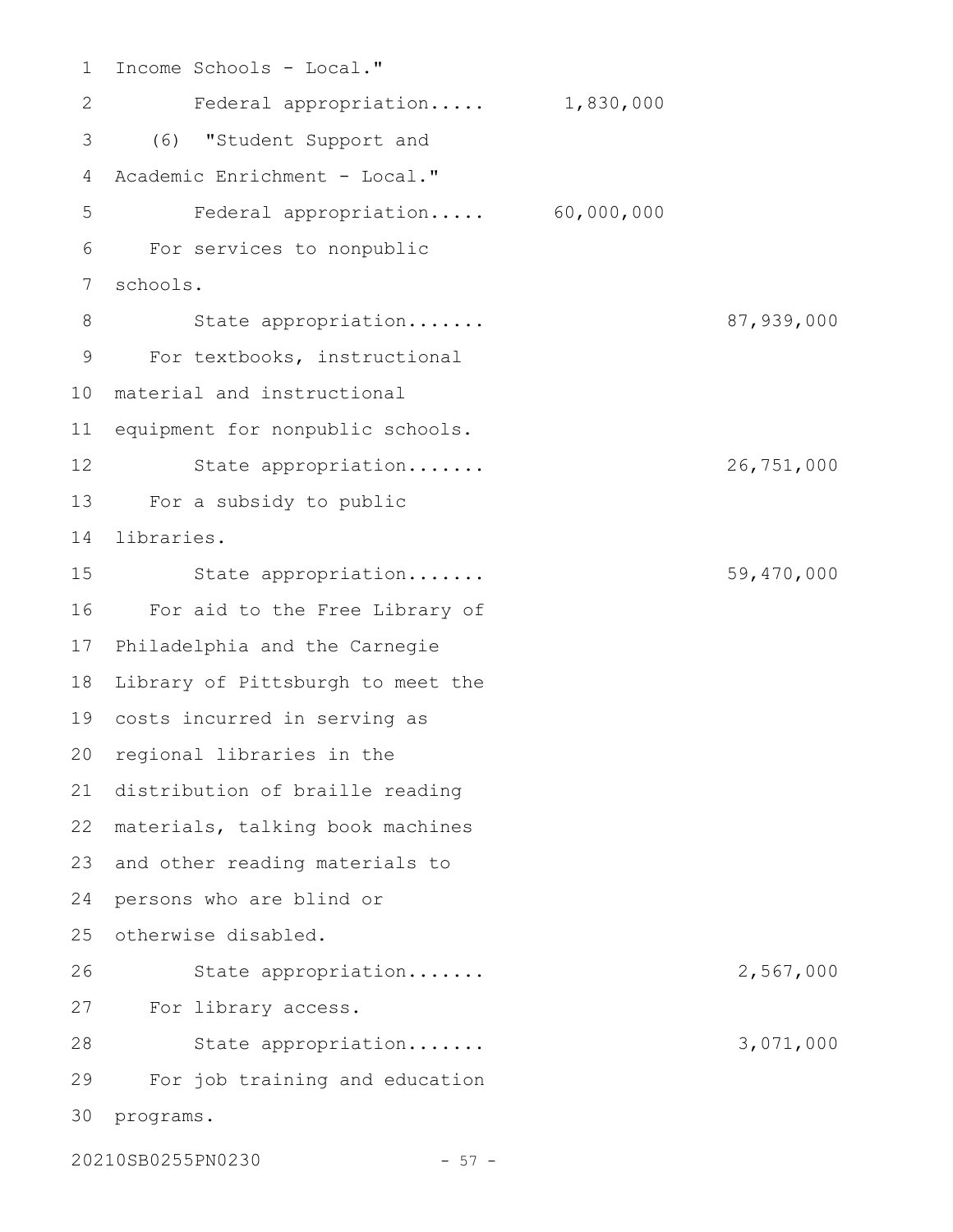State appropriation....... 36,420,000 For Safe Schools Initiative. State appropriation....... 11,000,000 For trauma-informed education. State appropriation....... 750,000 For payment of approved operating expenses of community colleges. State appropriation....... 243,855,000 For transfer from the General 10 11 Fund to the Community College 12 Capital Fund. 13 State appropriation...... 48,869,000 For regional community college 14 services. 15 State appropriation....... 2,136,000 For Northern Pennsylvania 17 18 Regional College. State appropriation....... 7,000,000 For community education 20 councils. 21 State appropriation....... 2,393,000 For sexual assault prevention. 23 State appropriation....... 1,000,000 25 Section 216. State System of Higher Education. The following amounts are 27 appropriated from the General 28 Fund to the State System of 29 Higher Education for the current Federal State 20210SB0255PN0230 - 58 - 1 2 3 4 5 6 7 8 9 16 19 22 24 26 30 fiscal year: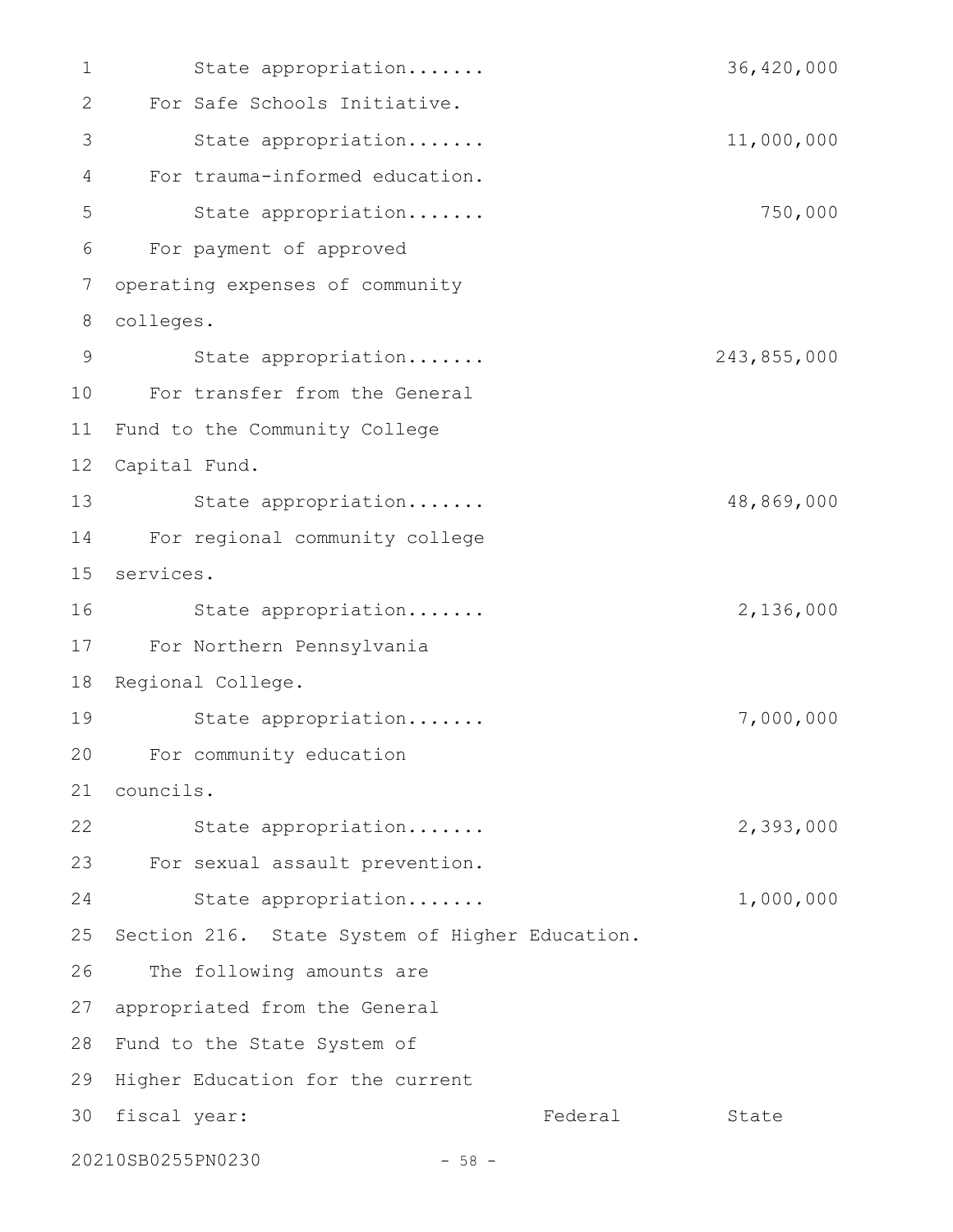For the State System of Higher 1 2 Education, including the Chancellor's Office. 3 State appropriation....... 477,470,000 5 Section 217. Thaddeus Stevens College of Technology. 6 The following amounts are appropriated from the General 7 Fund to the Thaddeus Stevens 8 9 College of Technology for the 10 current fiscal year: Tederal State For the Thaddeus Stevens 11 12 College of Technology. 13 State appropriation...... 18,701,000 14 Section 218. Pennsylvania Higher Education Assistance Agency. 15 The following amounts are 16 appropriated from the General 17 Fund to the Pennsylvania Higher 18 Education Assistance Agency for 19 the current fiscal year: Tederal State For payment of education 20 assistance grants. 21 22 State appropriation...... 310,733,000 For Pennsylvania internship 23 24 program grants. State appropriation....... 450,000 For Ready to Succeed 26 27 Scholarships. 28 State appropriation...... 5,550,000 For matching payments for 29 30 student aid funds. 4 25

20210SB0255PN0230 - 59 -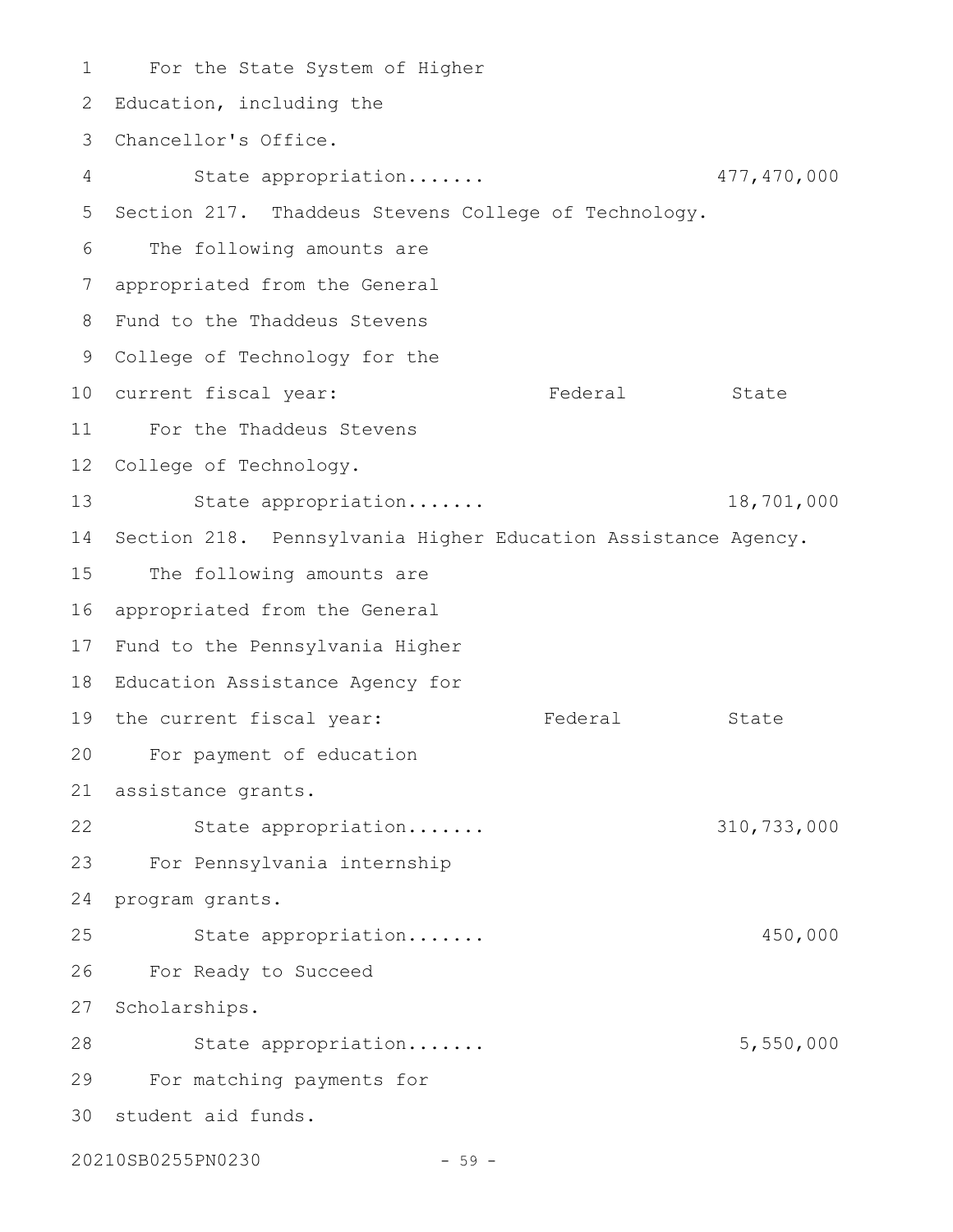State appropriation....... 13,121,000 For institutional assistance 3 grants to be allotted by the Pennsylvania Higher Education Assistance Agency. State appropriation....... 26,521,000 For higher education for the disadvantaged. State appropriation....... 2,358,000 For higher education for blind and deaf students. State appropriation....... 49,000 For the Horace Mann Bond-Leslie Pinckney Hill Scholarship 15 and for outreach and recruitment 16 activities at Lincoln and Cheyney 17 Universities related to the 18 scholarship. This appropriation also contains funds for the 19 20 continuation of support to 21 students currently receiving equal opportunity professional 23 education awards. State appropriation....... 800,000 For the Cheyney University Keystone Honors Academy. State appropriation....... 3,500,000 For Targeted Industry Cluster 29 Scholarship Program. State appropriation....... 6,300,000 20210SB0255PN0230 - 60 -1 2 4 5 6 7 8 9 10 11 12 13 14 22 24 25 26 27 28 30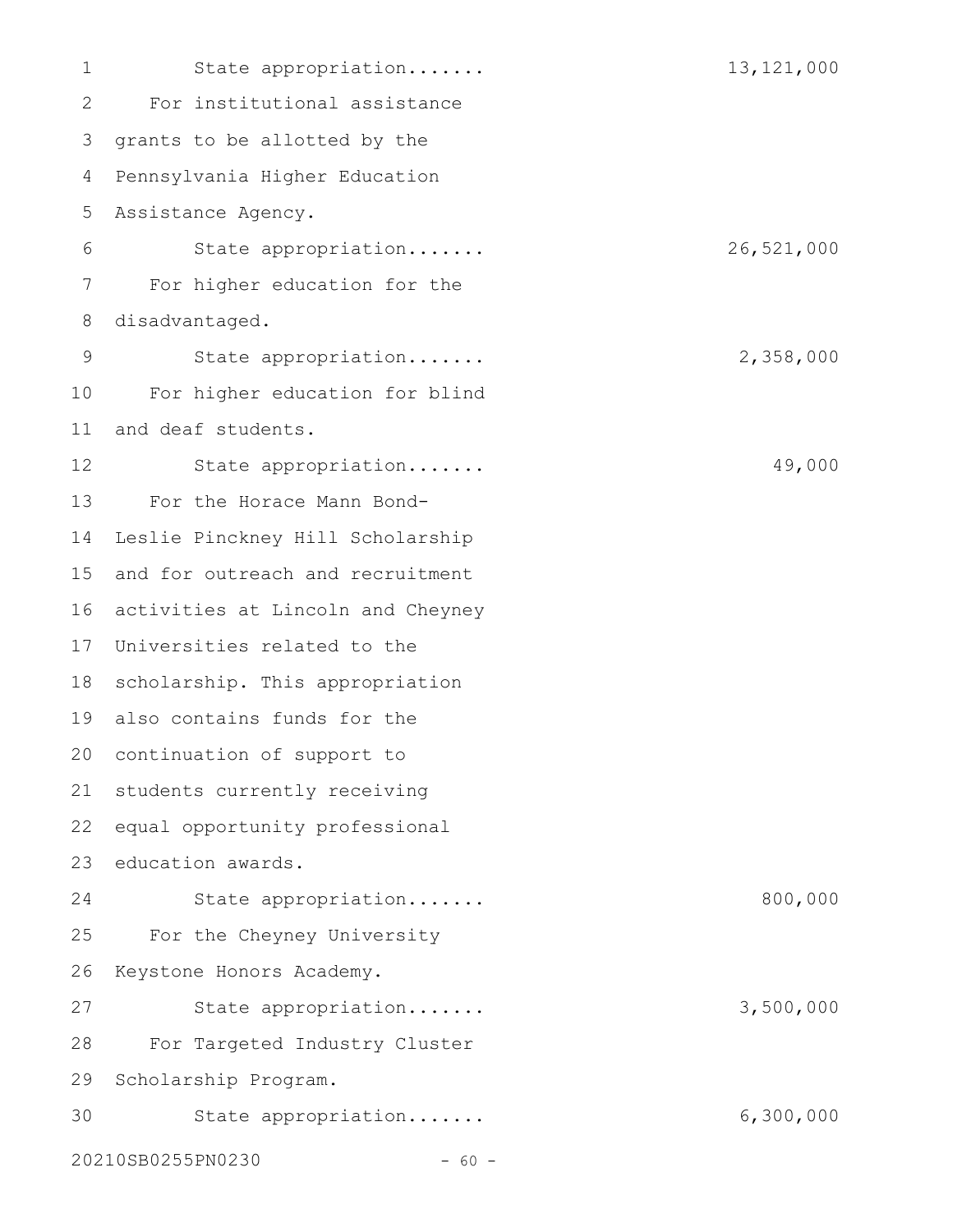Section 219. Department of Environmental Protection. The following amounts are appropriated from the General 3 4 Fund to the Department of 5 Environmental Protection for the Federal State For general government 7 8 operations of the Department of Environmental Protection. 9 State appropriation....... 15,095,000 For environmental program 11 12 management. 13 State appropriation...... 32,041,000 14 The following Federal amounts 15 are appropriated to supplement 16 the sum appropriated for 17 environmental program management: (1) "Coastal Zone 18 19 Management." Federal appropriation..... 4,700,000 (2) "Construction Management 21 Assistance Grants - 22 23 Administration." Federal appropriation..... 1,400,000 (3) "Storm Water Permitting 25 26 Initiative." 27 Federal appropriation..... 2,300,000 (4) "Safe Drinking Water Act 28 29 - Management." 30 Federal appropriation..... 5,500,000 20210SB0255PN0230 - 61 - 1 2 6 current fiscal year: 10 20 24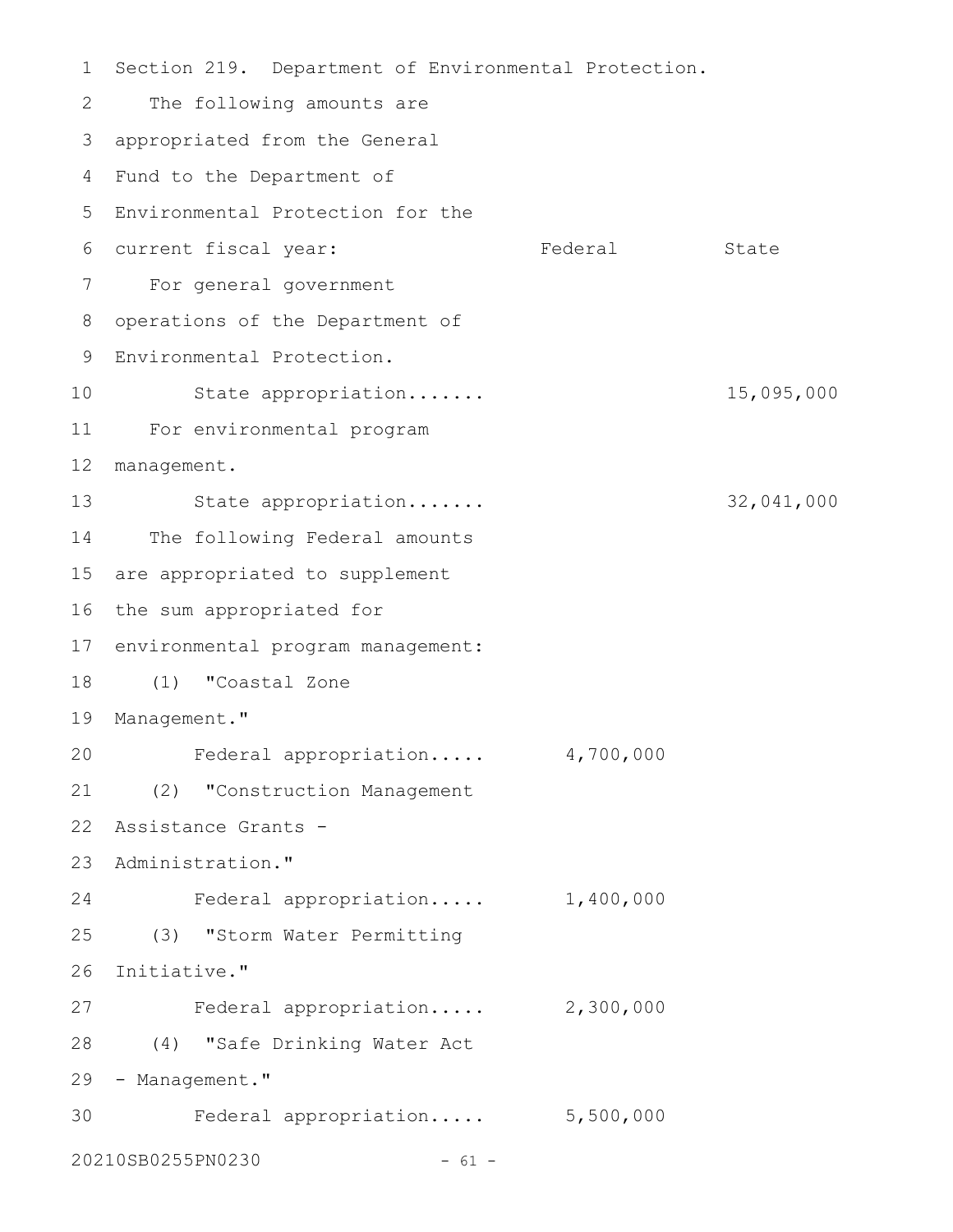(5) "Water Pollution Control 1 2 Grants - Management." 3 Federal appropriation..... 5,500,000 (6) "Air Pollution Control 4 5 Grants - Management." Federal appropriation..... 3,200,000 6 (7) "Surface Mine 7 8 Conservation." 9 Federal appropriation..... 6,500,000 (8) "Wetland Protection 10 Fund." 11 12 Federal appropriation..... 840,000 (9) "Diagnostic X-ray 13 Equipment Testing." 14 Federal appropriation..... 550,000 (10) "Water Quality Outreach 16 17 Operator Training." 18 Federal appropriation..... 200,000 (11) "Water Quality 19 20 Management Planning Grants." 21 Federal appropriation..... 1,150,000 (12) "Small Operators 22 23 Assistance." Federal appropriation..... 300,000 24 (13) "Wellhead Protection 25 26 Fund." 27 Federal appropriation..... 250,000 (14) "Indoor Radon 28 29 Abatement." Federal appropriation..... 700,000 3020210SB0255PN0230 - 62 - 15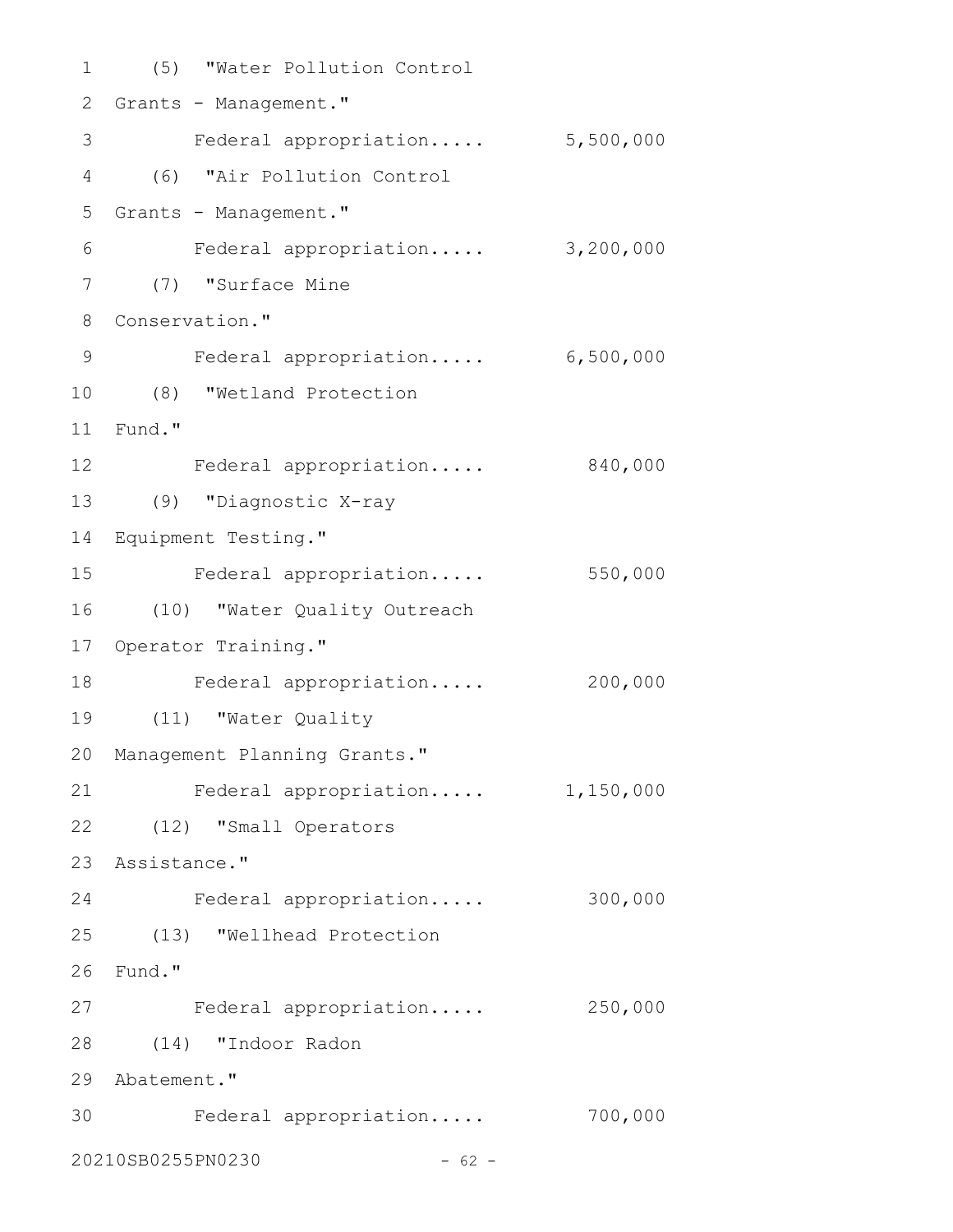| 1              | (15) "Non-Point Source           |            |
|----------------|----------------------------------|------------|
| 2              | Implementation."                 |            |
| 3              | Federal appropriation            | 14,800,000 |
| 4              | (16) "Hydroelectric Power        |            |
| 5              | Conservation Fund."              |            |
| 6              | Federal appropriation            | 51,000     |
| $\overline{7}$ | (17) "Survey Studies."           |            |
| $8\,$          | Federal appropriation            | 6,000,000  |
| $\mathcal{G}$  | $(18)$ (Reserved).               |            |
| 10             | (19) "National Dam Safety."      |            |
| 11             | Federal appropriation            | 1,500,000  |
| 12             | (20) "Training Reimbursement     |            |
| 13             | Program for Small Systems."      |            |
| 14             | Federal appropriation            | 3,500,000  |
| 15             | (21) "State Energy Program       |            |
| 16             | $(SEP)$ ."                       |            |
| 17             | Federal appropriation            | 15,000,000 |
| 18             | (22) (Reserved).                 |            |
| 19             | (23) "Pollution Prevention."     |            |
| 20             | Federal appropriation            | 800,000    |
|                | 21 (24) "Energy and              |            |
|                | 22 Environmental Opportunities." |            |
| 23             | Federal appropriation            | 1,200,000  |
| 24             | (25) "Surface Mine               |            |
| 25             | Conservation."                   |            |
| 26             | Federal appropriation            | 680,000    |
| 27             | (26) "Multipurpose Grants to     |            |
| 28             | States and Tribes."              |            |
| 29             | Federal appropriation            | 600,000    |
| 30             | For Chesapeake Bay               |            |
|                | 20210SB0255PN0230<br>$-63 -$     |            |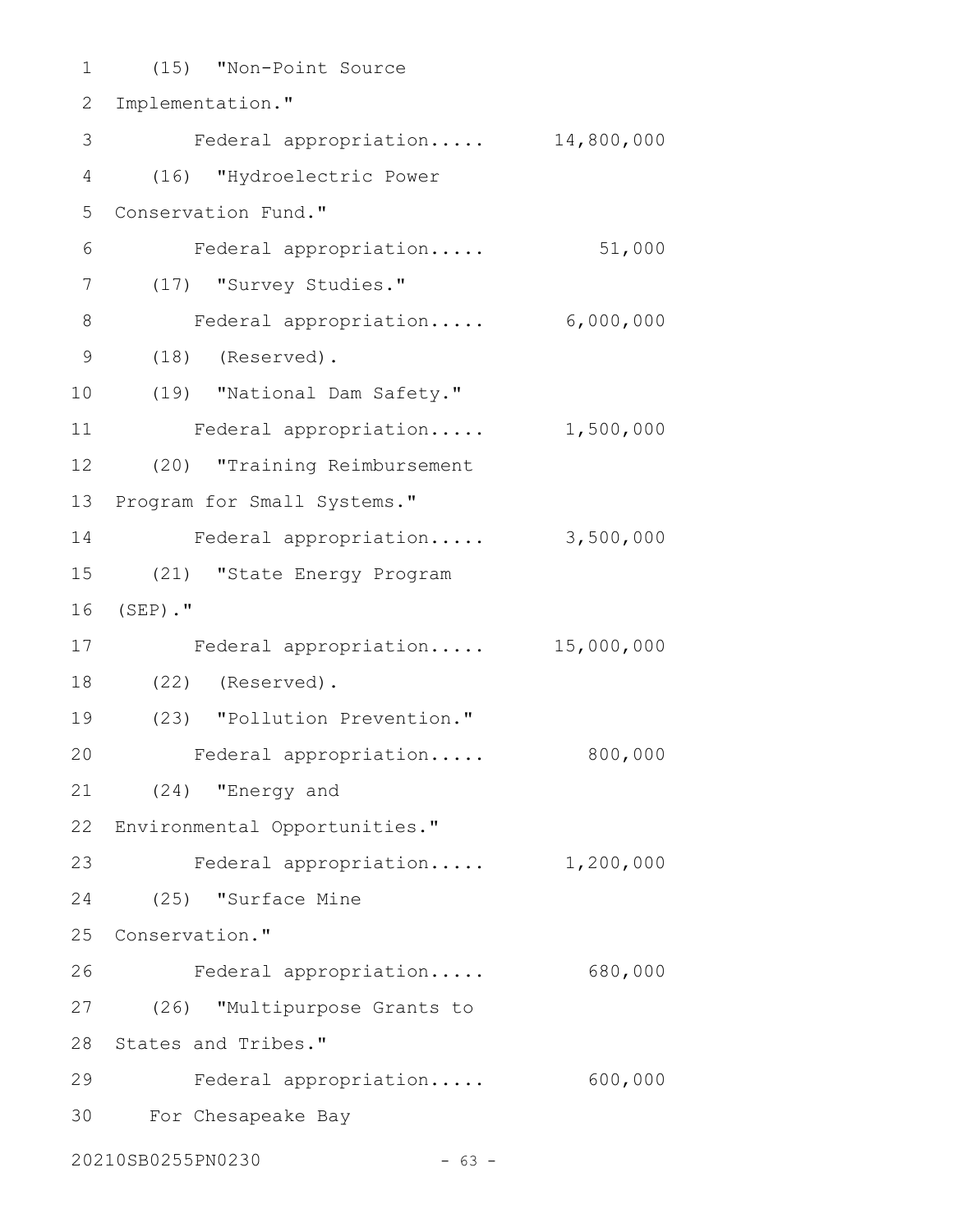agricultural source abatement. 1 2 State appropriation...... 2,935,000 3 The following Federal amounts are appropriated to supplement 4 5 the sum appropriated for Chesapeake Bay Pollution 6 Abatement Program: 7 (1) "Chesapeake Bay Pollution 8 9 Abatement." Federal appropriation..... 15,000,000 For environmental protection 11 12 operations. 13 State appropriation...... 94,202,000 14 The following Federal amounts 15 are appropriated to supplement 16 the sum appropriated for 17 environmental protection 18 operations: (1) "EPA - Planning Grant - 19 20 Administration." 21 Federal appropriation..... 8,400,000 (2) "Water Pollution Control 22 23 Grants." Federal appropriation..... 8,900,000 (3) "Air Pollution Control 25 26 Grants." 27 Federal appropriation..... 5,500,000 (4) "Surface Mine Control and 28 29 Reclamation." Federal appropriation..... 12,344,000 3020210SB0255PN0230 - 64 - 10 24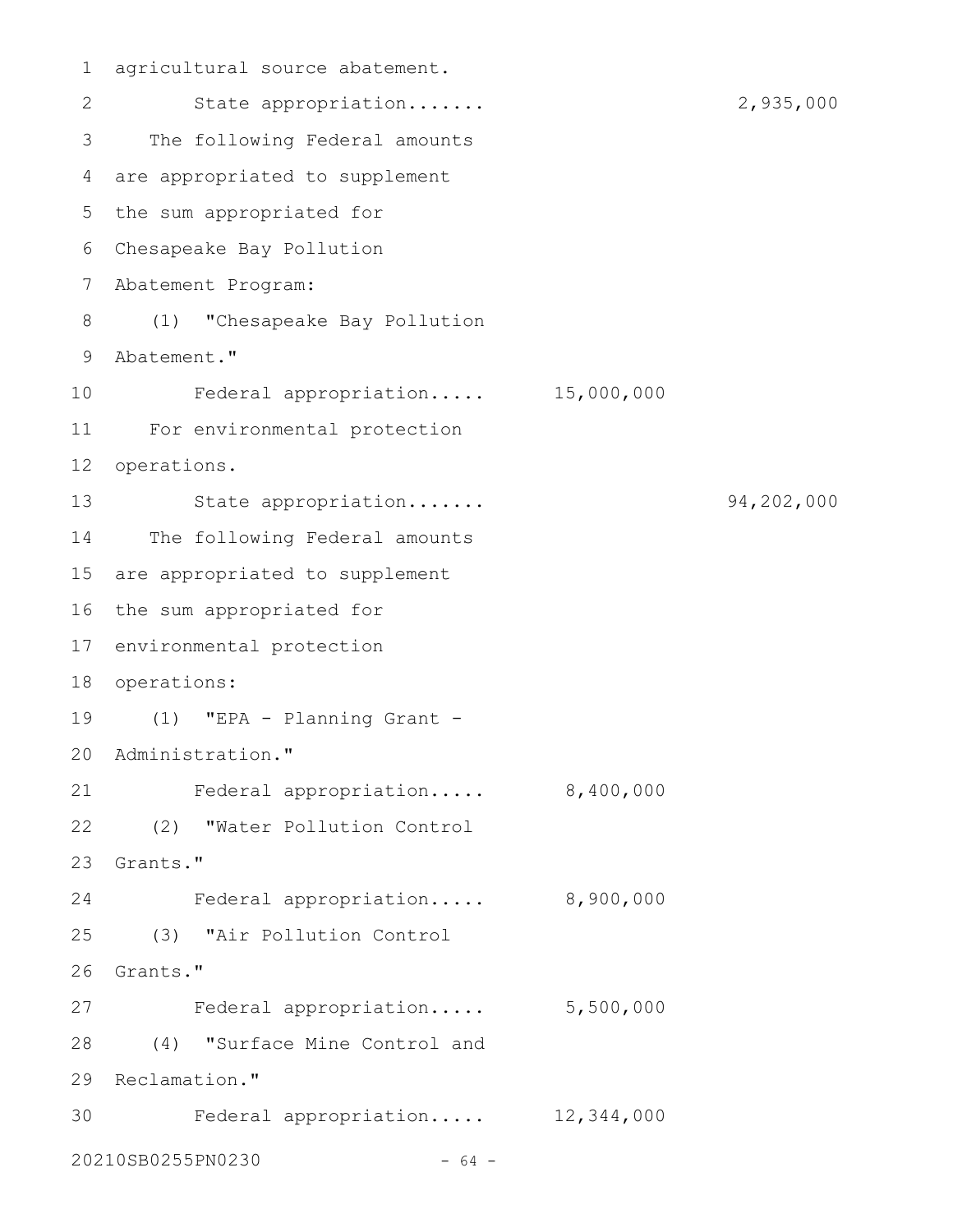(5) "Training and Education 1 2 of Underground Coal Miners." Federal appropriation..... 1,700,000 (6) "Construction Management 4 Assistance Grants." 5 Federal appropriation..... 350,000 (7) "Safe Drinking Water." 7 8 Federal appropriation..... 5,700,000 (8) "Oil Pollution Spills 9 10 Removal." Federal appropriation..... 1,000,000 For the black fly control 12 13 project. 14 State appropriation...... 3,347,000 For West Nile virus and Zika 15 16 virus control. 17 State appropriation...... 5,345,000 18 For Delaware River master. State appropriation....... 38,000 For Susquehanna River Basin 20 21 Commission. 22 State appropriation...... 205,000 For Interstate Commission on 23 24 the Potomac River. State appropriation....... 23,000 For Delaware River Basin 26 27 Commission. 28 State appropriation...... 217,000 For Ohio River Valley Water 29 30 Sanitation Commission. 3 6 11 19 25

20210SB0255PN0230 - 65 -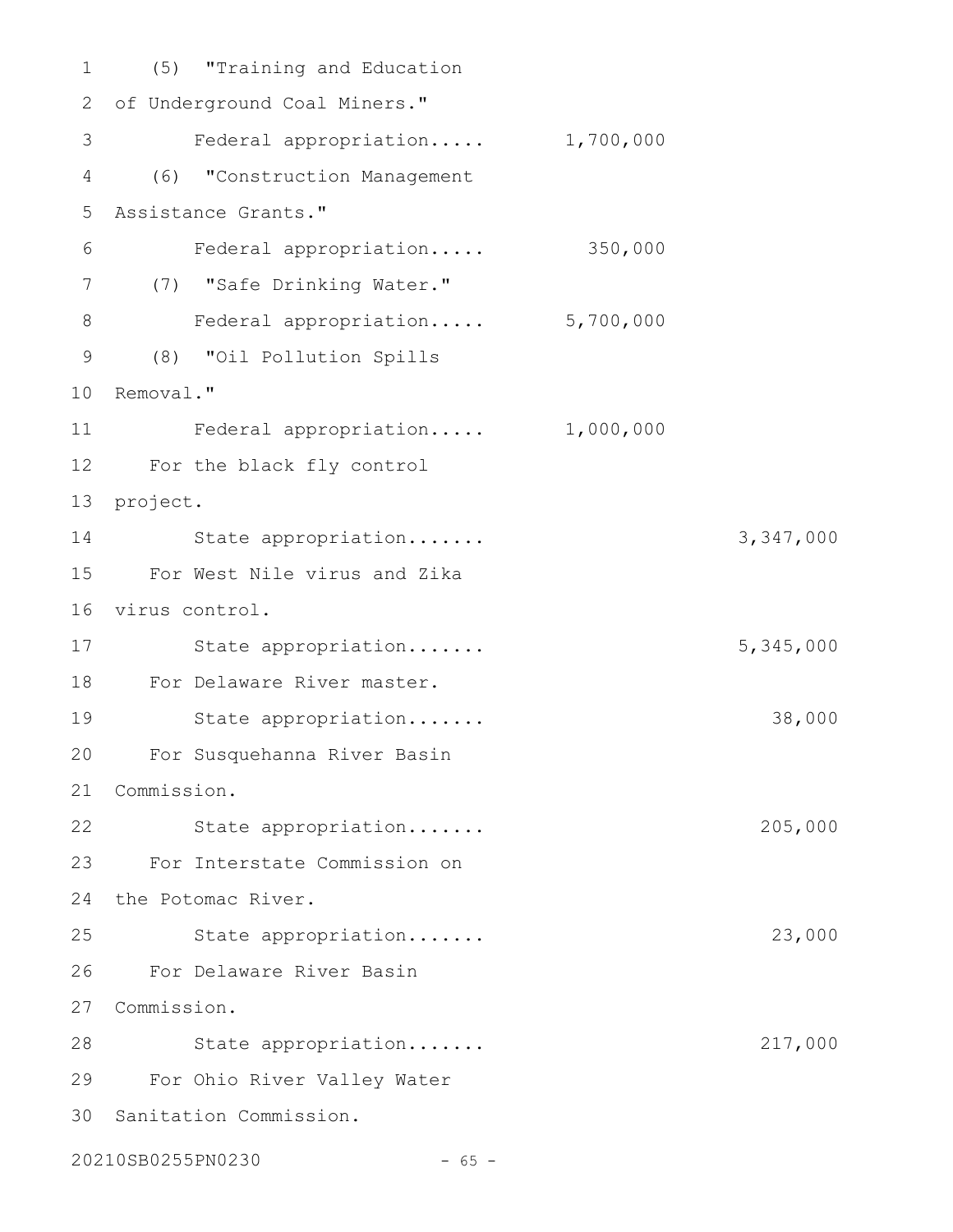State appropriation....... 68,000 For Chesapeake Bay Commission. State appropriation....... 300,000 For transfer to the Conservation District Fund. State appropriation....... 2,506,000 For Interstate Mining Commission. 8 State appropriation....... 15,000 10 Section 220. Department of General Services. The following amounts are appropriated from the General 12 13 Fund to the Department of General 14 Services for the current fiscal Federal State For general government 16 17 operations of the Department of 18 General Services. State appropriation....... 53,698,000 For administration and 20 operation of the Capitol Police. State appropriation....... 12,712,000 23 For rental, relocation and municipal charges. 24 State appropriation....... 22,702,000 For utility costs, including implementation of third-party 28 shared savings programs. State appropriation....... 23,946,000 For excess insurance coverage. 20210SB0255PN0230 - 66 - 1 2 3 4 5 6 7 9 11 15 year: 19 21 22 25 26 27 29 30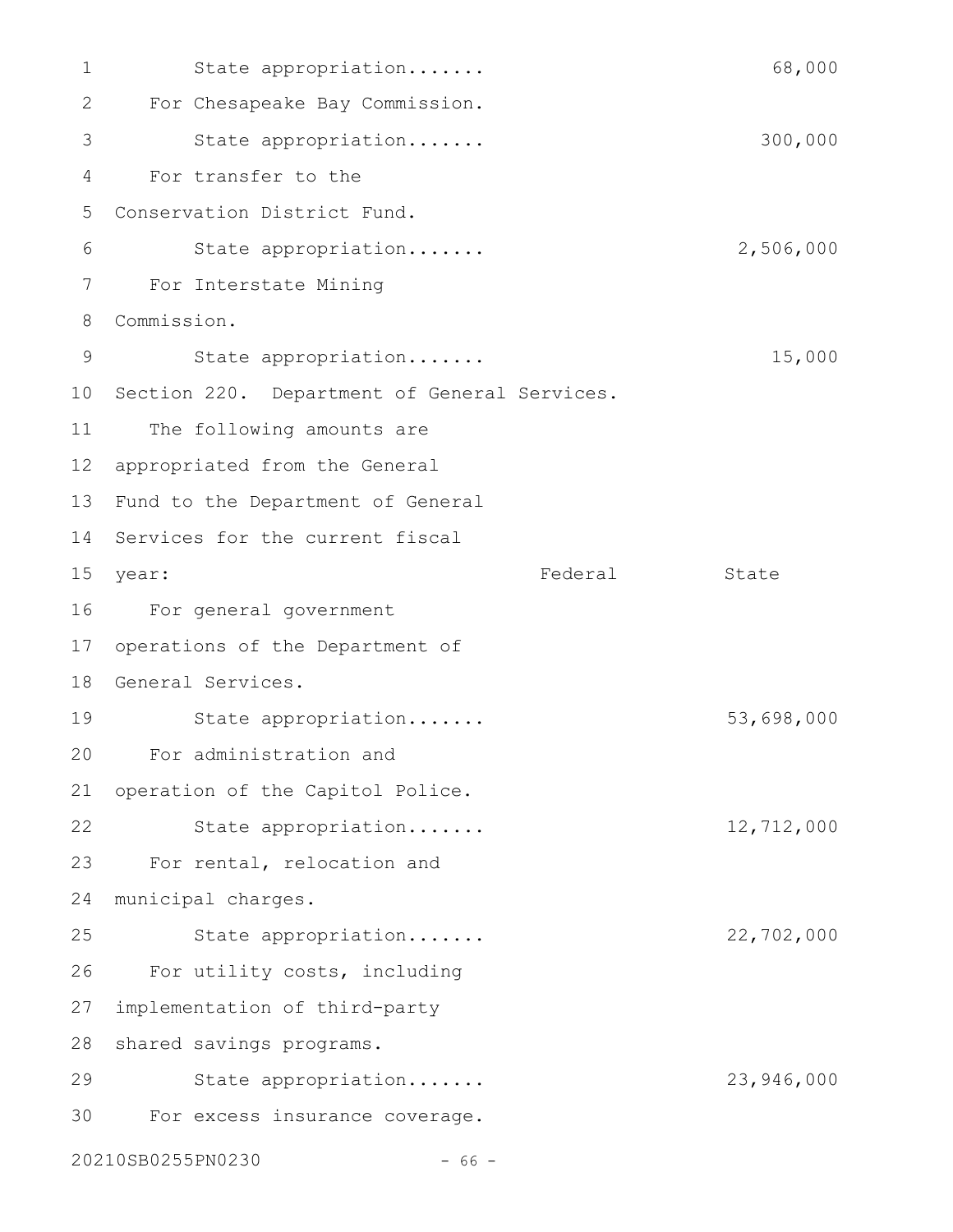State appropriation....... 4,328,000 For fire protection services 2 3 for the Capitol complex in 4 Harrisburg. State appropriation....... 5,000,000 6 Section 221. Department of Health. The following amounts are appropriated from the General 8 9 Fund to the Department of Health 10 for the current fiscal year: Federal State For general government 11 12 operations of the Department of 13 Health. State appropriation....... 21,822,000 15 The following Federal amounts 16 are appropriated to supplement 17 the sum appropriated for general 18 government operations: (1) "WIC - Administration and 19 20 Operation." Federal appropriation..... 42,959,000 (2) "Health Assessment." 22 Federal appropriation..... 613,000 23 (3) "PHHSBG - Administration 25 and Operation." Federal appropriation..... 4,524,000 (4) "MCHSBG - Administration 27 28 and Operation." Federal appropriation..... 16,596,000 (5) "Adult Blood Lead 3020210SB0255PN0230 - 67 - 1 5 7 14 21 24 26 29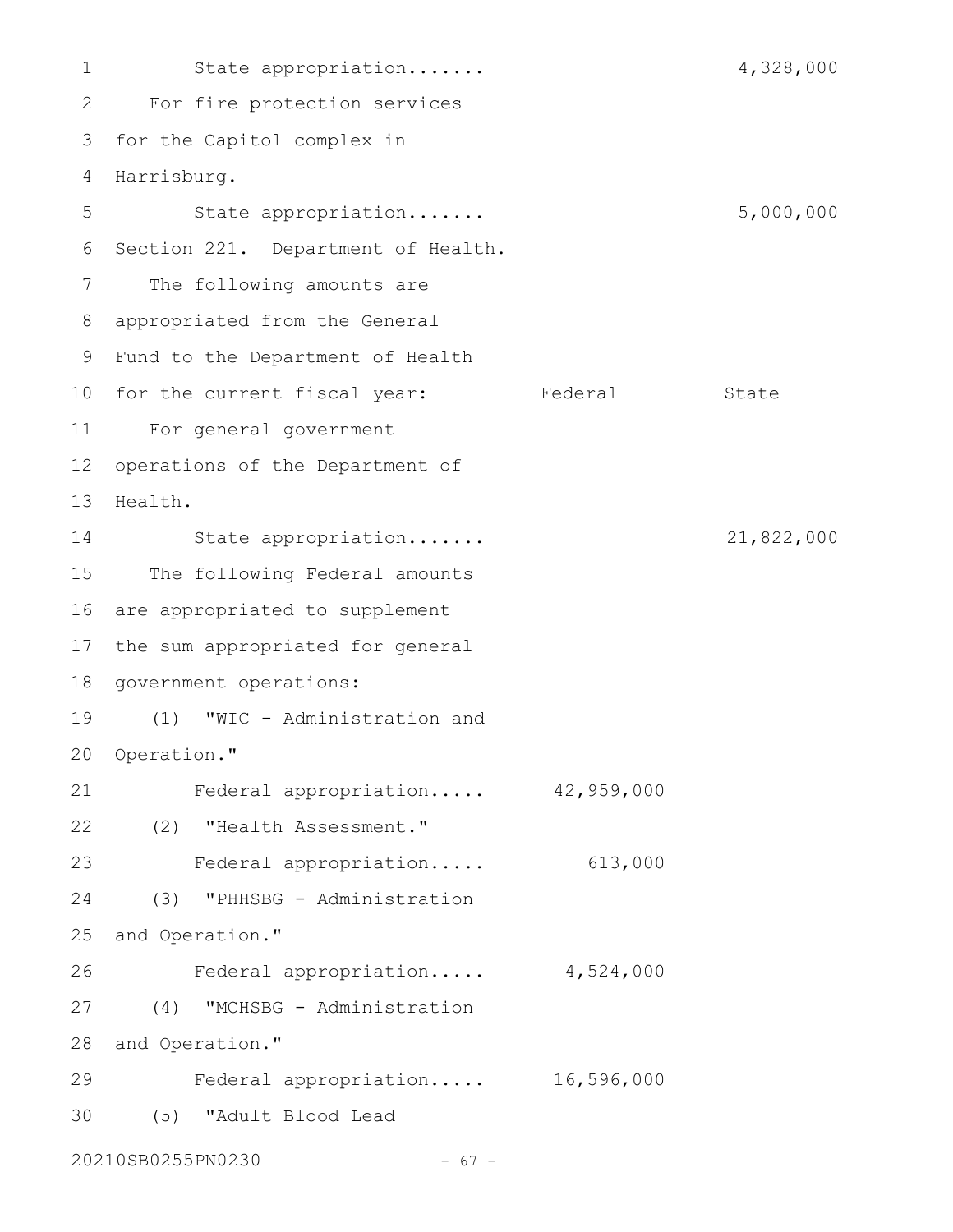```
Epidemiology."
1
2 Federal appropriation..... 167,000
(6) "EMS for Children."
3
   Federal appropriation..... 304,000
     (7) "TB - Administration and
6 Operation."
     Federal appropriation..... 1,270,000
(8) "Lead - Administration
8
9 and Operation."
    Federal appropriation..... 990,000
(9) "AIDS Health Education -
11
12 Administration and Operation."
13 Federal appropriation..... 8,511,000
(10) "Primary Care
14
15 Cooperative Agreements."
    Federal appropriation..... 463,000
(11) "HIV/AIDS Surveillance."
17
18 Federal appropriation..... 444,000
(12) "HIV Care Administration
19
20 and Operation."
   Federal appropriation..... 4,136,000
(13) "Cancer Prevention and
22
23 Control."
    Federal appropriation..... 7,921,000
(14) "Special Preparedness
25
26 Initiatives."
27 Federal appropriation..... 500,000
(15) "State Loan Repayment
28
29 Program."
30 Federal appropriation..... 1,415,000
20210SB0255PN0230 - 68 -
4
5
7
10
16
21
24
```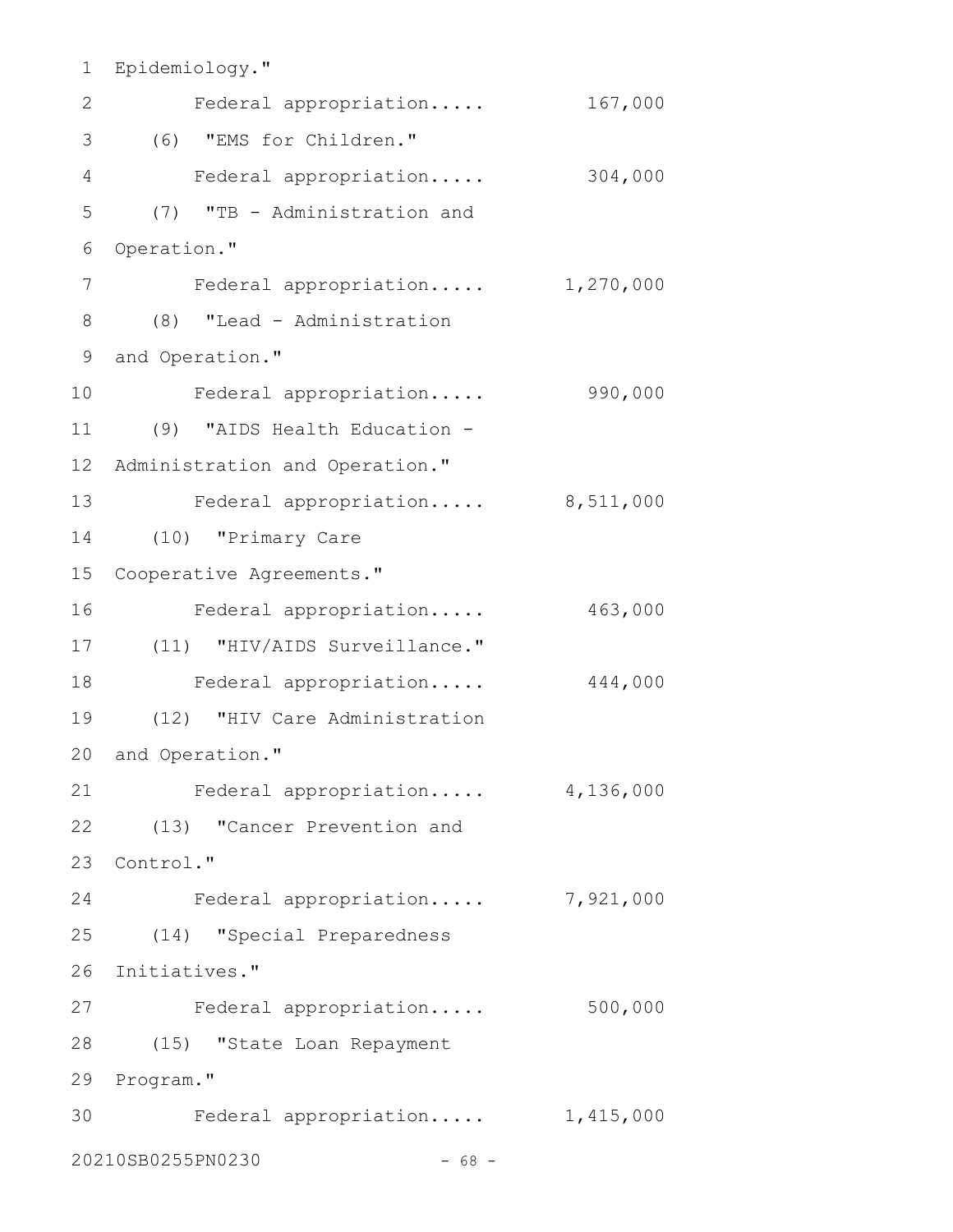```
(16) "Environmental Public
1
2 Health Tracking."
3 Federal appropriation..... 190,000
(17) "COVID - Health
4
Assessment."
5
     Federal appropriation..... 103,000
(18) "COVID - Public Health
7
Emergency Preparedness and
8
Response."
9
        Federal appropriation..... 4,665,000
For diabetes programs.
11
        State appropriation....... 200,000
13 For quality assurance.
        State appropriation....... 23,093,000
15 The following Federal amounts
16 are appropriated to supplement
17 the sum appropriated for quality
assurance:
18
(1) "Medicare - Health
19
20 Service Agency Certification."
    Federal appropriation..... 14,100,000
(2) "Medicaid Certification."
22
Federal appropriation..... 11,300,000
23
(3) "COVID - Medicare -
24
25 Health Service Agency
26 Certification."
27 Federal appropriation..... 2,185,000
(4) "COVID - Medicaid
28
29 Certification."
30 Federal appropriation..... 1,750,000
20210SB0255PN0230 - 69 -
6
10
12
14
21
```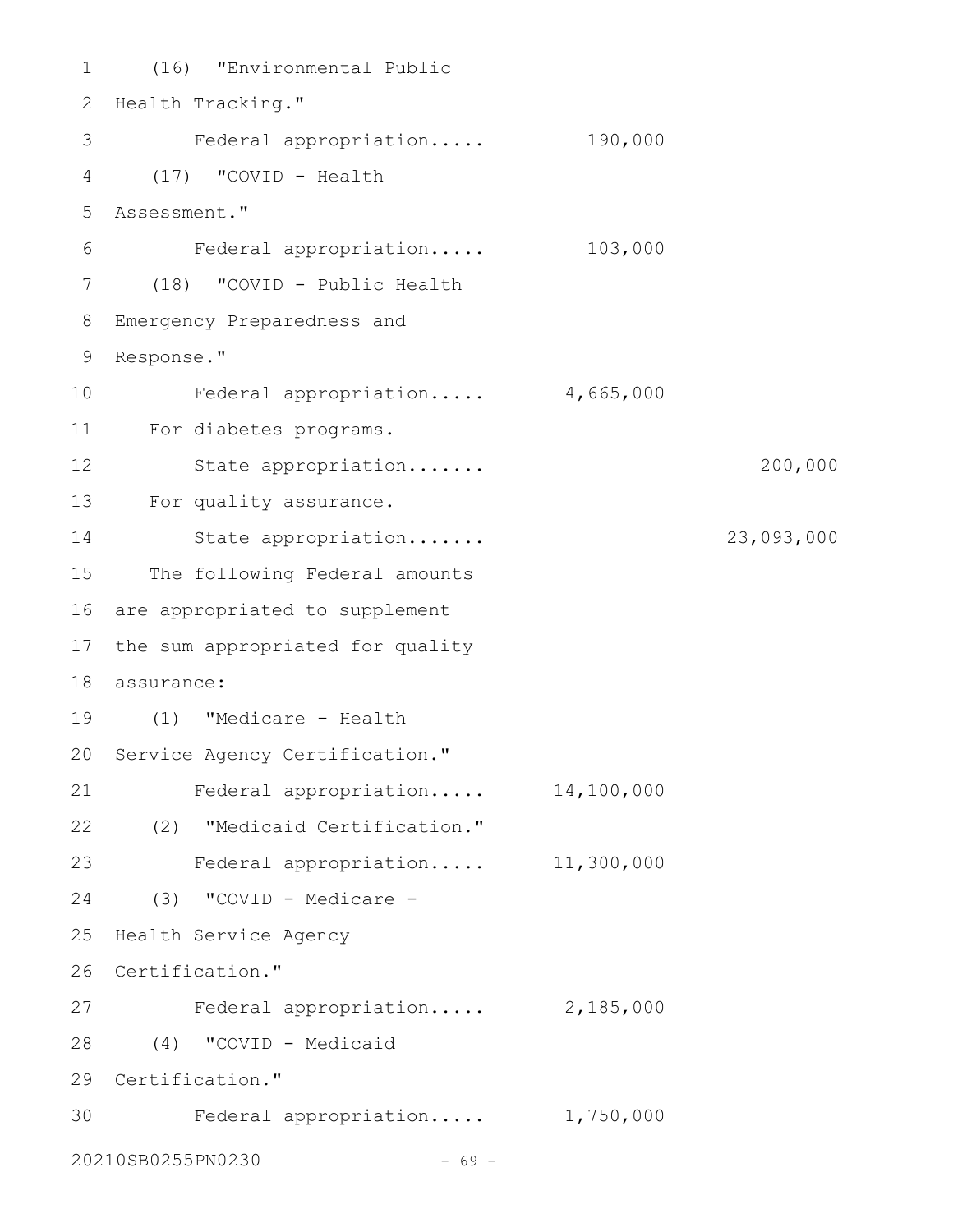For health innovation. State appropriation....... 605,000 The following Federal amounts are appropriated to supplement the sum appropriated for health innovation: (1) "Rural Health." Federal appropriation..... 8,943,000 For vital statistics. State appropriation....... 100,000 The following Federal amounts are appropriated to supplement the sum appropriated for vital 14 statistics: (1) "Cooperative Health 16 Statistics." Federal appropriation..... 2,182,000 (2) "Health Statistics." 18 Federal appropriation..... 103,000 (3) "Behavioral Risk Factor Surveillance System." Federal appropriation..... 565,000 For the State Laboratory. State appropriation....... 4,269,000 The following Federal amounts are appropriated to supplement 27 the sum appropriated for the 28 State Laboratory: (1) "Clinical Laboratory 29 30 Improvement." 20210SB0255PN0230 - 70 -1 2 3 4 5 6 7 8 9 10 11 12 13 15 17 19 20 21 22 23 24 25 26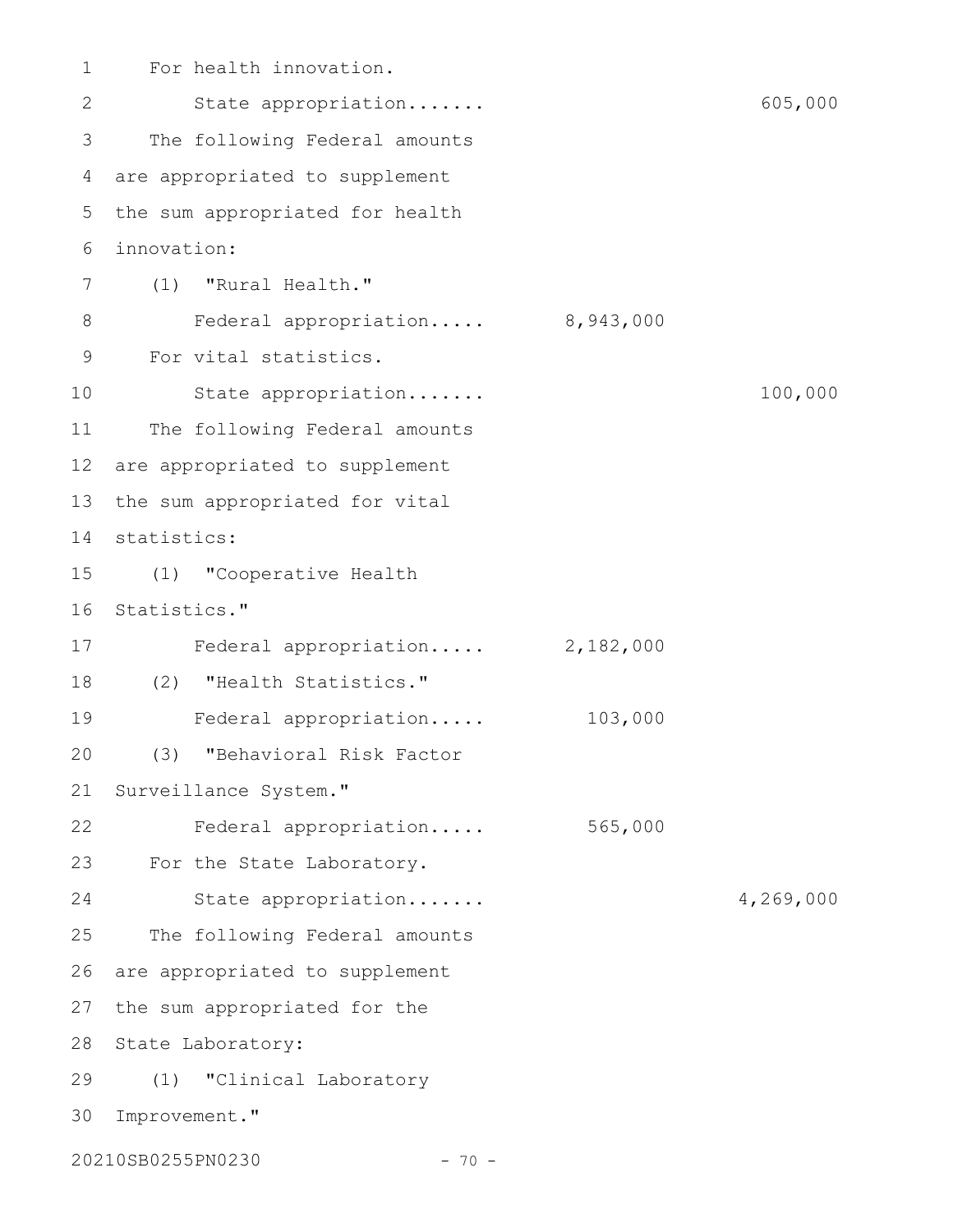```
1 Federal appropriation..... 674,000
(2) "Epidemiology and
2
Laboratory Surveillance and
3
Response."
4
    Federal appropriation..... 6,327,000
(3) "Food Emergency
6
7 Response."
    Federal appropriation..... 305,000
(4) "COVID - Epidemiology and
9
10 Laboratory Surveillance and
11 Response."
Federal appropriation..... 29,223,000
12
For the State Health Care
13
14 Centers.
        State appropriation....... 12,054,000
16 The following Federal amounts
17 are appropriated to supplement
18 the sum appropriated for the
19 State health care centers:
(1) "Disease Control
20
21 Immunization Program."
Federal appropriation..... 14,269,000
22
(2) "PHHSBG - Block Program
23
24 Services."
     Federal appropriation..... 7,108,000
(3) "Preventive Health
26
27 Special Projects."
28 Federal appropriation..... 2,788,000
(4) "Collaborative Chronic
29
30 Disease Programs."
20210SB0255PN0230 - 71 -
5
8
15
25
```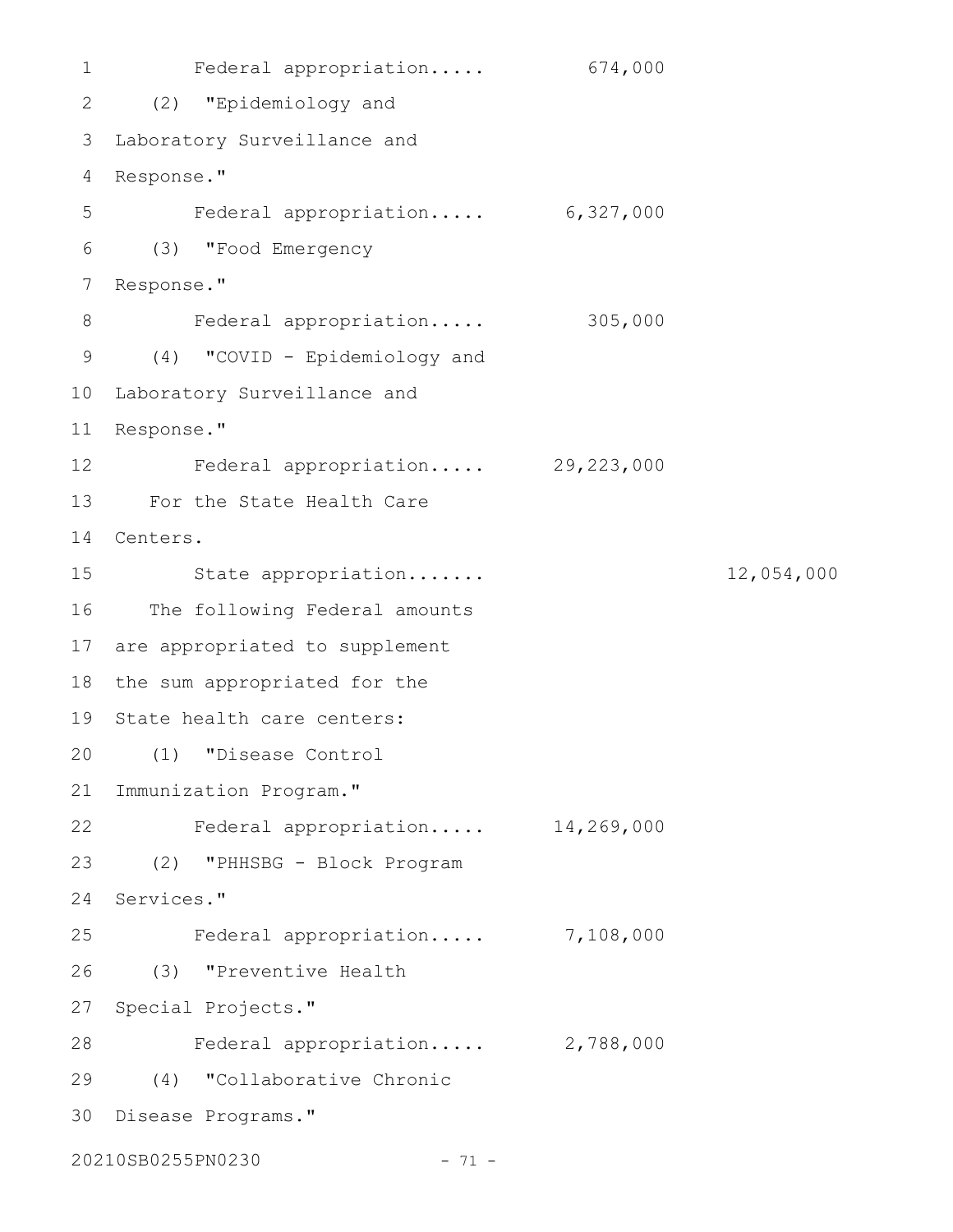Federal appropriation..... 5,591,000 (5) "Sexual Violence Prevention and Education." Federal appropriation..... 1,673,000 (6) "Live Healthy." Federal appropriation..... 4,703,000 (7) "COVID - Disease Control Immunization." Federal appropriation..... 6,412,000 For sexually transmitted 10 disease screening and treatment. State appropriation....... 1,734,000 The following Federal amounts 14 are appropriated to supplement 15 the sum appropriated for sexually 16 transmitted disease screening and 17 treatment: (1) "Survey and Follow-up - 18 19 Sexually Transmitted Diseases." Federal appropriation..... 3,195,000 For the Achieving Better Care 21 by Monitoring All Prescriptions Program. State appropriation....... 2,715,000 The following Federal amounts are appropriated to supplement 27 the sum appropriated for the 28 Achieving Better Care By 29 Monitoring All Prescriptions 30 Program: 20210SB0255PN0230 - 72 - 1 2 3 4 5 6 7 8 9 11 12 13 20 22 23 24 25 26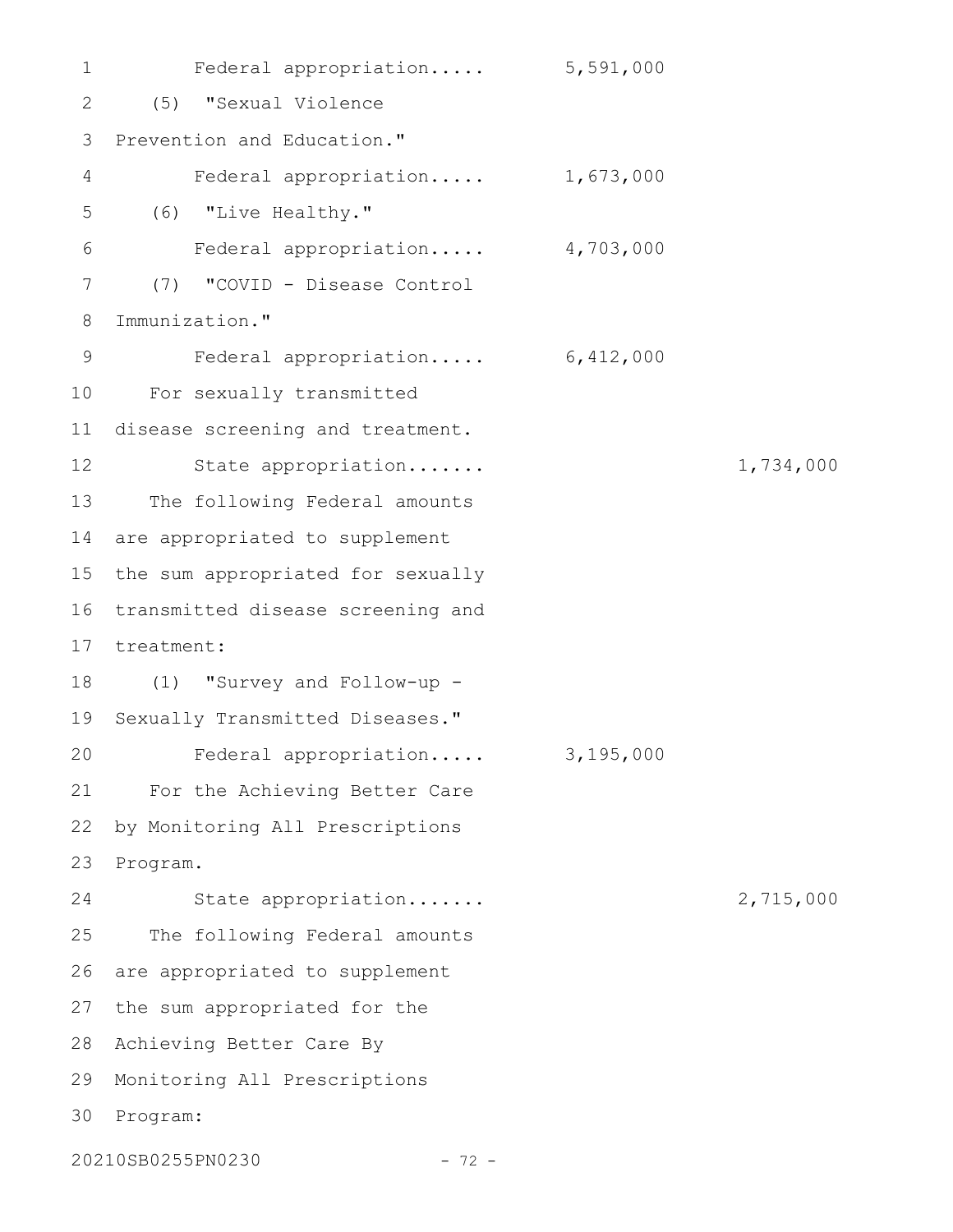(1) "Prescription Drug 1 2 Monitoring." 3 Federal appropriation..... 18,124,000 For primary health care 4 5 practitioner. State appropriation....... 4,550,000 For community-based health 7 care subsidy. 8 State appropriation....... 2,000,000 For screening of newborns. 10 State appropriation....... 7,092,000 For cancer screening services. 12 13 State appropriation...... 2,563,000 For AIDS programs and special 14 15 pharmaceutical services. State appropriation....... 9,914,000 17 The following Federal amounts 18 are appropriated to supplement 19 the sum appropriated for AIDS 20 programs and special 21 pharmaceutical services: (1) "AIDS Health Education 22 23 Program." Federal appropriation..... 2,613,000 (2) "AIDS - Ryan White and 25 26 HIV Care." Federal appropriation..... 61,864,000 27 (3) "Housing for Persons with 28 AIDS." 29 Federal appropriation..... 4,079,000 3020210SB0255PN0230 - 73 -6 9 11 16 24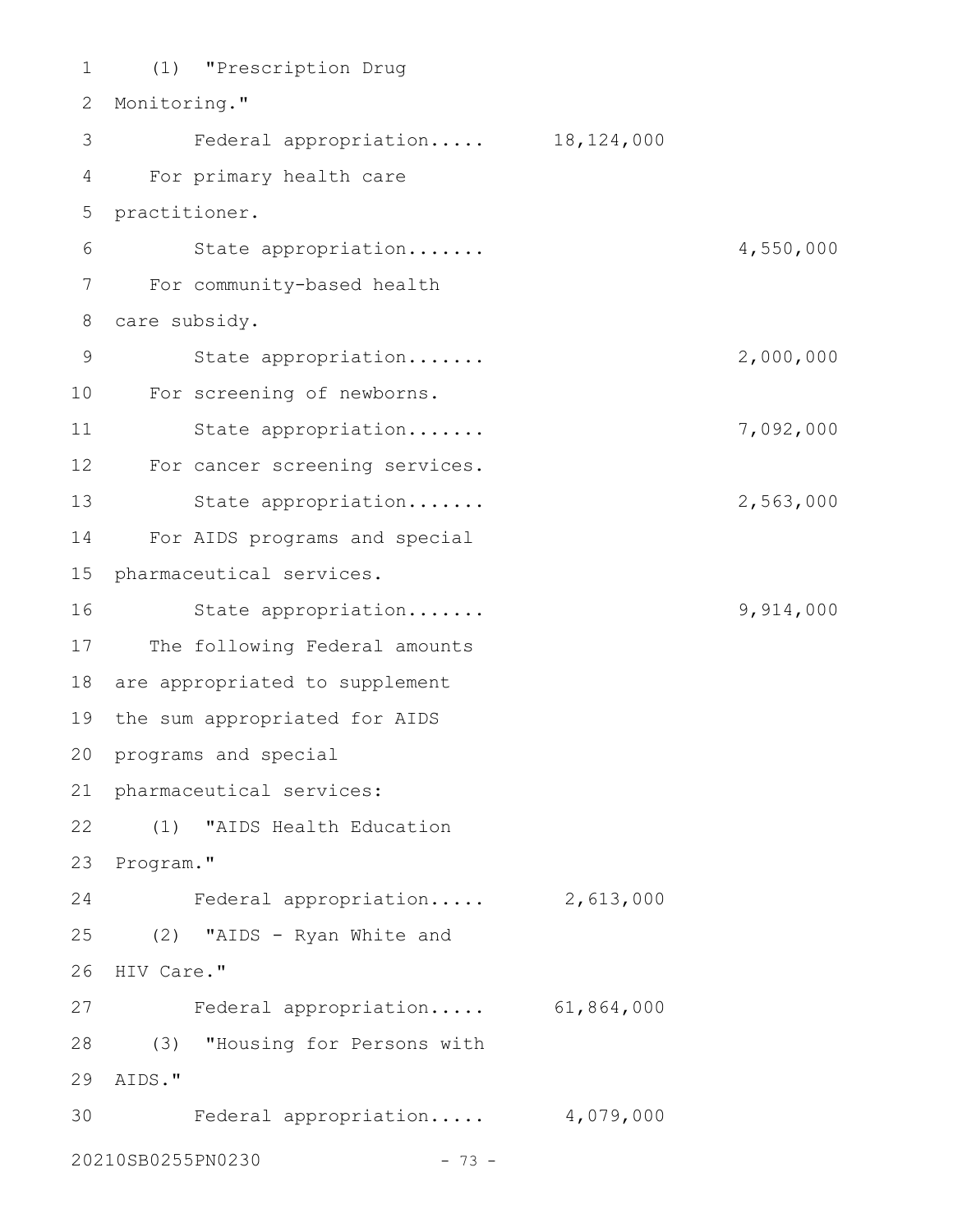For regional cancer 1 2 institutes. 3 State appropriation...... 1,200,000 For reimbursement to school 4 5 districts on account of health services. 6 State appropriation....... 34,620,000 For maintenance of local 8 health departments. 9 State appropriation....... 25,421,000 For local health departments 11 12 for environmental health services. 13 State appropriation....... 2,389,000 For maternal and child health 15 services. 16 17 State appropriation...... 1,005,000 18 The following Federal amounts are appropriated to supplement 19 20 the sum appropriated for maternal 21 and child health services: (1) "MCH Lead Poisoning 22 23 Prevention and Abatement." Federal appropriation..... 2,375,000 (2) (Reserved). 25 (3) "MCHSBG - Program 27 Services." Federal appropriation..... 20,500,000 28 (4) "Special Supplemental 29 Food Service Program for Women, 3020210SB0255PN0230 - 74 - 7 10 14 24 26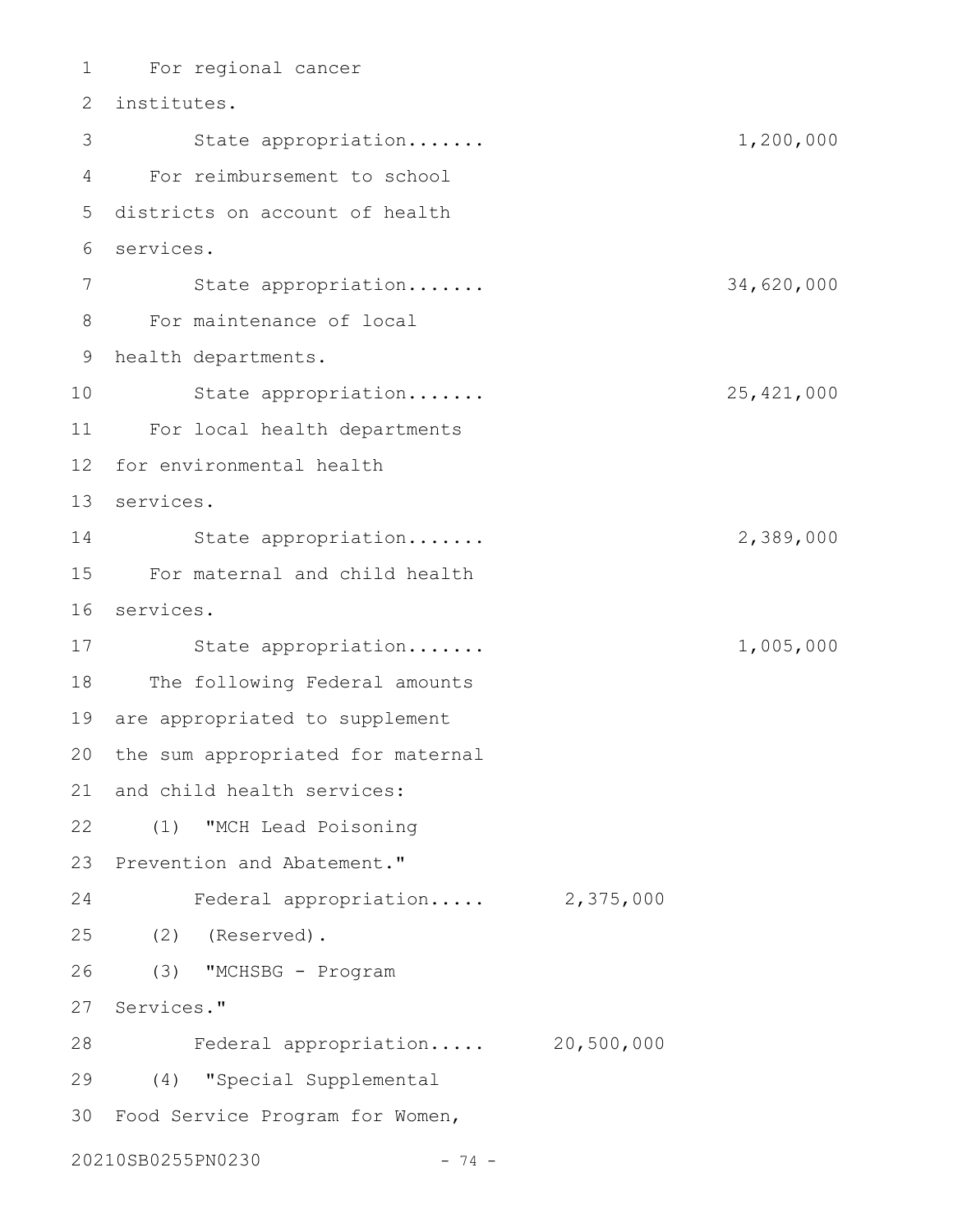Infants and Children (WIC)." In 1 2 addition to the specific amounts 3 appropriated in this act, all other money received from the 4 Federal Government for the 5 6 Special Supplemental Food Service 7 Program for Women, Infants and Children are appropriated to the 9 program. Federal appropriation..... 278,219,000 (5) "Abstinence Education." Federal appropriation..... 4,609,000 (6) "Traumatic Brain Injury." 13 Federal appropriation..... 465,000 (7) "Family Health Special 16 Projects." Federal appropriation..... 4,557,000 (8) "Screening Newborns." 18 Federal appropriation..... 1,669,000 (9) "Newborn Hearing Screening and Intervention." Federal appropriation..... 527,000 (10) "Teenage Pregnancy 24 Prevention." Federal appropriation..... 5,383,000 (11) "COVID - Screening 27 Newborns." Federal appropriation..... 360,000 For tuberculosis screening and 30 treatment. 8 10 11 12 14 15 17 19 20 21 22 23 25 26 28 29

20210SB0255PN0230 - 75 -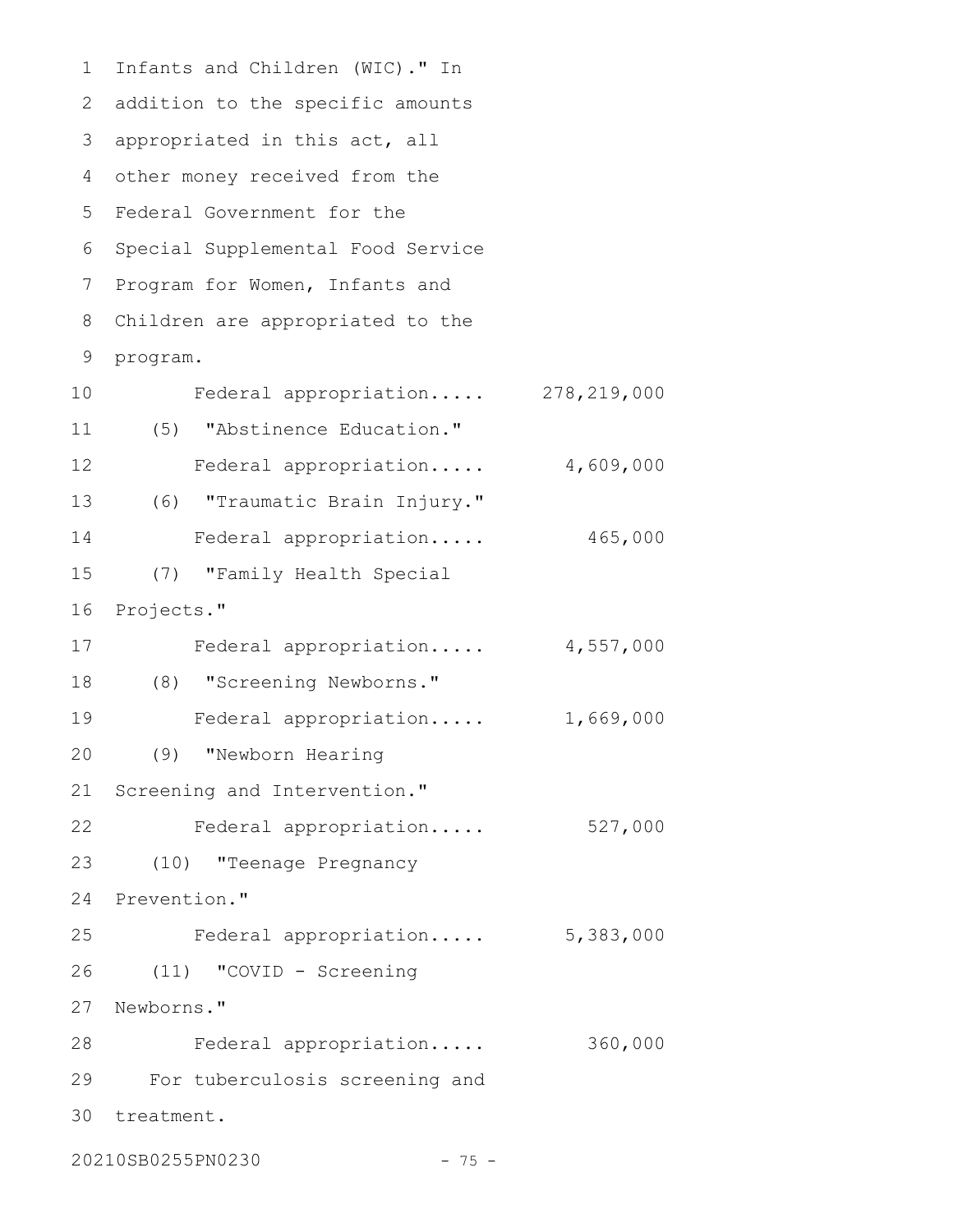State appropriation....... 913,000 The following Federal amounts are appropriated to supplement 3 4 the sum appropriated for tuberculosis screening and 5 treatment: 6 (1) "Tuberculosis Control Program." Federal appropriation..... 326,000 For renal dialysis services. State appropriation....... 6,300,000 For services to children with special needs. State appropriation....... 1,728,000 For adult cystic fibrosis and 16 other chronic respiratory illnesses. 17 State appropriation....... 750,000 For diagnosis and treatment for Cooley's anemia. State appropriation....... 100,000 For hemophilia services. State appropriation....... 959,000 For lupus programs. State appropriation....... 100,000 For sickle cell anemia services, including camps for 28 children with sickle cell anemia. State appropriation....... 1,260,000 For Lyme disease. 1 2 7 8 9 10 11 12 13 14 15 18 19 20 21 22 23 24 25 26 27 29 30

20210SB0255PN0230 - 76 -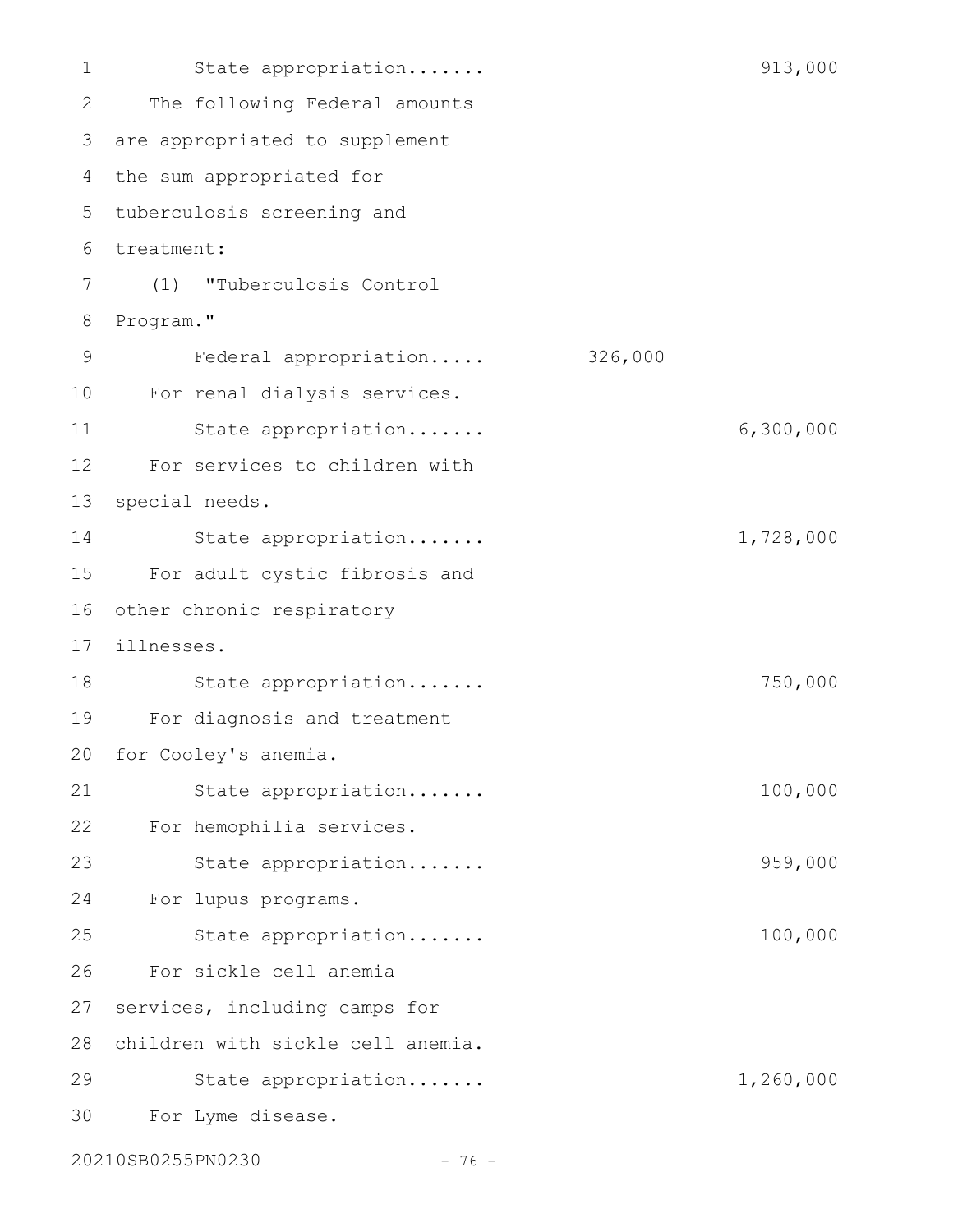| 1              | State appropriation                        |         | 3,000,000   |
|----------------|--------------------------------------------|---------|-------------|
| 2              | For regional poison control                |         |             |
| 3              | centers.                                   |         |             |
| 4              | State appropriation                        |         | 700,000     |
| 5              | For trauma prevention.                     |         |             |
| 6              | State appropriation                        |         | 460,000     |
| $\overline{7}$ | For epilepsy support services.             |         |             |
| $\,8\,$        | State appropriation                        |         | 550,000     |
| 9              | For biotechnology research.                |         |             |
| 10             | State appropriation                        |         | 7,700,000   |
| 11             | For Tourette's syndrome.                   |         |             |
| 12             | State appropriation                        |         | 150,000     |
| 13             | For amyotrophic lateral                    |         |             |
| 14             | sclerosis support services.                |         |             |
| 15             | State appropriation                        |         | 850,000     |
| 16             | For leukemia/lymphoma.                     |         |             |
| 17             | State appropriation                        |         | 200,000     |
| 18             | Section 222. Department of Human Services. |         |             |
| 19             | The following amounts are                  |         |             |
| 20             | appropriated from the General              |         |             |
| 21             | Fund to the Department of Human            |         |             |
| 22             | Services for the current fiscal            |         |             |
| 23             | year:                                      | Federal | State       |
| 24             | For general government                     |         |             |
| 25             | operations of the Department of            |         |             |
| 26             | Human Services.                            |         |             |
| 27             | State appropriation                        |         | 106,235,000 |
| 28             | The following Federal amounts              |         |             |
| 29             | are appropriated to supplement             |         |             |
| 30             | the sum appropriated for general           |         |             |
|                | 20210SB0255PN0230<br>$-77-$                |         |             |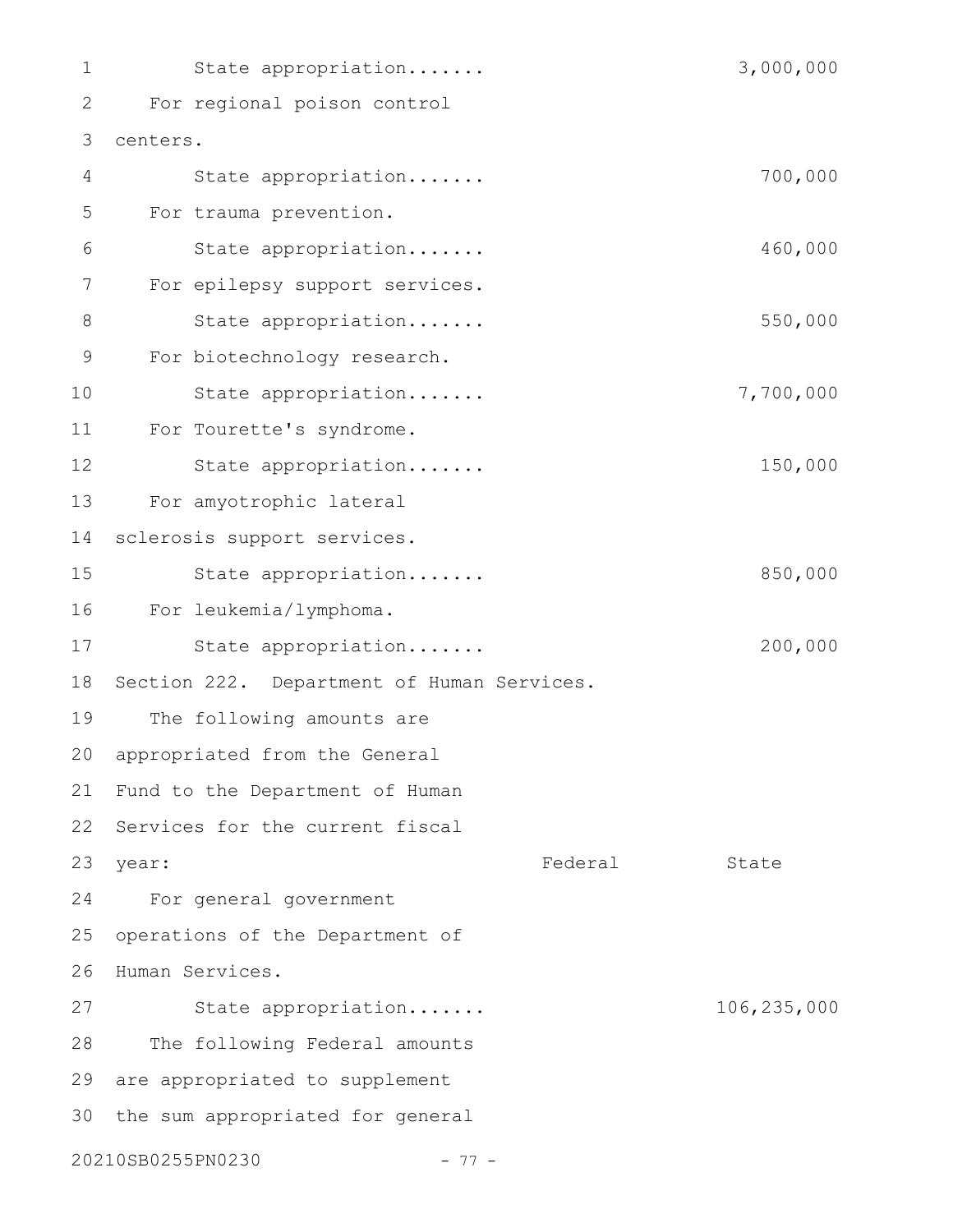1 government operations: (1) "Medical Assistance - 2 3 Administration." Federal appropriation..... 33,509,000 (2) (Reserved). (3) "SNAP - Administration." Federal appropriation..... 6,582,000 (4) "SSBG - Administration." 8 Federal appropriation..... 358,000 (5) "TANFBG - 10 11 Administration." Federal appropriation..... 15,208,000 12 (6) "CCDFBG - 13 14 Administration." Federal appropriation..... 31,201,000 (7) "Child Welfare - Title 16 IV-E - Administration." 17 18 Federal appropriation..... 7,492,000 (8) "Child Welfare Services - 19 20 Administration." 21 Federal appropriation..... 867,000 (9) "Community-Based Family 22 23 Resource and Support 24 Administration." Federal appropriation..... 689,000 (10) "Developmental 26 27 Disabilities - Basic Support." 28 Federal appropriation..... 4,157,000 (11) "Disabled Education - 29 30 Administration." 20210SB0255PN0230 - 78 -4 5 6 7 9 15 25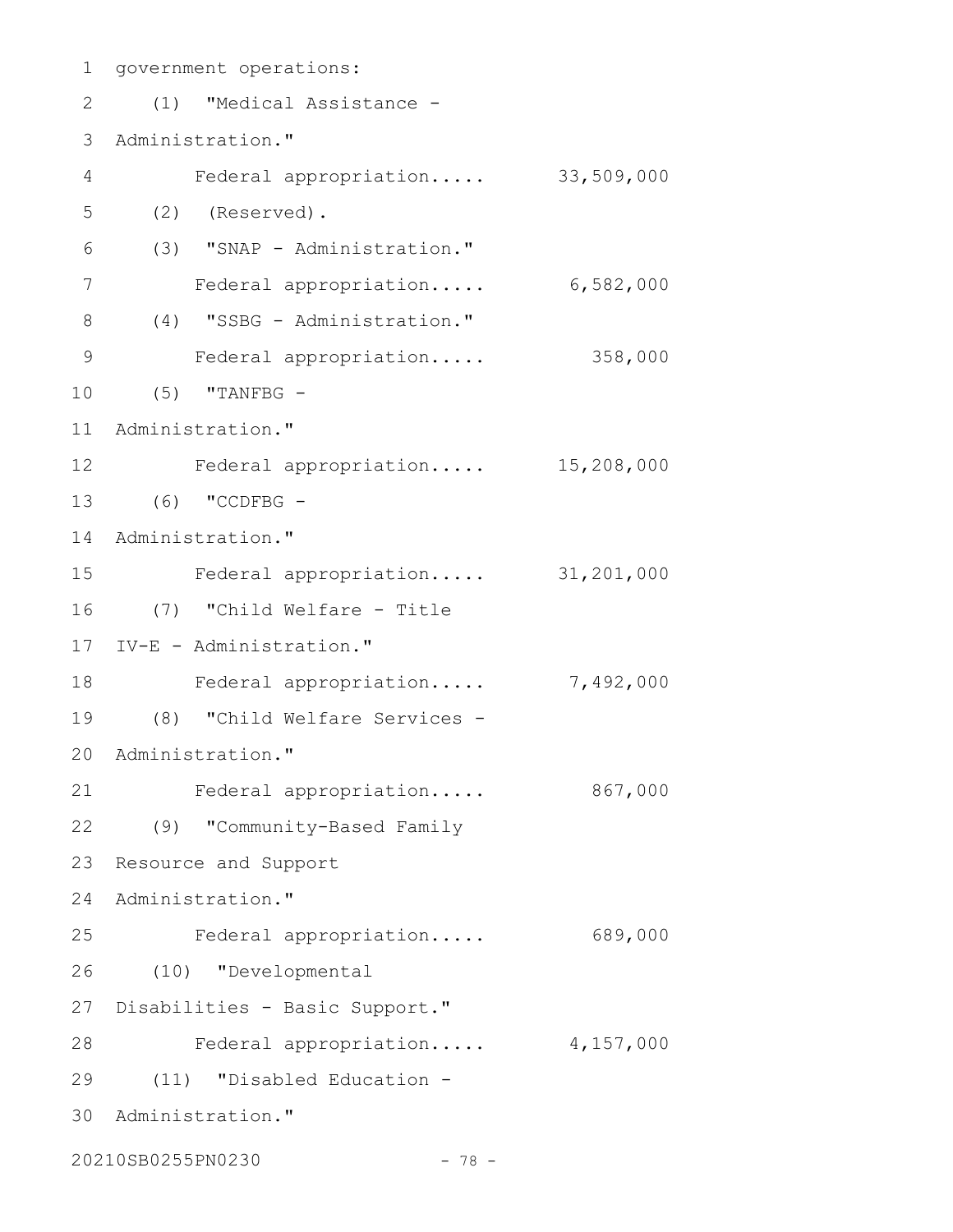Federal appropriation..... 90,000 (12) "Early Head Start Expansion Program." Federal appropriation..... 14,950,000 (13) "MCH - Administration." Federal appropriation..... 207,000 (14) "MHSBG - Administration." Federal appropriation..... 979,000 (15) "Refugees and Persons 10 Seeking Asylum - Administration." Federal appropriation..... 1,942,000 13 For information systems. State appropriation....... 85,905,000 The following Federal amounts 16 are appropriated to supplement 17 the sum appropriated for 18 information systems: (1) "Medical Assistance - 20 Information Systems." Federal appropriation..... 100,307,000 (2) (Reserved). 22 (3) "SNAP - Information 24 Systems." Federal appropriation..... 28,114,000 (4) "TANFBG - Information 27 Systems." Federal appropriation..... 11,189,000 (5) "Child Welfare - Title 29 IV-E - Information Systems." 3020210SB0255PN0230 - 79 - 1 2 3 4 5 6 7 8 9 11 12 14 15 19 21 23 25 26 28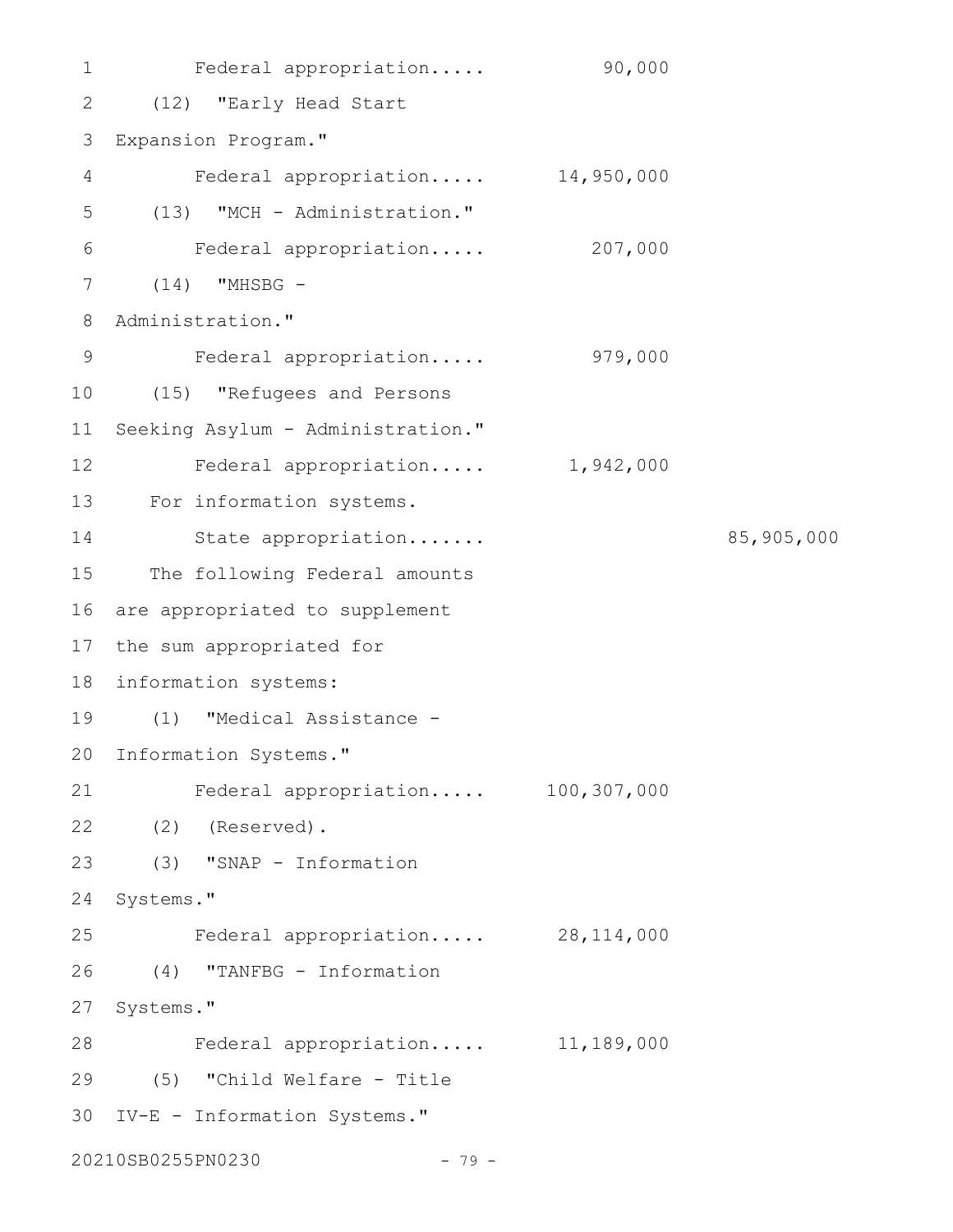```
Federal appropriation..... 8,510,000
 (6) "Child Support
2
 Enforcement - Information
3
 4 Systems."
        Federal appropriation..... 9,639,000
    (7) "CHIP - Information
 7 Systems."
         Federal appropriation..... 14,868,000
      (8) "COVID - CHIP -
10 Information Systems."
        Federal appropriation..... 301,000
For Statewide operations
12
13 related to county administration
14 of the public assistance and
medical assistance programs.
15
         State appropriation....... 45,839,000
17 The following Federal amounts
18 are appropriated to supplement
19 the sum appropriated for
20 Statewide operations related to
21 county administration of the
   public assistance and medical
23 assistance programs:
      (1) "Medical Assistance -
25 Statewide."
        Federal appropriation..... 65,058,000
(2) "SNAP - Statewide."
27
      Federal appropriation..... 38,484,000
(3) "TANFBG - Statewide."
29
         Federal appropriation..... 1,072,000
20210SB0255PN0230 - 80 -
1
5
 6
8
9
11
16
22
24
26
28
30
```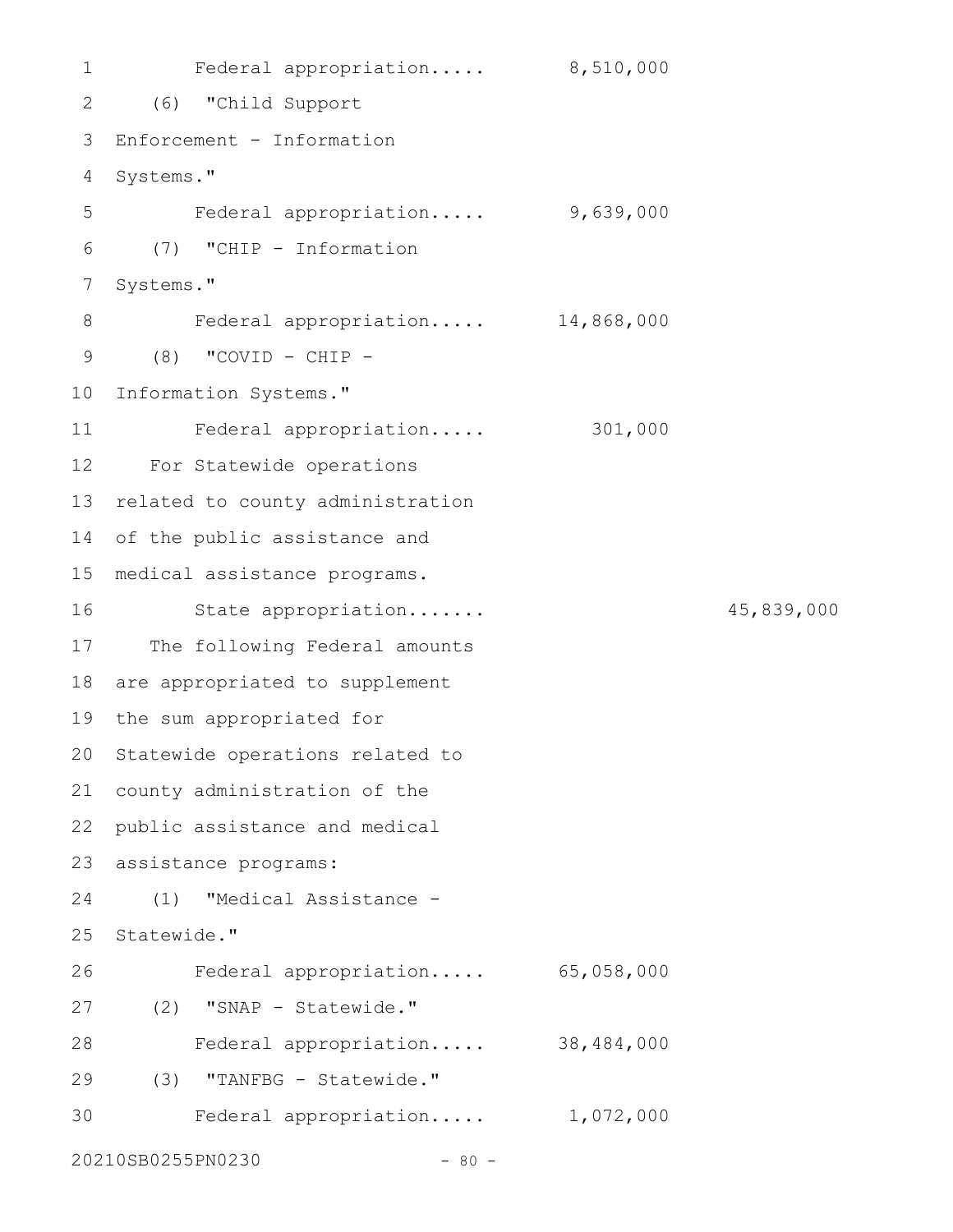(4) "ARRA - Health 1 2 Information Technology." Federal appropriation..... 12,385,000 (5) "Children's Health 4 5 Insurance Program." Federal appropriation..... 1,700,000 For county assistance office 7 8 operations related to administration of the public 9 10 assistance and medical assistance 11 programs. 12 State appropriation...... 247,203,000 13 The following Federal amounts 14 are appropriated to supplement 15 the sum appropriated for county 16 assistance office operations 17 related to administration of the 18 public assistance and medical assistance programs: 19 (1) "Medical Assistance - 20 21 County Assistance Offices." Federal appropriation..... 247,042,000 22 23 (2) "TANFBG - County Assistance Offices." 24 Federal appropriation..... 51,037,000 26 (3) "SNAP - County Assistance 27 Offices." Federal appropriation..... 128,490,000 28 (4) "SSBG - County Assistance 29 30 Offices." 3 6 25

20210SB0255PN0230 - 81 -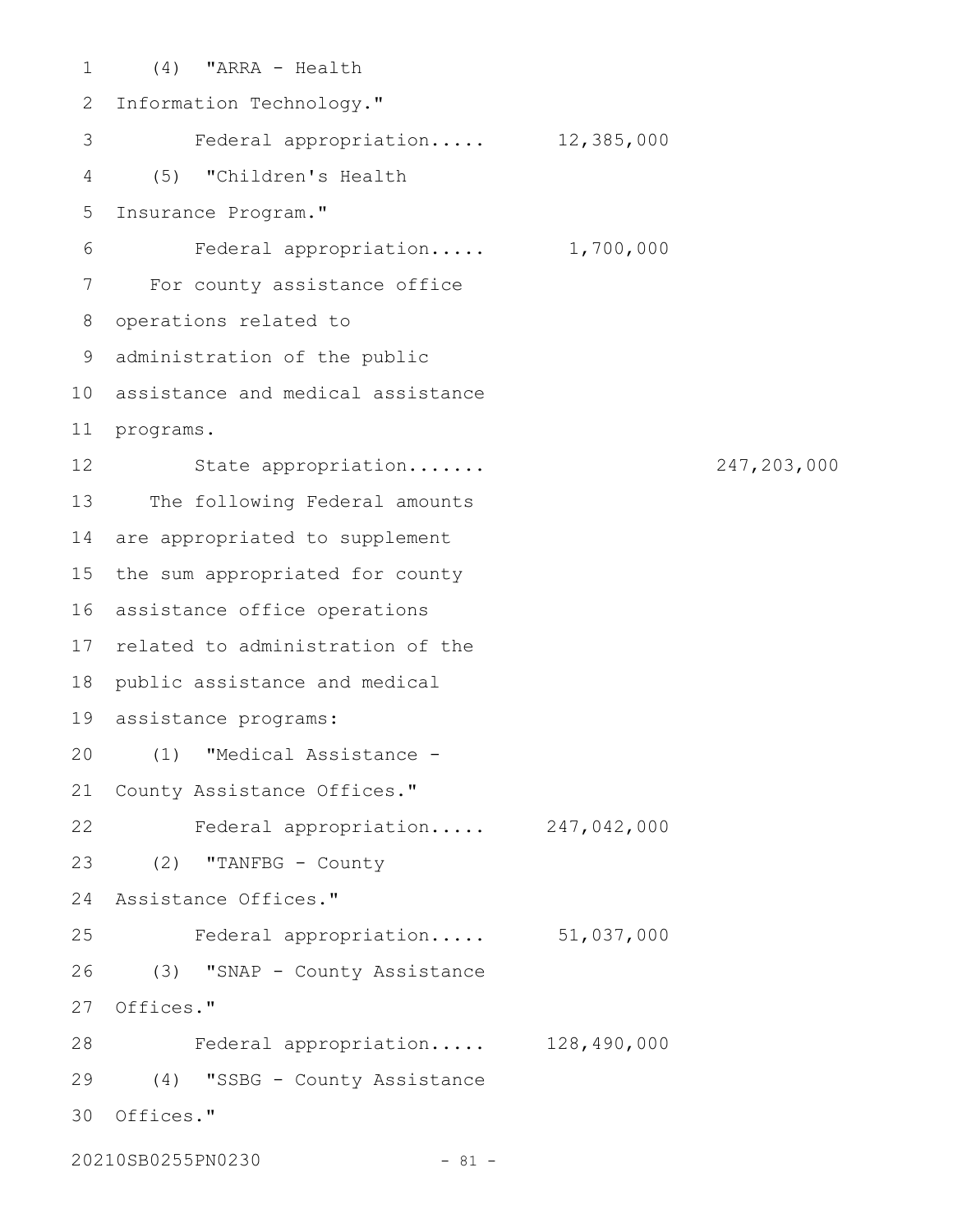Federal appropriation..... 3,000,000 (5) "LIHEABG - Administration 3 and Audit Costs." In addition to the specific amounts appropriated 5 in this act, all other money received from the Federal 6 7 Government for the administration 8 of the LIHEAP Program, either 9 through an increase in the 10 regular program or pursuant to a 11 Presidential release of 12 contingency funds, are 13 appropriated to the LIHEAP Program. Federal appropriation..... 27,000,000 For children's health insurance administration. State appropriation....... 689,000 The following Federal amounts are appropriated to supplement 21 the sum appropriated for 22 children's health insurance 23 administration: (1) "Children's Health 25 Insurance Administration." Federal appropriation..... 4,955,000 (2) "COVID - Children's Health Insurance Administration." Federal appropriation..... 529,000 For child support enforcement. 20210SB0255PN0230 - 82 - 1 2 4 14 15 16 17 18 19 20 24 26 27 28 29 30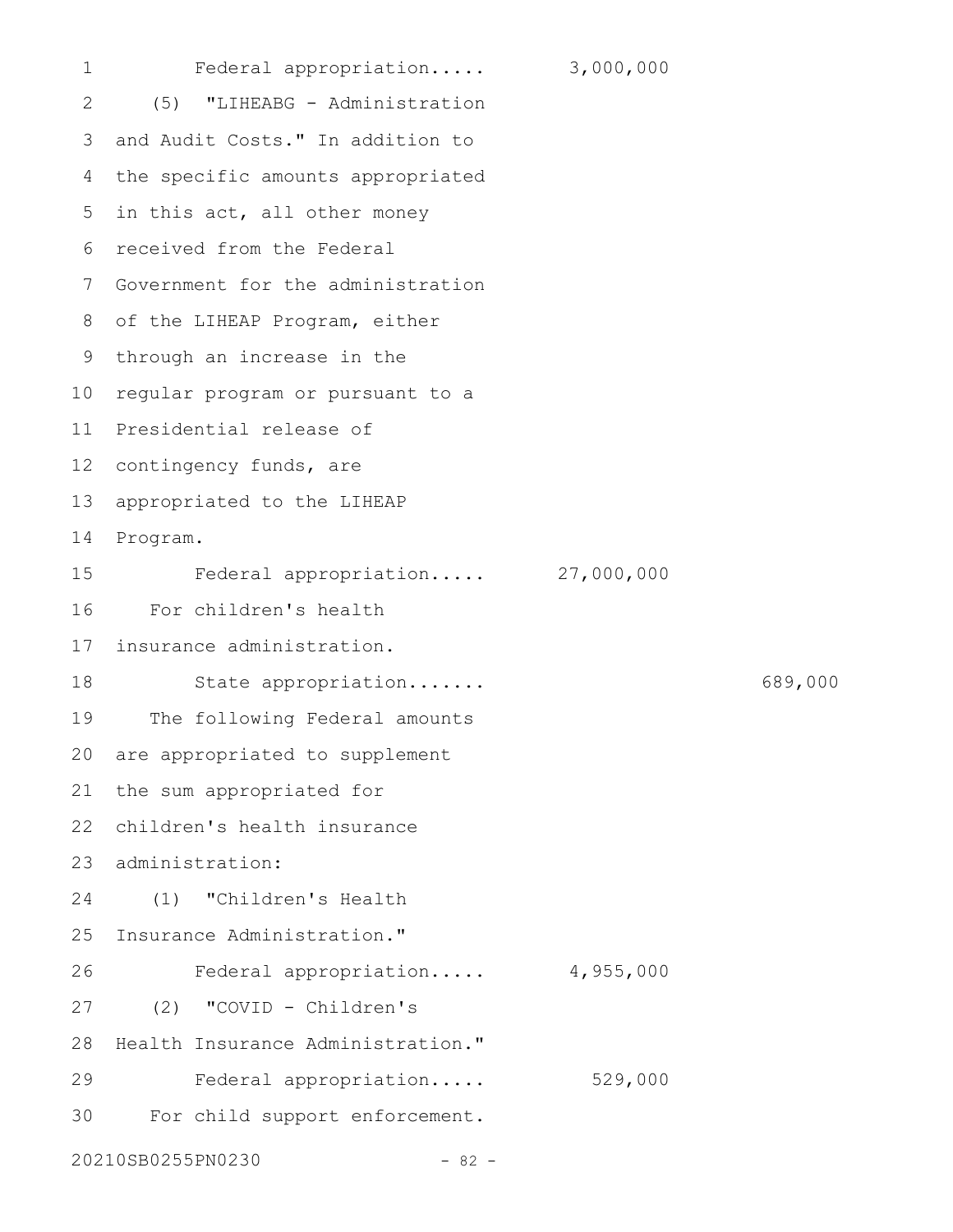State appropriation....... 16,250,000 The following Federal amounts are appropriated to supplement 3 the sum appropriated for child 5 support enforcement: (1) "Child Support 6 Enforcement Program - Title IV-D." Federal appropriation..... 159,007,000 For New Directions. State appropriation....... 15,125,000 The following Federal amounts 13 are appropriated to supplement 14 the sum appropriated for New 15 Directions: (1) "TANFBG - New 17 Directions." Federal appropriation..... 126,197,000 (2) "Medical Assistance - New 20 Directions." Federal appropriation..... 15,161,000 (3) "SNAP - New Directions." Federal appropriation..... 15,381,000 For youth development institutions and forestry camps. State appropriation....... 34,882,000 The following Federal amounts 28 are appropriated to supplement 29 the sum appropriated for youth 30 development institutions: 20210SB0255PN0230 - 83 - 1 2 4 7 8 9 10 11 12 16 18 19 21 22 23 24 25 26 27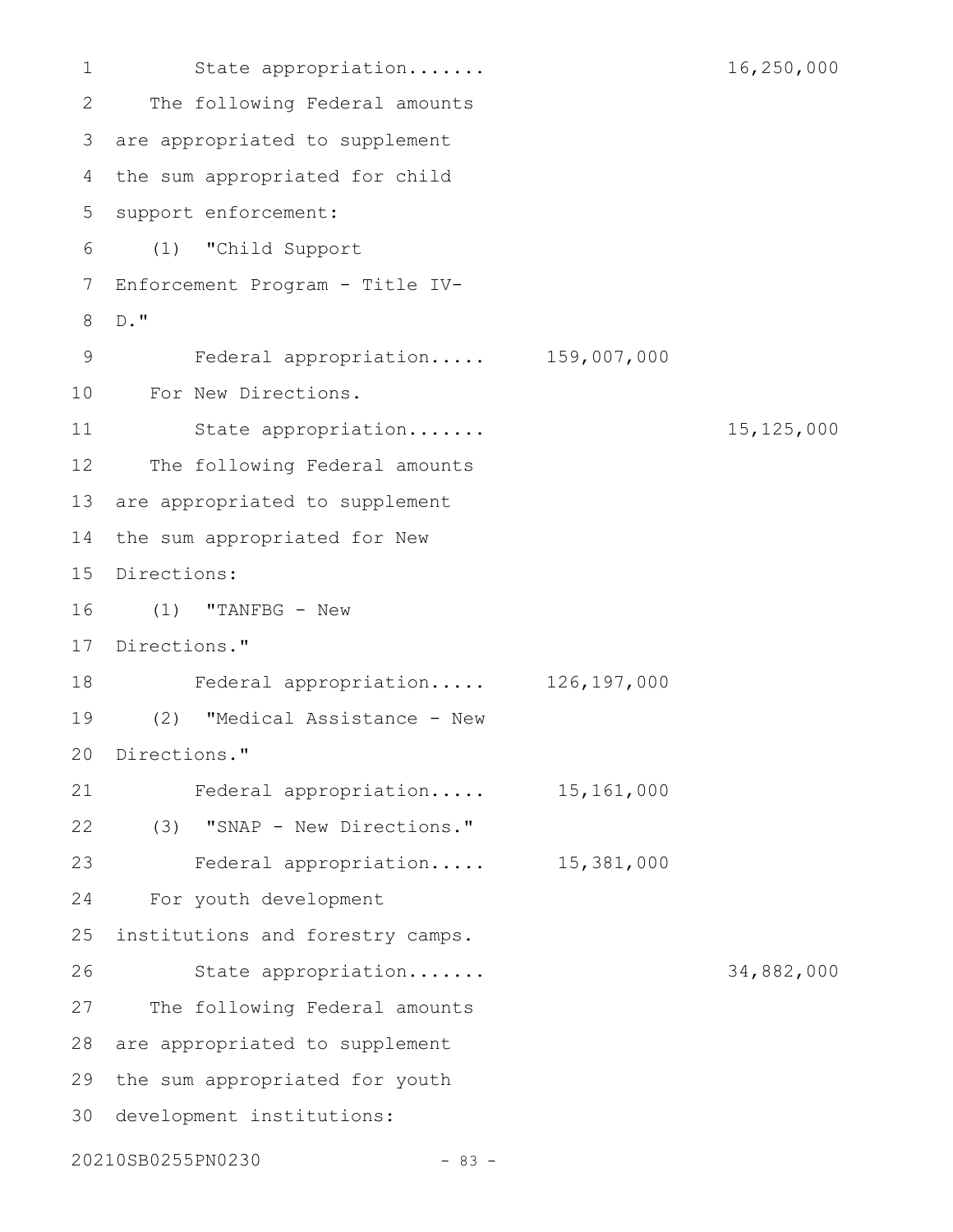(1) "SSBG - Basic 1 2 Institutional Programs." Federal appropriation..... 10,000,000 (2) "Food Nutrition 4 Services." 5 Federal appropriation..... 650,000 For mental health services, including grants to counties or 8 other county-based human services 9 10 included under the Human Services 11 Block Grant Program, exclusive of 12 capital improvements. 13 State appropriation...... 824,697,000 14 The following Federal amounts 15 are appropriated to supplement 16 the sum appropriated for mental 17 health services: (1) "Medical Assistance - 18 19 Mental Health." Federal appropriation..... 178,590,000 (2) "Medicare Services - 21 State Mental Hospitals." Federal appropriation..... 17,900,000 (3) "Homeless Mentally Ill." 24 Federal appropriation..... 2,496,000 (4) "MHSBG - Community Mental 27 Health Services." Federal appropriation..... 32,000,000 (5) "SSBG - Community Mental 29 30 Health Services." 3 6 7 20 22 23 25 26 28

20210SB0255PN0230 - 84 -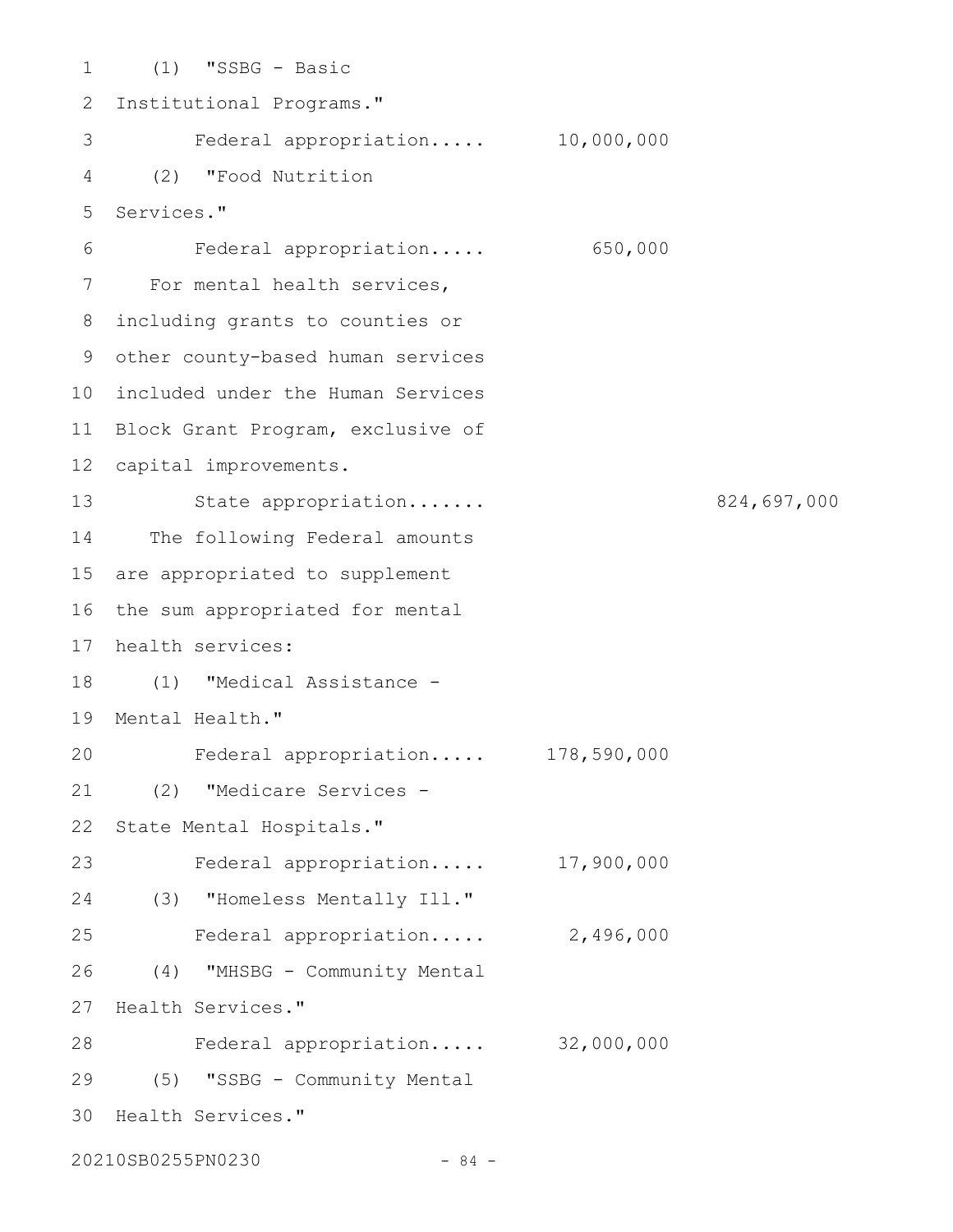| $\mathbf 1$ | Federal appropriation           | 10,366,000 |  |  |
|-------------|---------------------------------|------------|--|--|
| 2           | (6) "Suicide Prevention."       |            |  |  |
| 3           | Federal appropriation 1,896,000 |            |  |  |
| 4           | (7) "Mental Health Data         |            |  |  |
| 5           | Infrastructure."                |            |  |  |
| 6           | Federal appropriation           | 145,000    |  |  |
| 7           | $(8)$ (Reserved).               |            |  |  |
| $8\,$       | (9) "Promoting Integration of   |            |  |  |
| 9           | Health Care."                   |            |  |  |
| 10          | Federal appropriation           | 3,500,000  |  |  |
| 11          | (10) "Systems of Care           |            |  |  |
| 12          | Expansion."                     |            |  |  |
| 13          | Federal appropriation           | 7,000,000  |  |  |
| 14          | (11) "Youth Suicide             |            |  |  |
| 15          | Prevention."                    |            |  |  |
| 16          | Federal appropriation           | 736,000    |  |  |
| 17          | (12) "Transition Age Youth."    |            |  |  |
| 18          | Federal appropriation           | 1,500,000  |  |  |
| 19          | (13) "Early Childhood Mental    |            |  |  |
| 20          | Health."                        |            |  |  |
| 21          | Federal appropriation           | 500,000    |  |  |
| 22          | (14) "Treatment for             |            |  |  |
| 23          | Individuals Experiencing        |            |  |  |
| 24          | Homelessness."                  |            |  |  |
| 25          | Federal appropriation           | 1,000,000  |  |  |
| 26          | (15) "Adolescents and Young     |            |  |  |
| 27          | Adults at High Risk for         |            |  |  |
| 28          | Psychosis."                     |            |  |  |
| 29          | Federal appropriation           | 400,000    |  |  |
| 30          | (16) "COVID - Medical           |            |  |  |
|             | 20210SB0255PN0230<br>$-85 -$    |            |  |  |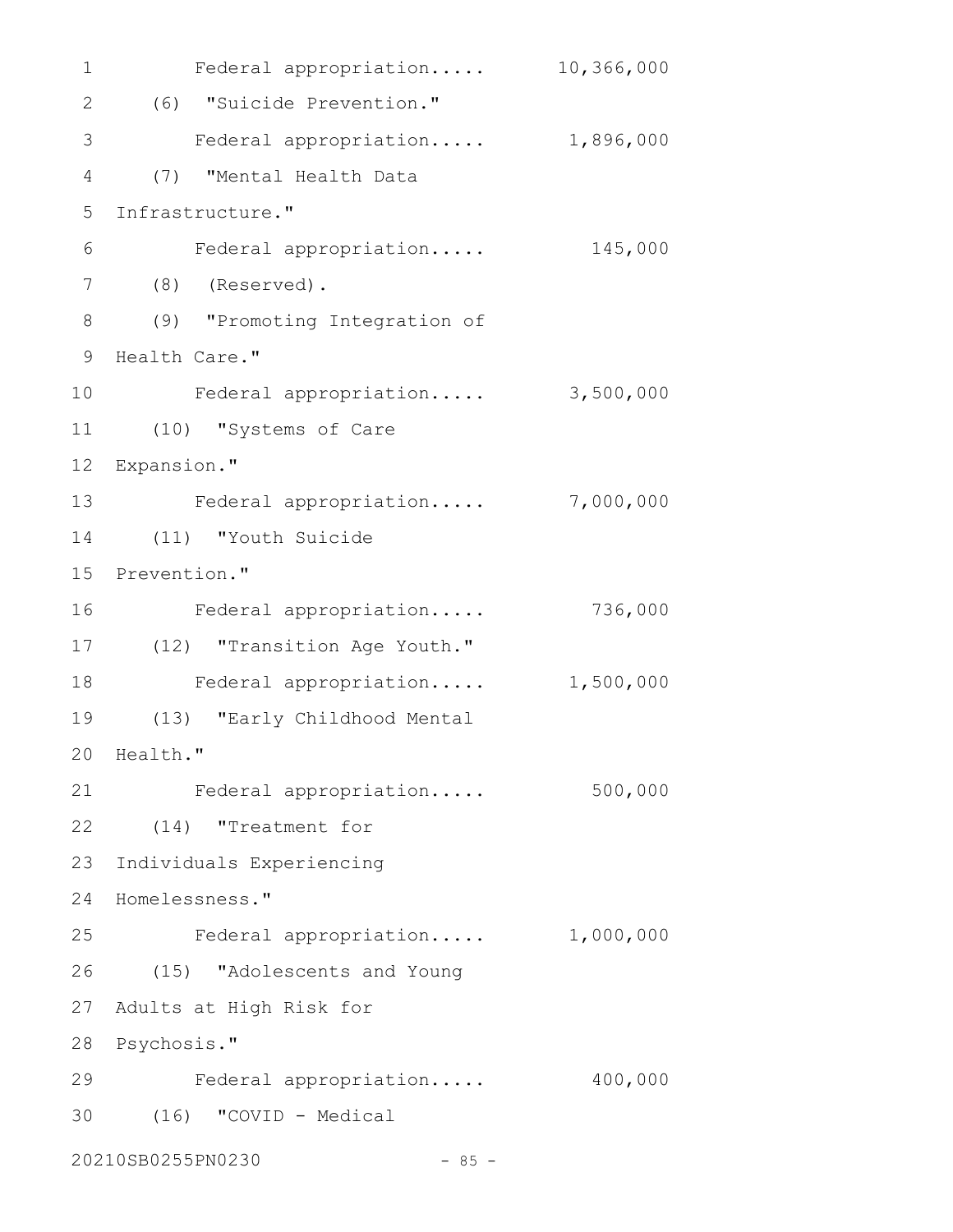```
Assistance - Mental Health."
1
     Federal appropriation..... 21,168,000
 (17) "COVID - Direct Relief
3
 4 to Providers/State Hospitals."
        Federal appropriation..... 2,187,000
    (18) "COVID - Crisis
 7 Counseling."
         Federal appropriation..... 1,127,000
 For intellectual disabilities
9
10 - State centers.
    State appropriation....... 101,394,000
12 The following Federal amounts
13 are appropriated to supplement
14 the sum appropriated for
intellectual disabilities - State
15
centers:
16
(1) "Medical Assistance -
17
18 State Centers."
    Federal appropriation..... 153,059,000
(2) "Medicare Services -
20
21 State Centers."
22 Federal appropriation..... 507,000
(3) "COVID - Medical
23
24 Assistance - State Centers."
     Federal appropriation..... 15,623,000
(4) "COVID - Direct Relief to
26
27 Providers/State Centers."
        Federal appropriation..... 363,000
29 For cash assistance grants,
30 including employment and training
20210SB0255PN0230 - 86 -
2
5
6
8
11
19
25
28
```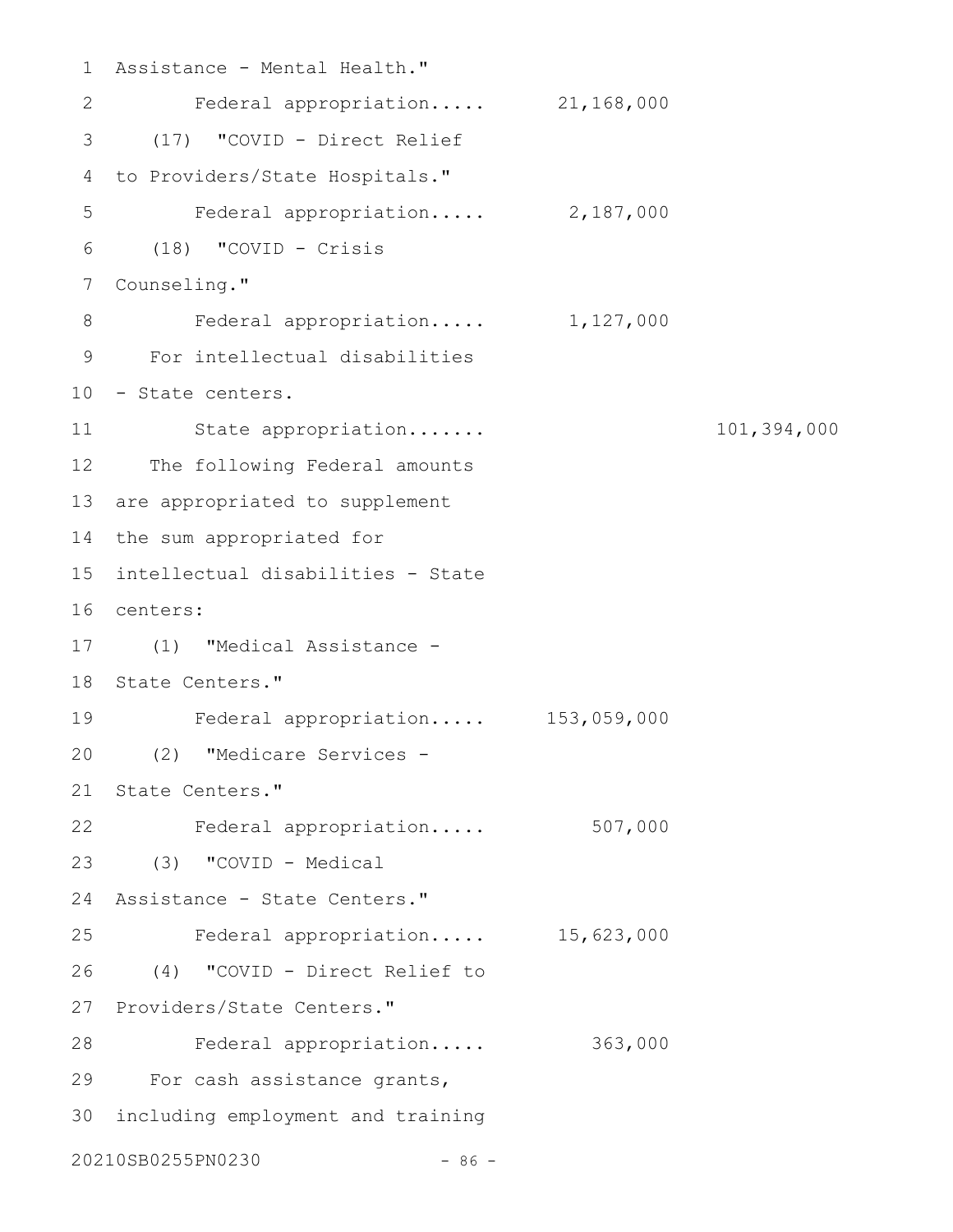and supportive services for cash assistance recipients. 2 State appropriation....... 13,740,000 The following Federal amounts are appropriated to supplement 5 6 the sum appropriated for cash assistance: (1) "TANFBG - Cash Grants." Federal appropriation..... 207,093,000 (2) "Other Federal Support - Cash Grants." Federal appropriation..... 6,428,000 (3) "LIHEABG - Program." In addition to the specific amounts 15 appropriated in this act, all 16 other money received from the 17 Federal Government for the LIHEAP 18 Program, either through an 19 increase in the regular program 20 or pursuant to a Presidential 21 release of contingency funds, are appropriated to the LIHEAP 23 Program. Federal appropriation..... 188,563,000 (4) "Refugees and Persons Seeking Asylum - Social Services." Federal appropriation..... 14,758,000 For supplemental grants to aged, blind and disabled persons. 20210SB0255PN0230 - 87 - 1 3 4 7 8 9 10 11 12 13 14 22 24 25 26 27 28 29 30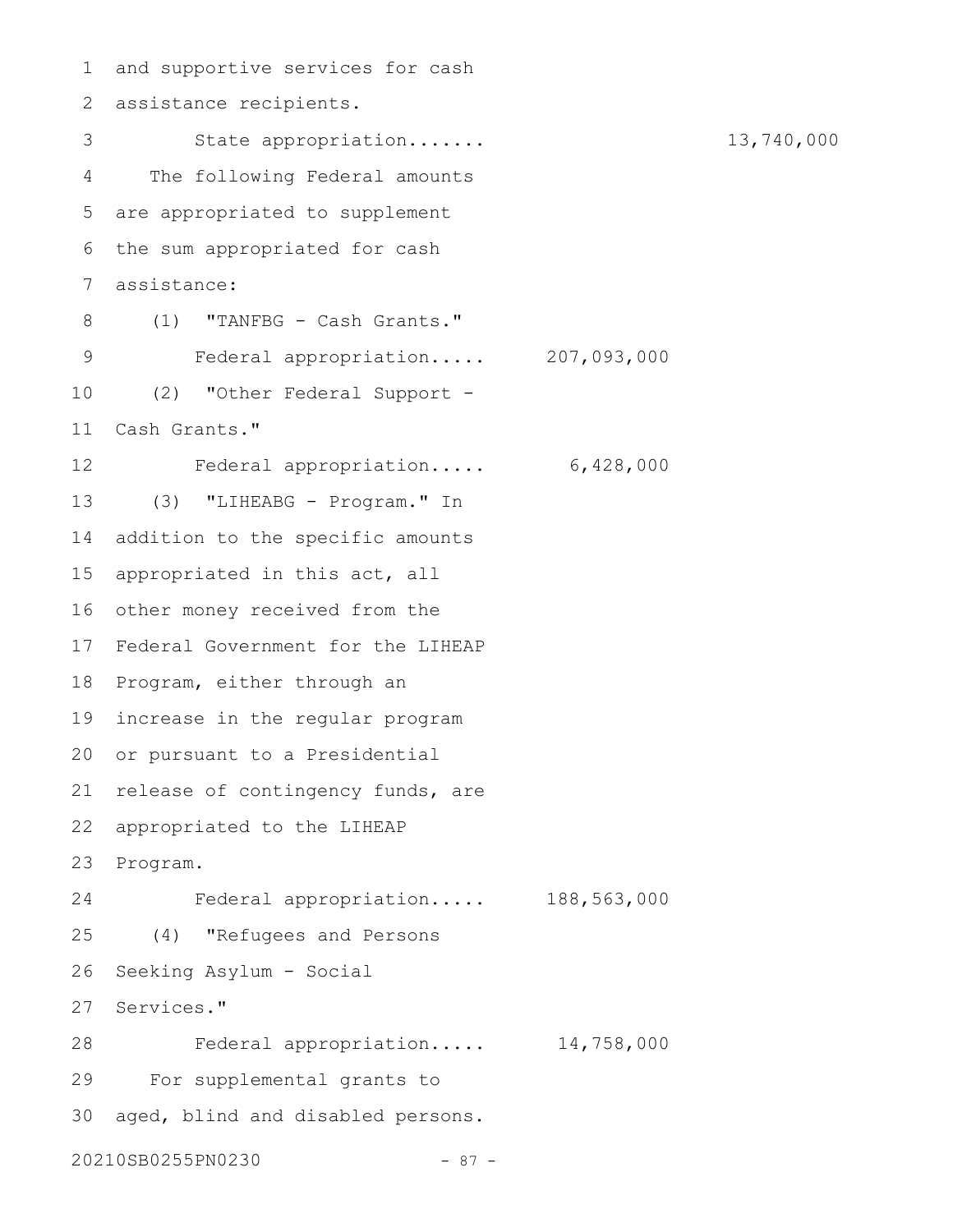State appropriation....... 121,804,000 For medical assistance payments - capitation plans. For provision of outpatient services and inpatient hospital services to eligible persons enrolled in an approved capitation plan. State appropriation....... 2,594,022,000 The following Federal amounts are appropriated to supplement the sum appropriated for medical assistance - capitation plans: (1) "Medical Assistance - Capitation." Federal appropriation..... 11,119,118,000 (2) "COVID - Medical Assistance - Capitation." Federal appropriation..... 781,384,000 For primary health care and preventive services for eligible medical assistance recipients in the fee-for-service delivery system. State appropriation....... 469,824,000 The following Federal amounts are appropriated to supplement the sum appropriated for eligible medical assistance recipients in 28 29 the fee-for-service delivery system: 3020210SB0255PN0230 - 88 - 1 2 3 4 5 6 7 8 9 10 11 12 13 14 15 16 17 18 19 20 21 22 23 24 25 26 27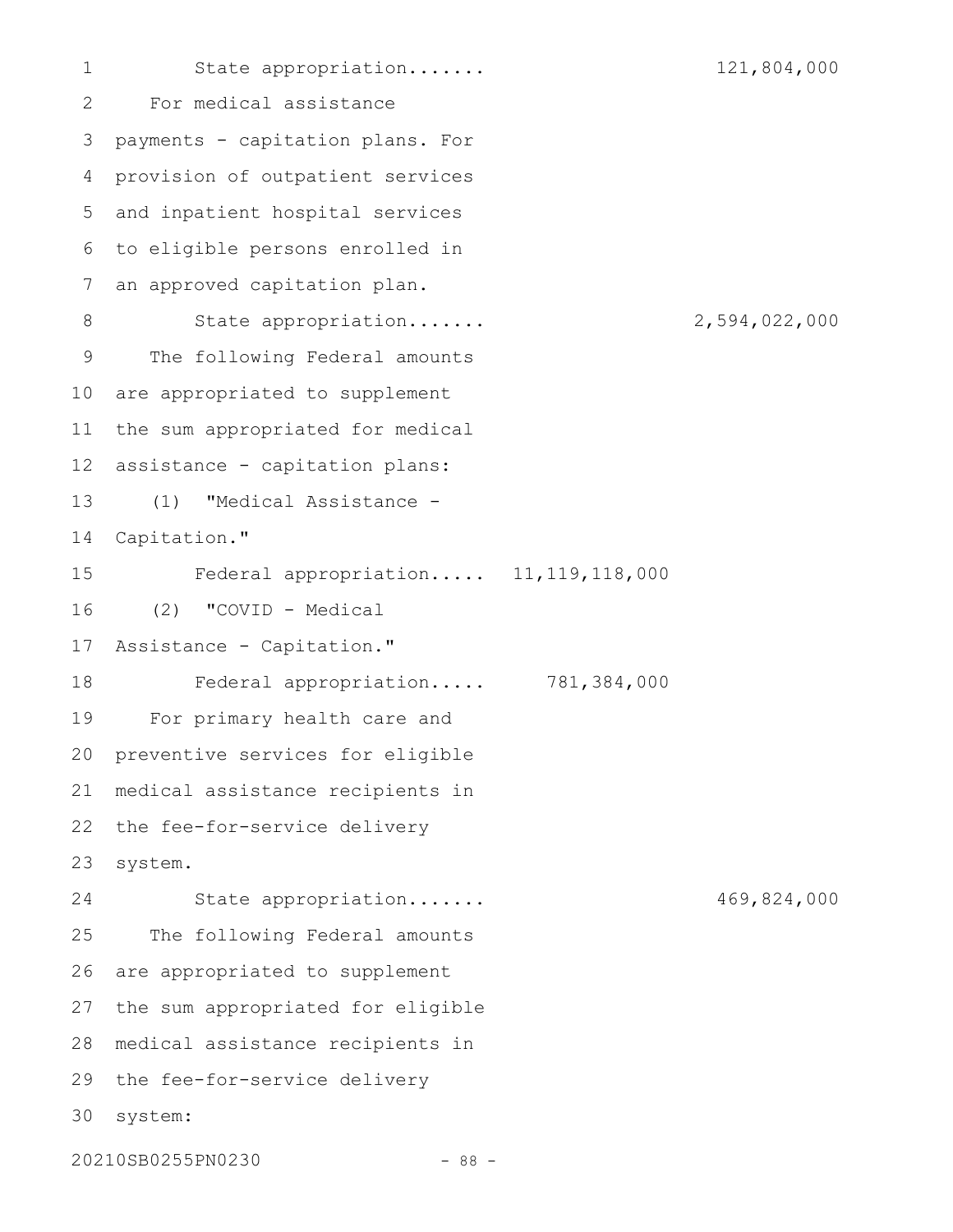```
(1) "Medical Assistance -
1
 Fee-For-Service."
2
    Federal appropriation..... 1,774,302,000
 (2) "ARRA - Medical
4
 Assistance - Health Information
5
 Technology."
6
       Federal appropriation..... 45,000,000
 (3) "COVID - Medical
8
 Assistance - Fee-For-Service."
9
    Federal appropriation..... 161,066,000
For payment to the Federal
11
12 Government for the Medicare Drug
13 Program.
        State appropriation....... 687,896,000
For medical assistance -
15
16 workers with disabilities.
17 State appropriation...... 60,518,000
18 The following Federal amounts
19 are appropriated to supplement
20 the sum appropriated for medical
assistance - workers with
21
disabilities.
22
(1) "Medical Assistance -
23
24 Workers with Disabilities."
    Federal appropriation..... 94,436,000
(2) "COVID - Medical
26
Assistance - Workers With
27
28 Disabilities."
    Federal appropriation..... 18,556,000
For medical assistance
3020210SB0255PN0230 - 89 -
3
7
10
14
25
29
```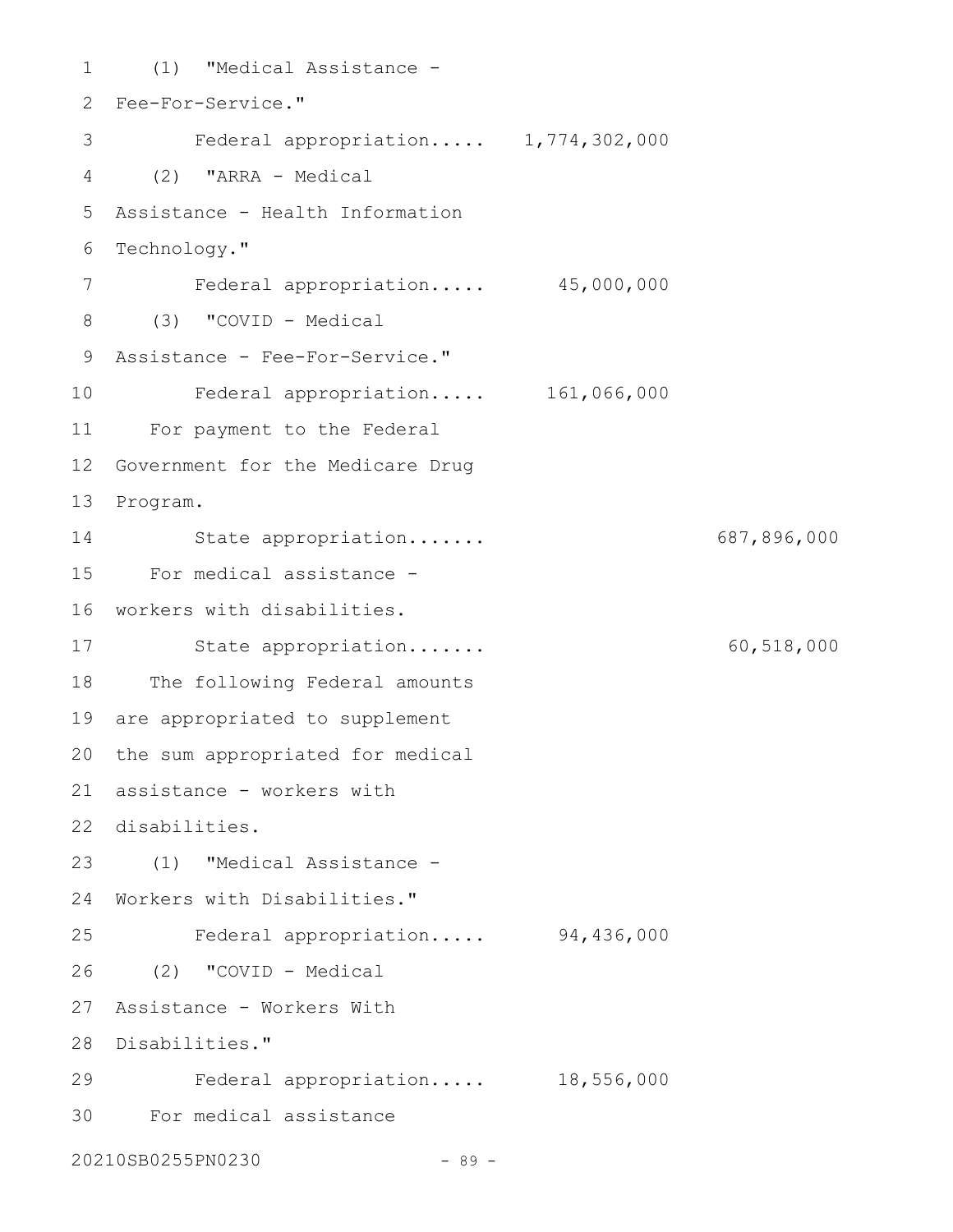payments to qualifying 1 university-affiliated physician 2 3 practice plans. State appropriation....... 8,764,000 The following Federal amounts are appropriated to supplement the sum appropriated for medical assistance payments to qualifying 8 university-affiliated physician 9 10 practice plans: (1) "Medical Assistance - Physician Practice Plans." Federal appropriation..... 11,004,000 (2) "COVID - Medical Assistance - Physician Practice 15 16 Plans." Federal appropriation..... 1,307,000 For medical assistance 18 payments - hospital-based burn centers. 20 State appropriation....... 3,921,000 The following Federal amounts 23 are appropriated to supplement the sum appropriated for medical 25 assistance payments - hospital-26 based burn centers: (1) "Medical Assistance - 28 Hospital-based Burn Centers." Federal appropriation..... 4,923,000 (2) "COVID - Medical 4 5 6 7 11 12 13 14 17 19 21 22 24 27 29 30

20210SB0255PN0230 - 90 -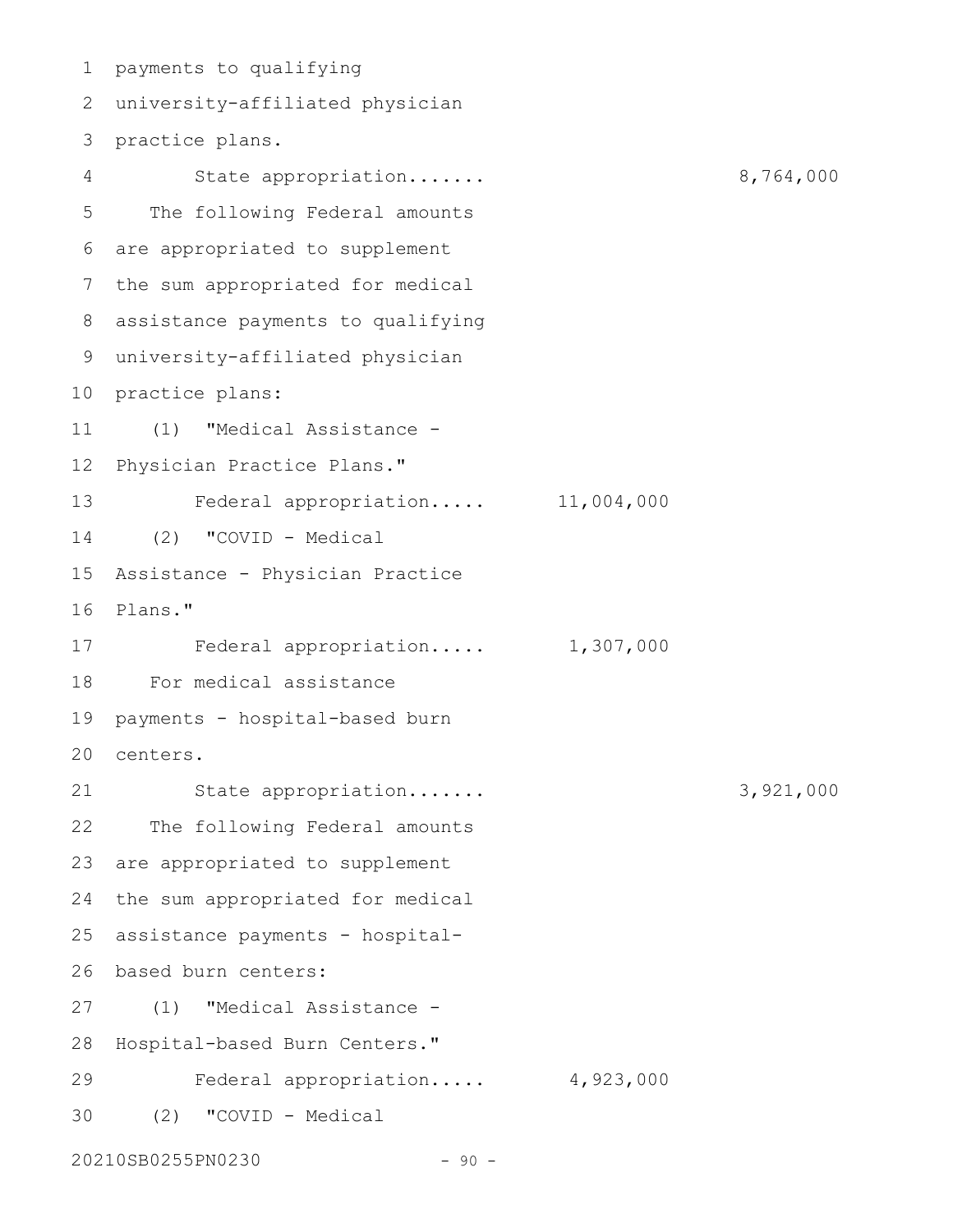```
Assistance - Hospital-Based Burn
 2 Centers."
         Federal appropriation..... 585,000
 For medical assistance
4
   payments - critical access
   hospitals.
          State appropriation....... 9,777,000
      The following Federal amounts
 are appropriated to supplement
9
10 the sum appropriated for medical
assistance payments - critical
11
access hospitals:
12
      (1) "Medical Assistance -
14 Critical Access Hospitals."
         Federal appropriation..... 16,293,000
    (2) "COVID - Medical
Assistance - Critical Access
17
18 Hospitals."
         Federal appropriation..... 1,935,000
For medical assistance
20
   payments - obstetrics and
neonatal services.
22
          State appropriation....... 2,814,000
      The following Federal amounts
25 are appropriated to supplement
26 the sum appropriated for medical
27 assistance payments - obstetrics
28 and neonatal services:
(1) "Medical Assistance -
29
30 Obstetrics and Neonatal
20210SB0255PN0230 - 91 -
1
 3
5
 6
7
8
13
15
16
19
21
23
24
```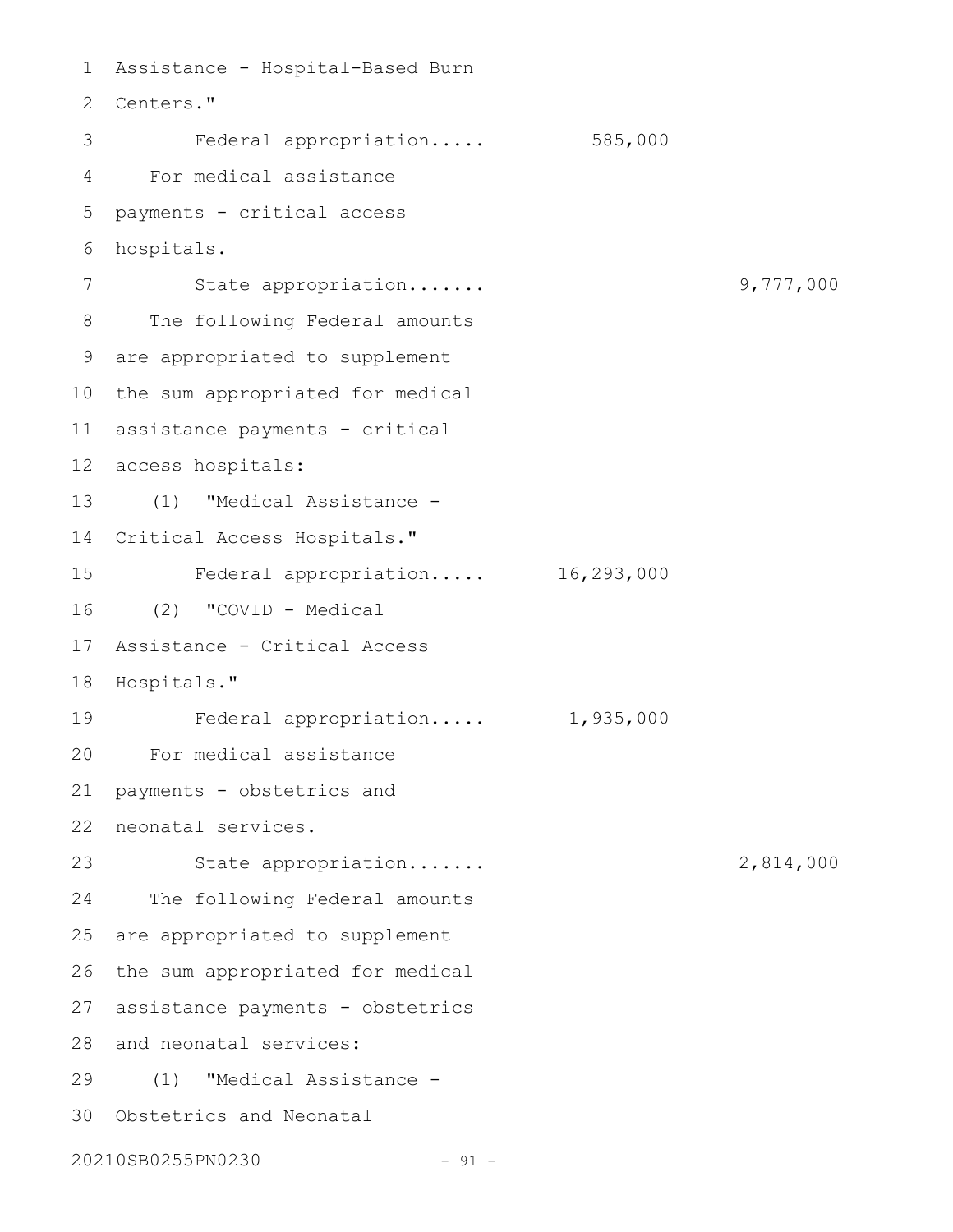Services." 1 Federal appropriation..... 7,300,000 (2) "COVID - Medical 3 Assistance - Obstetrics and 4 Neonatal Services." 5 Federal appropriation..... 867,000 For medical assistance 7 8 payments - trauma centers. State appropriation....... 7,651,000 10 The following Federal amounts are appropriated to supplement 11 12 the sum appropriated for medical 13 assistance payments - trauma centers: 14 (1) "Medical Assistance - 15 16 Trauma Centers." Federal appropriation..... 9,606,000 17 (2) "COVID - Medical 18 19 Assistance - Trauma Centers." Federal appropriation..... 1,141,000 For medical assistance 21 payments to academic medical centers. 23 State appropriation....... 21,479,000 The following Federal amounts 26 are appropriated to supplement 27 the sum appropriated for medical 28 assistance payments to academic medical centers: 29 (1) "Medical Assistance - 3020210SB0255PN0230 - 92 - 2 6 9 20 22 24 25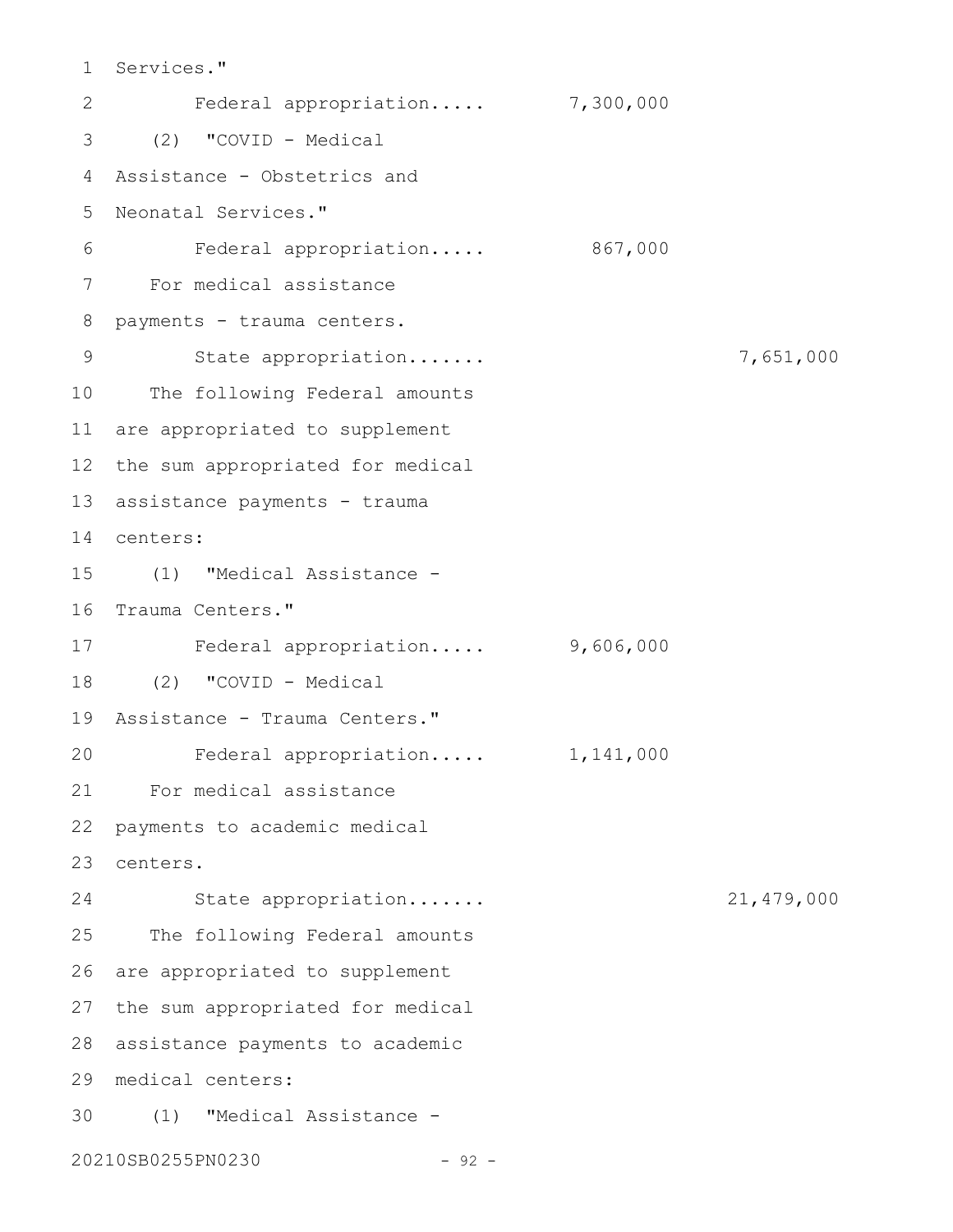1 Academic Medical Centers." Federal appropriation..... 27,374,000 (2) "COVID - Medical 3 Assistance - Academic Medical 4 Centers." 5 Federal appropriation..... 3,202,000 For medical assistance - 8 transportation. State appropriation....... 60,693,000 10 The following Federal amounts are appropriated to supplement 11 12 the sum appropriated for medical 13 assistance - transportation: (1) "Medical Assistance - 14 15 Transportation." Federal appropriation..... 83,514,000 (2) "COVID - Medical 17 18 Assistance - Transportation." Federal appropriation..... 2,193,000 For women's service programs. 20 State appropriation....... 6,263,000 22 The following Federal amounts 23 are appropriated to supplement 24 the sum appropriated for women's 25 service programs: (1) "TANFBG - Alternatives to Abortion." 27 Federal appropriation..... 1,000,000 28 For Children's Health 29 Insurance Program. 3020210SB0255PN0230 - 93 - 2 6 7 9 16 19 21 26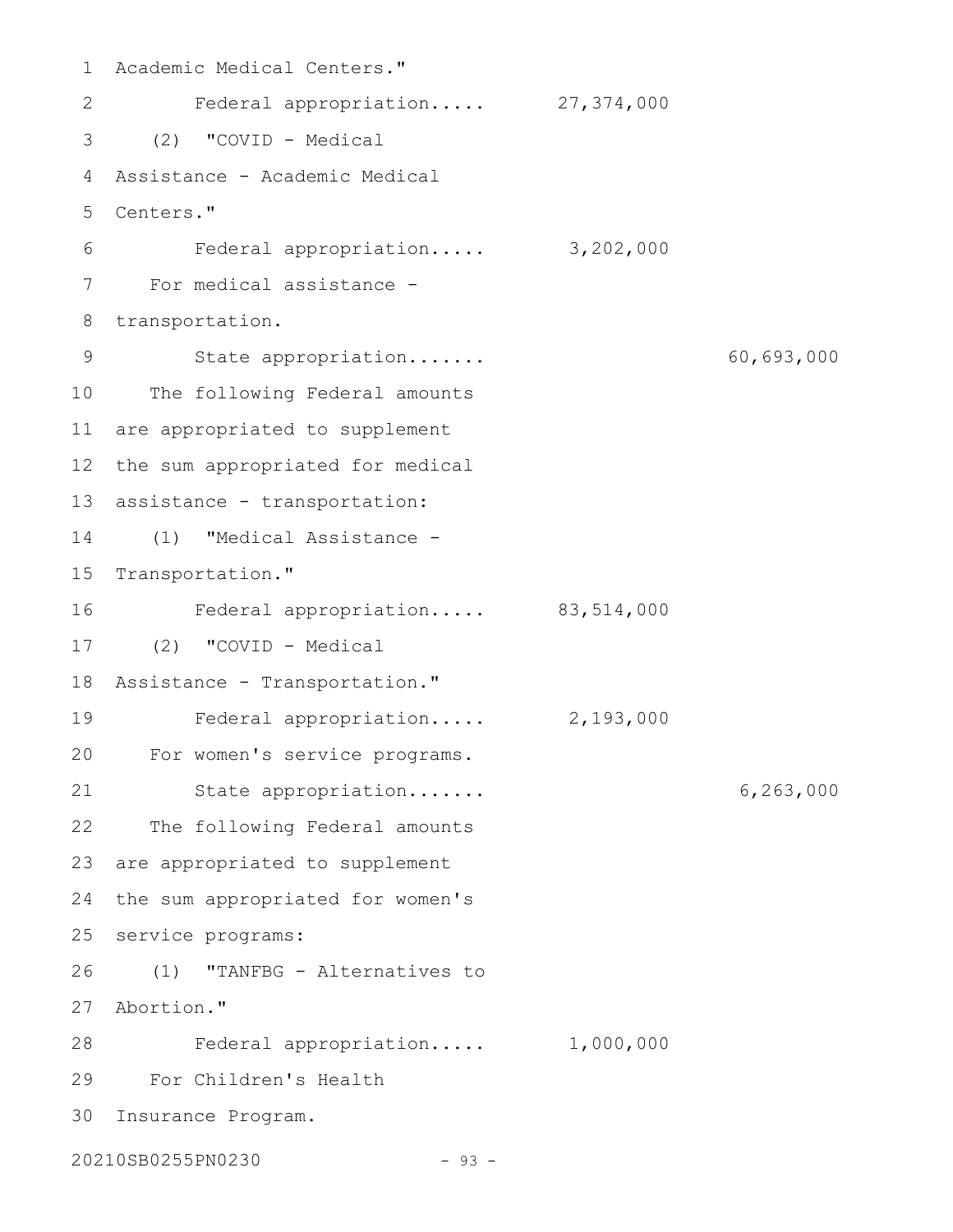```
State appropriation....... 68,535,000
      The following Federal amounts
 are appropriated to supplement
3
 4 the sum appropriated for
 Children's Health Insurance
5
 Program:
6
 (1) "Children's Health
7
   Insurance Program."
         Federal appropriation..... 352,142,000
(2) "COVID - Children's
10
11 Health Insurance Program."
     Federal appropriation..... 18,432,000
For medical assistance - long-
13
14 term living.
         State appropriation....... 233,142,000
      The following Federal amounts
17 are appropriated to supplement
18 the sum appropriated for long-
term living:
19
  (1) "Medical Assistance -
21 Long-term Living."
      Federal appropriation..... 154,444,000
(2) "COVID - Medical
23
24 Assistance - Long-Term Living."
         Federal appropriation..... 14,878,000
      For Medical Assistance -
27 Community HealthChoices.
         State appropriation....... 2,950,500,000
      The following Federal amounts
30 are appropriated to supplement
20210SB0255PN0230 - 94 -
1
2
8
9
12
15
16
20
22
25
26
28
29
```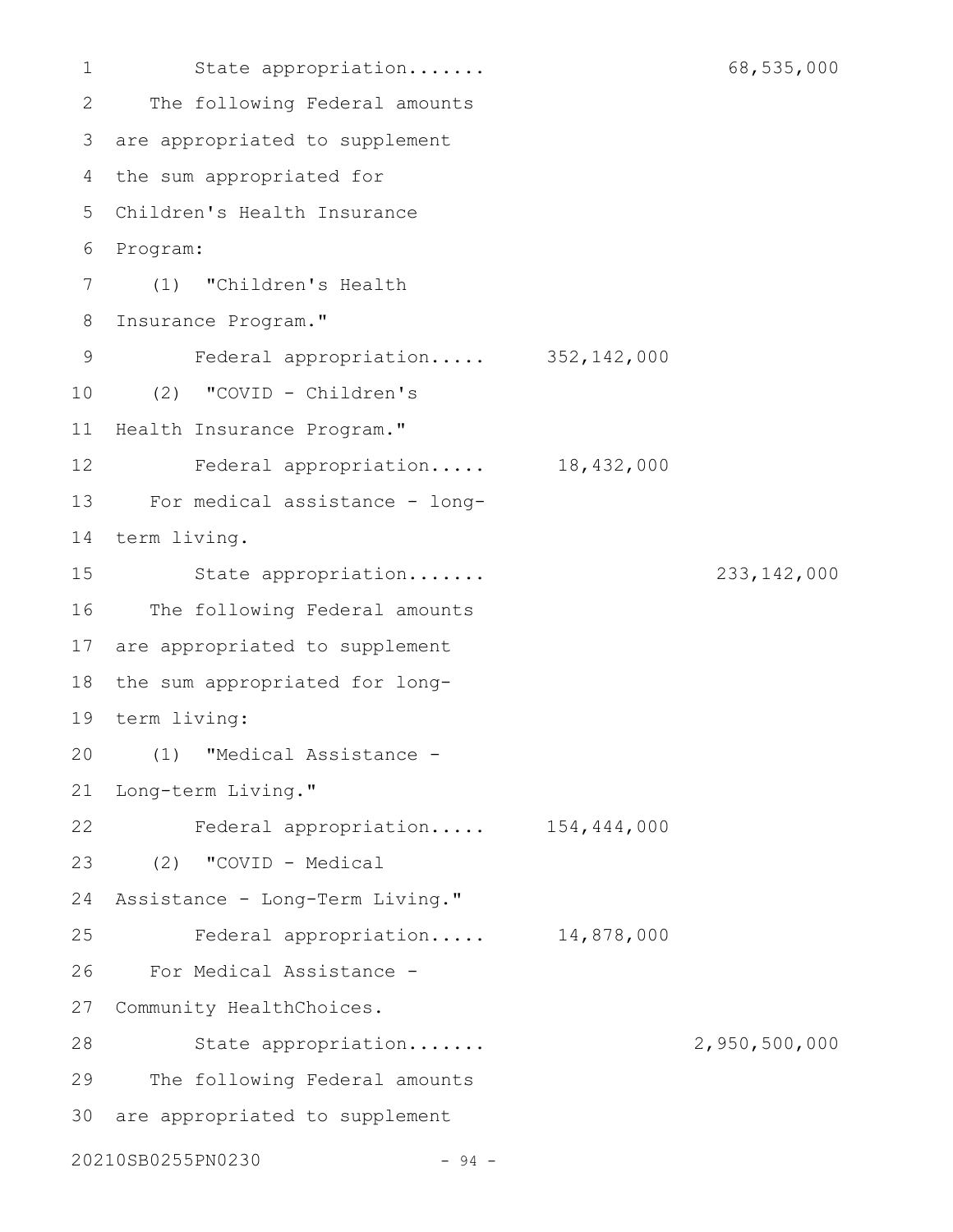```
1 the sum appropriated for
   Community HealthChoices:
      (1) "Medical Assistance -
   Community HealthChoices."
         Federal appropriation..... 5,427,147,000
     (2) "COVID - Medical
   Assistance - Community
 8 HealthChoices."
         Federal appropriation..... 704,516,000
  For long-term care - managed
   care.
         State appropriation....... 146,842,000
      The following Federal amounts
   are appropriated to supplement
  the sum appropriated for long-
16 term care - managed care.
   (1) "Medical Assistance -
18 Long-term Care - Managed Care."
         Federal appropriation..... 187,182,000
     (2) "COVID - Medical
   Assistance - Long-term Care -
22 Managed Care."
          Federal appropriation..... 21,892,000
   For intellectual disabilities
   - community-based program, which
   shall include grants to counties
27 for noninstitutional programs, or
28 other county-based human services
included under the Human Services
29
30 Block Grant Program, exclusive of
20210SB0255PN0230 - 95 -
2
3
 4
5
 6
7
9
10
11
12
13
14
15
17
19
20
21
23
24
25
26
```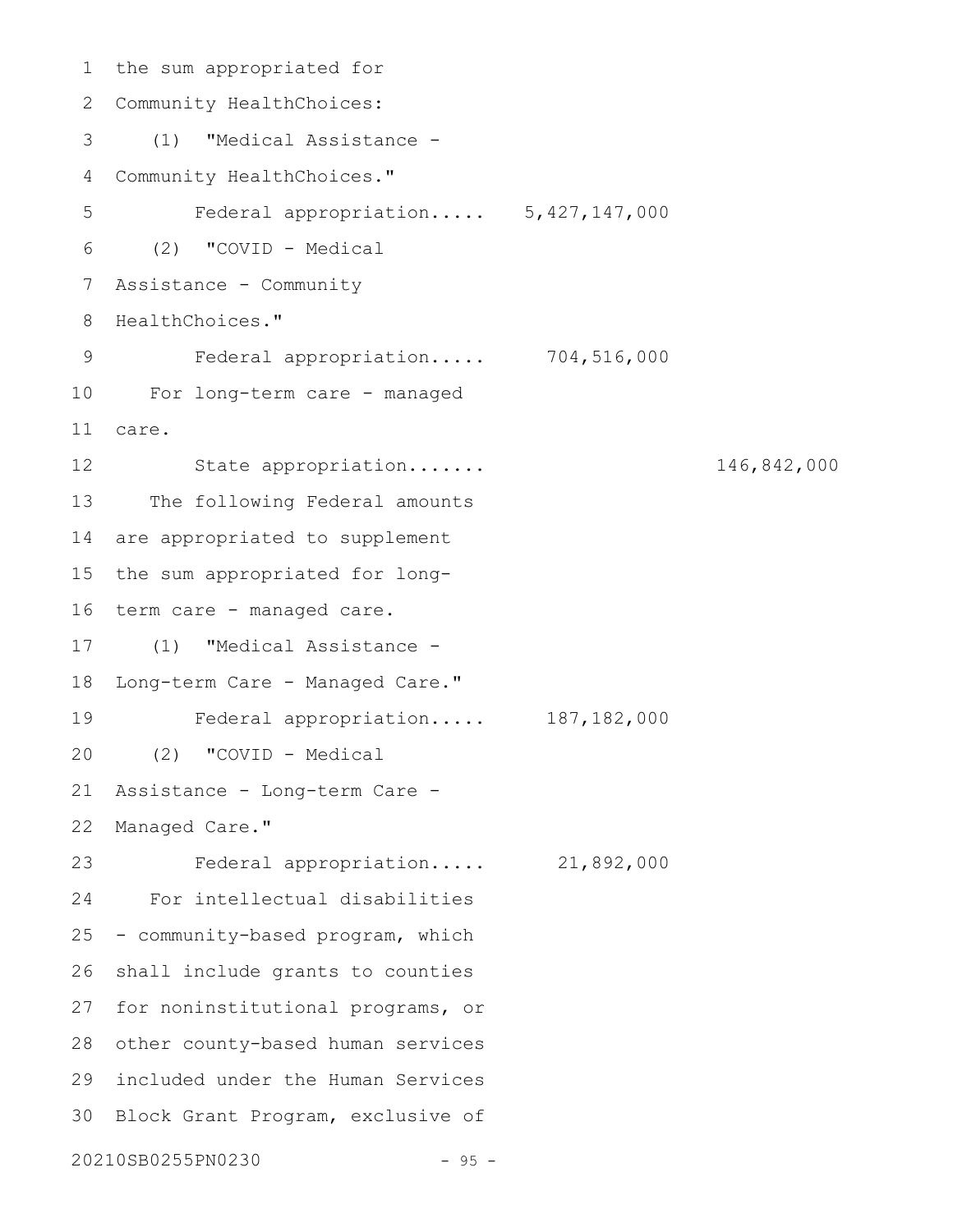```
capital improvements.
1
       State appropriation....... 144,432,000
     The following Federal amounts
 are appropriated to supplement
4
 5 the sum appropriated for
 intellectual disabilities -
6
 community-based program:
7
 (1) "Medical Assistance -
8
 9 Community ID Services."
        Federal appropriation..... 59,723,000
(2) "SSBG - Community ID
11
12 Services."
13 Federal appropriation..... 7,451,000
(3) "COVID - Medical
14
Assistance - Community ID
15
16 Services."
17 Federal appropriation..... 1,825,000
For intellectual disabilities
18
19 - intermediate care facilities.
        State appropriation....... 135,061,000
21 The following Federal amounts
22 are appropriated to supplement
23 the sum appropriated for ID/ICF:
  (1) "Medical Assistance -
25 ID/ICF."
    Federal appropriation..... 194,752,000
(2) "COVID - Medical
27
Assistance - ID/ICF."
28
        Federal appropriation..... 22,494,000
For intellectual disabilities
3020210SB0255PN0230 - 96 -
2
3
10
20
24
26
29
```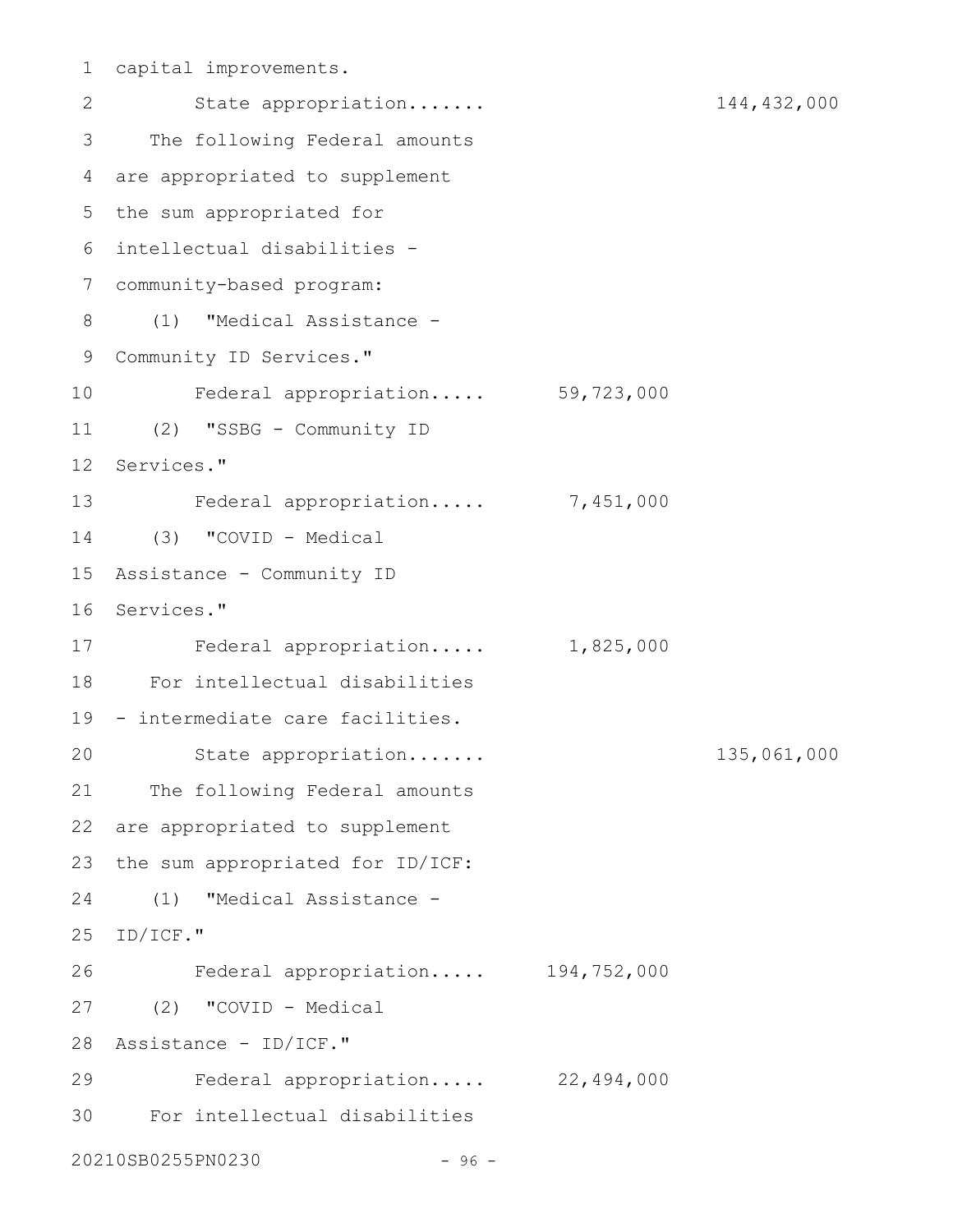1 - community waiver program. State appropriation....... 1,645,307,000 The following Federal amounts are appropriated to supplement 5 the sum appropriated for intellectual disabilities - 6 community waiver program: 7 (1) "Medical Assistance - Community ID Waiver Program." Federal appropriation..... 1,984,147,000 (2) "COVID - Medical Assistance - Community ID Waiver Program." Federal appropriation..... 244,587,000 For residential services for 15 16 persons with intellectual 17 disabilities in the Lansdowne area. 18 State appropriation....... 200,000 For services to persons with autism spectrum disorders, including oversight, supportive services and provider training. State appropriation....... 26,448,000 The following Federal amounts are appropriated to supplement 27 the sum appropriated for services 28 to persons with autism spectrum disorders: 29 (1) "Medical Assistance - 3020210SB0255PN0230 - 97 -2 3 4 8 9 10 11 12 13 14 19 20 21 22 23 24 25 26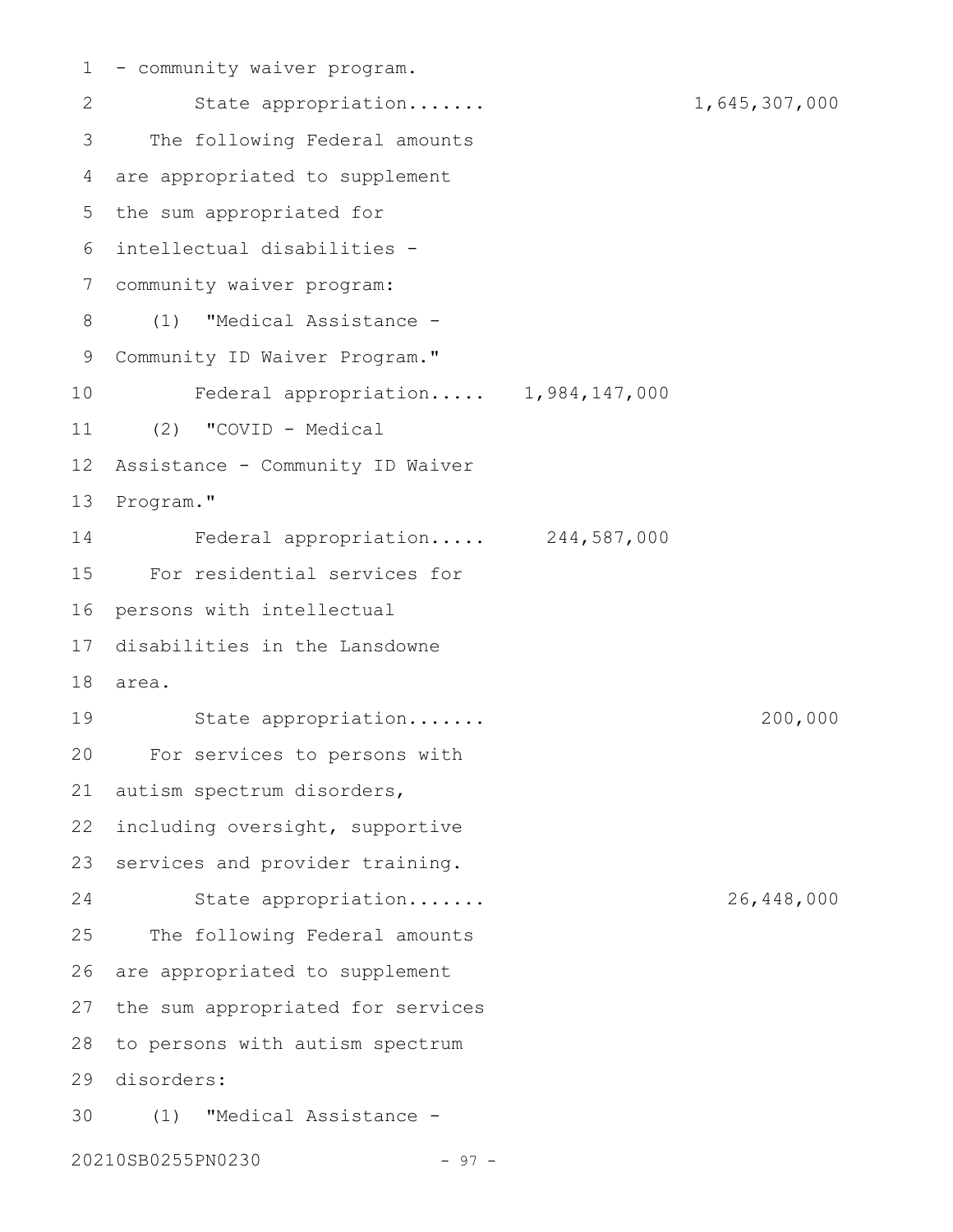Autism Intervention Services." Federal appropriation..... 27,438,000 (2) "COVID - Medical Assistance - Autism Intervention Services." Federal appropriation..... 2,875,000 For behavioral health services or other county-based human services included under the Human 10 Services Block Grant Program. State appropriation....... 57,149,000 The following Federal amounts are appropriated to supplement the sum appropriated for behavioral health services or 15 16 other county-based human services 17 included under the Human Services 18 Block Grant Program: (1) "Access to Medication-Assisted Treatment." 20 Federal appropriation..... 1,500,000 For special pharmaceutical services for atypical antipsychotic drug therapy for persons residing in the community who suffer from schizophrenia. 26 State appropriation....... 752,000 For payments and services to 29 counties for children and youth 30 programs and for the care of 20210SB0255PN0230 - 98 - 1 2 3 4 5 6 7 8 9 11 12 13 14 19 21 22 23 24 25 27 28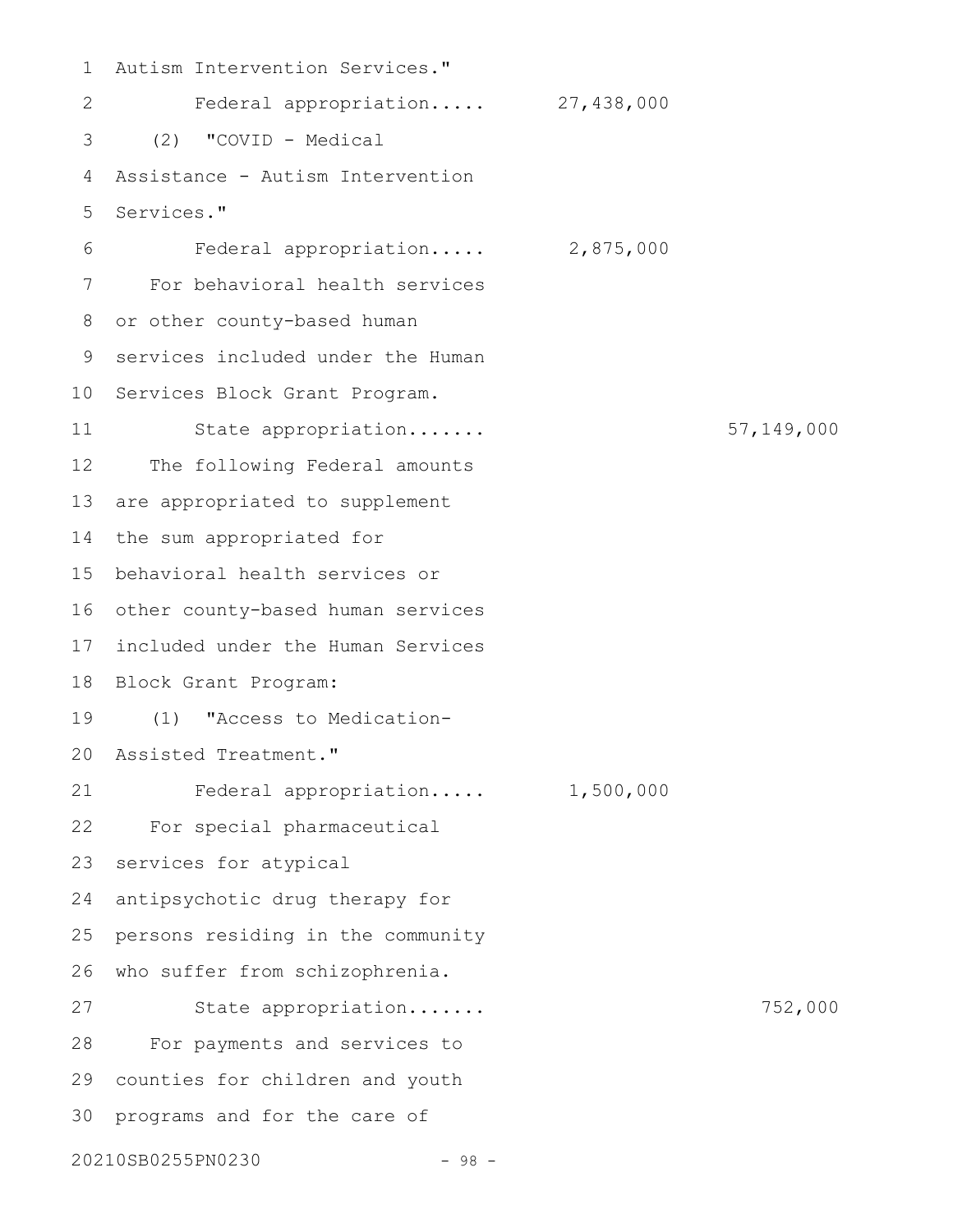delinquent and dependent children. This interim 2 appropriation is sufficient for 3 an aggregate child welfare needs-5 based budget allocation for the 6 current fiscal year at 7 \$2,012,120,654. The department may use up to \$46,312,084 of this appropriation to fund contracts 10 for adoption services. The department may also use funds 11 12 from this appropriation for assistance to counties in meeting Federal reimbursement 14 15 documentation requirements. State appropriation....... 1,166,448,000 The following Federal amounts are appropriated to supplement the sum appropriated for payments 20 and services to counties for 21 children and youth programs and 22 child abuse and neglect prevention: (1) "Child Welfare Services." Federal appropriation..... 34,719,000 (2) "Child Welfare - Title IV-E." Federal appropriation..... 440,805,000 (3) "Medical Assistance - Child Welfare." 3020210SB0255PN0230 - 99 -1 4 8 9 13 16 17 18 19 23 24 25 26 27 28 29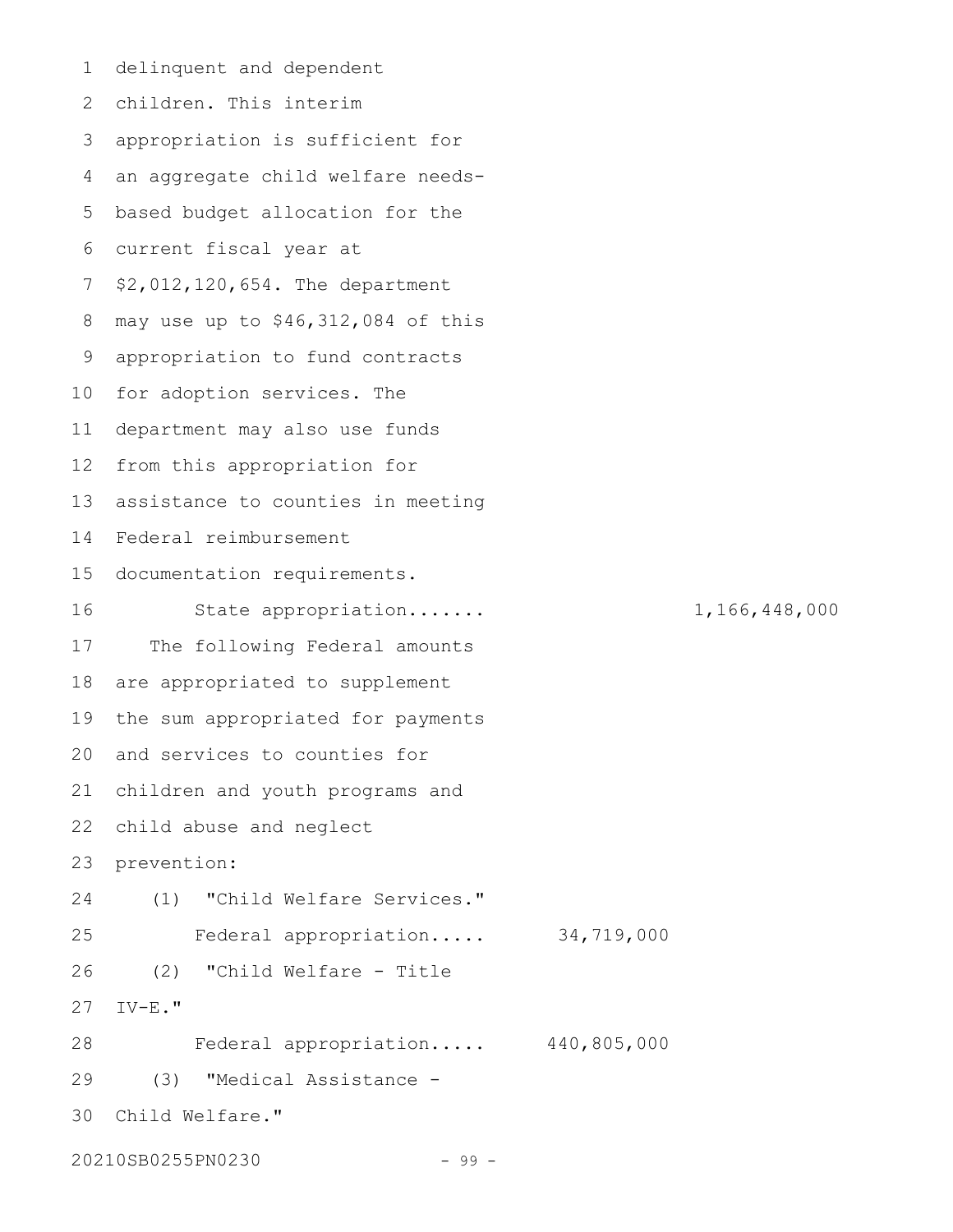| $\mathbf 1$ | Federal appropriation            | 1,824,000 |            |
|-------------|----------------------------------|-----------|------------|
| 2           | (4) "TANFBG - Child Welfare."    |           |            |
| 3           | Federal appropriation 58,508,000 |           |            |
| 4           | (5) "SSBG - Child Welfare."      |           |            |
| 5           | Federal appropriation 12,021,000 |           |            |
| 6           | (6) "Child Welfare Training      |           |            |
| 7           | and Certification."              |           |            |
| 8           | Federal appropriation 18,665,000 |           |            |
| 9           | (7) "Community-based Family      |           |            |
| 10          | Resource and Support."           |           |            |
| 11          | Federal appropriation            | 143,000   |            |
| 12          | (8) "Child Abuse Prevention      |           |            |
| 13          | and Treatment."                  |           |            |
| 14          | Federal appropriation            | 4,608,000 |            |
| 15          | (9) "Title IV-B - Caseworker     |           |            |
| 16          | Visits."                         |           |            |
| 17          | Federal appropriation            | 1,365,000 |            |
| 18          | (10) "Children's Justice         |           |            |
| 19          | Act."                            |           |            |
|             | 20 Federal appropriation         | 1,150,000 |            |
| 21          | (11) "COVID - Child Welfare -    |           |            |
| 22          | Title IV-E."                     |           |            |
| 23          | Federal appropriation 18,000,000 |           |            |
| 24          | For community-based family       |           |            |
| 25          | centers.                         |           |            |
| 26          | State appropriation              |           | 19,558,000 |
| 27          | The following Federal amounts    |           |            |
| 28          | are appropriated to supplement   |           |            |
| 29          | the sum appropriated for         |           |            |
| 30          | community-based family centers:  |           |            |
|             | 20210SB0255PN0230<br>$-100 -$    |           |            |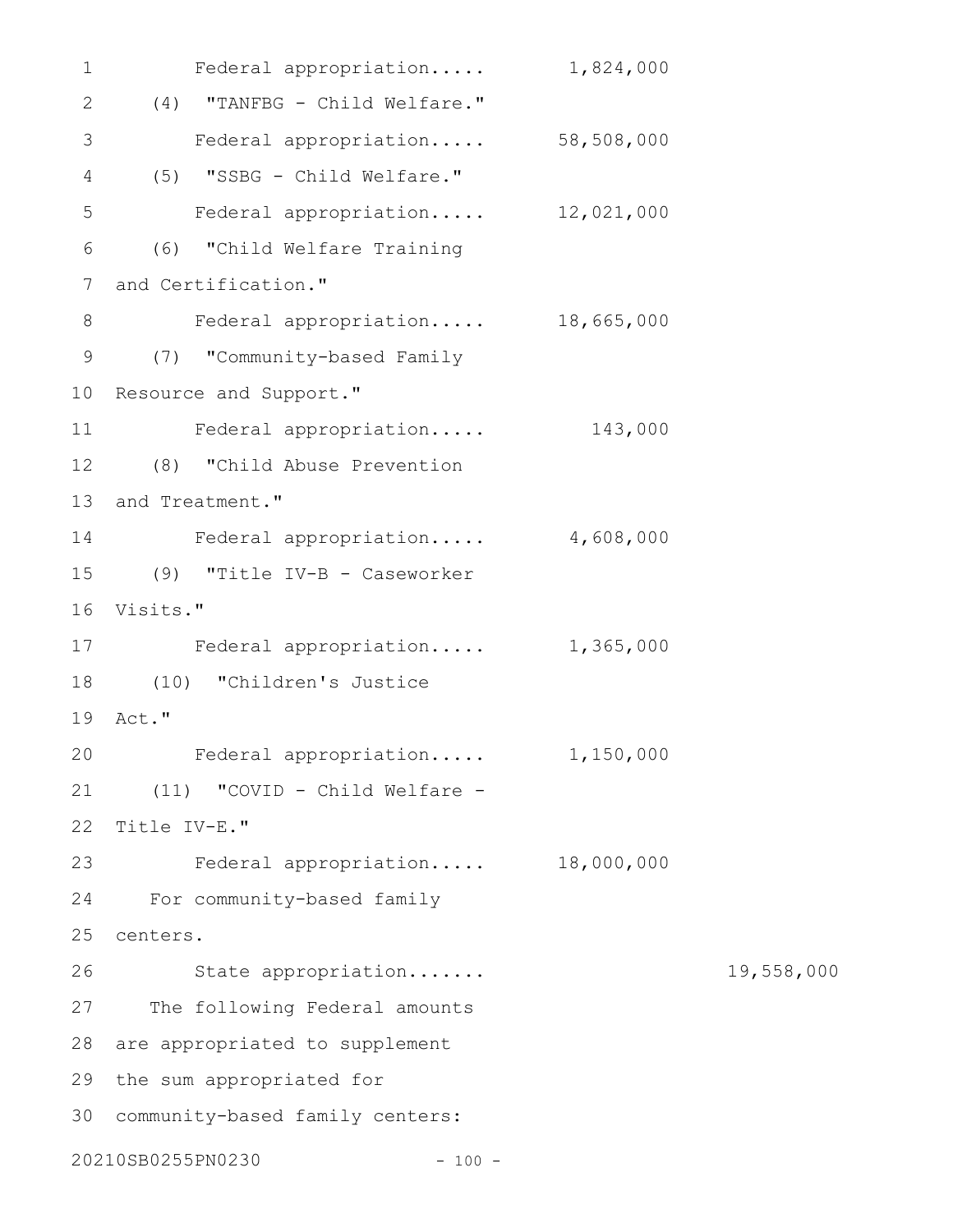```
(1) "Family Preservation -
1
2 Family Centers."
3 Federal appropriation..... 2,691,000
(2) "Family Resource and
4
5 Support - Family Centers."
    Federal appropriation..... 480,000
(3) "Title IV-B - Family
7
Centers."
8
   Federal appropriation..... 5,871,000
(4) "MCH - Early Childhood
10
11 Home Visiting."
Federal appropriation..... 16,300,000
12
For child-care services.
13
       State appropriation....... 156,482,000
15 The following Federal amounts
16 are appropriated to supplement
17 the sum appropriated for child-
care services:
18
(1) "CCDFBG - Child-care
19
20 Services."
Federal appropriation..... 431,136,000
21
(2) "CCDFBG - School Age."
22
Federal appropriation..... 1,260,000
23
(3) "SSBG - Child-care
24
25 Services."
    Federal appropriation..... 30,977,000
(4) "Head Start Collaboration
27
28 Project."
   Federal appropriation..... 225,000
For child-care assistance
3020210SB0255PN0230 - 101 -
6
9
14
26
29
```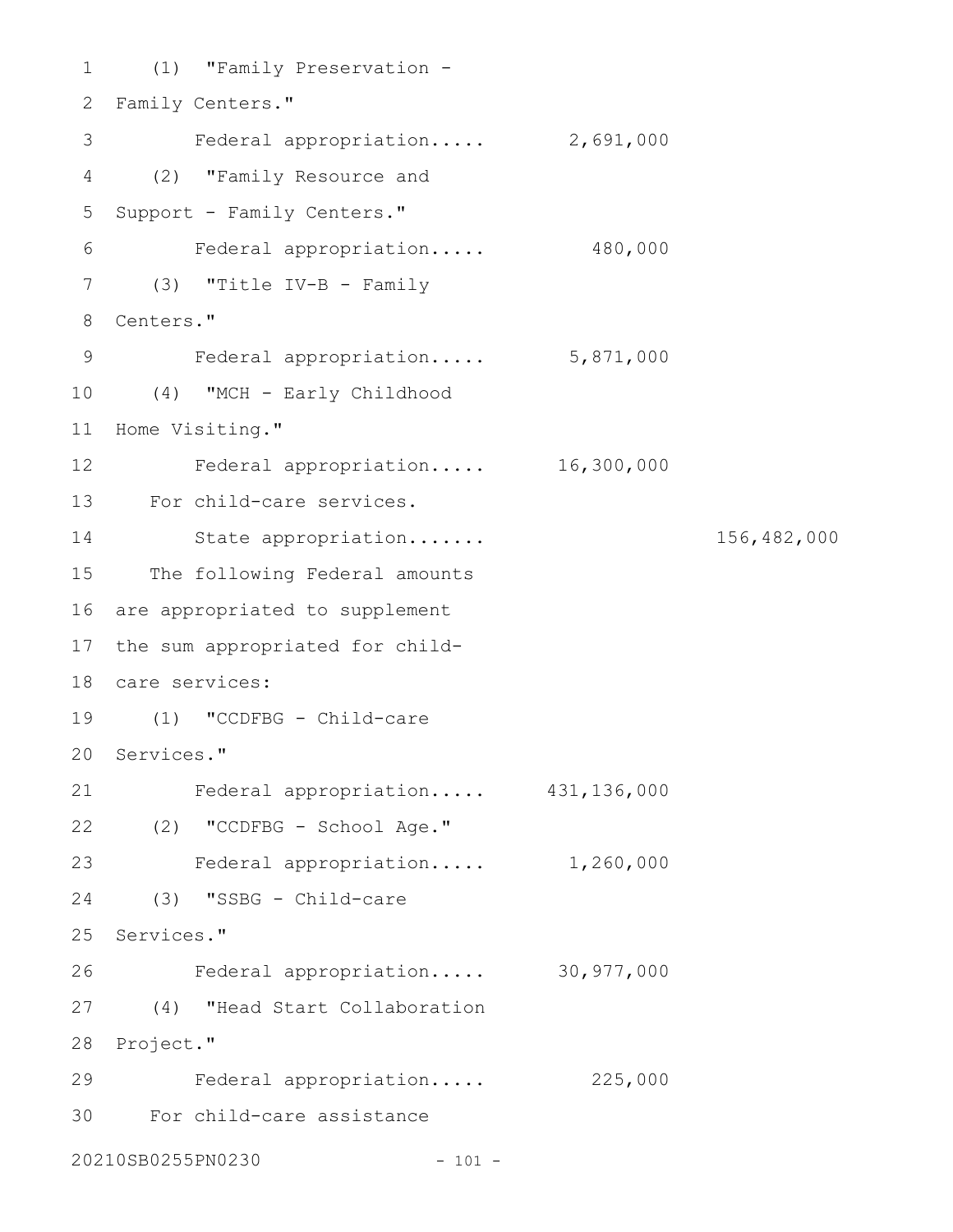```
program.
1
```
2 State appropriation...... 109,885,000 The following Federal amounts are appropriated to supplement 4 5 the sum appropriated for the child-care assistance program: 6 (1) "TANFBG - Child-care 7 Assistance." 8 Federal appropriation..... 230,306,000 (2) "CCDFBG - Child-care 10 Assistance." 11 Federal appropriation..... 38,710,000 12 (3) "SNAP - Child-care 13 Assistance." 14 Federal appropriation..... 2,194,000 For the Nurse Family 16 17 Partnership program. State appropriation....... 12,999,000 19 The following Federal amounts 20 are appropriated to supplement 21 the sum appropriated for the 22 Nurse Family Partnership program: (1) "Medical Assistance - 24 Nurse Family Partnership." Federal appropriation..... 2,544,000 (2) "COVID - Medical 26 27 Assistance - Nurse Family 28 Partnership." Federal appropriation..... 120,000 For early intervention 3020210SB0255PN0230 - 102 - 3 9 15 18 23 25 29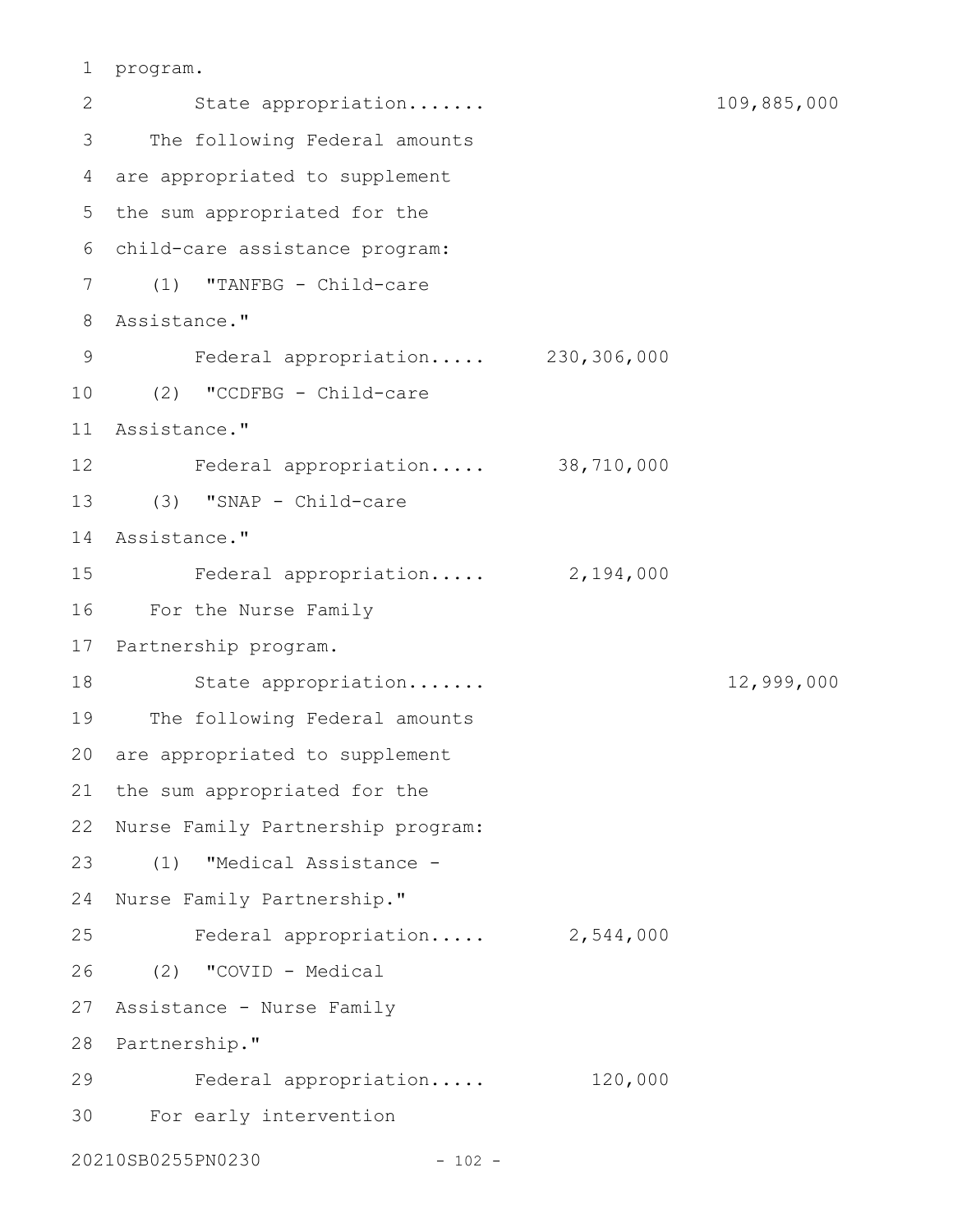```
services.
1
```
State appropriation....... 178,427,000 The following Federal amounts are appropriated to supplement 4 5 the sum appropriated for early intervention services: 6 (1) "Medical Assistance - 7 8 Early Intervention." Federal appropriation..... 76,978,000 (2) "Education for Children 10 11 with Disabilities - Early 12 Intervention." Federal appropriation..... 15,026,000 13 (3) "COVID - Medical 14 15 Assistance - Early Intervention." Federal appropriation..... 6,900,000 For domestic violence 17 18 programs. State appropriation....... 19,093,000 20 The following Federal amounts 21 are appropriated to supplement 22 the sum appropriated for domestic 23 violence programs: (1) "Family Violence 24 25 Prevention Services." Federal appropriation..... 3,739,000 (2) "SSBG - Domestic Violence 27 28 Programs." Federal appropriation..... 5,705,000 For rape crisis programs. 3020210SB0255PN0230 - 103 - 2 3 9 16 19 26 29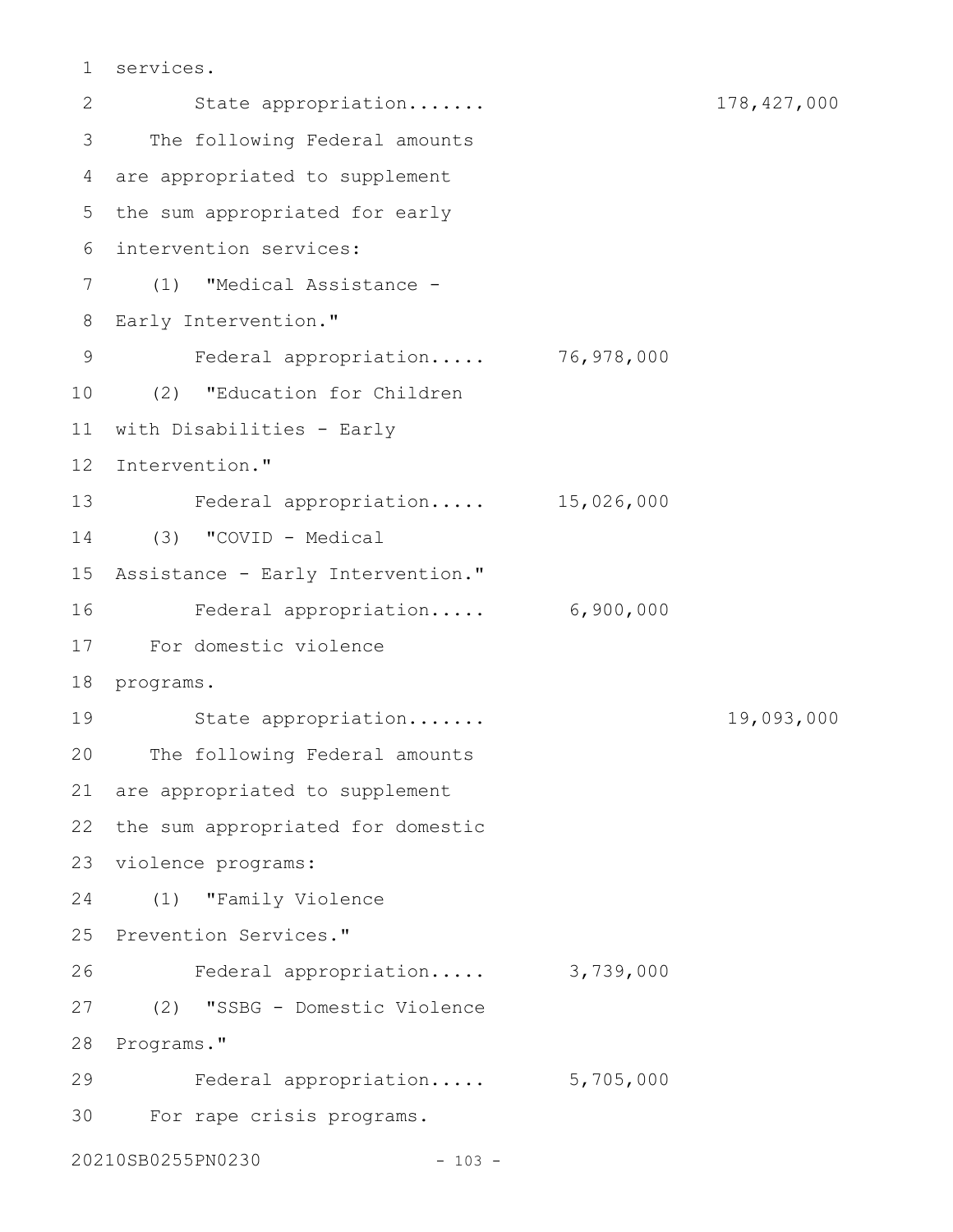State appropriation....... 10,921,000 The following Federal amounts are appropriated to supplement the sum appropriated for rape crisis programs: (1) "SSBG - Rape Crisis." Federal appropriation..... 1,721,000 For breast cancer screening. State appropriation....... 1,723,000 The following Federal amounts are appropriated to supplement the sum appropriated for breast cancer screening: (1) "SSBG - Family Planning." Federal appropriation..... 2,000,000 For the Human Services Development Fund. State appropriation....... 13,460,000 For legal services. State appropriation....... 2,661,000 The following Federal amounts are appropriated to supplement the sum appropriated for legal services: (1) "SSBG - Legal Services." Federal appropriation..... 5,049,000 For provision of services to 28 the homeless or other countybased human services included under the Human Services Block 3020210SB0255PN0230 - 104 - 1 2 3 4 5 6 7 8 9 10 11 12 13 14 15 16 17 18 19 20 21 22 23 24 25 26 27 29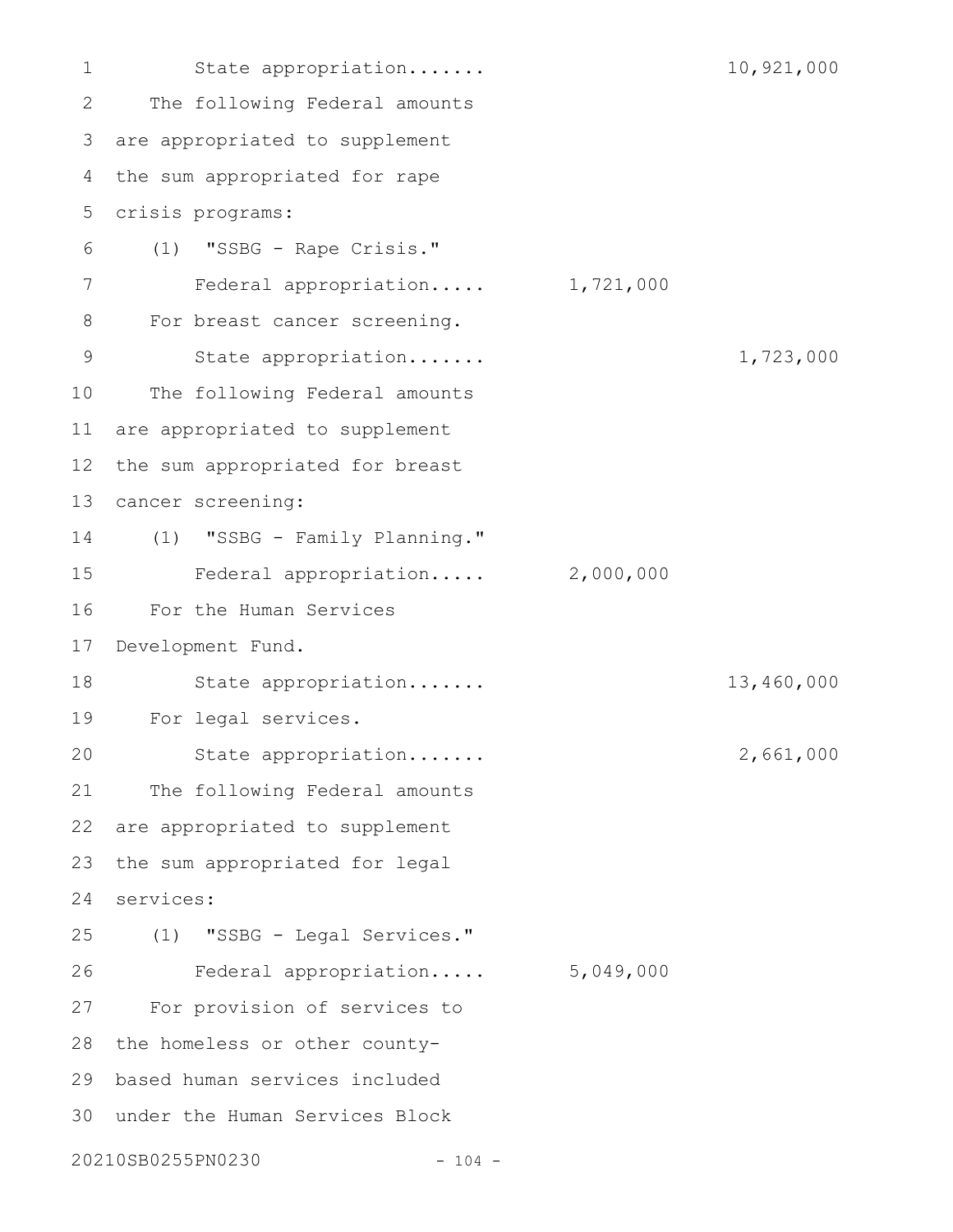Grant Program. 1

State appropriation....... 18,496,000 The following Federal amounts are appropriated to supplement 4 5 the sum appropriated for services 6 to the homeless: (1) "SSBG - Homeless 7 8 Services." Federal appropriation..... 4,183,000 For 211 communications. 10 State appropriation....... 750,000 For health program assistance 12 13 and services. State appropriation....... 13,615,000 For services for the visually 15 16 impaired. State appropriation....... 3,102,000 18 Section 223. Insurance Department. The following amounts are 20 appropriated from the General 21 Fund to the Insurance Department 22 for the current fiscal year: Federal State 23 The following Federal amounts 24 are appropriated to the Insurance 25 Department: (1) "Insurance Market 26 27 Reform." Federal appropriation..... 5,000,000 28 29 Section 224. Department of Labor and Industry. The following amounts are 20210SB0255PN0230 - 105 -2 3 9 11 14 17 19 30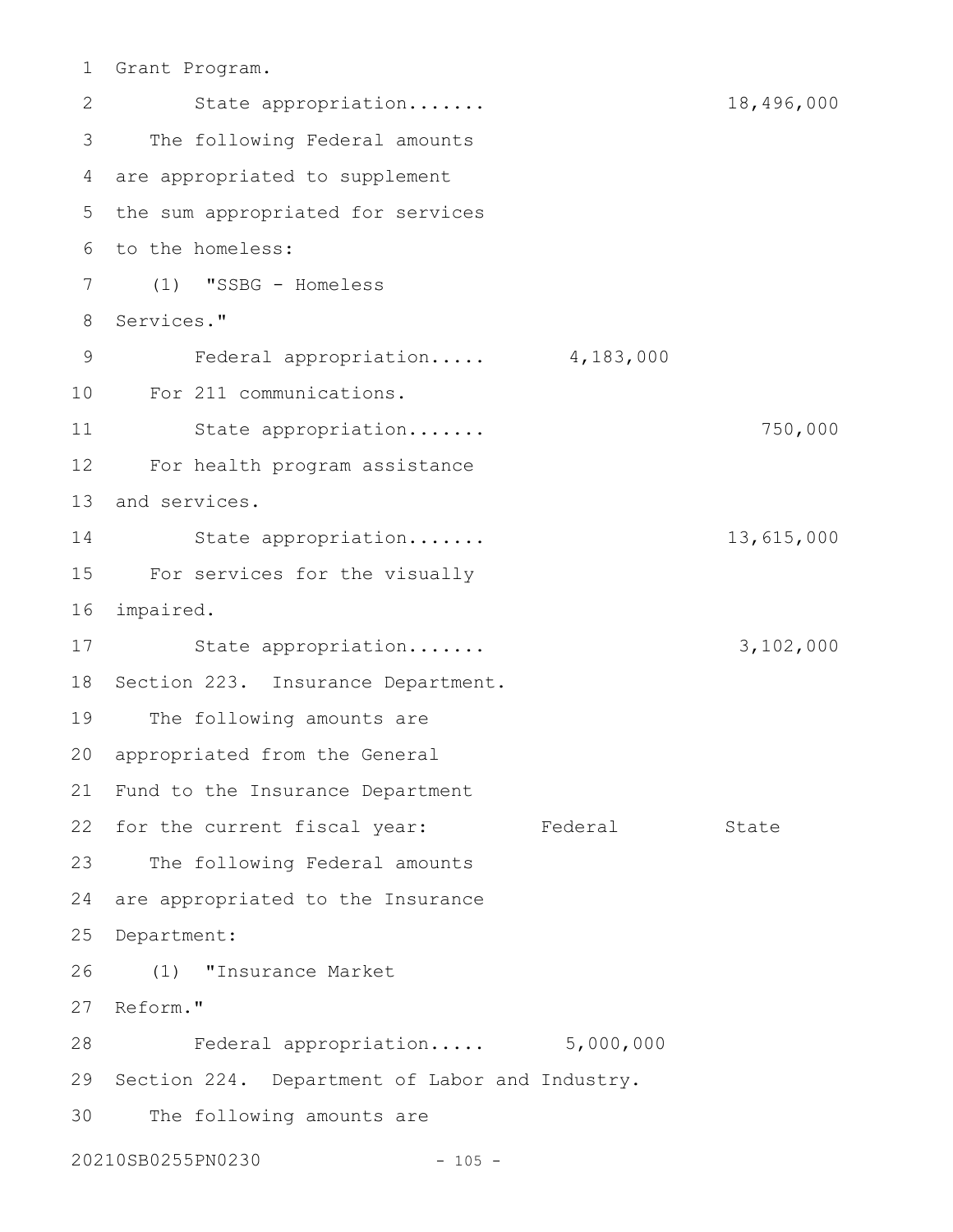appropriated from the General 1 Fund to the Department of Labor 2 3 and Industry for the current 4 fiscal year: Tederal State For general government operations of the Department of Labor and Industry. State appropriation....... 13,624,000 The following Federal amounts 10 are appropriated to supplement 11 the sum appropriated for general 12 government operations: (1) "Workforce Innovation and 14 Opportunity Act -15 Administration." Federal appropriation..... 11,000,000 (2) (Reserved). 17 (3) "Community Service and Corps." 19 Federal appropriation..... 13,235,000 (4) "Disability 22 Determination." Federal appropriation..... 154,039,000 (5) "New Hires." 24 Federal appropriation..... 1,757,000 For occupational and 27 industrial safety. State appropriation....... 2,945,000 The following Federal amounts 30 are appropriated to supplement 20210SB0255PN0230 - 106 - 5 6 7 8 9 13 16 18 20 21 23 25 26 28 29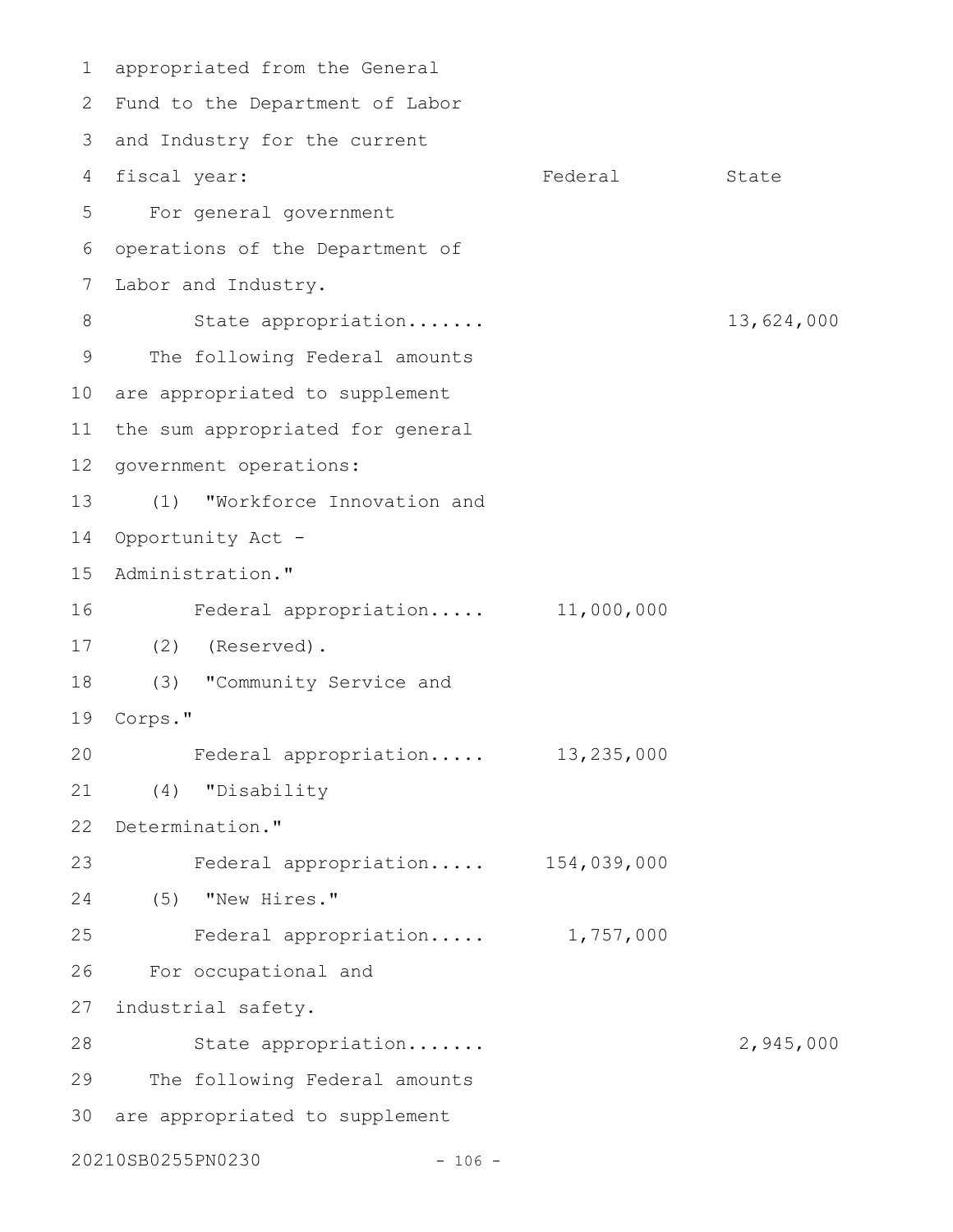1 the sum appropriated for 2 occupational and industrial 3 safety: (1) "Lead Certification and Accreditation." Federal appropriation..... 494,000 For occupational disease payments. State appropriation....... 213,000 For transfer from the General Fund to the Vocational 12 Rehabilitation Fund for work of 13 the State Board of Vocational 14 Rehabilitation. State appropriation....... 47,942,000 For supported employment. State appropriation....... 397,000 For centers for independent living, including independent living services purchased by Office of Vocational 22 Rehabilitation district offices. State appropriation....... 1,950,000 To carry out the provisions of section 306(h) of the act of June 2, 1915 (P.L.736, No.338), known as the Workers' Compensation Act. State appropriation....... 384,000 For assistive technology financing. 20210SB0255PN0230 - 107 - 4 5 6 7 8 9 10 11 15 16 17 18 19 20 21 23 24 25 26 27 28 29 30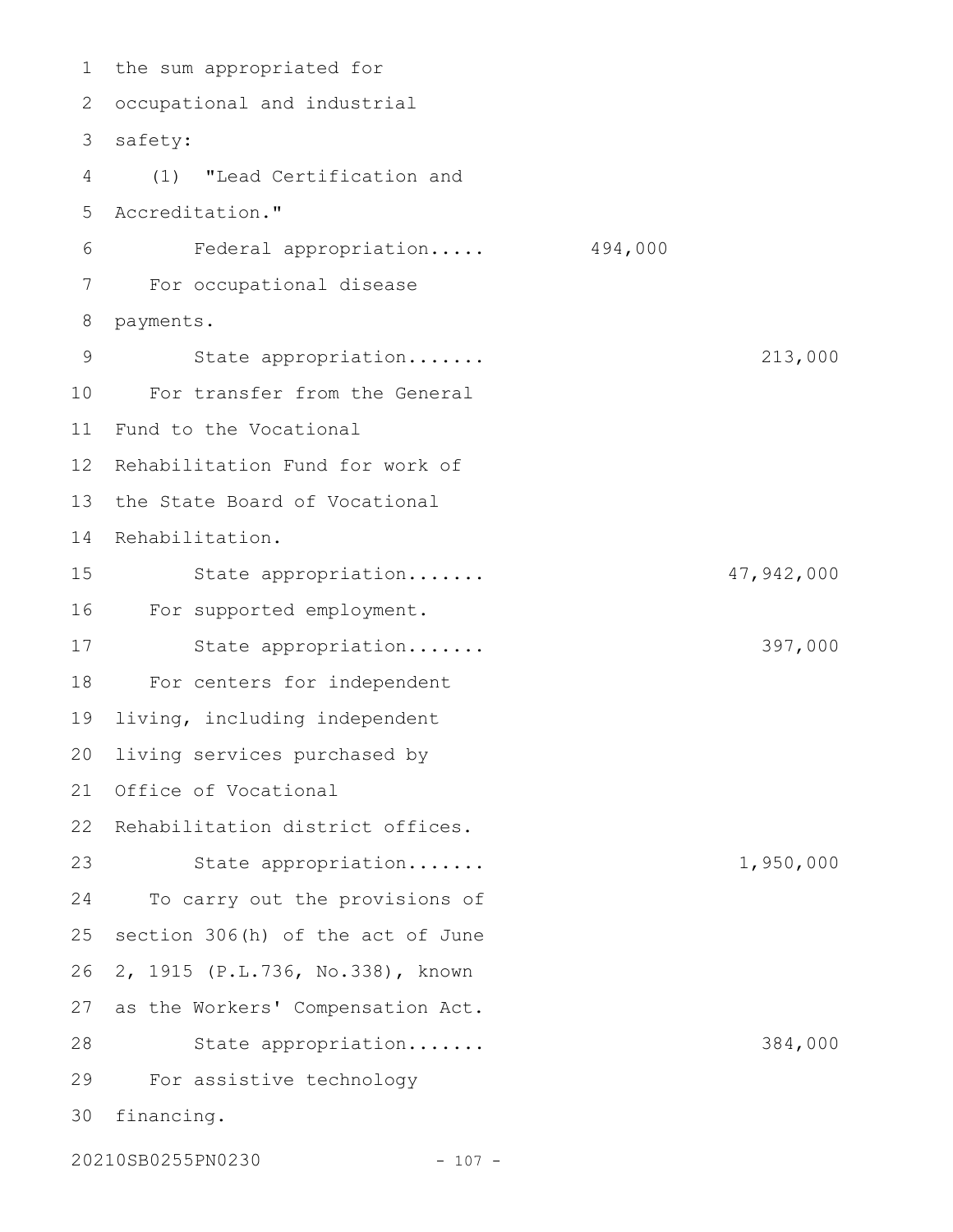State appropriation....... 475,000 For assistive technology demonstration and training. State appropriation....... 450,000 The following Federal amounts are appropriated for employment services: (1) "Reed Act - Unemployment Insurance." For administrative 10 expenses of the unemployment insurance program. Federal appropriation..... 5,000,000 (2) "Reed Act - Employment Services and Unemployment Insurance." (a) For administrative expenses of the public employment 18 offices and unemployment insurance program, including 20 staff and related costs to provide reemployment services to unemployment claimants to enhance the public employment service and PA CareerLink service delivery systems and to train and give technical assistance and professional development to staff 28 who deliver employment and workforce services. 29 (b) For administrative 1 2 3 4 5 6 7 8 9 11 12 13 14 15 16 17 19 21 22 23 24 25 26 27 30

20210SB0255PN0230 - 108 -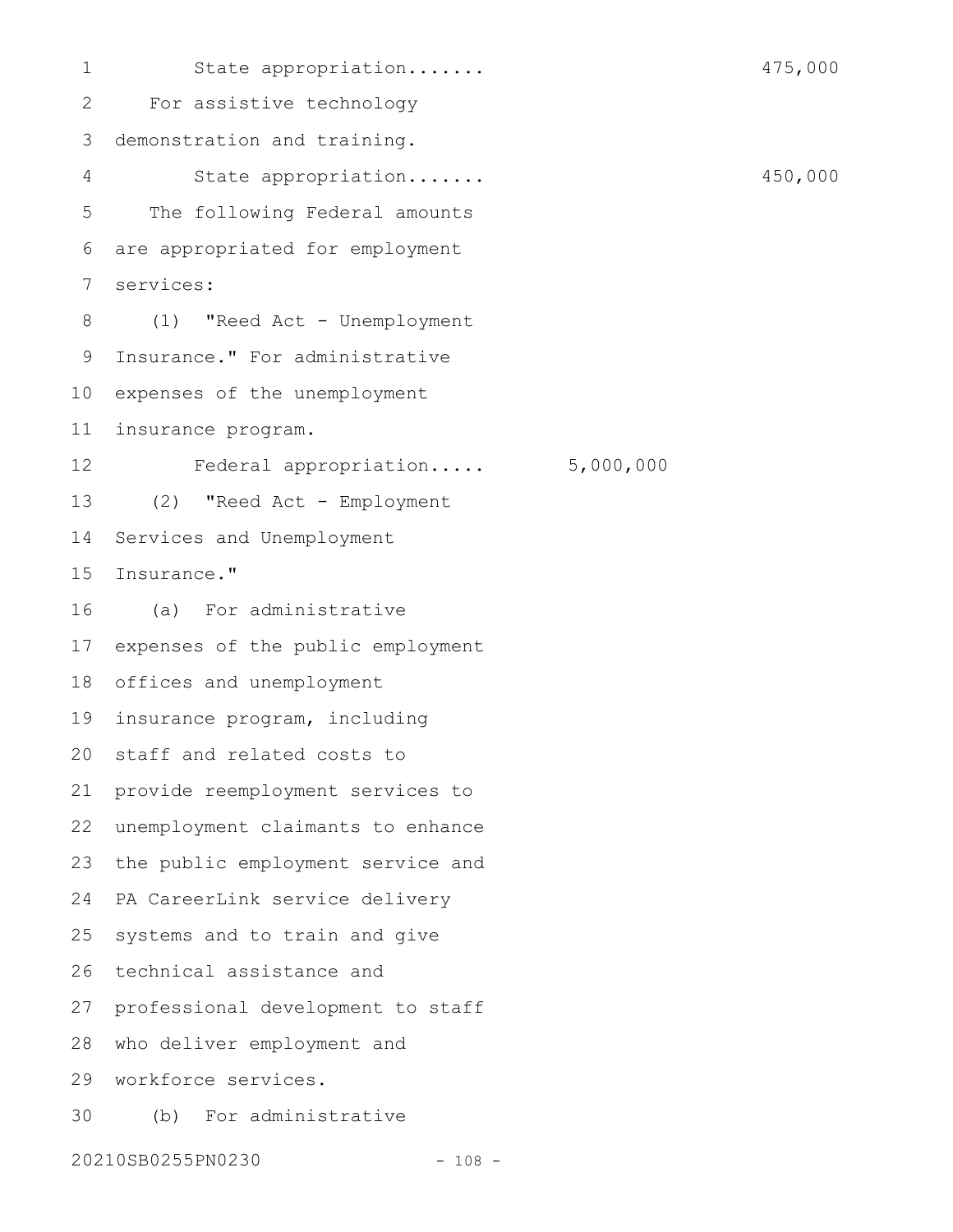```
expenses of unemployment
 2 insurance program, including
 improvements to the unemployment
3
   insurance program's information
 5 processing and telecommunications
 6 systems and applications;
 7 staffing; service contracts and
 8 technology to address the
 unemployment compensation program
9
10 appeals workload; and interest
   payments on loans.
          Federal appropriation..... 72,000,000
   (3) (Reserved).
      (4) "WIOA - Adult Employment
15 and Training."
         Federal appropriation..... 50,000,000
      (5) (Reserved).
      (6) "WIOA - Youth Employment
19 and Training."
         Federal appropriation..... 52,000,000
    (7) (Reserved).
      (8) "WIOA - Statewide
   Activities."
          Federal appropriation..... 25,000,000
      (9) (Reserved).
     (10) "WIOA - Dislocated
Workers."
27
          Federal appropriation..... 109,000,000
      (11) "TANFBG - Youth
Employment and Training."
3020210SB0255PN0230 - 109 -
1
4
11
12
13
14
16
17
18
20
21
22
23
24
25
26
28
29
```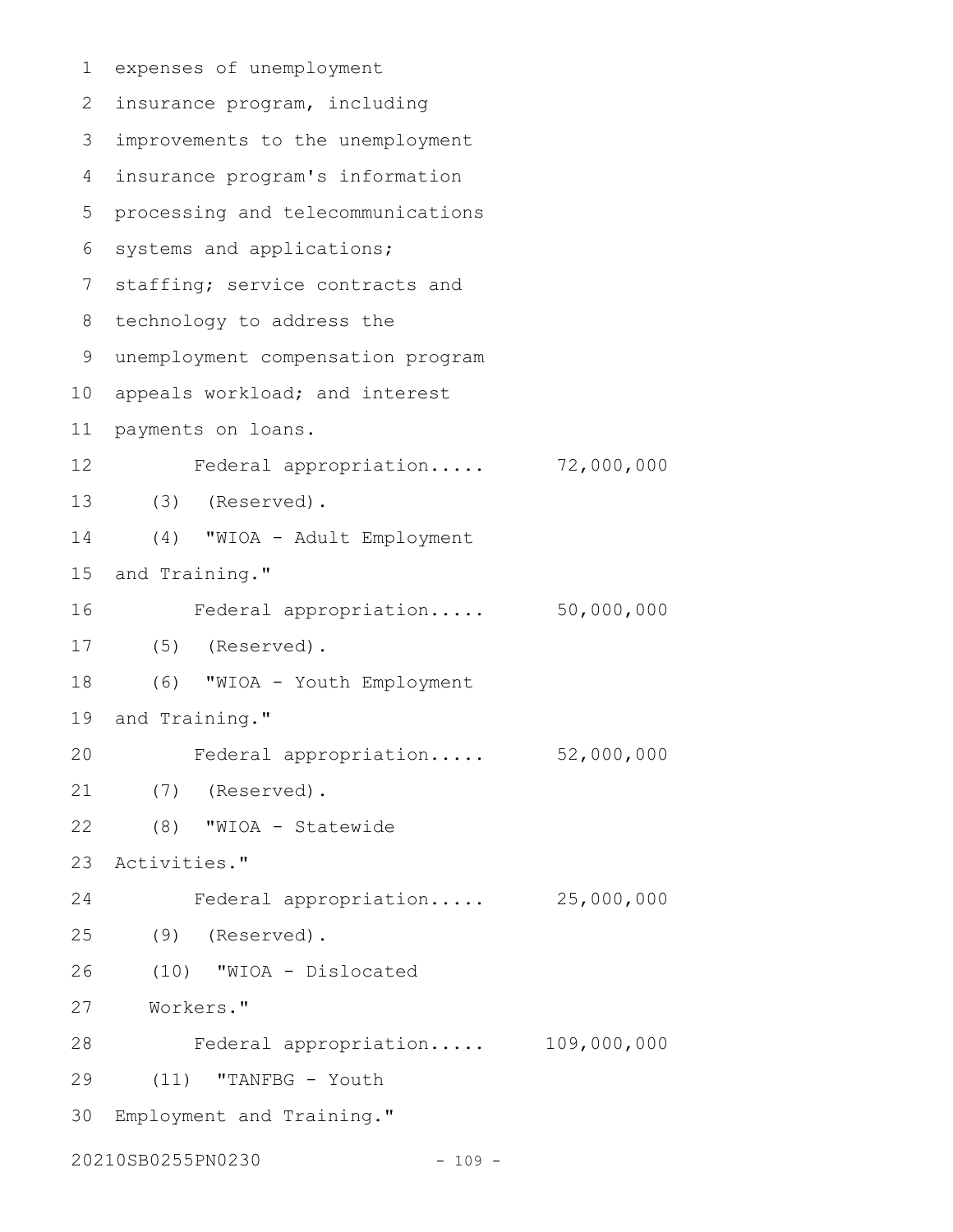Federal appropriation..... 25,000,000 (12) "COVID - WIOA - National Dislocated Workers." 3 Federal appropriation..... 1,600,000 For New Choices/New Options. State appropriation....... 750,000 For industry partnerships. State appropriation....... 2,813,000 For apprenticeship training. State appropriation....... 7,000,000 11 Section 225. Department of Military and Veterans Affairs. The following sums are 13 appropriated from the General 14 Fund to the Department of 15 Military and Veterans Affairs for 16 the current fiscal year: Tederal State For general government 17 18 operations of the Department of 19 Military and Veterans Affairs. State appropriation....... 32,590,000 21 The following Federal amounts 22 are appropriated to supplement 23 the sum appropriated for general 24 government operations: (1) "Facilities Maintenance." Federal appropriation..... 84,000,000 (2) "Federal Construction 28 Grants." Federal appropriation..... 25,000,000 (3) "COVID - Facilities 3020210SB0255PN0230 - 110 - 1 2 4 5 6 7 8 9 10 12 20 25 26 27 29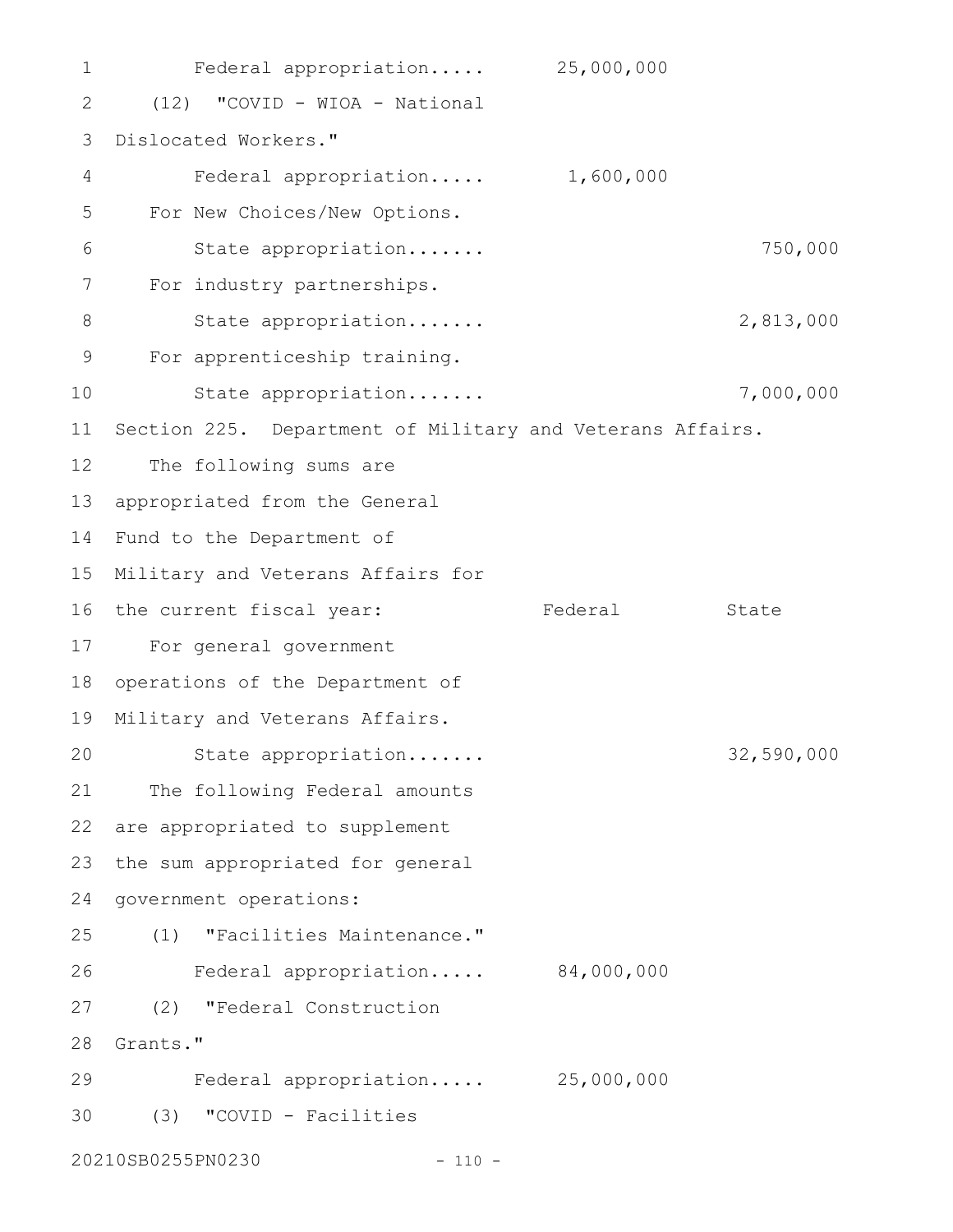| $\mathbf 1$ | Maintenance Cares Act."        |            |             |
|-------------|--------------------------------|------------|-------------|
| 2           | Federal appropriation          | 1,039,000  |             |
| 3           | For National Guard Youth       |            |             |
| 4           | Challenge Program.             |            |             |
| 5           | State appropriation            |            | 1,493,000   |
| 6           | For armory maintenance and     |            |             |
| 7           | repair.                        |            |             |
| 8           | State appropriation            |            | 1,145,000   |
| 9           | For honor guards for burials   |            |             |
| 10          | of veterans.                   |            |             |
| 11          | State appropriation            |            | 99,000      |
| 12          | For American battle monuments. |            |             |
| 13          | State appropriation            |            | 50,000      |
| 14          | For special State duty.        |            |             |
| 15          | State appropriation            |            | 35,000      |
| 16          | For the operation and          |            |             |
| 17          | maintenance of the veterans    |            |             |
| 18          | homes.                         |            |             |
| 19          | State appropriation            |            | 100,321,000 |
| 20          | The following Federal amounts  |            |             |
| 21          | are appropriated to supplement |            |             |
| 22          | the sum appropriated for the   |            |             |
| 23          | veterans homes:                |            |             |
| 24          | (1) "Operations and            |            |             |
| 25          | Maintenance."                  |            |             |
| 26          | Federal appropriation          | 56,844,000 |             |
| 27          | (2) "Medical Reimbursements."  |            |             |
| 28          | Federal appropriation          | 159,000    |             |
| 29          | "Enhanced Veterans<br>(3)      |            |             |
| 30          | Reimbursement."                |            |             |
|             |                                |            |             |

20210SB0255PN0230 - 111 -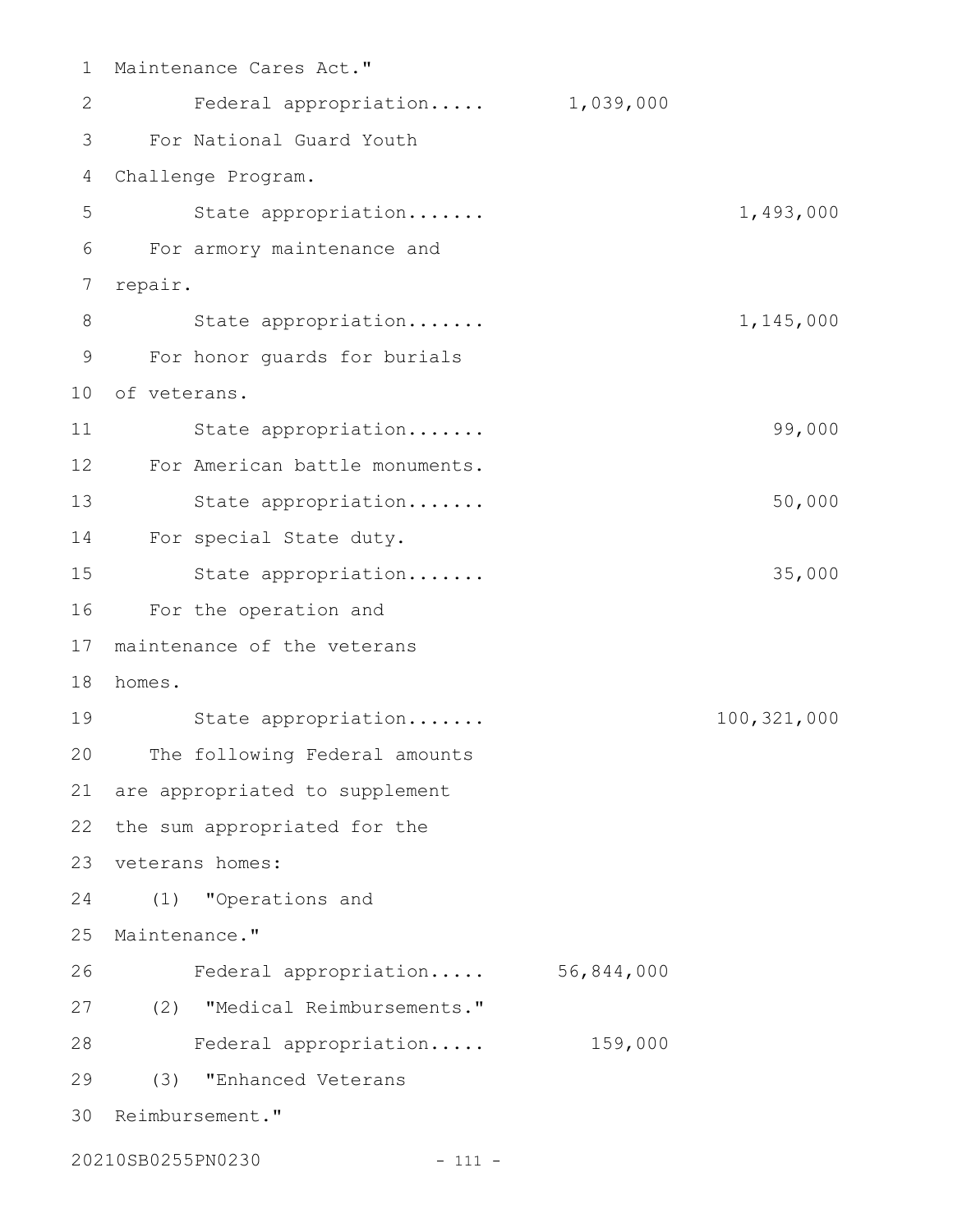Federal appropriation..... 36,660,000 (4) "COVID - Operations and 2 3 Maintenance." Federal appropriation..... 314,000 (5) "COVID - Veterans' Homes Enhanced Veterans Reimbursement." Federal appropriation..... 3,200,000 (6) "COVID - Direct Relief 9 Providers/Veterans' Homes. Federal appropriation..... 1,955,000 For payment of gratuities for the education of children of 13 certain veterans. State appropriation....... 125,000 For transfer from the General Fund to the Educational 17 Assistance Program Fund. State appropriation....... 13,265,000 For pensions for veterans blinded through service-connected injuries or disease. State appropriation....... 222,000 To provide for pensions for amputee and paralyzed veterans as required by 51 Pa.C.S. § 7702 26 (relating to amputee and 27 paralyzed veteran's pension). State appropriation....... 3,714,000 For payment of pensions to 30 dependents of soldiers of the 20210SB0255PN0230 - 112 - 1 4 5 6 7 8 10 11 12 14 15 16 18 19 20 21 22 23 24 25 28 29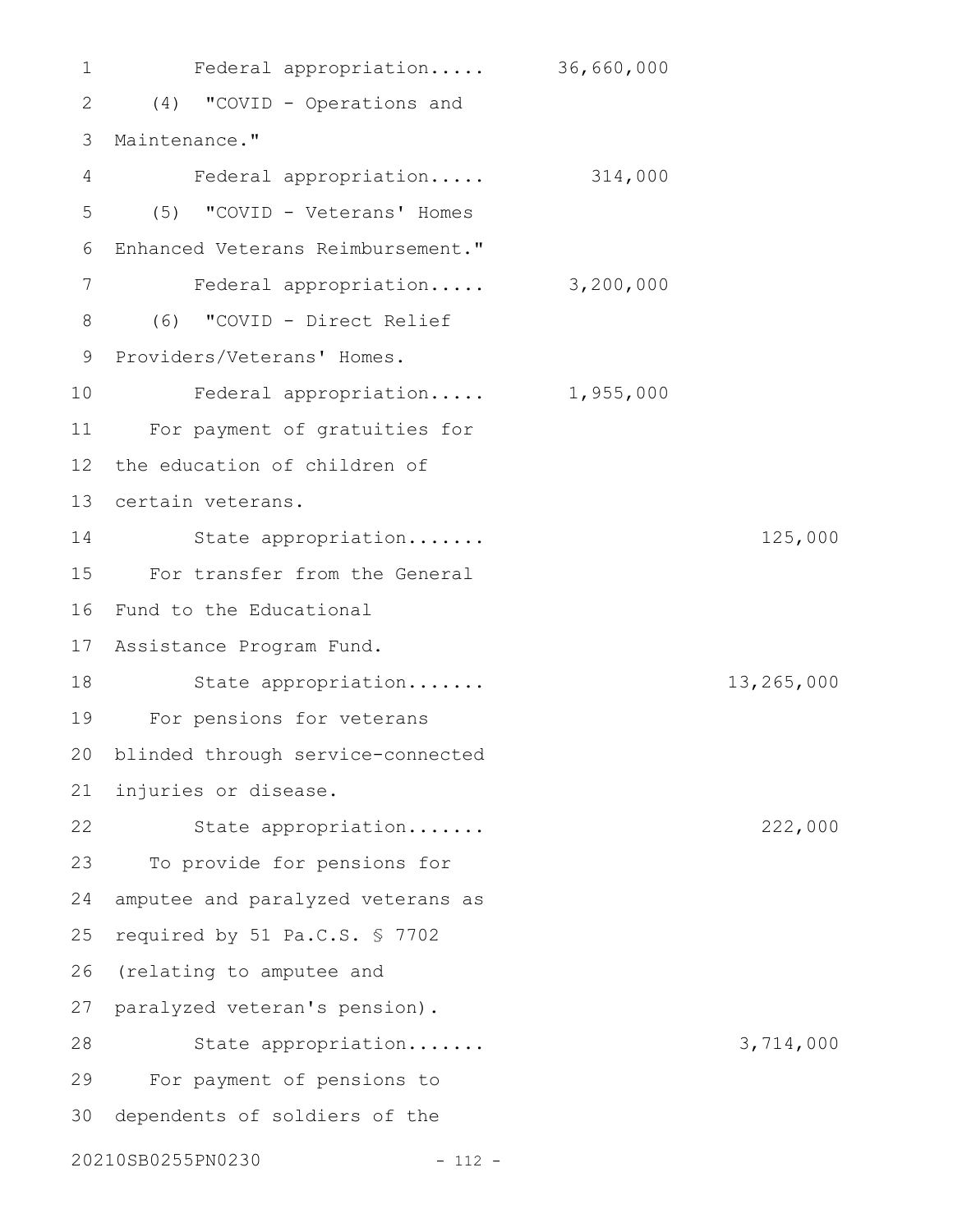Pennsylvania National Guard 1 2 killed in the line of duty. State appropriation....... 5,000 For supplemental life 4 insurance premiums. 5 State appropriation....... 164,000 For the Civil Air Patrol. 7 State appropriation....... 100,000 For grants for disabled 9 American veterans' 10 11 transportation. 12 State appropriation...... 336,000 13 For veterans outreach services. 14 State appropriation....... 3,139,000 16 Section 226. Department of Revenue. 17 The following amounts are 18 appropriated from the General 19 Fund to the Department of Revenue 20 for the current fiscal year: Federal State For general government 21 22 operations of the Department of 23 Revenue. State appropriation....... 142,954,000 For technology and process modernization. 26 State appropriation....... 4,750,000 For the distribution of public 28 utility realty tax. 29 State appropriation....... 29,213,000 3020210SB0255PN0230 - 113 - 3 6 8 15 24 25 27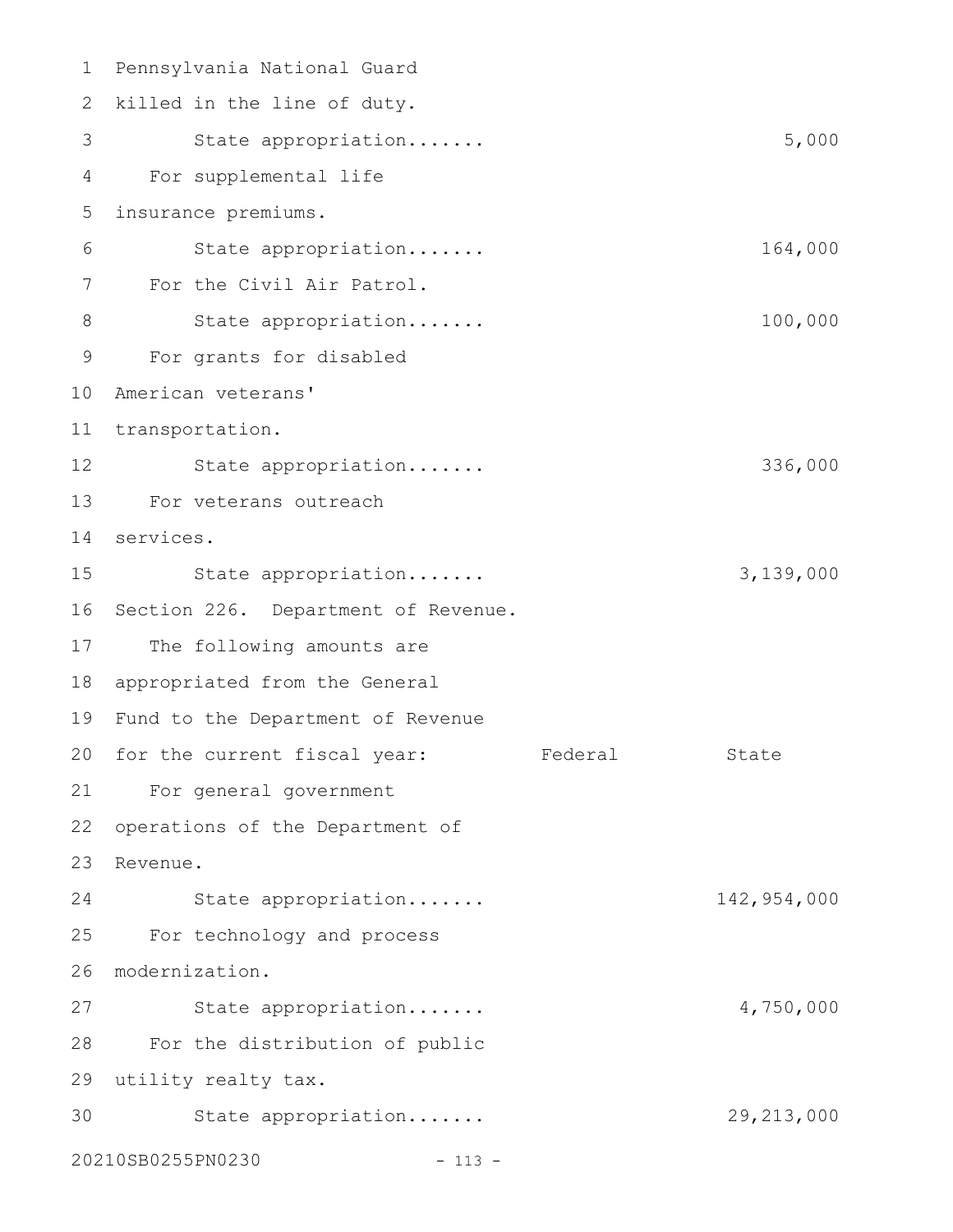Section 227. Department of State. The following amounts are appropriated from the General 3 Fund to the Department of State 4 5 for the current fiscal year: Federal State For general government 6 operations of the Department of State. State appropriation....... 4,239,000 The following Federal amounts are appropriated to supplement 12 the sum appropriated for general 13 government operations: (1) "Federal Election 14 15 Reform." Federal appropriation..... 30,194,000 For the Statewide uniform 17 18 registry of electors. State appropriation....... 7,305,000 For voter registration and education programs. State appropriation....... 485,000 For lobbying disclosure. State appropriation....... 283,000 For Electoral College. State appropriation....... 10,000 For transfer from the General Fund to the Pennsylvania Economic 29 Development Financing Authority. State appropriation....... 9,044,000 20210SB0255PN0230 - 114 - 1 2 7 8 9 10 11 16 19 20 21 22 23 24 25 26 27 28 30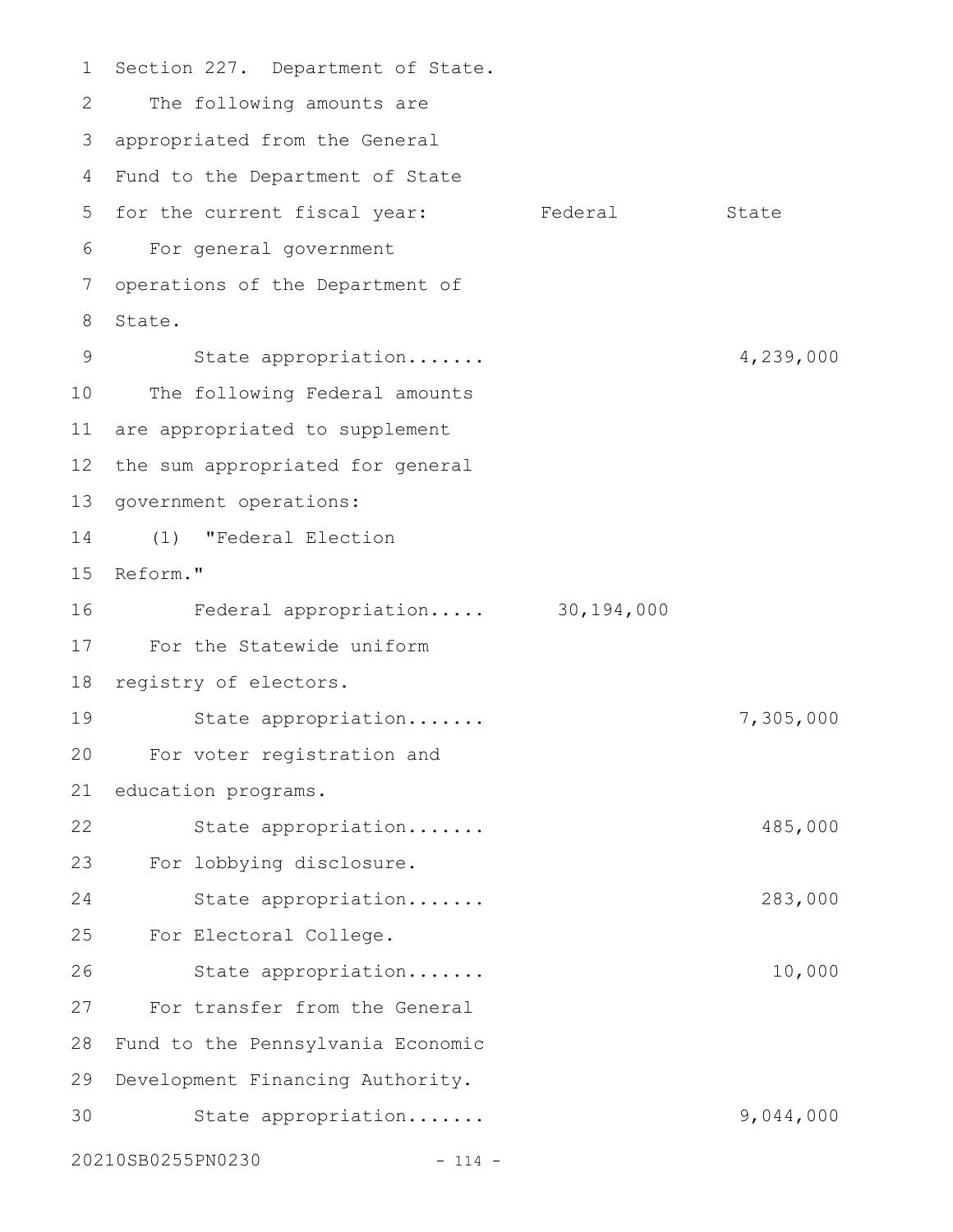For costs related to absentee 1 2 voting by persons in military services. 3 State appropriation....... 20,000 5 Section 228. Department of Transportation. The following amounts are appropriated from the General 7 8 Fund to the Department of 9 Transportation for the current 10 fiscal year: Tederal State 11 The following Federal amounts 12 are appropriated for rail freight 13 and intermodal coordination: (1) (Reserved). 14 (2) "Federal Transit Administration - Capital 16 17 Improvement Grants." Federal appropriation..... 30,000,000 (3) (Reserved). 19 (4) "TEA-21 - Access to 20 Jobs." 21 Federal appropriation..... 2,000,000 (5) "Surface Transportation - 24 Operating." Federal appropriation..... 15,000,000 (6) "Surface Transportation - 27 Assistance." 28 Federal appropriation..... 750,000 (7) "Surface Transportation 29 Assistance Capital." 304 6 15 18 22 23 25 26

20210SB0255PN0230 - 115 -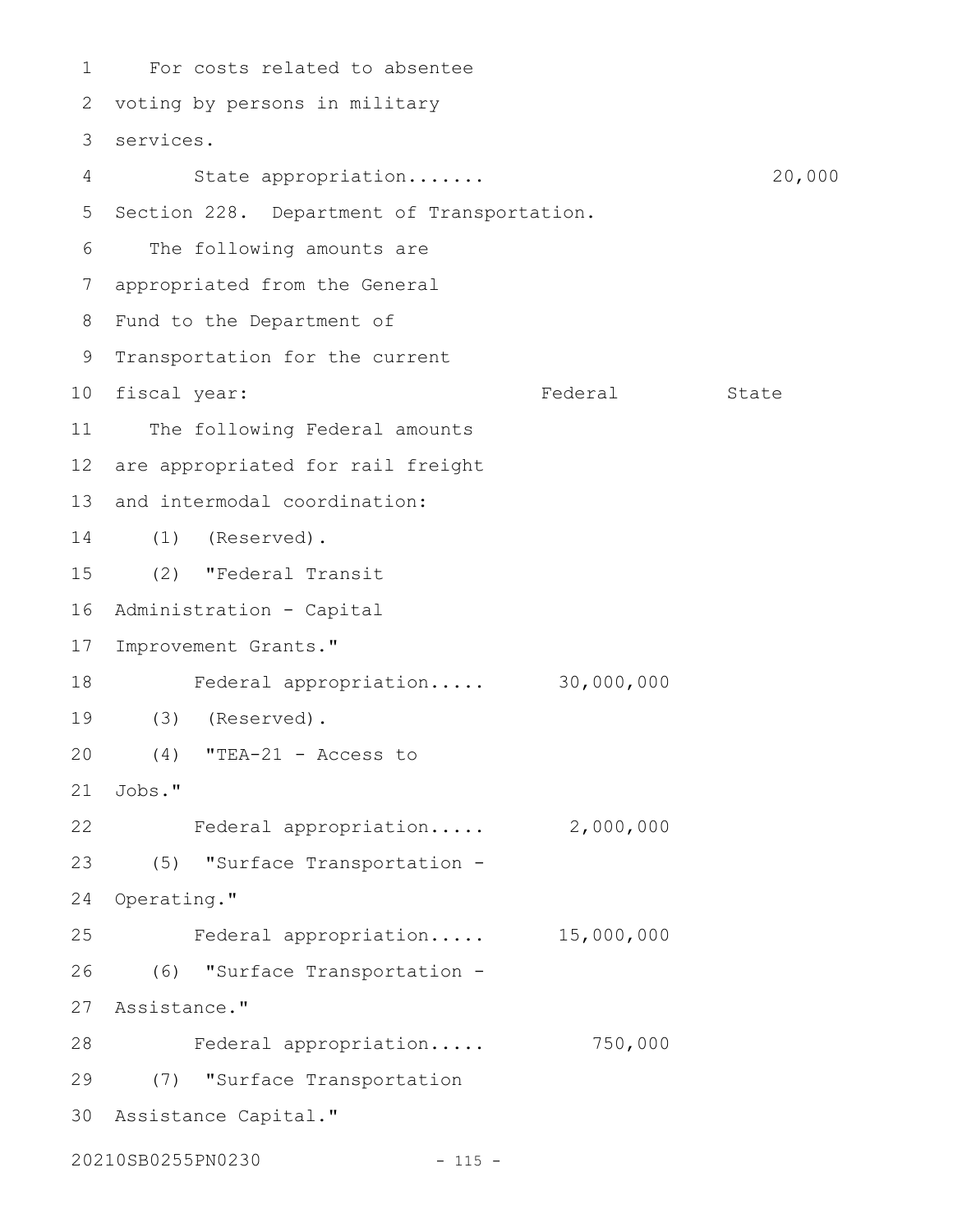Federal appropriation..... 40,000,000 (8) "FTA - Keystone Corridor 2 Equipment and Purchases." 3 Federal appropriation..... 60,000,000 (9) "FTA - Safety Oversight." Federal appropriation..... 3,000,000 (10) "FTA - Hybrid Mass 7 Transit Vehicles." Federal appropriation..... 30,000,000 (11) "FRA - State of Good 10 11 Repair." Federal appropriation..... 15,000,000 12 (12) "COVID - FTA - Keystone 13 14 Corridor Equipment and 15 Purchases." Federal appropriation..... 63,869,000 (13) "Line and Track 17 18 Improvement." Federal appropriation..... 3,000,000 For costs related to the 20 21 collection of vehicle sales tax. 22 State appropriation...... 655,000 For costs related to voter 23 24 registration with driver 25 licensing. State appropriation....... 573,000 For infrastructure projects. 27 State appropriation....... 1,900,000 29 Section 229. Pennsylvania State Police. The following amounts are 20210SB0255PN0230 - 116 - 1 4 5 6 8 9 16 19 26 28 30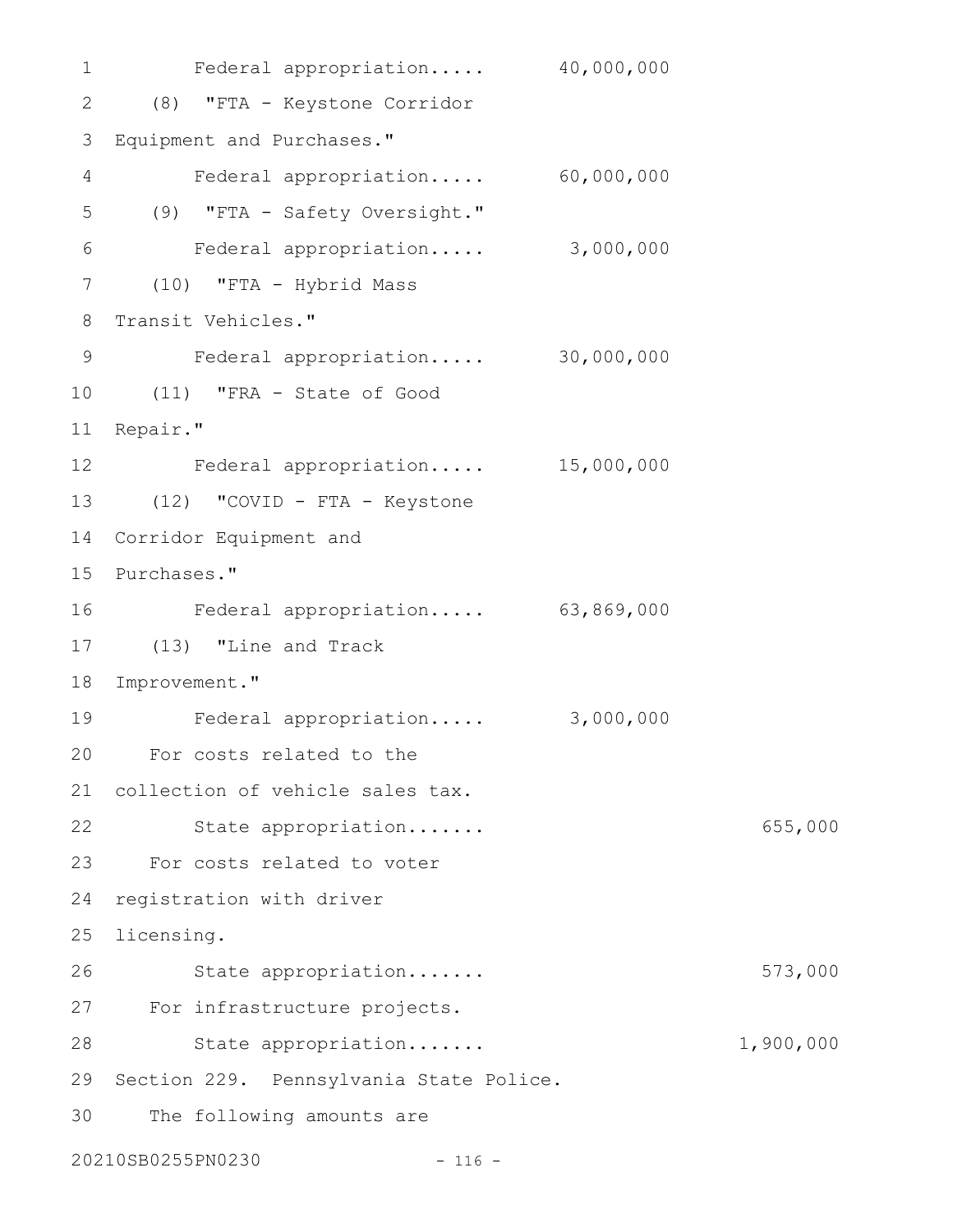appropriated from the General 1 2 Fund to the Pennsylvania State 3 Police for the current fiscal year: State State State State State State State State State State State State State State State State State State For general government 5 operations of the Pennsylvania State Police. State appropriation....... 183,253,000 The following Federal amounts 10 are appropriated to supplement the sum appropriated for general 12 government operations: (1) "Area Computer Crime." Federal appropriation..... 10,555,000 For law enforcement 16 information technology. State appropriation....... 6,899,000 For the Statewide Public 19 Safety Radio Network. State appropriation....... 12,033,000 The following Federal amounts 22 are appropriated to supplement 23 the sum appropriated for 24 Statewide Public Safety Radio 25 Network: (1) "Broadband Network 27 Planning." Federal appropriation..... 4,050,000 For the Municipal Police 30 Officers' Education and Training 20210SB0255PN0230 - 117 - 4 year: 6 7 8 9 11 13 14 15 17 18 20 21 26 28 29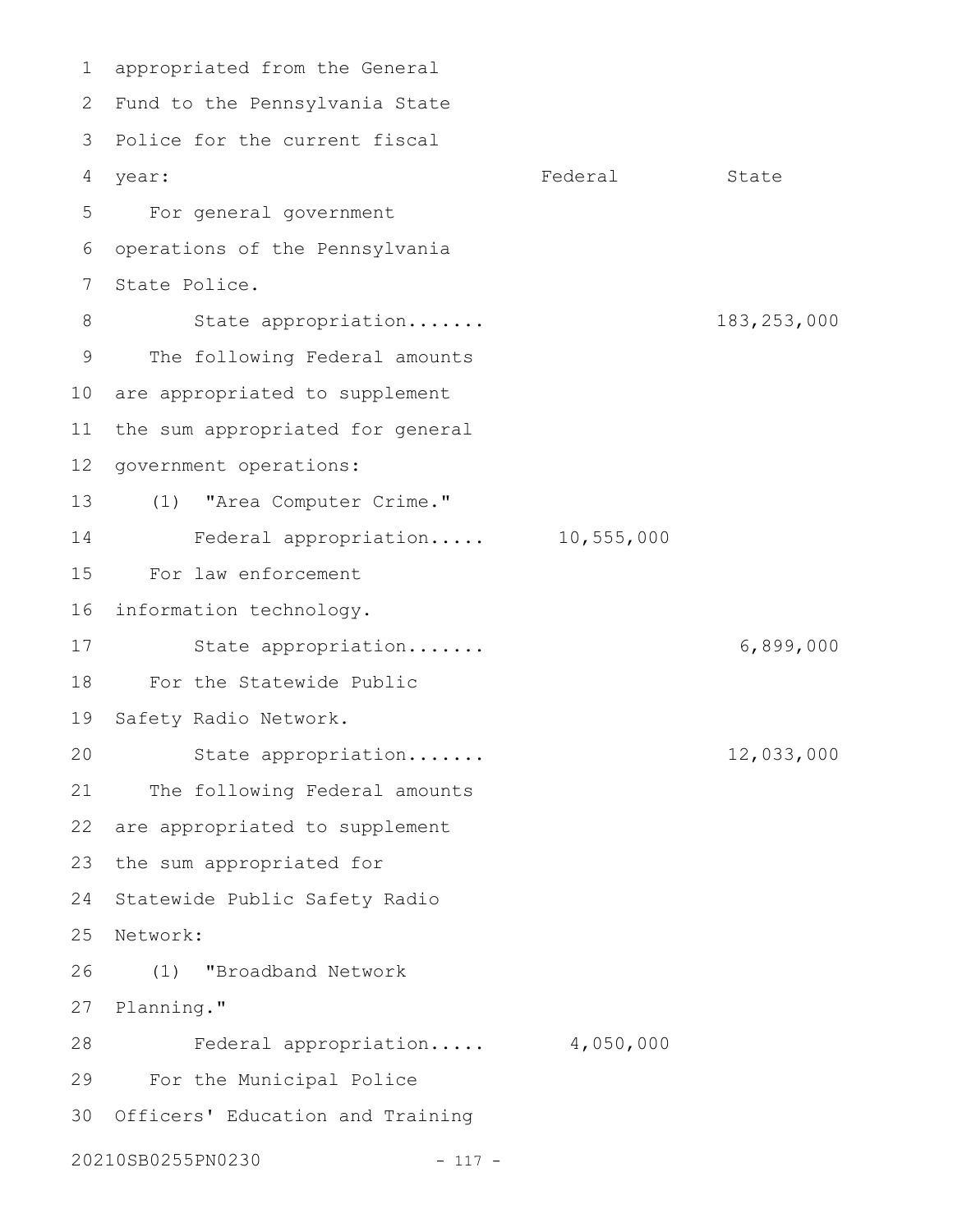Commission, including in-service 1 2 training. State appropriation....... 1,708,000 For an Automated Fingerprint Identification System (AFIS). State appropriation....... 885,000 For gun checks. State appropriation....... 4,400,000 9 Section 230. (Reserved). 10 Section 231. Pennsylvania Emergency Management Agency. The following amounts are appropriated from the General 12 13 Fund to the Pennsylvania Emergency Management Agency for 14 15 the current fiscal year: Tederal State For general government operations of the Pennsylvania Emergency Management Agency. State appropriation....... 13,387,000 The following Federal amounts are appropriated to supplement the sum appropriated for general government operations: (1) "Civil Preparedness." Federal appropriation..... 21,000,000 (2) "Hazardous Materials 27 Planning and Training." Federal appropriation..... 1,500,000 For the Office of the State Fire Commissioner. 303 4 5 6 7 8 11 16 17 18 19 20 21 22 23 24 25 26 28 29

20210SB0255PN0230 - 118 -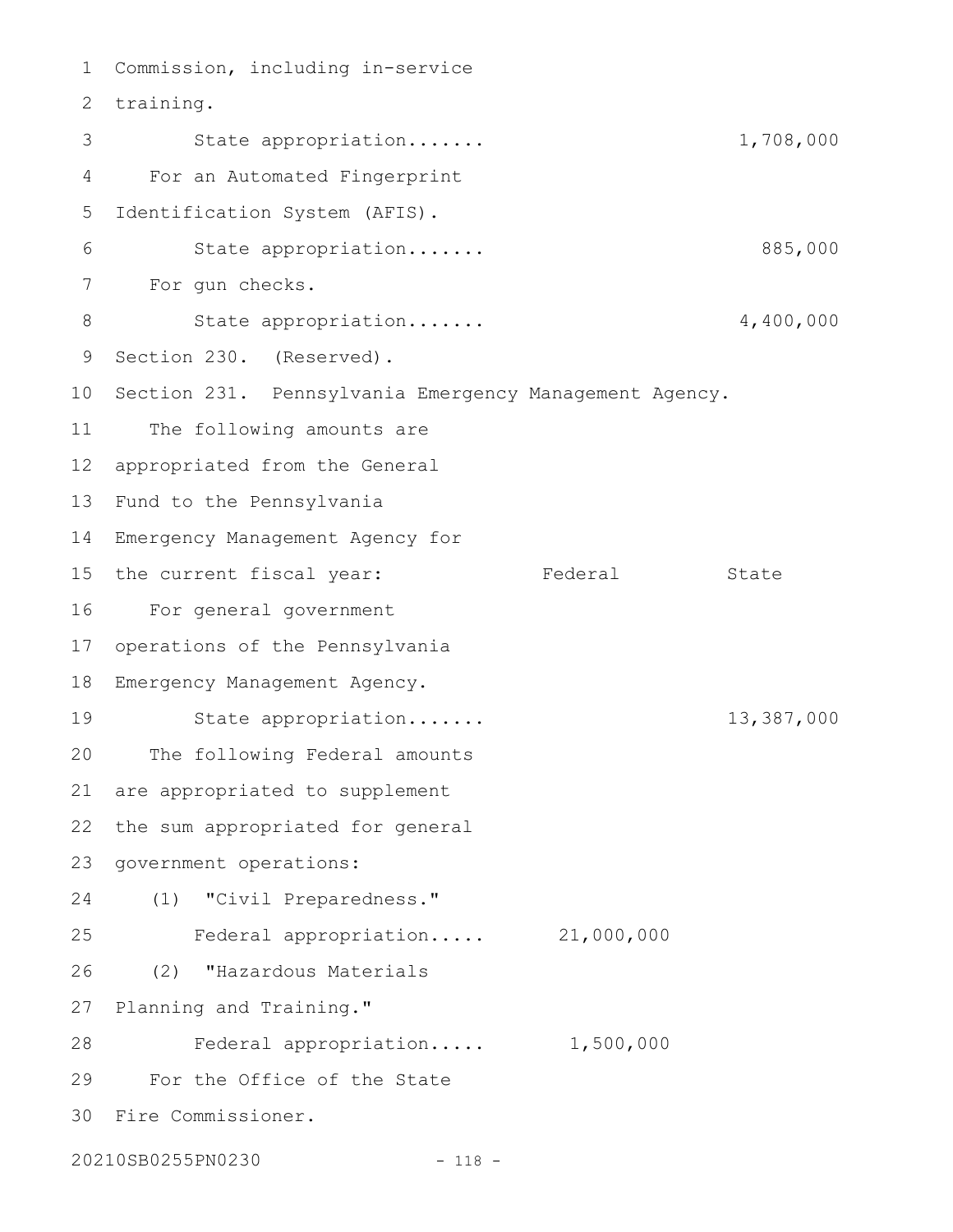State appropriation....... 2,807,000 The following Federal amounts are appropriated to supplement 3 4 the sum appropriated for the 5 Office of the State Fire Commissioner: 6 (1) "Fire Prevention." Federal appropriation..... 42,000 For disaster relief. State appropriation....... 16,700,000 For search and rescue 12 programs. State appropriation....... 250,000 For firefighters' memorial 14 15 flags. State appropriation....... 10,000 For Red Cross Extended Care 17 18 Program. State appropriation....... 250,000 20 Section 232. Pennsylvania Historical and Museum Commission. The following amounts are 22 appropriated from the General 23 Fund to the Pennsylvania 24 Historical and Museum Commission 25 for the current fiscal year: Federal State For general government 26 27 operations of the Pennsylvania 28 Historical and Museum Commission. State appropriation....... 21,150,000 The following Federal amounts 20210SB0255PN0230 - 119 - 1 2 7 8 9 10 11 13 16 19 21 29 30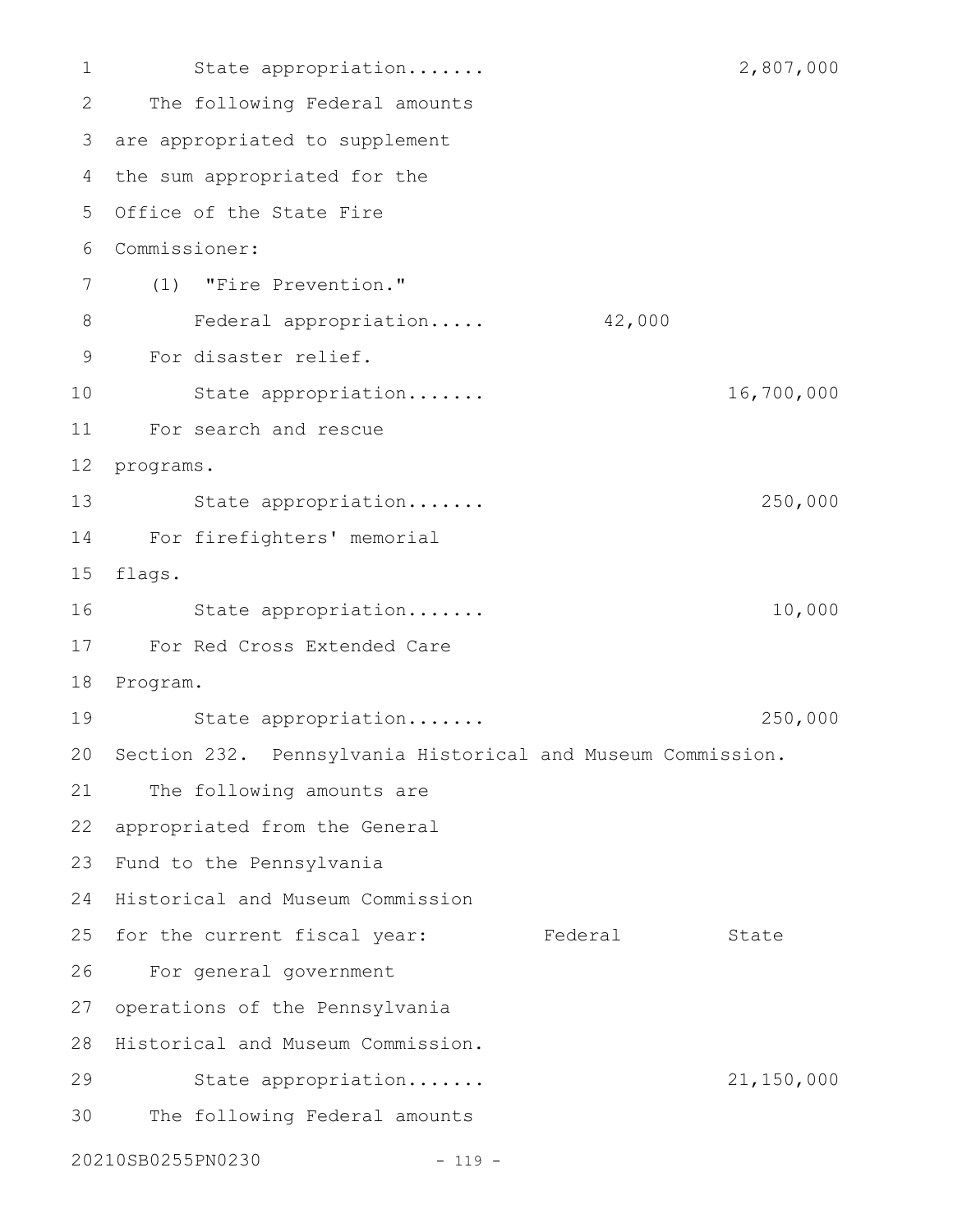are appropriated to supplement 1 2 the sum appropriated for general 3 government operations: (1) "Historic Preservation." Federal appropriation..... 2,050,000 (2) "Surface Mining Review." Federal appropriation..... 150,000 (3) "Environmental Review." Federal appropriation..... 348,000 (4) "American Battlefield 11 Protection Program." Federal appropriation..... 2,000,000 (5) "Appalachian 13 14 Development." Federal appropriation..... 100,000 (6) "COVID - PA History To-16 17 Go." Federal appropriation..... 198,000 For cultural and historical 19 20 support. State appropriation....... 2,000,000 22 Section 233. Pennsylvania Infrastructure Investment Authority. The following amounts are 24 appropriated from the General 25 Fund to the Pennsylvania 26 Infrastructure Investment 27 Authority for the current fiscal Federal State 29 The following Federal amounts 30 are appropriated to the 20210SB0255PN0230 - 120 - 4 5 6 7 8 9 10 12 15 18 21 23 28 year: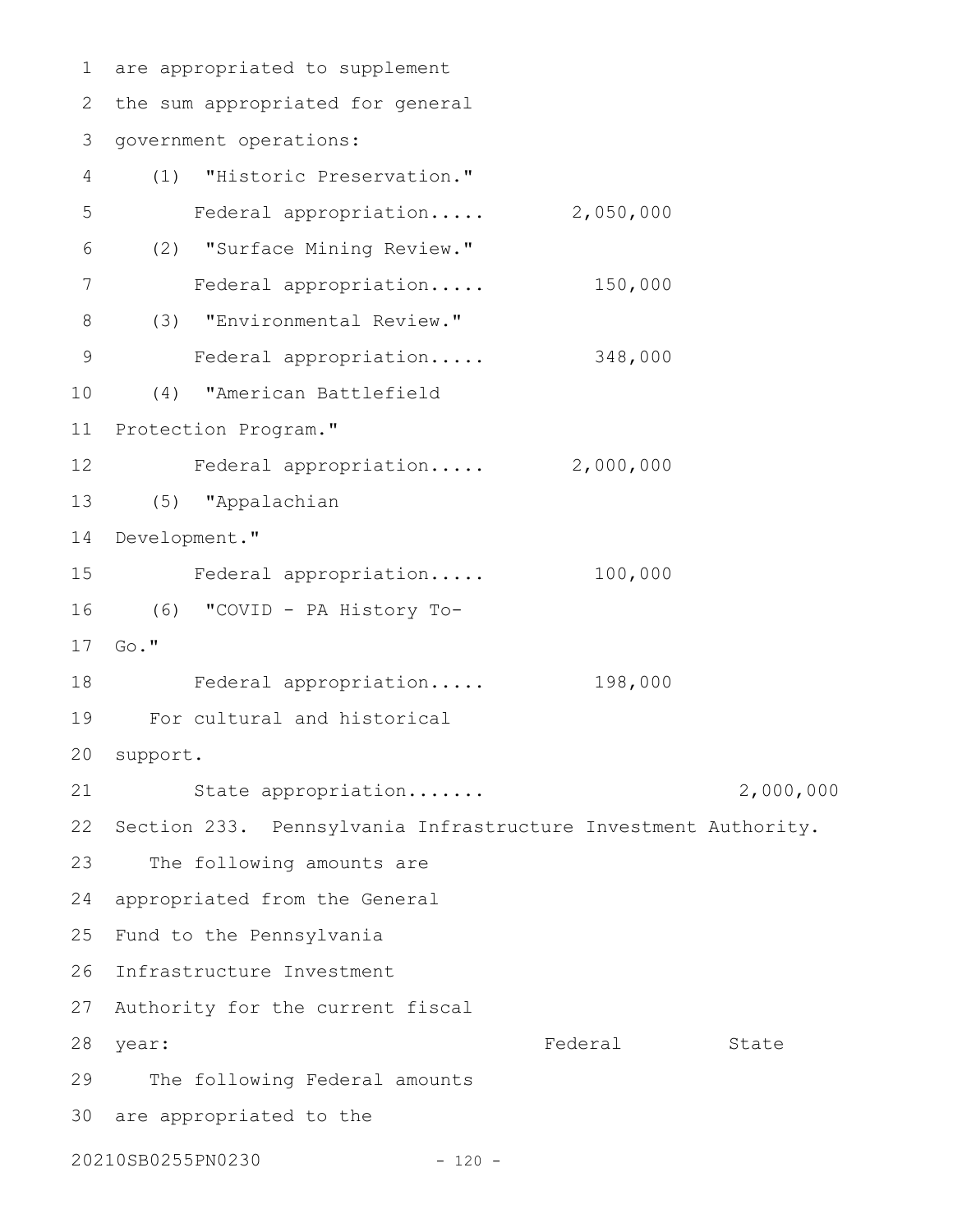Pennsylvania Infrastructure 1 2 Investment Authority: (1) "Sewage Projects 3 4 Revolving Loan Fund." Federal appropriation..... 127,200,000 (2) "Drinking Water Projects 6 7 Revolving Loan Fund." 8 Federal appropriation..... 66,982,000 (3) "Infrastructure 9 10 Improvement Projects." Federal appropriation..... 1,740,000 12 Section 234. Environmental Hearing Board. 13 The following amounts are appropriated from the General 14 15 Fund to the Environmental Hearing 16 Board for the current fiscal Federal State For the Environmental Hearing 18 19 Board. 20 State appropriation...... 2,554,000 21 Section 235. (Reserved). 22 Section 236. Health Care Cost Containment Council. 23 The following amounts are 24 appropriated from the General Fund 25 to the Health Care Cost Containment 26 Council for the current fiscal Federal State For the Health Care Cost 28 29 Containment Council. 30 State appropriation...... 3,167,000 20210SB0255PN0230 - 121 - 5 11 17 year: 27 year: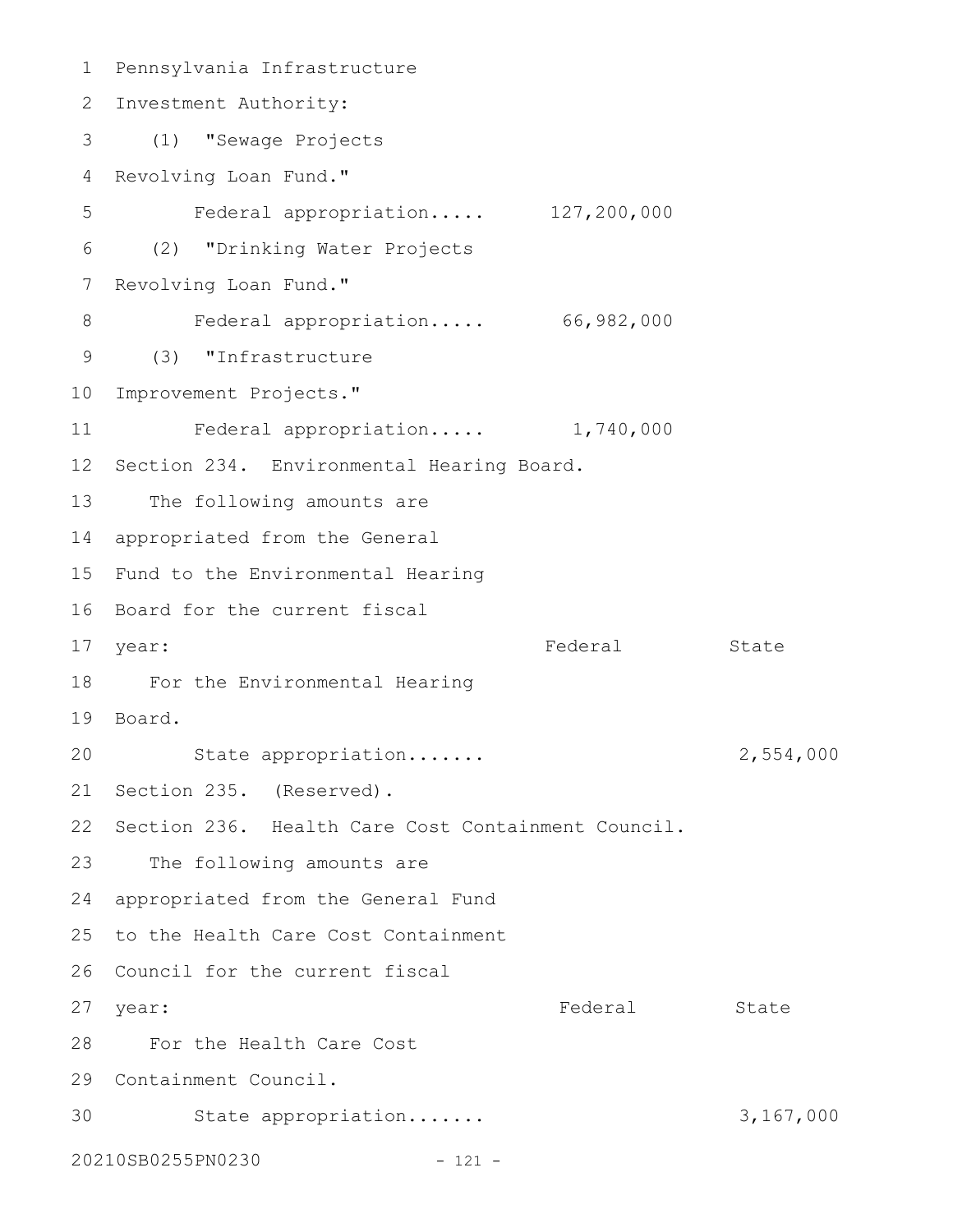Section 237. State Ethics Commission. The following amounts are appropriated from the General Fund to the State Ethics 5 Commission for the current fiscal year: State State State State State State State State State State State State State For the general government operations of the State Ethics 9 Commission as allocated by 10 resolution adopted by a majority of the members appointed to the State Ethics Commission. State appropriation....... 2,932,000 SUBPART B JUDICIAL DEPARTMENT Section 241. Supreme Court. The following amounts are appropriated from the General Fund 19 to the Supreme Court for the 20 current fiscal year: Tederal State For the Supreme Court: including the salaries of the Supreme Court justices, for the 24 office of prothonotary and for the library in the Eastern District 26 and Western District, for the 27 office of prothonotary in the 28 Middle District, for criers, 29 tipstaves, official stenographers, 30 court officers and the law 20210SB0255PN0230 - 122 - 1 2 3 4 6 7 8 11 12 13 14 15 16 17 18 21 22 23 25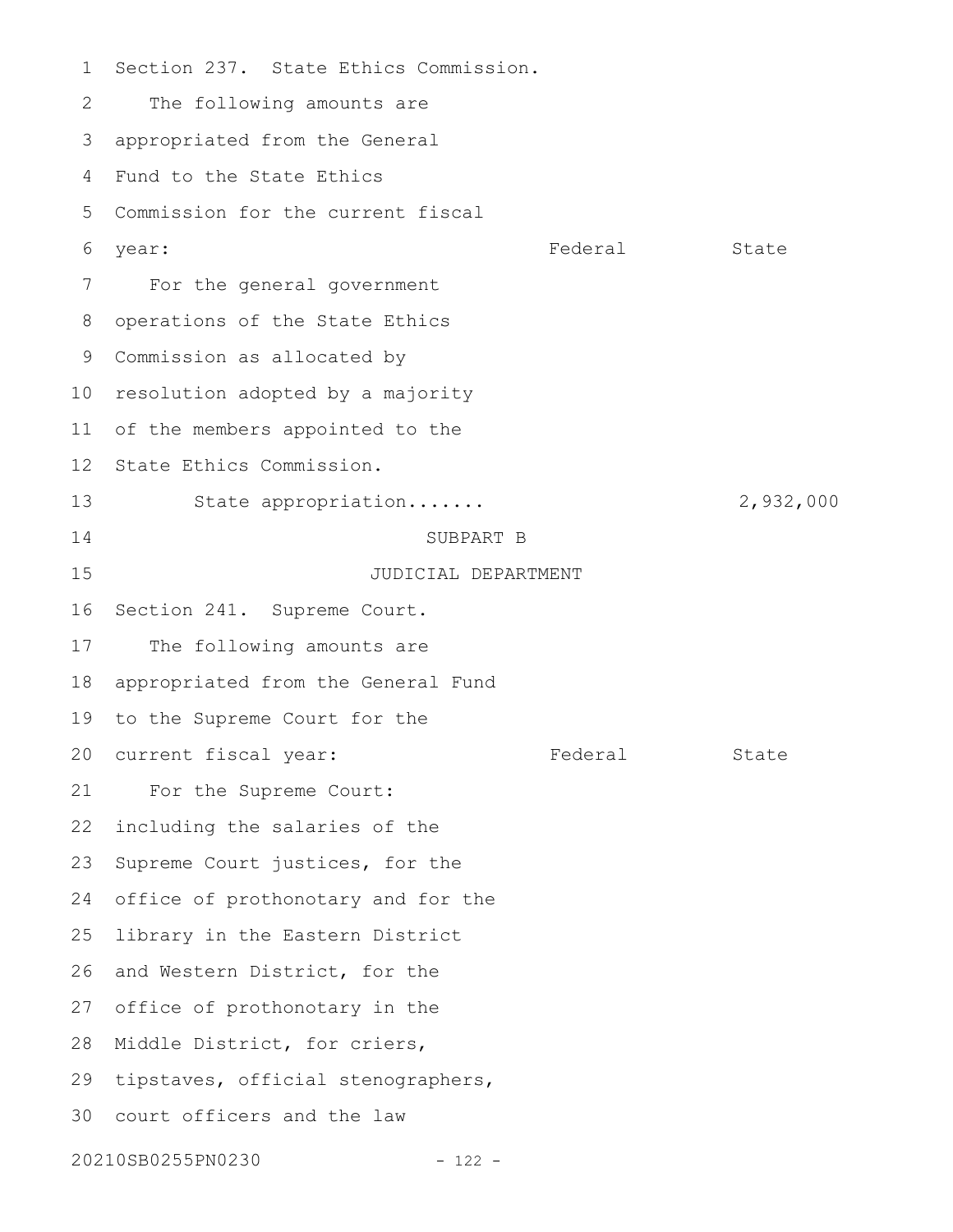secretary of the Chief Justice in 2 Eastern, Middle and Western 3 Districts, home office expenses and workers' compensation 4 5 insurance premiums for all Supreme Court employees not funded by 6 other appropriations, for the office of State reporters, including the salaries and 10 compensation of employees, including the fees for prothonotaries of the Supreme 13 Court of the Eastern, Middle and 14 Western Districts on assignment to judges to counties other than 16 their own, and further including assessments for the National 18 Center of State Courts. State appropriation....... 17,150,000 For vouchered expenses for justices. State appropriation....... 118,000 For judicial center operations. State appropriation....... 814,000 For the judicial council for the unified judicial system. State appropriation....... 141,000 For district court administrators for the unified judicial system. 20210SB0255PN0230 - 123 - 1 7 8 9 11 12 15 17 19 20 21 22 23 24 25 26 27 28 29 30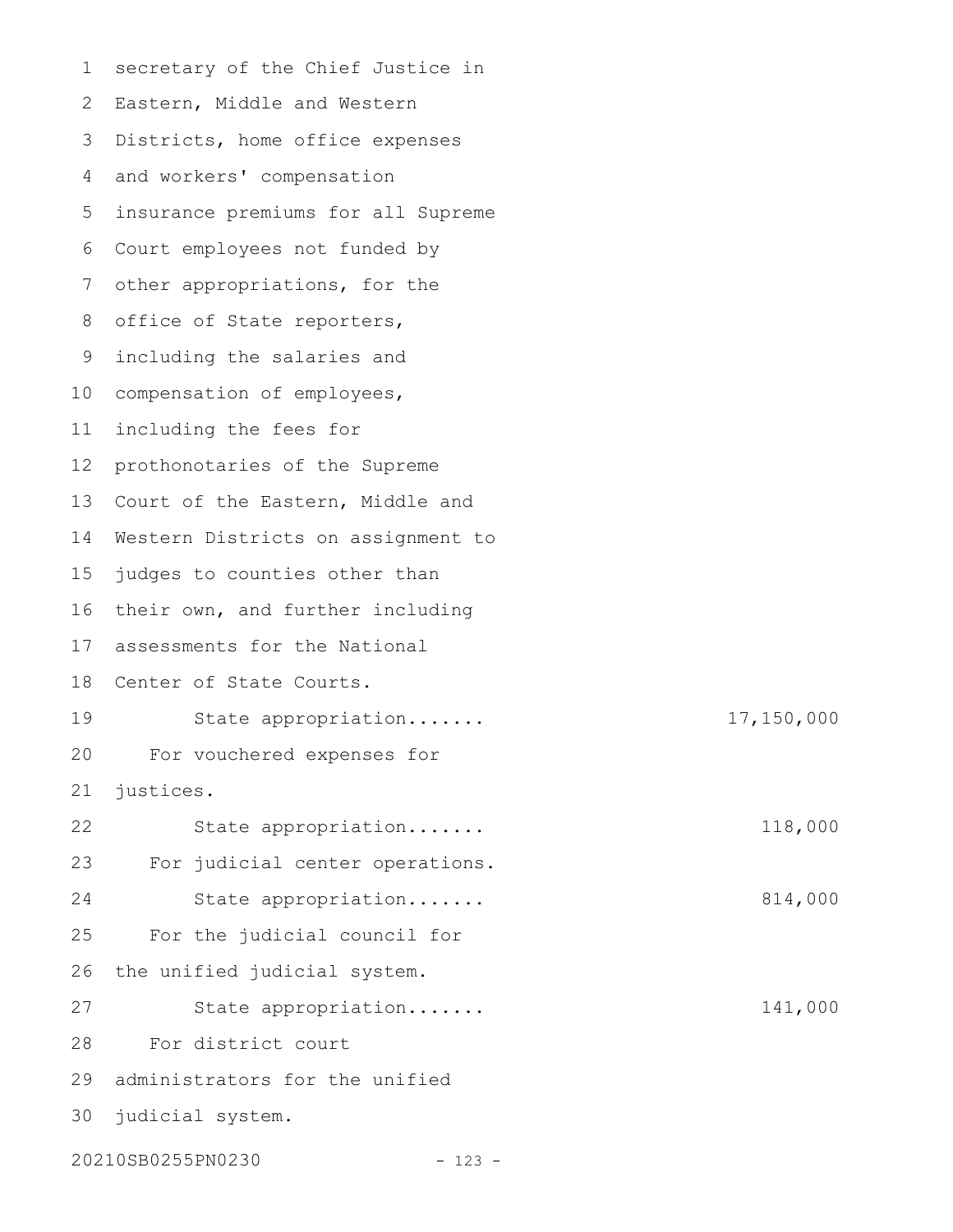| 1  | State appropriation                |           | 19,657,000 |
|----|------------------------------------|-----------|------------|
| 2  | For the Interbranch Commission.    |           |            |
| 3  | State appropriation                |           | 350,000    |
| 4  | For court management education     |           |            |
| 5  | for the unified judicial system.   |           |            |
| 6  | State appropriation                |           | 73,000     |
| 7  | For Rules Committees.              |           |            |
| 8  | State appropriation                |           | 1,595,000  |
| 9  | For the Court Administrator of     |           |            |
| 10 | Pennsylvania, including the        |           |            |
| 11 | expenses of the Judicial Council   |           |            |
| 12 | of Pennsylvania and the District   |           |            |
| 13 | Justice Administrator.             |           |            |
| 14 | State appropriation                |           | 11,577,000 |
| 15 | The following Federal amounts      |           |            |
| 16 | are appropriated to supplement the |           |            |
| 17 | sum appropriated for the Court     |           |            |
| 18 | Administrator:                     |           |            |
| 19 | (1)<br>"Court Improvement          |           |            |
|    | 20 Project."                       |           |            |
| 21 | Federal appropriation              | 1,130,000 |            |
| 22 | (2) "Adult Drug Court Outcome      |           |            |
| 23 | Evaluation."                       |           |            |
| 24 | Federal appropriation              | 225,000   |            |
| 25 | (3) "Language Access Grant."       |           |            |
| 26 | Federal appropriation              | 50,000    |            |
| 27 | (4) "PA Reestablishment            |           |            |
| 28 | Analysis of District Courts."      |           |            |
| 29 | Federal appropriation              | 80,000    |            |
| 30 | For the Integrated Criminal        |           |            |
|    | 20210SB0255PN0230<br>$-124 -$      |           |            |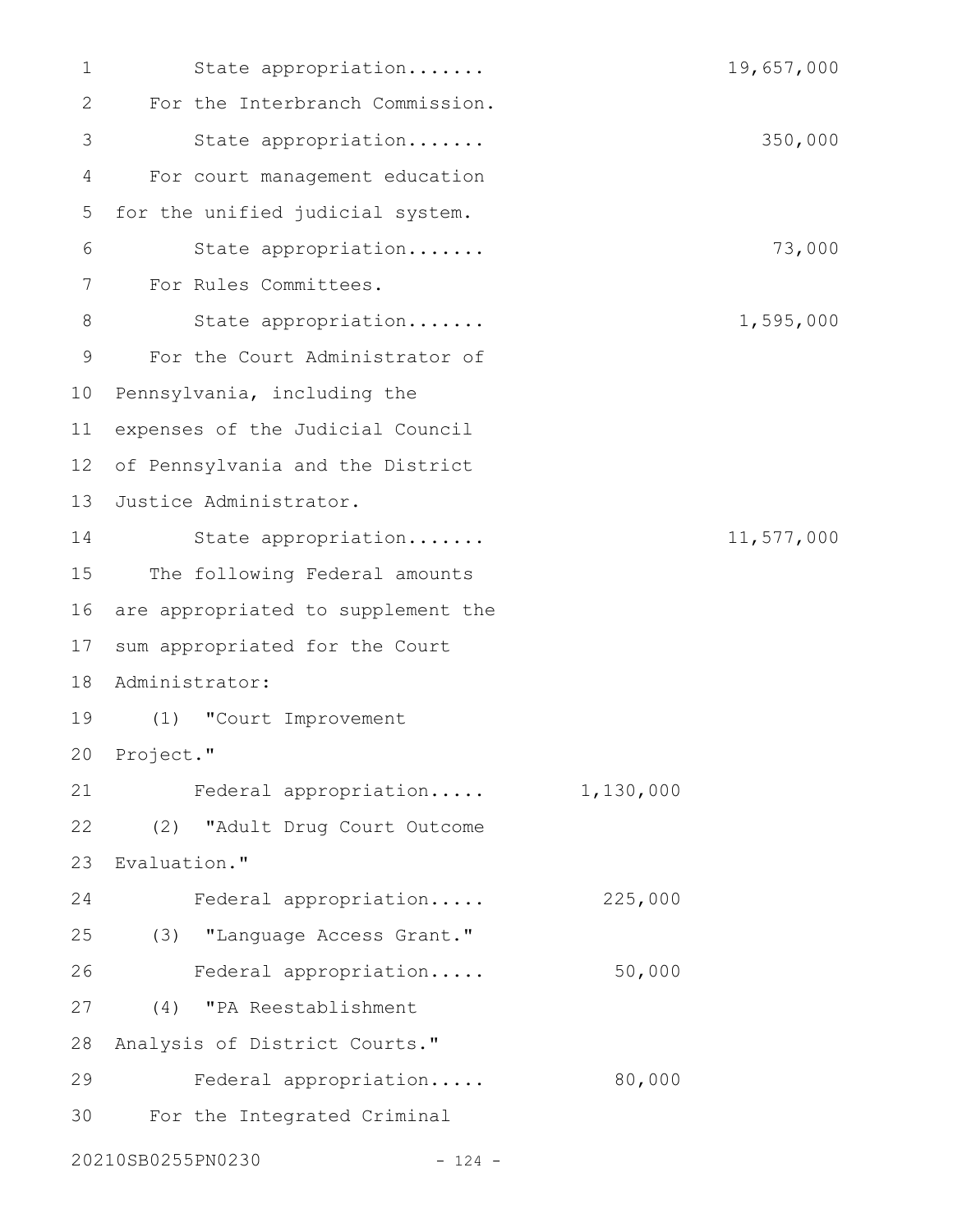Justice System. 1

State appropriation....... 2,372,000 For the unified judicial system security program. State appropriation....... 2,002,000 For the Office of Elder Justice in the Courts. State appropriation....... 496,000 Section 242. Superior Court. The following amounts are appropriated from the General Fund to the Superior Court for the current fiscal year: Federal State For the salaries and expenses of the Superior Court: including the salary of the Superior Court judges, for panelization of judges program, for criers, tipstaves, 19 official stenographers, home 20 office expenses, court officers and law secretary of the president judge and workers' compensation insurance premiums for all employees of the Superior Court, for the prothonotary's office in the Philadelphia District, including salaries and 28 compensation for employees, including the expenses of dockets, 30 stationery, supplies, books for 20210SB0255PN0230 - 125 - 2 3 4 5 6 7 8 9 10 11 12 13 14 15 16 17 18 21 22 23 24 25 26 27 29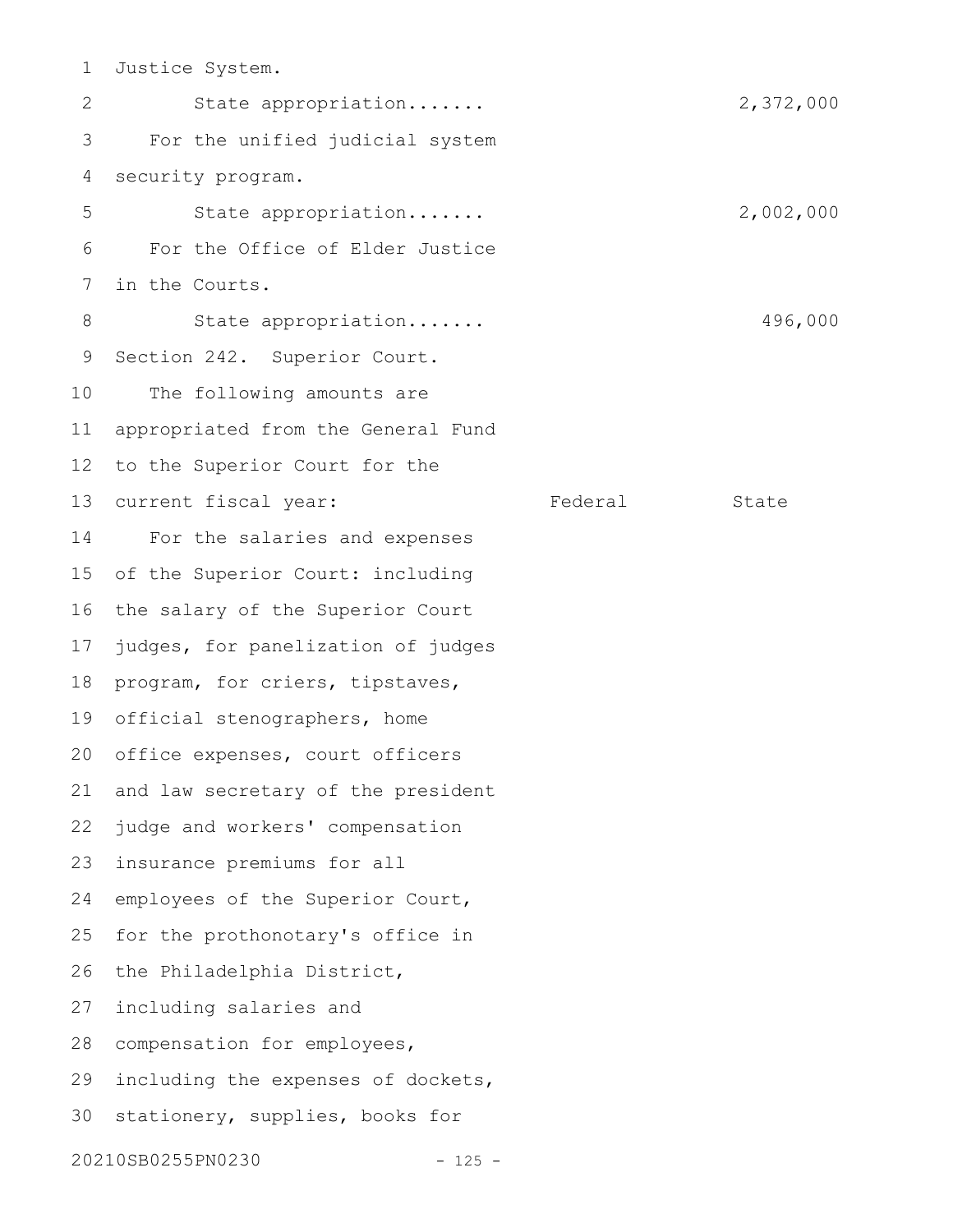1 the library and other costs of the 2 Superior Court and its offices. State appropriation....... 32,377,000 For vouchered expenses for active judges. State appropriation....... 183,000 7 Section 243. Commonwealth Court. The following amounts are appropriated from the General Fund 9 10 to Commonwealth Court for the 11 current fiscal year: Tederal State For the salaries of judges, for 13 the salaries and expenses of employees and for home office expenses. 15 State appropriation....... 21,192,000 For vouchered expenses for 17 18 active judges. State appropriation....... 132,000 20 Section 244. Courts of common pleas. The following amounts are appropriated from the General Fund 23 to the courts of common pleas for 24 the current fiscal year: Tederal State For the courts of common pleas: including the salaries and 27 expenses of judges, including the 28 expenses of traveling judges, 29 including the mileage in divided 30 judicial districts, and the 20210SB0255PN0230 - 126 - 3 4 5 6 8 12 14 16 19 21 22 25 26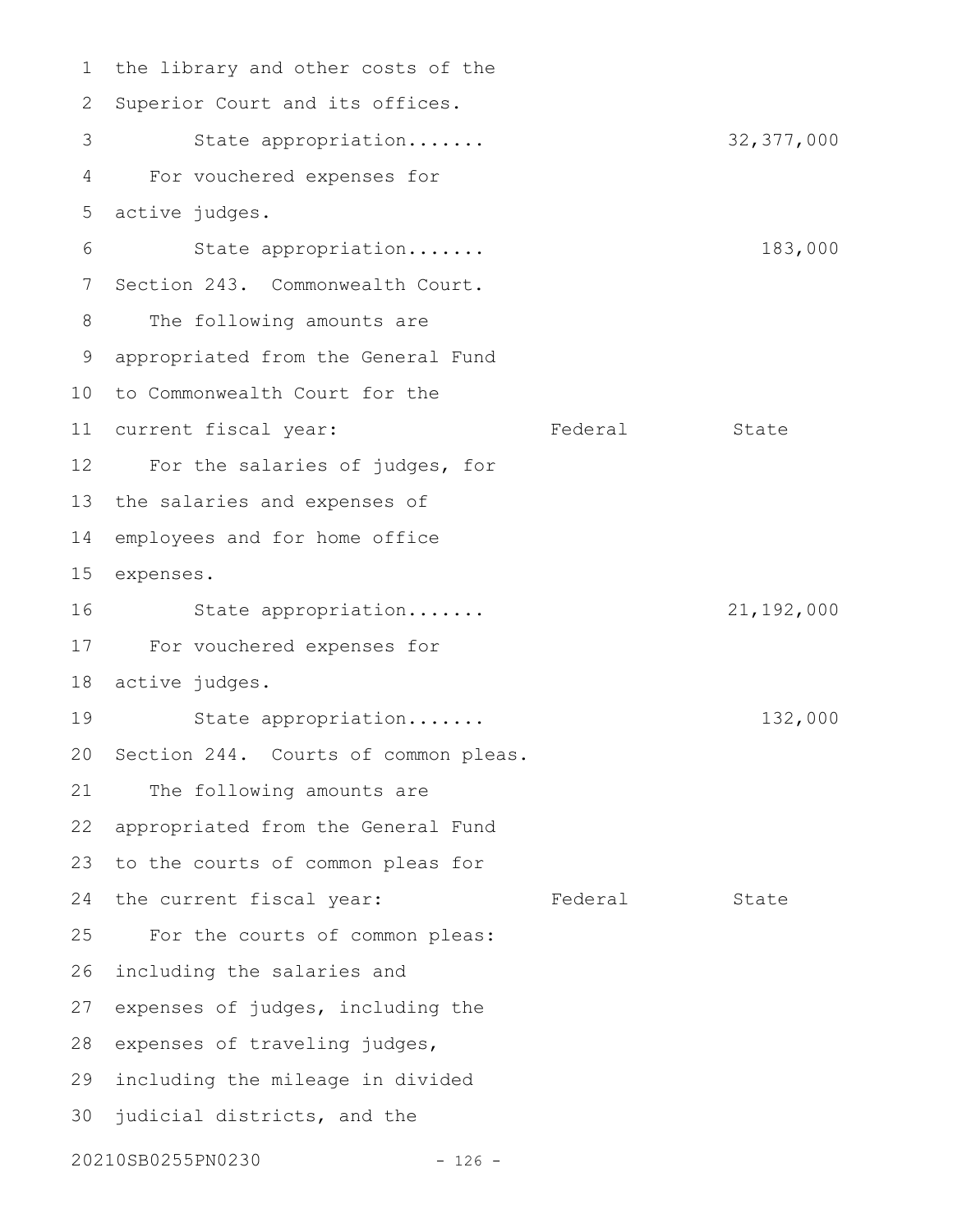1 payment of a per diem salary, mileage and miscellaneous expenses 2 3 to active visiting judges for the performance of their official 4 duties. 5 State appropriation....... 117,739,000 For senior judges of the courts of common pleas. State appropriation....... 4,004,000 For common pleas judicial education. State appropriation....... 1,247,000 For the Ethics Committee. State appropriation....... 62,000 For problem solving courts. State appropriation....... 1,103,000 Section 245. Community courts - magisterial district judges. The following amounts are appropriated from the General Fund 20 to the community courts and magisterial district judges for 21 22 the current fiscal year: Tederal State For the salaries and expenses of community court judges and magisterial district judges. State appropriation....... 82,802,000 For magisterial district 27 28 judges' education. State appropriation....... 744,000 30 Section 246. (Reserved). 20210SB0255PN0230 - 127 - 6 7 8 9 10 11 12 13 14 15 16 17 18 19 23 24 25 26 29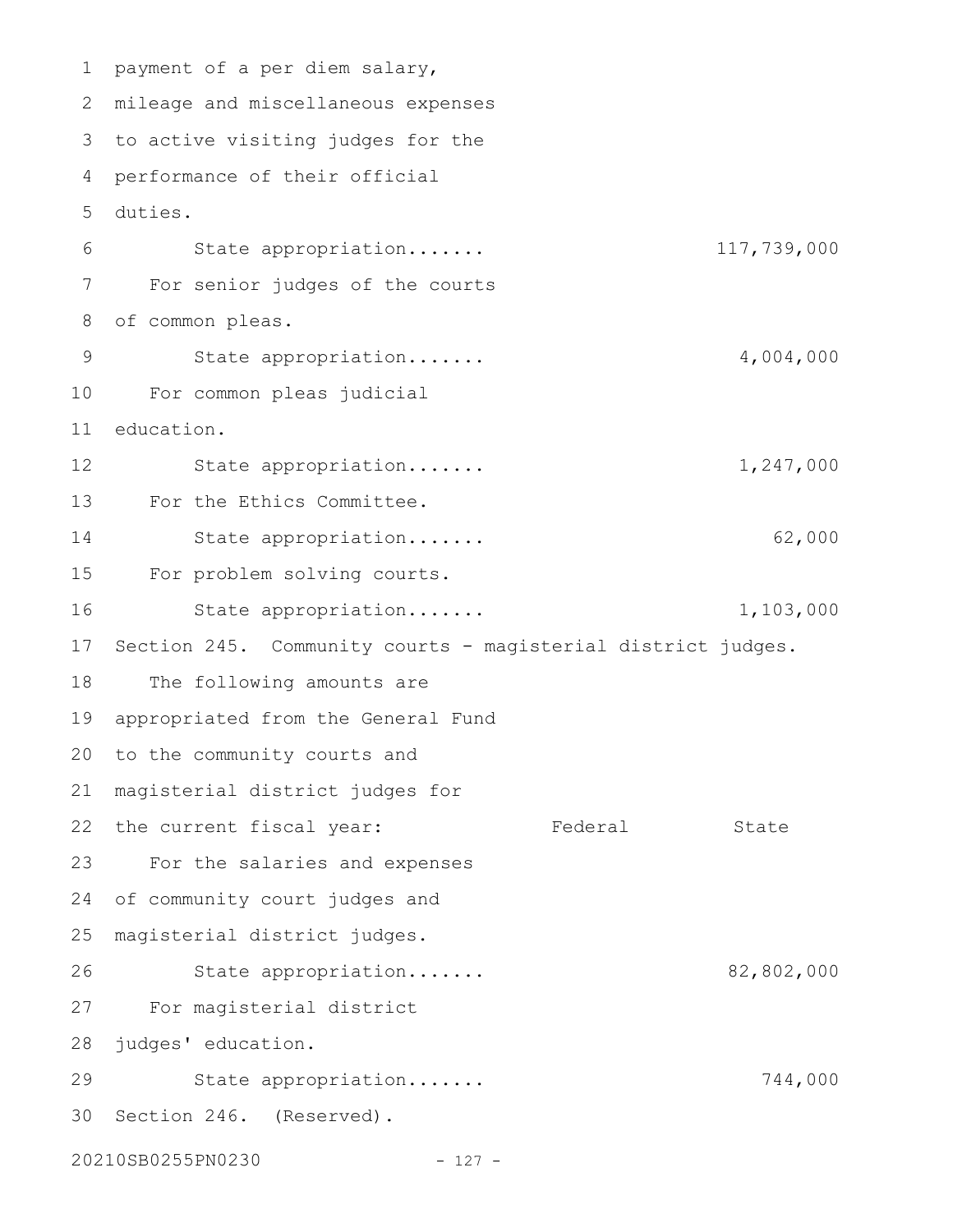Section 247. Philadelphia Municipal Court. The following amounts are appropriated from the General Fund 3 4 to the Philadelphia Municipal 5 Court for the current fiscal year: Federal State For the salaries and expenses of judges and hearing officers, including the traffic division. State appropriation....... 7,794,000 10 Section 248. Judicial Conduct Board. The following amounts are appropriated from the General Fund 12 13 to the Judicial Conduct Board for 14 the current fiscal year: Tederal State For salaries and expenses of 15 16 the Judicial Conduct Board. State appropriation....... 2,468,000 18 Section 249. Court of Judicial Discipline. The following amounts are 20 appropriated from the General Fund 21 to the Court of Judicial 22 Discipline for the current fiscal year: State State State State State State State State State State State State State State State State State State For salaries and expenses of 25 the Court of Judicial Discipline. State appropriation....... 468,000 27 Section 250. Juror cost reimbursement. The following amounts are appropriated from the General Fund 29 30 for juror cost reimbursement for 20210SB0255PN0230 - 128 - 1 2 6 7 8 9 11 17 19 23 year: 24 26 28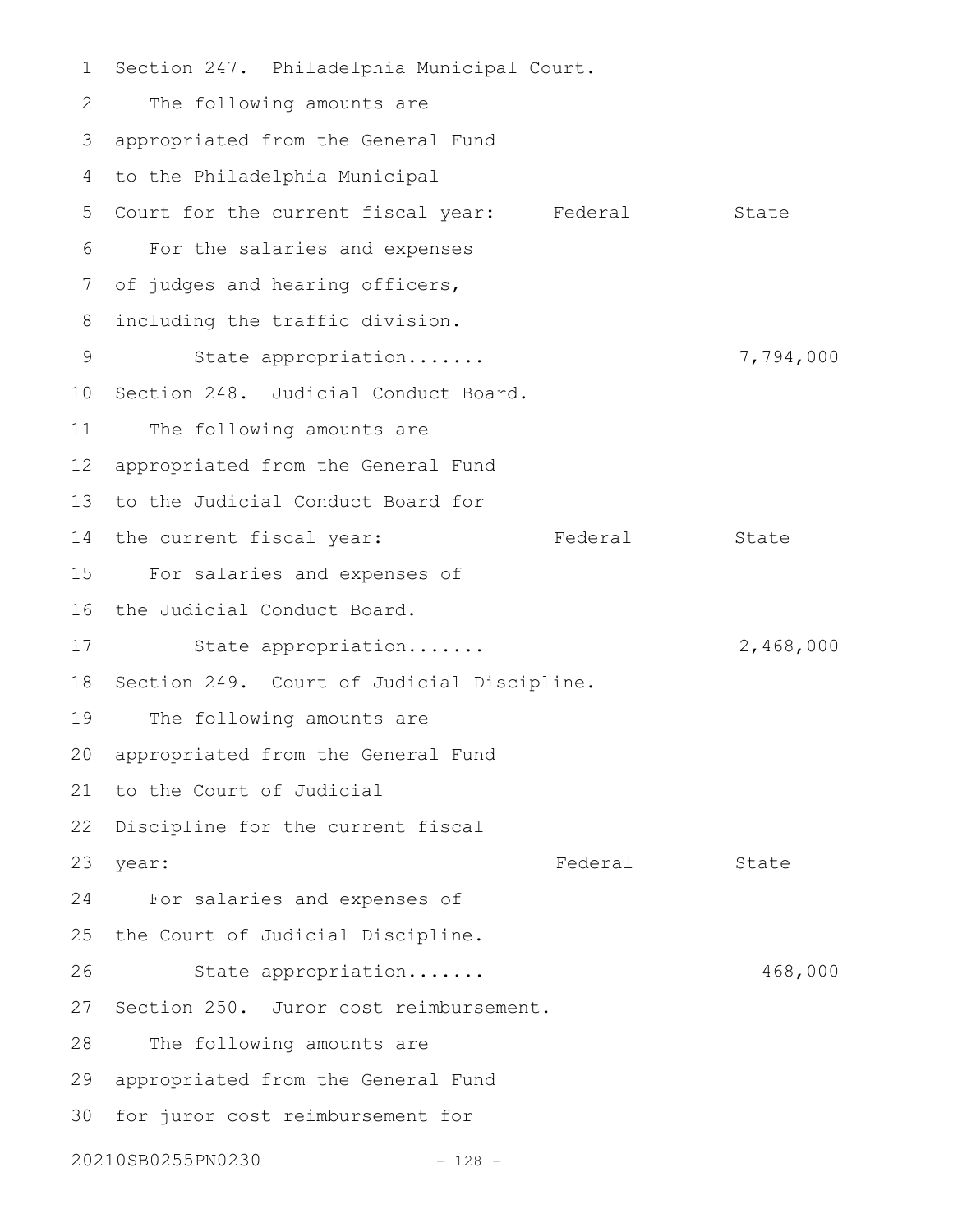the current fiscal year: Tederal State For juror cost reimbursement. State appropriation....... 1,118,000 Section 251. County court reimbursement. The following amounts are appropriated from the General Fund for court costs for the current Federal State For payment to counties as 10 reimbursement for costs incurred 11 by counties in the administration 12 and operation of courts of common 13 pleas during the calendar year which immediately precedes the 14 15 beginning of the current fiscal year. 16 State appropriation....... 23,136,000 For senior judge operational 19 support grants. State appropriation....... 1,375,000 For payment to counties as 22 reimbursement for costs incurred by counties for court interpreter services. 24 State appropriation....... 1,500,000 SUBPART C GENERAL ASSEMBLY 28 Section 261. Senate. The following amounts are appropriated from the General Fund 3020210SB0255PN0230 - 129 - 1 2 3 4 5 6 7 8 fiscal year: 9 17 18 20 21 23 25 26 27 29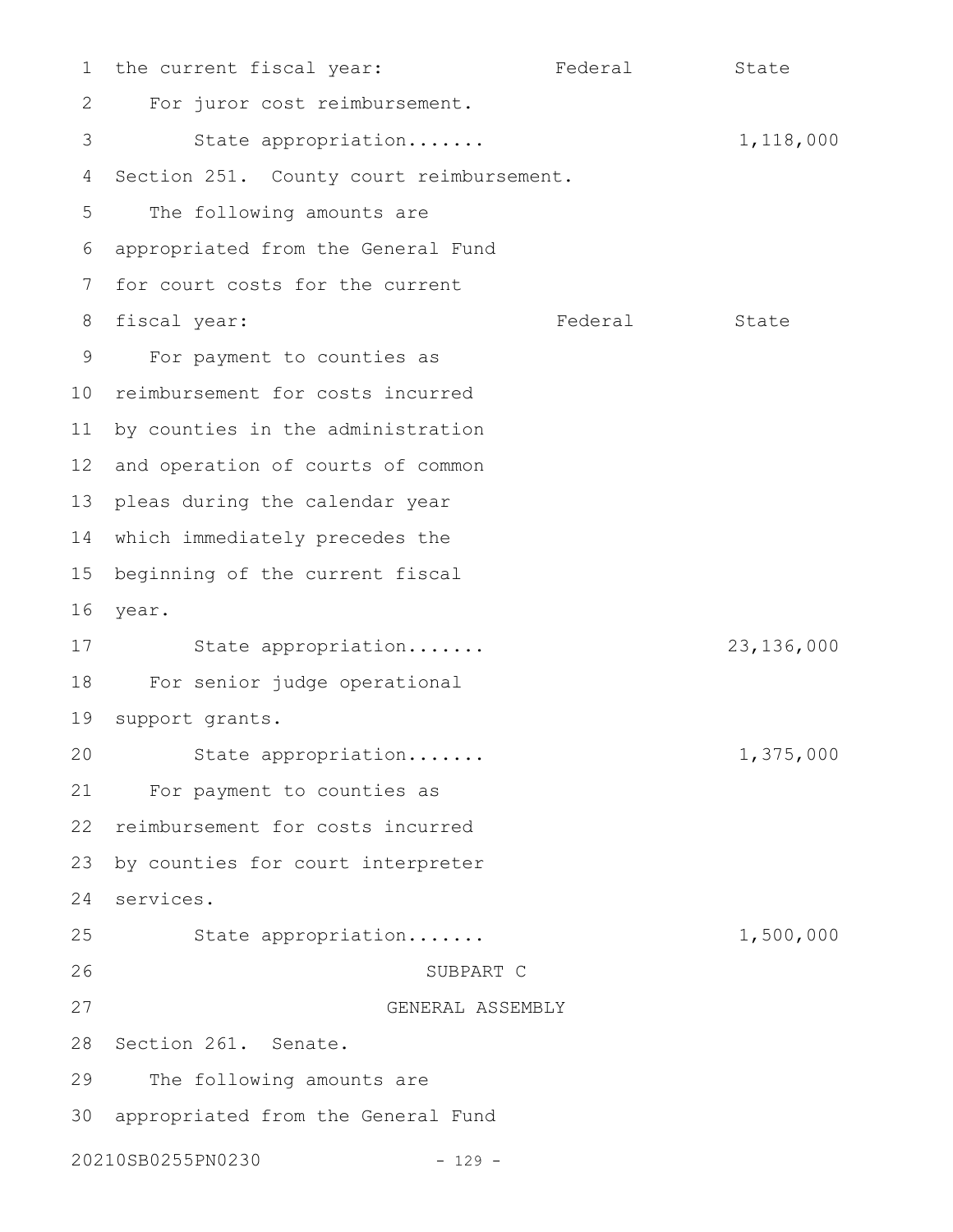to the Senate for the current fiscal year: The State State State State State State State State State State For the salaries, wages and all necessary expenses for the following purposes: Salaries of Senators. State appropriation....... 8,864,000 Salaries, wages and other personnel expenses of employees of the Chief Clerk and all necessary expenditures to be allocated and disbursed at the direction of the President pro tempore. State appropriation....... 3,085,000 Salaries, wages and other personnel expenses of employees of the Senate and expenses of the office of the President pro 18 19 tempore, including member lodging 20 rental, to be disbursed at the direction of the President pro tempore. State appropriation....... 13,973,000 Incidental expenses for payment of salaries, wages, other personnel expenses, maintenance and other expenses of the Senate. State appropriation....... 3,595,000 The above appropriations for incidental expenses shall be paid 20210SB0255PN0230 - 130 - 1 2 3 4 5 6 7 8 9 10 11 12 13 14 15 16 17 21 22 23 24 25 26 27 28 29 30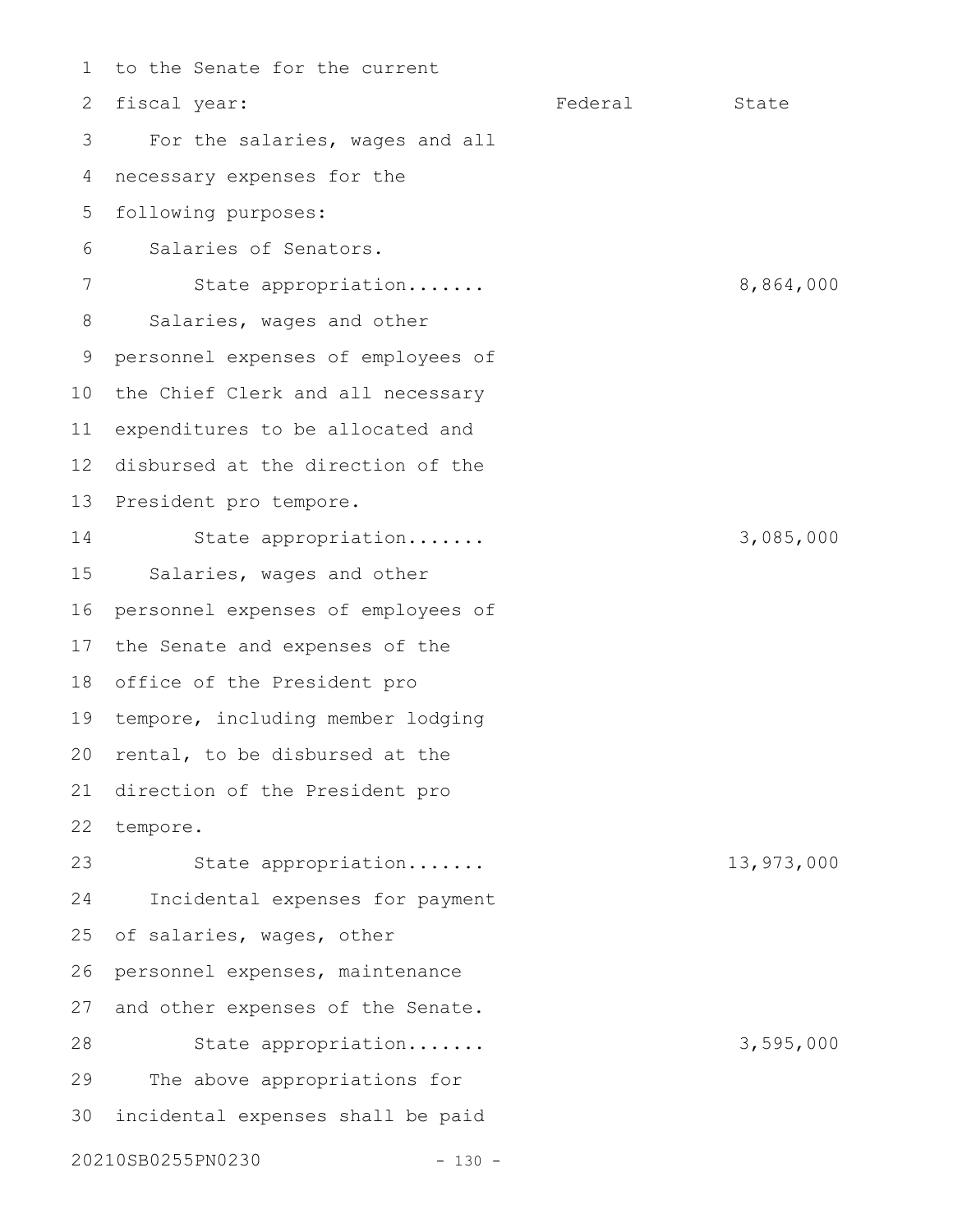prior to the payment of such expenses on warrant of the State Treasurer in favor of the Chief Clerk upon the presentation of requisitions for the same provided that the total amount of requisitions for advancements, less the total amount of expenditures made as certified by such officer to the State Treasurer, shall not exceed the amount of the bond of the officer having control of the disbursement from the funds advanced. Miscellaneous expenses: Mileage and expenses, Senators: In addition to the annual allocation for expenses authorized by law for each member of the Senate, each member shall receive an annual allocation in an amount established by the Senate Committee on Management Operations for actual expenses incurred for lodging and meals while away from home on official legislative business, official postage and all 28 other expenses incidental to legislative duties as provided for in the Financial Operating Rules 20210SB0255PN0230 - 131 - 1 2 3 4 5 6 7 8 9 10 11 12 13 14 15 16 17 18 19 20 21 22 23 24 25 26 27 29 30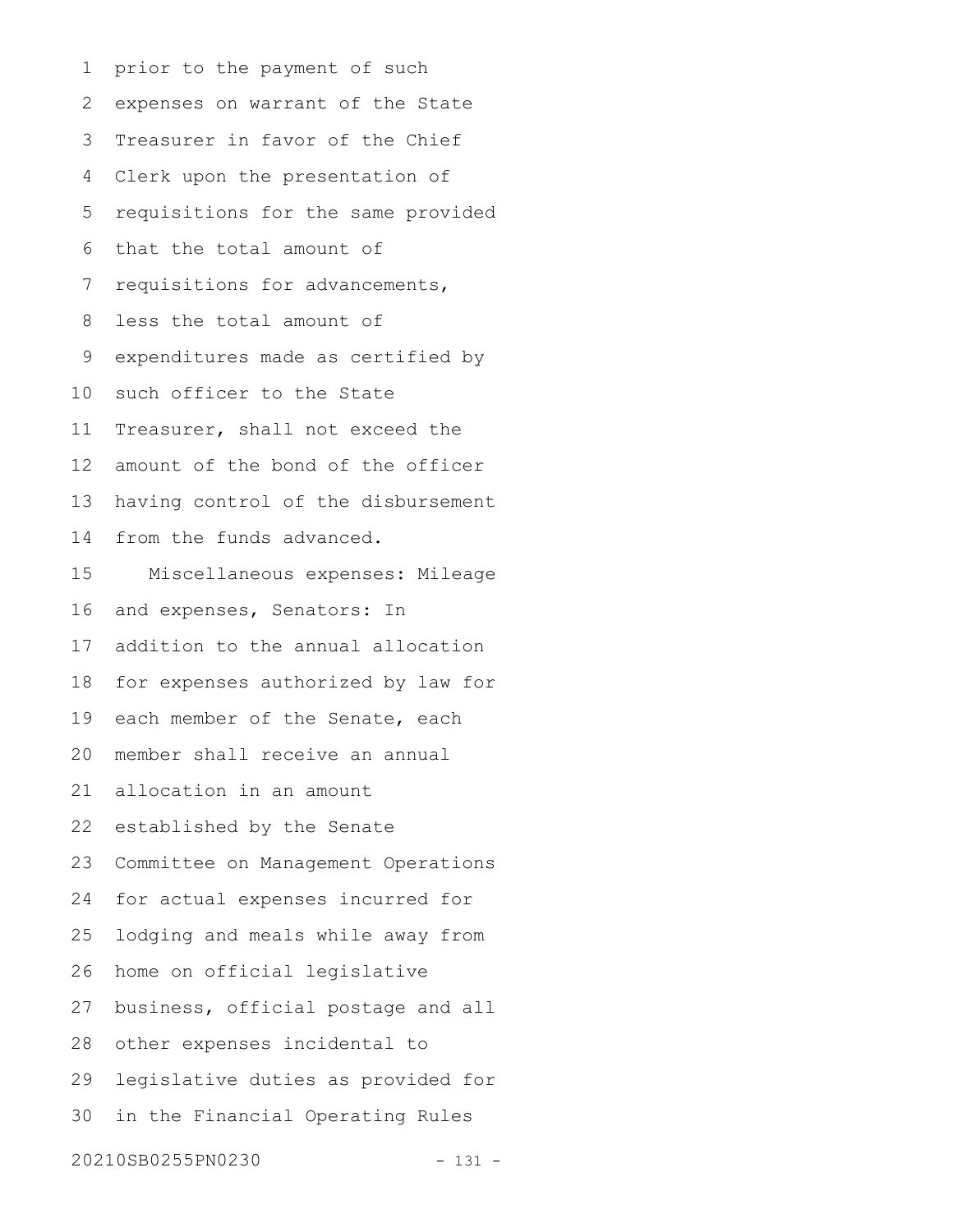of the Senate. Upon presentation of requisitions by the Chief Clerk 3 for such expenses, such requisitions shall be paid on warrant of the State Treasurer directly to and in favor of the persons designated in such requisitions as entitled to receive such payments. State appropriation....... 1,416,000 Legislative purchasing and expenses: For furniture, technology improvements, restorations, security enhancements, North Office Building modernization, equipment, renovations, personnel expenses and other expenses. State appropriation....... 8,048,000 Upon presentation of requisitions by the Chief Clerk against the appropriations for legislative purchasing and expenses, such shall be paid on warrant of the State Treasurer directly to and in favor of the persons designated in such requisitions as entitled to receive such payments. Expenses of the Committee on 1 2 4 5 6 7 8 9 10 11 12 13 14 15 16 17 18 19 20 21 22 23 24 25 26 27 28 29 30

20210SB0255PN0230 - 132 -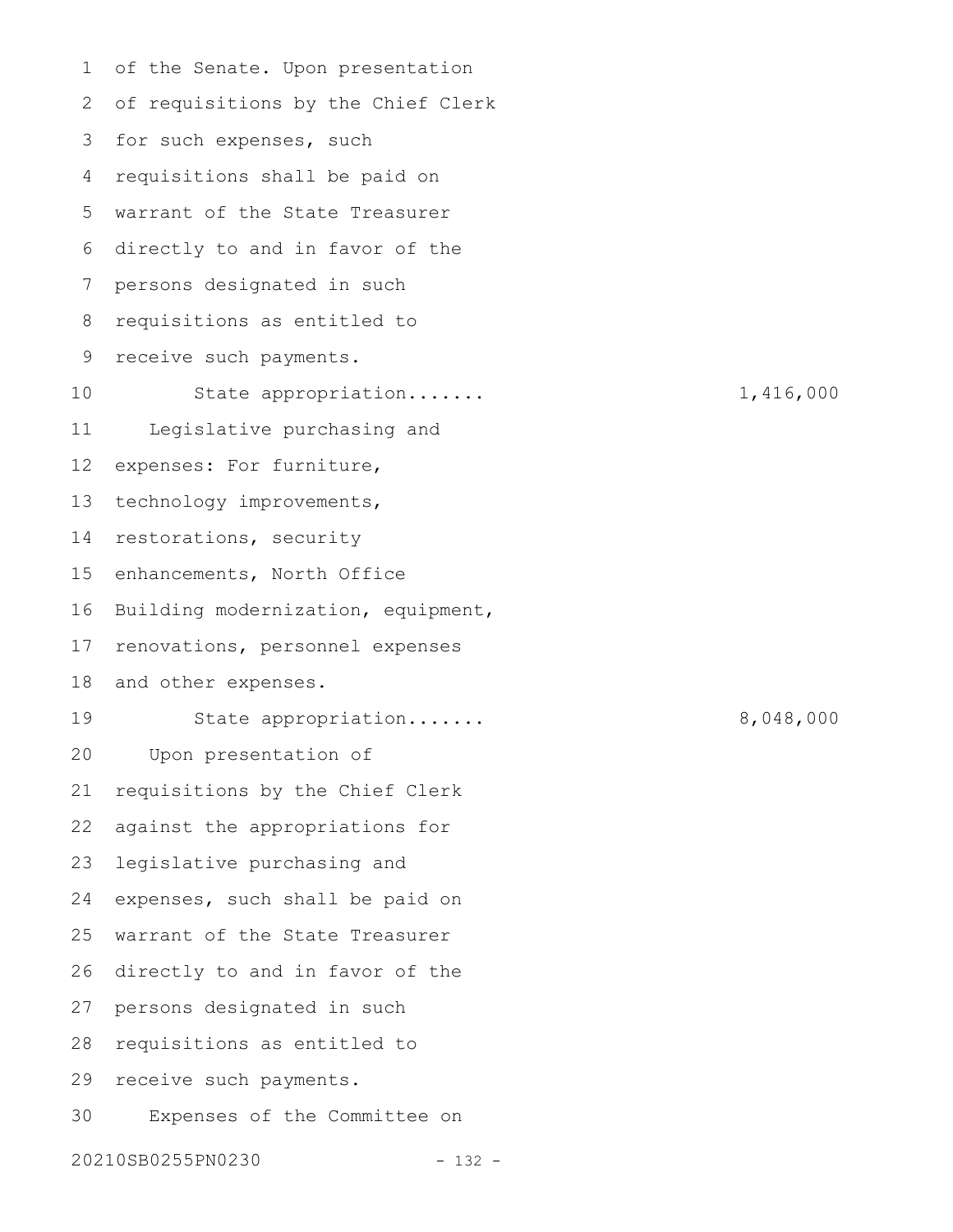Appropriations (R) and the Committee on Appropriations (D): For investigating schools, colleges, universities, correctional institutions, mental hospitals, medical and surgical hospitals, homes and other institutions and agencies supported, in whole or in part, by appropriations from the State Treasury in analyzing reports, expenditures and the general operation and administration of the institutions and agencies, in examining and analyzing requests of the same and of the various departments, boards and commissions of the Commonwealth, and for the collection of data from other states, attending seminars and conferences and in cooperating and exchanging information with legislative budget and financial committees of other states, and for the necessary travel expenses, and all other expenses deemed necessary by the chair (R) or the chair (D), as appropriate, or for salary, wages and other personnel expenses 20210SB0255PN0230 - 133 - 1 2 3 4 5 6 7 8 9 10 11 12 13 14 15 16 17 18 19 20 21 22 23 24 25 26 27 28 29 30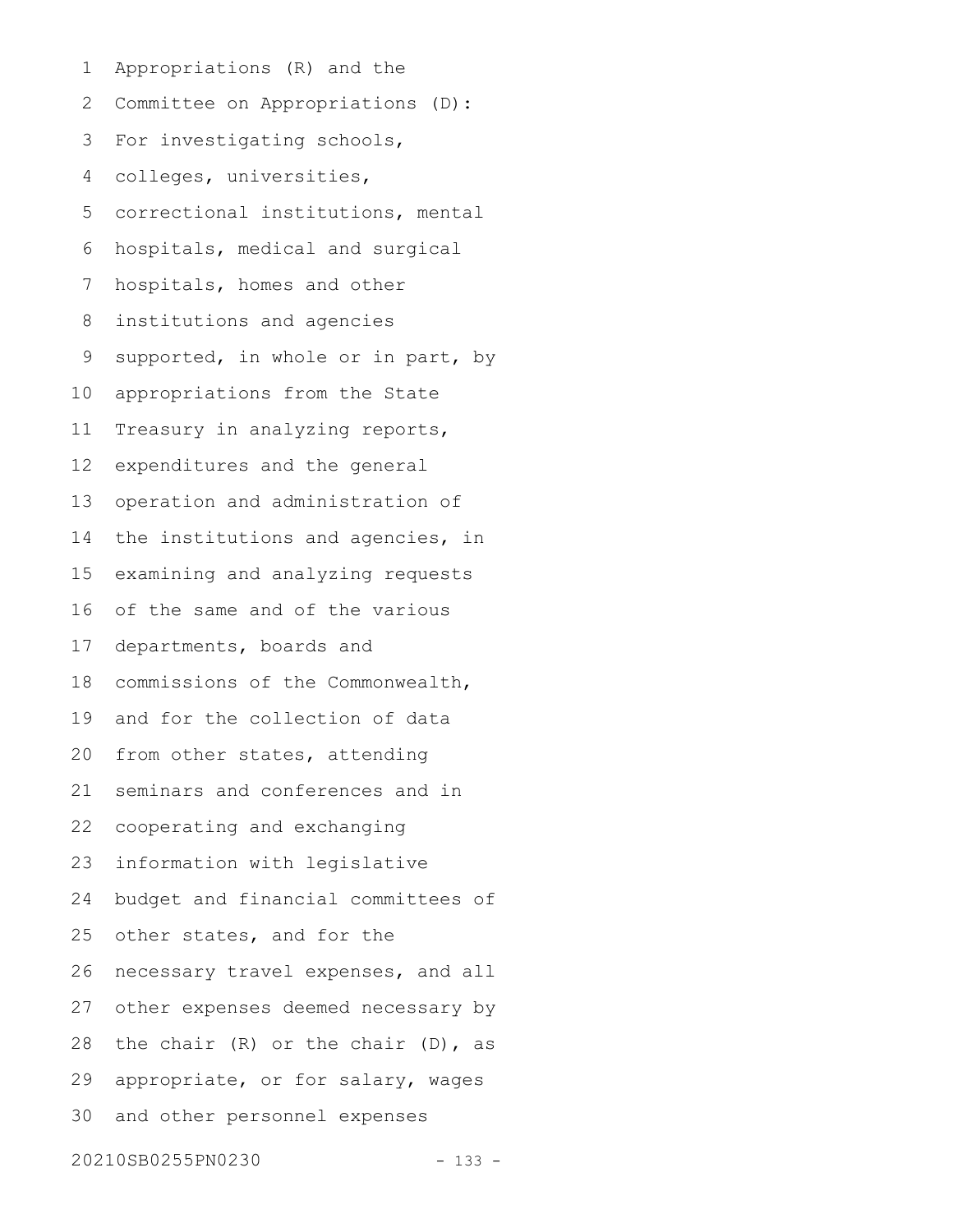deemed appropriate by the respective caucus staff administrator in compiling data and information connected with the work of the Senate in compiling comparative costs and other fiscal data and information for the use of the committee and the Senate during legislative sessions and during the interim between legislative sessions to the discharge of such duties. The committee, upon authorization of the majority chair, shall have the authority to examine and inspect all properties, equipment, facilities, files, records and accounts of any State office, department, institution, board, committee, commission or agency or any institution or agency supported, in whole or in part, by appropriation from the State Treasury and to administer oaths. The Committee on Appropriations may issue subpoenas under the hand and seal of the majority chair to compel the attendance of witnesses and the production of any papers, books, accounts, documents and 1 2 3 4 5 6 7 8 9 10 11 12 13 14 15 16 17 18 19 20 21 22 23 24 25 26 27 28 29 30

20210SB0255PN0230 - 134 -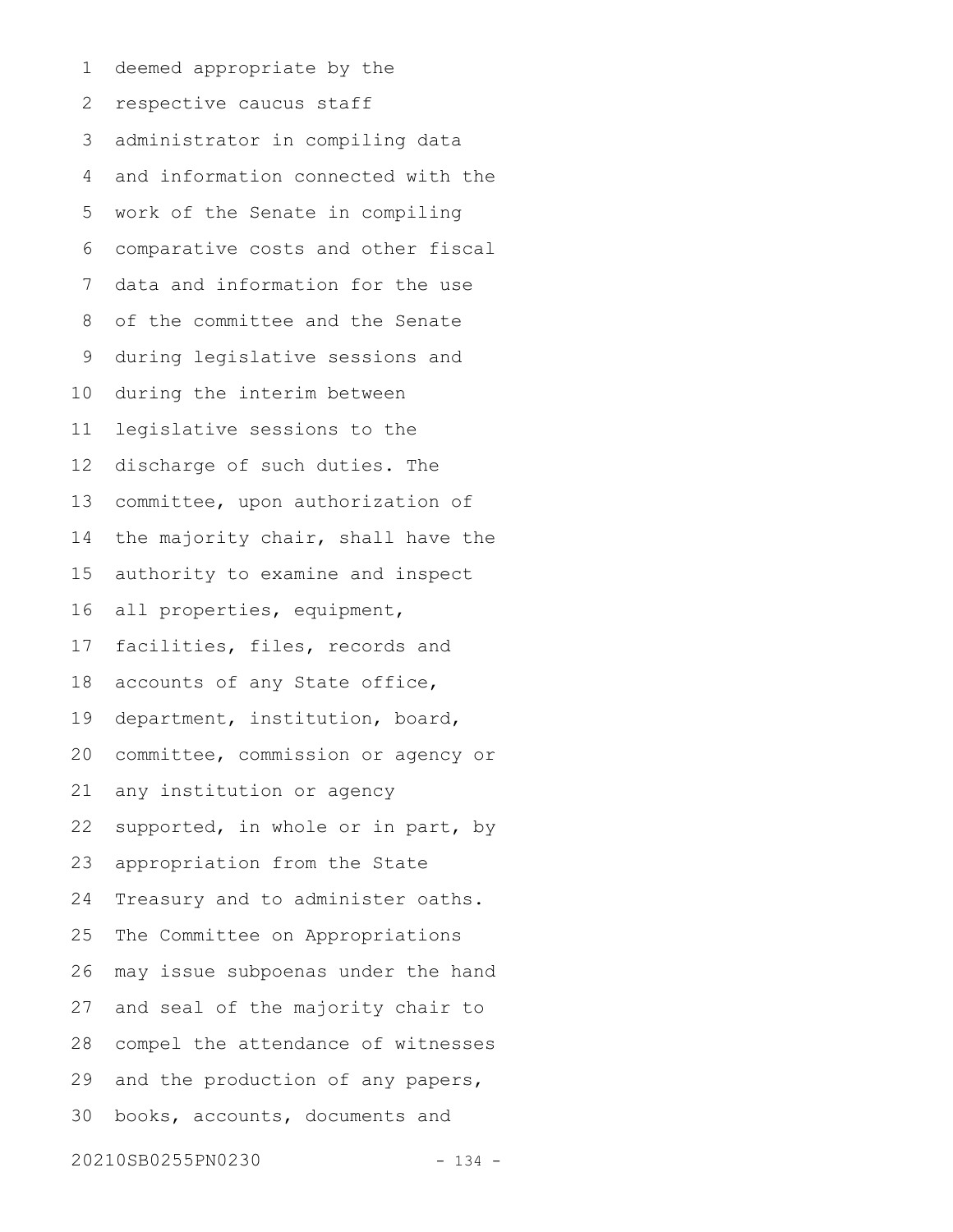testimony touching matters properly being inquired into by the committee and to cause the deposition of witnesses either residing within or without the State to be taken in the manner prescribed by law for taking depositions in civil actions. Upon presentation of requisitions by the Chief Clerk for such expenses, such shall be paid on warrant of the State Treasurer directly to and in favor of the persons designated in such requisition as entitled to receive such compensation or expenses. The sum appropriated shall be divided equally by the State Treasurer and shall be deposited in separate accounts for the Committee on Appropriations (R) and the Committee on Appropriations (D). State appropriation....... 3,015,000 Caucus Operations Account (R) and the Caucus Operations Account (D): For payment of salaries, wages and all other incidental expenses incurred in hiring personnel and staff for services which, in the opinion of the Floor 20210SB0255PN0230 - 135 - 1 2 3 4 5 6 7 8 9 10 11 12 13 14 15 16 17 18 19 20 21 22 23 24 25 26 27 28 29 30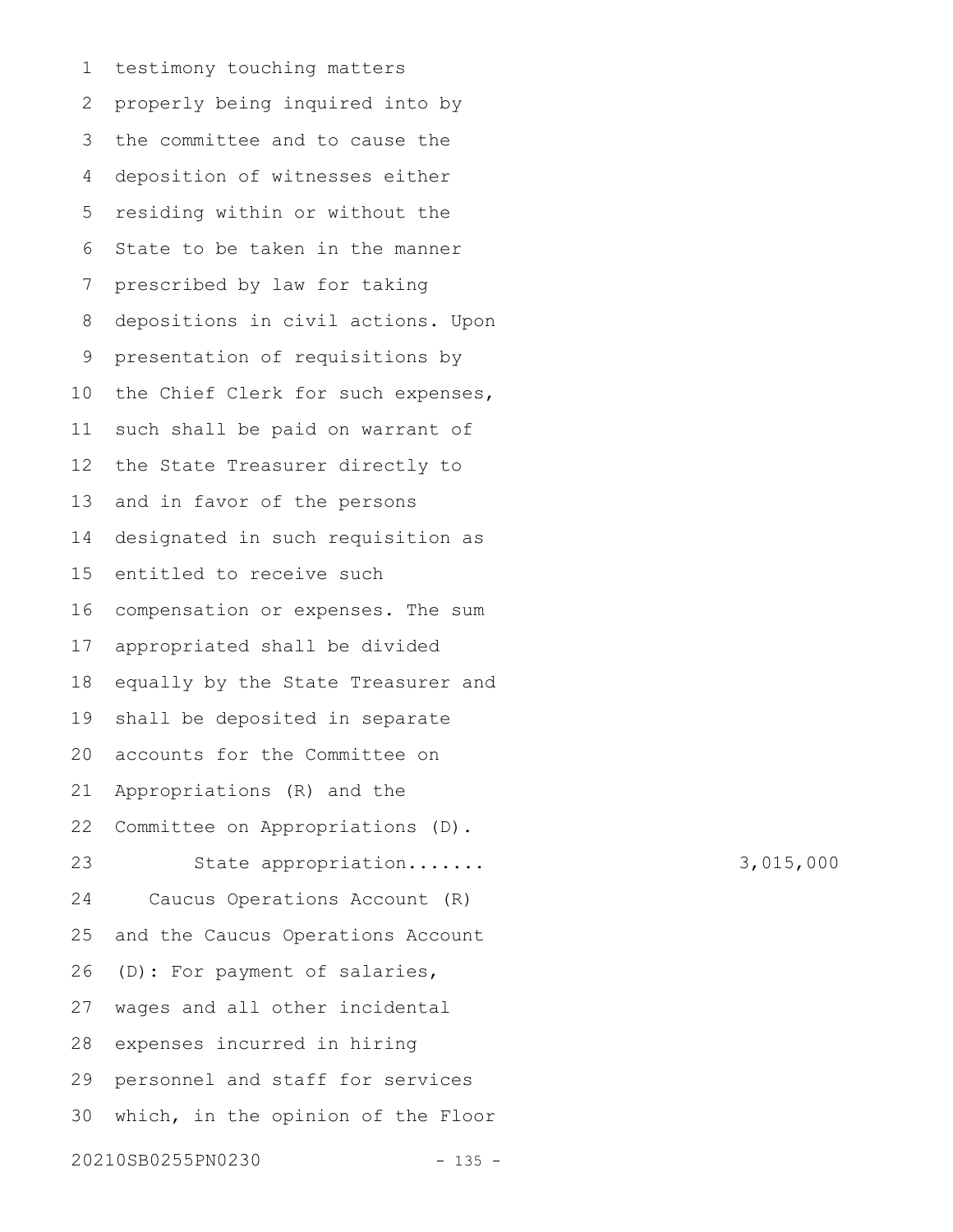Leader (R) or the Floor Leader (D) as may be appropriate, may be required or arise during legislative sessions and during the interim between legislative sessions and for the payment of all other expenses, including member lodging rental, related to the performance of Senate duties and responsibilities. Upon presentation of requisitions by the Chief Clerk, such shall be paid on warrant of the State Treasurer directly to and in favor of the persons designated in such requisition as entitled to receive such compensation or expenses. The entire sum appropriated shall be divided by the State Treasurer in amounts to be determined by a unanimous vote of the Executive Committee of the Senate Committee on Management Operations or in the absence of a unanimous vote of the Executive Committee then by a majority vote of the Senate Committee on Management Operations and such amounts shall be deposited into the Caucus Operations (R) and Caucus 1 2 3 4 5 6 7 8 9 10 11 12 13 14 15 16 17 18 19 20 21 22 23 24 25 26 27 28 29 30

20210SB0255PN0230 - 136 -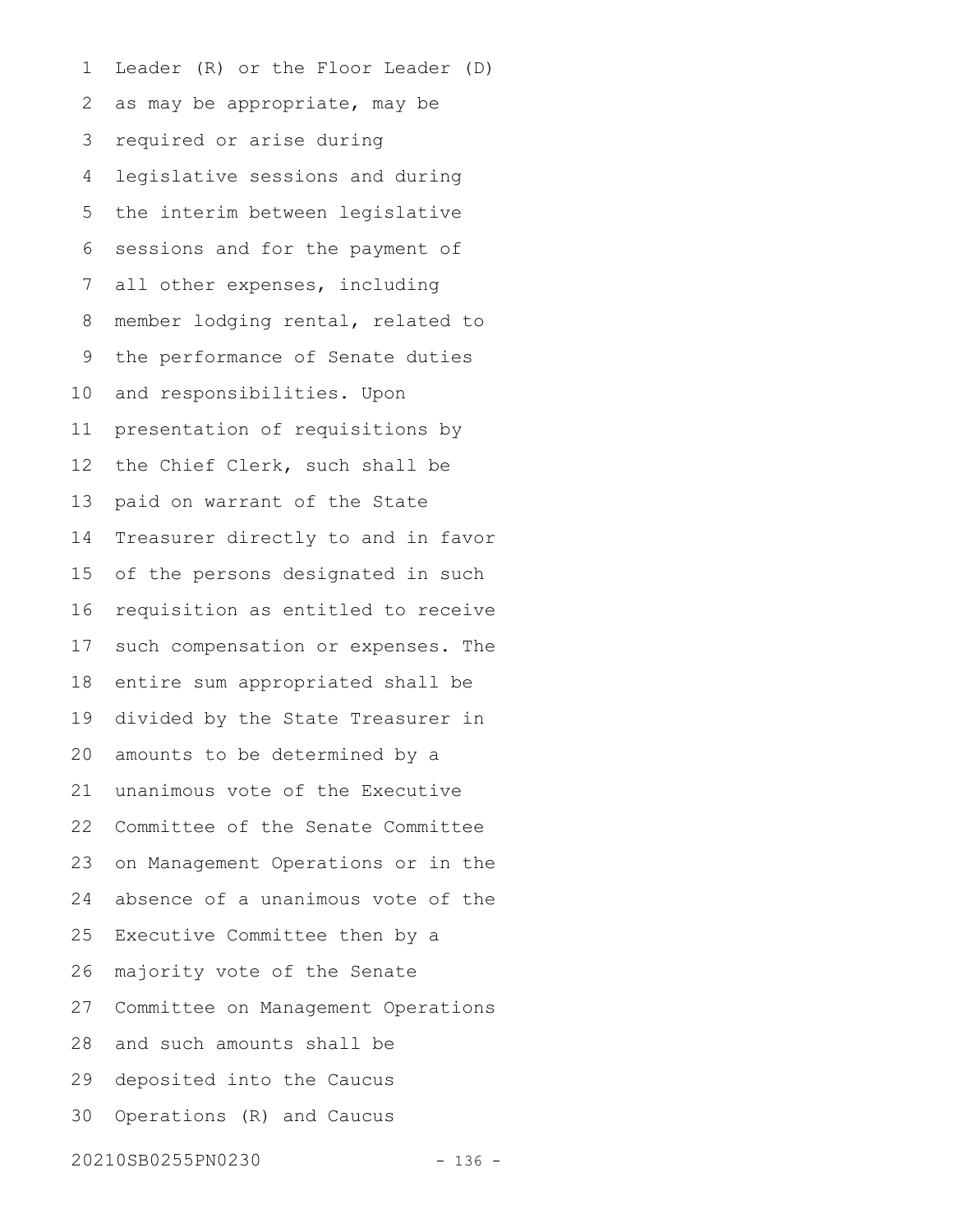Operations (D) Accounts. 1

State appropriation....... 79,861,000 All appropriations made in this act or in any other fiscal year to any account of the minority caucus of the Senate remaining unexpended and unencumbered on the effective date of this part may be transferred by the Committee on Management Operations, by a vote of two-thirds of its members, in its discretion to such Senate accounts as the committee deems necessary. All other appropriations made in this act or any other fiscal year to any other account of the Senate remaining unexpended and unencumbered on the effective date of this part may be transferred by the Committee on Managements Operations, by a majority vote of its members. Such power to transfer appropriations shall be limited to the current fiscal year. Section 262. House of Representatives. The following amounts are appropriated from the General Fund to the House of Representatives 30 for the current fiscal year: Federal State 20210SB0255PN0230 - 137 - 2 3 4 5 6 7 8 9 10 11 12 13 14 15 16 17 18 19 20 21 22 23 24 25 26 27 28 29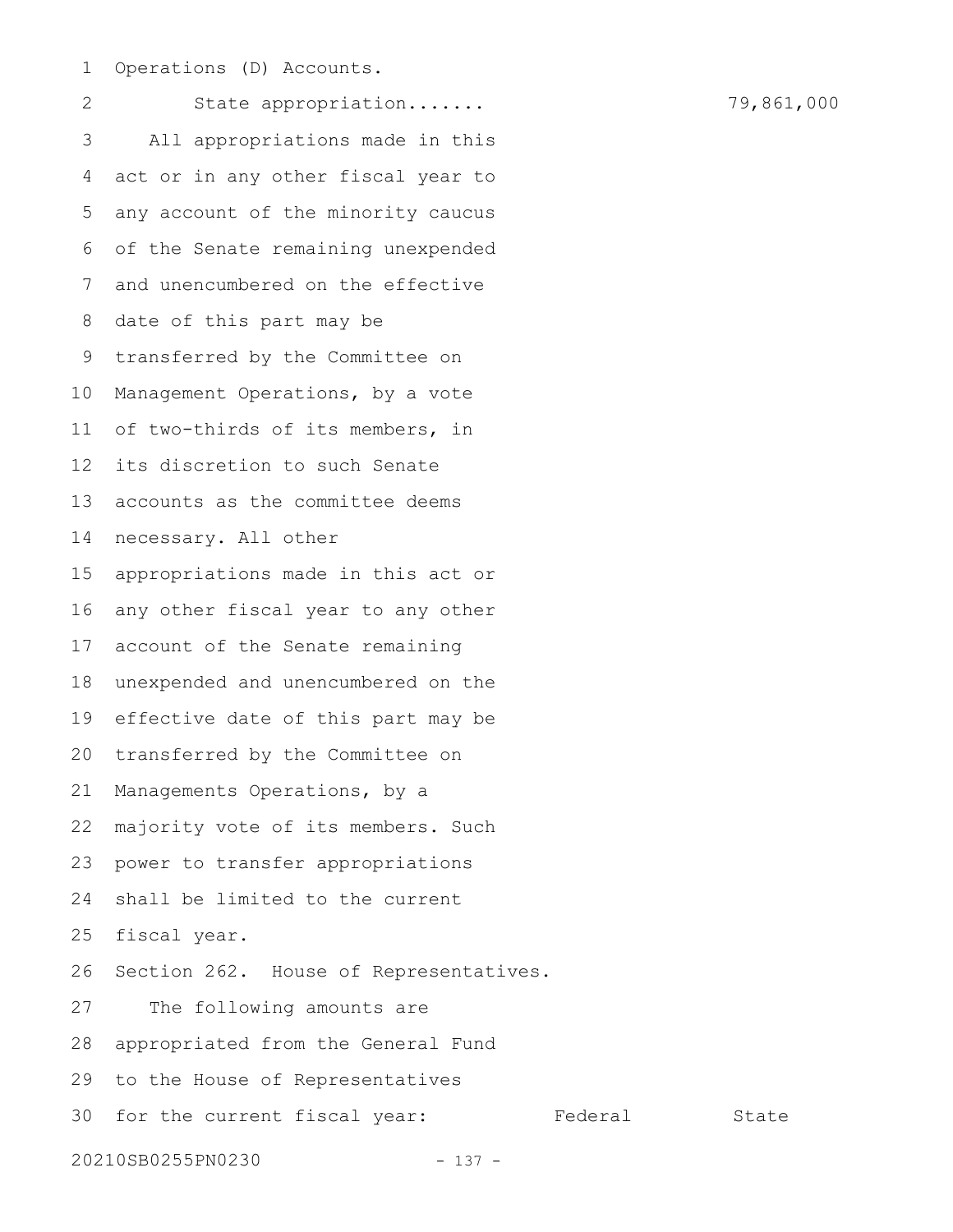For the salaries, wages and all necessary expenses for the following purposes: Representatives' compensation, extra compensation to the Speaker of the House of Representatives and leaders of the House of Representatives and other necessary expenses. State appropriation....... 35,290,000 For caucus operations. For allocation in such amounts as may be designated by the Legislative Management Committee (R) and the Legislative Management Committee (D) for payment of salaries, wages and all other compensation and necessary expenses incurred in hiring personnel and staff for services in the furtherance of the operations of the House of Representatives as may be appropriate, required or arise during legislative sessions and during the interim between legislative sessions. Of the sum appropriated, the State Treasurer shall deposit \$64,100,000 in the Caucus Operations Account (D) and \$69,275,000 in the Caucus 20210SB0255PN0230 - 138 - 1 2 3 4 5 6 7 8 9 10 11 12 13 14 15 16 17 18 19 20 21 22 23 24 25 26 27 28 29 30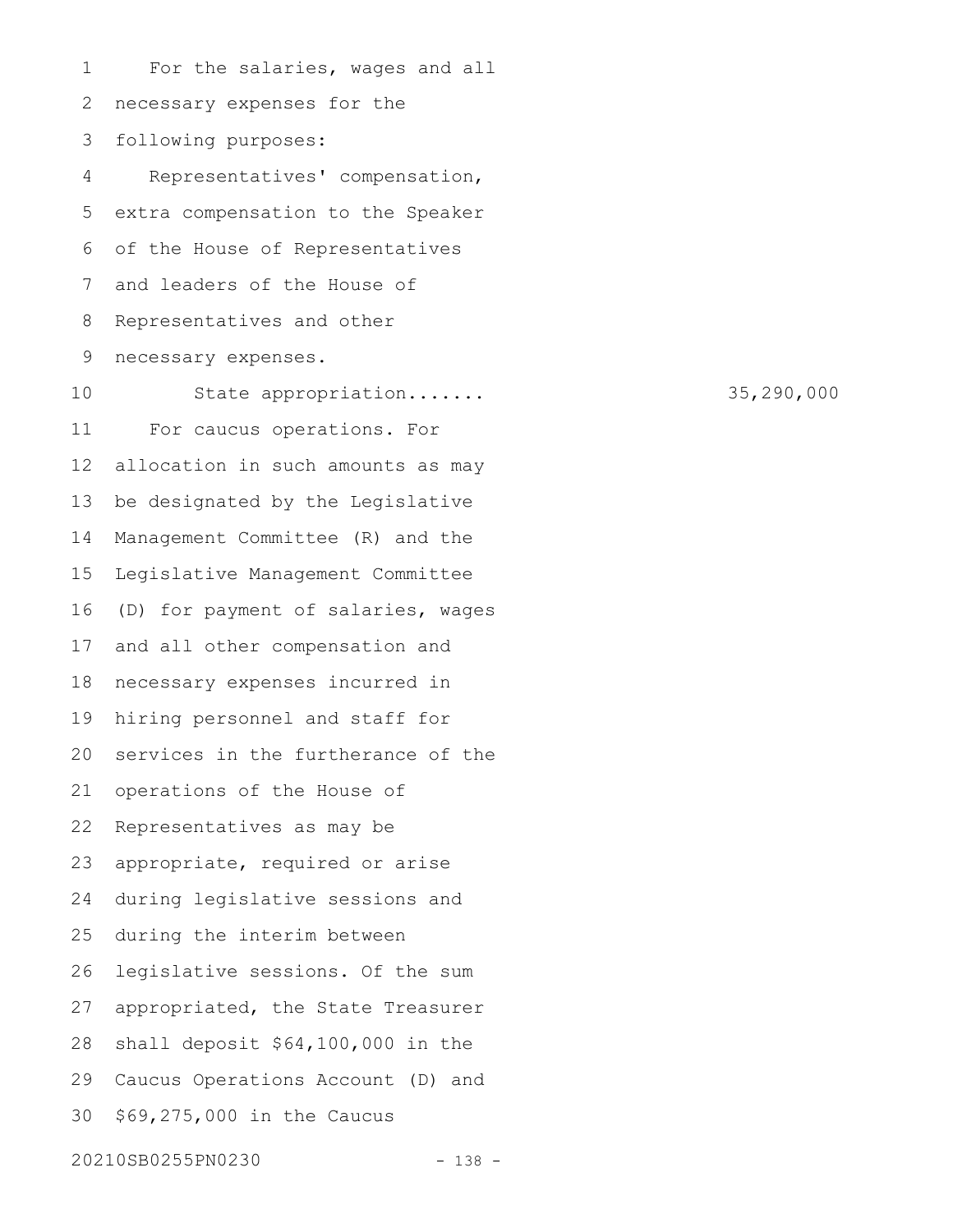Operations Account (R). Upon presentation of requisitions by 3 the Chief Clerk of the House for 4 such compensation or expenses, 5 such shall be paid on warrant of 6 the State Treasurer directly to and in favor of the persons designated in such requisitions as 9 entitled to receive such 10 compensation or expenses. An accounting, together with supporting documents whenever possible, shall be filed in the Office of the Chief Clerk of such expenses since the filing of the prior account. State appropriation....... 133,375,000 For the operation of the Speaker's Office. State appropriation....... 1,810,000 For Bipartisan Management Committee, Chief Clerk, Comptroller and the Commonwealth Emergency Medical System. State appropriation....... 14,834,000 Mileage: Representatives, officers and employees. State appropriation....... 572,000 For postage: Chief Clerk and Legislative Journal. 20210SB0255PN0230 - 139 - 1 2 7 8 11 12 13 14 15 16 17 18 19 20 21 22 23 24 25 26 27 28 29 30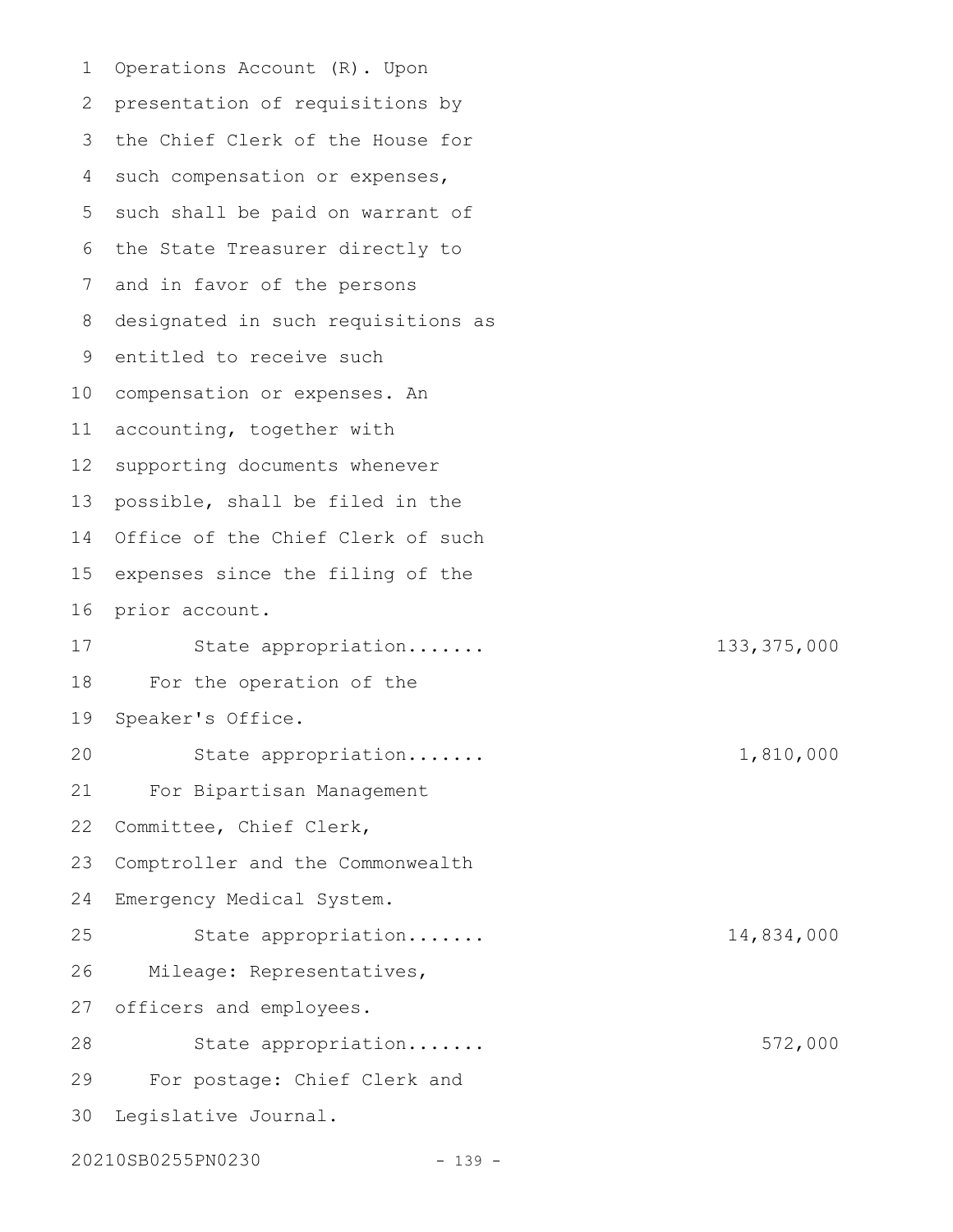State appropriation....... 2,816,000 For contingent expenses (R) and (D). The sum appropriated shall be allocated to the officers and members in the same manner and proportion as appropriations for contingent expenses contained in section 252 of the act of July 4, 2004 (P.L.1837, No.7A), known as the General Appropriation Act of 2004. 1 2 3 4 5 6 7 8 9 10 11

State appropriation....... 1,209,000 The above appropriations for postage and for contingent expenses shall be paid prior to the payment of such expenses on warrant of the State Treasurer in favor of the officers above named upon the presentation of their requisitions for the same, provided that the total amount of requisitions for advancements, less the total amount of expenditures made as certified by such officers to the State Treasurer, shall not exceed the amount of the bond of the officer having control of the disbursement from the funds advanced. Miscellaneous expenses: 12 13 14 15 16 17 18 19 20 21 22 23 24 25 26 27 28 29 30

20210SB0255PN0230 - 140 -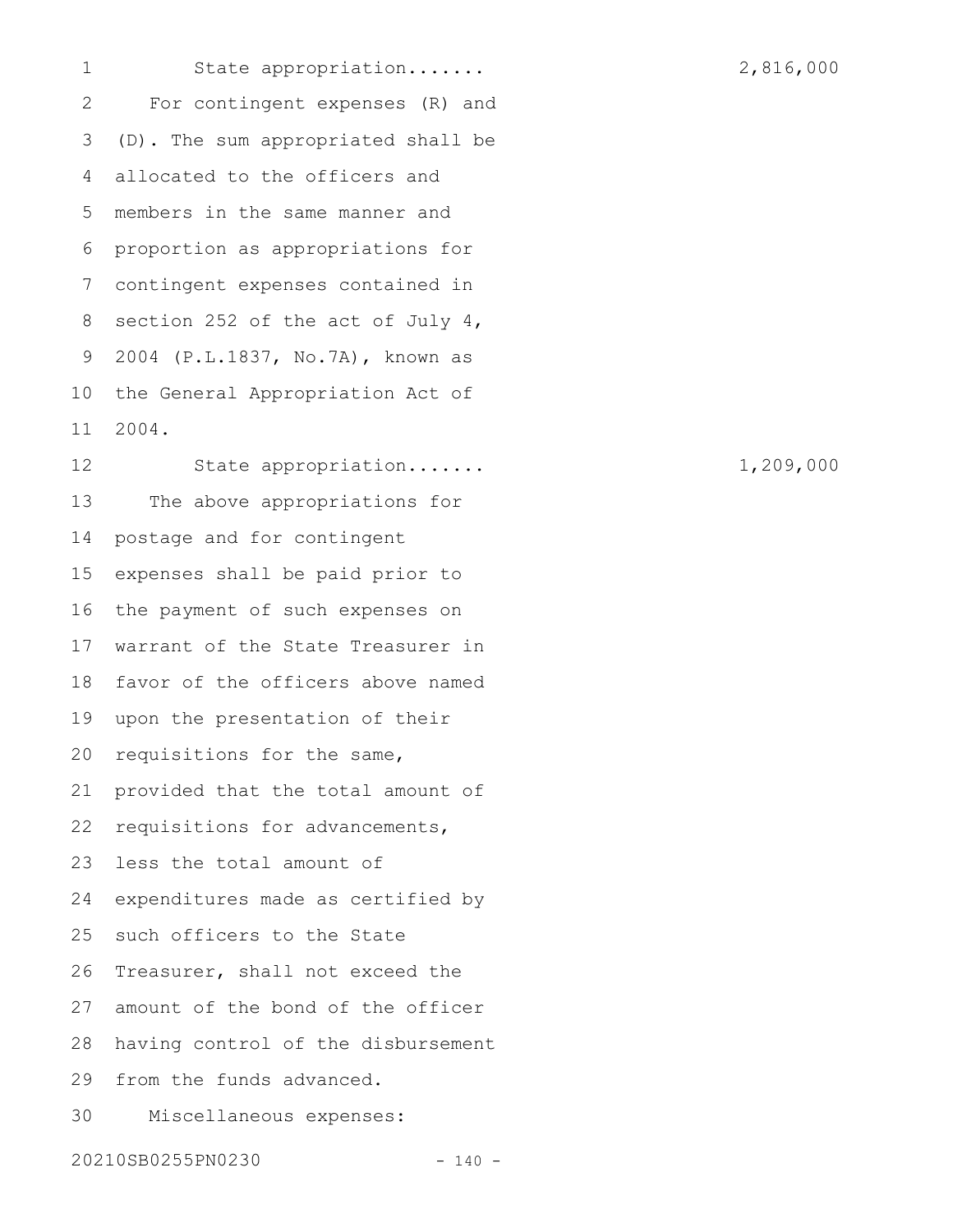Incidental expenses. 1

State appropriation....... 7,569,000 Expenses - Representatives: In addition to annual reimbursement for expenses heretofore authorized by law for each member of the House of Representatives, each member shall be entitled to 9 reimbursement for actual expenses, 10 not exceeding the sum of \$12,500 annually, incurred for lodging and meals while away from home on official legislative business, home office expenses, official postage, staff and all other expenses incidental to legislative duties. State appropriation....... 4,251,000 Legislative printing and expenses. State appropriation....... 10,674,000 For the payment of the expenses of the Committee on Appropriations (R) of the House of Representatives in investigating schools, colleges, universities, 27 correctional institutions, mental 28 hospitals, medical and surgical hospitals, homes and other institutions and agencies 3020210SB0255PN0230 - 141 - 2 3 4 5 6 7 8 11 12 13 14 15 16 17 18 19 20 21 22 23 24 25 26 29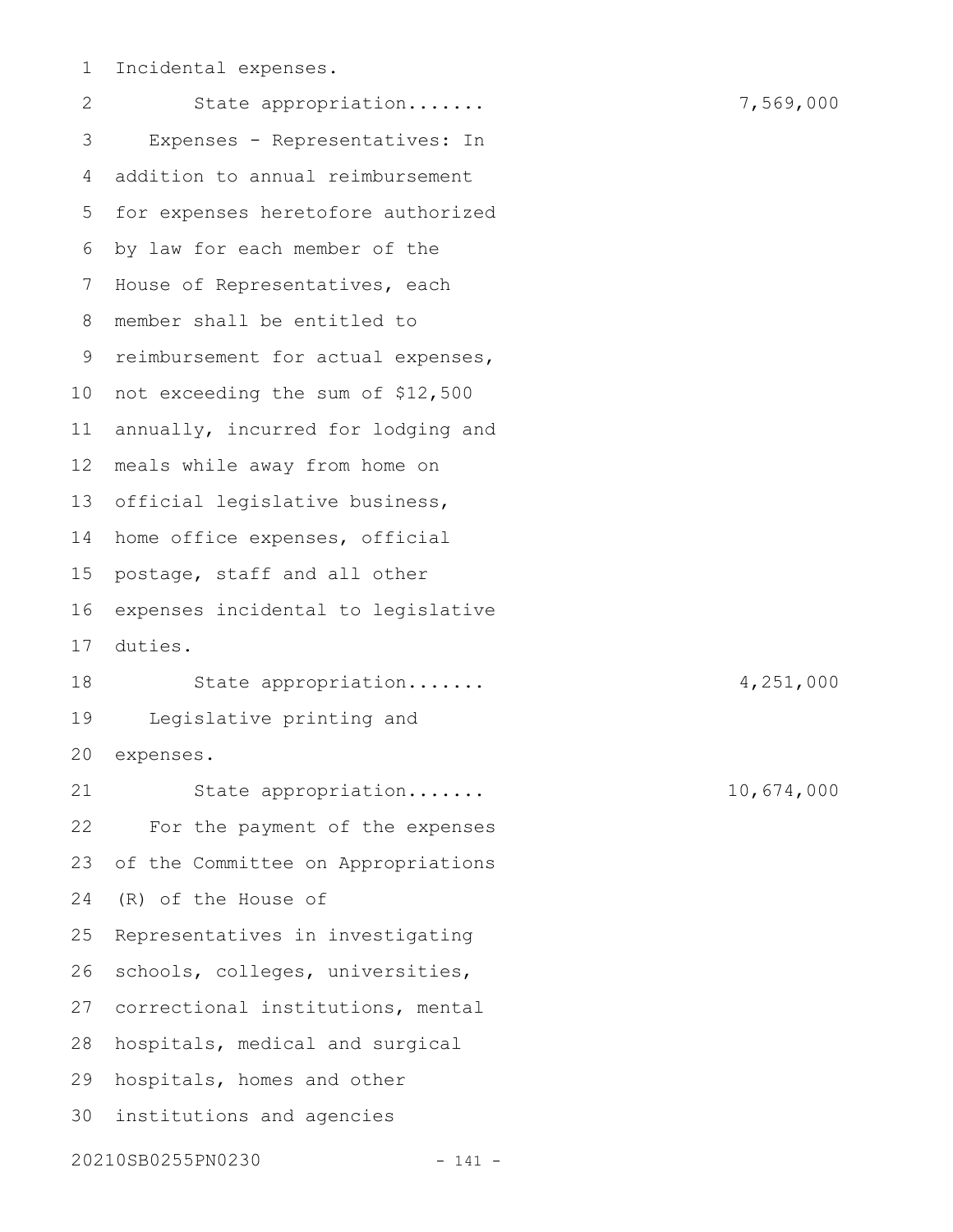supported, in whole or in part, by appropriations from the State Treasury in analyzing reports, expenditures and the general operation and administration of the institutions and agencies in examining and analyzing requests of the same and of the various departments, boards and commissions of the Commonwealth, and for the collection of data from other states, attending seminars and conferences, and in cooperating and exchanging information with legislative budget and financial committees of other states, and any office expenses necessary to serve the committee and its chair, and for the necessary clerical assistance and other assistance, travel expenses and all other expenses deemed necessary by the chair in compiling data and information connected with the work of the committee in compiling comparative cost and other fiscal data and information for the use of the committee and the House of Representatives during legislative 20210SB0255PN0230 - 142 - 1 2 3 4 5 6 7 8 9 10 11 12 13 14 15 16 17 18 19 20 21 22 23 24 25 26 27 28 29 30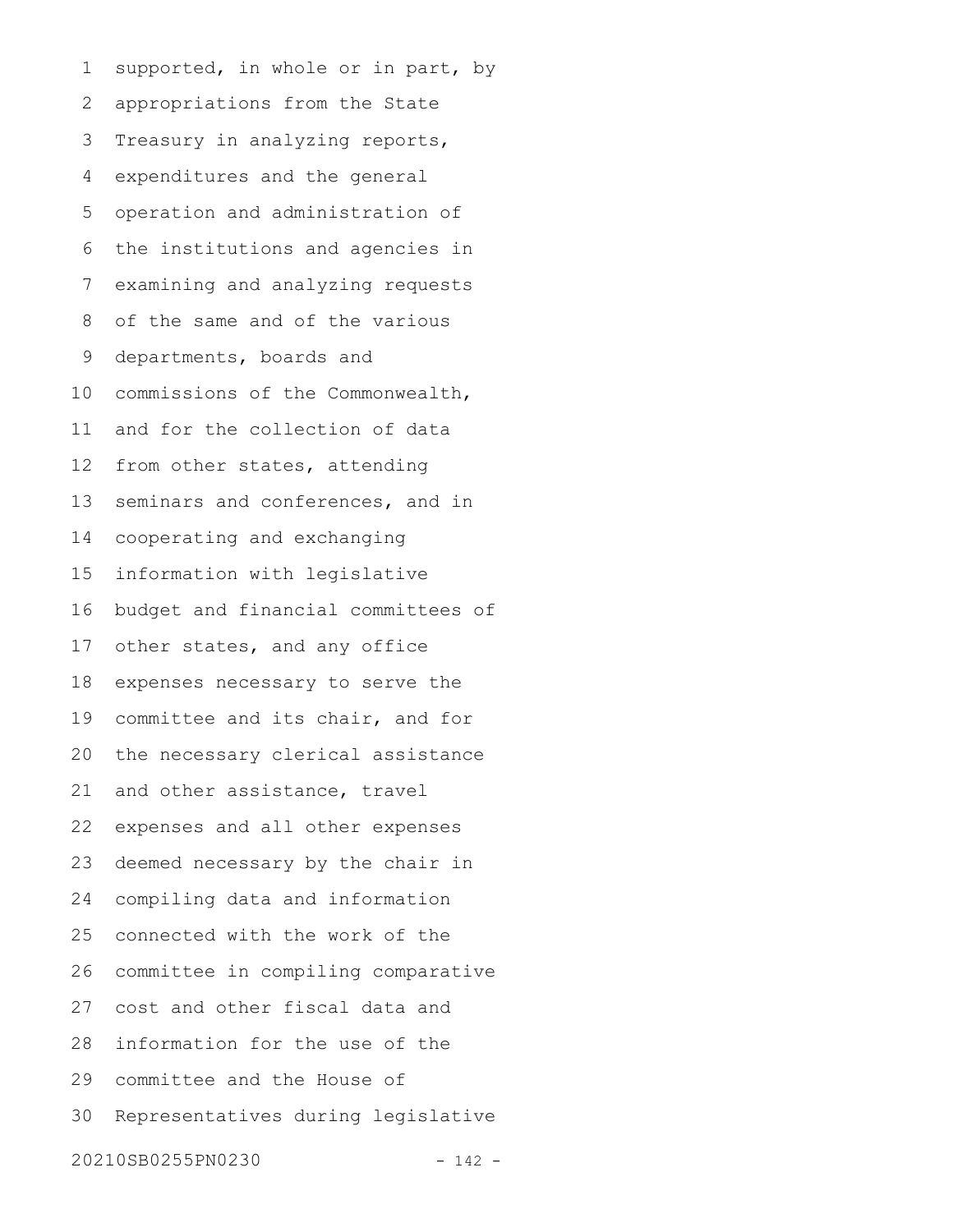sessions and during the interim between legislative sessions to the discharge of such duties. The committee shall have the authority to examine and inspect all properties, equipment, facilities, files, records and accounts of any State office, department, institution, board, committee, commission or agency or any institution or agency supported, in whole or in part, by appropriation from the State Treasury and to administer oaths. The sum appropriated shall be paid on warrant of the State Treasurer in favor of the chair of the committee on the presentation of his requisition for the same. The chair of the Committee on Appropriations (R) shall, not later than 30 days after the termination of his term of office or until his successor is elected and also within 30 days after the adjournment of any regular or special session, file an account, together with supporting documents whenever possible, in the office of the Committee on Appropriations 20210SB0255PN0230 - 143 - 1 2 3 4 5 6 7 8 9 10 11 12 13 14 15 16 17 18 19 20 21 22 23 24 25 26 27 28 29 30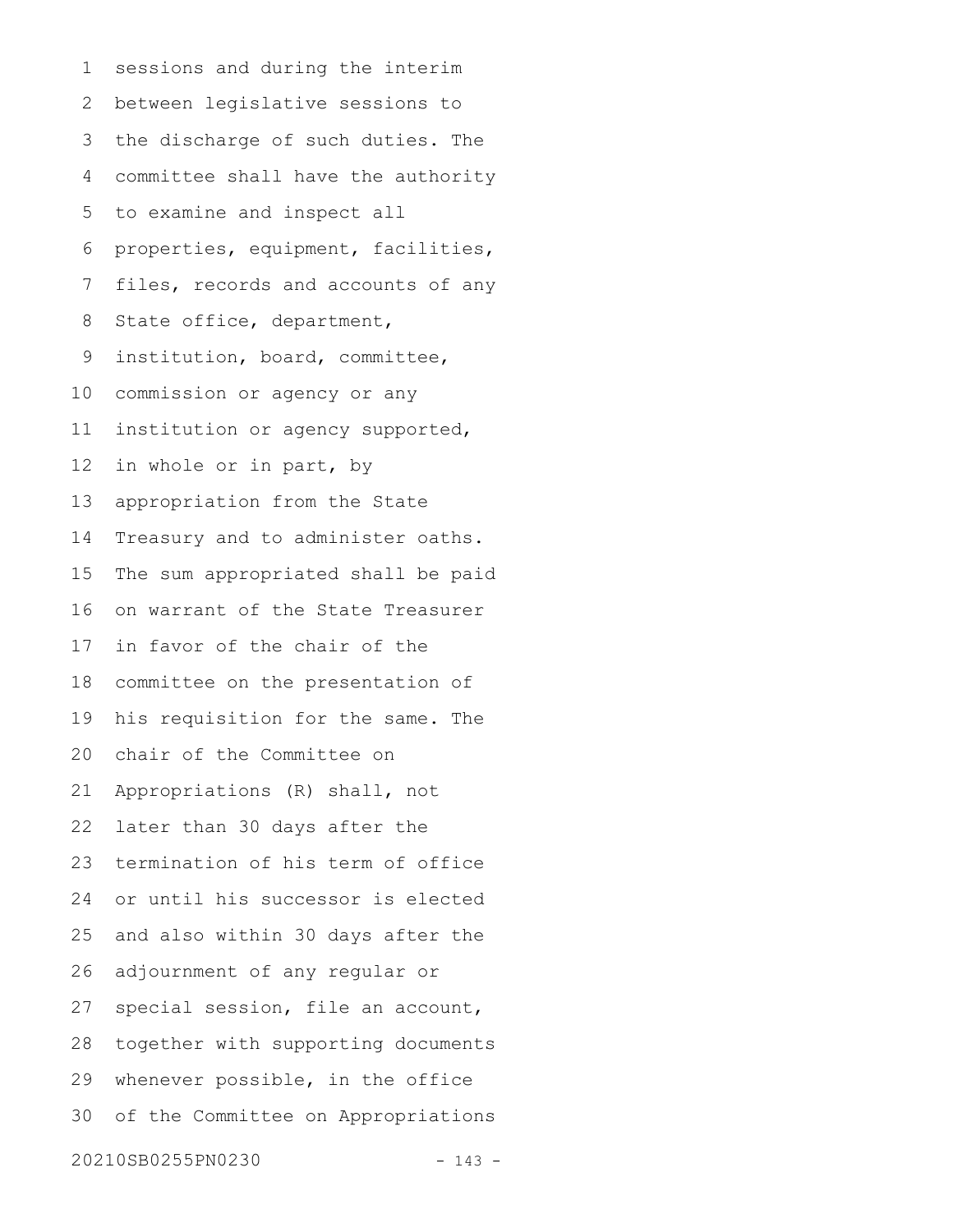(R), of the committee's expenses since the filing of the prior account. 1 2 3

State appropriation....... 3,223,000 For the payment of the expenses of the Committee on Appropriations (D) of the House of Representatives in investigating schools, colleges, universities, correctional institutions, mental hospitals, medical and surgical hospitals, homes and other institutions and agencies supported, in whole or in part, by appropriations from the State Treasury in analyzing reports, expenditures, and the general operation and administration of the institutions and agencies in examining and analyzing requests of the same and of the various departments, boards and commissions of the Commonwealth and for the collection of data from other states, attending seminars and conferences, and in cooperating and exchanging information with legislative budget and financial committees of other states, and any office 20210SB0255PN0230 - 144 - 4 5 6 7 8 9 10 11 12 13 14 15 16 17 18 19 20 21 22 23 24 25 26 27 28 29 30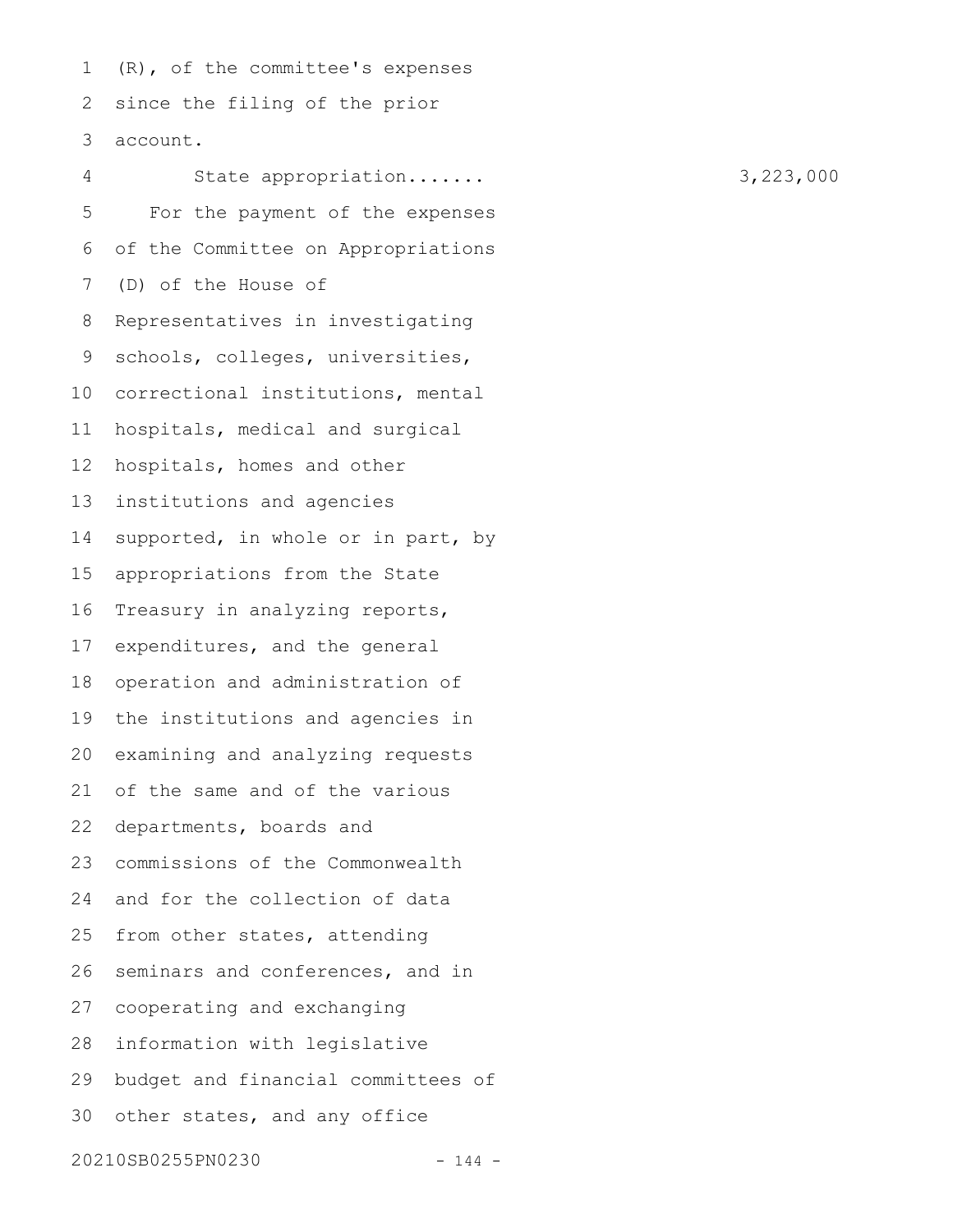expenses necessary to serve the committee and its chair, and for the necessary clerical assistance, and other assistance, travel expenses and all other expenses deemed necessary by the chair in compiling data and information connected with the work of the committee in compiling comparative cost and other fiscal data and information for the use of the committee and the House of Representatives during legislative sessions and during the interim between legislative sessions to the discharge of such duties. The committee shall have the authority to examine and inspect all properties, equipment, facilities, files, records and accounts of any State office, department, institution, board, committee, commission or agency or any institution or agency supported, in whole or in part, by appropriation from the State Treasury and to administer oaths. The sum appropriated shall be paid on warrant of the State Treasurer in favor of the chair of the 20210SB0255PN0230 - 145 - 1 2 3 4 5 6 7 8 9 10 11 12 13 14 15 16 17 18 19 20 21 22 23 24 25 26 27 28 29 30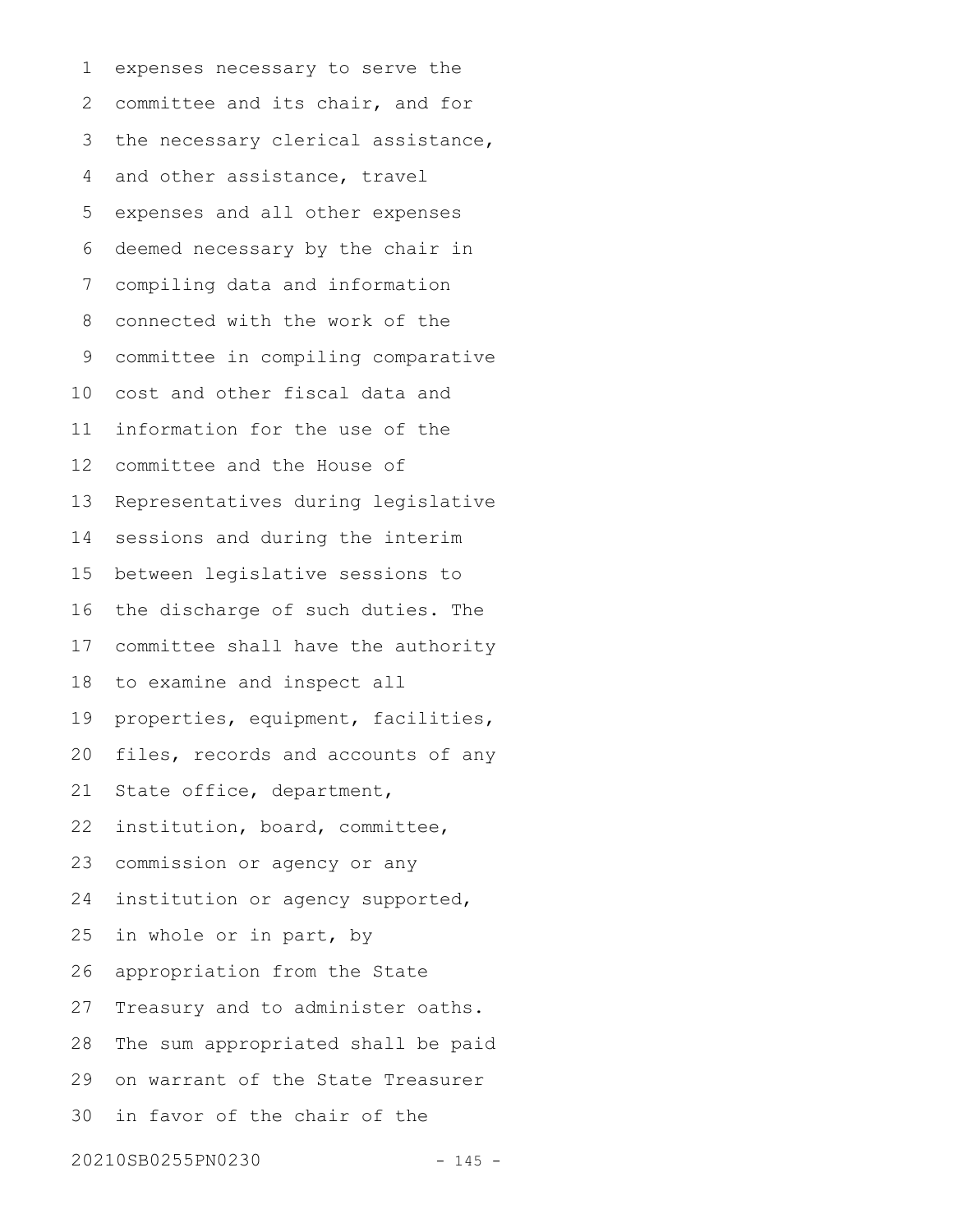Committee on Appropriations (D) on the presentation of his requisition for the same. The chair of the Committee on Appropriations (D) shall, not later than 30 days after the termination of his term of office or until his successor is elected and also within 30 days after the adjournment of any regular or special session, file an account, together with supporting documents whenever possible, in the office of the Committee on Appropriations (D) of the House of Representatives, of his expenses since the filing of the prior account. State appropriation....... 3,223,000 1 2 3 4 5 6 7 8 9 10 11 12 13 14 15 16 17 18 19

The Committee on Appropriations may issue subpoenas under the hand and seal of the majority chair to compel the attendance of witnesses and the production of any papers, books, accounts, documents and testimony touching matters properly being inquired into by the committee and to cause the deposition of witnesses either residing within or without the 20210SB0255PN0230 - 146 - 20 21 22 23 24 25 26 27 28 29 30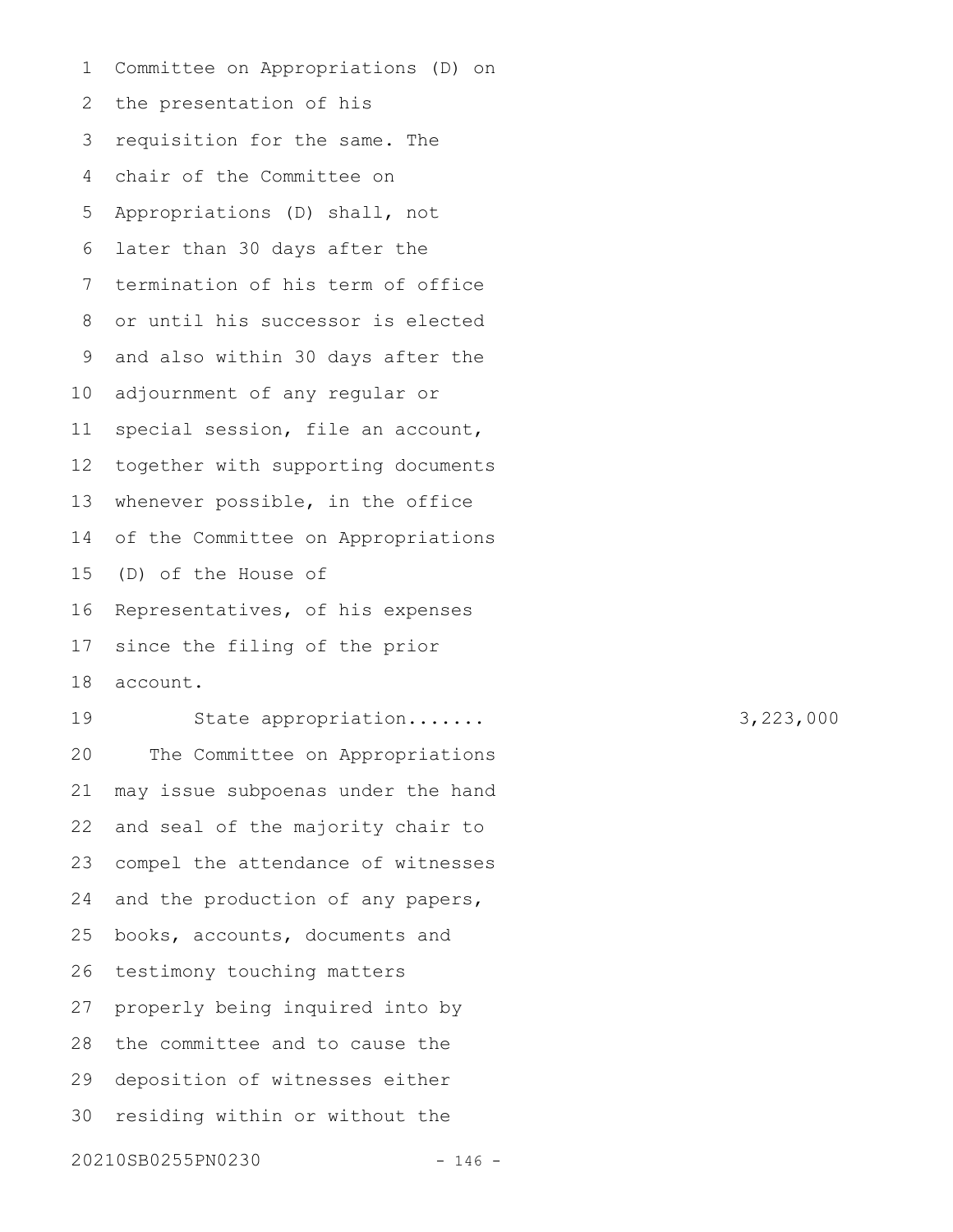State to be taken in the manner prescribed by law for taking depositions in civil actions. For the payment to the Special Leadership Account (R) for payment of salaries, wages and all other incidental expenses incurred in hiring personnel and staff or for services, which, in the opinion of the Floor Leader, may be required or arise during legislative sessions and during the interim between legislative sessions and for the payment of all other expenses related to the performance of his duties and responsibilities. The sum appropriated shall be paid on warrant of the State Treasurer in favor of the Floor Leader on the presentation of his requisition for the same. The Floor Leader shall, not later than 30 days after the termination of his term of office or until his successor is elected and also within 30 days after the adjournment of any regular or special session, file an account, together with supporting documents whenever 20210SB0255PN0230 - 147 - 1 2 3 4 5 6 7 8 9 10 11 12 13 14 15 16 17 18 19 20 21 22 23 24 25 26 27 28 29 30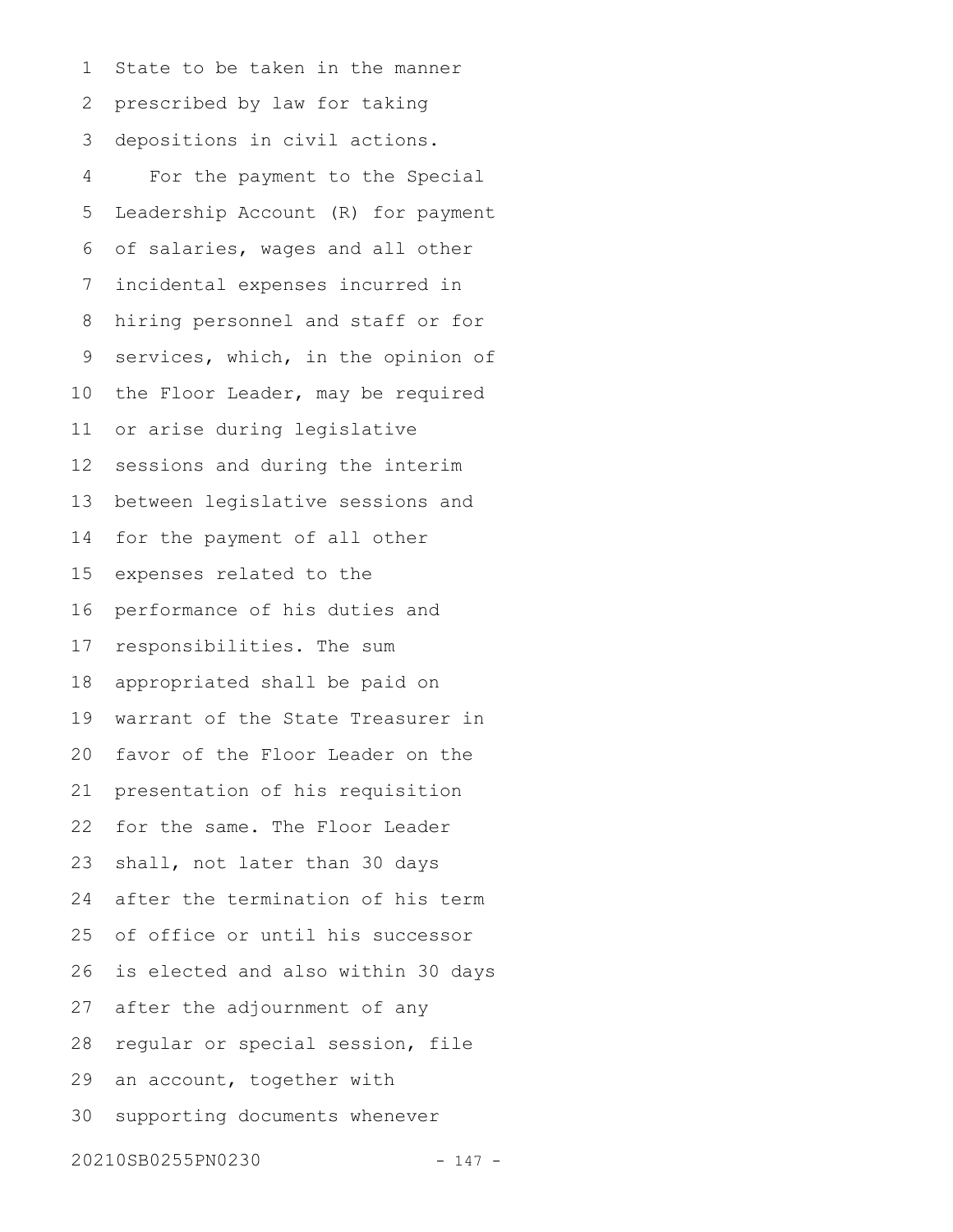possible, in the office of the Floor Leader, of such expenses since the filing of the prior account. 1 2 3 4

State appropriation....... 6,045,000 For the payment to the Special Leadership Account (D) for payment of salaries, wages and all other incidental expenses incurred in hiring personnel and staff or for services which, in the opinion of the Floor Leader, may be required or arise during legislative sessions and during the interim between legislative sessions and for the payment of all other expenses related to the performance of his duties and responsibilities. The sum appropriated shall be paid on warrant of the State Treasurer in favor of the Floor Leader on the presentation of his requisition for the same. The Floor Leader shall, not later than 30 days after the termination of his term of office or until his successor is elected and also within 30 days after the adjournment of any regular or special session, file 20210SB0255PN0230 - 148 - 5 6 7 8 9 10 11 12 13 14 15 16 17 18 19 20 21 22 23 24 25 26 27 28 29 30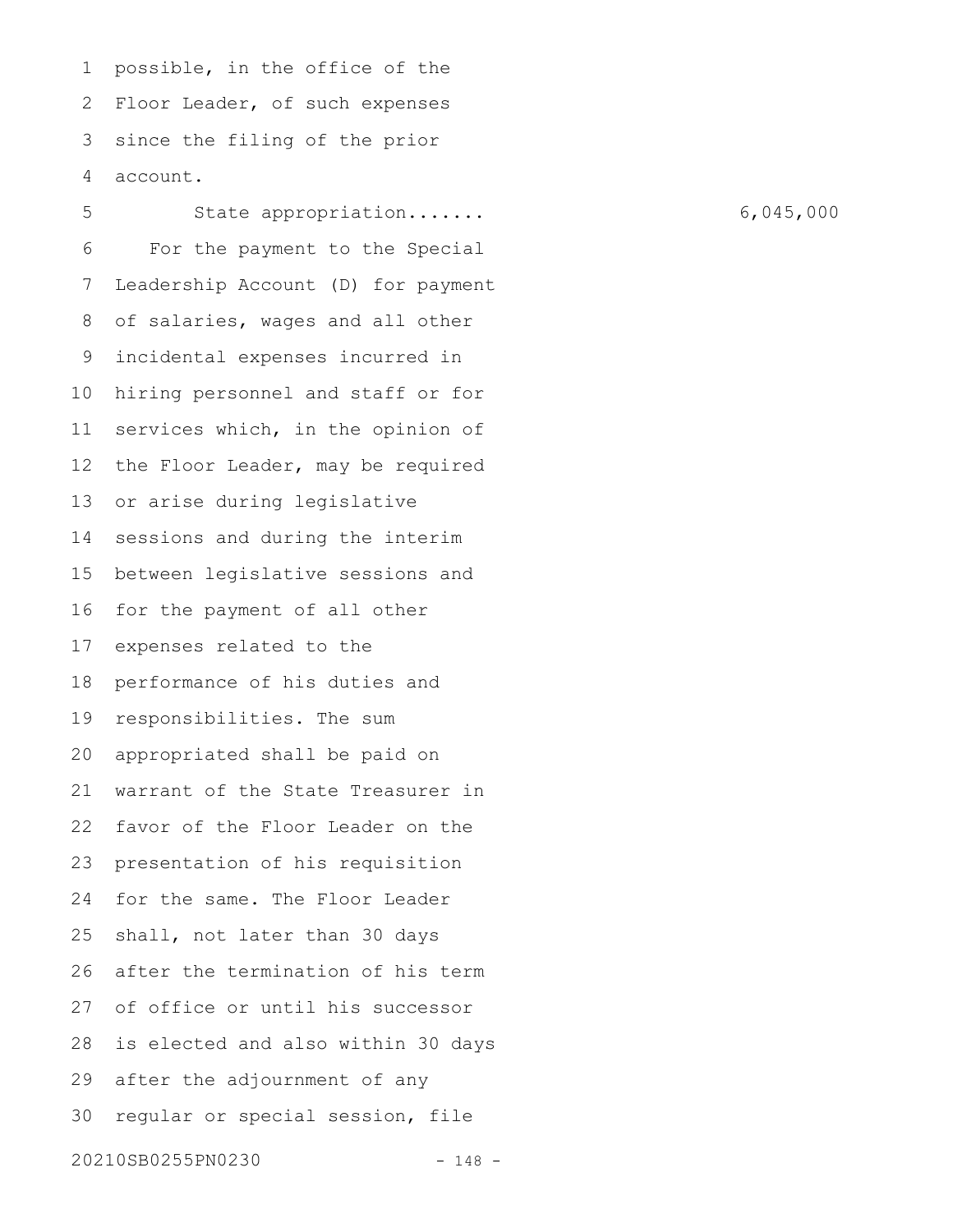an account, together with supporting documents whenever possible, in the office of the Floor Leader, of such expense since the filing of the prior account. State appropriation....... 6,045,000 All appropriations made in this act or in any other fiscal year to any account of the House of Representatives remaining unexpended and unencumbered on the effective date of this part, may be transferred by the authority responsible for administering the account, in its discretion, to such House accounts as that responsible authority deems necessary. Such power to transfer appropriations shall be limited to the current fiscal year. SUBPART D GOVERNMENT SUPPORT AGENCIES Section 271. Legislative Reference Bureau. The following amounts are appropriated from the General Fund to the Legislative Reference Bureau for the current fiscal year: Federal State For the salaries, wages and all necessary expenses for the work of 20210SB0255PN0230 - 149 - 1 2 3 4 5 6 7 8 9 10 11 12 13 14 15 16 17 18 19 20 21 22 23 24 25 26 27 28 29 30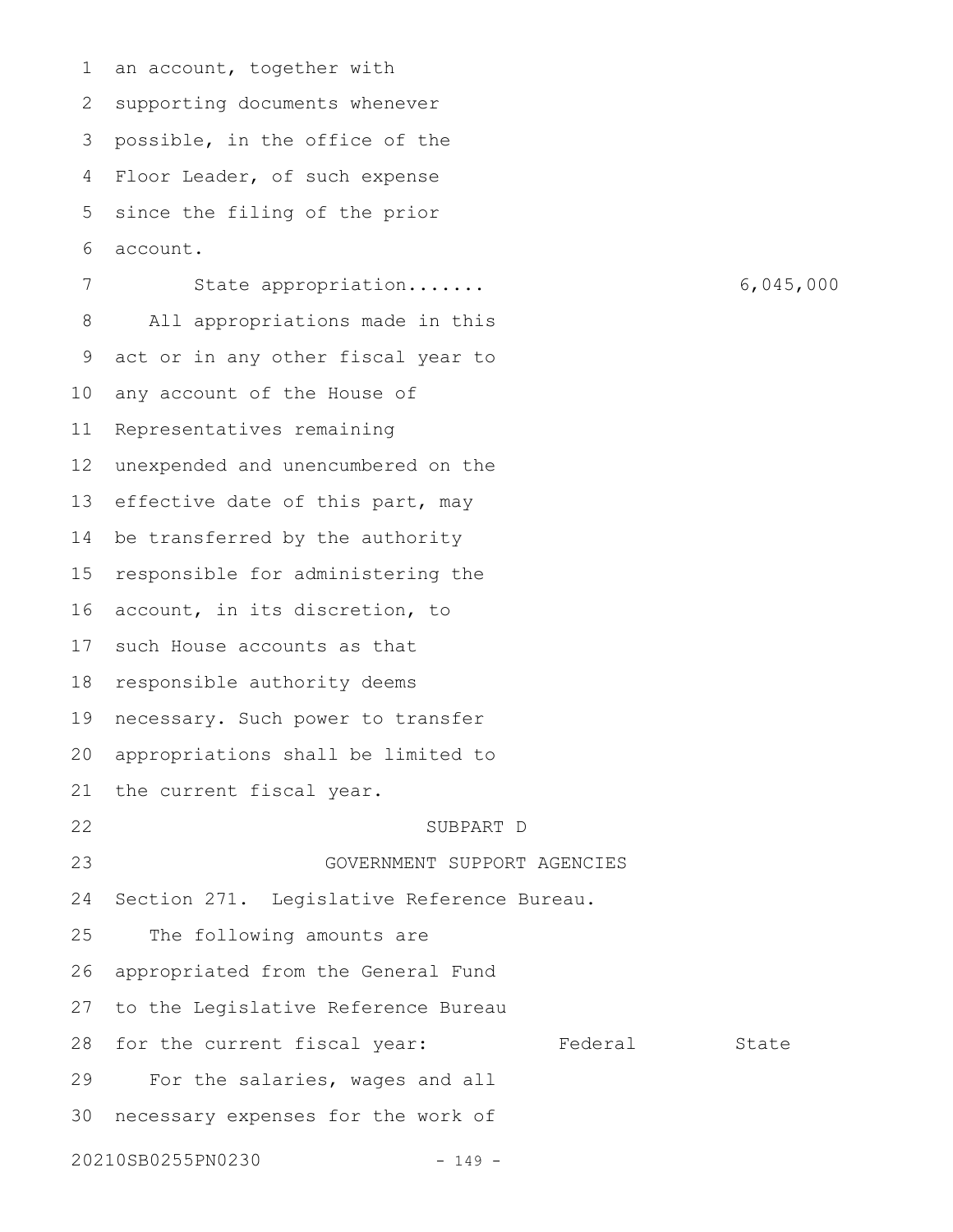1 the Legislative Reference Bureau, 2 including the Code and Bulletin 3 section. State appropriation....... 9,691,000 For the Pennsylvania Bulletin and Pennsylvania Code and related expenses. State appropriation....... 886,000 For contingent expenses. State appropriation....... 25,000 Section 272. Legislative Budget and Finance Committee. The following amounts are appropriated from the General Fund 14 to the Legislative Budget and 15 Finance Committee for the current Federal State 17 For the salaries, wages and all 18 necessary expenses for the work of the Legislative Budget and Finance Committee. 20 State appropriation....... 2,020,000 22 Section 273. Legislative Data Processing Committee. The following amounts are appropriated from the General Fund 25 to the Legislative Data Processing 26 Committee for the current fiscal Federal State 28 For salaries, wages, other 29 personnel expenses, operating 30 costs, contracts, equipment, 20210SB0255PN0230 - 150 - 4 5 6 7 8 9 10 11 12 13 16 fiscal year: 19 21 23 24 27 year: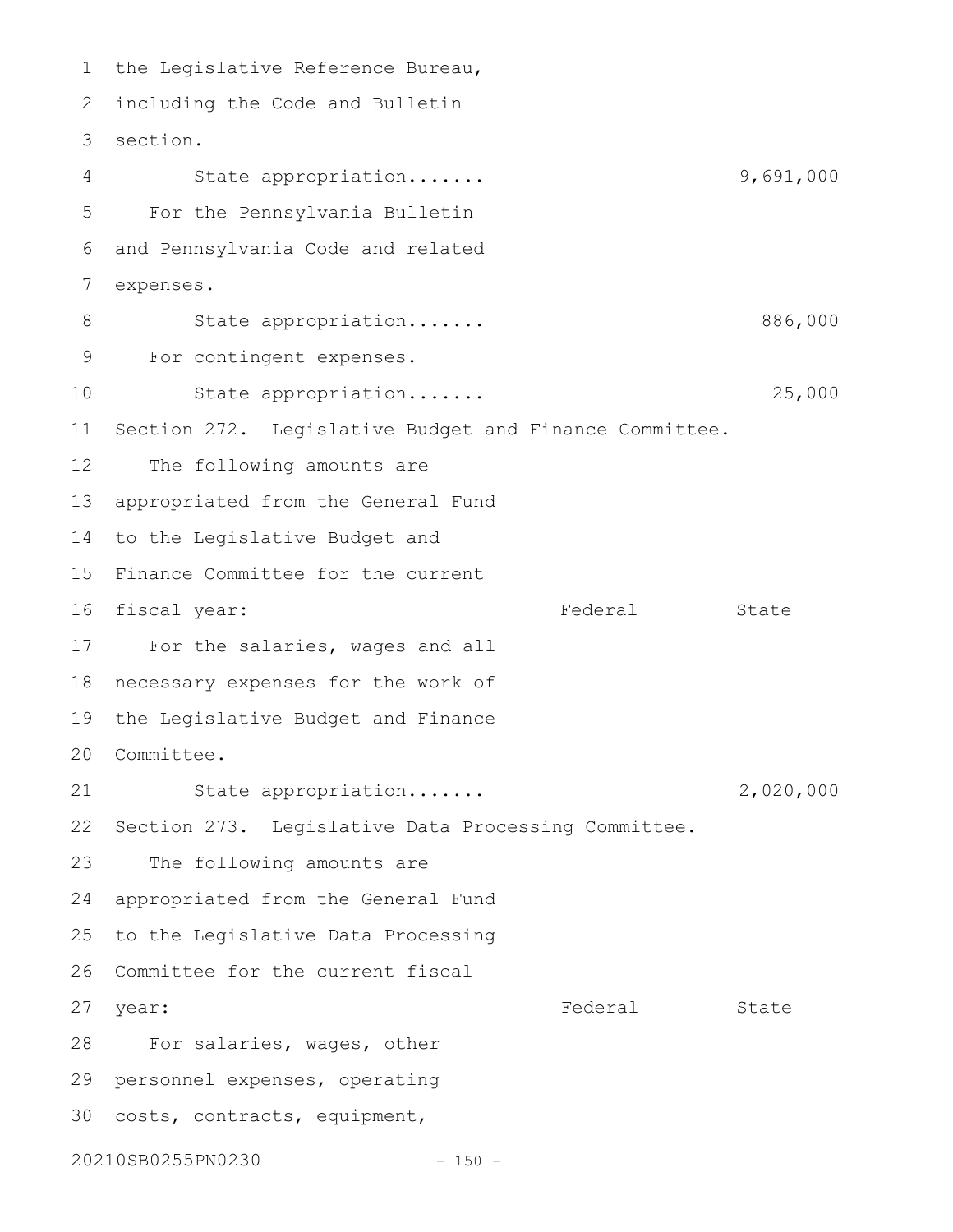software, other incidental expenses and costs associated with the operation of the Legislative Data Processing Center, including an allocation of \$2,309,000 to each of the Senate Republican and Democratic Caucus computer services departments for the payment of operating costs, contracts, equipment, software, other incidental expenses and costs at the direction of the respective caucus staff administrator, and an allocation of \$8,355,000 to the House of Representatives Republican Caucus Computer Services Account, and an allocation of \$5,355,000 to the House of Representatives Democratic Caucus Computer Services Account for the payment of operating costs, contracts, equipment, software, other incidental expenses and costs to be disbursed at the direction of the Speaker of the House of Representatives and the Minority Leader of the House of Representatives, and an allocation of \$400,000 to each of the Senate Republican and Democratic caucuses 20210SB0255PN0230 - 151 - 1 2 3 4 5 6 7 8 9 10 11 12 13 14 15 16 17 18 19 20 21 22 23 24 25 26 27 28 29 30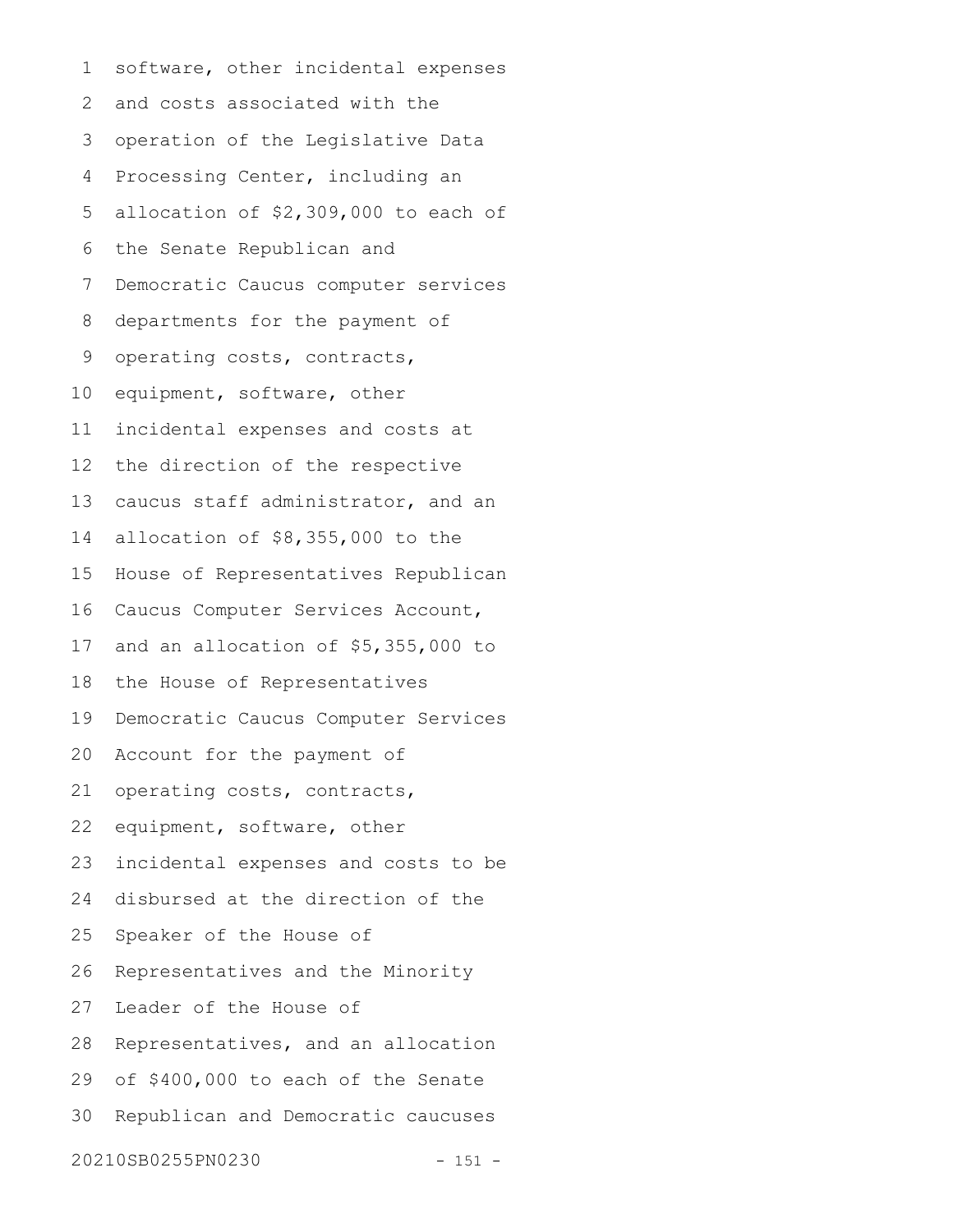for committee and contingent expenses to be allocated in amounts determined by unanimous agreement of the executive committee of the Senate Committee on Management Operations, and an allocation of \$400,000 to each of the House of Representatives Republican and Democratic Caucuses for costs 10 associated with caucus operations to be disbursed at the direction of the Speaker of the House of Representatives and the Minority Leader of the House of Representatives, and an allocation of \$5,750,000 to the House of 16 17 Representatives Republican Caucus 18 for disbursement by the Majority 19 Leader of the House of 20 Representatives. State appropriation....... 32,255,000 For information technology modernization. State appropriation....... 2,500,000 Section 274. Joint State Government Commission. The following amounts are appropriated from the General Fund 28 to the Joint State Government 29 Commission for the current fiscal Federal State 20210SB0255PN0230 - 152 - 1 2 3 4 5 6 7 8 9 11 12 13 14 15 21 22 23 24 25 26 27 30 year: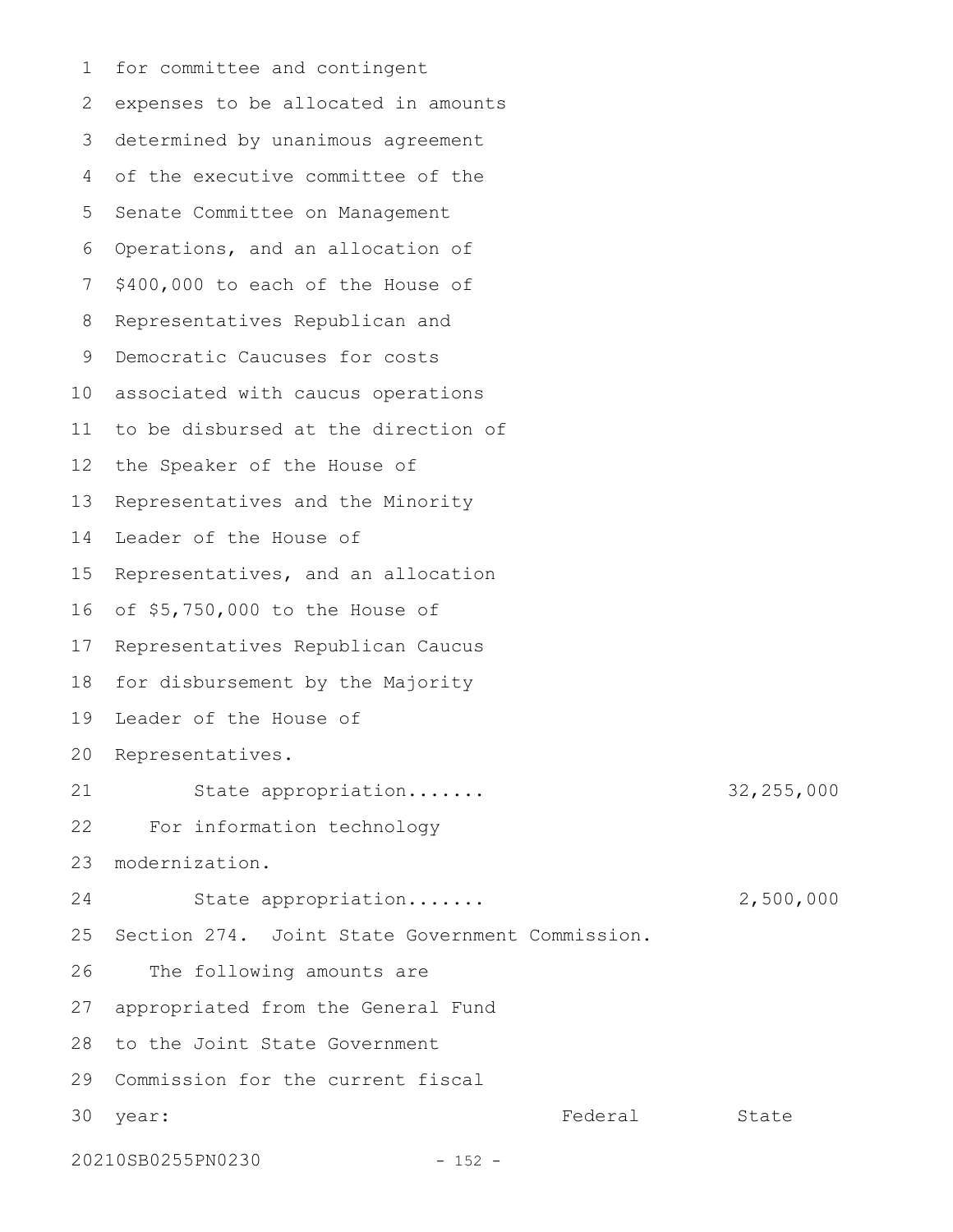For the salaries, wages and all 1 2 necessary expenses for the work of the Joint State Government 3 Commission. 4 State appropriation....... 1,701,000 6 Section 275. Local Government Commission. The following amounts are appropriated from the General Fund 8 9 to the Local Government Commission 10 for the current fiscal year: Tederal State 11 For the salaries, wages and all 12 expenses necessary for the work of 13 the Local Government Commission. State appropriation....... 1,283,000 For the compilation and 15 16 distribution of various municipal codes. 17 18 State appropriation...... 24,000 19 Section 276. (Reserved). 20 Section 277. Legislative Audit Advisory Commission. 21 The following amounts are 22 appropriated from the General Fund 23 to the Legislative Audit Advisory 24 Commission for the current fiscal Federal State 26 For the salaries, wages and all 27 expenses necessary for the work of 28 the Legislative Audit Advisory Commission. 29 30 State appropriation...... 285,000 20210SB0255PN0230 - 153 - 5 7 14 25 year: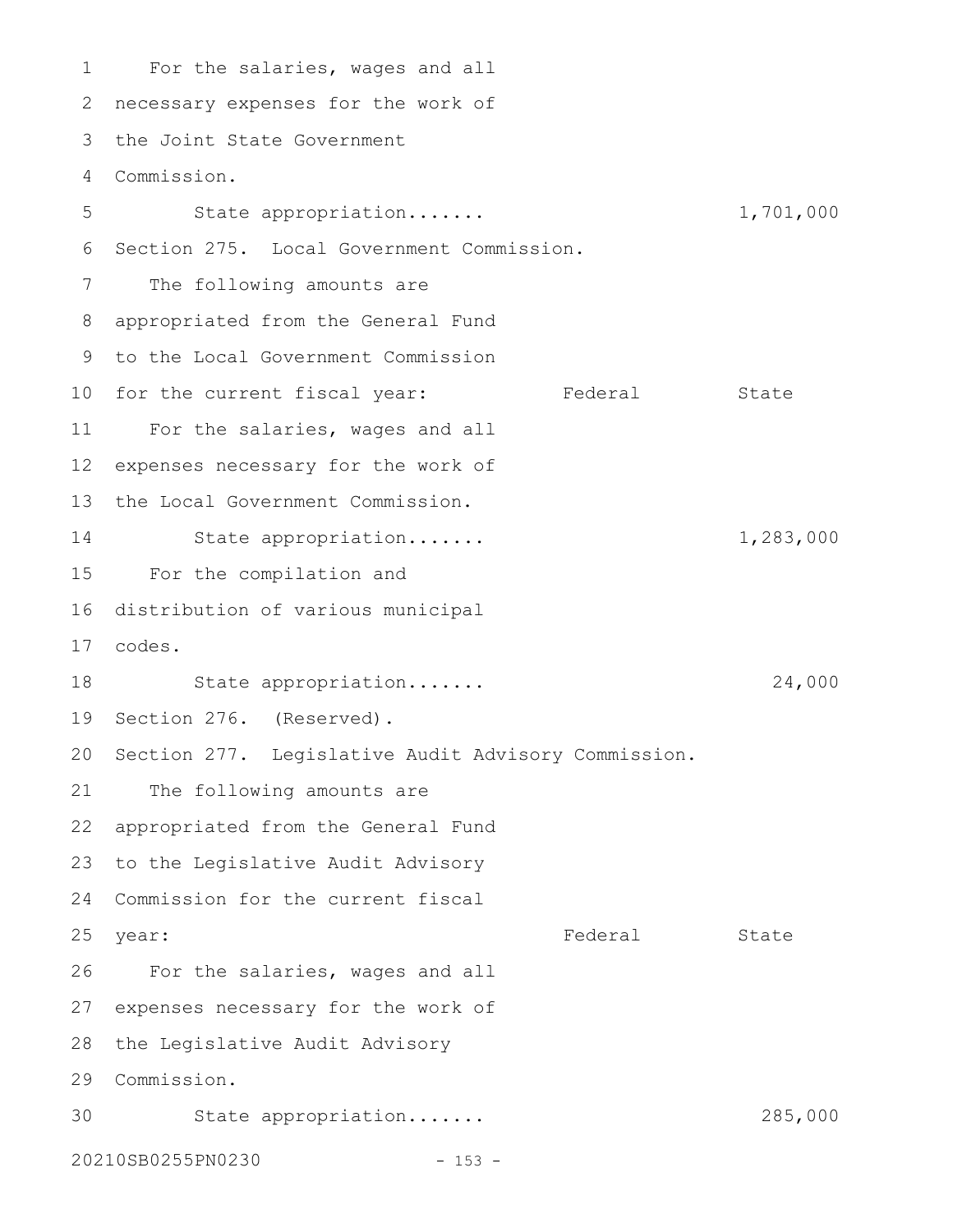Section 278. Independent Regulatory Review Commission. The following amounts are appropriated from the General Fund 3 4 to the Independent Regulatory 5 Review Commission for the current Federal State For the salaries, wages and all 8 necessary expenses for the work of 9 the Independent Regulatory Review Commission. 10 State appropriation....... 2,155,000 12 Section 279. Capitol Preservation Committee. The following amounts are 14 appropriated from the General Fund 15 to the Capitol Preservation 16 Committee for the current fiscal Federal State 18 For the operation of the Capitol 19 Preservation Committee. State appropriation....... 827,000 For the restoration of the 22 Capitol and its artifacts, including support facilities and services. 24 State appropriation....... 3,157,000 26 Section 280. Pennsylvania Commission on Sentencing. The following amounts are 28 appropriated from the General Fund 29 to the Pennsylvania Commission on 30 Sentencing for the current fiscal 20210SB0255PN0230 - 154 - 1 2 6 fiscal year: 7 11 13 17 year: 20 21 23 25 27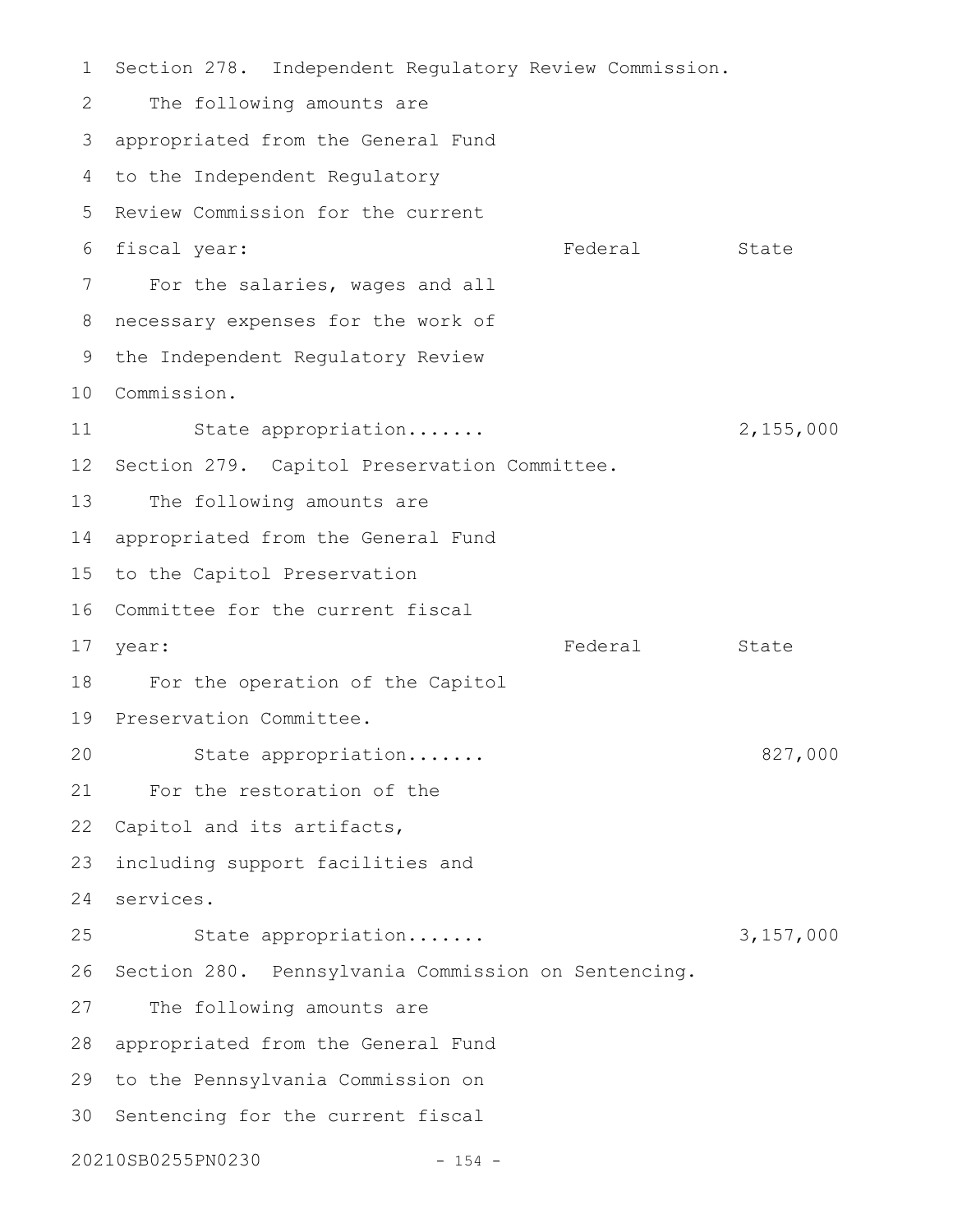year: State State State State State State State State State State State State State For the Pennsylvania Commission 3 on Sentencing. State appropriation....... 2,553,000 5 Section 281. Center for Rural Pennsylvania. The following amounts are appropriated from the General Fund 7 8 to the Center for Rural 9 Pennsylvania for the current fiscal Federal State For the Center for Rural 12 Pennsylvania. State appropriation....... 1,128,000 14 Section 282. Commonwealth Mail Processing Center. The following amounts are appropriated from the General Fund 17 to the Commonwealth Mail Processing 18 Center for the current fiscal year: Federal State For salaries, wages, other 20 personnel expenses, operating 21 costs, contracts, equipment, 22 software, other incidental expenses 23 and costs associated with the 24 operation of the Commonwealth Mail 25 Processing Center, including an 26 allocation of \$1,040,000 to the 27 Chief Clerk of the Senate for 28 payment of postage and communication expenses as 29 30 determined by the Senate Committee 20210SB0255PN0230 - 155 - 1 2 4 6 10 year: 11 13 15 16 19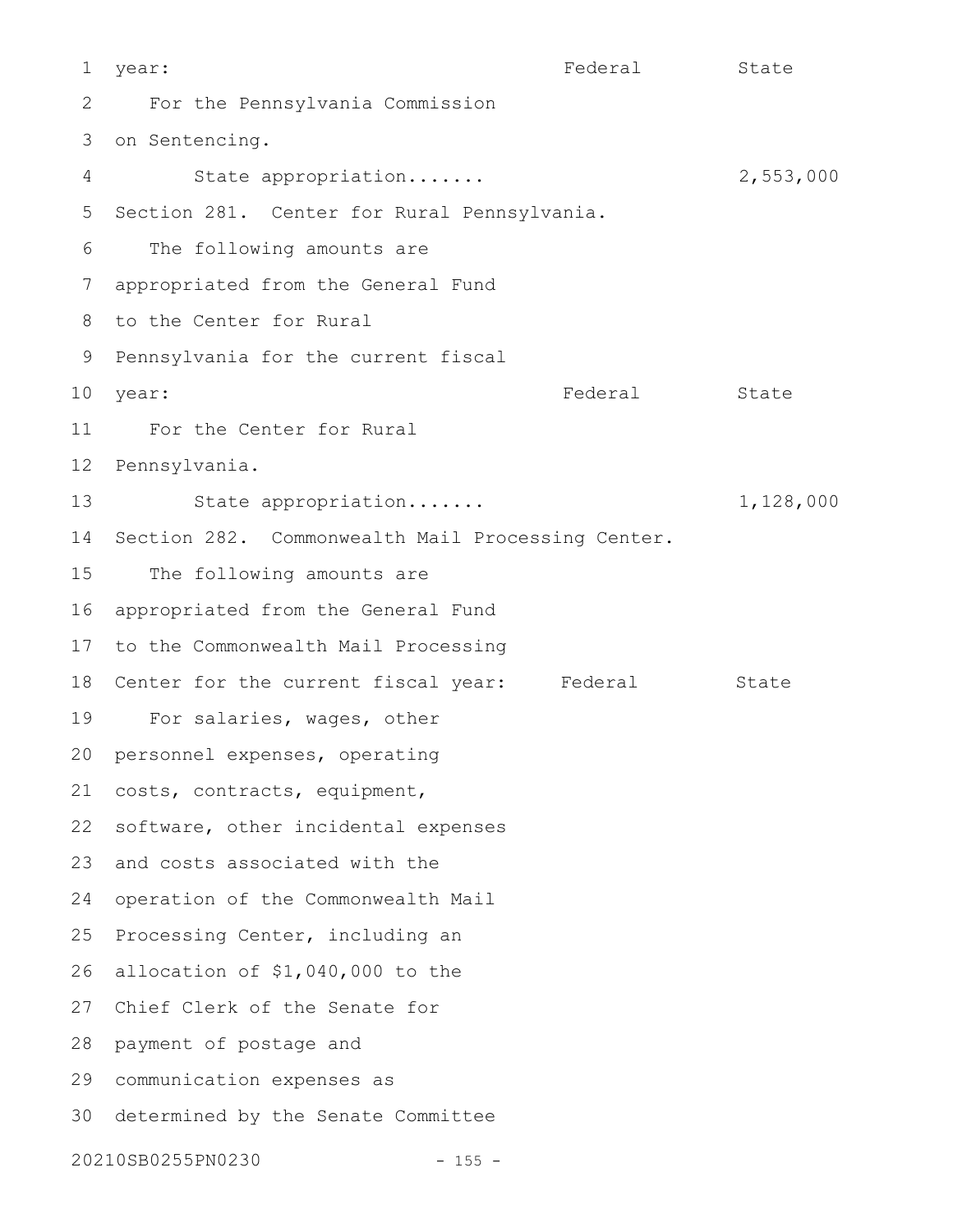on Management Operations. State appropriation....... 3,583,000 3 Section 283. Legislative Reapportionment Commission. The following amounts are appropriated from the General Fund 5 6 to the Legislative Reapportionment 7 Commission for the current fiscal Federal State For the Legislative 9 10 Reapportionment Commission. State appropriation....... 1,053,000 12 Section 284. Independent Fiscal Office. The following amounts are 14 appropriated from the General Fund 15 to the Independent Fiscal Office 16 for the current fiscal year: Tederal State 17 For the salaries, wages and all 18 expenses necessary for the work of 19 the Independent Fiscal Office, 20 including up to \$200,000 for 21 pension actuarial analysis. State appropriation....... 2,343,000 PART III STATE LOTTERY FUND APPROPRIATIONS 25 Section 301. Department of Aging. 26 The following amounts are appropriated from the State Lottery 27 28 Fund to the Department of Aging for 29 the current fiscal year: Tederal State For general government 3020210SB0255PN0230 - 156 - 1 2 4 8 year: 11 13 22 23 24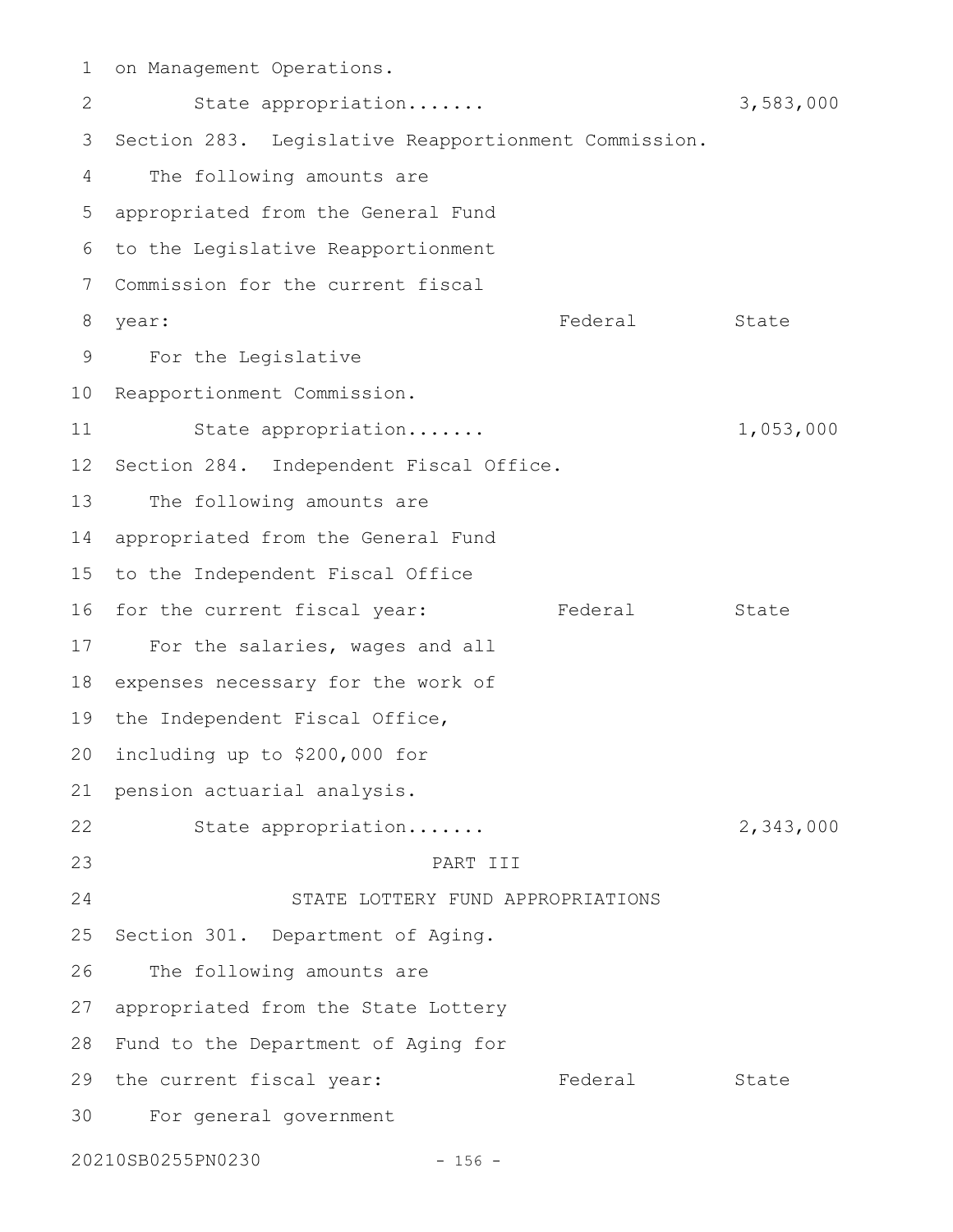operations of the Department of Aging. 2 State appropriation....... 9,966,000 For PENNCARE for older Pennsylvanians for the purpose of 6 developing, operating and purchasing services for the aged 8 and other adults, including, but 9 not limited to, model projects, 10 community care services, audits of area agencies on aging, protective services and counseling services. State appropriation....... 285,726,000 For preadmission assessment. State appropriation....... 8,750,000 For caregiver support. State appropriation....... 12,103,000 For transfer from the State Lottery Fund to the Pharmaceutical Assistance Fund. 20 State appropriation....... 155,000,000 For Alzheimer's outreach. State appropriation....... 250,000 For grants to senior centers. State appropriation....... 2,000,000 Section 302. Department of Human Services. The following amounts are appropriated from the State Lottery 29 Fund to the Department of Human 30 Services for the current fiscal 20210SB0255PN0230 - 157 - 1 3 4 5 7 11 12 13 14 15 16 17 18 19 21 22 23 24 25 26 27 28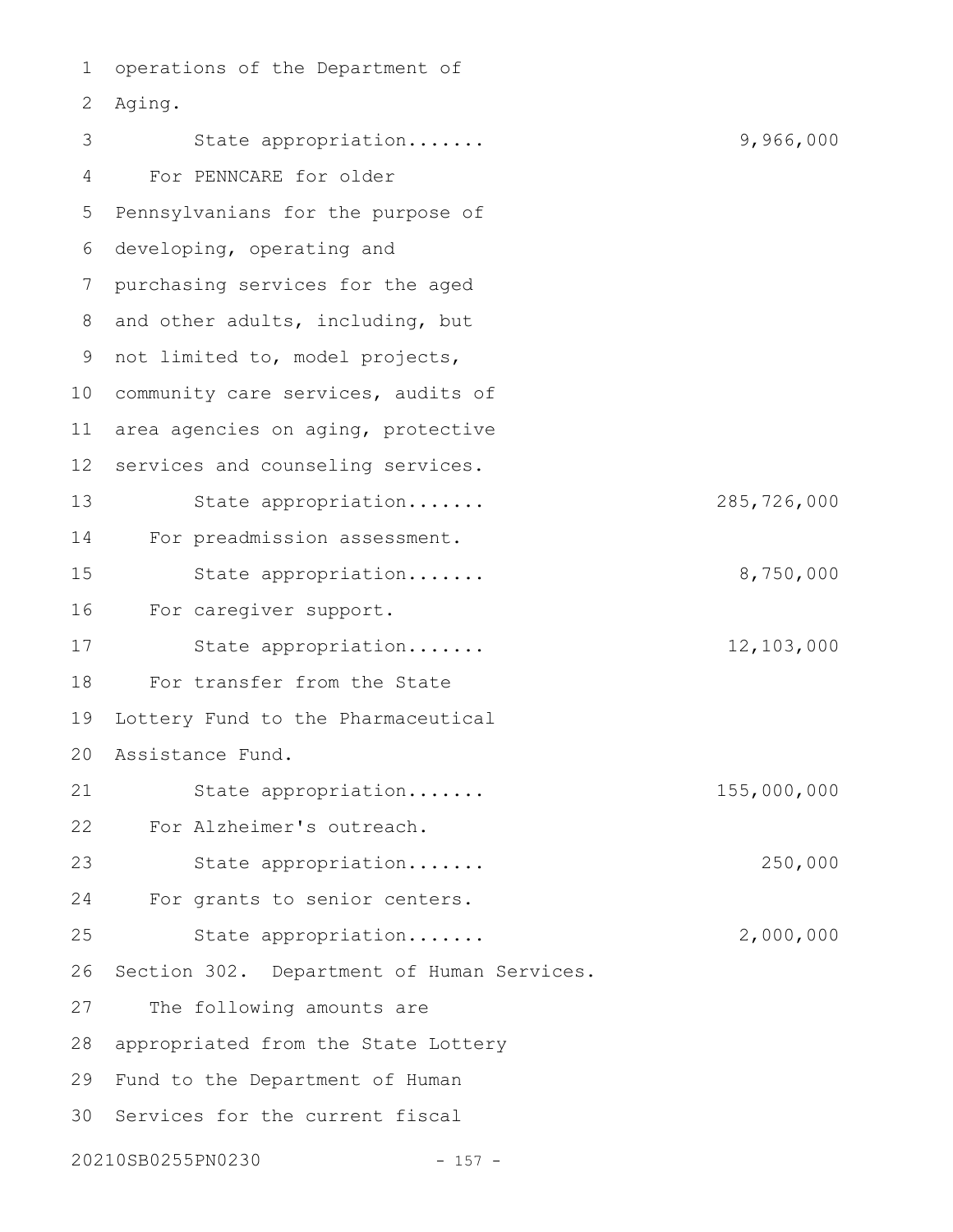year: State State State State State State State State State State State State State For medical assistance transportation services. State appropriation....... 3,500,000 For medical assistance - Community HealthChoices. State appropriation....... 348,966,000 PART IV TOBACCO SETTLEMENT FUND APPROPRIATIONS 10 Section 401. Department of Community and Economic Development. The following amounts are appropriated from the Tobacco 12 13 Settlement Fund to the Department 14 of Community and Economic 15 Development for the current fiscal Federal State For life sciences greenhouses. State appropriation....... 3,000,000 19 Section 402. Department of Human Services. The following amounts are 21 appropriated from the Tobacco 22 Settlement Fund to the Department 23 of Human Services for the current 24 fiscal year: The Rederal State For medical assistance - 26 Community HealthChoices. State appropriation....... 139,551,000 PART V JUDICIAL COMPUTER SYSTEM AUGMENTATION ACCOUNT APPROPRIATIONS 20210SB0255PN0230 - 158 - 1 2 3 4 5 6 7 8 9 11 16 year: 17 18 20 25 27 28 29 30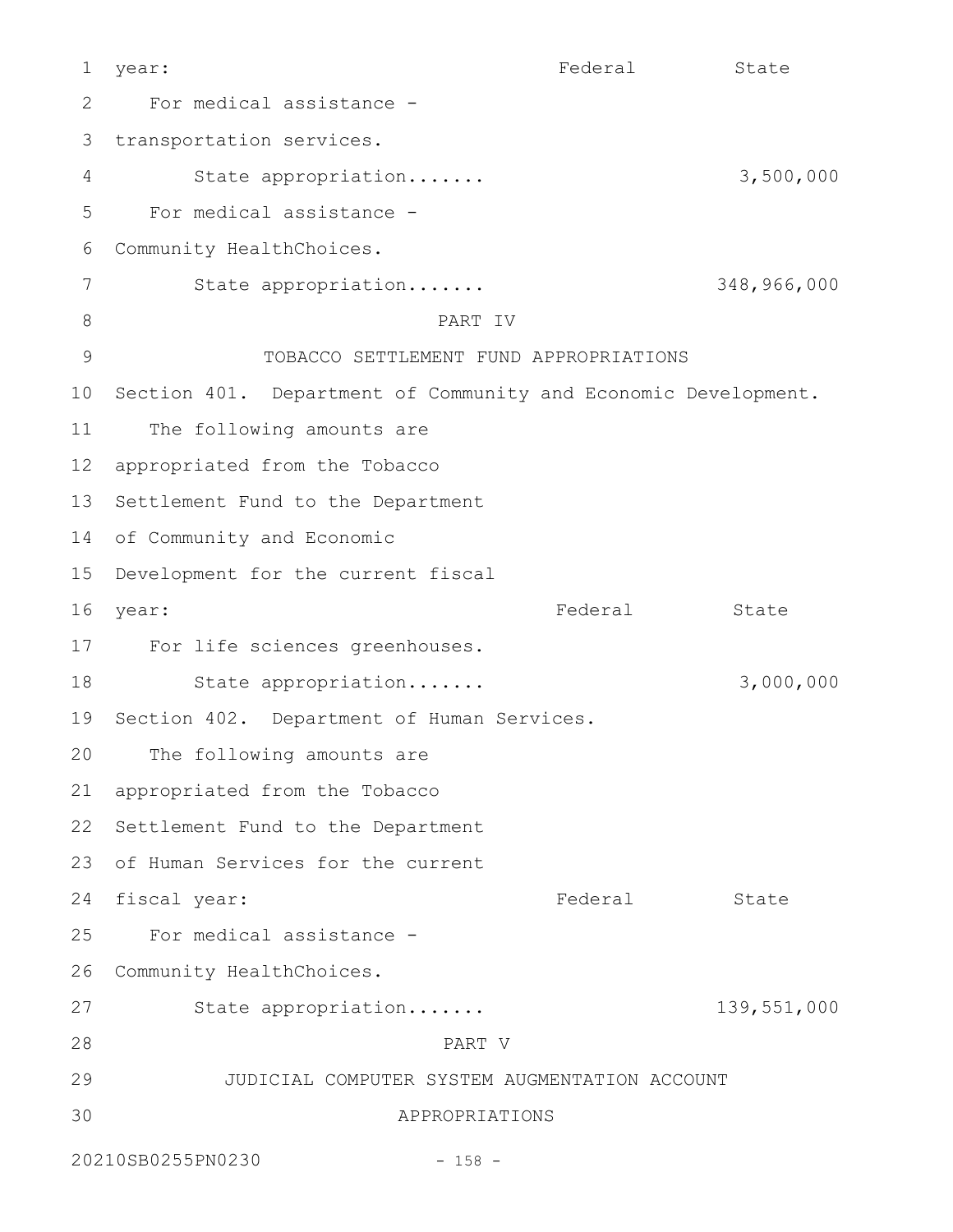Section 501. Supreme Court. The following amounts are appropriated from the Judicial Computer System Augmentation 4 5 Account to the Supreme Court for 6 the current fiscal year: Tederal State For the Statewide judicial computer system. State appropriation....... 45,626,000 PART VI EMERGENCY MEDICAL SERVICES OPERATING FUND APPROPRIATIONS Section 601. Department of Health. The following amounts are appropriated from the Emergency 16 Medical Services Operating Fund to 17 the Department of Health for the 18 current fiscal year: The Federal State For emergency medical services. State appropriation....... 9,200,000 For Catastrophic Medical and Rehabilitation Program. State appropriation....... 4,100,000 PART VII STATE STORES FUND APPROPRIATIONS 26 Section 701. Pennsylvania State Police. The following amounts are 28 appropriated from the State Stores 29 Fund to the Pennsylvania State 30 Police for the current fiscal year: Federal State 20210SB0255PN0230 - 159 - 1 2 3 7 8 9 10 11 12 13 14 15 19 20 21 22 23 24 25 27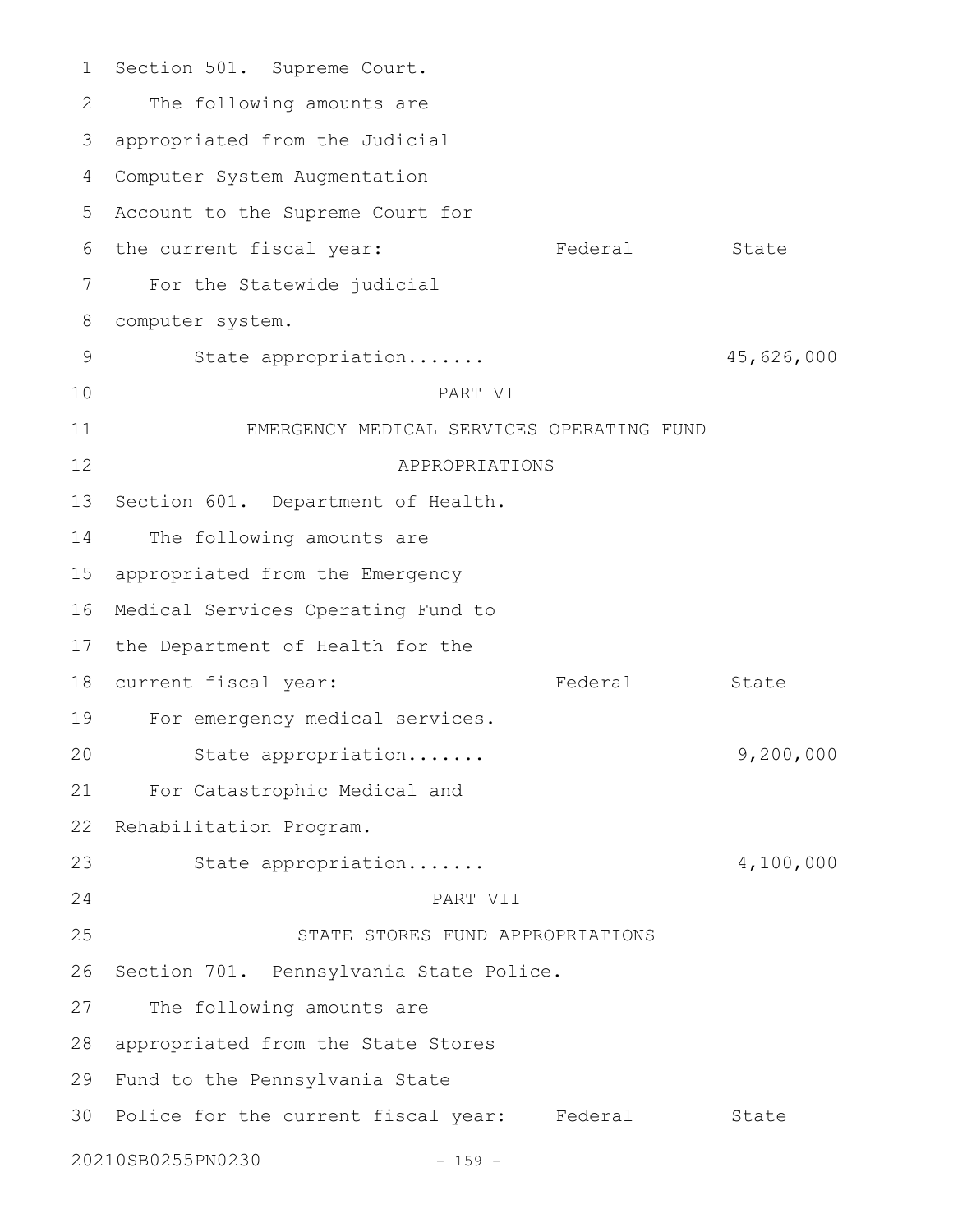For liquor control enforcement operational expenses. State appropriation....... 33,167,000 PART VIII MOTOR LICENSE FUND APPROPRIATIONS SUBPART A MOTOR LICENSE FUND Section 801. Department of Transportation. The following amounts are appropriated from the Motor License Fund to the Department of Transportation for the current fiscal year: The State State State State State State For the salaries, wages and all necessary expenses for the proper 16 administration of the Department of 17 Transportation, including the State 18 Transportation Commission and the State Transportation Advisory 20 Committee and the Statewide coordination of municipal services. 21 State appropriation....... 63,900,000 For operation of welcome centers. State appropriation....... 4,115,000 For the salaries, wages and all necessary expenses for the 28 operation of the highway and safety improvement programs, including 30 planning and research, design, 20210SB0255PN0230 - 160 - 1 2 3 4 5 6 7 8 9 10 11 12 13 14 15 19 22 23 24 25 26 27 29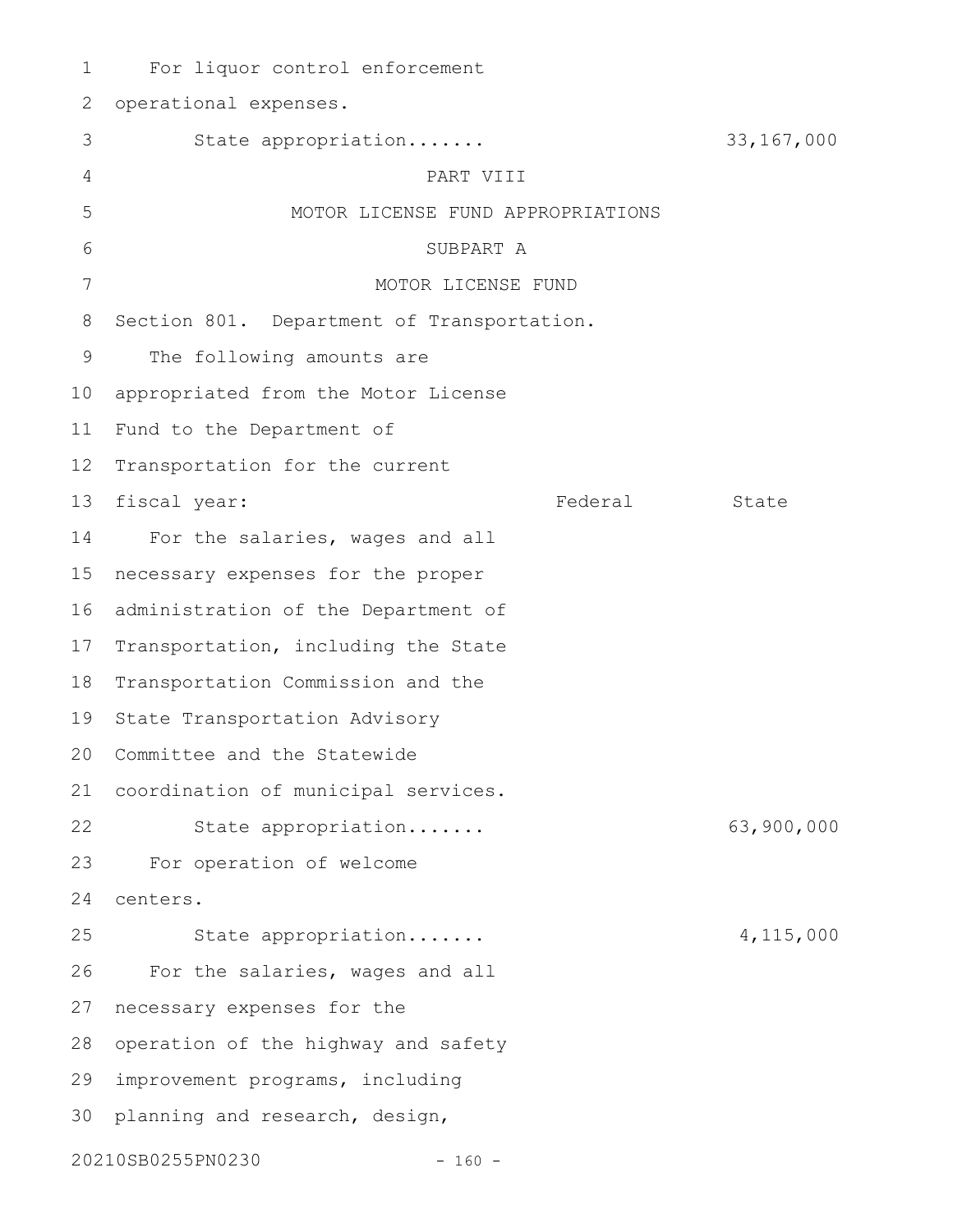engineering, right-of-way 2 acquisition and the operation of 3 the engineering district facilities 4 and liaison services with communities on local road 5 6 engineering and construction activities. State appropriation....... 170,000,000 For the salaries, wages and all 10 necessary expenses for the administration and operation of the 12 maintenance program for State 13 roads, bridges, tunnels and 14 structures, including the operation 15 of the county maintenance district 16 facilities. State appropriation....... 840,546,000 For highway systems technology and innovation. State appropriation....... 16,000,000 For reinvestment in Department of Transportation facilities. State appropriation....... 5,000,000 For the salaries, wages and all necessary expenses for the 26 administration of the traffic 27 safety program and the 28 administration and operation of the 29 operator and vehicle registration 30 programs. 20210SB0255PN0230 - 161 - 1 7 8 9 11 17 18 19 20 21 22 23 24 25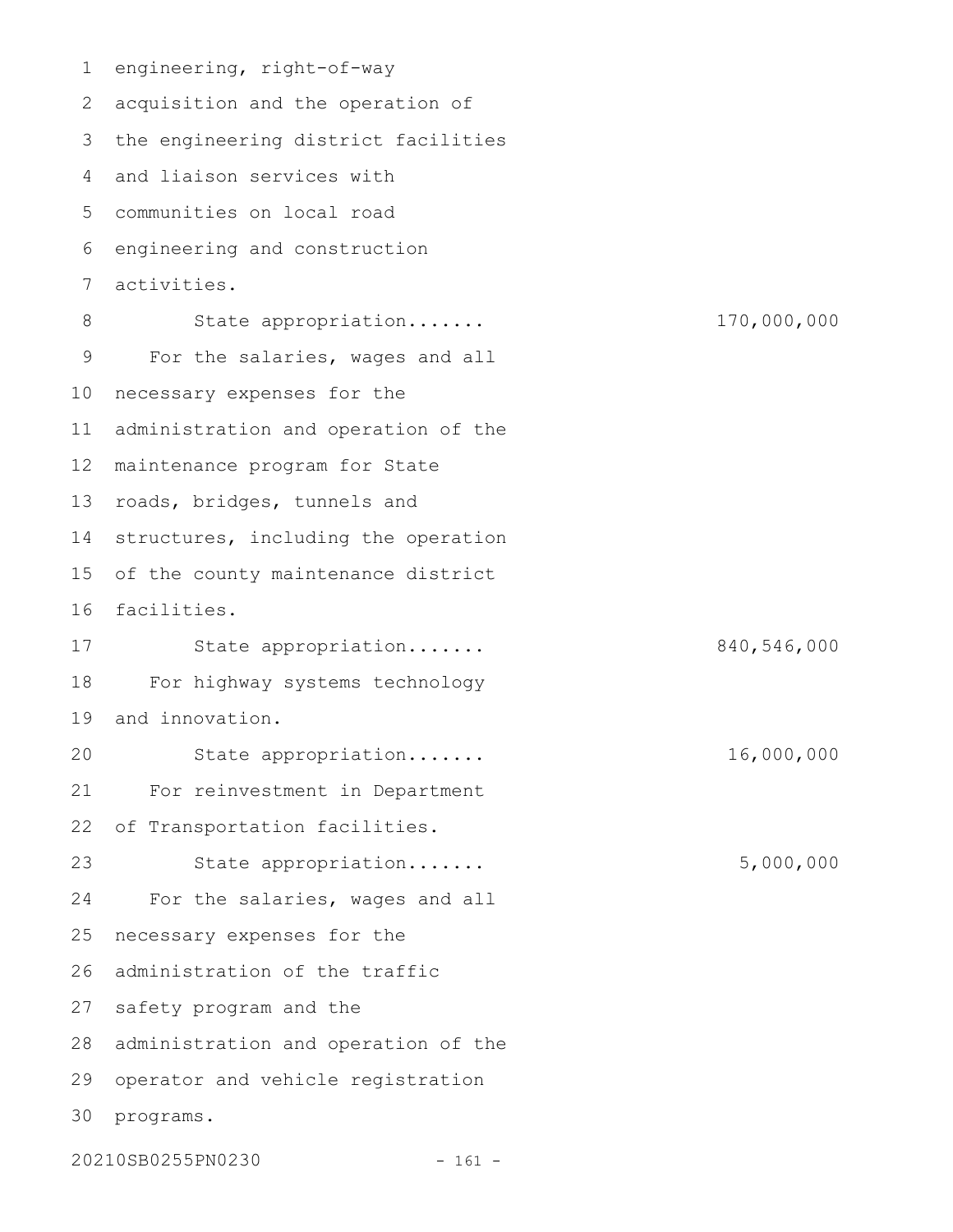State appropriation....... 208,403,000 For homeland security - REAL ID. State appropriation....... 25,901,000 For payments to municipalities pursuant to the act of June 1, 1956 (1955 P.L.1944, No.655), referred to as the Liquid Fuels Tax Municipal Allocation Law. State appropriation....... 30,000,000 For payments to municipalities to assist in maintenance and construction costs of roads. State appropriation....... 239,816,000 For supplemental payments to municipalities to assist in maintenance and construction costs of roads in accordance with 75 17 18 Pa.C.S. Ch. 93 (relating to supplemental funding for municipal highway maintenance). State appropriation....... 5,000,000 For maintenance and construction of county bridges. An allocation to a county under this appropriation may be used in whole or in part by the county for grants to municipalities for distribution in 28 accordance with 75 Pa.C.S. 29 \$ 9010(c) (relating to disposition 30 and use of tax). 20210SB0255PN0230 - 162 - 1 2 3 4 5 6 7 8 9 10 11 12 13 14 15 16 19 20 21 22 23 24 25 26 27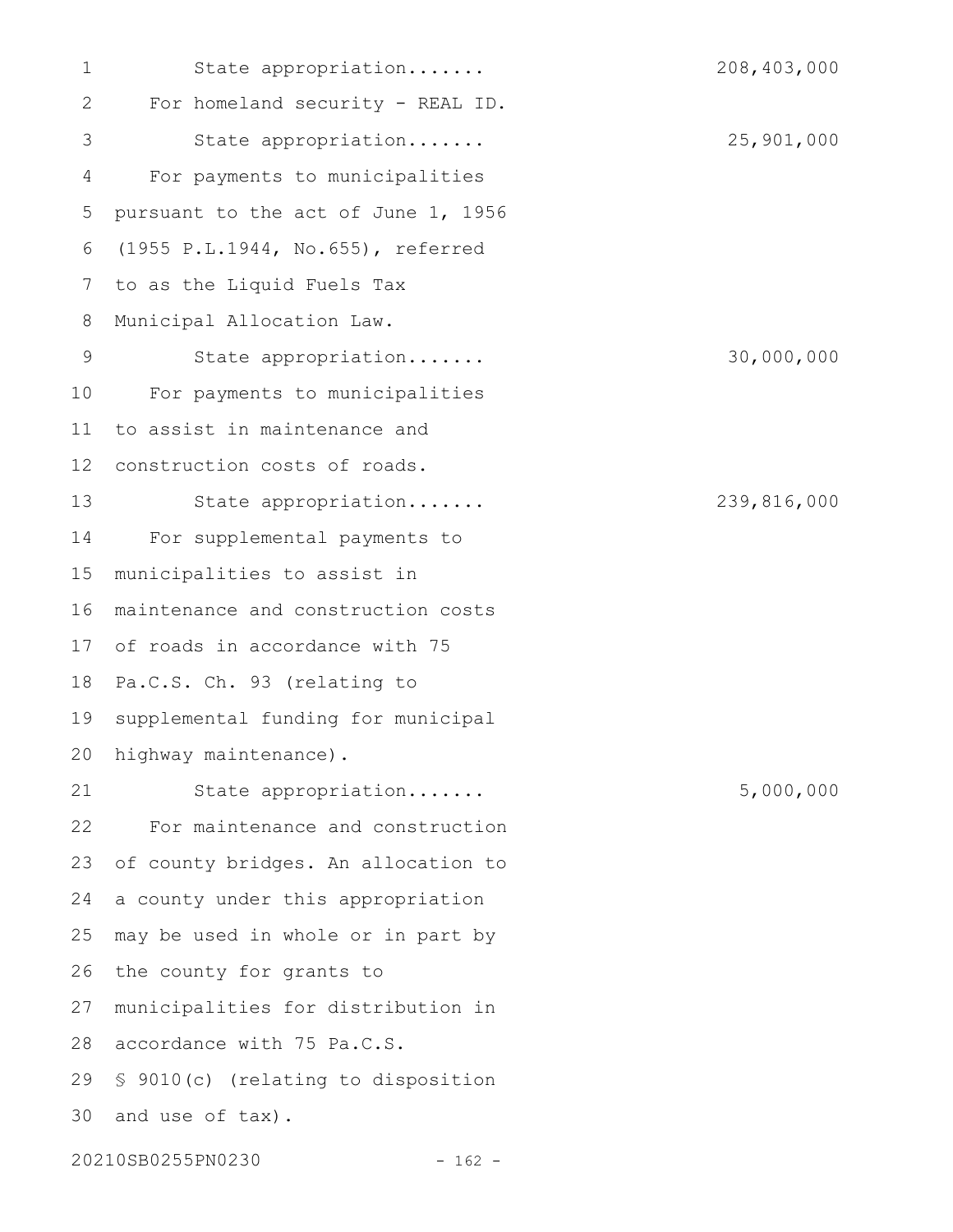State appropriation....... 5,000,000 For municipal traffic signals. State appropriation....... 10,000,000 Section 802. (Reserved). Section 803. Treasury Department. The following amounts are appropriated from the Motor License Fund to the Treasury Department for the current fiscal Federal State For the payment of salaries, wages and all necessary expenses in the proper administration of the program to refund liquid fuels taxes to which the Commonwealth is 16 not entitled. State appropriation....... 551,000 For the payment of principal and interest requirements on general obligation bonds issued for transportation projects. State appropriation....... 35,736,000 For payment of principal and interest requirements on general obligation bonds issued for public improvements. State appropriation....... 17,859,000 For payment of the compensation of the Commonwealth's loan and transfer agent for services and 1 2 3 4 5 6 7 8 9 10 year: 11 12 13 14 15 17 18 19 20 21 22 23 24 25 26 27 28 29 30

20210SB0255PN0230 - 163 -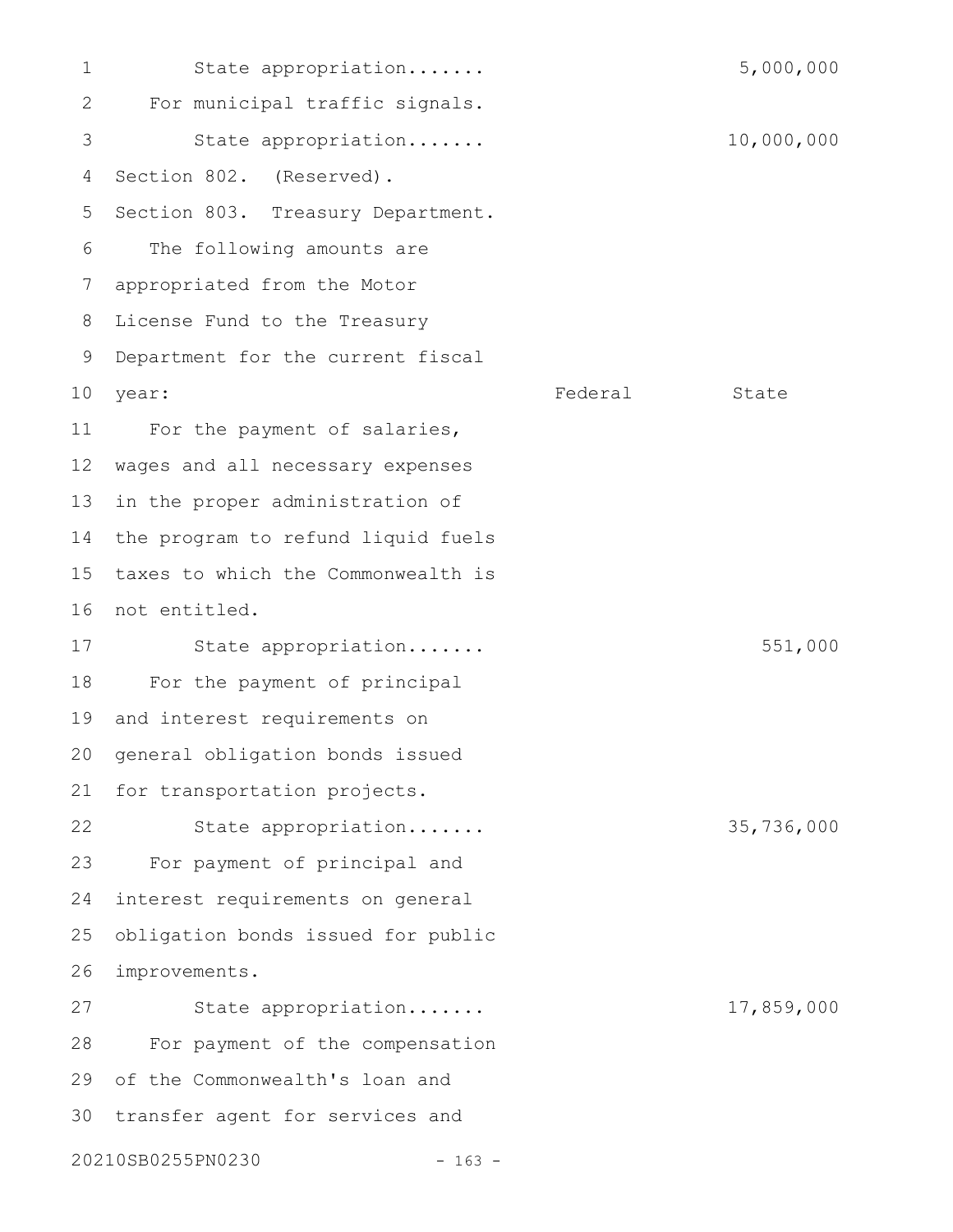expenses in connection with the 2 registration, transfer and payment 3 of interest on bonds of the Commonwealth and other services 4 5 required to be performed by the loan and transfer agent. State appropriation....... 40,000 8 Section 804. Department of Agriculture. The following amounts are appropriated from the Motor License Fund to the Department of 12 Agriculture for the current fiscal year: State State State State State State State State State State State State State State State State State State For administration of the weights and measures program. State appropriation....... 5,817,000 For the State Conservation Commission for the maintenance and 18 improvement of dirt and gravel roads. 20 State appropriation....... 28,000,000 Section 805. Department of Community and Economic Development. The following amounts are appropriated from the Motor 25 License Fund to the Department of 26 Community and Economic 27 Development for the current 28 fiscal year: Tederal State For Appalachian Regional Commission and the Office of the 3020210SB0255PN0230 - 164 - 1 6 7 9 10 11 13 14 15 16 17 19 21 22 23 24 29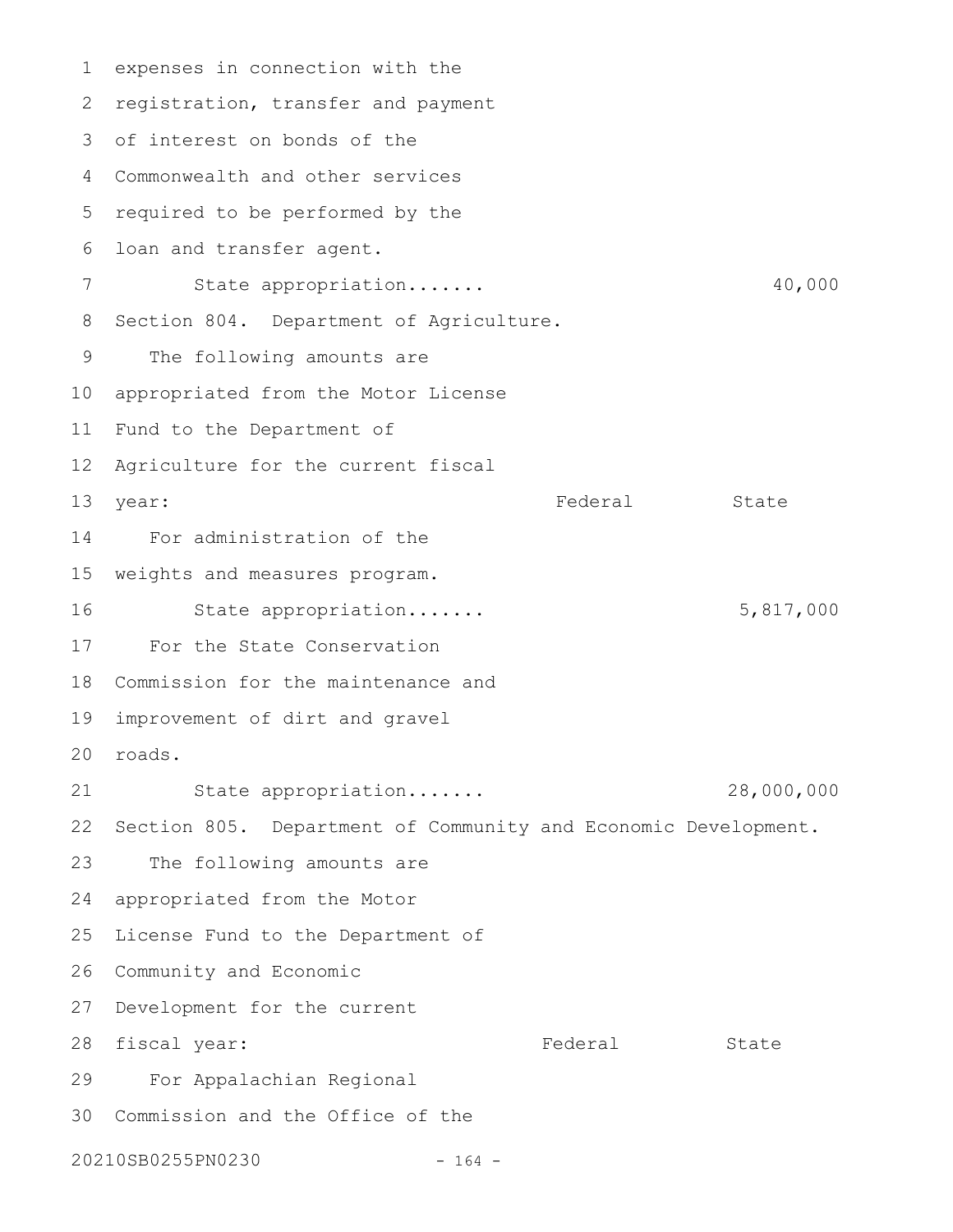Appalachian States' regional 2 representative. State appropriation....... 500,000 4 Section 806. Department of Conservation and Natural Resources. The following amounts are appropriated from the Motor License 6 7 Fund to the Department of Conservation and Natural Resources 8 9 for the current fiscal year: Tederal State For the maintenance and 10 mitigation of dust and sediment pollution from forestry roads. State appropriation....... 7,000,000 14 Section 807. Department of Education. The following amounts are appropriated from the Motor License 16 17 Fund to the Department of Education 18 for the current fiscal year: Tederal State For administration of the school 19 20 safe driving program and for payments to school districts or joint school organizations for 23 driver education courses. State appropriation....... 1,100,000 25 Section 808. (Reserved). 26 Section 809. Department of General Services. 27 The following amounts are 28 appropriated from the Motor License 29 Fund to the Department of General 30 Services for the current fiscal 20210SB0255PN0230 - 165 - 1 3 5 11 12 13 15 21 22 24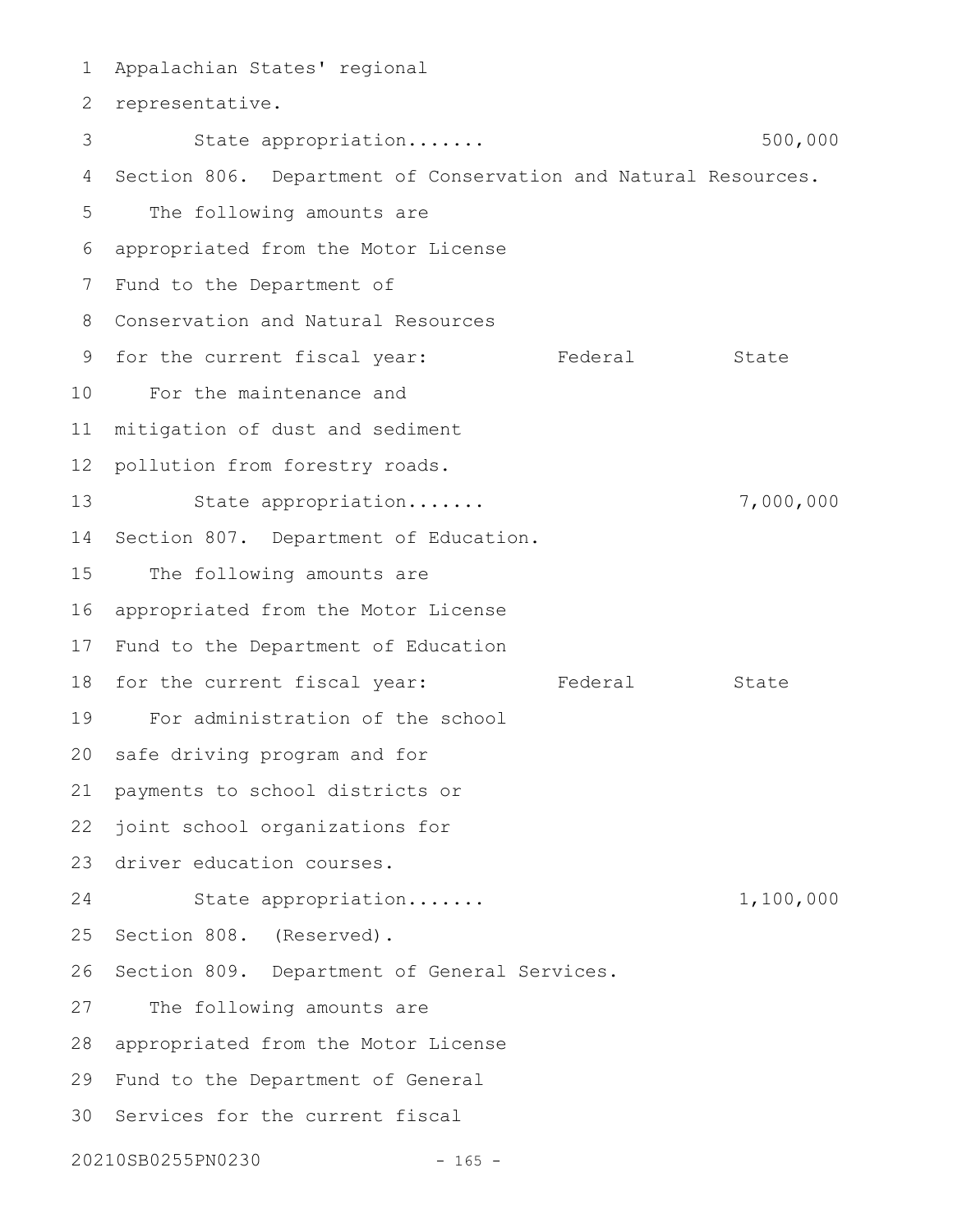Federal State 2 For payment of tort claims. State appropriation....... 9,000,000 4 Section 810. Department of Revenue. The following amounts are appropriated from the Motor License 6 7 Fund to the Department of Revenue 8 for the current fiscal year: Tederal State For administration and 9 10 enforcement of various Motor 11 License Fund tax regulations. State appropriation....... 23,136,000 13 Section 811. Pennsylvania State Police. The following amounts are appropriated from the Motor License 15 16 Fund to the Pennsylvania State 17 Police for the current fiscal year: Federal State For transfer from the Motor 19 20 License Fund to the General Fund to 21 finance the Traffic Control Program 22 and the Traffic Safety Facilities 23 Program of the Pennsylvania State 24 Police. State appropriation....... 617,164,000 For transfer from the Motor 27 License Fund to the General Fund to 28 finance law enforcement information 29 technology. State appropriation....... 20,697,000 20210SB0255PN0230 - 166 - 1 year: 3 5 12 14 18 25 26 30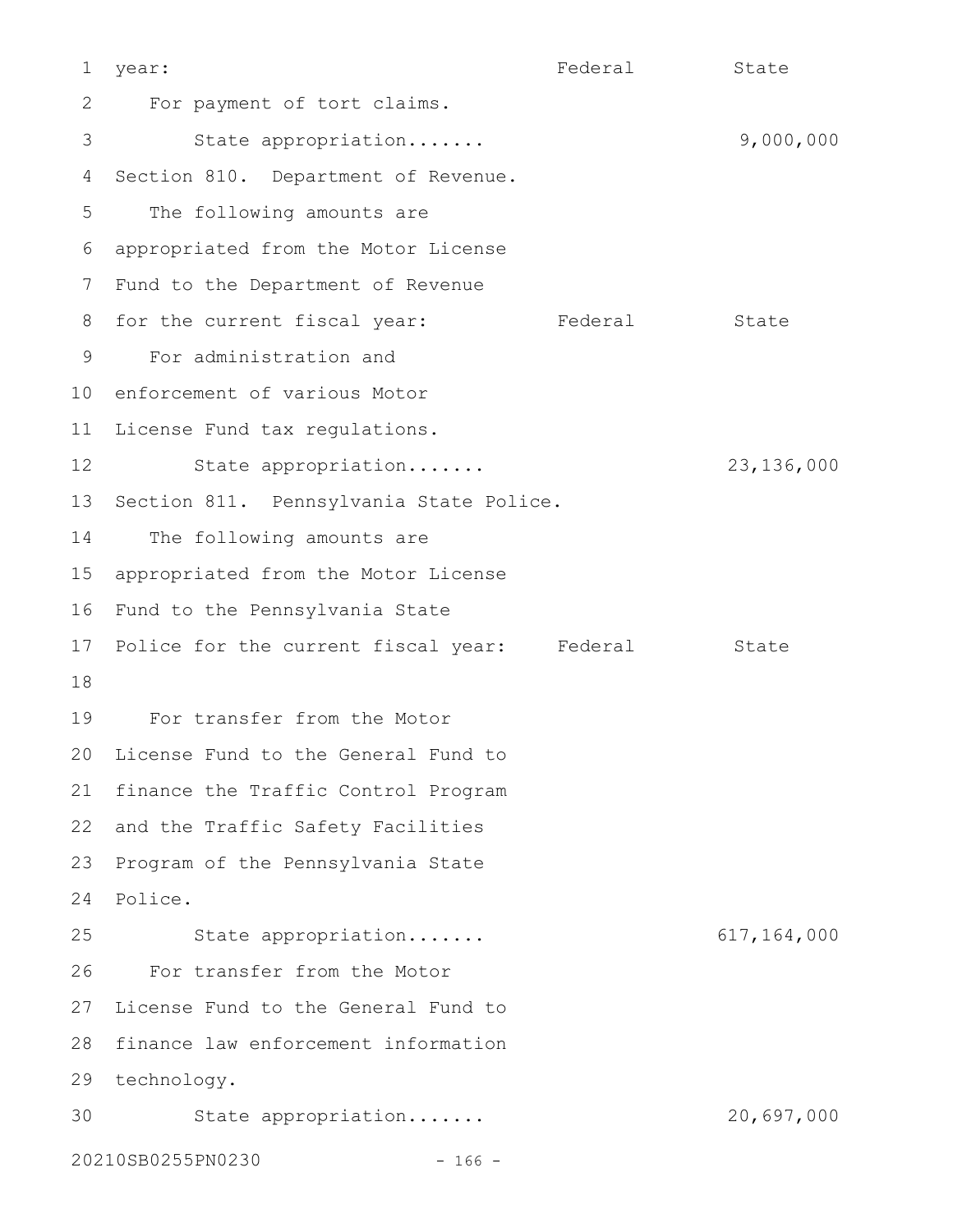For transfer from the Motor 1 2 License Fund to the General Fund to 3 finance the Statewide Public Safety 4 Radio Network. State appropriation....... 36,153,000 For transfer from the Motor 7 License Fund to the General Fund to 8 finance the Municipal Police 9 Officers' Education and Training Commission. 10 State appropriation....... 1,708,000 For replacement of patrol 12 vehicles. 13 State appropriation....... 12,000,000 For commercial vehicle 15 16 inspections. State appropriation....... 12,808,000 The following Federal amounts 19 are appropriated to supplement the 20 sum appropriated for commercial 21 vehicle inspections: (1) "Motor Carrier Safety." 22 Federal appropriation..... 8,954,000 For municipal police training 25 grants. State appropriation....... 5,000,000 SUBPART B AVIATION RESTRICTED ACCOUNT 29 Section 821. Department of Transportation. The following amounts are 20210SB0255PN0230 - 167 - 5 6 11 14 17 18 23 24 26 27 28 30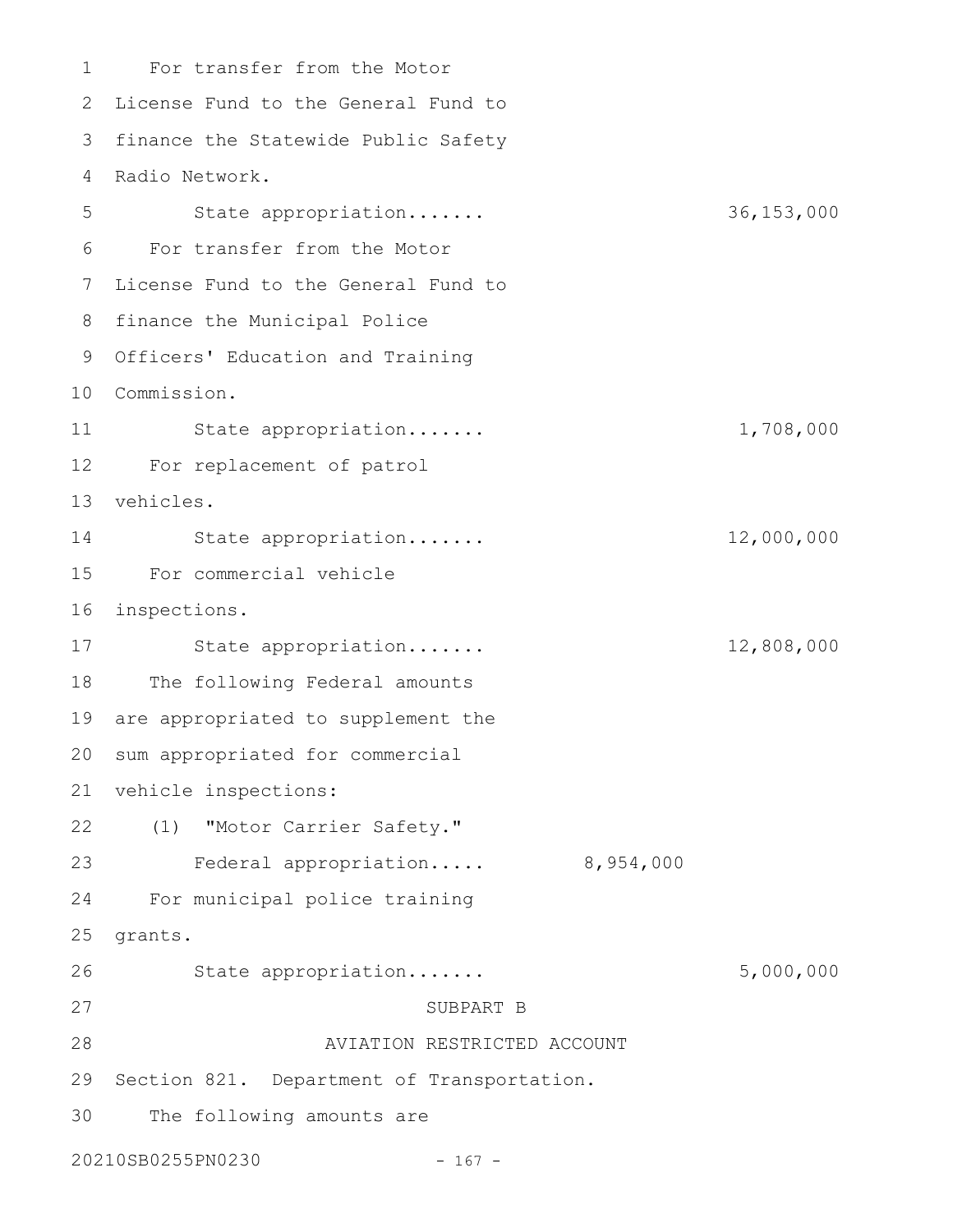appropriated from the Aviation 2 Restricted Account to the Department of Transportation for the current fiscal year: Federal State For payment for aviation operations, including the operation and maintenance of State-owned aircraft, payment of general expenses, supplies, printing and 10 equipment; for the development and maintenance of State airports and 12 the maintenance and repair of landing fields, intermediate landing fields, landing field equipment, beacon sites and other navigation facilities; and for the encouragement and development of civil aeronautics. State appropriation....... 3,814,000 For airport development. State appropriation....... 6,500,000 For real estate tax rebate payments to privately owned public use airports. State appropriation....... 250,000 PART IX HAZARDOUS MATERIAL RESPONSE FUND APPROPRIATIONS Section 901. Pennsylvania Emergency Management Agency. The following amounts are 1 3 4 5 6 7 8 9 11 13 14 15 16 17 18 19 20 21 22 23 24 25 26 27 28 29 30

20210SB0255PN0230 - 168 -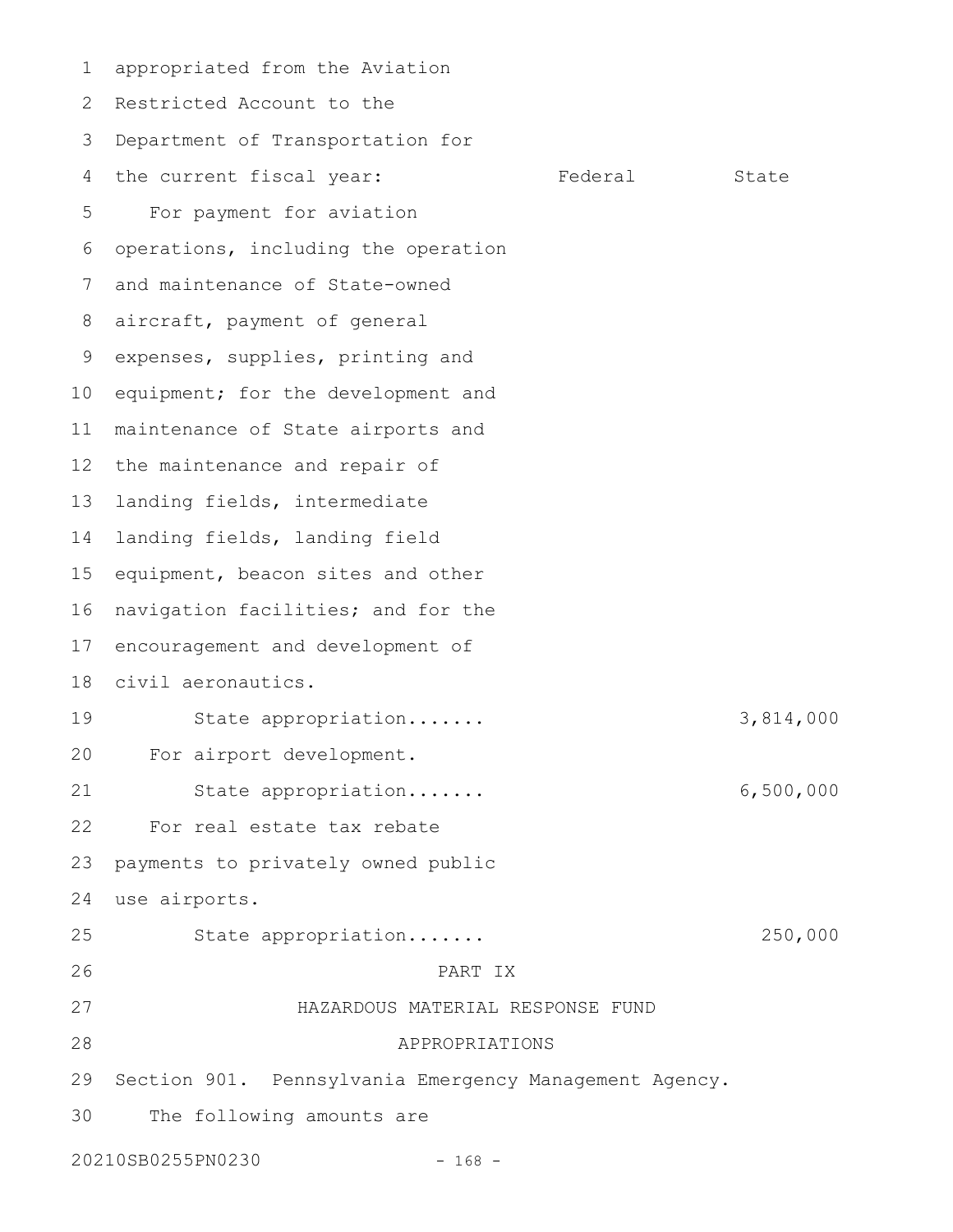appropriated from the Hazardous 1 2 Material Response Fund to the 3 Pennsylvania Emergency Management Agency for the current fiscal year: Federal State For general administration and operational expenses. State appropriation....... 180,000 For training programs for hazardous material response teams. State appropriation....... 180,000 For grants to support counties' activities. State appropriation....... 1,260,000 For public and facility owner 15 education, information and 16 participation programs. State appropriation....... 180,000 PART X MILK MARKETING FUND APPROPRIATIONS 20 Section 1001. Milk Marketing Board. The following amounts are 22 appropriated from the Milk 23 Marketing Fund to the Milk 24 Marketing Board for the current 25 fiscal year: The State State State State State For the operation of the Milk 27 Marketing Board. State appropriation....... 2,840,000 PART XI HOME INVESTMENT TRUST FUND 20210SB0255PN0230 - 169 - 4 5 6 7 8 9 10 11 12 13 14 17 18 19 21 26 28 29 30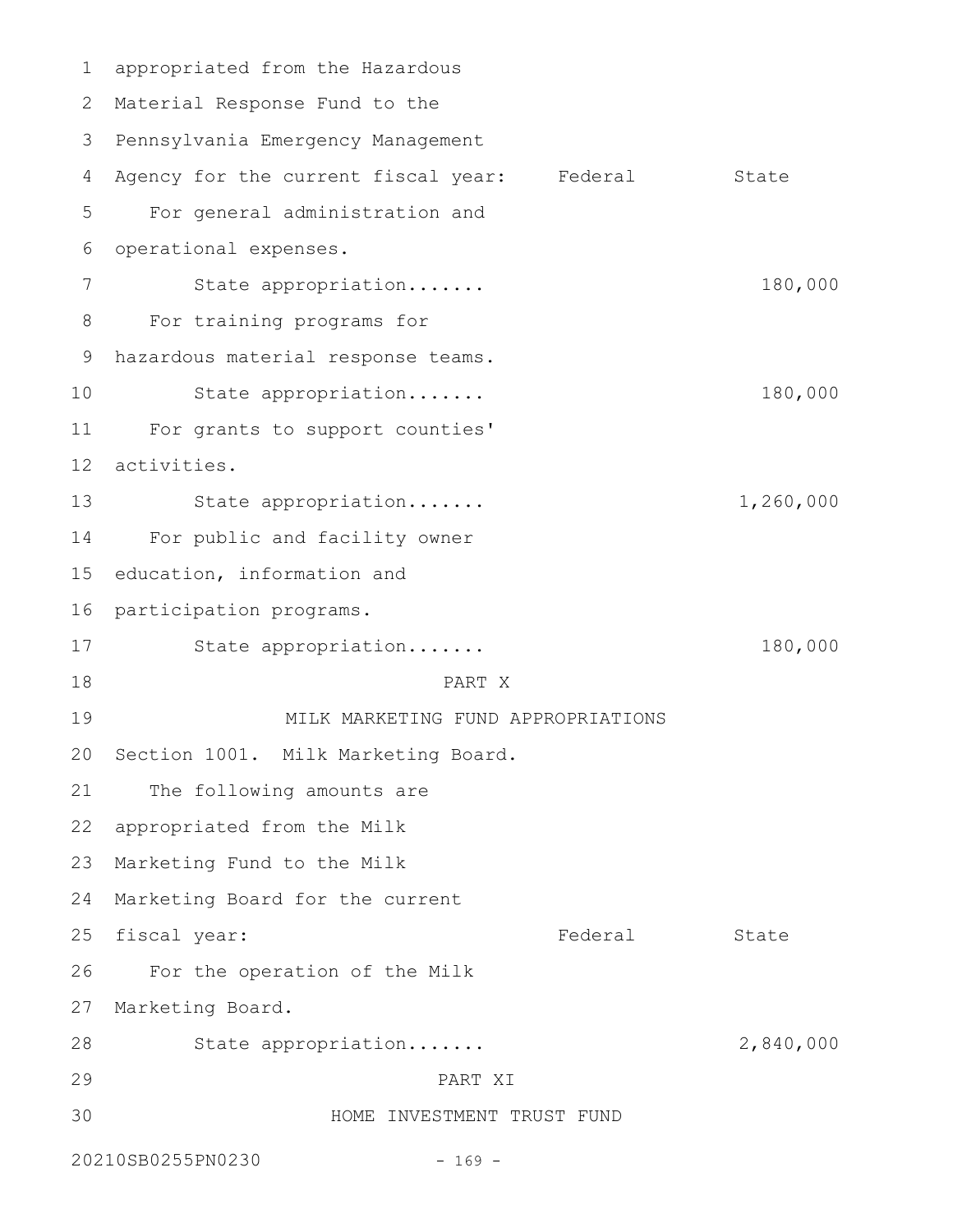| $\mathbf 1$                   | APPROPRIATIONS                                                  |           |           |  |  |
|-------------------------------|-----------------------------------------------------------------|-----------|-----------|--|--|
| 2                             | Section 1101. Department of Community and Economic Development. |           |           |  |  |
| 3                             | The following amounts are                                       |           |           |  |  |
| 4                             | appropriated from the Home                                      |           |           |  |  |
| 5                             | Investment Trust Fund to the                                    |           |           |  |  |
| 6                             | Department of Community and                                     |           |           |  |  |
| 7                             | Economic Development for the                                    |           |           |  |  |
| 8                             | current fiscal year:                                            | Federal   | State     |  |  |
| 9                             | The following Federal amounts                                   |           |           |  |  |
| 10 <sub>o</sub>               | are appropriated for the                                        |           |           |  |  |
| 11                            | administration of the Affordable                                |           |           |  |  |
| 12                            | Housing Act:                                                    |           |           |  |  |
| 13                            | (1) "Affordable Housing Act                                     |           |           |  |  |
| 14                            | Administration."                                                |           |           |  |  |
| 15                            | Federal appropriation                                           | 4,000,000 |           |  |  |
| 16                            | PART XII                                                        |           |           |  |  |
| 17                            | TUITION ACCOUNT GUARANTEED SAVINGS                              |           |           |  |  |
| 18                            | PROGRAM FUND APPROPRIATIONS                                     |           |           |  |  |
| 19                            | Section 1201. Treasury Department.                              |           |           |  |  |
| 20                            | The following amounts are                                       |           |           |  |  |
| 21                            | appropriated from the Tuition                                   |           |           |  |  |
| 22                            | Account Guaranteed Savings Program                              |           |           |  |  |
| 23                            | Fund to the Treasury Department for                             |           |           |  |  |
| 24                            | the current fiscal year:                                        | Federal   | State     |  |  |
| 25                            | For the operation of the Tuition                                |           |           |  |  |
| 26                            | Account Program Bureau.                                         |           |           |  |  |
| 27                            | State appropriation                                             |           | 3,339,000 |  |  |
| 28                            | PART XIII                                                       |           |           |  |  |
| 29                            | BANKING FUND APPROPRIATIONS                                     |           |           |  |  |
| 30                            | Section 1301. Department of Banking and Securities.             |           |           |  |  |
| 20210SB0255PN0230<br>$-170 -$ |                                                                 |           |           |  |  |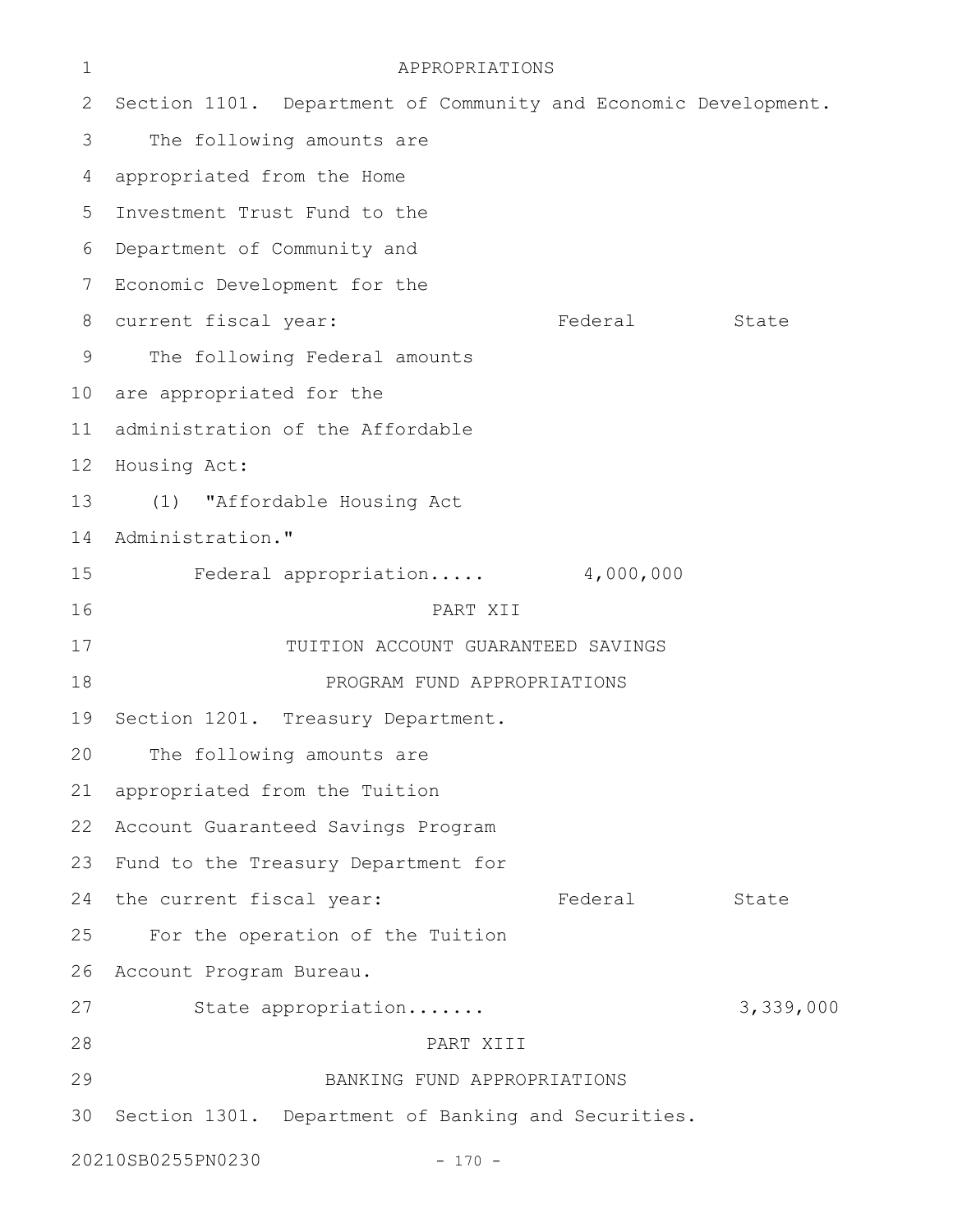The following amounts are appropriated from the Banking Fund 2 3 to the Department of Banking and 4 Securities for the current fiscal Federal State For general government operations of the Department of Banking and Securities. State appropriation....... 23,786,000 PART XIV FIREARM RECORDS CHECK FUND APPROPRIATIONS Section 1401. Pennsylvania State Police. The following amounts are appropriated from the Firearm 16 Records Check Fund to the 17 Pennsylvania State Police for the 18 current fiscal year: Tederal State For activities associated with 20 the purchase of firearms by individuals. State appropriation....... 3,075,000 PART XV BEN FRANKLIN TECHNOLOGY DEVELOPMENT AUTHORITY FUND APPROPRIATIONS 26 Section 1501. Department of Community and Economic Development. The following amounts are 28 appropriated from the Ben Franklin Technology Development Authority 30 Fund to the Department of Community 20210SB0255PN0230 - 171 - 1 5 year: 6 7 8 9 10 11 12 13 14 15 19 21 22 23 24 25 27 29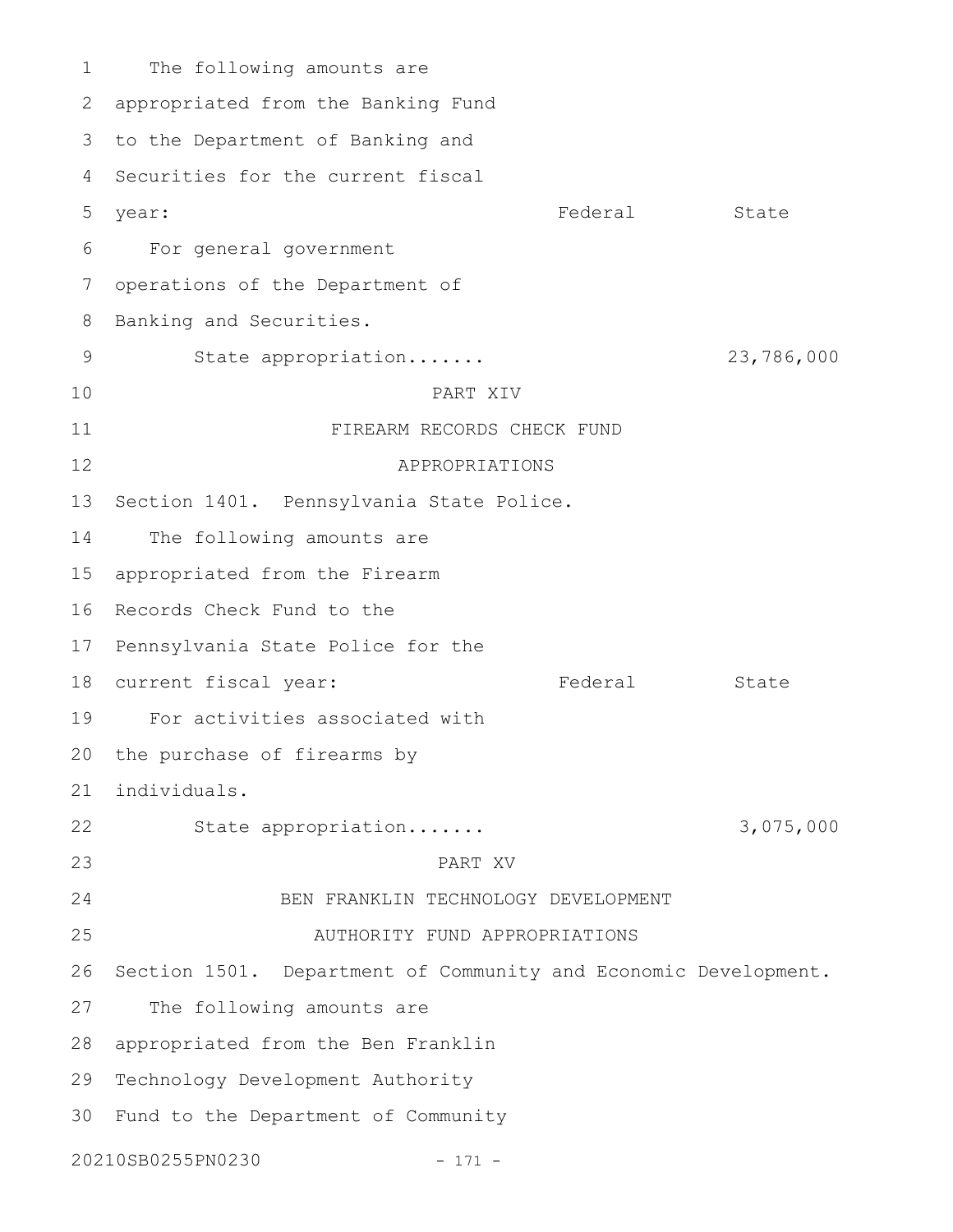1 and Economic Development for the Federal State For the Ben Franklin Technology Development Authority Fund. State appropriation....... 35,000,000 PART XVI OIL AND GAS LEASE FUND APPROPRIATIONS 8 Section 1601. Department of Conservation and Natural Resources. The following amounts are 10 appropriated from the Oil and Gas Lease Fund to the Department of Conservation and Natural Resources 12 13 for the current fiscal year: Tederal State For general government 14 operations. State appropriation....... 14,827,000 17 For State parks operations. State appropriation....... 17,000,000 For State forests operations. 19 State appropriation....... 17,000,000 PART XVII HOME IMPROVEMENT ACCOUNT APPROPRIATIONS Section 1701. Attorney General. The following amounts are appropriated from the Home 26 Improvement Account to the Attorney 27 General for the current fiscal Federal State For home improvement consumer 30 protection. 20210SB0255PN0230 - 172 - 2 current fiscal year: 3 4 5 6 7 9 11 15 16 18 20 21 22 23 24 25 28 year: 29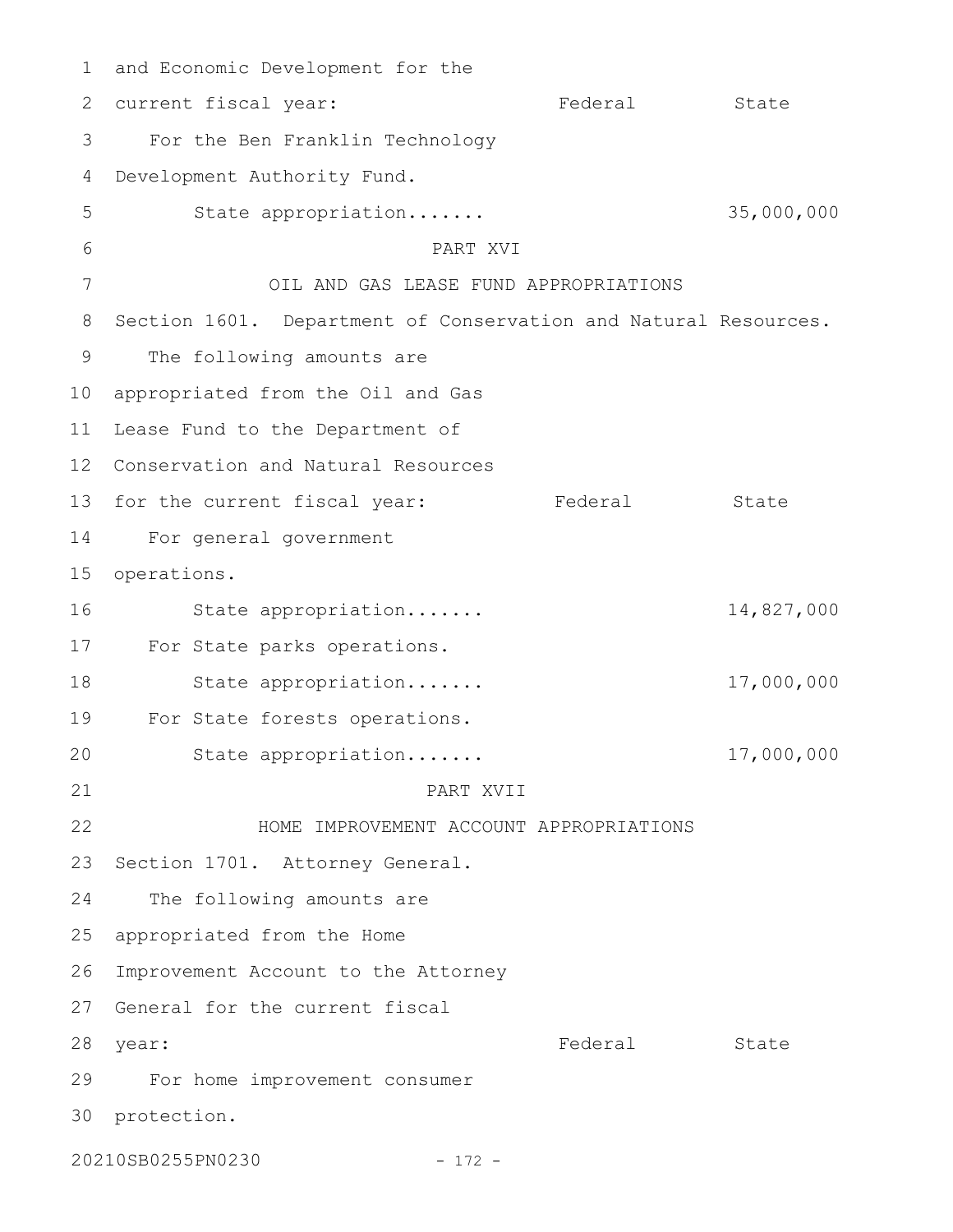| $\mathbf{1}$    | State appropriation                 |         | 2,893,000  |
|-----------------|-------------------------------------|---------|------------|
| $\mathbf{2}$    | PART XVIII                          |         |            |
| 3               | CIGARETTE FIRE SAFETY               |         |            |
| $\overline{4}$  | AND FIREFIGHTER PROTECTION          |         |            |
| 5               | ACT ENFORCEMENT FUND APPROPRIATIONS |         |            |
| 6               | Section 1801. Attorney General.     |         |            |
| 7               | The following amounts are           |         |            |
| 8               | appropriated from the Cigarette     |         |            |
| 9               | Fire Safety and Firefighter         |         |            |
| 10 <sub>o</sub> | Protection Act Enforcement Fund to  |         |            |
| 11              | the Attorney General for the        |         |            |
| 12 <sup>°</sup> | current fiscal year:                | Federal | State      |
| 13              | For cigarette fire safety and       |         |            |
| 14              | firefighter protection enforcement. |         |            |
| 15              | State appropriation                 |         | 100,000    |
| 16              | PART XIX                            |         |            |
| 17              | INSURANCE REGULATION AND            |         |            |
| 18              | OVERSIGHT FUND APPROPRIATIONS       |         |            |
| 19              | Section 1901. Insurance Department. |         |            |
|                 | 20 The following amounts are        |         |            |
| 21              | appropriated from the Insurance     |         |            |
| 22              | Regulation and Oversight Fund to    |         |            |
| 23              | the Insurance Department for the    |         |            |
| 24              | current fiscal year:                | Federal | State      |
| 25              | For general government              |         |            |
| 26              | operations of the Insurance         |         |            |
| 27              | Department.                         |         |            |
| 28              | State appropriation                 |         | 30,871,000 |
| 29              | PART XX                             |         |            |
| 30              | PENNSYLVANIA RACE HORSE DEVELOPMENT |         |            |
|                 | 20210SB0255PN0230<br>$-173 -$       |         |            |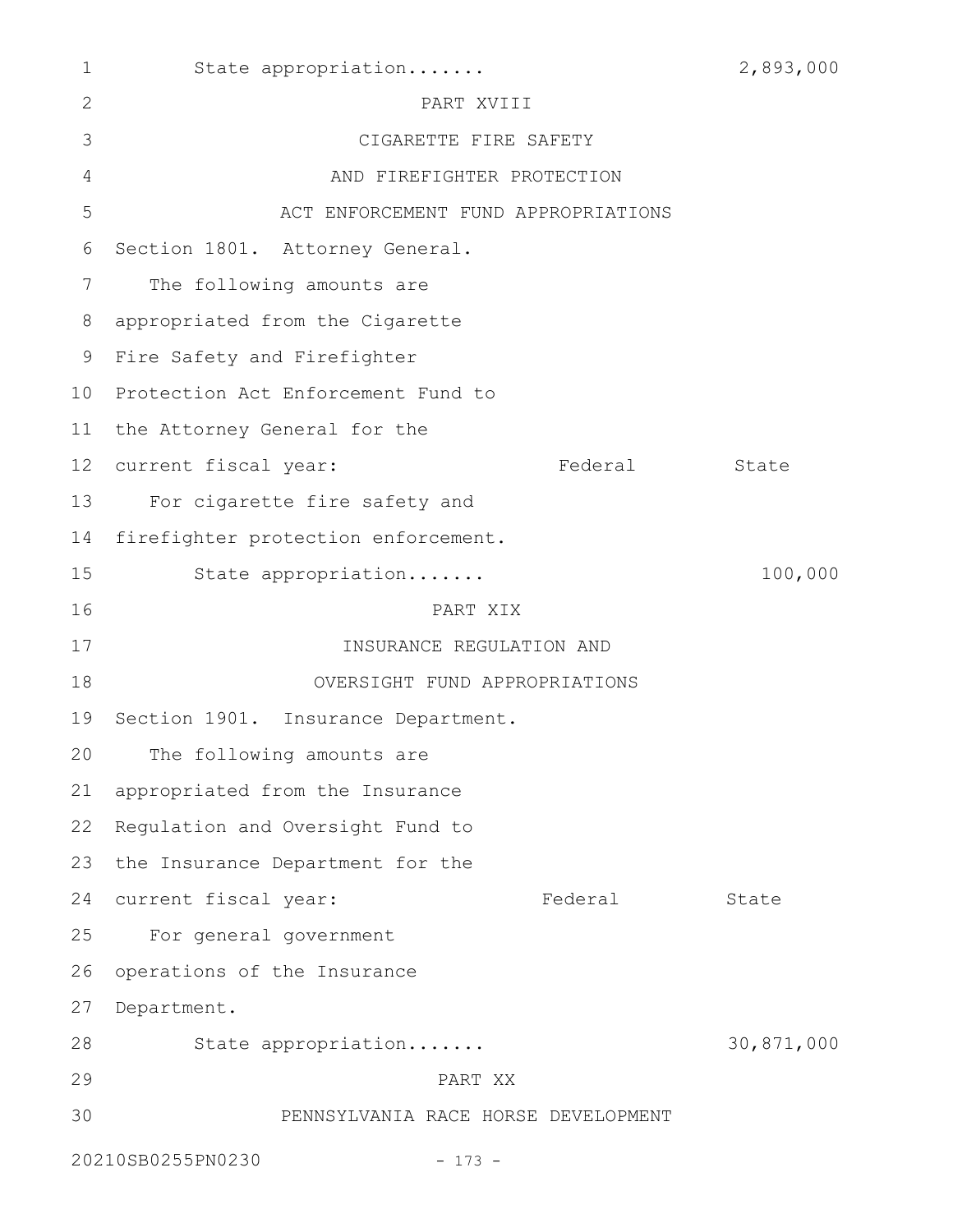| 1  | RESTRICTED ACCOUNT APPROPRIATIONS        |         |           |
|----|------------------------------------------|---------|-----------|
| 2  | Section 2001. Department of Agriculture. |         |           |
| 3  | The following amounts are                |         |           |
| 4  | appropriated from the                    |         |           |
| 5  | Pennsylvania Race Horse                  |         |           |
| 6  | Development Restricted Receipts          |         |           |
| 7  | Account to the Department of             |         |           |
| 8  | Agriculture for the current              |         |           |
| 9  | fiscal year:                             | Federal | State     |
| 10 | For transfer from the                    |         |           |
| 11 | Pennsylvania Race Horse                  |         |           |
| 12 | Development Restricted Receipts          |         |           |
| 13 | Account to the State Farm                |         |           |
| 14 | Products Show Fund.                      |         |           |
| 15 | State appropriation                      |         | 5,000,000 |
| 16 | For the Animal Health and                |         |           |
| 17 | Diagnostic Commission.                   |         |           |
| 18 | State appropriation                      |         | 5,350,000 |
| 19 | For the Pennsylvania                     |         |           |
|    | 20 Veterinary Laboratory System.         |         |           |
| 21 | State appropriation                      |         | 5,309,000 |
| 22 | For payments to Pennsylvania             |         |           |
| 23 | fairs.                                   |         |           |
| 24 | State appropriation                      |         | 4,000,000 |
| 25 | PART XXI                                 |         |           |
| 26 | JUSTICE REINVESTMENT FUND APPROPRIATIONS |         |           |
| 27 | Section 2101. Executive Offices.         |         |           |
| 28 | The following amounts are                |         |           |
| 29 | appropriated to the Executive            |         |           |
| 30 | Offices:                                 | Federal | State     |
|    | 20210SB0255PN0230<br>$-174 -$            |         |           |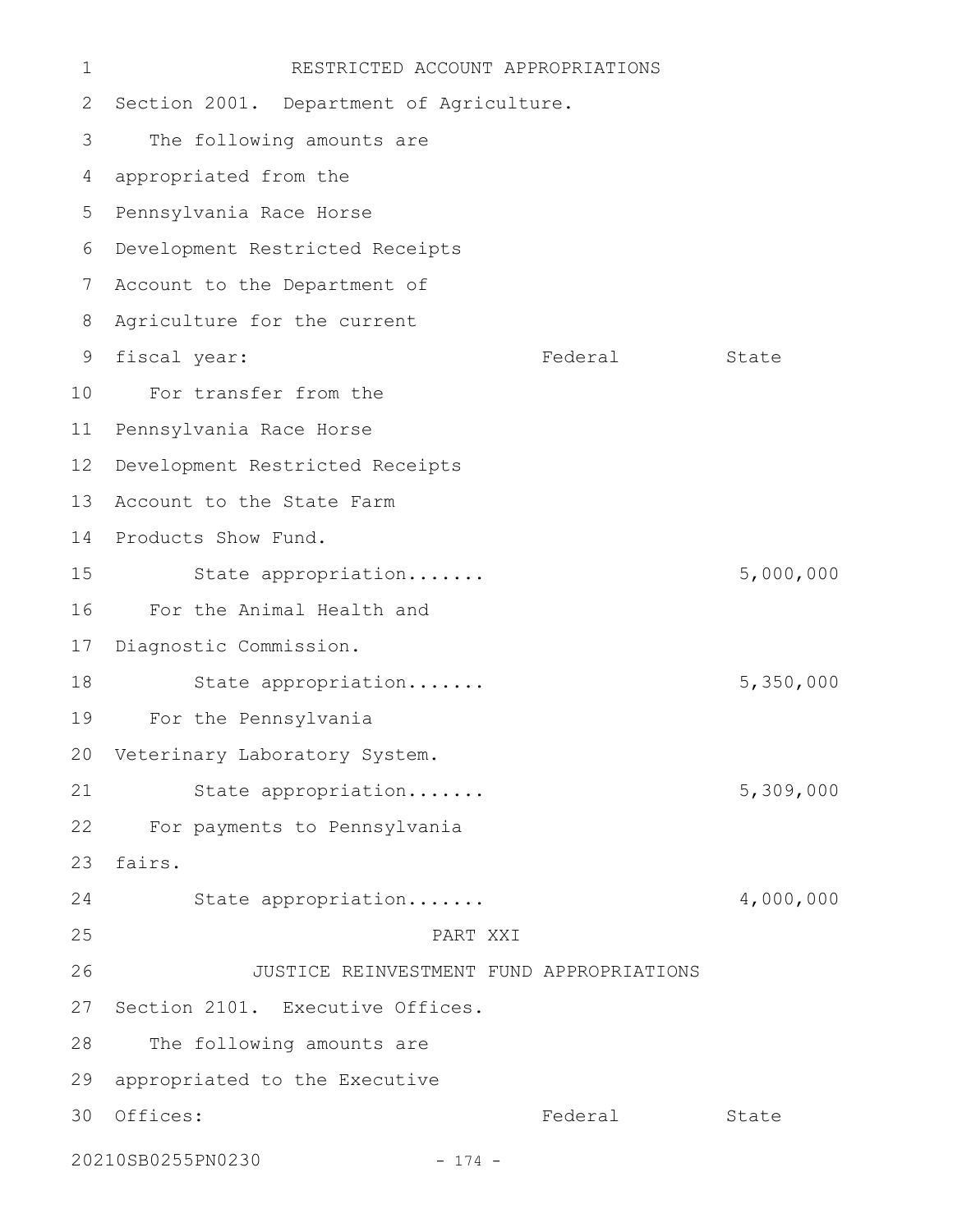For innovative policing 1 2 grants. State appropriation....... 556,000 PART XXII MULTIMODAL TRANSPORTATION FUND APPROPRIATIONS 6 Section 2201. Department of Transportation. The following amounts are appropriated from the Multimodal 8 9 Transportation Fund to the 10 Department of Transportation for 11 the current fiscal year: Tederal State For PennPORTS - Philadelphia 12 13 Regional Port Authority Debt 14 Service. State appropriation....... 4,608,000 PART XXIII STATE RACING FUND APPROPRIATIONS 18 Section 2301. Department of Agriculture. The following amounts are 20 appropriated from the State 21 Racing Fund to the Department of 22 Agriculture for the current 23 fiscal year: Tederal State For the State Horse Racing 25 Commission. State appropriation....... 7,365,000 For the Pennsylvania Equine 27 28 Toxicology and Research 29 Laboratory. State appropriation....... 13,065,000 3020210SB0255PN0230 - 175 - 3 4 5 7 15 16 17 19 24 26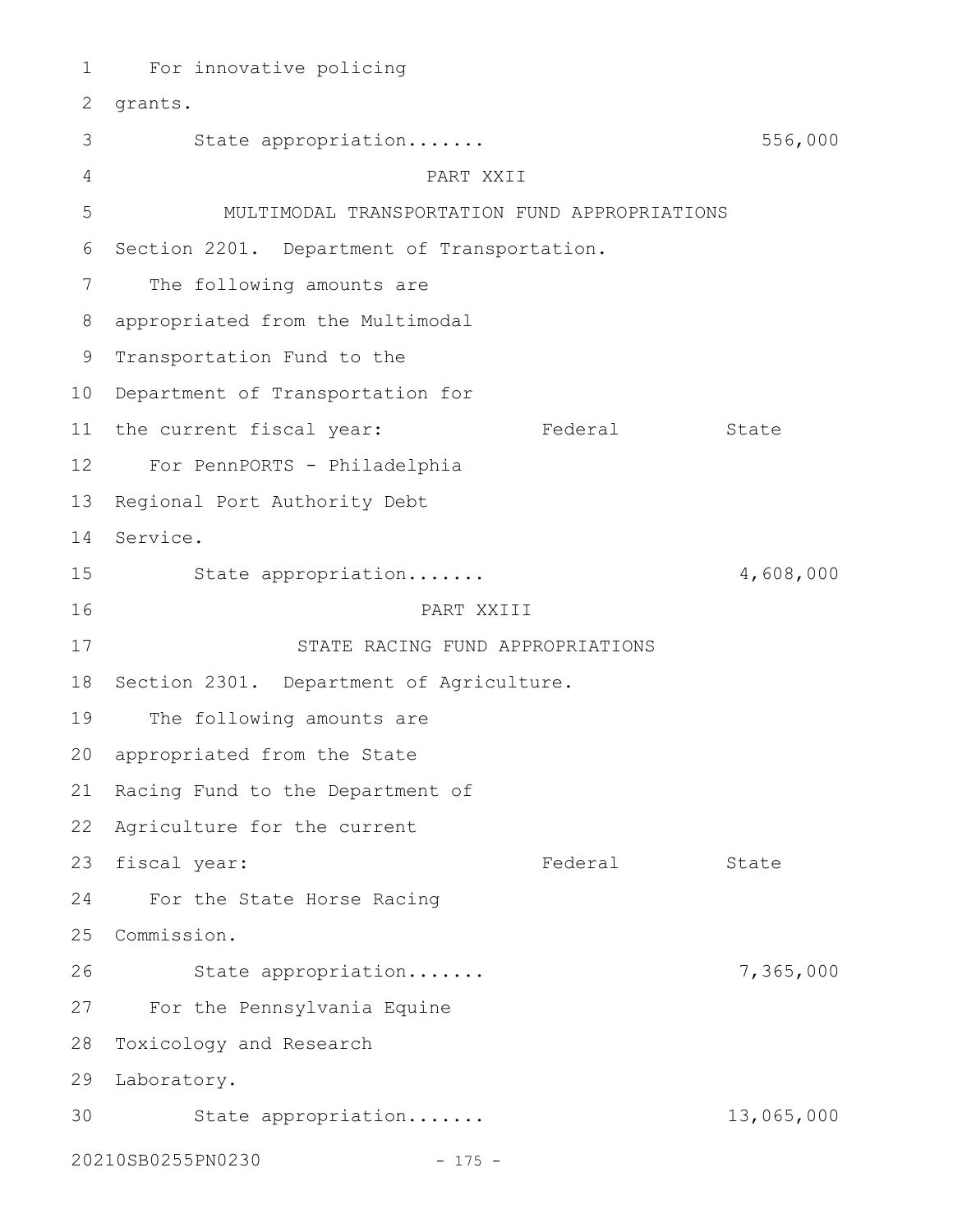For horse racing promotion. State appropriation....... 1,711,000 3 Section 2302. Department of Revenue. The following amounts are appropriated from the State 5 6 Racing Fund to the Department of 7 Revenue for the current fiscal Federal State For administration of racing 9 10 revenue collections. State appropriation....... 261,000 PART XXIV ABLE SAVINGS PROGRAM FUND APPROPRIATIONS 14 Section 2401. Treasury Department. The following amounts are 16 appropriated from the ABLE 17 Savings Program Fund to the 18 Treasury Department for the 19 current fiscal year: Tederal State 20 For the operation of the 21 Pennsylvania ABLE Savings 22 Program. State appropriation....... 1,130,000 PART XXV TOURISM PROMOTION FUND RESTRICTED ACCOUNT APPROPRIATIONS 26 Section 2501. Department of Community and Economic Development. The following amounts are appropriated from the Tourism 28 29 Promotion Fund Restricted Account 30 to the Department of Community 20210SB0255PN0230 - 176 - 1 2 4 8 year: 11 12 13 15 23 24 25 27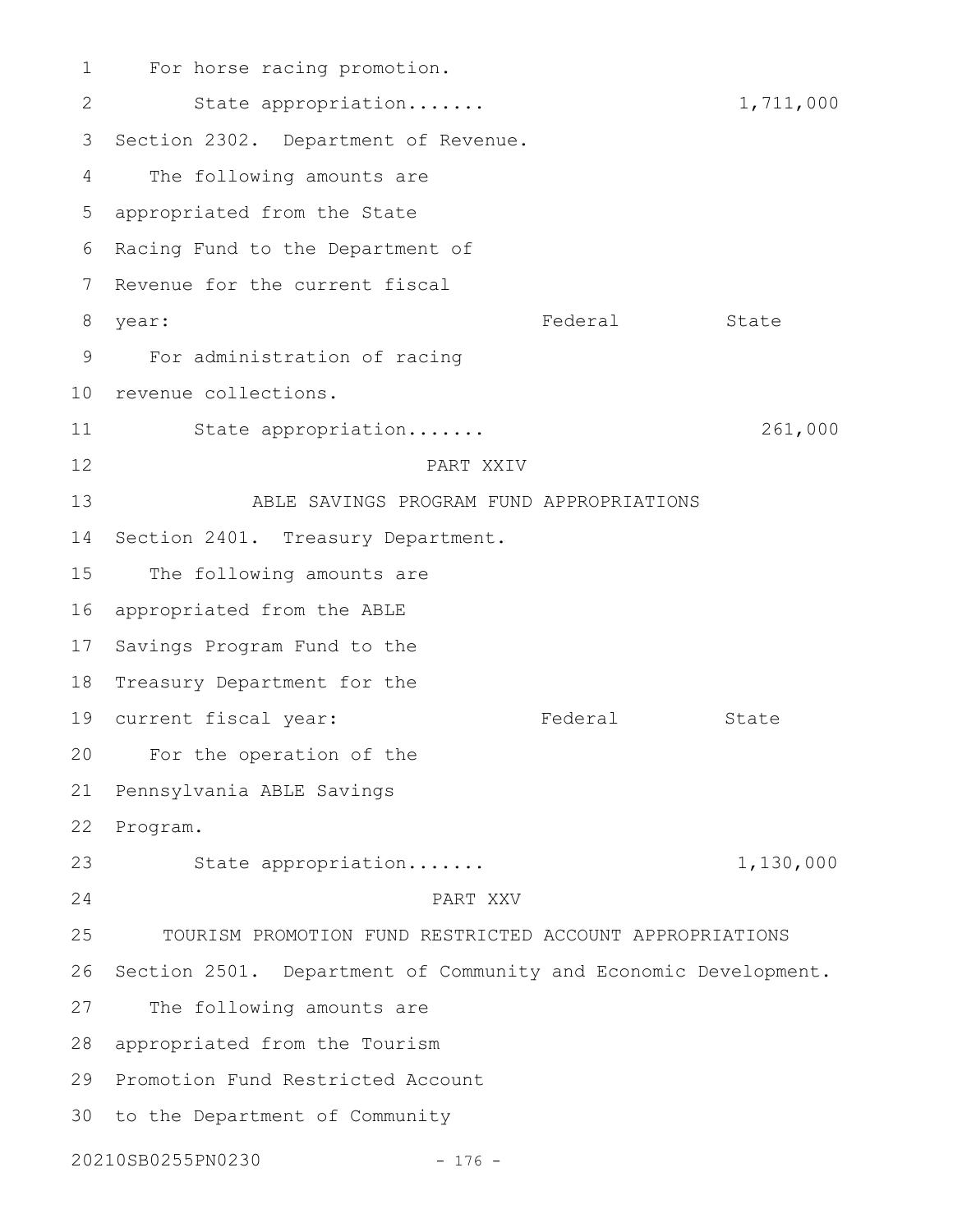1 and Economic Development for the Federal State For marketing to attract tourists. 4 State appropriation....... 5,000,000 PART XXVI ENHANCED REVENUE COLLECTION ACCOUNT APPROPRIATIONS 9 Section 2601. Department of Revenue. The following amounts are appropriated from the Enhanced 11 12 Revenue Collection Account to the 13 Department of Revenue for the 14 current fiscal year: Tederal State For the costs associated with 15 16 expanded tax return reviews and 17 tax collection activities. State appropriation....... 30,000,000 PART XXVII COVID-19 RESPONSE RESTRICTED ACCOUNT FEDERAL APPROPRIATIONS FOR CURRENT FISCAL YEAR SUBPART A GENERAL PROVISIONS 24 Section 2701. (Reserved). SUBPART B EXECUTIVE DEPARTMENT 27 Section 2711. (Reserved). 28 Section 2712. Department of Criminal Justice. The following amounts are appropriated from the COVID-19 3020210SB0255PN0230 - 177 - 2 current fiscal year: 3 5 6 7 8 10 18 19 20 21 22 23 25 26 29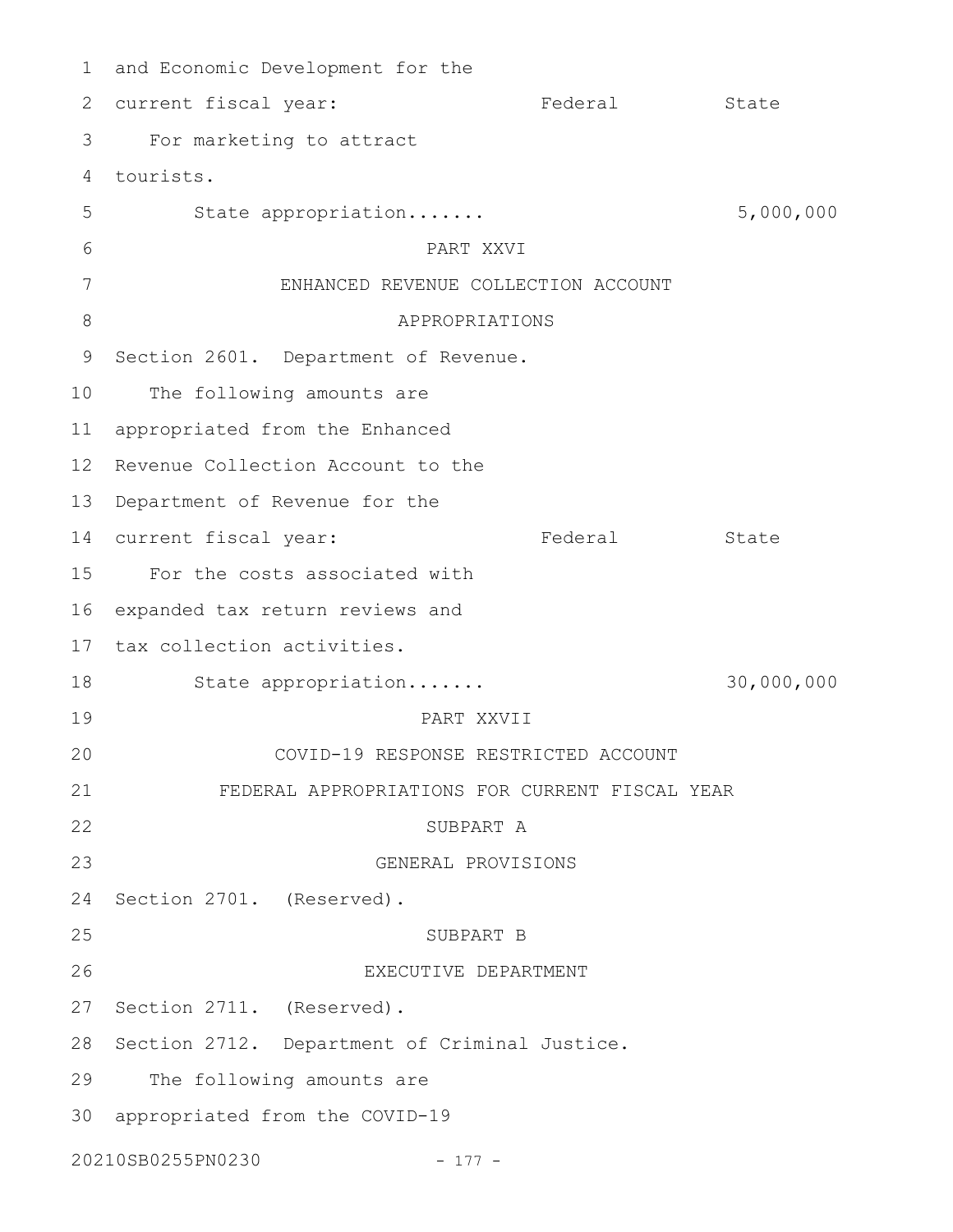Response Restricted Account to 2 the Department of Criminal Justice for the current fiscal 3 year: State State State State State State State State State State State State State State State State State State The following Federal amounts are appropriated to supplement the sum appropriated for medical care: (1) "COVID Relief - Medical Care." 10 Federal appropriation..... 95,000,000 The following Federal amounts are appropriated to supplement the sum appropriated for state correctional institutions: 15 (1) "COVID Relief - State 17 Correctional Institutions." Federal appropriation..... 968,000,000 19 Section 2713. (Reserved). 20 Section 2714. (Reserved). 21 Section 2715. (Reserved). 22 Section 2716. (Reserved). 23 Section 2717. (Reserved). 24 Section 2718. (Reserved). 25 Section 2719. (Reserved). 26 Section 2720. (Reserved). 27 Section 2721. Department of Health. The following amounts are appropriated from the COVID-19 29 30 Response Restricted Account to 20210SB0255PN0230 - 178 - 1 4 year: 5 6 7 8 9 11 12 13 14 16 18 28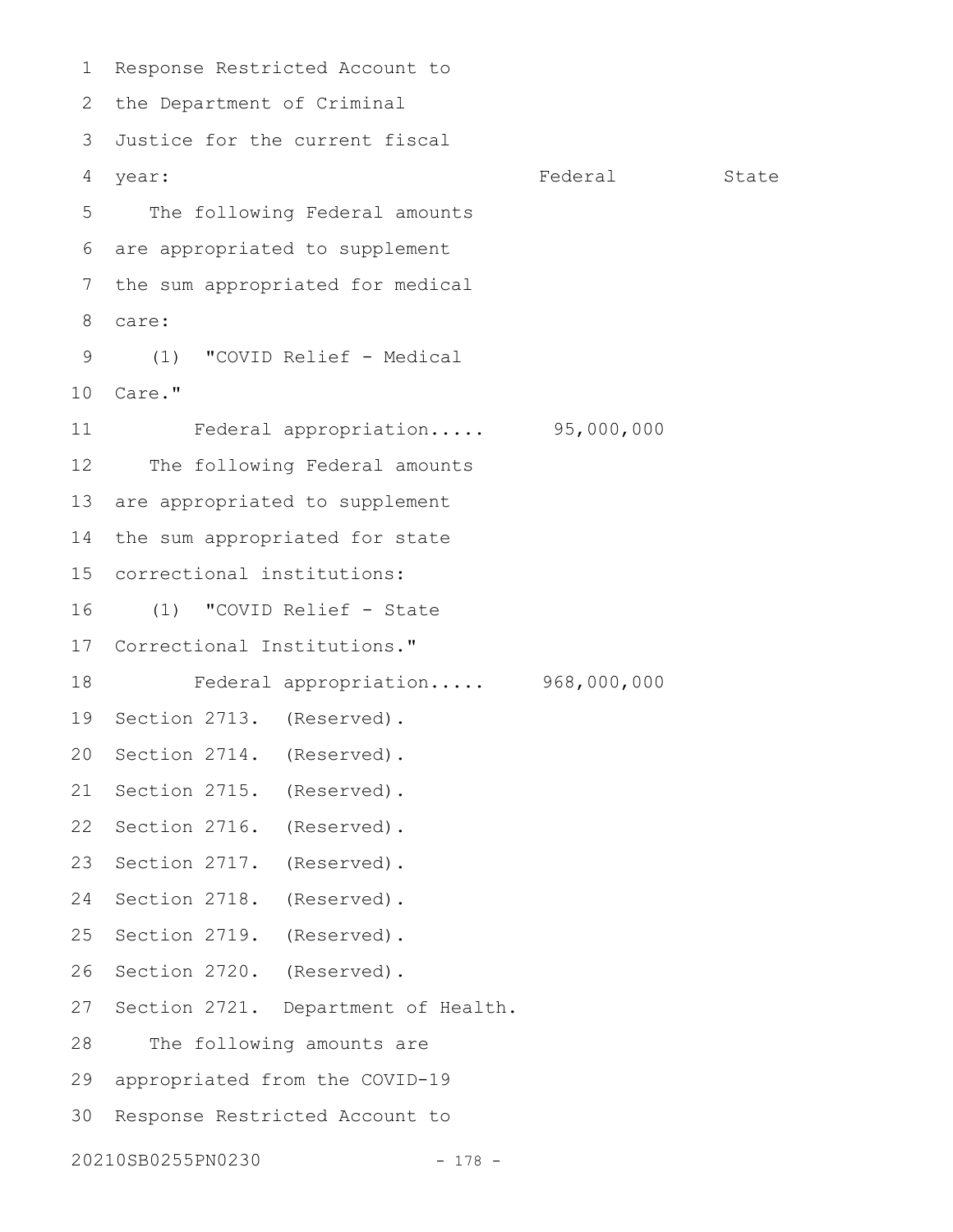the Department of Health for the 2 current fiscal year: Tederal State The following Federal amounts are appropriated to supplement 5 the sum appropriated for general government operations: (1) "COVID Relief - General Government Operations." Federal appropriation..... 4,000,000 The following Federal amounts are appropriated to supplement the sum appropriated for state health care centers: (1) "COVID Relief - State 15 Health Care Centers." Federal appropriation..... 10,000,000 16 17 Section 2722. Department of Human Services. The following amounts are appropriated from the COVID-19 19 20 Response Restricted Account to 21 the Department of Human Services 22 for the current fiscal year: Federal State The following Federal amounts are appropriated to supplement the sum appropriated for youth 26 development institutions: (1) "COVID Relief - Youth 28 Development Institutions." Federal appropriation..... 30,000,000 30 Section 2723. (Reserved). 20210SB0255PN0230 - 179 - 1 3 4 6 7 8 9 10 11 12 13 14 18 23 24 25 27 29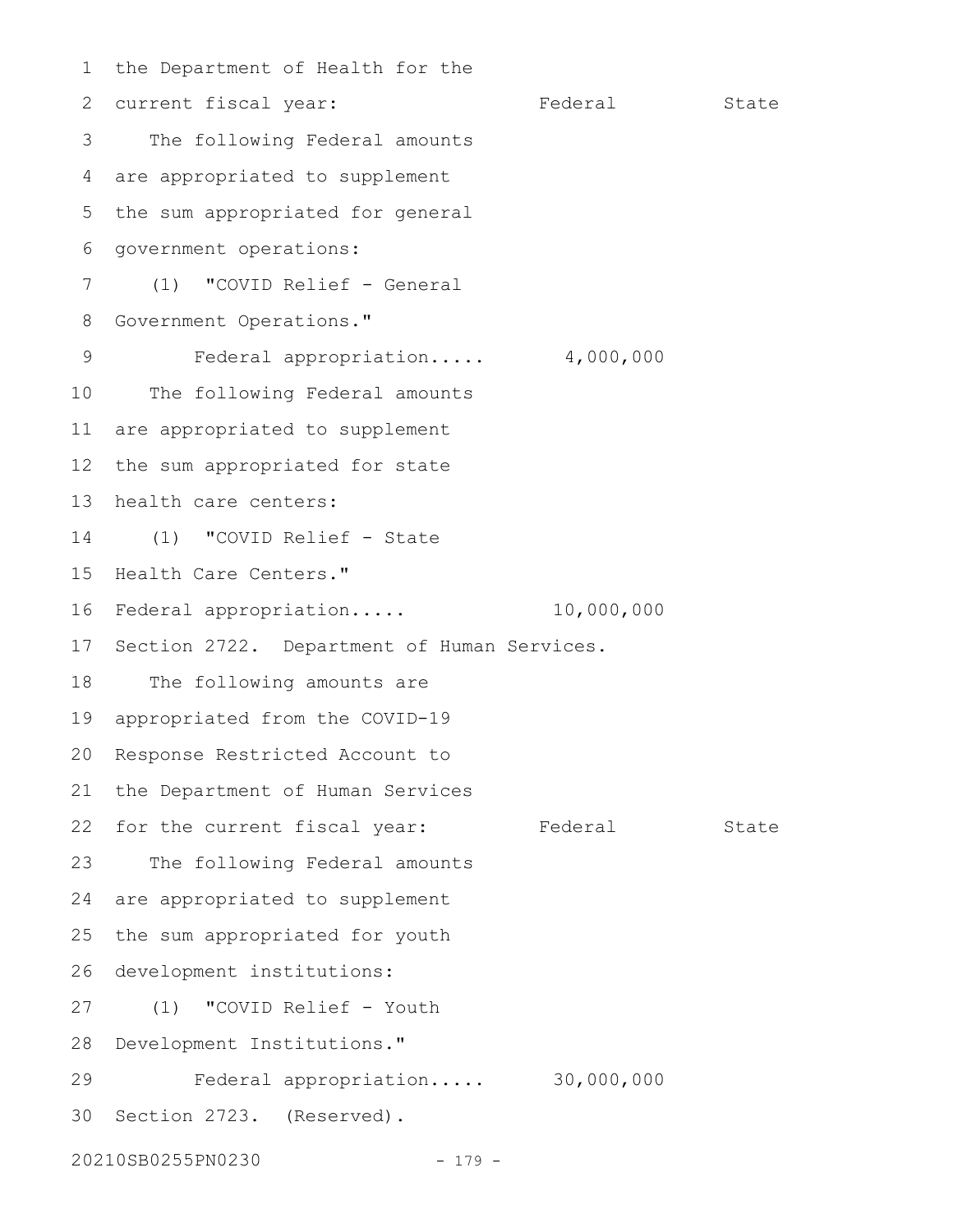1 Section 2724. (Reserved). 2 Section 2725. (Reserved). 3 Section 2726. (Reserved). 4 Section 2727. (Reserved). 5 Section 2728. (Reserved). 6 Section 2729. Pennsylvania State Police. The following amounts are appropriated from the COVID-19 8 9 Response Restricted Account to 10 the Pennsylvania State Police for 11 the current fiscal year: Tederal State The following Federal amounts 13 are appropriated to supplement 14 the sum appropriated for general 15 government operations: (1) "COVID Relief - General 17 Government Operations." Federal appropriation..... 225,970,000 PART LI (Reserved) PART LXI SPECIAL PROVISIONS FOR FEDERAL FUNDS FOR CURRENT FISCAL YEAR Section 6101. General Fund repository for Federal funds. Moneys received from the Federal Government as contributions or supplements to the departments or agencies of the Commonwealth or the programs provided in this act shall be paid 27 28 into the General Fund. 29 Section 6102. Limitation on encumbering or spending Federal funds. 7 12 16 18 19 20 21 22 23 24 25 26 30

20210SB0255PN0230 - 180 -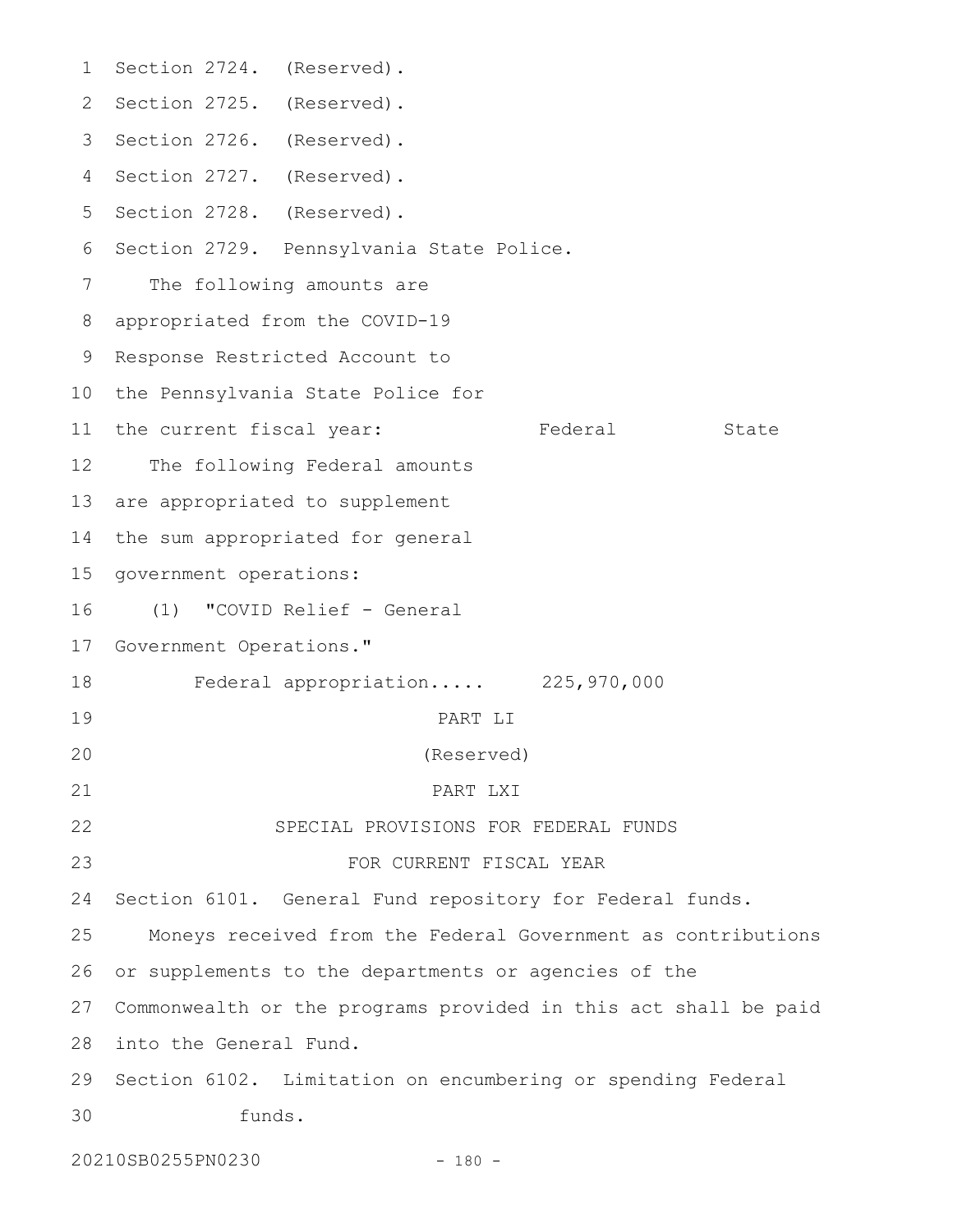Federal funds shall be encumbered or spent only to the extent that the money is estimated as being available during the fiscal year of the Commonwealth. 1 2 3

Section 6103. Appropriation of prior unspent Federal funds. (a) General rule.--Federal moneys that have been previously appropriated by the General Assembly and authorized or allocated by the Federal Government but remain unspent from the prior fiscal year or previous fiscal years and will not be renewed for the current fiscal year are appropriated. 4 5 6 7 8 9

(b) Department of Human Services.--The Federal appropriations to the Department of Human Services include any prior earnings that may be received during the current fiscal year. In addition to the amounts specifically appropriated in this act to the Department of Human Services, all moneys appropriated from the Federal Government during a previous fiscal year which are expected to be received as reimbursements may be carried forward until the close of the current fiscal year to the extent that obligations are carried forward. In addition, reimbursements actually received to support the obligations may also be carried forward. 10 11 12 13 14 15 16 17 18 19 20

Section 6104. Subgrants between Federal appropriations. Subgrants may be made between Federal appropriations without further approval of the General Assembly. The Secretary of the Budget shall submit a list of subgrants to the chair and minority chair of the Appropriations Committee of the Senate and the chair and minority chair of the Appropriations Committee of the House of Representatives quarterly. No subgrant to a State agency, however, may be made from a restricted receipt account without a specific appropriation by the General Assembly. Section 6105. Utilization of emergency Federal funds. 21 22 23 24 25 26 27 28 29 30

20210SB0255PN0230 - 181 -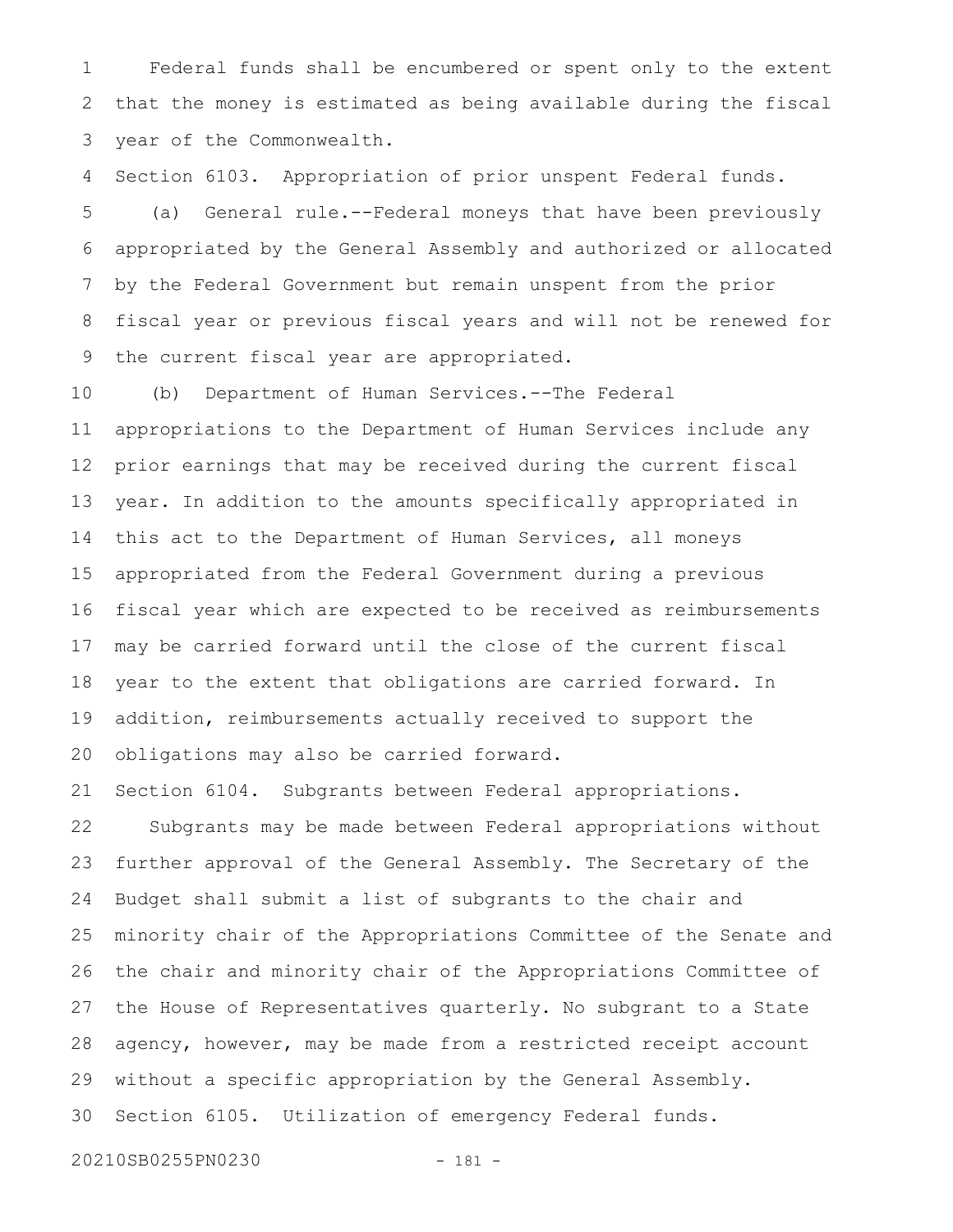(a) Natural disasters and civil disobedience.--Federal funds available for costs and damages resulting from natural disasters or civil disobedience may be added to an appropriation contained in this act or to funds otherwise appropriated or may be used for the purposes prescribed by the Federal Government. 1 2 3 4 5

(b) Other emergencies.--In addition to the moneys appropriated by this act, moneys received from the Federal Government for the purpose of disaster assistance or relief, or other moneys received as a direct result of terrorist acts, moneys for homeland security and defense and moneys for avian flu shall be paid into the General Fund and are appropriated out of the General Fund to the departments, boards, commissions or agencies designated by the Governor. 6 7 8 9 10 11 12 13

(c) Executive authorization.--In the event of an emergency situation in which the General Assembly cannot act in sufficient time, the Governor is authorized through executive authorization to provide up to \$10,000,000 in Federal funds to alleviate the emergency situation. 14 15 16 17 18

(d) Federal funding related to COVID-19 and the impact of COVID-19.--The following apply to funds received from the Federal Government for assistance with the response to the COVID-19 pandemic and the economic impact of the COVID-19 pandemic: 19 20 21 22 23

(1) For Federal funds which are required by Federal law to be allocated to a specific program which is in existence prior to the effective date of this section, the Federal funds are hereby appropriated to the program. 24 25 26 27

(2) For Federal funds which are required by Federal law to be allocated by the Commonwealth according to a formula mandated by Federal law, the Federal funds are hereby 28 29 30

20210SB0255PN0230 - 182 -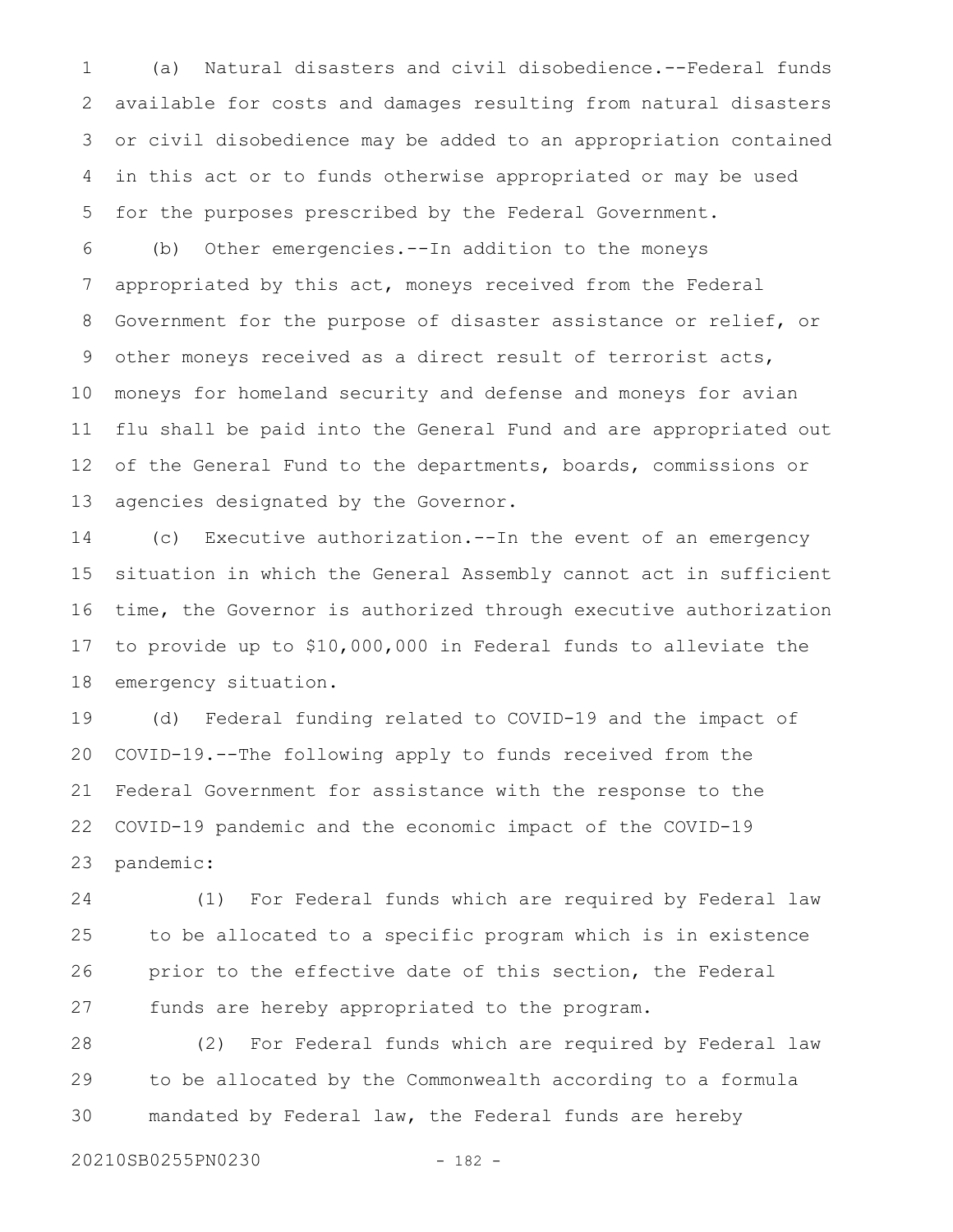appropriated for allocation according to the formula. 1

(3) All other Federal funds under this subsection shall be deposited in the COVID-19 Response Restricted Account and shall only be used upon appropriation by the General Assembly. 2 3 4 5

(e) Definition.--As used in this section, the term "emergency" means a situation in which there is a chance of or which may result in substantial human suffering. 6 7 8

Section 6106. Transfer of funds from TANFBG to CCDFBG and SSBG. In accordance with Federal law which permits the transfer of funds from the TANFBG to the CCDFBG and SSBG, the Department of Human Services, upon approval of the Secretary of the Budget, may transfer funds, provided that the transfer will not result in a deficit in an appropriation from which funds are transferred. The Secretary of the Budget shall provide 10 days' prior notification of the transfer to the chair and the minority chair of the Appropriations Committee of the Senate and the chair and minority chair of the Appropriations Committee of the House of Representatives. 9 10 11 12 13 14 15 16 17 18 19

20

PART LXXI

FOR CURRENT FISCAL YEAR

MISCELLANEOUS PROVISIONS 21

22

23

Section 7101. Prior laws unaffected.

This act is not intended to be inconsistent with or to repeal any provision of any act enacted at this or any prior session of the General Assembly regulating the purchase of supplies, the ordering of printing and binding, the purchase, maintenance and use of motor vehicles, the method of making payments from the State Treasury for any purpose or the functioning of any administrative department, board or commission. 24 25 26 27 28 29 30

20210SB0255PN0230 - 183 -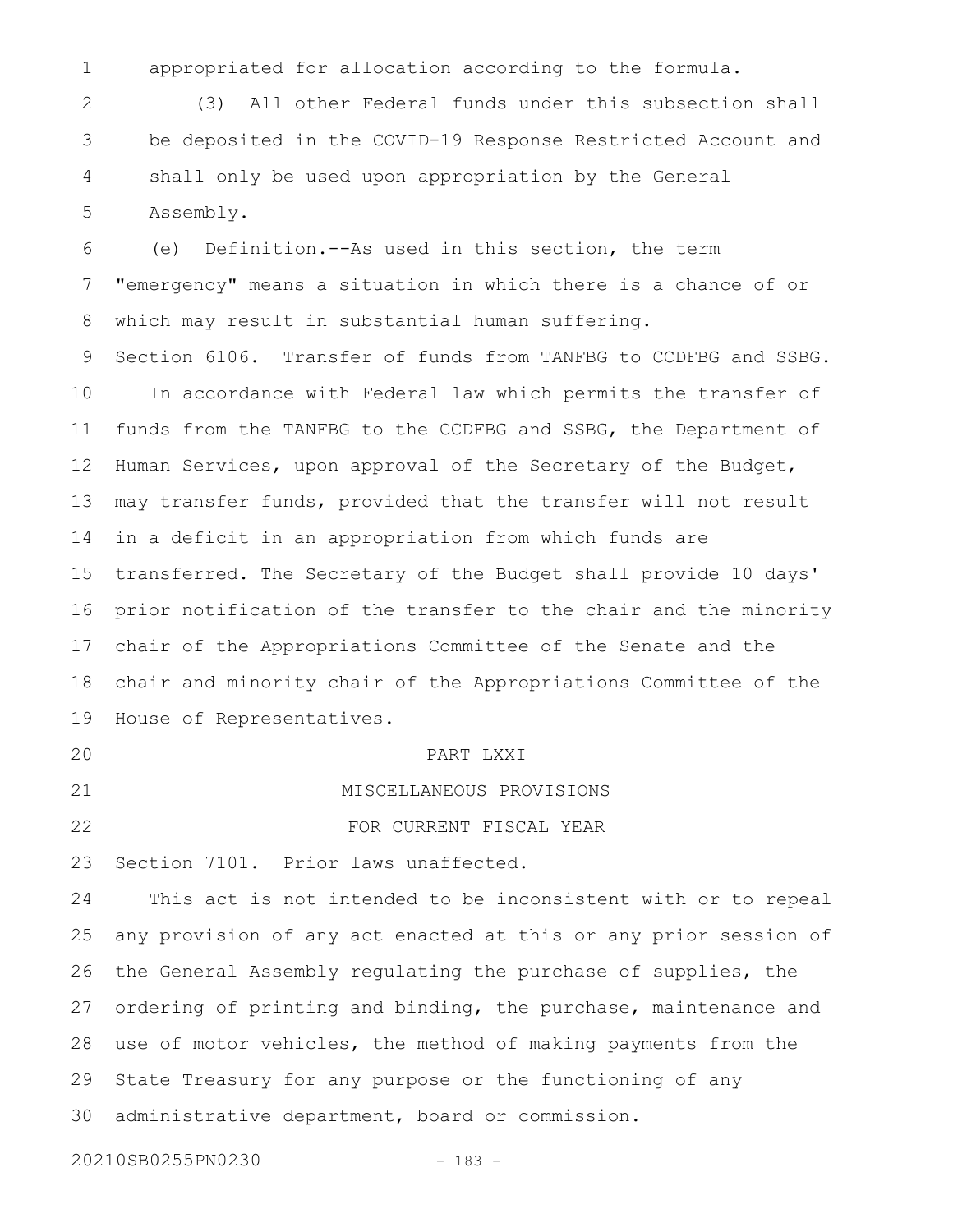Section 7102. Compliance with other law before funds available. No appropriation made by this act to any department, board, commission or agency of the Executive Department shall be available unless and until the department, board, commission or agency has complied with sections 615 and 616 of the act of April 9, 1929 (P.L.177, No.175), known as The Administrative Code of 1929. 1 2 3 4 5 6 7

Section 7103. Contracts prerequisite to encumbering or committing funds. 8 9

Funds available to agencies, boards, departments, commissions or other governmental entities under this act for the procurement of supplies, services or construction shall not be available for payment of or to be committed to or encumbered for payment of the procurement unless and until the agency, board, department or other governmental entity has complied with all of the requirements applicable to the procurement that are specified in 62 Pa.C.S. (relating to procurement) and in the policies, procedures and regulations instituted in accordance with 62 Pa.C.S. 10 11 12 13 14 15 16 17 18 19

Section 7104. Minority business set-asides. 20

(a) Duty to report.--Each department or other instrumentality of the Commonwealth listed in Subpart A of Part II authorized to contract for buildings, highways, commodities, equipment, supplies or services shall report to the General Assembly all information pertinent to anticipated procurement needs at the beginning of each quarter during a fiscal year. 21 22 23 24 25 26

(b) Definition.--As used in this section, the term "minority business" means a minority business enterprise as defined in the act of July 22, 1974 (P.L.598, No.206), known as the Pennsylvania Minority Business Development Authority Act. 27 28 29 30

20210SB0255PN0230 - 184 -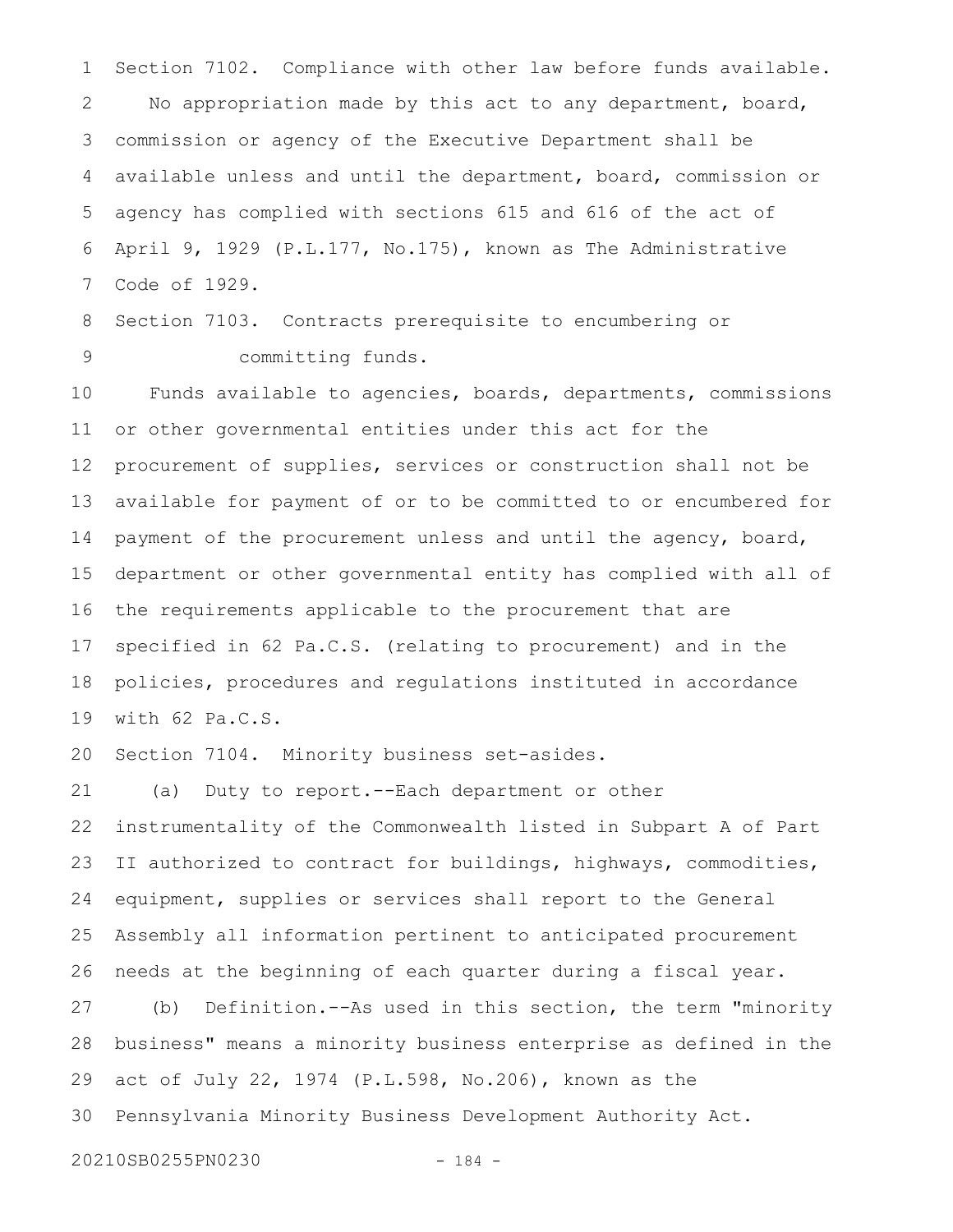Section 7105. Appropriation of funds from miscellaneous sources. 1 2

3

In addition to the amounts appropriated by this act:

(1) Moneys received in payment for food and household supplies furnished to employees and other persons, except inmates, by an institution and moneys received from the proceeds from the sale of products of the soil, meats, livestock, timber or other materials sold by a department or agency of the Commonwealth shall be paid into the General Fund and are appropriated out of the General Fund to the several respective institutions for the operation and maintenance of the institutions. 4 5 6 7 8 9 10 11 12

(2) Moneys received from any other source, except the Federal Government, as contributions for the purposes specified in the respective appropriations or as payment for services or materials furnished by one institution to another, except those collections designated as revenues, shall be paid into the General Fund and are appropriated out of the General Fund for the purposes of the respective appropriations. 13 14 15 16 17 18 19 20

(3) Moneys received by a department or agency of the Commonwealth from other sources, except the Federal Government, as contributions or supplements to the department or agency for a program or administration of an act included in this act shall be paid into the General Fund and credited to the appropriation for that program or administration of the act. 21 22 23 24 25 26 27

Section 7106. Lapsing of unused funds. 28

(a) General rule.--Except as otherwise provided by law or by this section, that part of all appropriations in this act 29 30

20210SB0255PN0230 - 185 -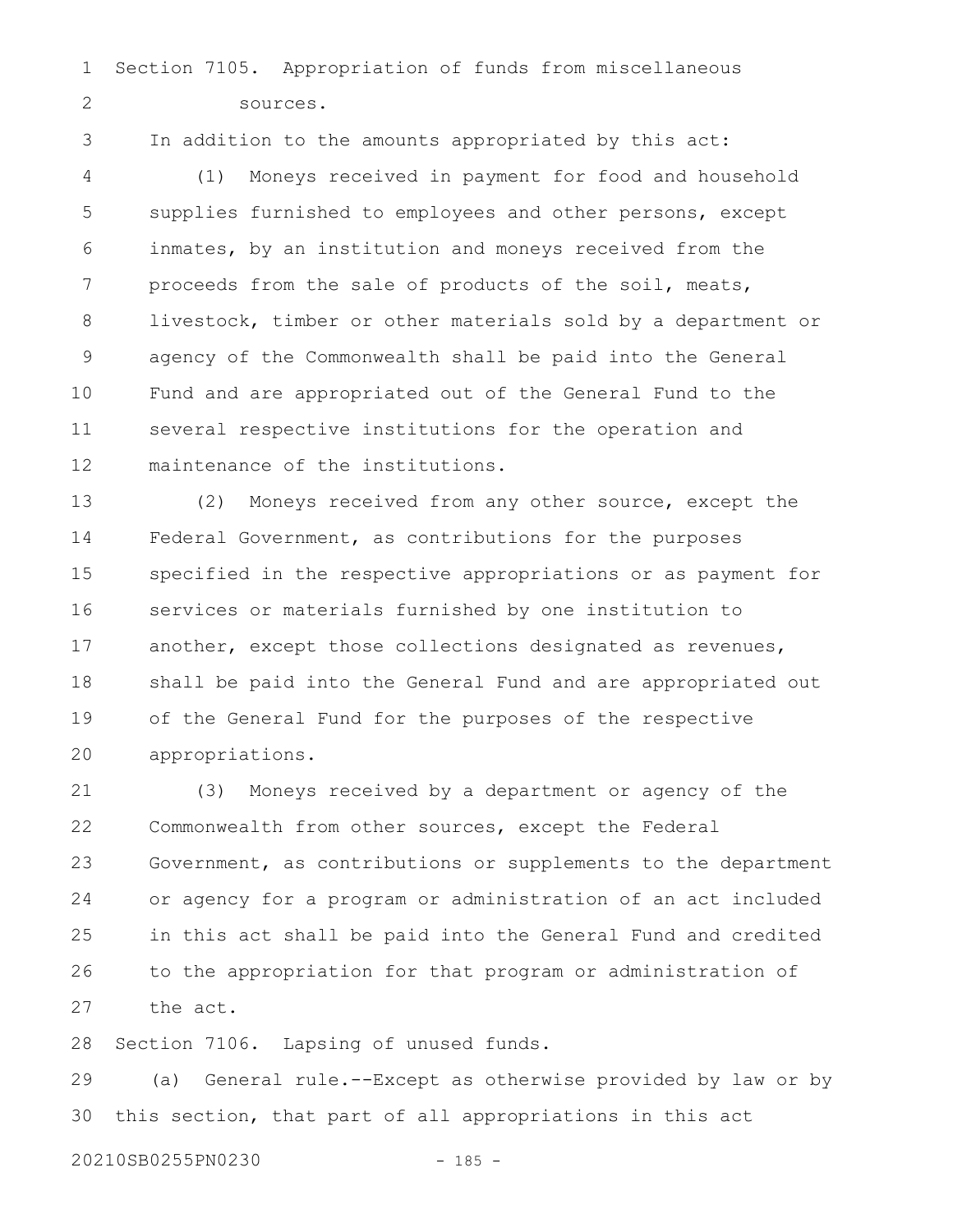unexpended, uncommitted or unencumbered as of the close of the current fiscal year shall automatically lapse as of that day. (b) Exceptions.--The following shall be continuing appropriations: 1 2 3 4

(1) The appropriation in section 236 to the Health Care Cost Containment Council. 5 6

(2) The appropriation in section 241 to the Supreme Court for the unified judicial system security program. 7 8

(3) The appropriations in Subpart C of Part II to the General Assembly. 9 10

(4) The appropriations in Subpart D of Part II to the Government Support Agencies. 11 12

(c) Nonapplicability.--This section does not apply to Part LI. 13 14

Section 7107. Appellate courts appropriation contingency. The appropriations in sections 241, 242 and 243 to the Supreme, Superior and Commonwealth Courts, respectively, for justice and judge expenses are contingent upon a vouchered expense account plan being continued by the Supreme Court. Section 7108. Transfer of excess funds. 15 16 17 18 19 20

The Governor may transfer moneys in funds receiving proceeds of Commonwealth of Pennsylvania general obligation bonds in excess of the amount necessary for the purposes for which the bonds were issued to the appropriate sinking fund for payment of debt service due on outstanding bonds. If the excess money, together with any available balance, exceeds the amount of debt service remaining to be paid, the money shall be transferred to the General Fund or to the appropriate special fund responsible for the debt service. 21 22 23 24 25 26 27 28 29

Section 7109. Transfers for government support agencies. 30

20210SB0255PN0230 - 186 -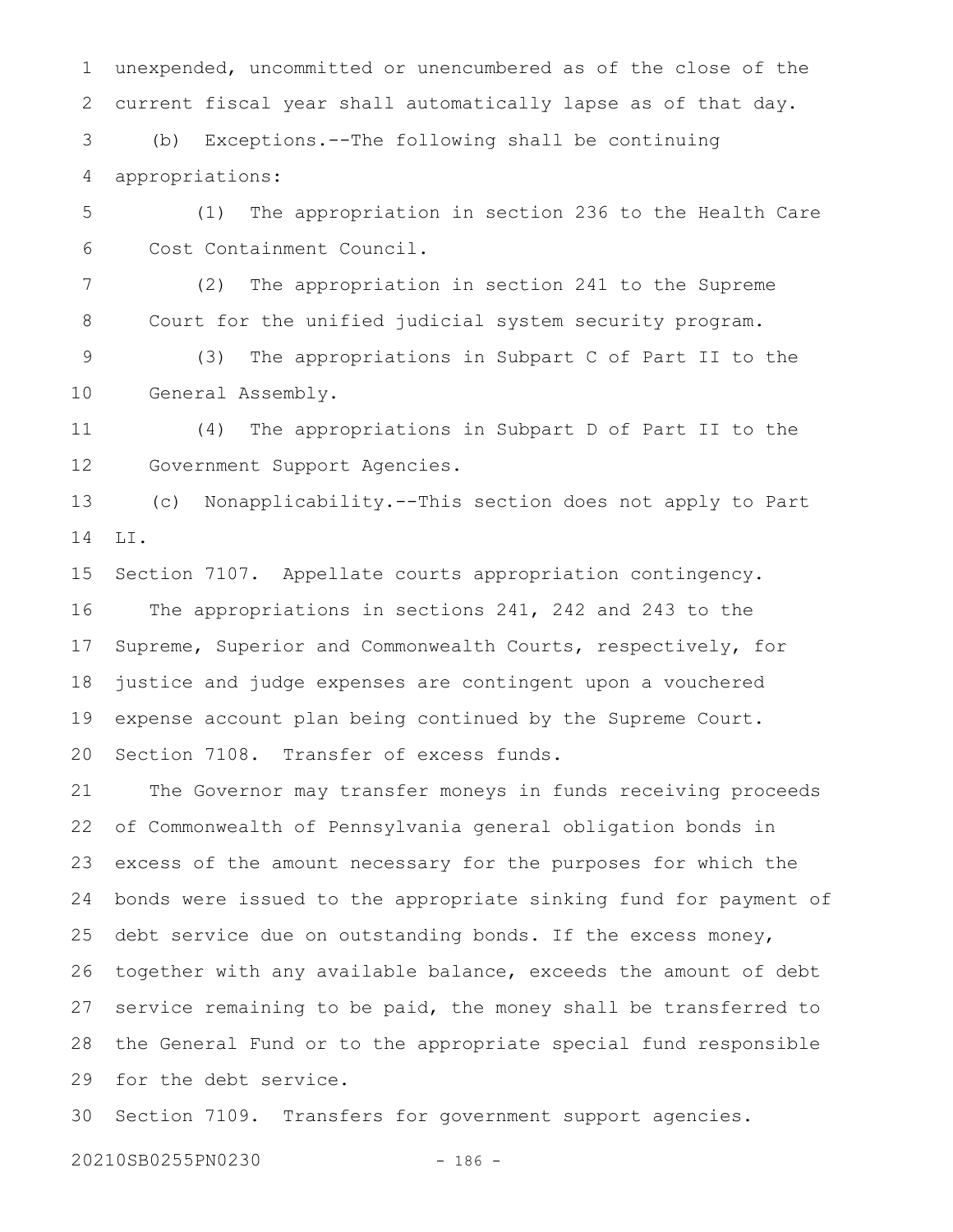During the current fiscal year, any prior year amount unexpended on the effective date of this section may, upon the written concurrence of the President pro tempore of the Senate, the Majority Leader of the Senate, the Speaker of the House of Representatives and the Majority Leader of the House of Representatives, be transferred between any of the following accounts: (1) Legislative Reference Bureau. (2) Legislative Budget and Finance Committee. (3) Legislative Data Processing Committee. (4) Joint State Government Commission. (5) Local Government Commission. (6) Legislative Audit Advisory Commission. (7) Center for Rural Pennsylvania. (8) Commonwealth Mail Processing Center. (9) Joint Legislative Air and Water Pollution Control and Conservation Committee. (10) Legislative Reapportionment Commission. (11) Independent Regulatory Review Commission. (12) Capitol Preservation Committee. (13) Pennsylvania Commission on Sentencing. (14) Host State Committee expenses - CSG. (15) Restricted Account for Leave Payout Expenses. Section 7110. Transfers for Legislative Reapportionment Commission. The appropriation in this act or in any other fiscal year to the Legislative Reapportionment Commission remaining unexpended and unencumbered on the effective date of this section may, upon the written concurrence of the President pro tempore of the Senate, the Majority Leader of the Senate, the Speaker of the 20210SB0255PN0230 - 187 - 1 2 3 4 5 6 7 8 9 10 11 12 13 14 15 16 17 18 19 20 21 22 23 24 25 26 27 28 29 30